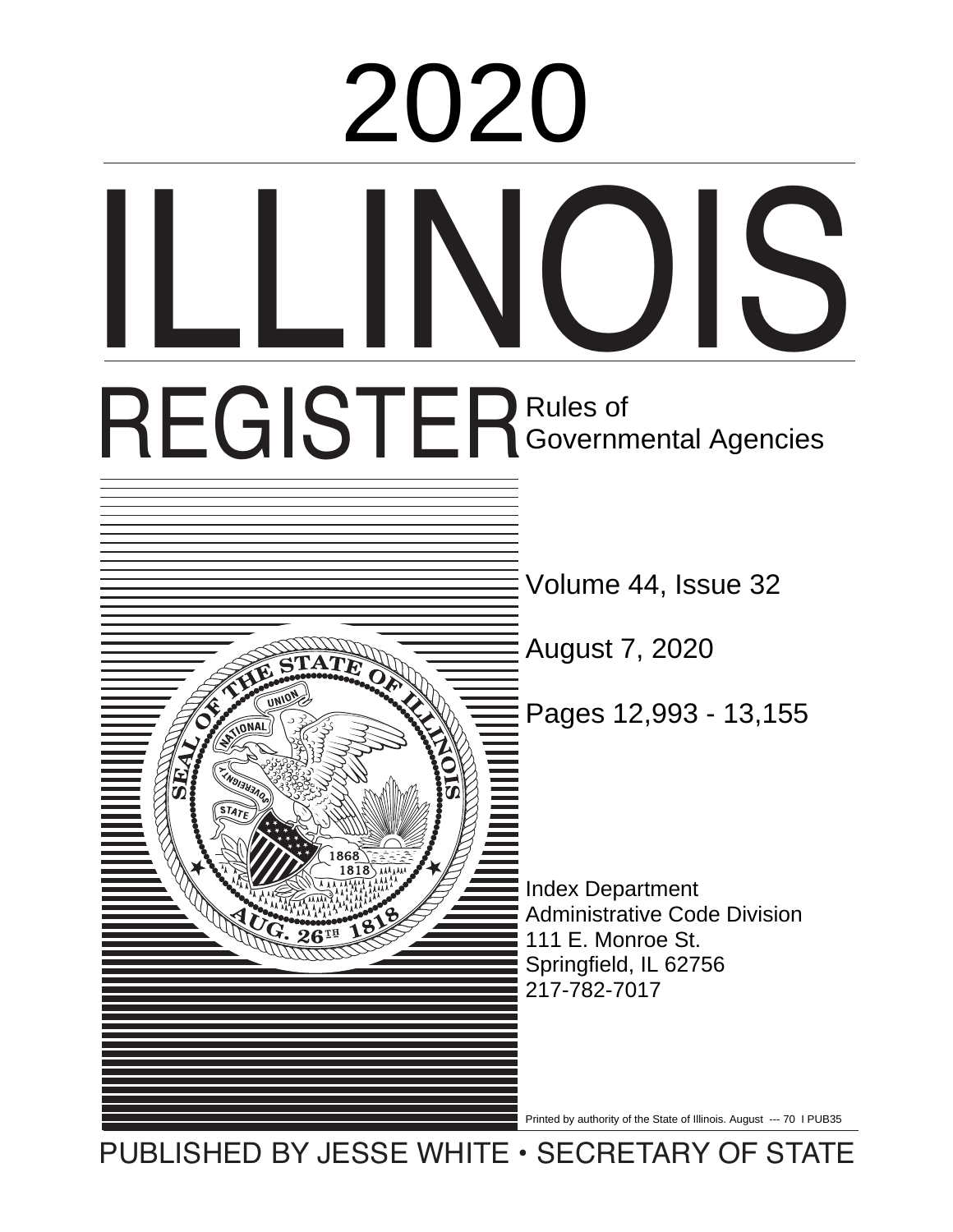# **TABLE OF CONTENTS**

# **August 7, 2020 Volume 44, Issue 32**

| <b>PROPOSED RULES</b>                                                 |  |
|-----------------------------------------------------------------------|--|
| COMMERCE AND ECONOMIC OPPORTUNITY, DEPARTMENT OF                      |  |
| <b>Business Interruption Grant Program</b>                            |  |
|                                                                       |  |
| SECRETARY OF STATE, OFFICE OF THE                                     |  |
| Sale of Information                                                   |  |
|                                                                       |  |
| <b>Issuance of Licenses</b>                                           |  |
|                                                                       |  |
| Cancellation, Revocation or Suspension of Licenses or Permits         |  |
|                                                                       |  |
| STUDENT ASSISTANCE COMMISSION, ILLINOIS                               |  |
| <b>General Provisions</b>                                             |  |
|                                                                       |  |
| <b>AIM HIGH Grant Pilot Program</b>                                   |  |
|                                                                       |  |
| TRANSPORTATION, DEPARTMENT OF                                         |  |
| Hours of Service of Drivers                                           |  |
|                                                                       |  |
| <b>ADOPTED RULES</b>                                                  |  |
| FINANCIAL AND PROFESSIONAL REGULATION, DEPARTMENT OF                  |  |
| The Illinois Speech-Language Pathology and Audiology Practice Act     |  |
|                                                                       |  |
| INNOVATION & TECHNOLOGY, DEPARTMENT OF                                |  |
| Americans With Disabilities Act Grievance Procedure                   |  |
|                                                                       |  |
| <b>EMERGENCY RULES</b>                                                |  |
| COMMERCE AND ECONOMIC OPPORTUNITY, DEPARTMENT OF                      |  |
| <b>Business Interruption Grant Program</b>                            |  |
|                                                                       |  |
| <b>SECOND NOTICES RECEIVED</b>                                        |  |
| JOINT COMMITTEE ON ADMINISTRATIVE RULES                               |  |
|                                                                       |  |
| <b>EXECUTIVE ORDERS AND PROCLAMATIONS</b>                             |  |
| <b>EXECUTIVE ORDERS</b>                                               |  |
| Executive Order 2020-47 (COVID-19 Executive Order No. 44)             |  |
|                                                                       |  |
| Executive Order 2020-48 (COVID-19 Executive Order No. 45)             |  |
|                                                                       |  |
| Establishing the State's Joint Analysis Center and its' Commitment to |  |
|                                                                       |  |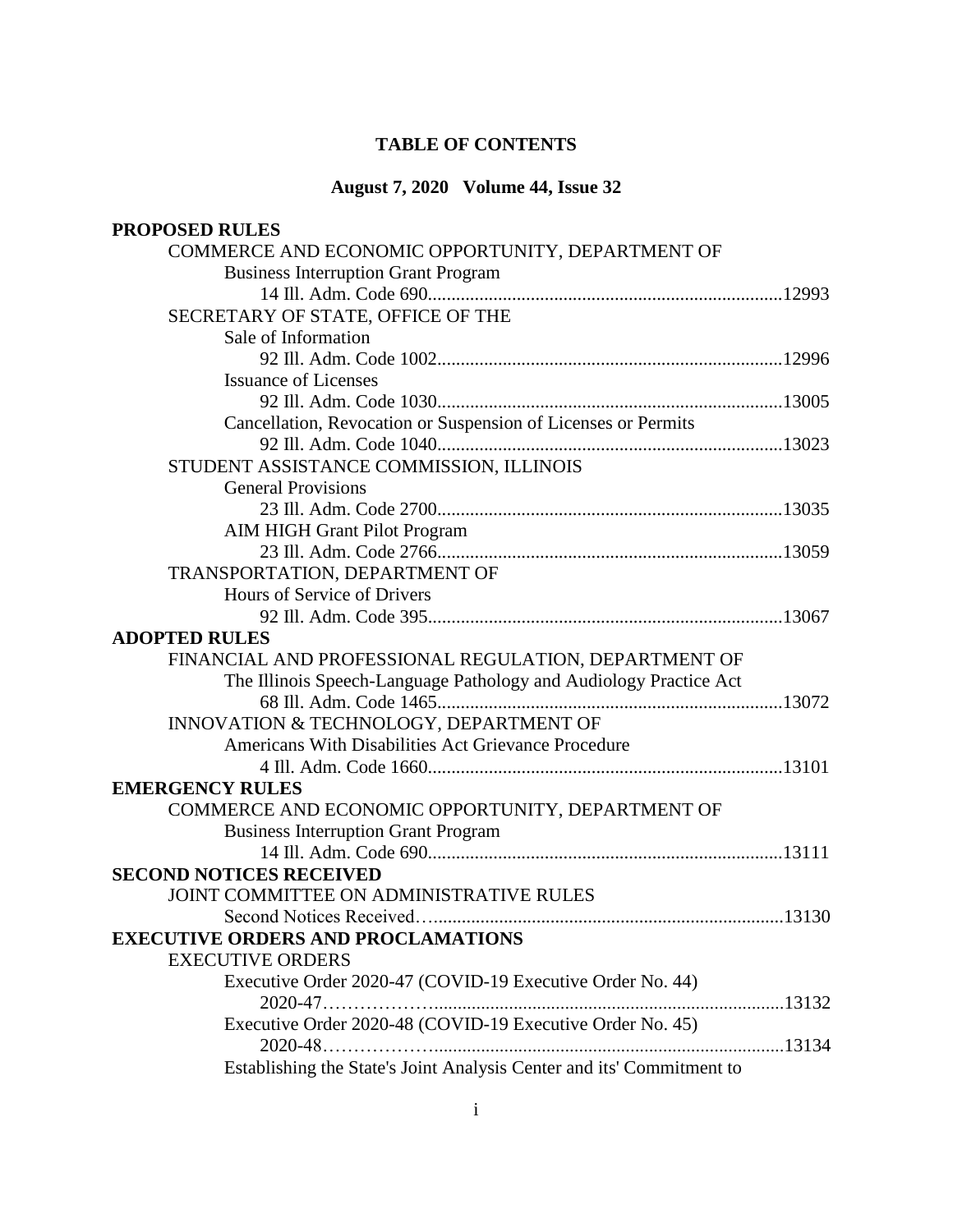| Protecting Critical Infrastructure and Key Resources      |  |
|-----------------------------------------------------------|--|
|                                                           |  |
| Executive Order 2020-50 (COVID-19 Executive Order No. 46) |  |
|                                                           |  |
| <b>PROCLAMATIONS</b>                                      |  |
| <b>Gubernatorial Disaster Proclamation</b>                |  |
|                                                           |  |
|                                                           |  |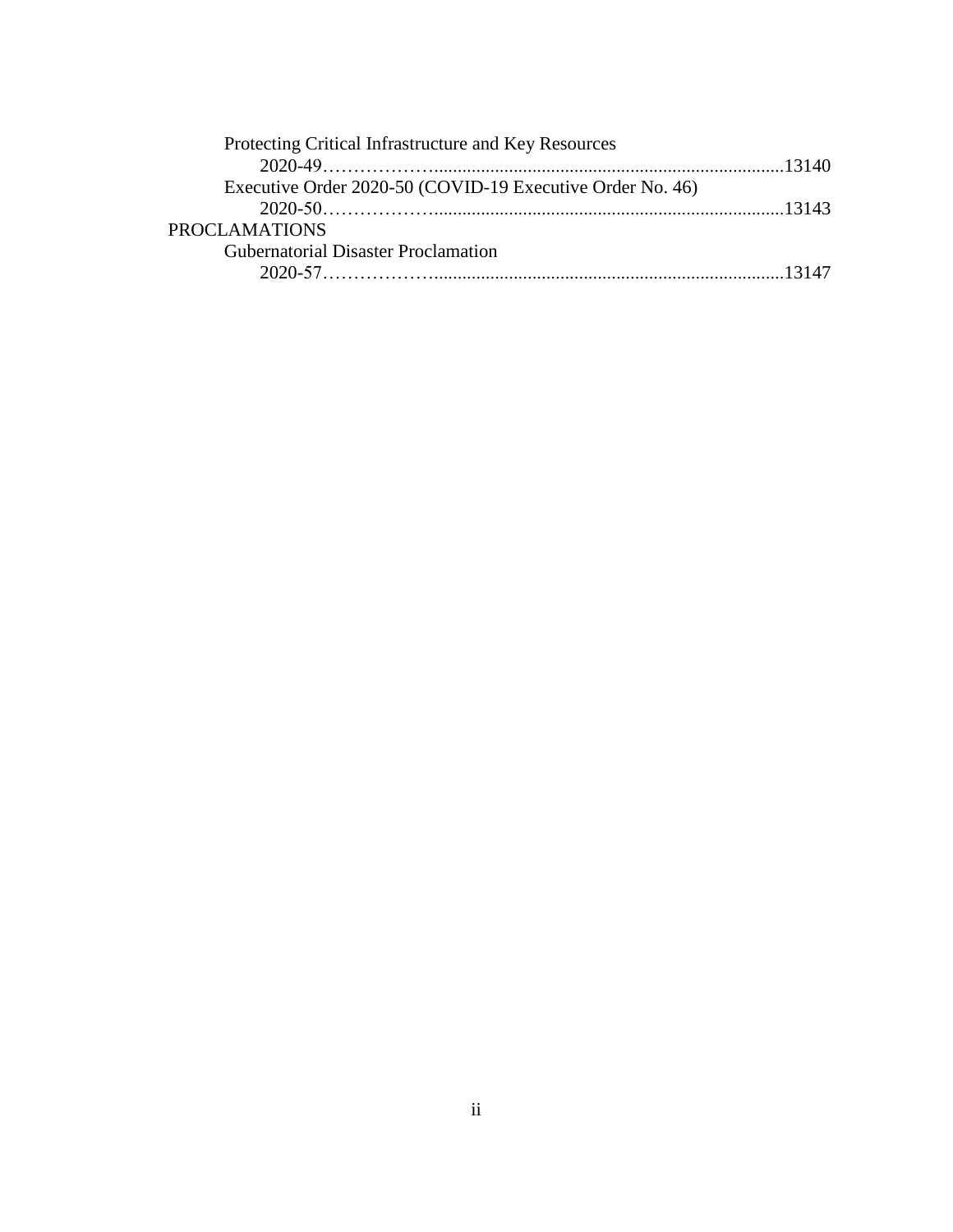#### **INTRODUCTION**

The *Illinois Register* is the official state document for publishing public notice of rulemaking activity initiated by State governmental agencies. The table of contents is arranged categorically by rulemaking activity and alphabetically by agency within each category.

Rulemaking activity consists of proposed or adopted new rules; amendments to or repealers of existing rules; and rules promulgated by emergency or peremptory action. Executive Orders and Proclamations issued by the Governor; notices of public information required by State Statute; and activities (meeting agendas; Statements of Objection or Recommendation, etc.) of the Joint Committee on Administrative Rules (JCAR), a legislative oversight committee which monitors the rulemaking activities of State Agencies; is also published in the Register.

The Register is a weekly update of the Illinois Administrative Code (a compilation of the rules adopted by State agencies). The most recent edition of the Code, along with the Register, comprise the most current accounting of State agencies' rulemakings.

The *Illinois Register* is the property of the State of Illinois, granted by the authority of the Illinois Administrative Procedure Act [5 ILCS 100/1-1, et seq.].

| Issue#         | <b>Rules Due Date</b>   | Date of Issue           |
|----------------|-------------------------|-------------------------|
| $\mathbf{1}$   | December 23, 2019       | January 3, 2020         |
| $\overline{2}$ | December 30, 2019       | <b>January 10, 2020</b> |
| $\overline{3}$ | <b>January 6, 2020</b>  | <b>January 17, 2020</b> |
| $\overline{4}$ | <b>January 13, 2020</b> | <b>January 24, 2020</b> |
| 5              | January 21, 2020        | January 31, 2020        |
| 6              | January 27, 2020        | February 7, 2020        |
| $\tau$         | February 3, 2020        | February 14, 2020       |
| 8              | February 10, 2020       | February 21, 2020       |
| 9              | February 18, 2020       | February 28, 2020       |
| 10             | February 24, 2020       | March 6, 2020           |
| 11             | March 2, 2020           | March 13, 2020          |
| 12             | March 9, 2020           | March 20, 2020          |
| 13             | March 16, 2020          | March 27, 2020          |
| 14             | March 23, 2020          | April 3, 2020           |
| 15             | March 30, 2020          | April 10, 2020          |
| 16             | April 6, 2020           | April 17, 2020          |
| 17             | April 13, 2020          | April 24, 2020          |
| 18             | April 20, 2020          | May 1, 2020             |
| 19             | April 27, 2020          | May 8, 2020             |
| 20             | May 4, 2020             | May 15, 2020            |
| 21             | May 11, 2020            | May 22, 2020            |
| 22             | May 18, 2020            | May 29, 2020            |

#### **ILLINOIS REGISTER PUBLICATION SCHEDULE FOR 2020**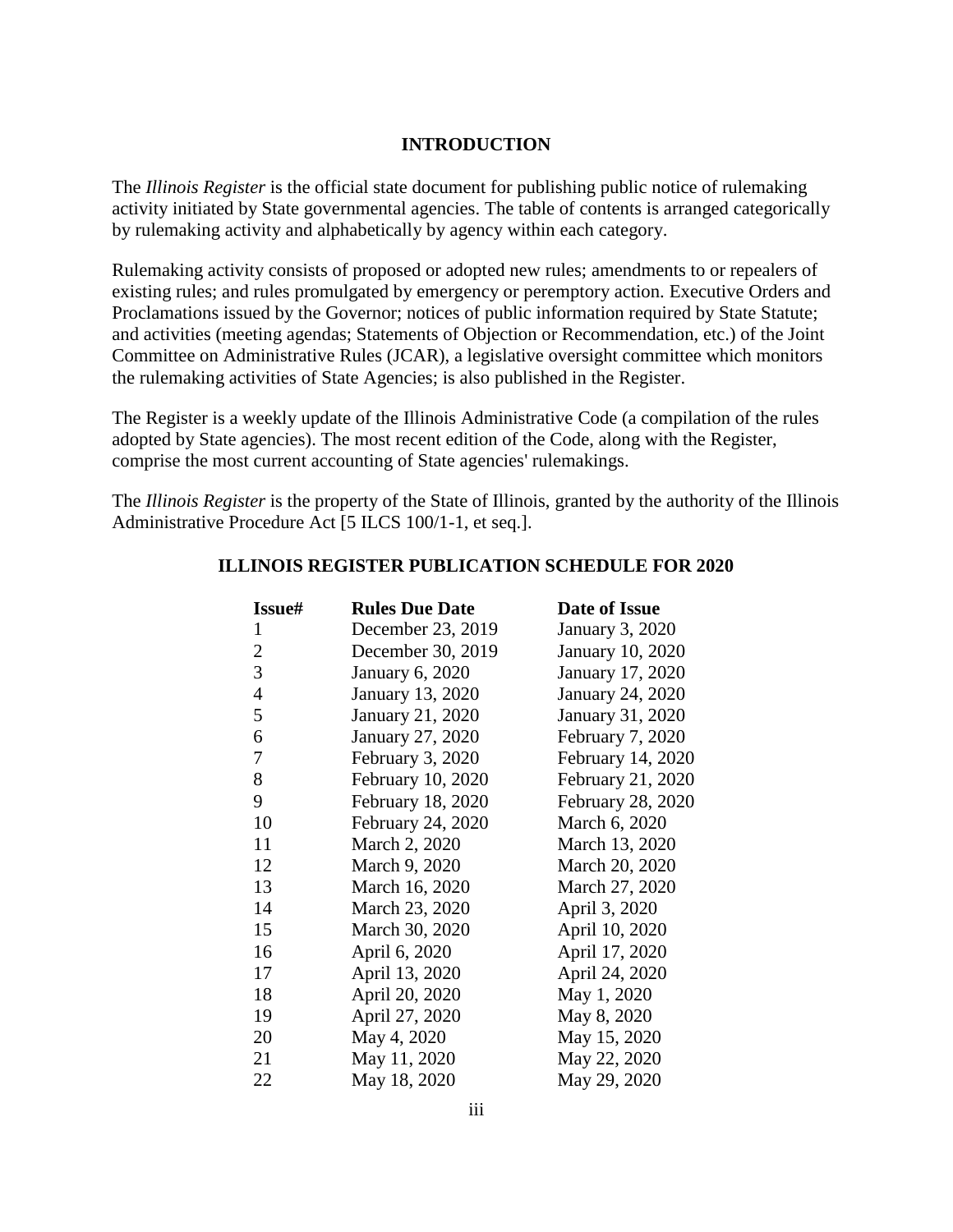| 23 | May 26, 2020           | June 5, 2020           |
|----|------------------------|------------------------|
| 24 | June 1, 2020           | June 12, 2020          |
| 25 | June 8, 2020           | June 19, 2020          |
| 26 | June 15, 2020          | June 26, 2020          |
| 27 | June 22, 2020          | July 6, 2020           |
| 28 | June 29, 2020          | July 10, 2020          |
| 29 | July 6, 2020           | July 17, 2020          |
| 30 | July 13, 2020          | July 24, 2020          |
| 31 | July 20, 2020          | July 31, 2020          |
| 32 | July 27, 2020          | August 7, 2020         |
| 33 | August 3, 2020         | August 14, 2020        |
| 34 | <b>August 10, 2020</b> | <b>August 21, 2020</b> |
| 35 | August 17, 2020        | <b>August 28, 2020</b> |
| 36 | August 24, 2020        | September 4, 2020      |
| 37 | August 31, 2020        | September 11, 2020     |
| 38 | September 8, 2020      | September 18, 2020     |
| 39 | September 14, 2020     | September 25, 2020     |
| 40 | September 21, 2020     | October 2, 2020        |
| 41 | September 28, 2020     | October 9, 2020        |
| 42 | October 5, 2020        | October 16, 2020       |
| 43 | October 13, 2020       | October 23, 2020       |
| 44 | October 19, 2020       | October 30, 2020       |
| 45 | October 26, 2020       | November $6, 2020$     |
| 46 | November 2, 2020       | November 13, 2020      |
| 47 | November 9, 2020       | November 20, 2020      |
| 48 | November 16, 2020      | November 30, 2020      |
| 49 | November 23, 2020      | December 4, 2020       |
| 50 | November 30, 2020      | December 11, 2020      |
| 51 | December 7, 2020       | December 18, 2020      |
| 52 | December 14, 2020      | December 28, 2020      |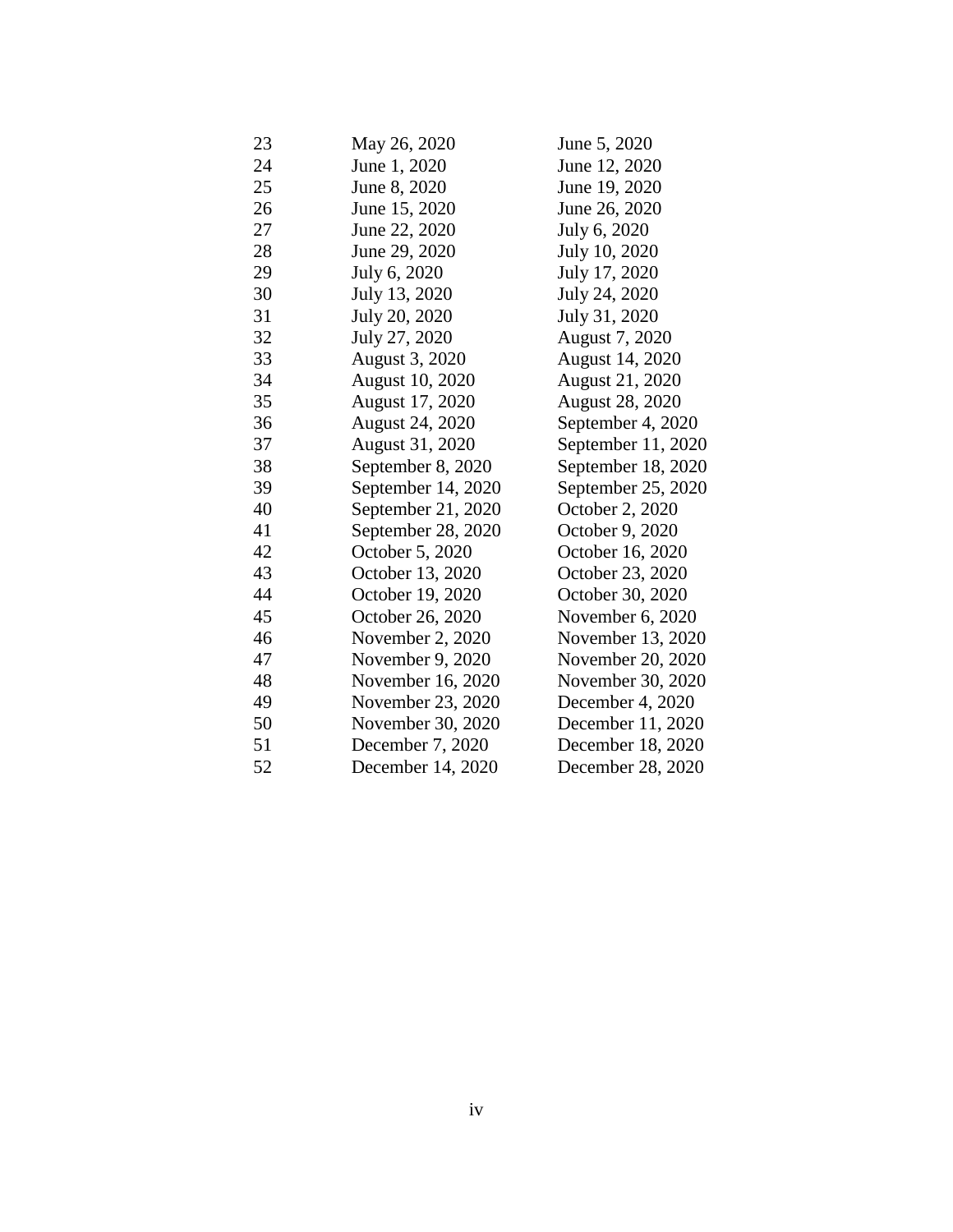# DEPARTMENT OF COMMERCE AND ECONOMIC OPPORTUNITY

## NOTICE OF PROPOSED RULES

#### 1) Heading of the Part: Business Interruption Grant Program

2) Code Citation: 14 Ill. Adm. Code 690

| 3) | <b>Section Numbers:</b> | <u>Proposed Actions:</u> |
|----|-------------------------|--------------------------|
|    | 690.10                  | New Section              |
|    | 690.20                  | New Section              |
|    | 690.30                  | New Section              |
|    | 690.40                  | New Section              |
|    | 690.50                  | New Section              |
|    | 690.60                  | <b>New Section</b>       |
|    | 690.70                  | New Section              |
|    | 690.80                  | <b>New Section</b>       |
|    | 690.90                  | <b>New Section</b>       |
|    | 690.100                 | New Section              |
|    | 690.110                 | New Section              |
|    | 690.120                 | New Section              |
|    | 690.130                 | New Section              |
|    | 690.140                 | New Section              |
|    | 690.150                 | New Section              |
|    | 690.160                 | <b>New Section</b>       |
|    | 690.170                 | New Section              |
|    | 690.180                 | New Section              |
|    |                         |                          |

- 4) Statutory Authority: Implementing Section 75-5 of Article 75 of PA 101-636 and Article 30 of PA 101-637 and authorized by 20 ILCS 605/605-95 and 20 ILCS 605-605-55.
- 5) A Complete Description of the Subjects and Issues Involved: The proposed rules implement the Business Interruption Grant Program authorized by PA 101-636, Article 30 [20 ILCS 605/605-1050]. The proposed rules provide the administrative framework required for the Department to administer this program, which provides financial support to businesses that have incurred expenditures or suffered losses because of the COVID-19 public health emergency. Also provides for technical assistance grants to help businesses in underserved areas to apply for financial assistance.
- 6) Published studies or reports, and sources of underlying data, used to compose this rulemaking: None
- 7) Will this rulemaking replace an emergency rule currently in effect? Yes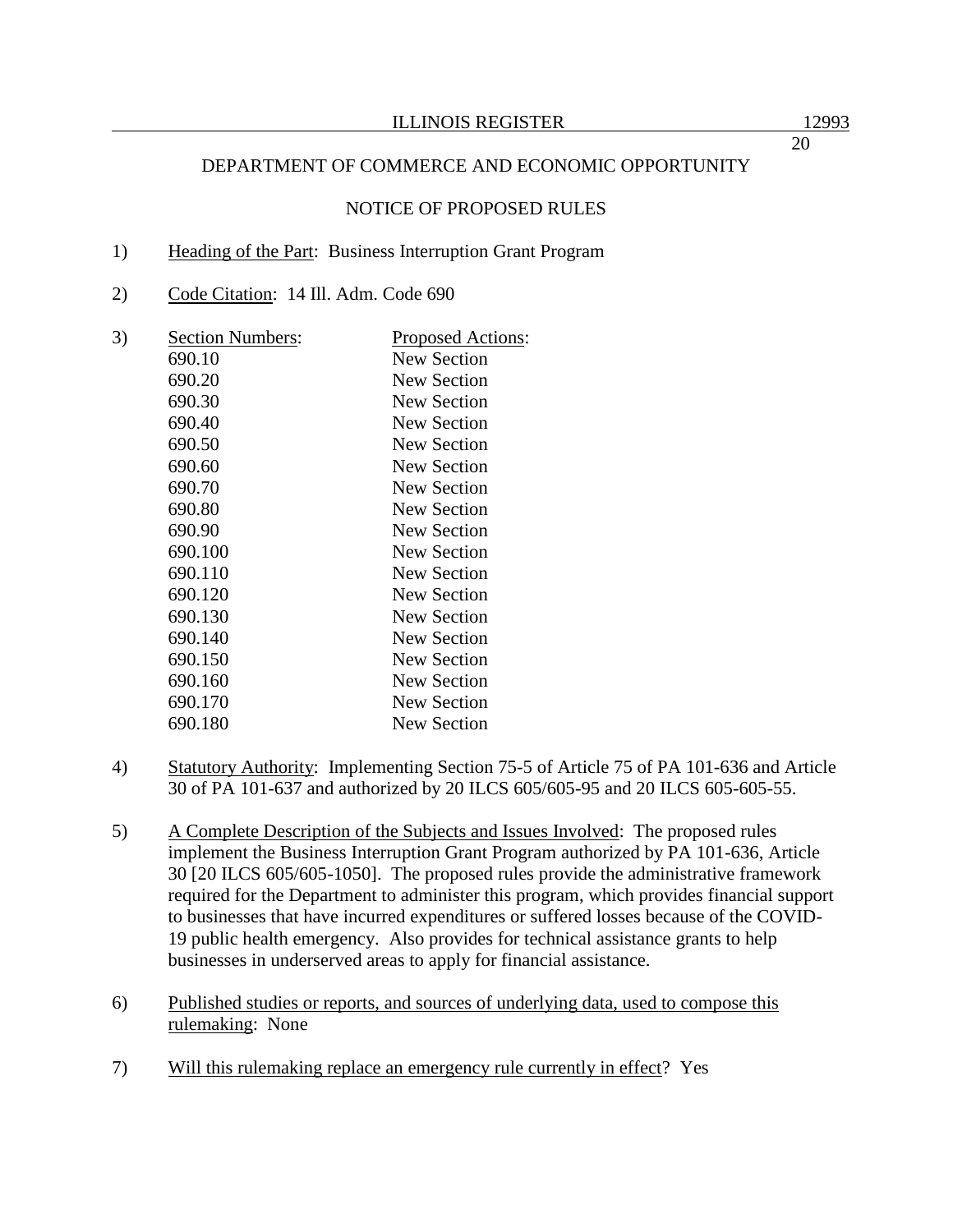# DEPARTMENT OF COMMERCE AND ECONOMIC OPPORTUNITY

# NOTICE OF PROPOSED RULES

- 8) Does this rulemaking contain an automatic repeal date? No
- 9) Does this rulemaking contain incorporations by reference? No
- 10) Are there any other rulemakings pending on this Part? No
- 11) Statement of Statewide Policy Objective: This rulemaking will not require a local government to establish, expand, or modify its activities in such a way as to necessitate additional expenditures from local revenues.
- 12) Time, Place, and Manner in which interested persons may comment on this proposed rulemaking: Comments regarding these rules shall be presented in writing within 45 days after the date of this issue of the *Illinois Register* to:

Jolene Clarke Rules Administrator Department of Commerce and Economic Opportunity 500 E. Monroe Springfield IL 62701

217/557-1820 fax: 217/524-3701 jolene.clarke@illinos.gov

- 13) Initial Regulatory Flexibility Analysis:
	- A) Types of small businesses, small municipalities and not-for-profit corporations affected: Entities affected by the COVID-19 pandemic may be impacted.
	- B) Reporting, bookkeeping or other procedures required for compliance: None
	- C) Types of professional skills necessary for compliance: None
- 14) Small Business Impact Analysis: No adverse impact
- 15) Regulatory Agenda on which this rulemaking was summarized: This rulemaking was not summarized on any Regulatory Agenda because the enabling legislation was signed into law after the Department's most recent submission.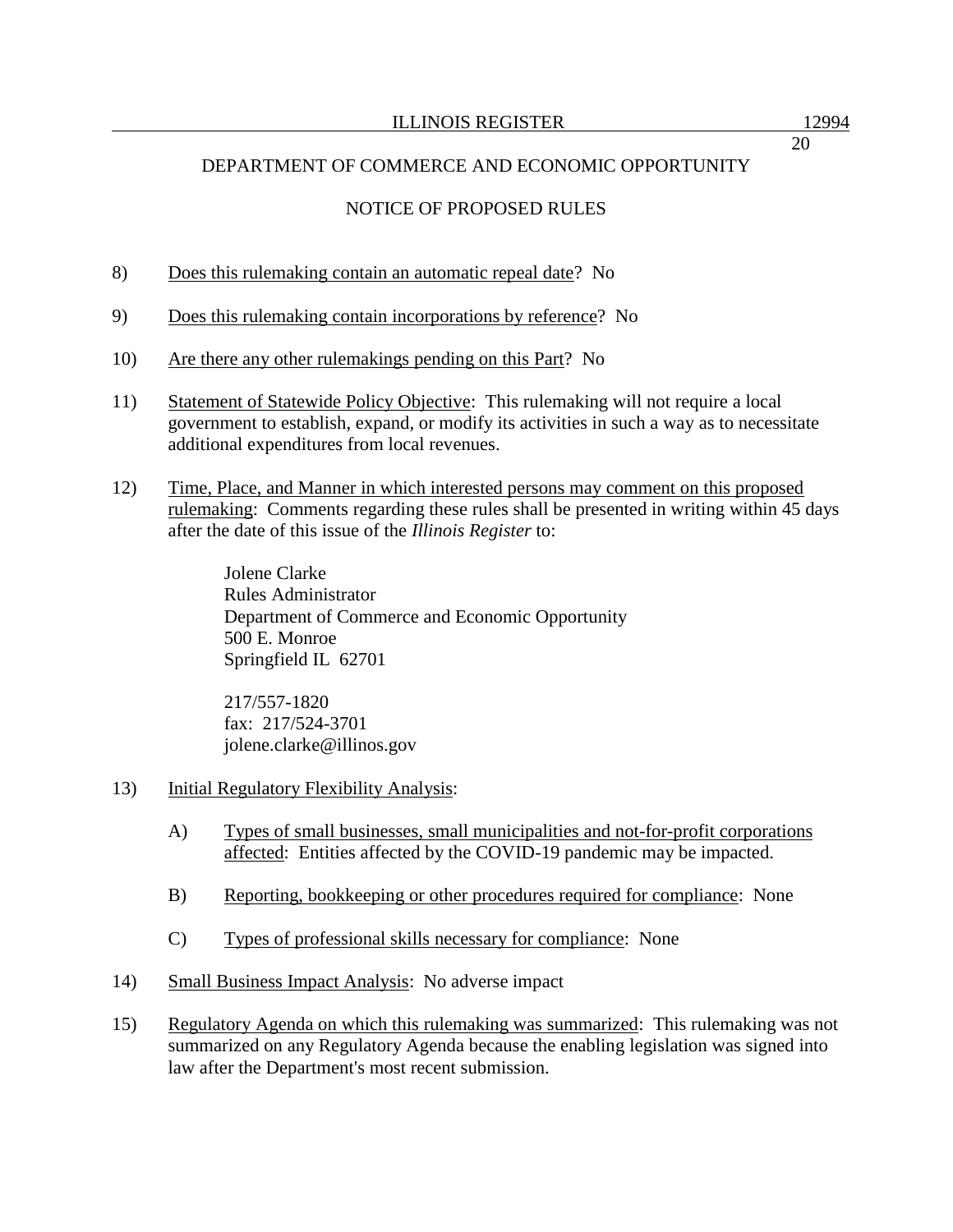# DEPARTMENT OF COMMERCE AND ECONOMIC OPPORTUNITY

# NOTICE OF PROPOSED RULES

The full text of the Proposed Rules is identical to that of the text of the Emergency Rules for this Part, and begins in this issue of the *Illinois Register* on page 13111.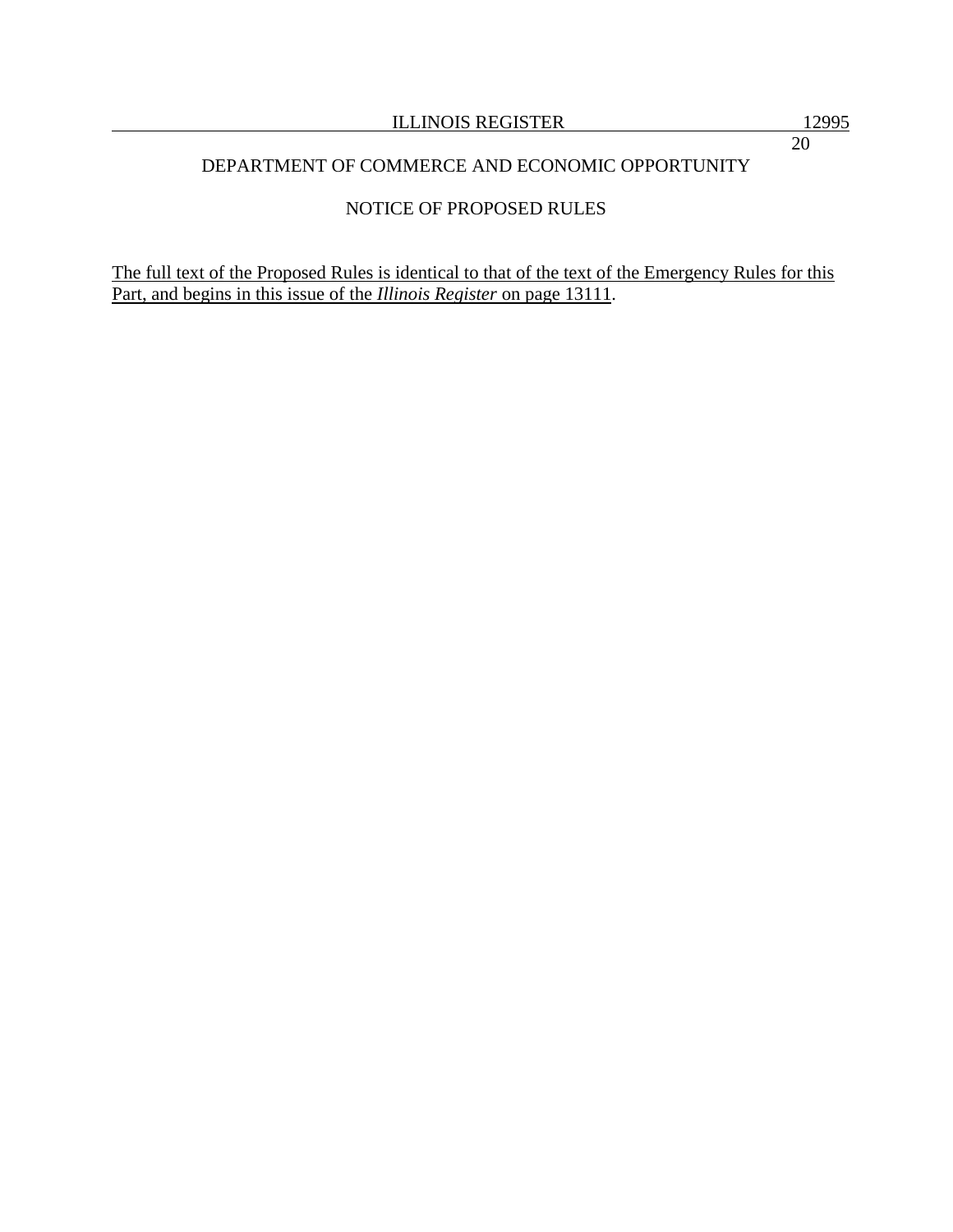## NOTICE OF PROPOSED AMENDMENTS

- 1) Heading of the Part: Sale of Information
- 2) Code Citation: 92 Ill. Adm. Code 1002
- 3) Section Numbers: Proposed Actions: 1002.10 Amendment 1002.20 Amendment 1002.40 Amendment 1002.60 Amendment
- 4) Statutory Authority: Implementing Section 2-123, and authorized by Sections 2-104, 2- 107, and 2-123, of the Illinois Vehicle Title and Registration Law [625 ILCS 5/2-123, 2- 104 and 2-107], Section 5-47(i) of the Anatomical Gift Act [755 ILCS 50] and 18 USC 2721.
- 5) A Complete Description of the Subjects and Issues Involved: These proposed changes to the Part are in response to the enactment of PA 101-179, which authorizes procurement entities serving the State of Illinois to gain access to the Organ Donor Registry data maintained by the Secretary of State. In addition, the definition of "Personally Identifying Information" is updated pursuant to the changes made in PA 101-326.
- 6) Published studies or reports, and sources of underlying data, used to compose this rulemaking: None
- 7) Will this rulemaking replace an emergency rule currently in effect? No
- 8) Does this rulemaking contain an automatic repeal date? No
- 9) Does this rulemaking contain incorporations by reference? No
- 10) Are there any other rulemakings pending on this Part? No
- 11) Statement of Statewide Policy Objective: No expenditures by units of local government.
- 12) Time, Place, and Manner in which interested persons may comment on this proposed rulemaking:

Pamela Wright Office of the General Counsel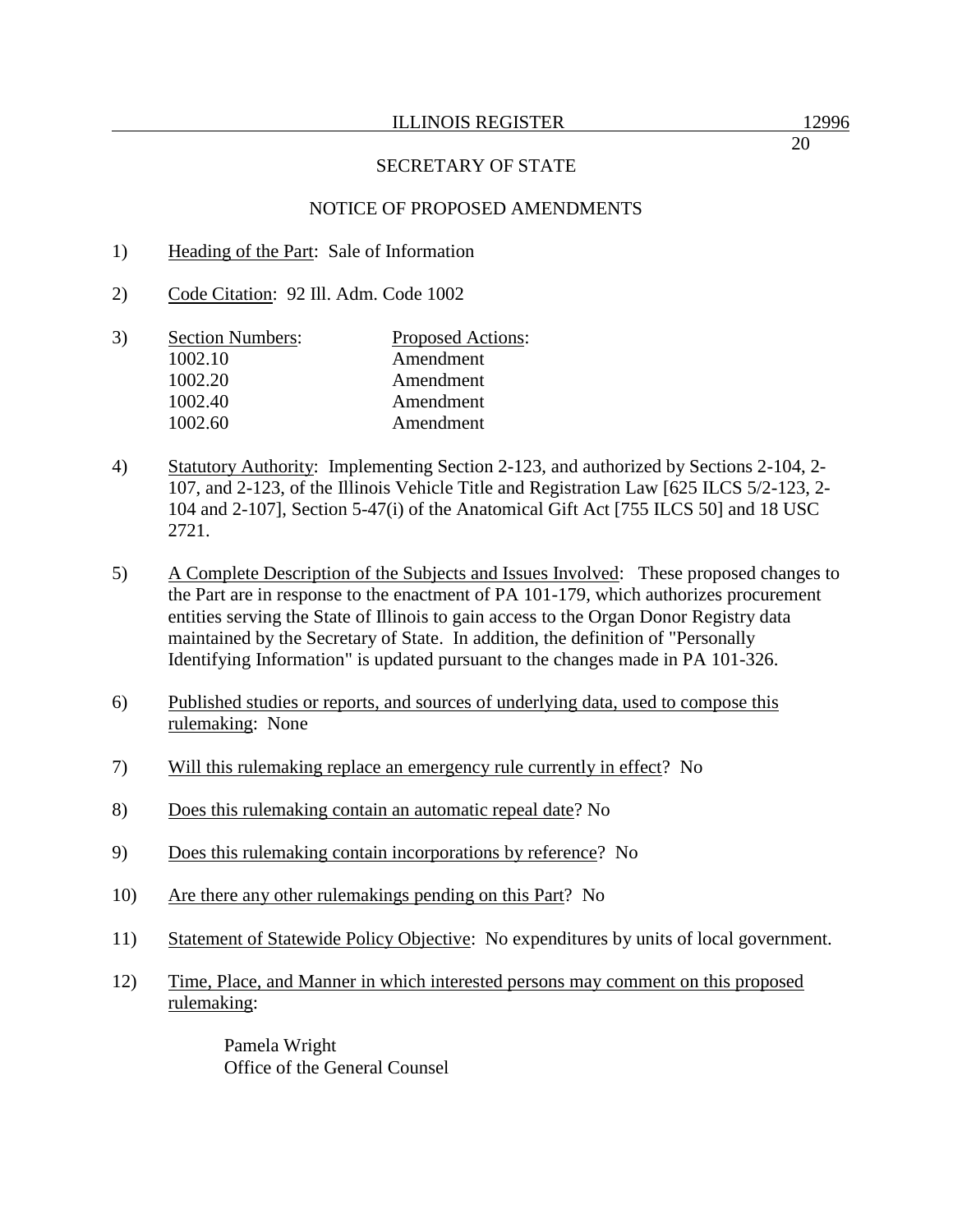# NOTICE OF PROPOSED AMENDMENTS

298 Howlett Building Springfield IL 62756

pwright@ilsos.gov

- 13) Initial Regulatory Flexibility Analysis:
	- A) Types of small businesses, small municipalities and not-for-profit corporations affected: None
	- B) Reporting, bookkeeping or other procedures required for compliance: None
	- C) Types of professional skills necessary for compliance: None
- 14) Small Business Impact Analysis: No impact.
- 15) Regulatory Agenda on which this rulemaking was summarized: This rulemaking was not included on either of the 2 most recent agendas because the Department did not anticipate this rulemaking at the time the agendas were filed.

The full text of the Proposed Amendments begins on the next page: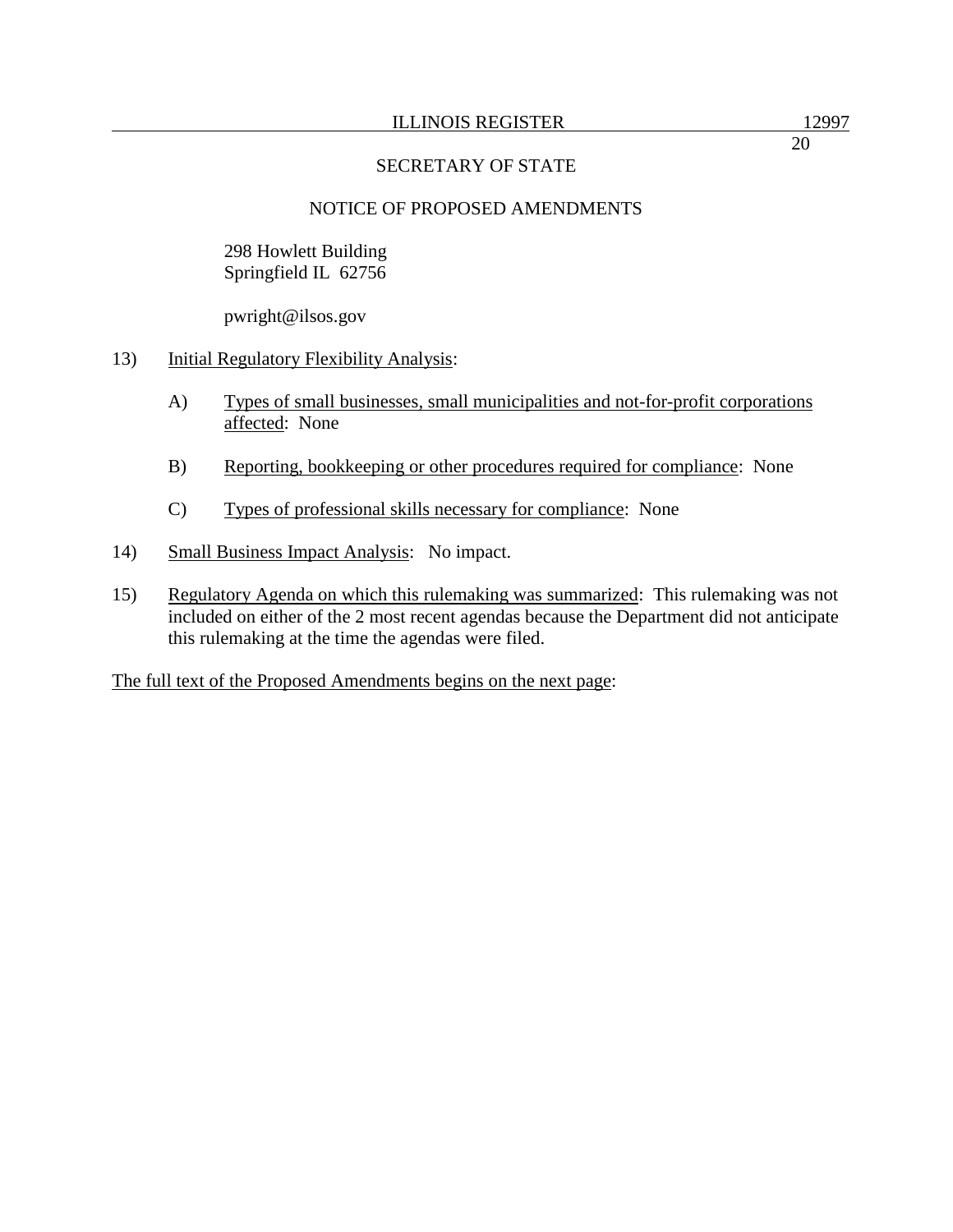# NOTICE OF PROPOSED AMENDMENTS

# TITLE 92: TRANSPORTATION CHAPTER II: SECRETARY OF STATE

## PART 1002 SALE OF INFORMATION

#### Section

| 1002.10 | Applicability                                                           |
|---------|-------------------------------------------------------------------------|
| 1002.20 | Definitions                                                             |
| 1002.30 | Fees                                                                    |
| 1002.40 | Requests                                                                |
| 1002.42 | Impermissible Use of Personally Identifying Information                 |
| 1002.45 | Request for an Individual's Driving, Registration, or Title Information |
| 1002.50 | <b>Lists of Purchasers</b>                                              |
| 1002.60 | <b>Access Agreement</b>                                                 |
| 1002.70 | <b>Public Records</b>                                                   |
| 1002.80 | Lists of Licenses                                                       |
| 1002.90 | <b>Social Security Numbers</b>                                          |

AUTHORITY: Implementing Section 2-123, and authorized by Sections 2-104, 2-107, and 2- 123, of the Illinois Vehicle Title and Registration Law [625 ILCS 5]; 18 USC 2721; Section 5-47 of the Illinois Anatomical Gift Act [755 ILCS 50]; Section 6-117 of the Illinois Vehicle Code; Section 1A of the Illinois Identification Card Act [15 ILCS 335]; and Section 1-159.2 of the Illinois Vehicle Code.

SOURCE: Emergency rules adopted at 7 Ill. Reg. 11760, effective September 14, 1983; adopted and codified at 8 Ill. Reg. 2522, effective February 11, 1984; amended at 16 Ill. Reg. 13088, effective August 11, 1992; amended at 18 Ill. Reg. 18118, effective December 9, 1994; amended at 21 Ill. Reg. 466, effective January 1, 1997; amended at 31 Ill. Reg. 11337, effective July 23, 2007; amended at 33 Ill. Reg. 3177, effective January 30, 2009; amended at 34 Ill. Reg. 3666, effective March 5, 2010; amended at 44 Ill. Reg. \_\_\_\_\_\_, effective \_\_\_\_\_\_\_\_\_\_\_.

## **Section 1002.10 Applicability**

This Part applies to the sale and dissemination of information contained in the Office of the Secretary of State that has been collected pursuant to the Illinois Vehicle Code [625 ILCS 5] for the issuance of driver's licenses, vehicle titles, and vehicle registrations and pursuant to the Illinois Identification Card Act [15 ILCS 335] for the issuance of identification cards. This Part also applies to the dissemination of organ and tissue donor registry information that has been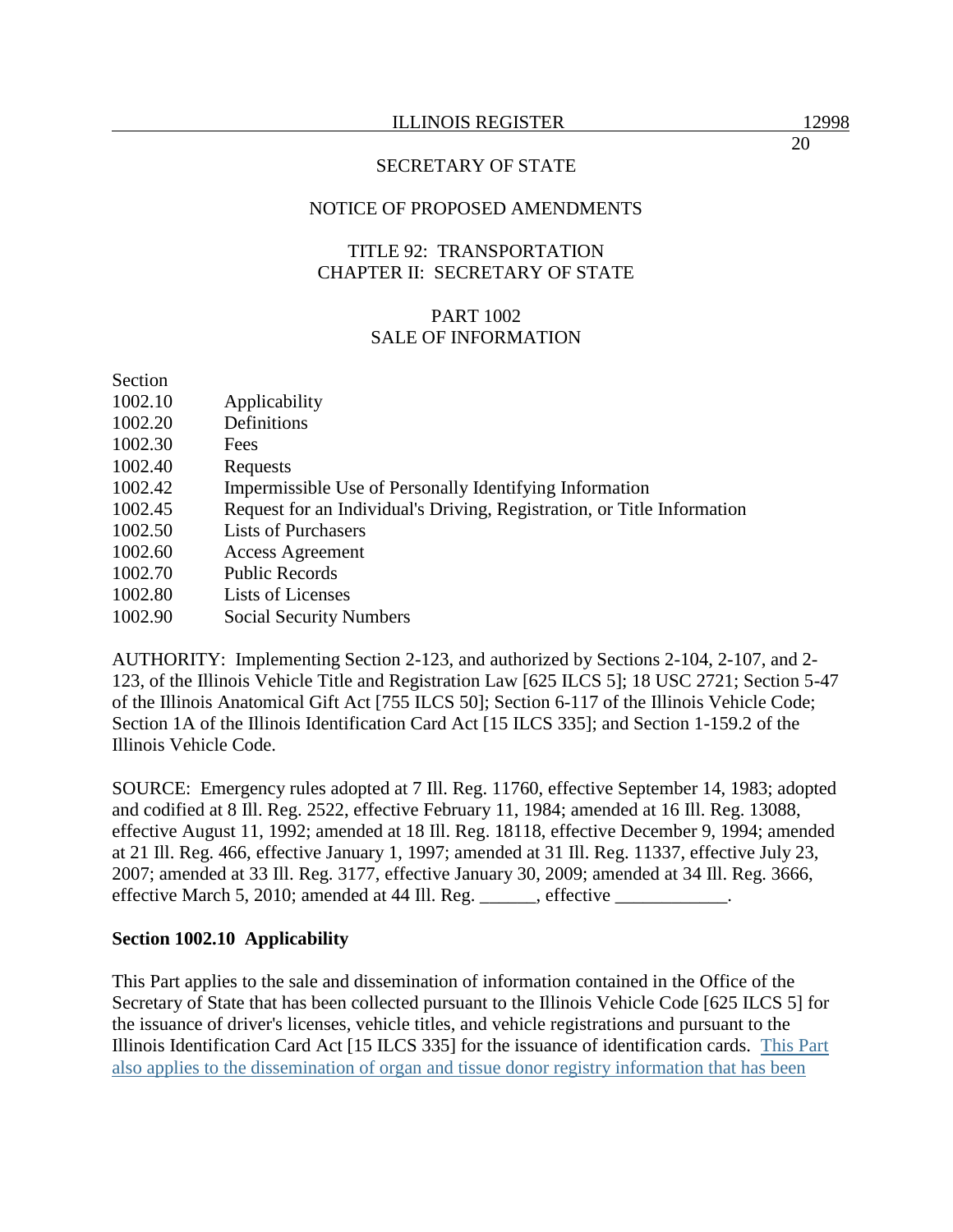# NOTICE OF PROPOSED AMENDMENTS

collected pursuant to the Anatomical Gift Act [755 ILCS 50] for the purpose of determining whether a potential organ and tissue donor is included in the First Person Consent organ and tissue donor registry.This information is a public record; however, Social Security Numbers are not public information. Personally identifying information shall not be released to requestors unless otherwise permitted by statute or this Part.

(Source: Amended at 44 Ill. Reg. \_\_\_\_\_\_, effective \_\_\_\_\_\_\_\_\_\_\_\_)

## **Section 1002.20 Definitions**

"Access Agreement" − an agreement entered into under Section 1002.60 of this Part by the Secretary of State and a recipient of drivers, title, vehicle, or identification card information, or organ and tissue donor registry information covered by this Part.

"Attorney" – an individual who is licensed to practice law

"Automobile Associated Businesses" – shall include but not be limited to new or used vehicle dealerships, vehicle rental agencies, and tow truck operators

"Commercial Purchasers" – individuals and business entities who enter into a written agreement to buy all or a portion of the drivers, title, or vehicle list or individual records in bulk

"Commercial Solicitation Purposes" – the use of the drivers, vehicle or title list, or driving or identification card abstracts, to contact individuals for advertising, offering for sale, marketing or sale of products or services; or identifying potential employees, except for the United States armed forces

"Director" – the Director or Acting Director of either Driver Services or Vehicle Services, depending on the context

"Driver Services" – the Department of Driver Services of the Office of the Secretary of State

"Drivers List" – the entire list or any part of the list of all drivers licensed by the State of Illinois that includes the driver's name, address, weight, height, gender, color of eyes, color of hair, and date of birth, county of residence, zip code, license, classification, license restriction codes, and license issuance and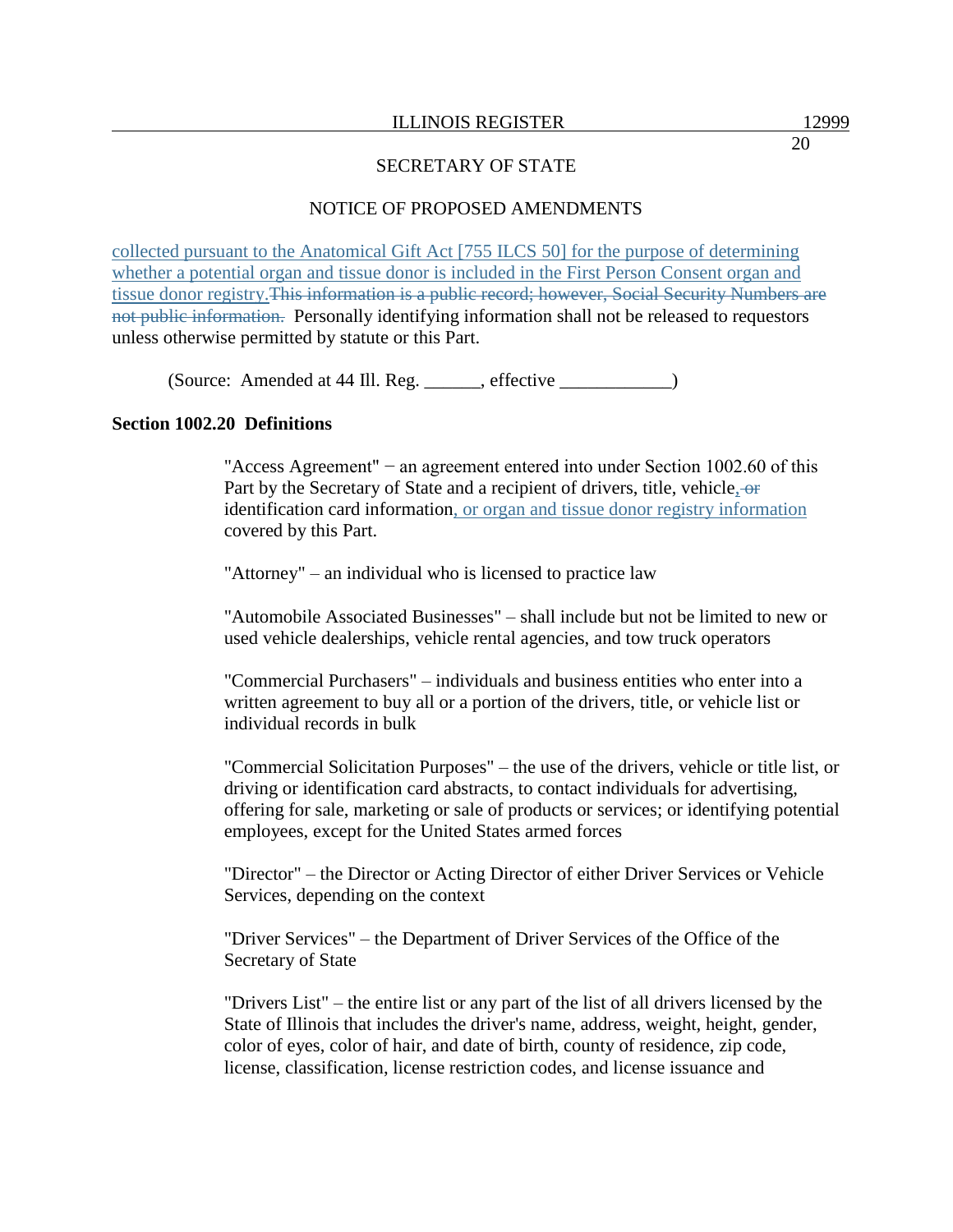#### NOTICE OF PROPOSED AMENDMENTS

expiration dates

"Driving Abstract" – a record kept by the Department of Driver Services on each driver licensed by the State of Illinois, containing all information required by IVC Section 6-106(b), all records of each driver's violations of the traffic laws, and administrative actions pertaining to driving privileges

"Employers" – individuals or business entities that permit individuals to work, when requesting information concerning current or prospective employees

"Financial Institutions" – banks, savings and loans, and credit unions, but not including currency exchanges

"Government Agencies" – units of local, state, or federal governmental agencies or elected governmental officials, including, but not limited to, Representatives, Senators, Congressmen, park board members, county board members, and school districts

"Identification Card Abstract" − a record kept by the Department of Driver Services on each person issued an identification card by the Secretary of State, containing all information required by the Illinois Identification Card Act [15 ILCS 335]

"Illinois Vehicle Code", "Vehicle Code", or "IVC" − 625 ILCS 5

"Insurers" – any insurance agent or company as defined in Section 2(e) of the Illinois Insurance Code [215 ILCS 5] authorized by the laws of any state to transact the business of insurance, and including all employees of such agent or company

"Law Enforcement Officials" – police agencies, state's attorneys' offices or court officials

"News Medium" – any newspaper or other periodical issued at regular intervals and having a general circulation; a news service; a radio station; a television station; a community antenna television service; and any person or corporation engaged in the making of news reels or other motion picture news for public showing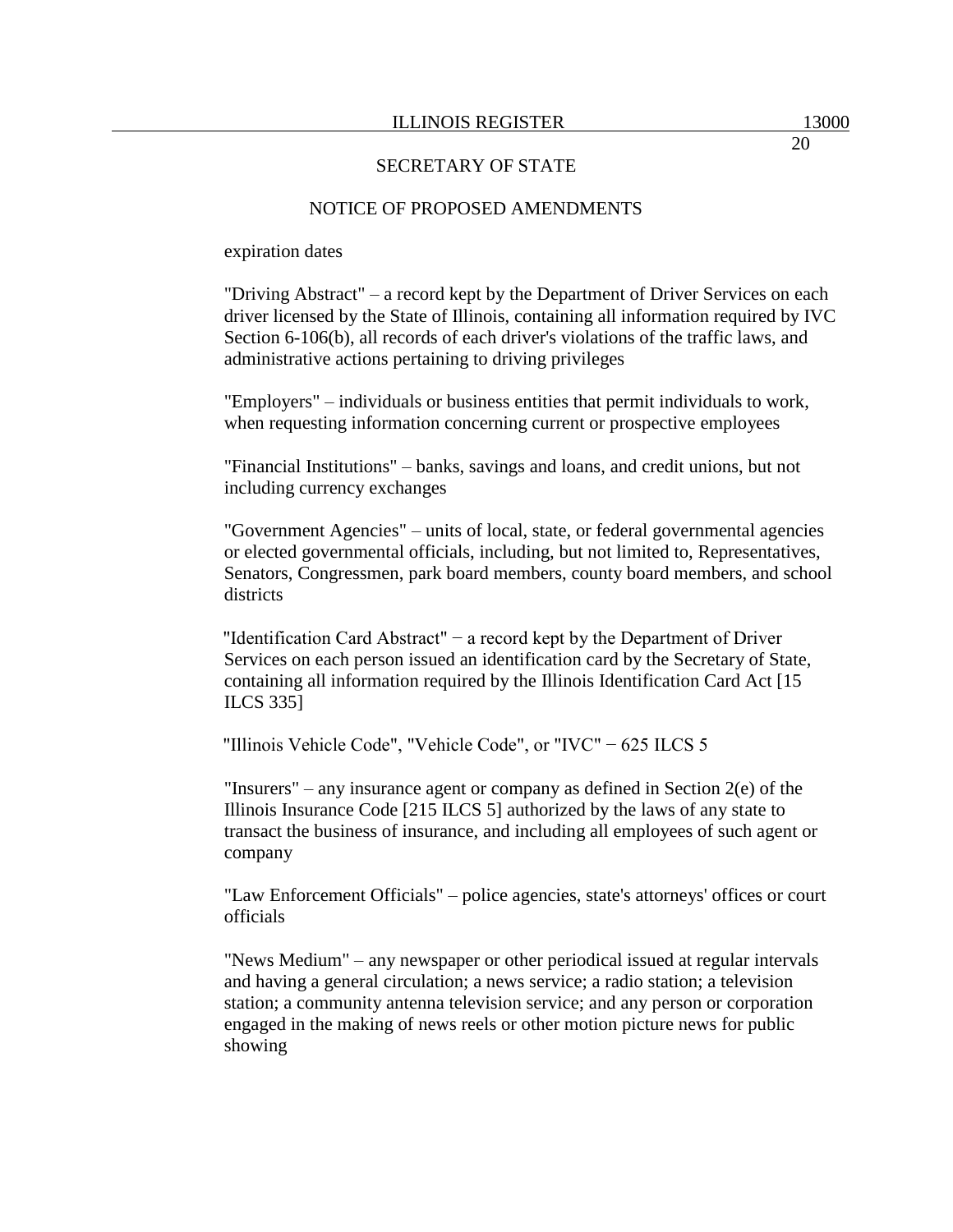#### NOTICE OF PROPOSED AMENDMENTS

"Office" – the Office of the Secretary of State and not any particular department, address, or location

"Other Business Entities for Purposes Consistent with the Illinois Vehicle Code" – licensed remitters when requesting title or registration information; public libraries, public educational institutions, and private educational institutions when requesting driving records or registration or title information

"Personally Identifying Information" –

for driving records, the information regarding the driver's name, address (excluding the 5 digit zip code), date of birth, height, weight, hair color, eye color, email address, telephone number and driver's license number;

for title or vehicle records the:

information regarding the vehicle owner's name, address (excluding the 5 digit zip code), email address, and telephone number; or

registration owner's address (excluding the 5 digit zip code), email address, and telephone number;

for identification card records, the information regarding the identification card holder's name, address (excluding the 5 digit zip code), date of birth, height, weight, hair color, eye color, email address, telephone number, and identification card number

"Reporter" – any person regularly engaged in the business of collecting, writing or editing news for publication through a news medium; includes any person who was a reporter at the time the information sought was procured or obtained

"Request" – the written application upon the designated form or an acceptable alternative for the obtaining of a drivers list, vehicle list, title list,  $-\omega$  a driving or identification card abstract, or organ and tissue donor registry information

"Secretary" – the Secretary of State of Illinois

"Title List" – the list of all vehicles titled by the State of Illinois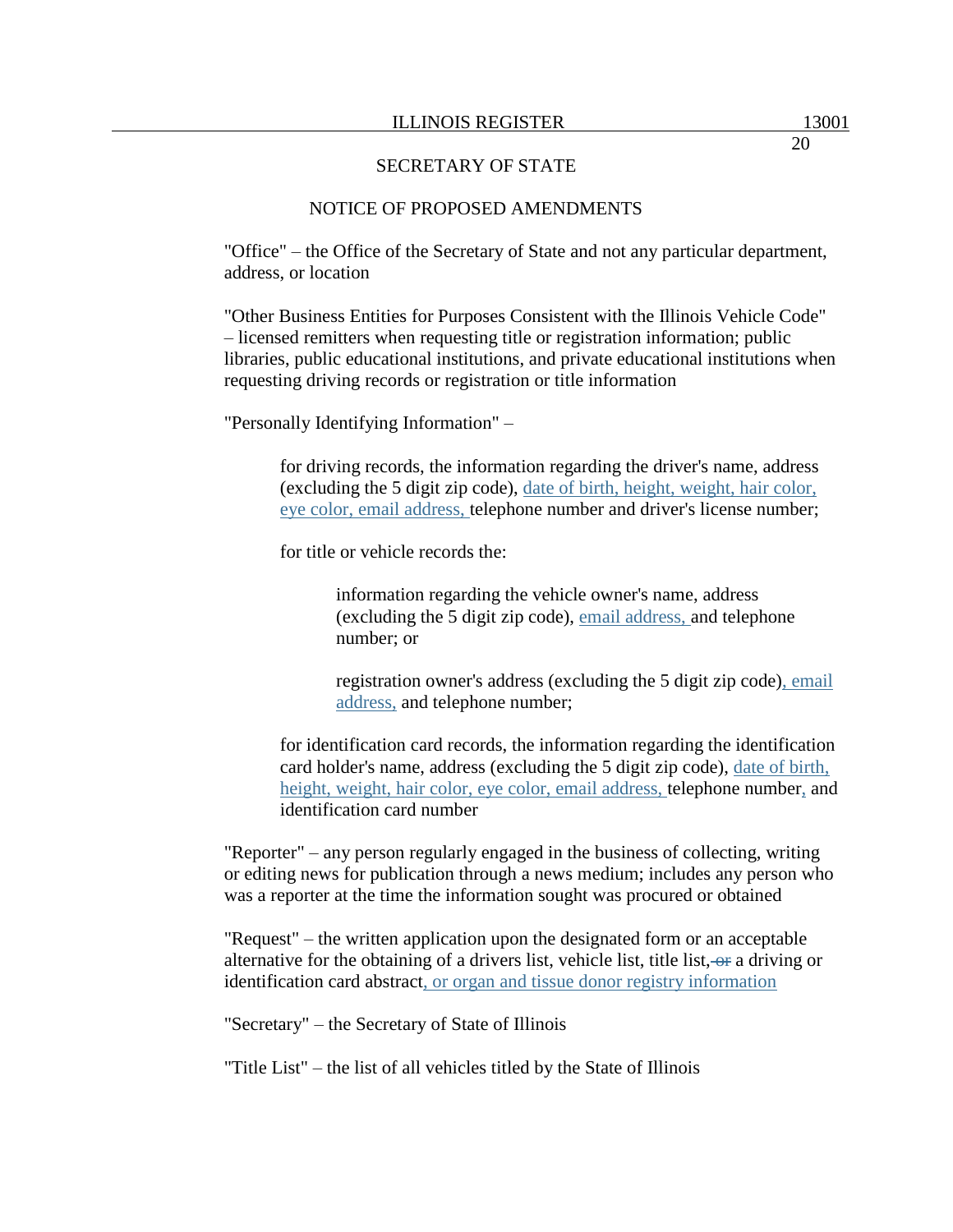## NOTICE OF PROPOSED AMENDMENTS

"Vehicle List" – the list of all vehicles by identification number, with the name and address of the owners, that are registered by the State of Illinois

"Vehicle Services" – the Department of Vehicle Services of the Office of the Secretary of State

(Source: Amended at 44 Ill. Reg. \_\_\_\_\_\_, effective \_\_\_\_\_\_\_\_\_\_\_\_)

#### **Section 1002.40 Requests**

- a) Except as provided in subsection  $(de)$ , all requests for any type of information for sale pursuant to IVC Section 2-123 must be in writing, be signed before a notary by the person requesting the information, and include that person's address, the purpose of the request, the specific information or type of information sought, the name and address of any organization represented and the position of the requestor in the organization. This document shall be known as the Certified Statement of Use.
- b) All requests for online access to the organ and tissue donor registry from procurement organizations providing services in the State of Illinois pursuant to Section 5-47(i) of the Anatomical Gift Act [755 ILCS 50] shall be in writing, be signed before a notary by the person requesting organ and tissue donor information, and include that person's address, the name and address of the organization and the position of the requestor in the organization. This document shall be known as the Certified Statement of Use.
- cb) Information obtained by means of a computer connection between the Secretary's computers and those of any organization shall be requested in writing, as set forth in subsection (a). Throughout the term of the Access Agreement, the requesting organization shall not deviate from the Certified Statement of Use.
- dc) A request for an individual driving or identification card abstract must be in writing, signed by the person requesting the abstract, and include the requestor's address, driver's license or identification card number, purpose of the request, the name and address of any organization represented, and an affirmation that the information provided by the requestor is true and correct to the best of the requestor's knowledge. In addition, if the request is not made in person at a Secretary of State facility, the signature of the person making the request must be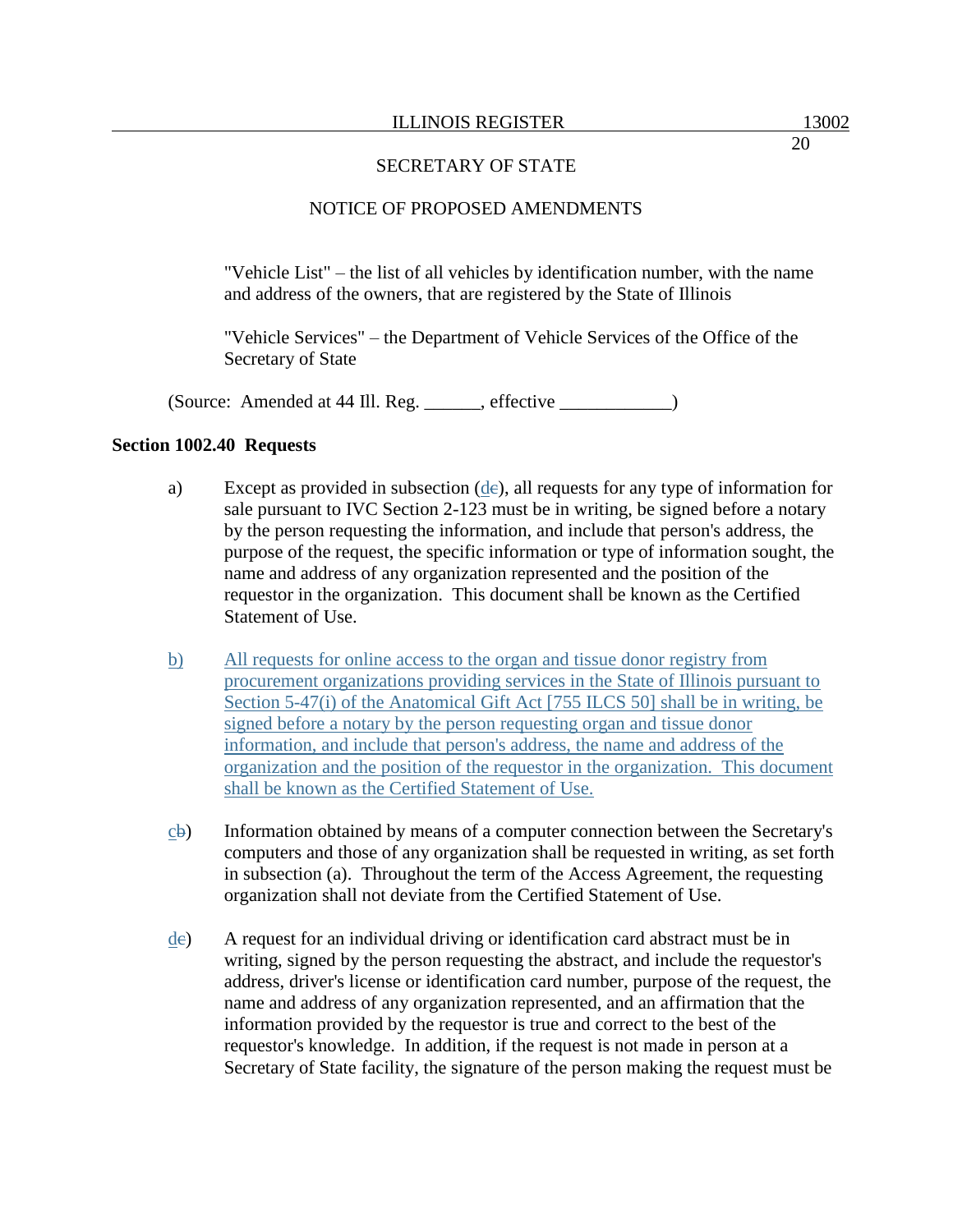# NOTICE OF PROPOSED AMENDMENTS

notarized. Personally identifying information will be released only if the request falls within IVC Section 2-123(f-5).

(Source: Amended at 44 Ill. Reg. \_\_\_\_\_\_, effective \_\_\_\_\_\_\_\_\_\_\_\_)

# **Section 1002.60 Access Agreement**

a) Access Agreement Required

All commercial or business purchasers or any federal, State or local entities in receipt of the drivers, vehicle, or title lists or driving or identification card abstracts, and all entities receiving drivers, vehicle or title lists or driving or identification card abstracts in bulk or via a computer connection, shall sign an Access Agreement with the Secretary. All procurement organizations providing services in the State of Illinois that request online access to the organ and tissue donor registry shall sign an Access Agreement with the Secretary.

- b) Content of Access Agreement
	- 1) The Access Agreement shall include disclosure of:
		- A) the specific use, which shall not include commercial solicitation purposes; or
		- B) the permissible use of personal information, if applicable.
	- 2) The Access Agreement shall contain those terms the Secretary deems necessary and appropriate to protect the integrity of the lists and abstracts, including, but not limited to:
		- A) a requirement that the data not be used for criminal or immoral purposes; and
		- B) a statement that violation of any terms of the Access Agreement could result in the Secretary's denial of sale or disclosure of the data to the purchaser or recipient for a term of 5 years and the return of the data to the Secretary.
- c) Redisclosure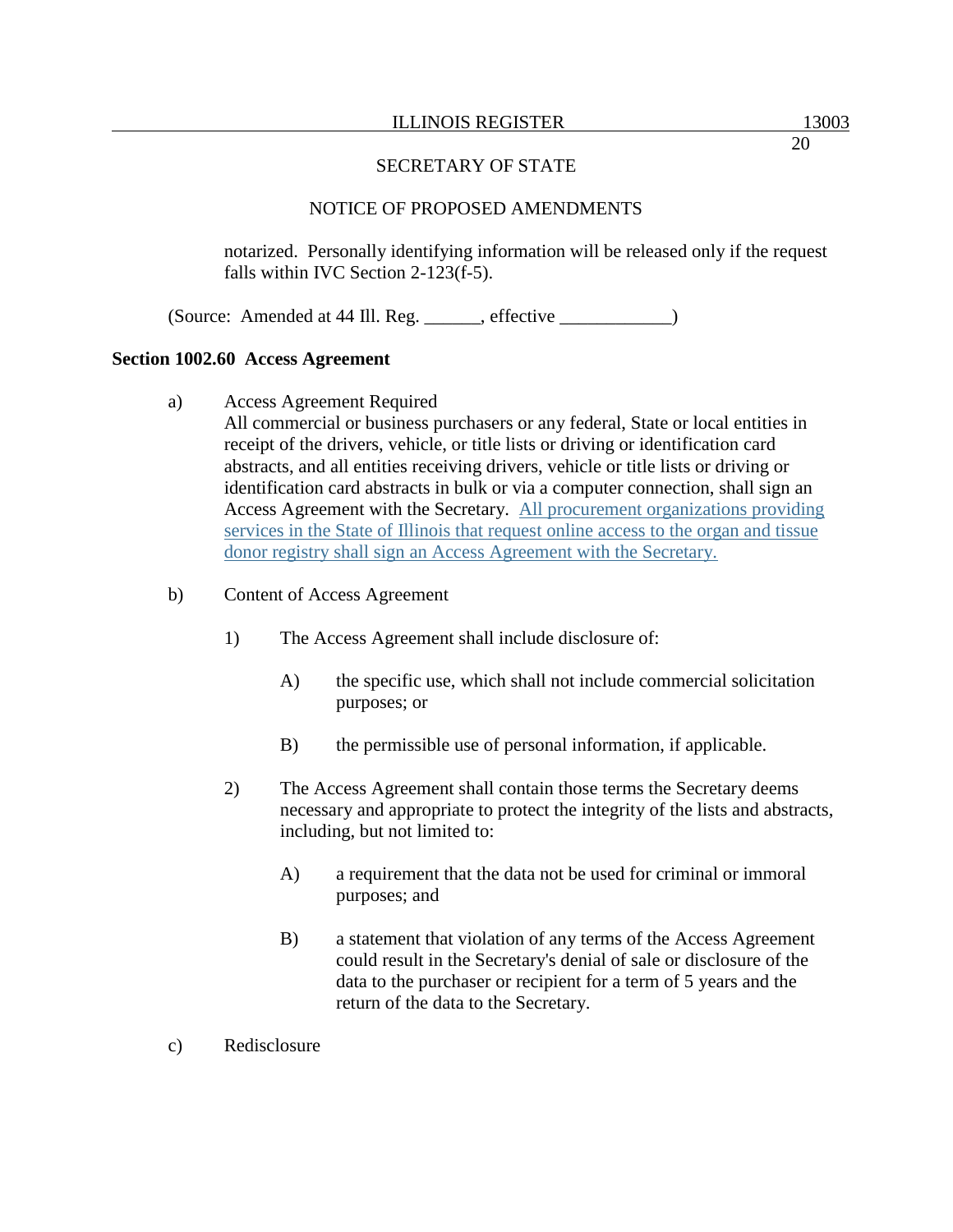#### ILLINOIS REGISTER 13004

20

## SECRETARY OF STATE

## NOTICE OF PROPOSED AMENDMENTS

- 1) The redisclosure of the data is prohibited, except to the extent necessary to effectuate the purpose for which the original disclosure of the data was permitted.
- 2) Any authorized recipient that resells or rediscloses personal data covered by this Part must keep, for a period of 5 years, records identifying each person or entity that receives information and the permitted purpose for which the data will be used. The purchaser must make these records available to the Secretary of State upon request.

(Source: Amended at 44 Ill. Reg. \_\_\_\_\_\_, effective \_\_\_\_\_\_\_\_\_\_\_\_)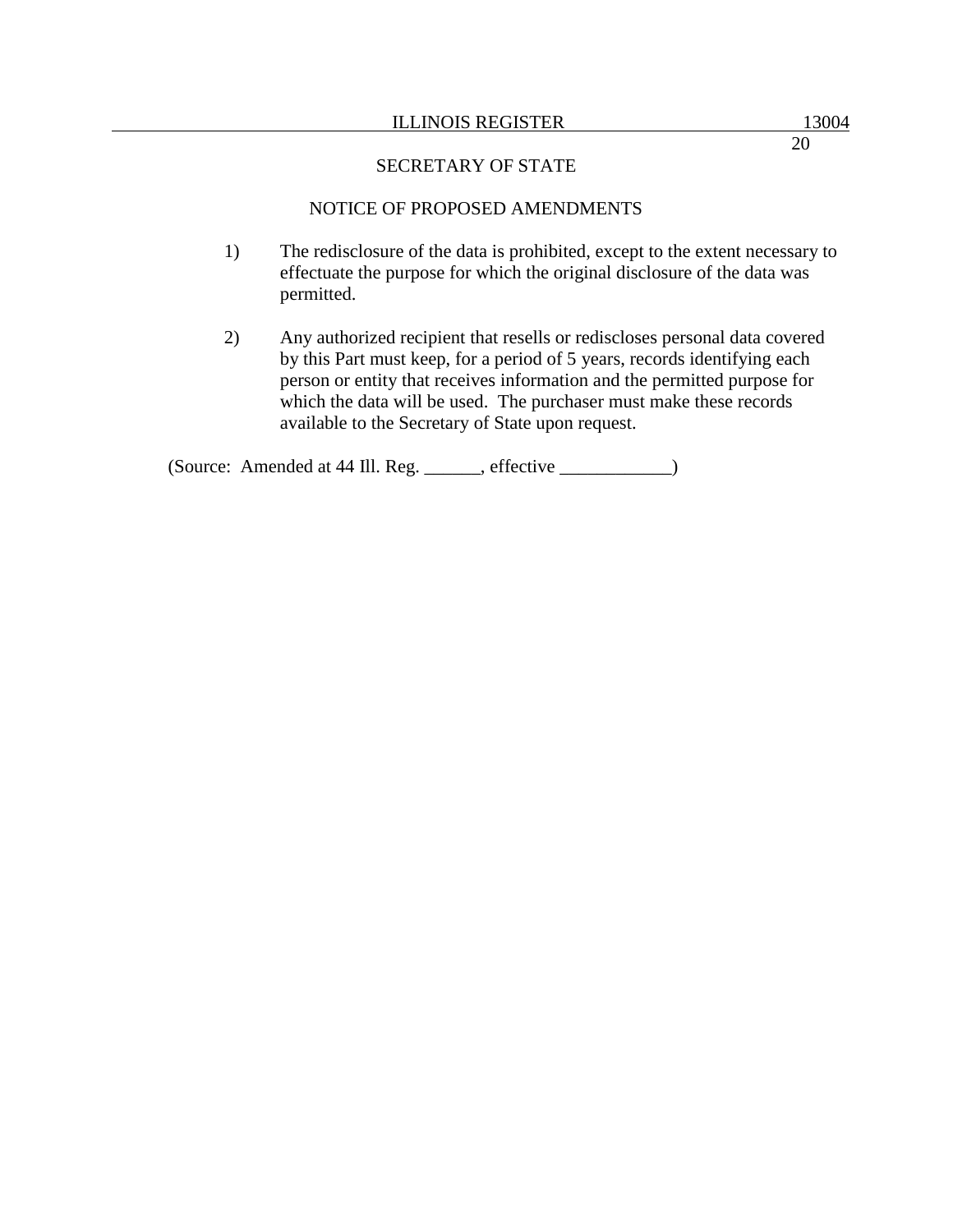## NOTICE OF PROPOSED AMENDMENTS

- 1) Heading of the Part: Issuance of Licenses
- 2) Code Citation: 92 Ill. Adm. Code 1030
- 3) Section Numbers: Proposed Actions: 1030.83 Amendment 1030.92 Amendment
- 4) Statutory Authority: Implementing Article I of the Illinois Driver Licensing Law of the Illinois Vehicle Code [625 ILCS 5] and authorized by Section 2-104(b) of the Illinois Vehicle Title and Registration Law of the Illinois Vehicle Code [625 ILCS 5].
- 5) A Complete Description of the Subjects and Issues Involved: These proposed changes to the administrative rule update the procedures and expectations of applying for and receiving a Hazard Materials Endorsement on a driver's Commercial Driver's License. In addition, they update the restrictions that are applied to the vehicle a person is driving under the Type J restrictions.
- 6) Published studies or reports, and sources of underlying data, used to compose this rulemaking: None
- 7) Will this rulemaking replace an emergency rule currently in effect? No
- 8) Does this rulemaking contain an automatic repeal date? No
- 9) Does this rulemaking contain incorporations by reference? No
- 10) Are there any other rulemakings pending on this Part? Yes

| <b>Section Numbers:</b> | <b>Proposed Actions:</b> | <i>Illinois Register</i> Citations: |
|-------------------------|--------------------------|-------------------------------------|
| 1030.88                 | Amendment                | 44 Ill. Reg. 9923; June 5, 2020     |
| 1030.160                | Amendment                | 44 Ill. Reg. 11762; July 17, 2020   |

- 11) Statement of Statewide Policy Objective: No expenditures by units of local government.
- 12) Time, Place, and Manner in which interested persons may comment on this proposed rulemaking:

Pamela Wright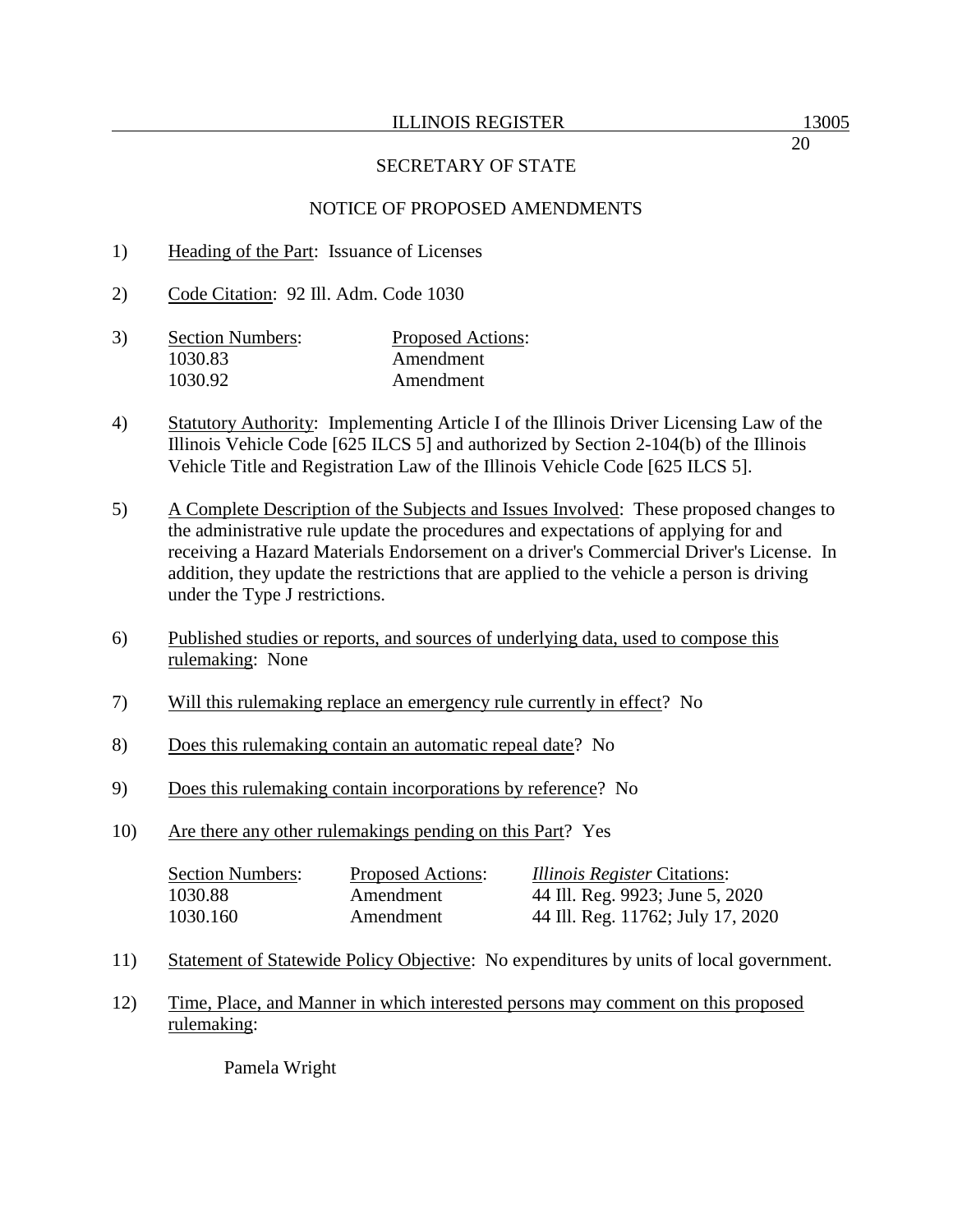# NOTICE OF PROPOSED AMENDMENTS

Office of the General Counsel 298 Howlett Building Springfield IL 62756

217/785-3094 pwright@ilsos.gov

- 13) Initial Regulatory Flexibility Analysis:
	- A) Types of small businesses, small municipalities and not-for-profit corporations affected: None
	- B) Reporting, bookkeeping or other procedures required for compliance: None
	- C) Types of professional skills necessary for compliance: None
- 14) Small Business Impact Analysis: None
- 15) Regulatory Agenda on which this rulemaking was summarized: This rulemaking was not included on either of the 2 most recent agendas because the Department did not anticipate this rulemaking at the time the agendas were filed.

The full text of the Proposed Amendments begins on the next page: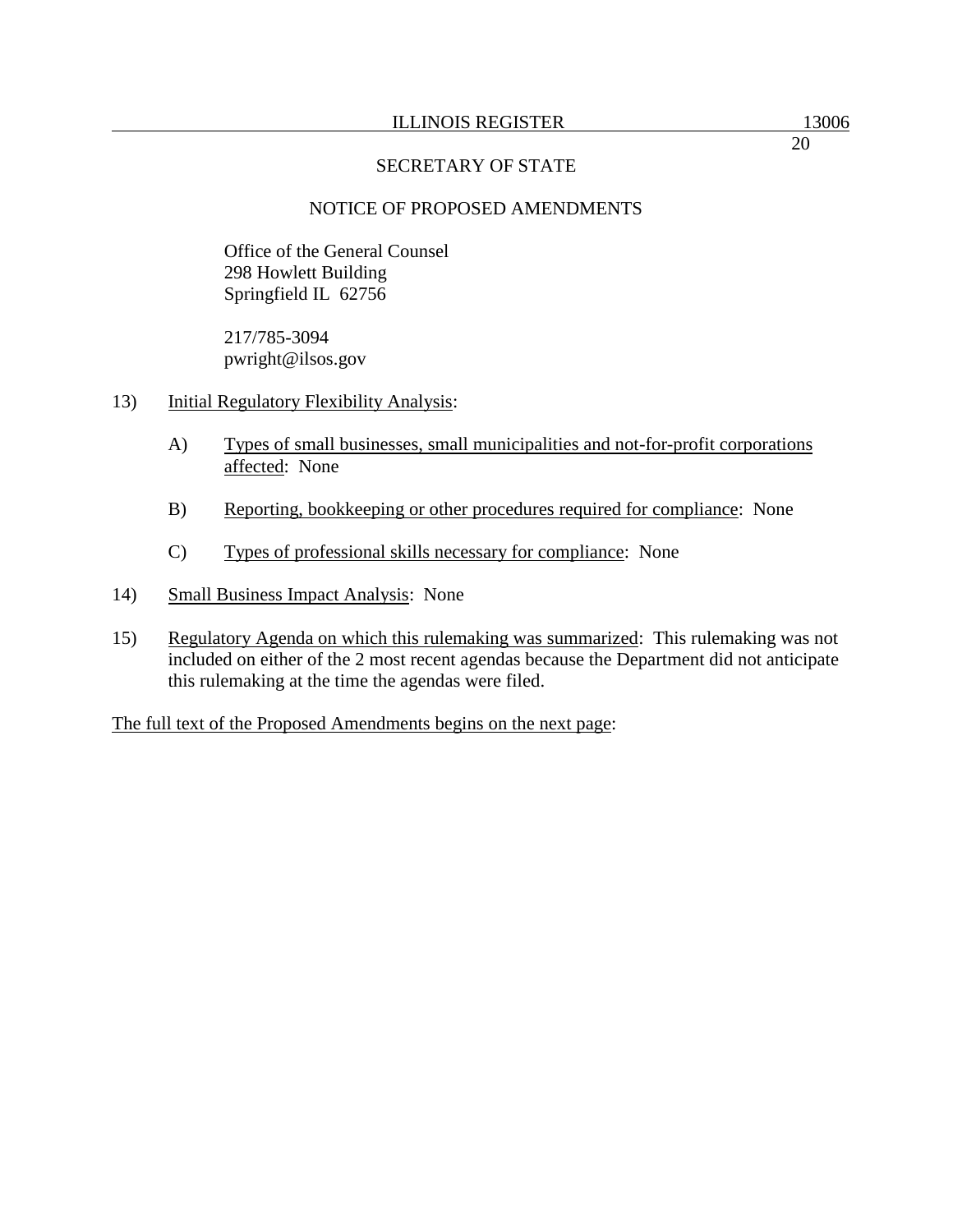# NOTICE OF PROPOSED AMENDMENTS

# TITLE 92: TRANSPORTATION CHAPTER II: SECRETARY OF STATE

# PART 1030 ISSUANCE OF LICENSES

#### Section

| pecuon  |                                                                                  |
|---------|----------------------------------------------------------------------------------|
| 1030.1  | Definitions                                                                      |
| 1030.5  | Procedure for Obtaining a Standard Driver's License or Identification Card       |
| 1030.6  | Procedure for Obtaining a Visa Status Temporary Visitor's Driver's License       |
|         | Pursuant to IVC Section 6-105.1(a)                                               |
| 1030.7  | Procedure for Obtaining a Non-Visa Status Temporary Visitor's Driver's License   |
|         | Pursuant to IVC Section $6-105.1(a-5)$                                           |
| 1030.8  | Procedure for Obtaining a Real ID Compliant Driver's License or Identification   |
|         | Card                                                                             |
| 1030.10 | What Persons Shall Not Be Licensed or Granted Permits                            |
| 1030.11 | Procedure for Obtaining a Driver's License/Temporary Visitor's Driver's License  |
|         | (Renumbered)                                                                     |
| 1030.12 | <b>Identification Cards for the Homeless</b>                                     |
| 1030.13 | Denial of License or Permit                                                      |
| 1030.14 | <b>Emergency Contact Database</b>                                                |
| 1030.15 | Cite for Re-testing                                                              |
| 1030.16 | Physical and Mental Evaluation                                                   |
| 1030.17 | Errors in Issuance of Driver's License/Cancellation                              |
| 1030.18 | Medical Criteria Affecting Driver Performance                                    |
| 1030.20 | Classification of Drivers - References (Repealed)                                |
| 1030.22 | Medical Examiner's Certificate – CLP or CDL Holders                              |
| 1030.25 | <b>Safe Driver License Renewals</b>                                              |
| 1030.26 | Identification Cards for IDOC/IDJJ Applicants                                    |
| 1030.27 | Identification Cards for Youth in Care                                           |
| 1030.30 | <b>Classification Standards</b>                                                  |
| 1030.40 | Fifth Wheel Equipped Trucks                                                      |
| 1030.50 | Bus Driver's Authority, Religious Organization and Senior Citizen Transportation |
| 1030.55 | Commuter Van Driver Operating a For-Profit Ridesharing Arrangement               |
| 1030.60 | Third-Party Certification Program                                                |
| 1030.63 | Religious Exemption for Social Security Numbers (Repealed)                       |
| 1030.65 | <b>Instruction Permits</b>                                                       |
| 1030.66 | <b>Adult Driver Education</b>                                                    |
| 1030.70 | Driver's License Testing/Vision Screening                                        |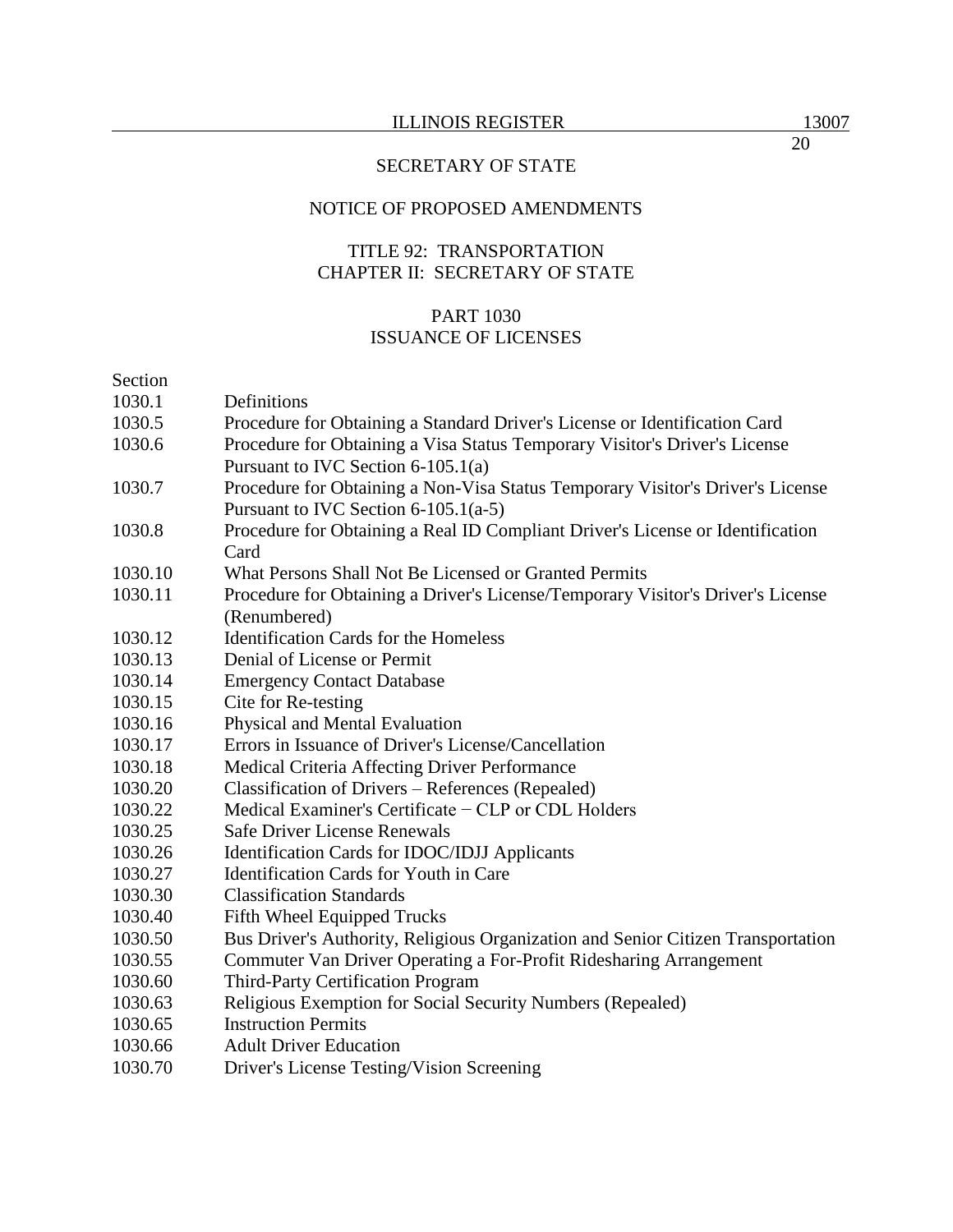## NOTICE OF PROPOSED AMENDMENTS

- 1030.75 Driver's License Testing/Vision Screening With Vision Aid Arrangements Other Than Standard Eye Glasses or Contact Lenses
- 1030.80 Driver's License Testing/Written Test
- 1030.81 Endorsements
- 1030.82 Charter Bus Driver Endorsement Requirements
- 1030.83 Hazardous Material Endorsement
- 1030.84 Vehicle Inspection
- 1030.85 Driver's License Testing/Road Test
- 1030.86 Multiple Attempts − Written and/or Road Tests
- 1030.88 Exemption of Facility Administered Road Test
- 1030.89 Temporary Driver's Licenses and Temporary Instruction Permits
- 1030.90 Requirement for Photograph and Signature of Licensee on Driver's License
- 1030.91 Person with a Disability Identification Card
- 1030.92 Restrictions
- 1030.93 Restricted Local Licenses
- 1030.94 Duplicate or Corrected Driver's License or Instruction Permit
- 1030.95 Consular Licenses (Repealed)
- 1030.96 Seasonal Restricted Commercial Driver's License
- 1030.97 Invalidation of a Driver's License, Permit and/or Driving Privilege
- 1030.98 School Bus Endorsement or Learner's Permit
- 1030.100 Anatomical Gift Donor (Repealed)
- 1030.110 Emergency Medical Information Card
- 1030.115 Change-of-Address
- 1030.120 Issuance of a Probationary License
- 1030.130 Grounds for Cancellation of a Probationary License
- 1030.140 Use of Captured Images
- 1030.150 Veteran Designation on Driver's License or Identification Card

| 1030.APPENDIX A  | Questions Asked of a Driver's License Applicant                        |  |
|------------------|------------------------------------------------------------------------|--|
| 1030. APPENDIX B | Acceptable Identification Documents – Applicants for a Standard        |  |
|                  | Identification Card, Driver's License, Instruction Permit, Visa Status |  |
|                  | Temporary Visitor's Driver's License Pursuant to IVC Section 6-        |  |
|                  | 105.1(a) or Visa Status Temporary Visitor's Instruction Permit (Non-   |  |
|                  | Real ID)                                                               |  |
| 1030. APPENDIX C | Acceptable Identification Documents – Applicants for a Non-Visa        |  |
|                  | Status Temporary Visitor's Driver's License or Non-Visa Status         |  |
|                  | Temporary Visitor's Instruction Permit Pursuant to IVC Section 6-      |  |
|                  | $105.1(a-5)$                                                           |  |
| 1030. APPENDIX D | Acceptable Identification Documents – Applicants for a Real ID         |  |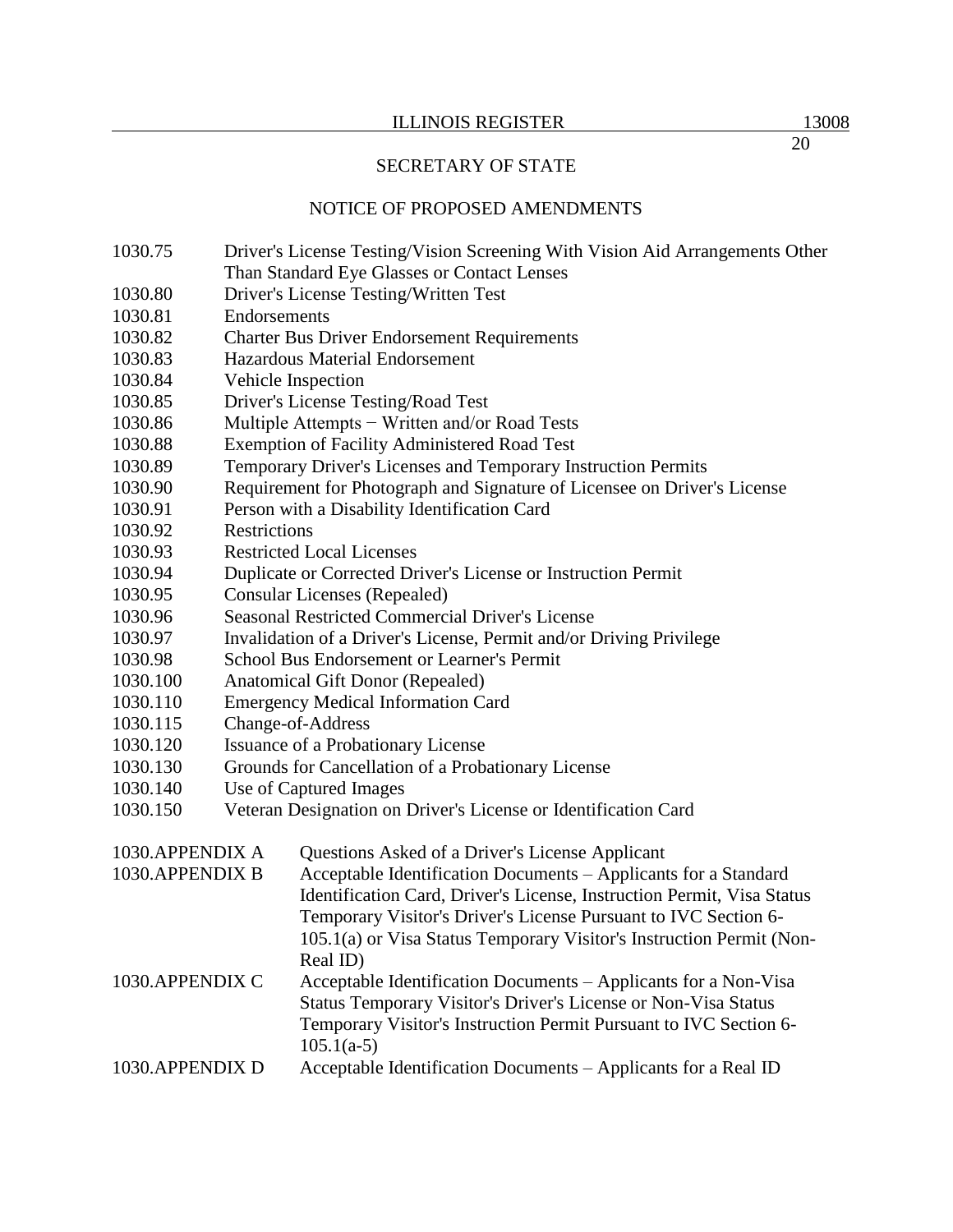#### NOTICE OF PROPOSED AMENDMENTS

#### Compliant Driver's License or Identification Card

AUTHORITY: Implementing Article I of the Illinois Driver Licensing Law of the Illinois Vehicle Code [625 ILCS 5] and authorized by Section 2-104(b) of the Illinois Vehicle Title and Registration Law of the Illinois Vehicle Code [625 ILCS 5].

SOURCE: Filed March 30, 1971; amended at 3 Ill. Reg. 7, p. 13, effective April 2, 1979; amended at 4 Ill. Reg. 27, p. 422, effective June 23, 1980; amended at 6 Ill. Reg. 2400, effective February 10, 1982; codified at 6 Ill. Reg. 12674; amended at 9 Ill. Reg. 2716, effective February 20, 1985; amended at 10 Ill. Reg. 303, effective December 24, 1985; amended at 10 Ill. Reg. 15130, effective September 2, 1986; amended at 10 Ill. Reg. 18182, effective October 14, 1986; amended at 11 Ill. Reg. 9331, effective April 28, 1987; amended at 11 Ill. Reg. 18292, effective October 23, 1987; amended at 12 Ill. Reg. 3027, effective January 14, 1988; amended at 12 Ill. Reg. 13221, effective August 1, 1988; amended at 12 Ill. Reg. 16915, effective October 1, 1988; amended at 12 Ill. Reg. 19777, effective November 15, 1988; amended at 13 Ill. Reg. 5192, effective April 1, 1989; amended at 13 Ill. Reg. 7808, effective June 1, 1989; amended at 13 Ill. Reg. 12880, effective July 19, 1989; amended at 13 Ill. Reg. 12978, effective July 19, 1989; amended at 13 Ill. Reg. 13898, effective August 22, 1989; amended at 13 Ill. Reg. 15112, effective September 8, 1989; amended at 13 Ill. Reg. 17095, effective October 18, 1989; amended at 14 Ill. Reg. 4570, effective March 8, 1990; amended at 14 Ill. Reg. 4908, effective March 9, 1990; amended at 14 Ill. Reg. 5183, effective March 21, 1990; amended at 14 Ill. Reg. 8707, effective May 16, 1990; amended at 14 Ill. Reg. 9246, effective May 16, 1990; amended at 14 Ill. Reg. 9498, effective May 17, 1990; amended at 14 Ill. Reg. 10111, effective June 11, 1990; amended at 14 Ill. Reg. 10510, effective June 18, 1990; amended at 14 Ill. Reg. 12077, effective July 5, 1990; amended at 14 Ill. Reg. 15487, effective September 10, 1990; amended at 15 Ill. Reg. 15783, effective October 18, 1991; amended at 16 Ill. Reg. 2182, effective January 24, 1992; emergency amendment at 16 Ill. Reg. 12228, effective July 16, 1992, for a maximum of 150 days; emergency expired on December 13, 1992; amended at 16 Ill. Reg. 18087, effective November 17, 1992; emergency amendment at 17 Ill. Reg. 1219, effective January 13, 1993, for a maximum of 150 days; amended at 17 Ill. Reg. 2025, effective February 1, 1993; amended at 17 Ill. Reg. 7065, effective May 3, 1993; amended at 17 Ill. Reg. 8275, effective May 24, 1993; amended at 17 Ill. Reg. 8522, effective May 27, 1993; amended at 17 Ill. Reg. 19315, effective October 22, 1993; amended at 18 Ill. Reg. 1591, effective January 14, 1994; amended at 18 Ill. Reg. 7478, effective May 2, 1994; amended at 18 Ill. Reg. 16457, effective October 24, 1994; amended at 19 Ill. Reg. 10159, effective June 29, 1995; amended at 20 Ill. Reg. 3891, effective February 14, 1996; emergency amendment at 20 Ill. Reg. 8358, effective June 4, 1996, for a maximum of 150 days; emergency amendment repealed in response to an objection of the Joint Committee on Administrative Rules at 20 Ill. Reg. 14279; amended at 21 Ill. Reg. 6588, effective May 19, 1997; amended at 21 Ill. Reg. 10992, effective July 29, 1997; amended at 22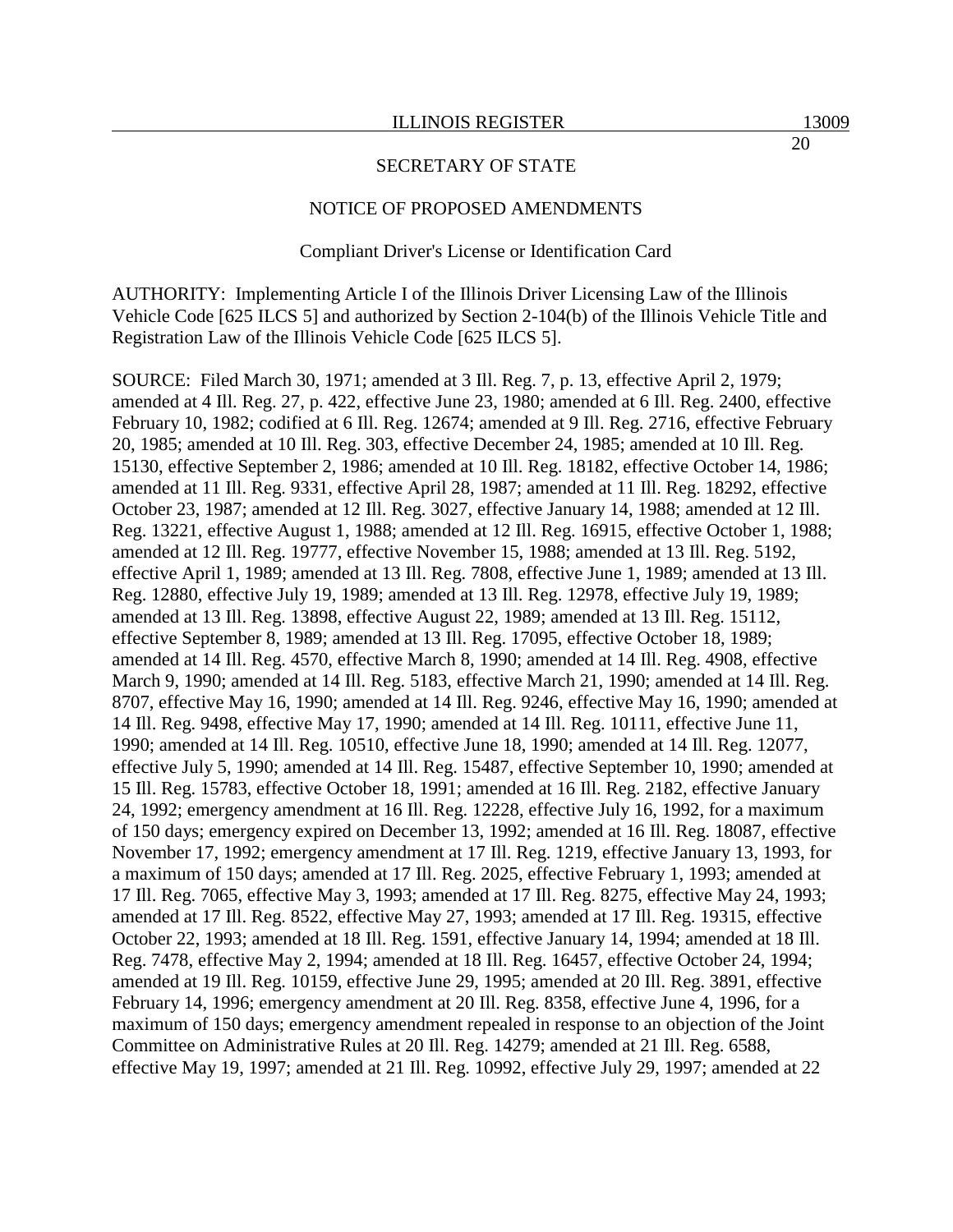#### NOTICE OF PROPOSED AMENDMENTS

Ill. Reg. 1466, effective January 1, 1998; emergency amendment at 23 Ill. Reg. 9552, effective August 1, 1999, for a maximum of 150 days; amended at 23 Ill. Reg. 13947, effective November 8, 1999; amended at 24 Ill. Reg. 1259, effective January 7, 2000; emergency amendment at 24 Ill. Reg. 1686, effective January 13, 2000, for a maximum of 150 days; amended at 24 Ill. Reg. 6955, effective April 24, 2000; emergency amendment at 24 Ill. Reg. 13044, effective August 10, 2000, for a maximum of 150 days; amended at 24 Ill. Reg. 18400, effective December 4, 2000; amended at 25 Ill. Reg. 959, effective January 5, 2001; amended at 25 Ill. Reg. 7742, effective June 5, 2001; amended at 25 Ill. Reg. 12646, effective September 24, 2001; emergency amendment at 25 Ill. Reg. 12658, effective September 24, 2001, for a maximum of 150 days; emergency expired February 20, 2002; amended at 26 Ill. Reg. 9961, effective June 24, 2002; amended at 27 Ill. Reg. 855, effective January 3, 2003; emergency amendment at 27 Ill. Reg. 7340, effective April 14, 2003, for a maximum of 150 days; emergency expired September 10, 2003; emergency amendment at 27 Ill. Reg. 16968, effective October 17, 2003, for a maximum of 150 days; emergency expired March 14, 2004; emergency amendment at 28 Ill. Reg. 384, effective January 1, 2004, for a maximum of 150 days; emergency expired May 29, 2004; amended at 28 Ill. Reg. 8895, effective June 14, 2004; amended at 28 Ill. Reg. 10776, effective July 13, 2004; amended at 29 Ill. Reg. 920, effective January 1, 2005; emergency amendment at 29 Ill. Reg. 2469, effective January 31, 2005, for a maximum of 150 days; emergency expired June 29, 2005; amended at 29 Ill. Reg. 9488, effective June 17, 2005; amended at 29 Ill. Reg. 12519, effective July 28, 2005; amended at 29 Ill. Reg. 13237, effective August 11, 2005; amended at 29 Ill. Reg. 13580, effective August 16, 2005; amended at 30 Ill. Reg. 910, effective January 6, 2006; amended at 30 Ill. Reg. 5621, effective March 7, 2006; amended at 30 Ill. Reg. 11365, effective June 15, 2006; emergency amendment at 30 Ill. Reg. 11409, effective June 19, 2006, for a maximum of 150 days; emergency expired November 15, 2006; amended at 31 Ill. Reg. 4782, effective March 12, 2007; amended at 31 Ill. Reg. 5096, effective March 15, 2007; amended at 31 Ill. Reg. 5864, effective March 29, 2007; amended at 31 Ill. Reg. 6370, effective April 12, 2007; amended at 31 Ill. Reg. 7643, effective May 16, 2007; amended at 31 Ill. Reg. 11342, effective July 18, 2007; amended at 31 Ill. Reg. 14547, effective October 9, 2007; amended at 31 Ill. Reg. 14849, effective October 22, 2007; amended at 31 Ill. Reg. 16543, effective November 27, 2007; amended at 31 Ill. Reg. 16843, effective January 1, 2008; emergency amendment at 32 Ill. Reg. 208, effective January 2, 2008, for a maximum of 150 days; amended at 32 Ill. Reg. 6544, effective April 4, 2008; amended at 33 Ill. Reg. 2391, effective January 21, 2009; amended at 33 Ill. Reg. 8489, effective June 5, 2009; amended at 33 Ill. Reg. 9794, effective June 29, 2009; amended at 33 Ill. Reg. 11620, effective July 22, 2009; amended at 33 Ill. Reg. 14185, effective September 28, 2009; amended at 34 Ill. Reg. 563, effective December 22, 2009; amended at 34 Ill. Reg. 9457, effective June 23, 2010; amended at 34 Ill. Reg. 15418, effective September 22, 2010; amended at 34 Ill. Reg. 19071, effective November 22, 2010; amended at 35 Ill. Reg. 2197, effective January 21, 2011; amended at 35 Ill. Reg. 4692, effective March 3, 2011; amended at 35 Ill. Reg. 19664, effective November 23,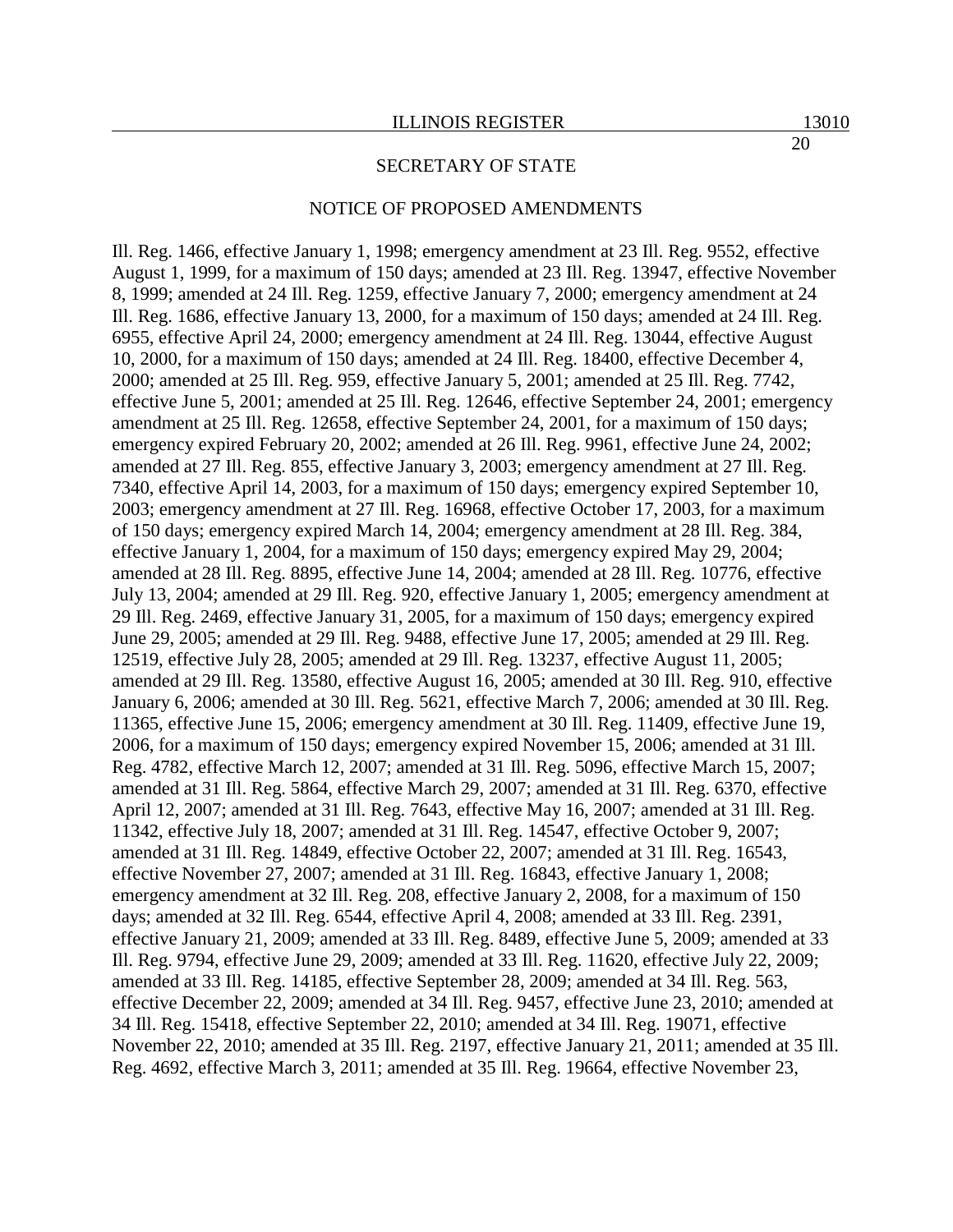#### NOTICE OF PROPOSED AMENDMENTS

2011; amended at 36 Ill. Reg. 3924, effective February 27, 2012; amended at 36 Ill. Reg. 7255, effective April 26, 2012; amended at 36 Ill. Reg. 14755, effective September 18, 2012; amended at 37 Ill. Reg. 7776, effective May 22, 2013; amended at 37 Ill. Reg. 14176, effective September 1, 2013; amended at 37 Ill. Reg. 19342, effective November 28, 2013; amended at 38 Ill. Reg. 7946, effective March 28, 2014; emergency amendment at 38 Ill. Reg. 8429, effective April 4, 2014, for a maximum of 150 days; amended at 38 Ill. Reg. 12515, effective July 1, 2014; amended at 38 Ill. Reg. 16366, effective July 21, 2014; amended at 38 Ill. Reg. 20039, effective October 1, 2014; amended at 39 Ill. Reg. 1182, effective January 5, 2015; amended at 39 Ill. Reg. 5083, effective March 23, 2015; amended at 39 Ill. Reg. 8028, effective May 21, 2015; amended at 39 Ill. Reg. 11531, effective July 28, 2015; amended at 39 Ill. Reg. 14930, effective October 29, 2015; amended at 40 Ill. Reg. 1882, effective January 12, 2016; amended at 40 Ill. Reg. 7330, effective May 2, 2016; amended at 40 Ill. Reg. 13637, effective September 19, 2016; amended at 40 Ill. Reg. 15397, effective October 26, 2016; amended at 41 Ill. Reg. 438, December 29, 2016; amended at 41 Ill. Reg. 3009, effective February 24, 2017; amended at 41 Ill. Reg. 13665, effective October 30, 2017; amended at 42 Ill. Reg. 1886, effective January 3, 2018; amended at 42 Ill. Reg. 2891, effective January 29, 2018; amended at 42 Ill. Reg. 4969, effective March 5, 2018; amended at 42 Ill. Reg. 11499, effective June 8, 2018; amended at 42 Ill. Reg. 20548, effective October 30, 2018; amended at 43 Ill. Reg. 3724, effective March 4, 2019; amended at 43 Ill. Reg. 5322, effective April 24, 2019; amended at 44 Ill. Reg. 2041, effective December 31, 2019; emergency amendment at 44 Ill. Reg. 5477, effective March 16, 2020, for a maximum of 150 days; emergency amendment at 44 Ill. Reg. 5839, effective March 17, 2020, for a maximum of 150 days; emergency amendment to emergency rule at 44 Ill. Reg. 6650, effective April 9, 2020, for the remainder of the 150 days; emergency amendment at 44 Ill. Reg. 10011, effective May 21, 2020, for a maximum of 150 days; emergency amendment effective March 17, 2020, as amended April 9, 2020, repealed at 44 Ill. Reg. 11603, effective June 30, 2020; emergency amendment at 44 Ill. Reg. 11898, effective June 30, 2020, for a maximum of 150 days; amended at 44 Ill. Reg. 12607, effective July 7, 2020; amended at 44 Ill.  $Reg.$ , effective  $\overline{\phantom{a}}$ 

#### **Section 1030.83 Hazardous Material Endorsement**

a) The Department must notify a holder of an HME at least 90 days before the expiration date of the HME that the applicant must initiate a security threat assessment from the TSA as soon as possible, but no later than 60 days before the expiration of the applicant's HME, and that the applicant's HME cannot be renewed if TSA has not issued to the Department a Determination of No Security Threat. The Department must require that an HME be renewed no more than five years after issuance.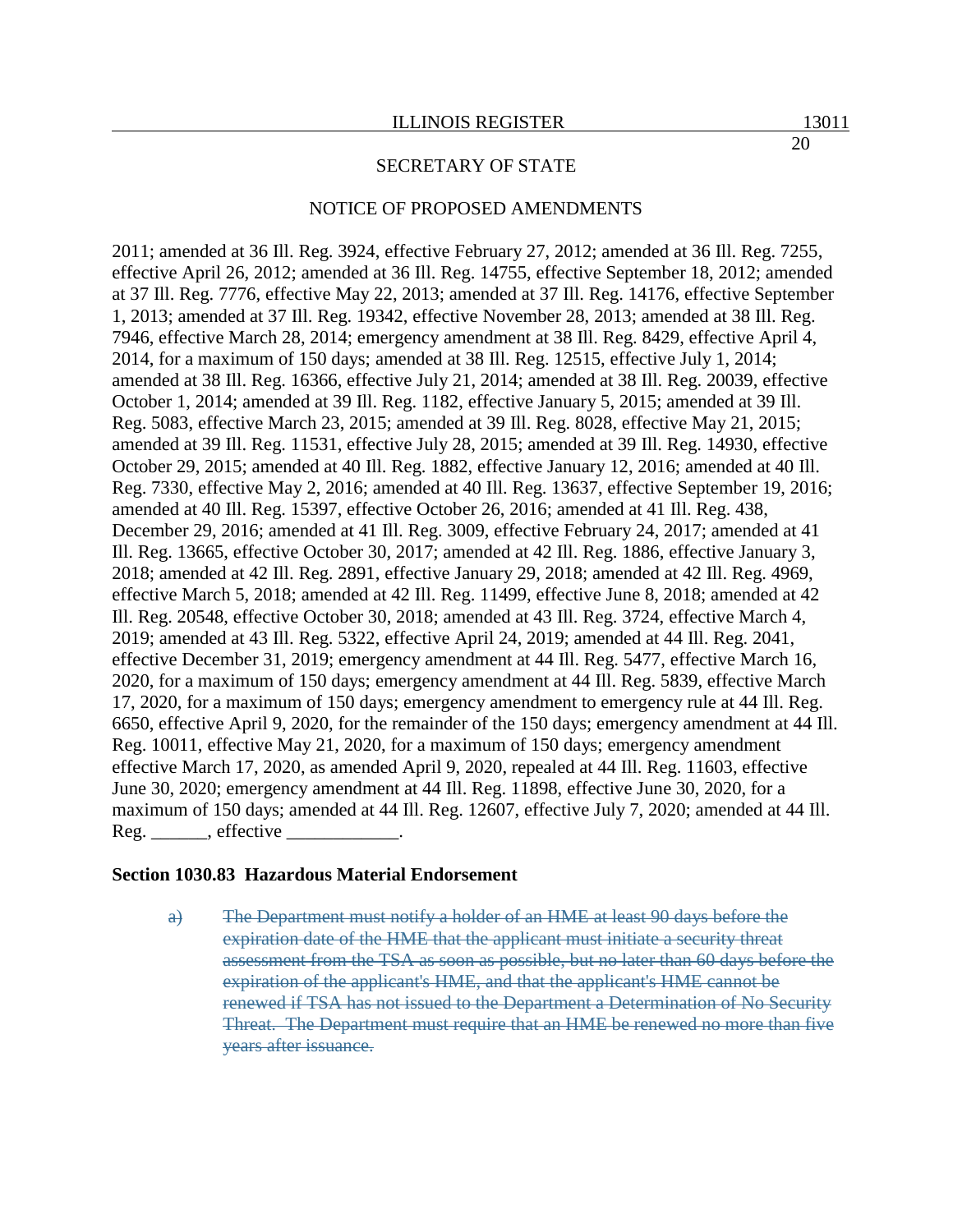# NOTICE OF PROPOSED AMENDMENTS

- $\frac{a}{b}$  In order for the Department to issue an HME, all applicants must successfully comply with the following:
	- 1) Holdpossess a valid and properly classified driver's license with a CDL issued by the Department;.
	- 2) Pass a TSA security threat assessment or hold a valid Transportation Worker Identification Credential (TWIC; i.e., an identification card issued by TSA to maritime workers with access to maritime facilities and vessels);pay all related application and fingerprinting fees as established by 49 CFR 1572 (October 1, 2014) and submit the fingerprints to the authorized TSA vendor who will transmit fingerprint data to the Federal Bureau of Investigation for a fingerprint-based criminal history background record check for a threat assessment.
	- 3) the Department shall not issue a new HME in compliance with subsection (c) until the Department has received a Determination of No Security Threat from TSA.
	- 4) upon the receipt of the Determination of No Security Threat from TSA, the Department will notify the driver in writing of an indication on the driving record authorizing the applicant to apply for the written HME test.
	- 35) Passpasses a written test administered by the Department on the transporting of hazardous materials; and.
	- 46) Affirmaffirm under penalty of perjury that he/she has not made a false statement or knowingly concealed a material fact in any application for the HME.
- be) TSA Security Threat Procedures
	- 1) The applicant shall pay all related application and fingerprinting fees established by 49 CFR 1572 (October 1, 2014) and submit the fingerprints to the authorized TSA vendor who will transmit fingerprint data to the Federal Bureau of Investigation for a fingerprint-based criminal history background record check.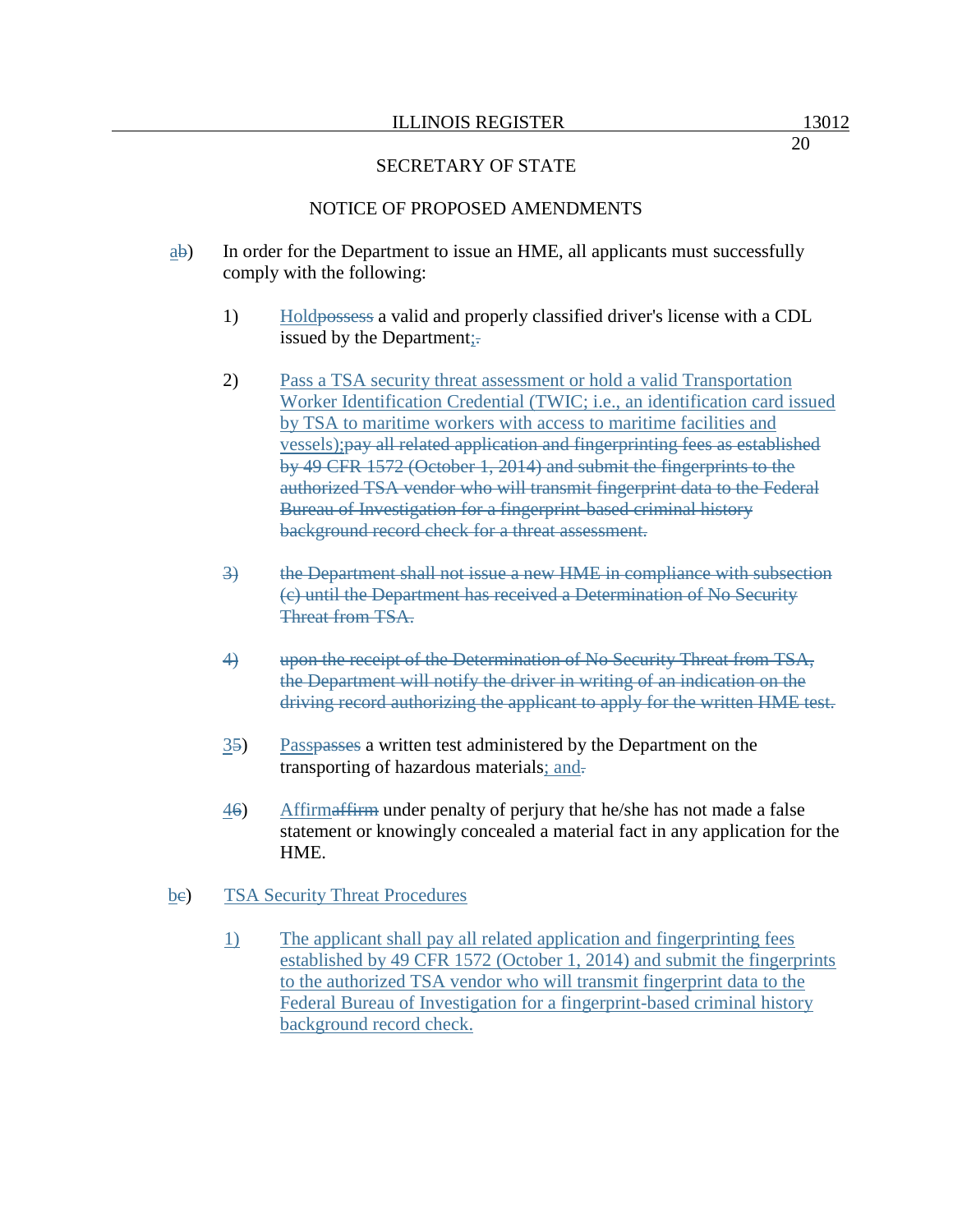# NOTICE OF PROPOSED AMENDMENTS

- 2) Upon receipt of an Initial or Final Determination of Threat Assessment from TSA on an applicant that does not currently hold an HME on his/her CDL, the Department shall place an indication on the driving record of the applicant indicating he/she is not eligible for an HME. Correspondence notifying the applicant of the failed threat assessment shall be sent by TSA directly to the applicant, along with information regarding the applicant's right to due process.
- 3) Upon receipt of Determination of No Security Threat from TSA on an applicant that currently holds a CDL with an HME, the Department shall place an indication on the driving record and notify the applicant in writing of the Determination of No Security Threat from TSA and direct the applicant to return to a driver services facility to complete the requirements to renew or transfer from another state his/her CDL with an HME.
- 4) Upon receipt of an Initial or Final Determination of Threat Assessment from TSA on an applicant that currently holds a CDL with an HME, the Department shall place a tag on the driving record and send written notice to the applicant explaining that he/she has failed the Threat Assessment and, therefore, must appear at a driver services facility to have the HME removed from his/her CDL. The applicant will be given at least five days, but no more than 15 days, from the date of the notice to appear at a driver services facility and have the HME removed from his/her CDL. A corrected CDL will then be issued without the HME at no charge to the driver.Upon receipt of an Initial or Final Determination of Threat Assessment from TSA on an applicant that does not currently hold an HME on his/her CDL, the Department shall place an indication on the driving record of the applicant indicating he/she is not eligible for an HME. Correspondence notifying the applicant of the failed threat assessment shall be sent by TSA directly to the applicant, along with information regarding the applicant's right to due process.

## cd) TWIC Procedures

1) The applicant shall take his/her valid, unexpired TWIC to an SOS driver services facility employee for visual inspection.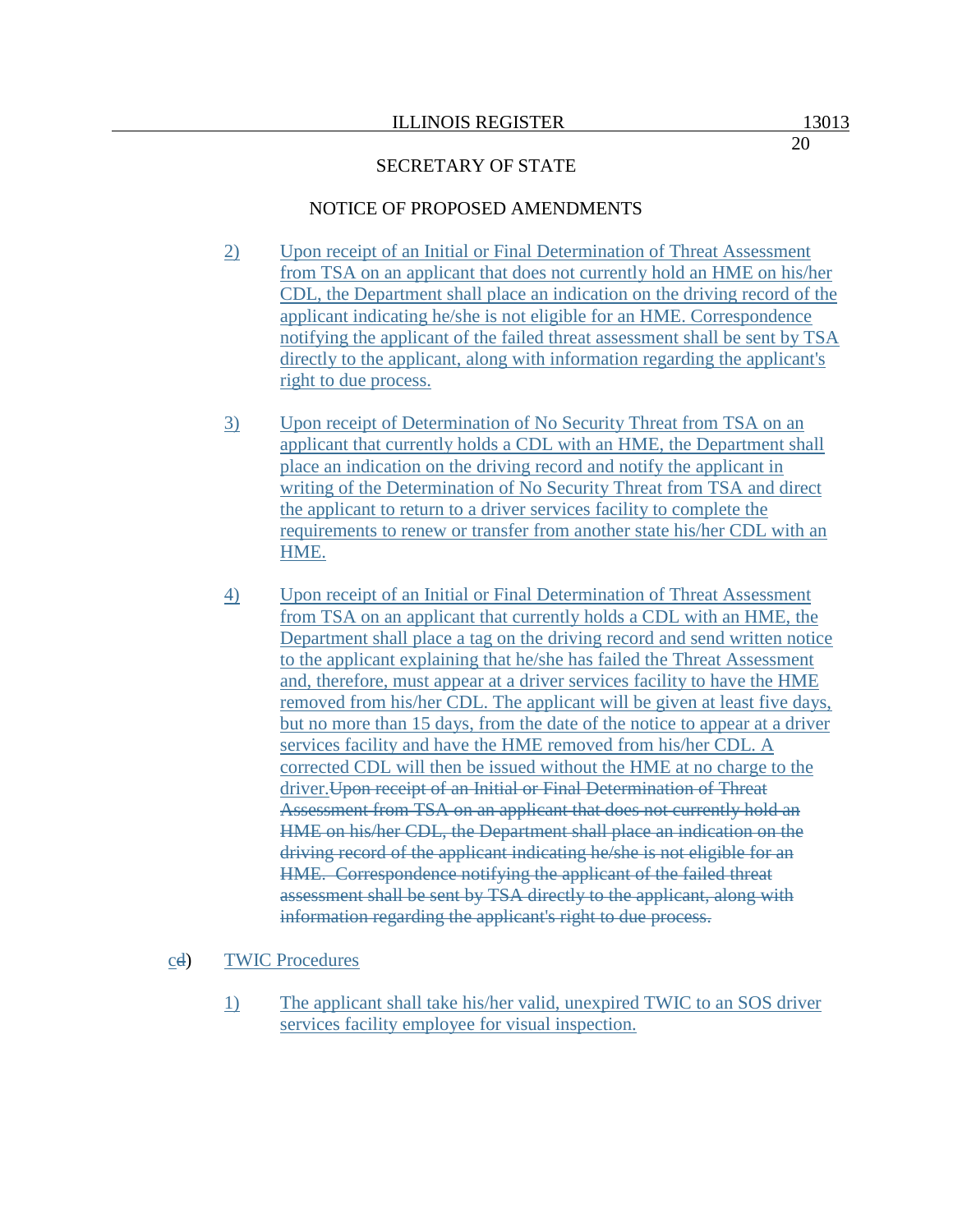#### NOTICE OF PROPOSED AMENDMENTS

- 2) The Department shall validate the TWIC against the TWIC Cancelled Card List.
- 3) If the TWIC passes visual inspection and does not appear on the TWIC Cancellation Card List, the Department shall issue an HME.
- 4) The Department shall submit a spreadsheet to TSA containing the names of all persons issued an HME indicating the applicant presented a TWIC.
- 5) Upon notification from TSA that a TWIC was invalid, the Department shall place a tag on the driving record and send written notification to the applicant explaining that his/her TWIC was invalid and, therefore, the applicant must appear at a driver services facility to have the HME removed from his/her CDL. The applicant will be given at least five days, but no more than 15 days, from the date of the notice to appear at a driver services facility and have the HME removed from his/her CDL. A corrected CDL will then be issued with no charge to the driver. Upon receipt of Determination of No Security Threat from TSA on an applicant that currently holds a CDL with an HME, the Department shall place an indication on the driving record and notify the applicant in writing of the Determination of No Security Threat from TSA and direct the applicant to return to a driver license facility to complete the requirements to renew or transfer from another state his/her CDL with an HME.
- e) Upon receipt of an Initial or Final Determination of Threat Assessment from TSA on an applicant that currently holds a CDL with an HME, Department shall place a tag on the driving record and send written notice to the applicant explaining that he/she has failed the Threat Assessment and, therefore, must appear at a driver license facility to have the HME removed from his/her CDL. The applicant will be given at least five days, but no more than 15 days, from the date of the notice to appear at a driver license facility and have the HME removed from his/her CDL. A corrected CDL will then be issued without the HME at no charge to the driver.
- $\frac{df}{dt}$  Refusal or neglect of an applicant to have the HME removed and obtain a corrected CDL, pursuant to subsection (b) or  $(c)(e)$ , shall result in the cancellation of the driver's CDL privileges pursuant to IVC Sections  $6-201(a)(11)$  and  $6-207$ . An applicant whose CDL privileges were canceled may request an administrative hearing to contest the cancellation. The scope of the hearing shall be limited to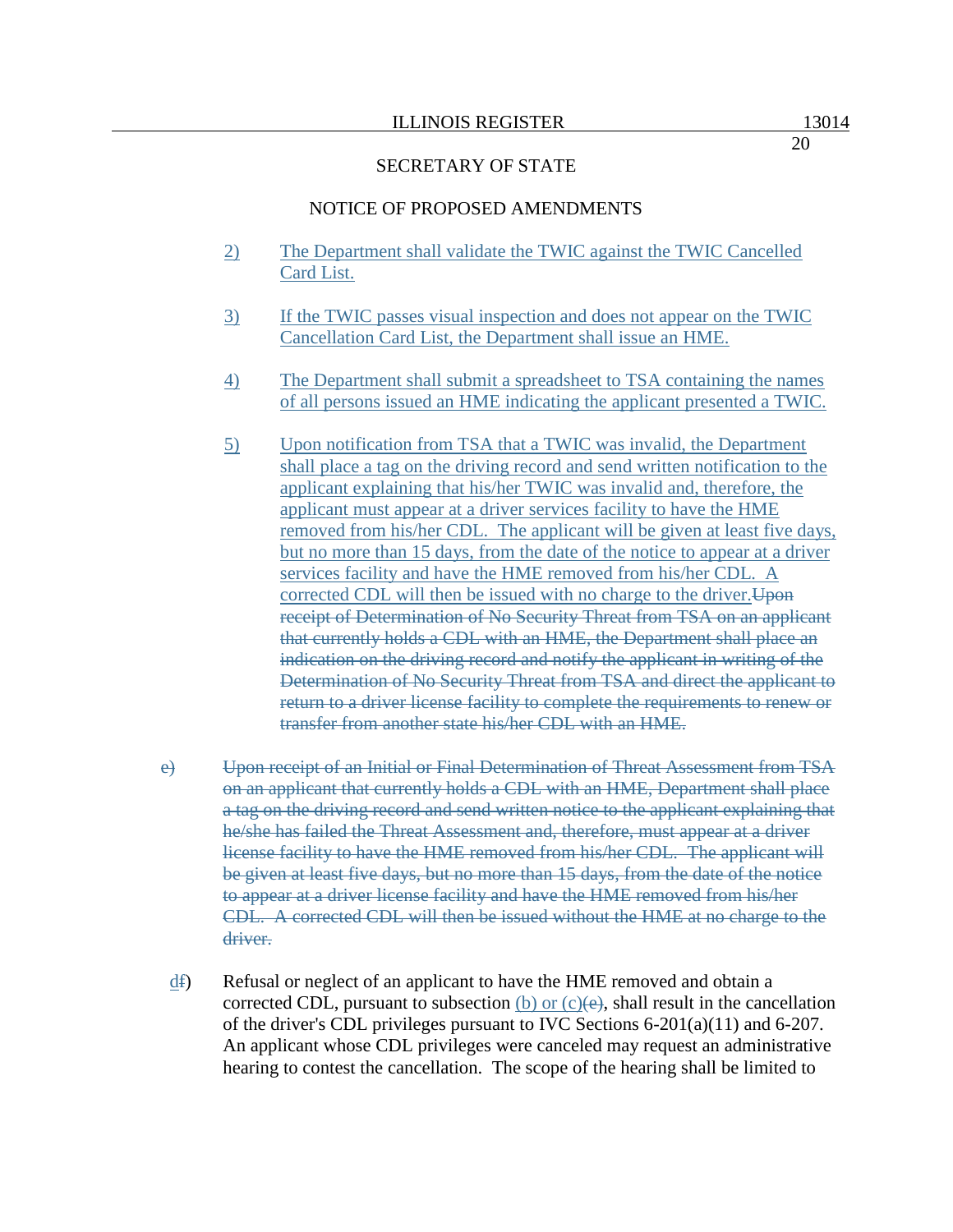## NOTICE OF PROPOSED AMENDMENTS

the reason for the cancellation and shall not address the Threat Assessment conducted by TSA or the determination by TSA that the TWIC was invalid.

- $eg)$  If, after a driver's CDL privileges have been canceled pursuant to subsection ( $df$ ) for failing to have the HME removed from the license after the Department received an Initial or Final Determination of Threat Assessment from TSA as set forth in subsection (e), the Department receives a Determination of No Security Threat from TSA on the driver, or notification that the TWIC was valid, an order rescinding the cancellation shall be entered and the driver's CDL privileges and the HME will be valid.
- fh) An applicant who obtains a corrected CDL shall be deemed to be in compliance with the Department's request and shall be allowed to retain CDL driving privileges.
- gi) If the Department receives a Determination of No Security Threat after a driver has previously been deemed a security threat by TSA and has had the HME removed from the CDL in compliance with subsection  $(b)$  or  $(c)(e)$ , the Department shall send written notice to the driver that he/she is now eligible to have the HME added back to his/her CDL. The written notice shall advise the driver to visit a driver serviceslicense facility to have a corrected CDL issued reflecting the HME at no cost.

## h) Security Check at Expiration of HME

- 1) The Department shall notify a holder of an HME, at least 90 days before the expiration date of the HME:
	- A) that:
		- i) the applicant must initiate a security threat assessment from TSA as soon as possible, but no later than 60 days before the expiration of the applicant's HME; and
		- ii) the applicant's HME cannot be renewed if TSA has not issued to the Department a Determination of No Security Threat; or
	- B) that the Applicant must submit a renewed TWIC.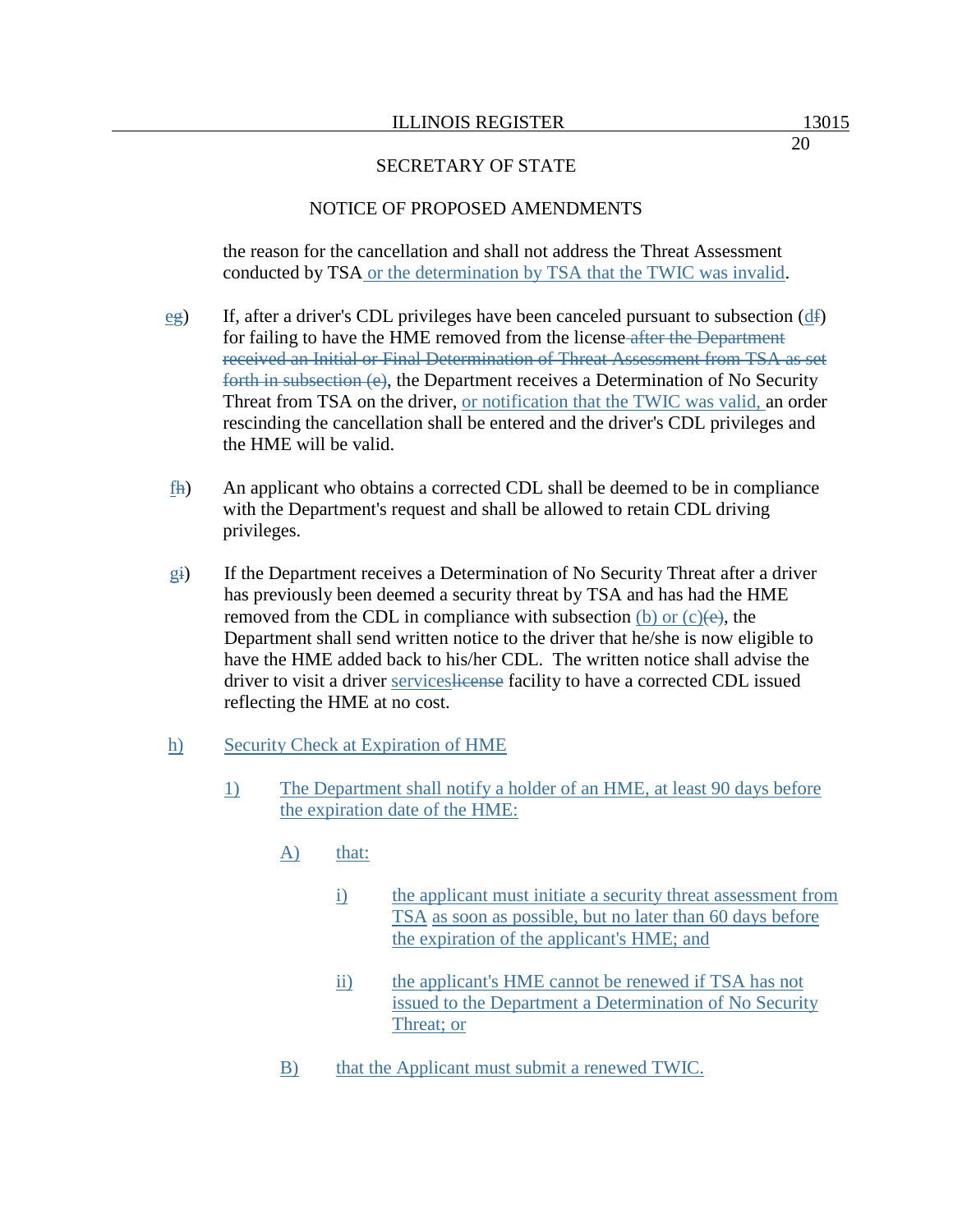## NOTICE OF PROPOSED AMENDMENTS

- 2) The Department must require that an HME be renewed no more than five years after issuance.
- j) An applicant who possesses a CDL with an HME and who will be applying for renewal of the CDL-HME after May 31, 2005 may complete the TSA process as defined in subsection (b). An applicant who possesses a CDL with an HME and who will be applying for renewal of the CDL-HME after May 31, 2005 may complete the TSA process as defined in subsection (b). Effective May 31, 2005, the Department shall not renew or transfer from another state an HME in compliance with subsection (d) until the Secretary of State has received a Determination of No Security Threat from TSA. However, the Secretary of State may extend the expiration date of the time for 90 days if TSA has not provided a Determination of No Security Threat or a Final Determination of Threat Assessment before the expiration date of the HME. Any additional extension must be approved in advance by the Director of the Department of Homeland Security.

(Source: Amended at 44 Ill. Reg. \_\_\_\_\_\_, effective \_\_\_\_\_\_\_\_\_\_\_\_)

## **Section 1030.92 Restrictions**

- a) A driver services facility representative shall have the authority to determine license restrictions. No restriction shall be added until the driving test, if required, is given unless the restriction is due to a vision or hearing defect.
- b) If a change in a person's physical and/or visual condition is discovered by a facility representative, the representative has the authority to add, delete or change the restrictions.
- c) A Type B restriction requires corrective eye lenses. This restriction is added when a person needs corrective eye lenses to meet visual acuity standards as provided in Section 1030.70. This restriction includes eye glasses and contact lenses in one or both eyes, pursuant to Section 1030.75.
- d) A Type C restriction requires the driver to use one or more mechanical aids (e.g., hand operated brake, gearshift extension, shoulder harness, or foot operated steering wheel) to assist with the proper and safe operation of the vehicle.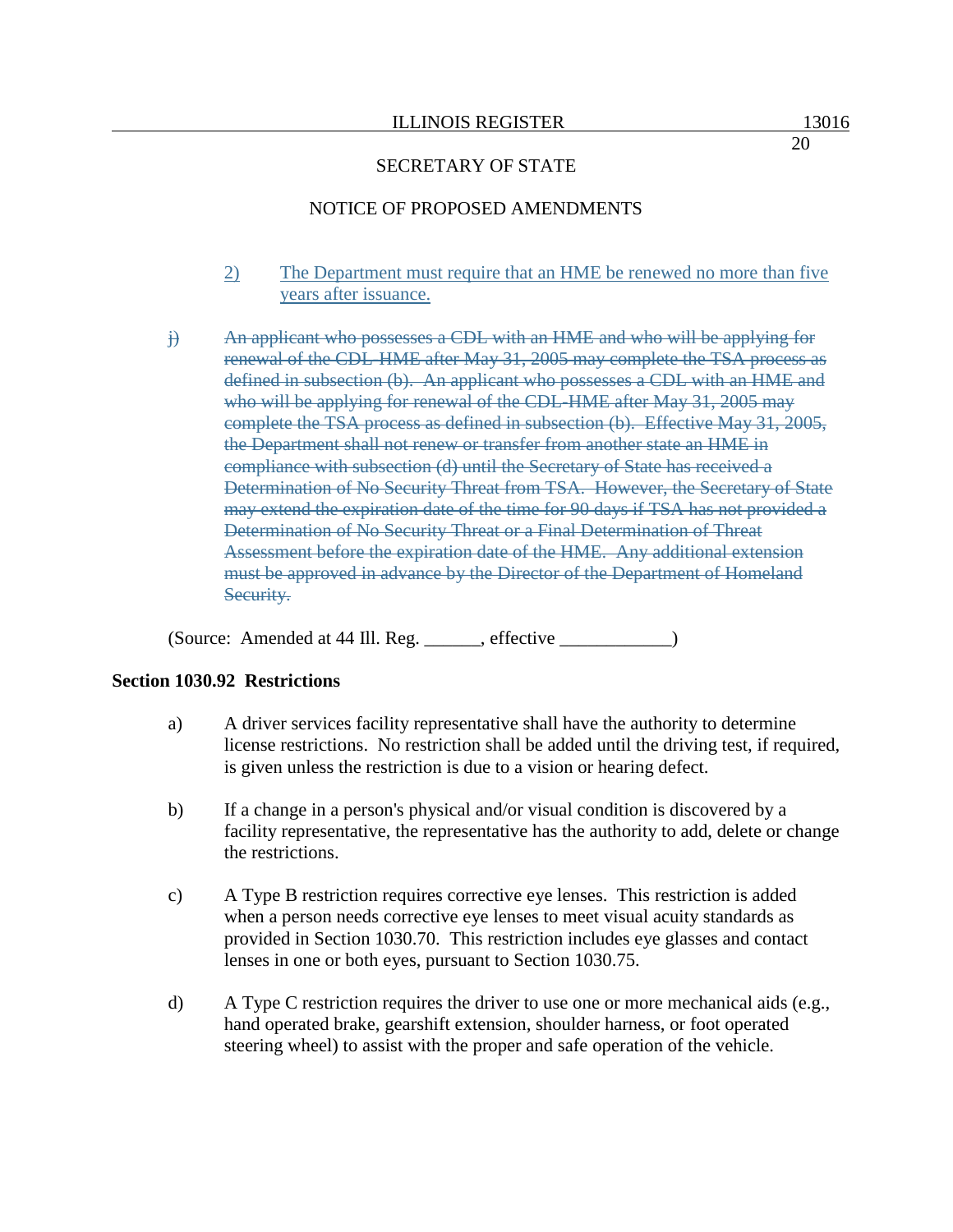# NOTICE OF PROPOSED AMENDMENTS

- e) A Type D restriction requires the driver to use one or more prosthetic aids (e.g., artificial legs, artificial hands, hook on right or left arm, or brace on each leg) while operating a motor vehicle.
- f) A Type E restriction requires automatic transmission. An automatic transmission restriction is added when a driver of a commercial motor vehicle uses an automatic transmission during the pre-trip, skills and road portions of a commercial driver's license test as provided in FMCSR (49 CFR 383.95(c); October 1, 2014).
- g) A Type F restriction requires left and right outside rearview mirrors when a driver is hearing impaired, has a monocular visual acuity reading of 20/100 or worse in either eye, requires a right outside rearview mirror because of problems turning the head while backing, cannot meet the peripheral vision requirements of Section 1030.70(a), and/or takes the road test in a right hand-driven vehicle with the steering wheel on the right side. A driver may be restricted to both left and right rearview mirrors if minimum peripheral standards are met by the use of only one eye in accordance with Sections 1030.70 and 1030.75.
- h) A Type G restriction requires the driver to drive only in the daylight. This restriction is added when a driver has binocular visual acuity that does not meet the 20/40 minimum in accordance with Section 1030.70(a), but is not worse than 20/70. People who want to drive utilizing a non-standard lens arrangement pursuant to Section 1030.75 are restricted to daylight driving only.
- i) A Type J restriction with appropriate numerical indicators includes other restrictions not listed in this Section. These Type J restrictions and numerical indicators are as follows:
	- 1) J01 Driver has been issued an Illinois Medical Restriction Card, which must be carried in addition to a valid Illinois driver's license/permit.
	- 2) J02 Driver authorized to operate a religious organization bus within classification, as provided in IVC Section 6-106.2.
	- 3) J03 Driver authorized to operate a religious organization bus or van within Class D only. The driver took the religious organization bus test in a Class D vehicle, but may hold a Class A, B or C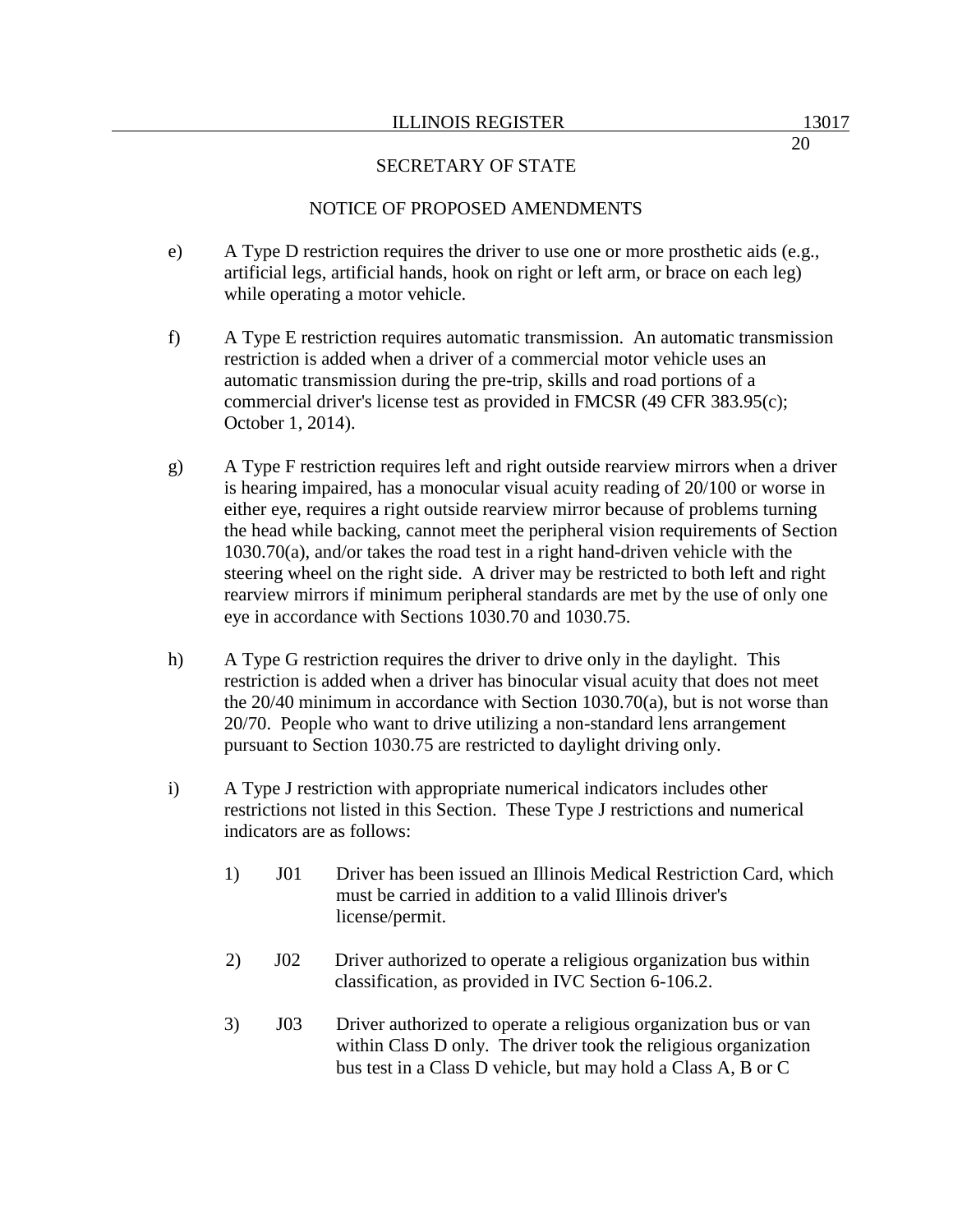## NOTICE OF PROPOSED AMENDMENTS

license.

- 4) J04 Driver authorized to operate a religious organization bus or van within Class C or a lesser classification vehicle only. The driver took the religious organization bus test in a Class C vehicle, but may hold a Class A or B license.
- 5) J05 Driver authorized to operate a senior citizen transportation vehicle within classification. The driver operates a vehicle that is utilized solely for the purpose of providing transportation for senior citizens, as provided in IVC Section 6-106.3.
- 6) J06 Driver authorized to operate a senior citizen transportation vehicle within Class D only. The driver took the senior citizen transportation vehicle test in a Class D vehicle, but may hold a Class A, B or C license.
- 7) J07 Driver authorized to operate a senior citizen transportation vehicle within written Class C vehicle, or a lesser classification vehicle only. The driver took the senior citizen transportation vehicle test in a Class C vehicle, but may hold a Class A or B license.
- 8) J08 Driver authorized to operate a commuter van in a for-profit ridesharing arrangement within classification, as provided in IVC Section 6-106.4.
- 9) J09 Driver who is 16 or 17 years of age authorized to operate either Class L motor-driven cycles or Class M motorcycles, as provided in IVC Section 6-103(2).
- 10) J10 Driver restricted to the operation of a vehicle with a GVWR of 16,000 pounds or less.
- 11) J11 Indicates the driver took the road test on a three-wheel motorcycle (Class M) or three-wheel motor-driven cycle (Class L) and is restricted to a three-wheel cycle of the proper class.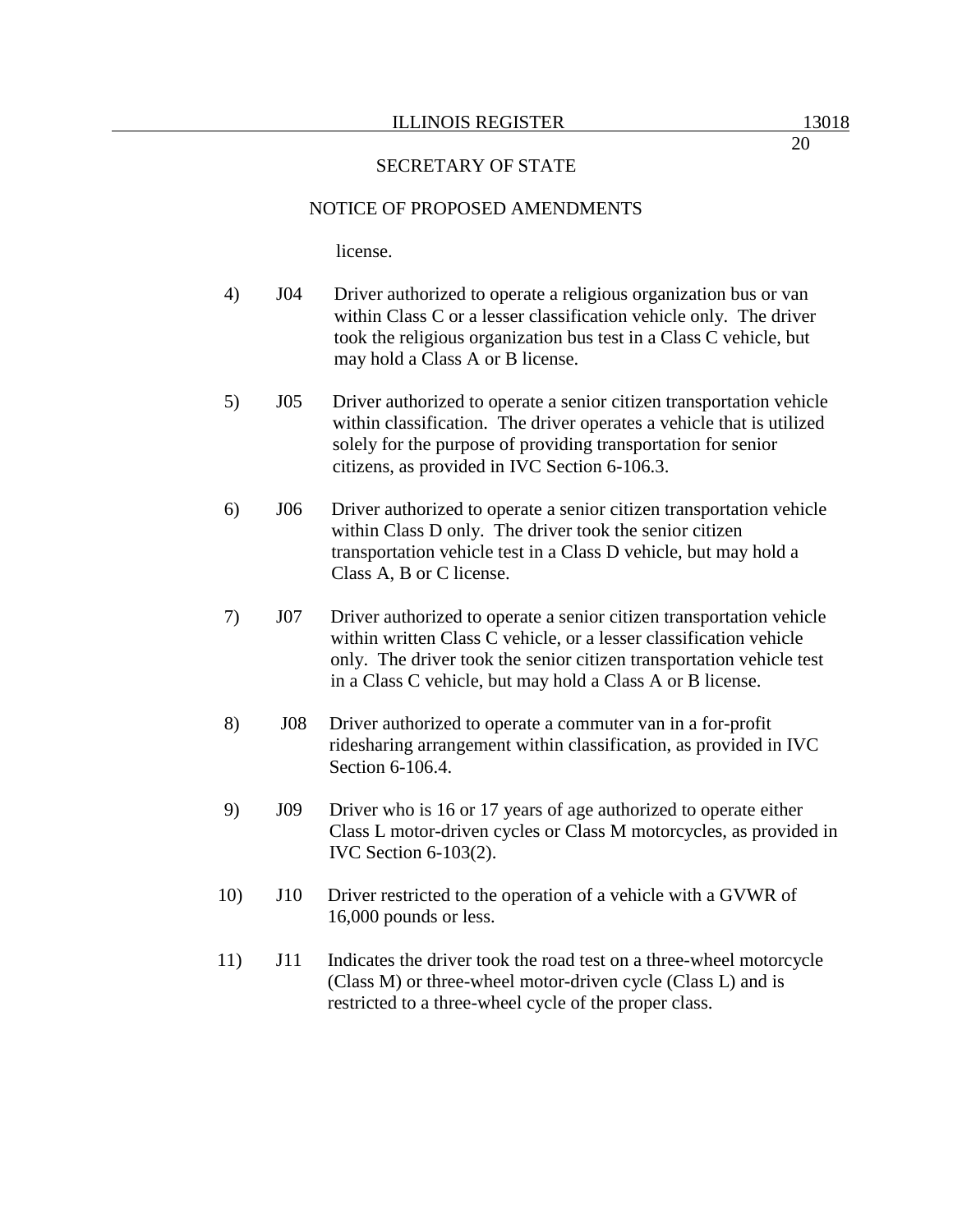#### ILLINOIS REGISTER 13019

#### SECRETARY OF STATE

#### NOTICE OF PROPOSED AMENDMENTS

- 12) J14 Restricted to the use of a non-standard lens arrangement pursuant to Section 1030.75 when operating a motor vehicle. (Lens arrangement may be designed for monocular or binocular vision.)
- 13) J15 Special Restrictions − An applicant may have special restrictions applied specifically to the vehicle the applicant is operating at the time a road test is being administered by a facility examiner. These special restrictions may apply only when the applicant is operating that particular motor vehicle. This J15 restriction only applies to variations of C, D or J60E restrictions. To remove a special restriction or to operate another motor vehicle would require the applicant to be administered another road test in the new vehicle.
- 14) J16 Moped Only Authorizes an applicant holding a Class L license to operate a moped only.
- 15) J17 Authorizes a person holding a Class L or M license to operate a motorcycle or motor driven cycle with rear wheel extensions while maintaining a single front wheel.
- 16) J33 Driver authorized to operate a Class D vehicle using a non-standard lens arrangement, pursuant to Section 1030.75, during nighttime hours.
- 17) J50 Farm Waived Non-CDL Farm Vehicle Driver FVD (Class A truck/tractor, semi-trailer combination vehicles only) – Allows farmers or a member of the farmer's family who is 21 years of age or older and has completed all of the applicable exams (core, combination, air brake, and all three parts of the skills test) to drive a farm waived non-CDL (Class A truck/tractor, semi-trailer combination vehicles only) vehicle. Those eligible may operate the truck/tractor semi-trailer to transport farm products, equipment or supplies to or from a farm, if used within 150 air miles of the farm, and not used in the operations of a common or contract carrier.
- 18) J51 Farm Waived Non-CDL Covered Farm Vehicle Driver CFV (Class A truck/tractor, semi-trailer combination vehicles only) – Allows farmers, members of the farmer's family or employees of the farmer who are 18 years of age or older driving intrastate or 21 years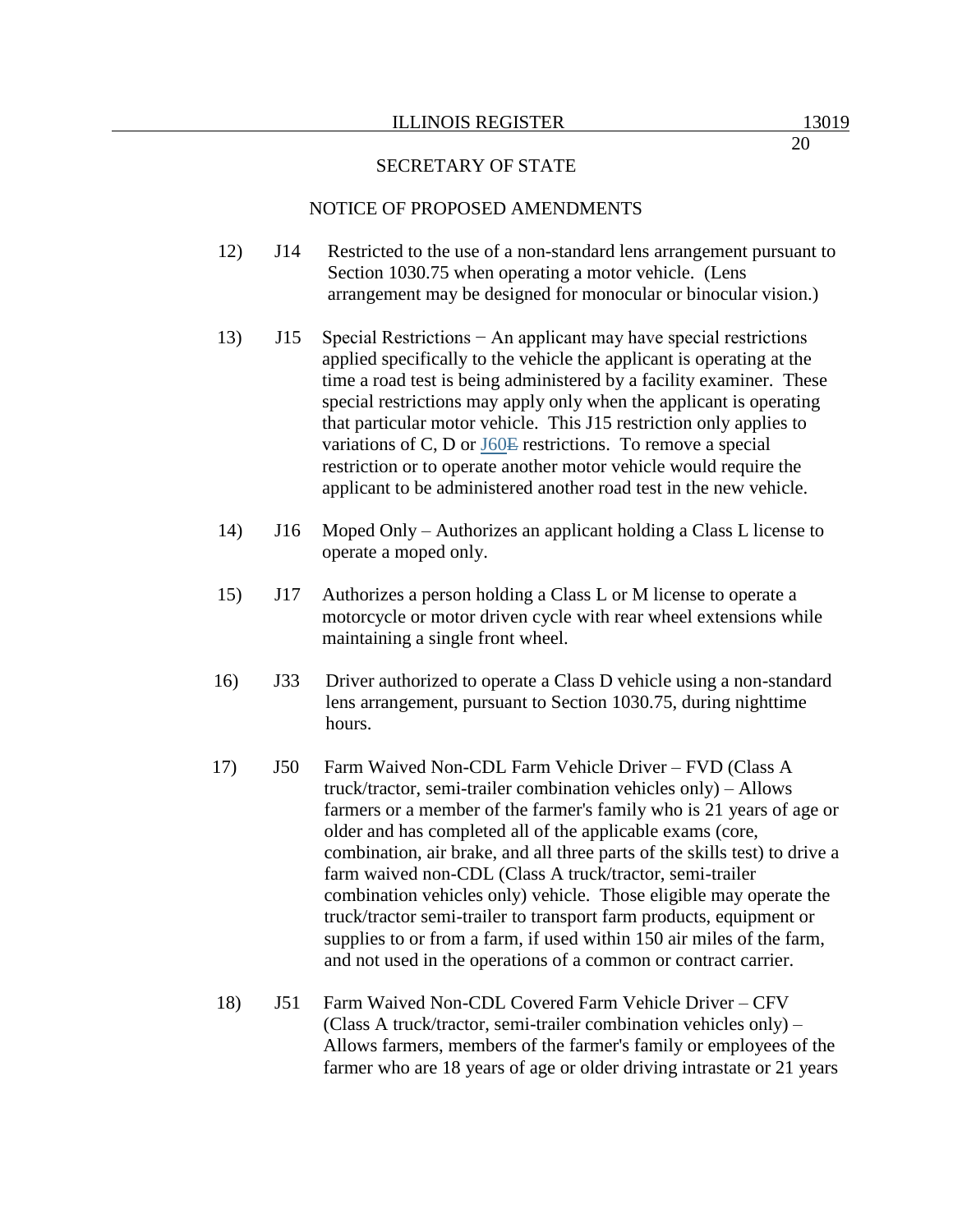#### NOTICE OF PROPOSED AMENDMENTS

of age or older driving interstate and has completed all of the applicable exams (core, combination, air brake, and all three parts of the skills test) to drive a farm waived non-CDL (Class A truck/tractor, semi-trailer combination vehicles only) covered farm vehicle. Those eligible may operate the truck/tractor, semi-trailer to transport farm products, equipment or supplies to or from a farm, if used within this State or interstate within 150 air miles of the farm, and not used in the operations of a common or contract carrier. The vehicle must be a covered farm vehicle as defined by law with Illinois Farm plates.

- 19) J60 Automatic Transmission − An automatic transmission restriction is added when a driver is unable to operate a standard shift non-commercial vehicle due to the minimal use of one or both arms and/or legs.
- 20) J71 Out of state at the time of issuance license issued to driver who is temporarily absent from State of Illinois at expiration date of his/her driver's license.
- 21) J72 Out of country at the time of issuance license issued to driver who is temporarily residing outside the United States of America at the expiration date of his/her driver's license.
- 22) J73 Military or military dependent license issued to the licensee, spouse and dependent children who are living with the licensee while on active duty serving in the Armed Forces of the United States outside the State of Illinois.
- 23) J74 Military deferral card issued at the expiration of the driver's license to extend the expiration while in the military of the licensee, spouse and dependent children who are living with the licensee while on active duty serving in the Armed Forces of the United States outside the State of Illinois.
- 24) J75 No Photo or Signature administrative approval license to driver who having his/her photograph taken is against his/her religious convictions or has a serious facial disfigurement.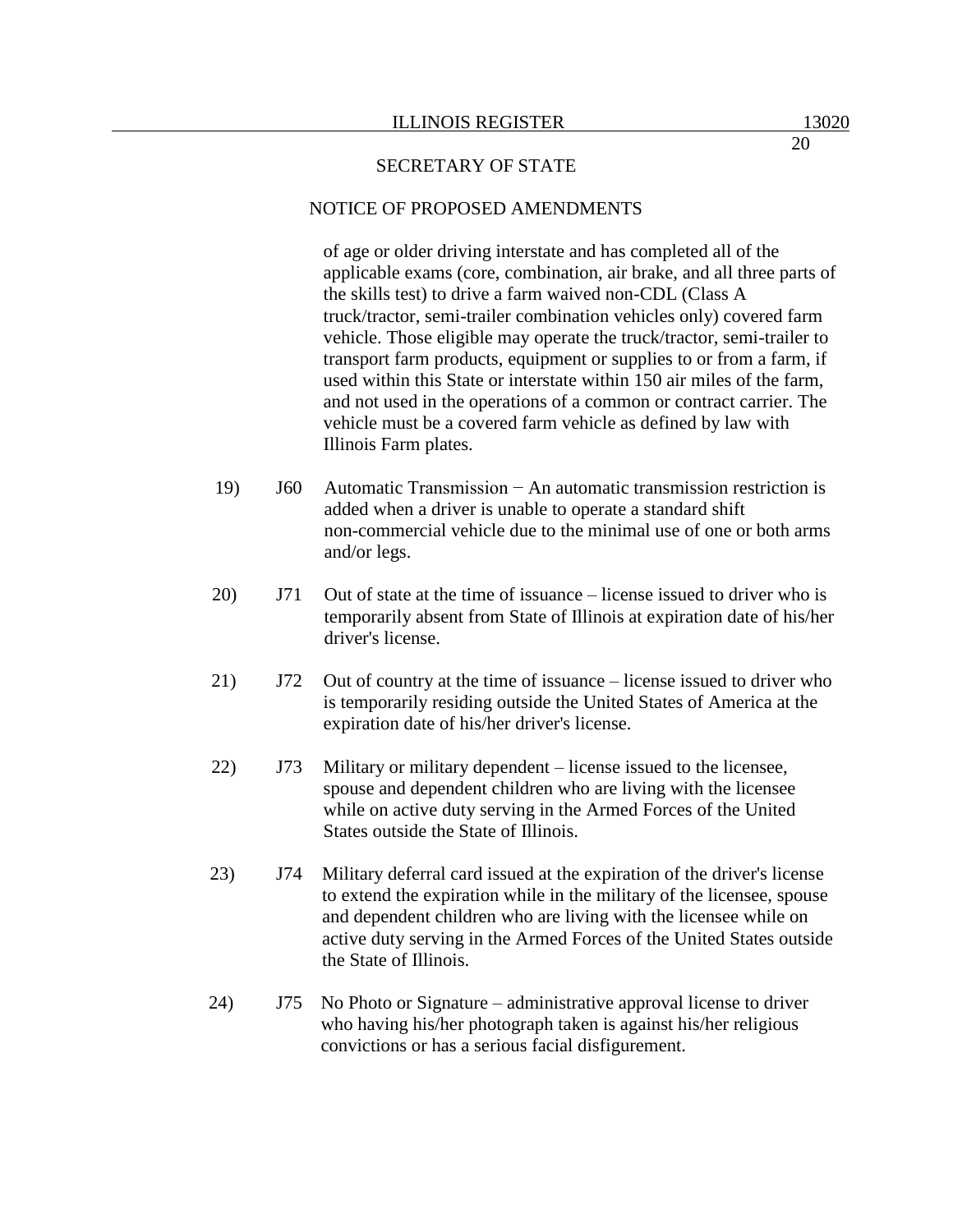## NOTICE OF PROPOSED AMENDMENTS

- 25) J88 Deaf/Hard of Hearing − requires alternative forms of communication.
- 26) J89 Aphasia an impairment of language ability.
- 27) J90 BAIID Only requires the driver to operate only motor vehicles equipped with a Breath Alcohol Ignition Interlock Device (BAIID).
- 28) J91 Mental Health Disorder made available upon:
	- A) the request of the applicant; and
	- B) the submission of an SOS medical report form (http://www. cyberdriveillinois.com/publications/pdf\_publications/dsd\_dc163. pdf) completed by an applicant's treating provider (Doctor licensed to practice medicine in all its branches (MD)/Doctor of Osteopathic Medicine (DO) or Nurse Practitioner (NP)/Physician Assistant (PA)), indicating that the applicant has a mental health disorder and is mentally fit to operate a vehicle.
- 29) J99 Indicates more than two J restrictions have been placed on the license.
- j) A Type K restriction indicates the driver is authorized to operate a commercial motor vehicle intrastate only.
- k) A Type L restriction indicates that the person is not authorized to operate vehicles equipped with air brakes.
- l) A Type M restriction indicates P endorsement only valid in a Class B or lesser classification vehicle.
- m) A Type N restriction indicates P endorsement only valid in a Class C or lesser classification vehicle.
- n) A Type O restriction prohibits a commercial motor vehicle driver from operating a combination vehicle with a fifth wheel assembly as provided by 49 CFR 383.153(a)(10) (October 1, 2014).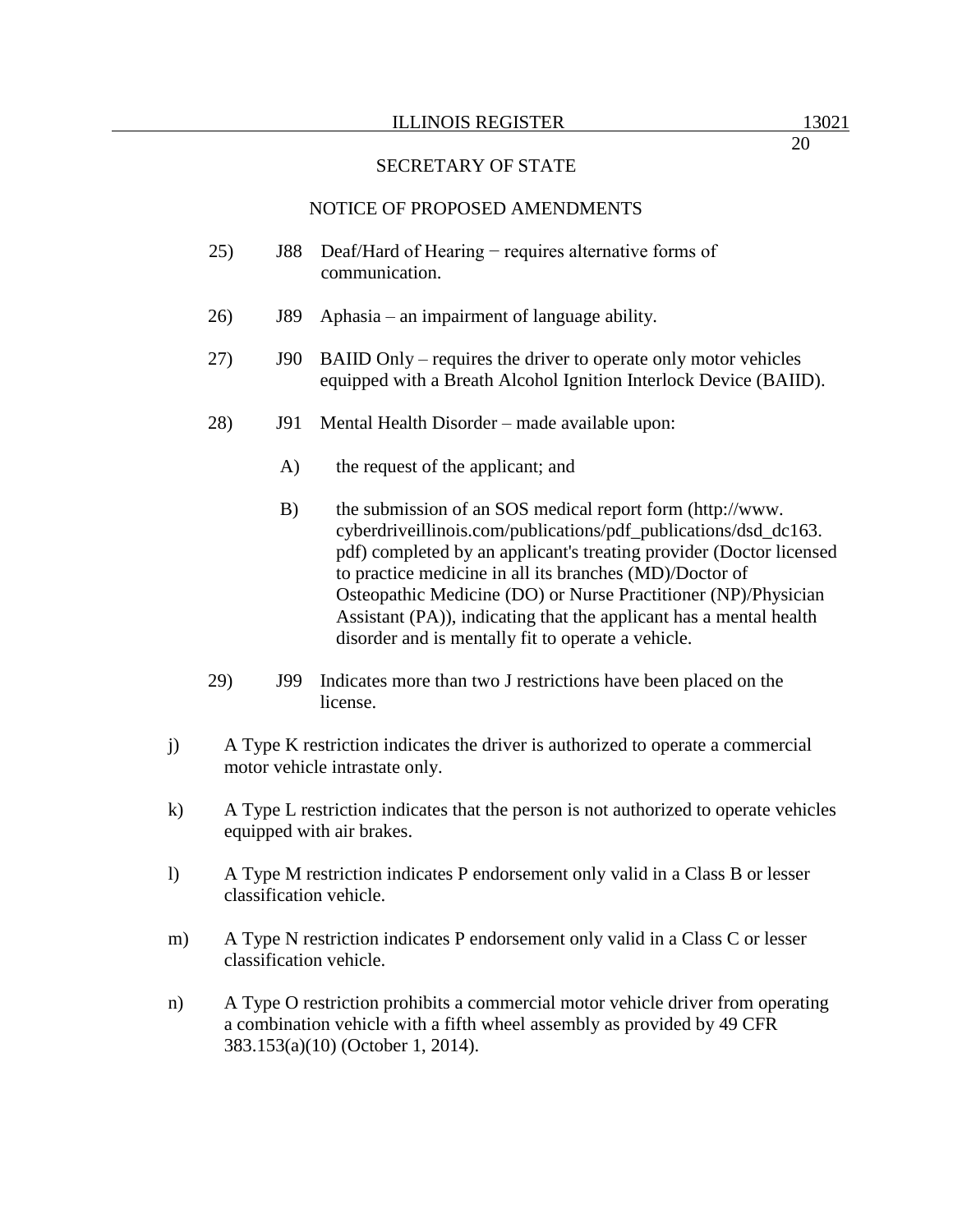# NOTICE OF PROPOSED AMENDMENTS

- o) A Type P restriction allows a commercial learner's permit holder to operate a vehicle designed to carry passengers, without passengers aboard, exempting a company trainer or State or federal examiner as provided by 49 CFR 383.153(b)(9) (October 1, 2014).
- p) A type V restriction indicates FMCSA has granted a medical variance to operate a CMV within the boundaries of the United States as provided by 49 CFR 391.41 (October 1, 2014).
- q) A Type X restriction allows a commercial learner's permit holder to operate a tank truck or tank truck tractor/trailer combination void of any type of liquid and/or gaseous materials in the tank as provided by 49 CFR 383.153(b)(9) (October 1, 2014).
- r) A Type Z restriction limits a commercial motor vehicle driver to operating a commercial motor vehicle with air over hydraulic braking system as provided by 49 CFR 383.153(b)(10) (October 1, 2014).
- s) An applicant who wants to appeal a type of restriction that has been added to a driver's license, depending on the type of restriction, shall:
	- 1) For Type B, C, D, F, G, J01, J60 or any other medical restriction that has been added to the driver's license pursuant to the restrictions contained in subsection (i), follow the manner prescribed by this Part.
	- 2) For any other types of restrictions that have been added to the driver's license pursuant to this Section, appeal to the Department of Administrative Hearings pursuant to IVC Section 2-118.
	- 3) Further review of all restrictions shall be conducted by the courts pursuant to the Administrative Review Law [735 ILCS 5/Art. III].

(Source: Amended at 44 Ill. Reg. \_\_\_\_\_\_, effective \_\_\_\_\_\_\_\_\_\_\_\_)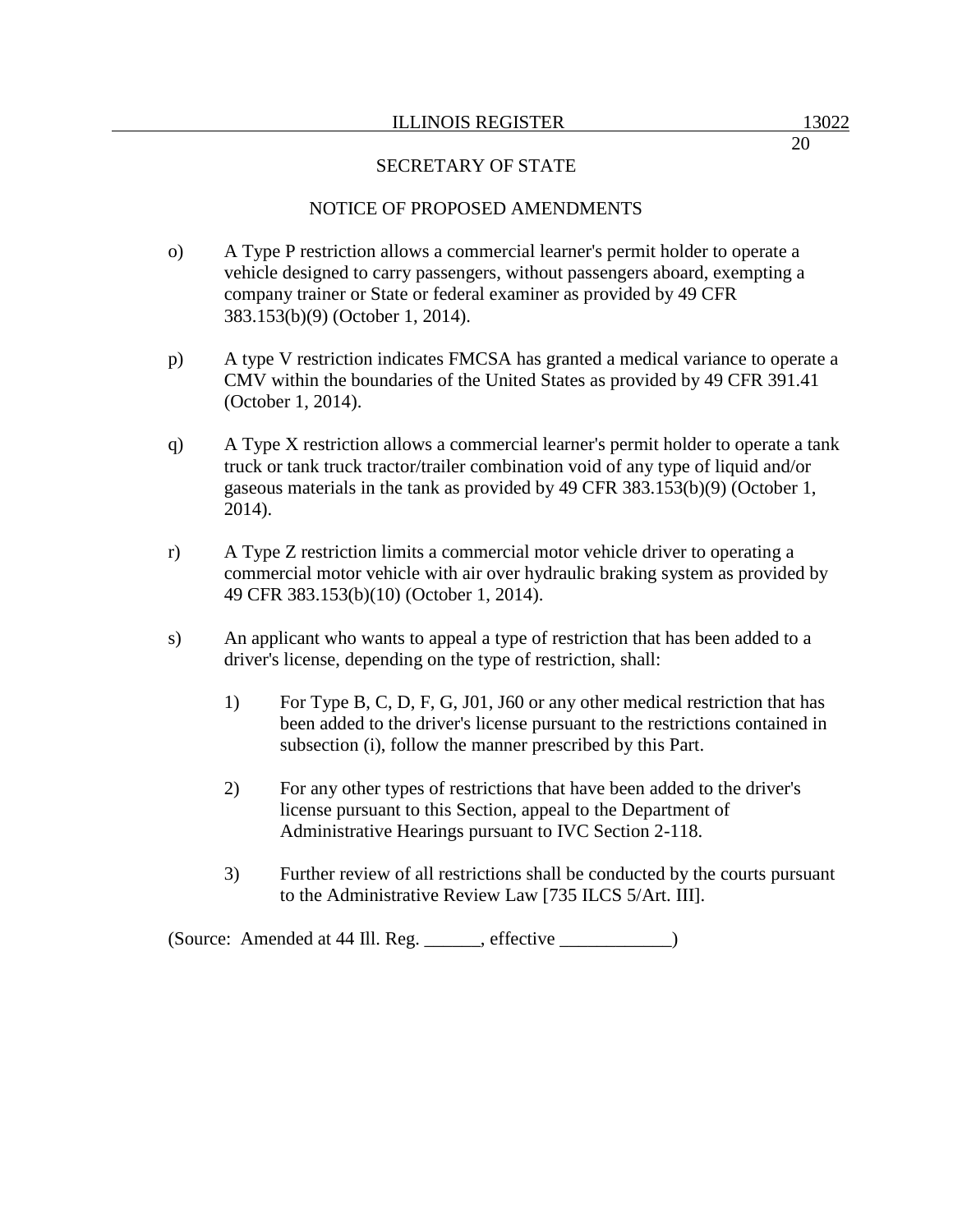## NOTICE OF PROPOSED AMENDMENTS

- 1) Heading of the Part: Cancellation, Revocation or Suspension of Licenses or Permits
- 2) Code Citation: 92 Ill. Adm. Code 1040
- 3) Section Numbers: Proposed Actions: 1040.32 Amendment 1040.44 Amendment 1040.115 Repealed
- 4) Statutory Authority: Implementing Articles II and VII of the Illinois Vehicle Code [625 ILCS 5/Ch. 6, Arts. II and VII] and authorized by Section 2-104(b) of the Illinois Vehicle Title and Registration Law of the Illinois Vehicle Code [625 ILCS 5/2-104(b)].
- 5) A Complete Description of the Subjects and Issues Involved: The License to Work Act, PA 101-623 effective July 1, 2020, removed the Secretary of State's authority to suspend or revoke a driver's license for certain offenses that did not involve the use of a motor vehicle. This amendment updates our rules to reflect the removal of that authority.
- 6) Published studies or reports, and sources of underlying data, used to compose this rulemaking: None
- 7) Will this rulemaking replace an emergency rule currently in effect? No
- 8) Does this rulemaking contain an automatic repeal date? No
- 9) Does this rulemaking contain incorporations by reference? No
- 10) Are there any other rulemakings pending on this Part? Yes

| <b>Section Number:</b> | Proposed Action: | <i>Illinois Register Citation:</i>  |
|------------------------|------------------|-------------------------------------|
| 1040.66                | Amendment        | 44 Ill. Reg. 2324; January 31, 2020 |

- 11) Statement of Statewide Policy Objective: No expenditures by units of local government.
- 12) Time, Place, and Manner in which interested persons may comment on this proposed rulemaking:

Pamela Wright Office of the General Counsel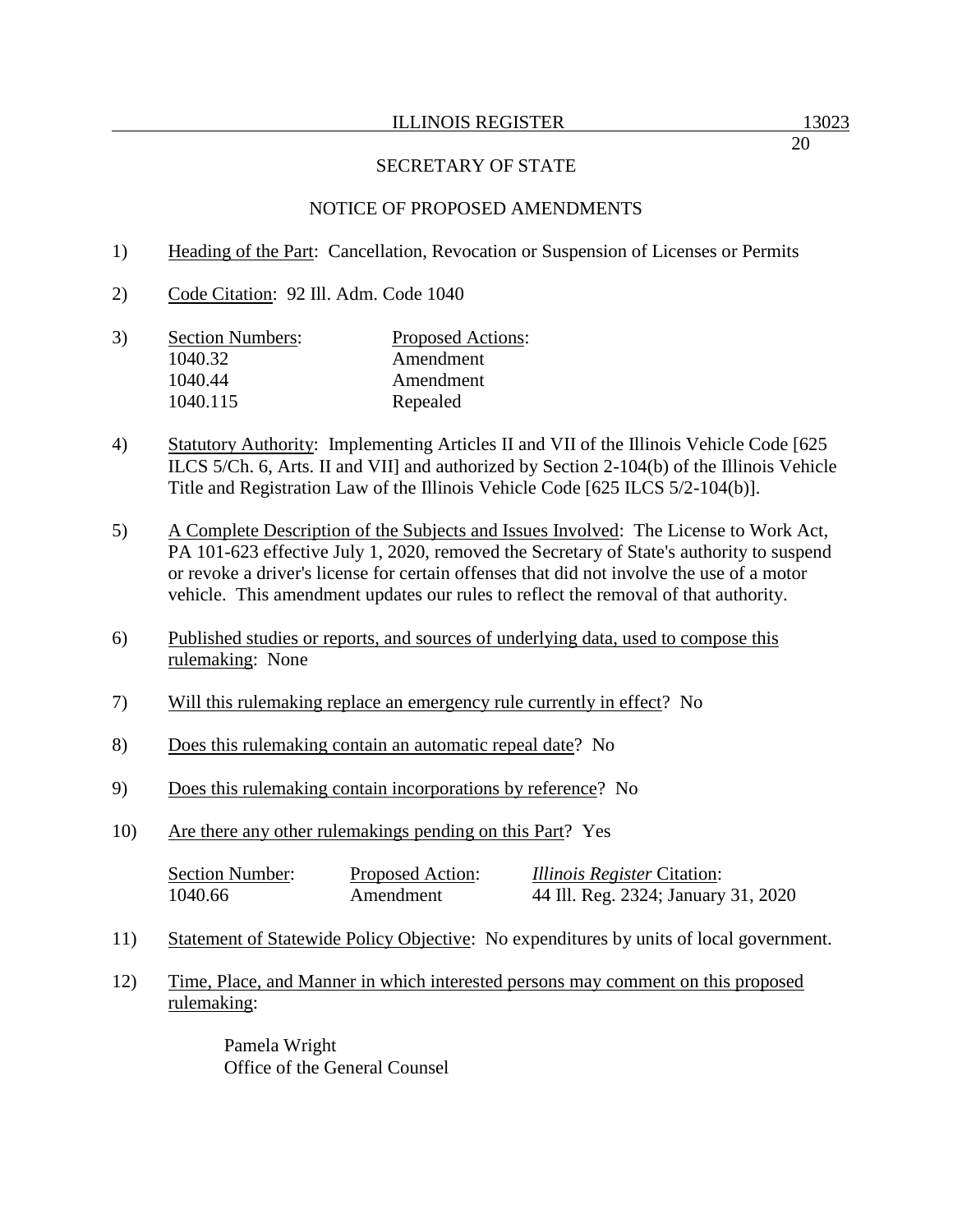298 Howlett Building Springfield IL 62756

pwright@ilsos.gov

- 13) Initial Regulatory Flexibility Analysis:
	- A) Types of small businesses, small municipalities and not-for-profit corporations affected: None
	- B) Reporting, bookkeeping or other procedures required for compliance: None
	- C) Types of professional skills necessary for compliance: None
- 14) Small Business Impact Analysis: No impact
- 15) Regulatory Agenda on which this rulemaking was summarized: This rulemaking was not included on either of the 2 most recent agendas because the need for it was unanticipated.

The full text of the Proposed Amendments begins on the next page: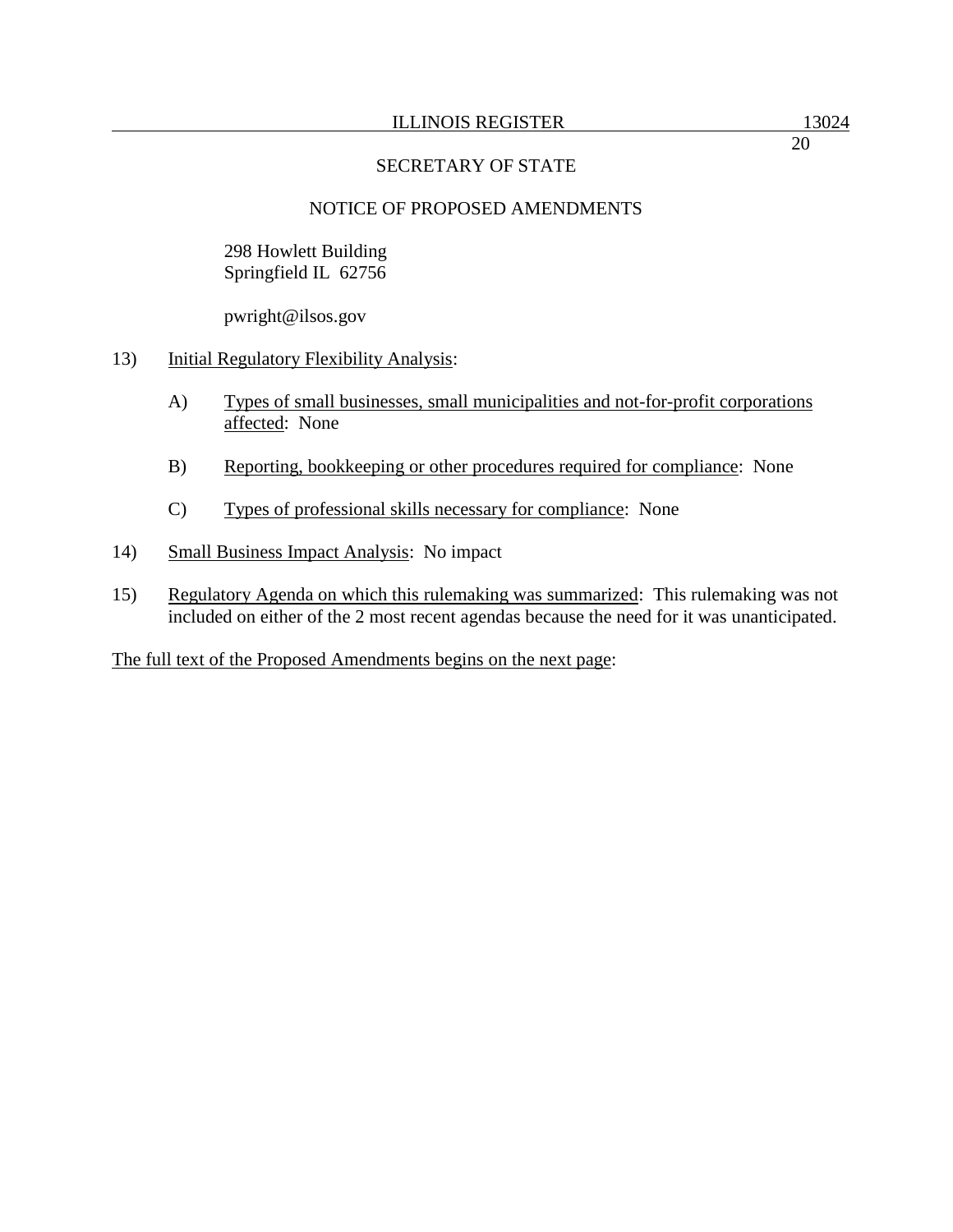## NOTICE OF PROPOSED AMENDMENTS

## TITLE 92: TRANSPORTATION CHAPTER II: SECRETARY OF STATE

## PART 1040 CANCELLATION, REVOCATION OR SUSPENSION OF LICENSES OR PERMITS

## Section

| 1040.1  | Definitions                                                                                                                                 |
|---------|---------------------------------------------------------------------------------------------------------------------------------------------|
| 1040.10 | Court to Forward Licenses and Reports of Convictions                                                                                        |
| 1040.20 | Illinois Offense Table                                                                                                                      |
| 1040.25 | Suspension or Revocation for Driving Without a Valid Driver's License                                                                       |
| 1040.28 | Suspension or Revocation for Traffic Offense Committed by a Person Under the<br>Age of 21 Years After a Prior Suspension Under Part 1040.29 |
| 1040.29 | Suspension or Revocation for Two or More Traffic Offenses Committed Within<br>24 Months by a Person Under the Age of 21                     |
| 1040.30 | Suspension or Revocation for Three or More Traffic Offenses Committed Within<br>12 Months                                                   |
| 1040.31 | Operating a Motor Vehicle During a Period of Suspension or Revocation                                                                       |
| 1040.32 | Suspension or Revocation of Driver's Licenses, Permits or Identification Cards<br><b>Used Fraudulently</b>                                  |
| 1040.33 | Suspension or Revocation of Driver's Licenses/Permits for Fictitious or                                                                     |
|         | Unlawfully Altered Disability License Plate or Parking Decal or Device or                                                                   |
|         | Fraudulent Disability License Plate or Parking Decal or Device                                                                              |
| 1040.34 | Suspension or Revocation for Conviction for Possession/Consumption of Alcohol                                                               |
|         | for Persons Under Age 21                                                                                                                    |
| 1040.35 | Administrative Revocation for Commission of an Offense Requiring Mandatory                                                                  |
|         | Revocation Upon Conviction, and Suspension or Revocation Based Upon a Local                                                                 |
|         | <b>Ordinance Conviction</b>                                                                                                                 |
| 1040.36 | Suspension for Violation of Restrictions on Driver's License                                                                                |
| 1040.37 | Suspension for Violation of Restrictions on Instruction Permit                                                                              |
| 1040.38 | Commission of a Traffic Offense in Another State                                                                                            |
| 1040.40 | Suspension or Revocation for Repeated Convictions or Collisions                                                                             |
| 1040.41 | Suspension of Licenses for Curfew or Night Time Driving Restriction Violations                                                              |
| 1040.42 | Suspension or Revocation for Fleeing and Eluding                                                                                            |
| 1040.43 | Suspension or Revocation for Illegal Transportation                                                                                         |
| 1040.44 | Suspension or Revocation for Violation of Possession of Medical Cannabis in a<br><b>Motor Vehicle</b>                                       |
| 1040.46 | Suspension or Revocation for Personal Injury Suspensions or Revocations                                                                     |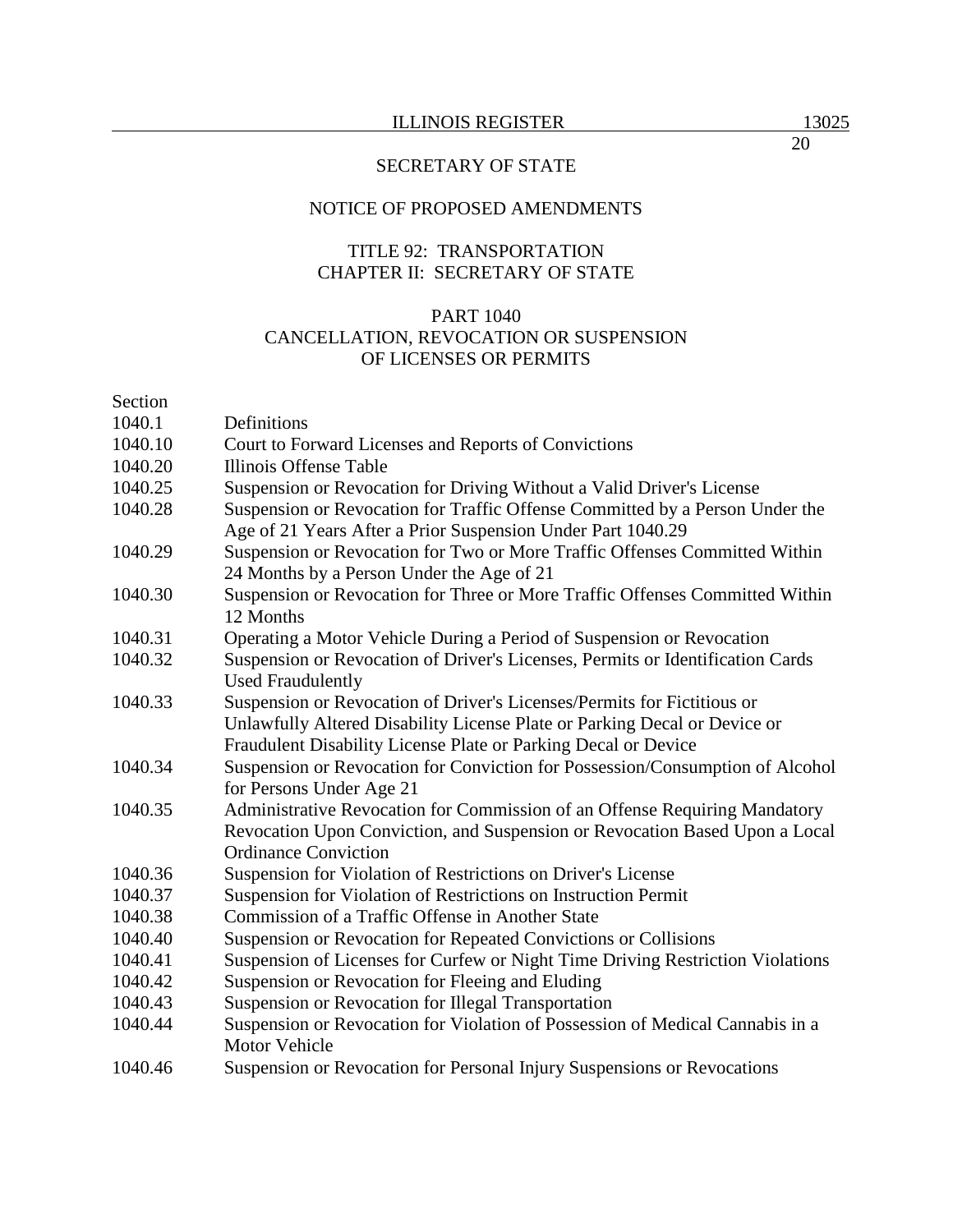# NOTICE OF PROPOSED AMENDMENTS

- 1040.48 Vehicle Emission Suspensions (Repealed)
- 1040.50 Occupational Driving Permit
- 1040.52 Driver Remedial Education Course
- 1040.55 Suspension or Revocation for Driver's License Classification Violations
- 1040.60 Release of Information Regarding a Disposition of Court Supervision
- 1040.65 Offenses Occurring on Military Bases
- 1040.66 Invalidation of a Restricted Driving Permit
- 1040.70 Problem Driver Pointer System
- 1040.80 Cancellation of Driver's License Upon Issuance of a Disabled Person Identification Card
- 1040.100 Rescissions
- 1040.101 Reinstatement Fees
- 1040.102 Bankruptcy Rule for Suspensions, Cancellations, Failure to Pay, Returned Check and Dishonored Electronic Payment Actions
- 1040.105 Suspension for Five or More Tollway Violations and/or Evasions
- 1040.107 Suspension for Violation of Improperly Approaching a Stationary Emergency Vehicle
- 1040.108 Suspension for Failure to Make Report of Vehicle Accident Violations
- 1040.109 Suspension for Two or More Convictions for Railroad Crossing Violations 1040.110 Bribery
- 1040.111 Suspension for Failure to Yield upon Entering a Construction or Maintenance Zone when Workers Are Present
- 1040.115 Suspension for Theft of Motor Fuel (Repealed)
- 1040.116 Discretionary Suspension/Revocation; Committing Perjury; Submitting False/Fraudulent Documents; Notification by Department of Administrative **Hearings**
- 1040.117 Suspension for Concealment or Obstruction of Registration to Hinder Law Enforcement

AUTHORITY: Implementing Chapter 6, Articles II and VII of the Illinois Vehicle Code [625 ILCS 5] and authorized by Section 2-104(b) of the Illinois Vehicle Title and Registration Law of the Illinois Vehicle Code.

SOURCE: Filed September 22, 1972; amended at 3 Ill. Reg. 26, p. 282, effective June 30, 1979; amended at 5 Ill. Reg. 3533, effective April 1, 1981; amended at 6 Ill. Reg. 4239, effective April 2, 1982; codified at 6 Ill. Reg. 12674; amended at 8 Ill. Reg. 2200, effective February 1, 1984; amended at 8 Ill. Reg. 3783, effective March 13, 1984; amended at 8 Ill. Reg. 18925, effective September 25, 1984; amended at 8 Ill. Reg. 23385, effective November 21, 1984; amended at 10 Ill. Reg. 15265, effective September 4, 1986; amended at 11 Ill. Reg. 16977, effective October 1,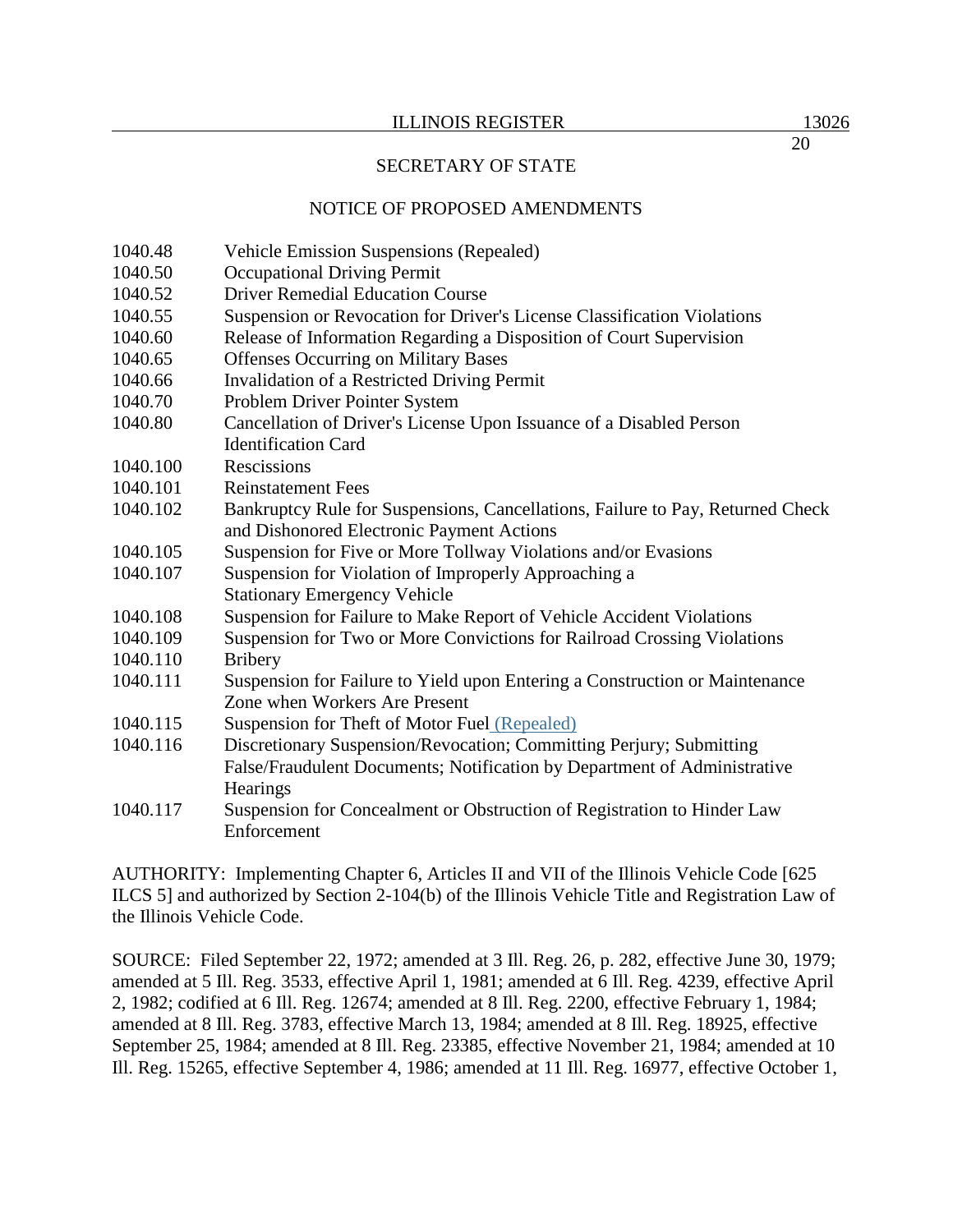#### NOTICE OF PROPOSED AMENDMENTS

1987; amended at 11 Ill. Reg. 20659, effective December 8, 1987; amended at 12 Ill. Reg. 2148, effective January 11, 1988; amended at 12 Ill. Reg. 14351, effective September 1, 1988; amended at 12 Ill. Reg. 15625, effective September 15, 1988; amended at 12 Ill. Reg. 16153, effective September 15, 1988; amended at 12 Ill. Reg. 16906, effective October 1, 1988; amended at 12 Ill. Reg. 17120, effective October 1, 1988; amended at 13 Ill. Reg. 1593, effective January 23, 1989; amended at 13 Ill. Reg. 5162, effective April 1, 1989; amended at 13 Ill. Reg. 7802, effective May 15, 1989; amended at 13 Ill. Reg. 8659, effective June 2, 1989; amended at 13 Ill. Reg. 17087, effective October 16, 1989; amended at 13 Ill. Reg. 20127, effective December 8, 1989; amended at 14 Ill. Reg. 2944, effective February 7, 1990; amended at 14 Ill. Reg. 3664, effective February 7, 1990; amended at 14 Ill. Reg. 5178, effective April 1, 1990; amended at 14 Ill. Reg. 5560, effective March 22, 1990; amended at 14 Ill. Reg. 14177, effective August 21, 1990; amended at 14 Ill. Reg. 18088, effective October 22, 1990; amended at 15 Ill. Reg. 14258, effective September 24, 1991; amended at 17 Ill. Reg. 8512, effective May 27, 1993; amended at 17 Ill. Reg. 9028, effective June 2, 1993; amended at 17 Ill. Reg. 12782, effective July 21, 1993; amended at 18 Ill. Reg. 7447, effective May 3, 1994; amended at 18 Ill. Reg. 10853, effective June 27, 1994; amended at 18 Ill. Reg. 11644, effective July 7, 1994; amended at 18 Ill. Reg. 16443, effective October 24, 1994; amended at 20 Ill. Reg. 2558, effective January 26, 1996; amended at 21 Ill. Reg. 8398, effective June 30, 1997; amended at 21 Ill. Reg. 10985, effective July 29, 1997; amended at 21 Ill. Reg. 12249, effective August 26, 1997; amended at 21 Ill. Reg. 12609, effective August 29, 1997; amended at 22 Ill. Reg. 1438, effective January 1, 1998; amended at 22 Ill. Reg. 5083, effective February 26, 1998; amended at 22 Ill. Reg. 13834, effective July 10, 1998; amended at 24 Ill. Reg. 1655, effective January 11, 2000; emergency amendment at 24 Ill. Reg. 8398, effective June 2, 2000, for a maximum of 150 days; emergency expired October 29, 2000; emergency amendment at 24 Ill. Reg. 16096, effective October 12, 2000, for a maximum of 150 days; amended at 24 Ill. Reg. 16689, effective October 30, 2000; amended at 25 Ill. Reg. 2723, effective January 31, 2001; amended at 25 Ill. Reg. 6402, effective April 26, 2001; emergency amendment at 26 Ill. Reg. 2044, effective February 1, 2002, for a maximum of 150 days; emergency expired June 30, 2002; emergency amendment at 26 Ill. Reg. 3753, effective February 21, 2002, for a maximum of 150 days; emergency expired July 20, 2002; amended at 26 Ill. Reg. 12373, effective July 25, 2002; amended at 26 Ill. Reg. 13684, effective August 28, 2002; amended at 29 Ill. Reg. 2441, effective January 25, 2005; amended at 29 Ill. Reg. 13892, effective September 1, 2005; amended at 29 Ill. Reg. 15968, effective October 7, 2005; amended at 30 Ill. Reg. 1896, effective January 26, 2006; amended at 30 Ill. Reg. 2557, effective February 10, 2006; amended at 30 Ill. Reg. 11299, effective June 12, 2006; amended at 31 Ill. Reg. 4792, effective March 12, 2007; amended at 31 Ill. Reg. 5647, effective March 20, 2007; amended at 31 Ill. Reg. 7296, effective May 3, 2007; amended at 31 Ill. Reg. 7656, effective May 21, 2007; amended at 31 Ill. Reg. 11356, effective July 19, 2007; amended at 31 Ill. Reg. 14559, effective October 9, 2007; amended at 31 Ill. Reg. 16880, effective January 1, 2008; amended at 33 Ill. Reg. 2603, effective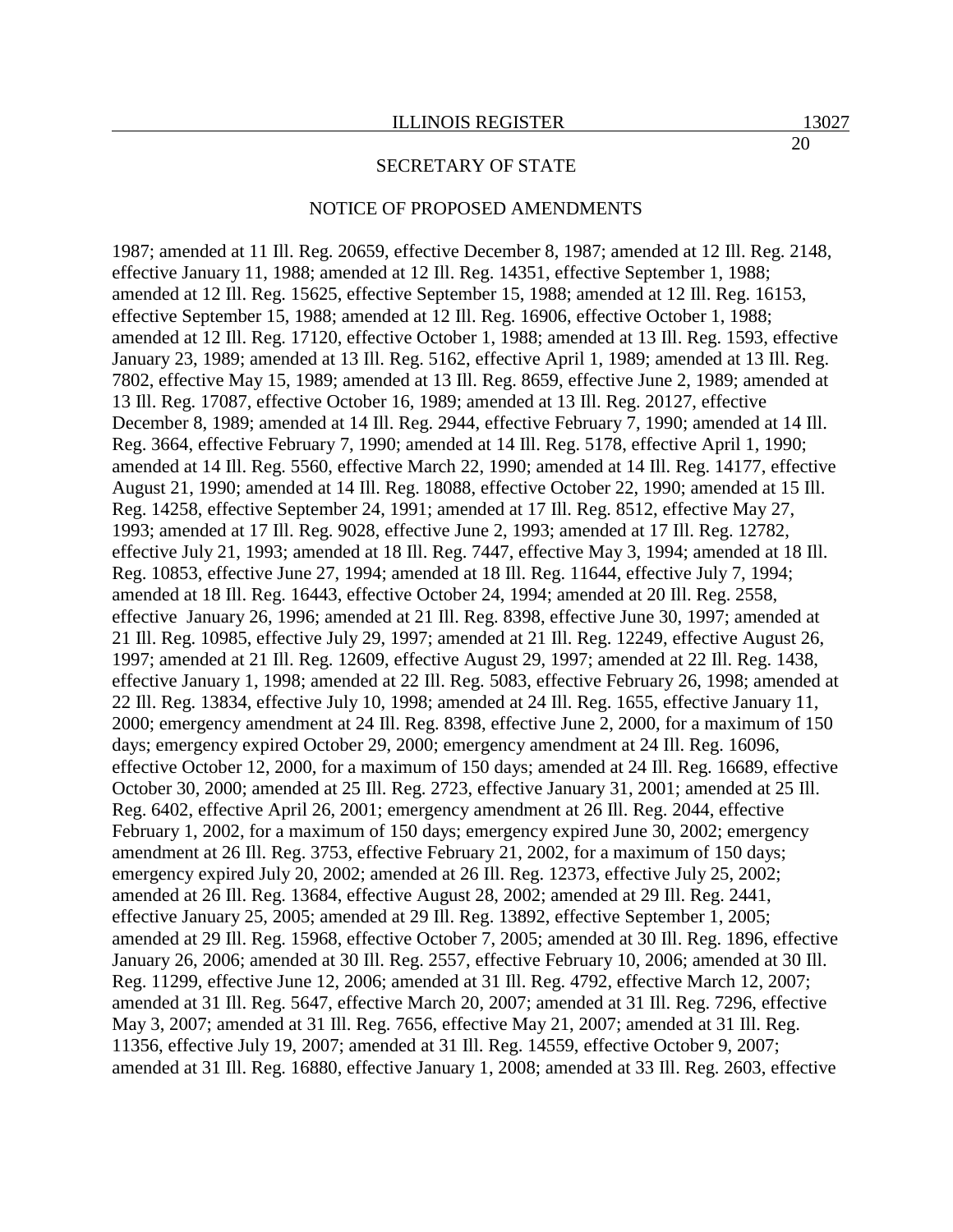## NOTICE OF PROPOSED AMENDMENTS

January 22, 2009; amended at 33 Ill. Reg. 9801, effective June 25, 2009; amended at 33 Ill. Reg. 15073, effective October 21, 2009; amended at 34 Ill. Reg. 570, effective December 22, 2009; amended at 35 Ill. Reg. 1667, effective January 13, 2011; amended at 35 Ill. Reg. 8512, effective May 31, 2011; amended at 36 Ill. Reg. 10055, effective June 29, 2012; amended at 36 Ill. Reg. 11211, effective July 5, 2012; amended at 37 Ill. Reg. 1762, effective January 25, 2013; amended at 37 Ill. Reg. 8832, effective June 17, 2013; amended at 38 Ill. Reg. 9591, effective April 15, 2014; amended at 39 Ill. Reg. 9475, effective June 23, 2015; amended at 39 Ill. Reg. 11648, effective July 28, 2015; amended at 39 Ill. Reg. 14983, effective October 29, 2015; amended at 40 Ill. Reg. 7372, effective May 2, 2016; amended at 40 Ill. Reg. 15417, effective December 1, 2016; amended at 41 Ill. Reg. 13705, effective October 30, 2017; amended at 42 Ill. Reg. 235, effective December 19, 2017; amended at 42 Ill. Reg. 7963, effective April 30, 2018; amended at 43 Ill. Reg. 14699, effective December 6, 2019; amended at 44 Ill. Reg. \_\_\_\_\_\_, effective

## **Section 1040.32 Suspension or Revocation of Driver's Licenses, Permits or Identification Cards Used Fraudulently**

- a) The Secretary of State has discretionary authority to suspend or revoke the driving privileges of any person upon receipt of evidence that the person has committed one or more of the following offenses listed in IVC Section 6-206.
	- 1) If any person has permitted an unlawful use of a driver's license, identification card, or permit by allowing another person to use any license, identification card or permit, the Department shall take the following action pursuant to IVC Section  $6-206(a)(5)$ :

# ACTION TABLE

| <b>Offenses</b>                     | Action              |
|-------------------------------------|---------------------|
| 1 <sup>st</sup> Offense             | 12-month Suspension |
| $1st$ Offense (with open or pending | Revocation          |
| revocation)                         |                     |
| $2nd$ or subsequent Offense         | Revocation; or      |

2) If any person has made a false statement or made any false affidavit or has knowingly concealed or affirmed falsely to a material fact or used false information or identification in an application for a driver's license, identification card or permit, the Department shall take the following action pursuant to IVC Section 6-206(a)(9):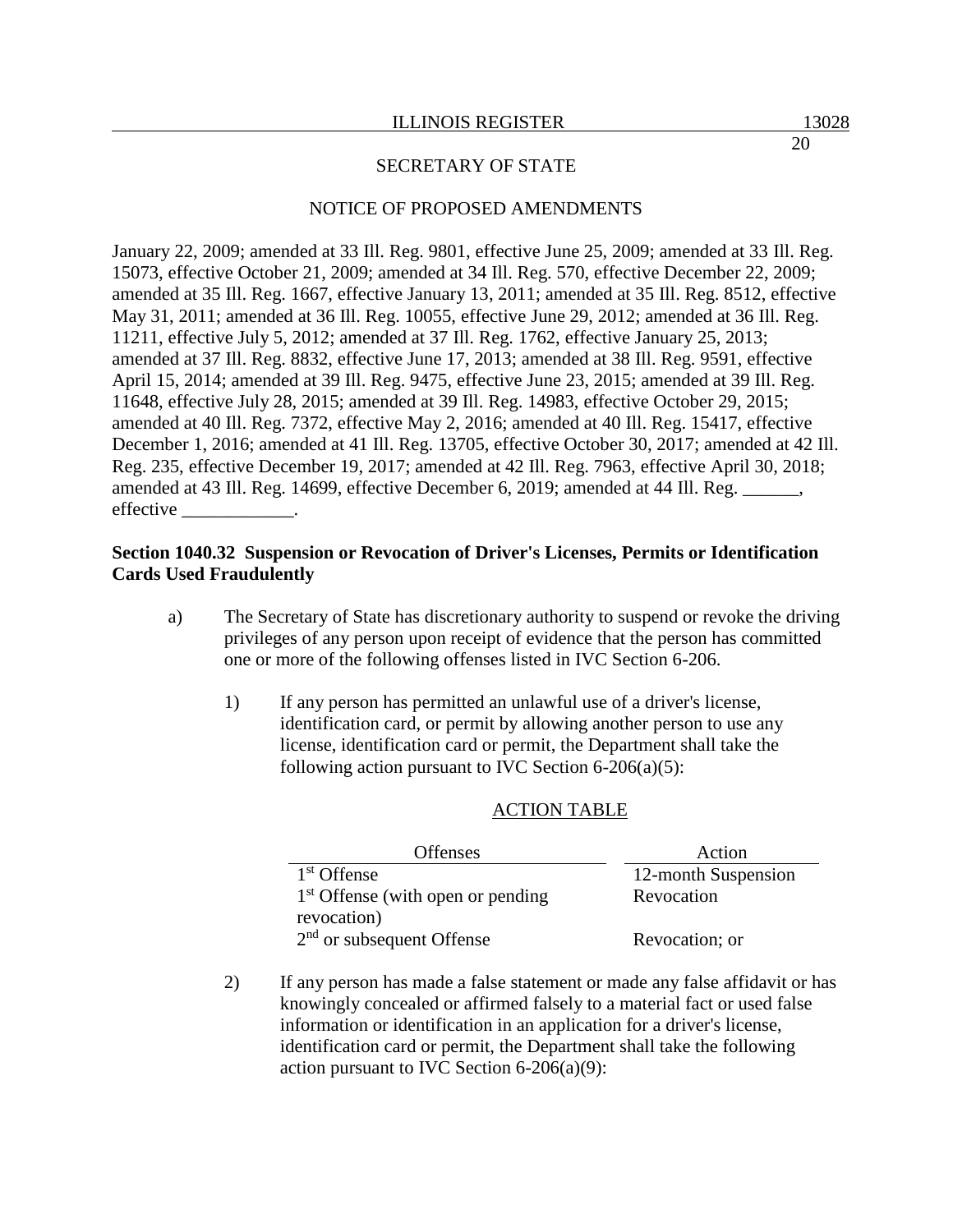### NOTICE OF PROPOSED AMENDMENTS

#### ACTION TABLE

| <b>Offenses</b>                    | Action              |
|------------------------------------|---------------------|
| 1 <sup>st</sup> Offense            | 12-month Suspension |
| $1st$ Offense with open or pending | Revocation          |
| revocation                         |                     |
| $2nd$ or subsequent Offense        | Revocation; or      |

3) If any person has possessed, displayed or attempted to fraudulently use any driver's license, identification card, or permit not issued to that person, the Department shall take the following action pursuant to IVC Section 6-  $206(a)(10)$ :

#### ACTION TABLE

| <b>Offenses</b>                     | Action              |
|-------------------------------------|---------------------|
| 1 <sup>st</sup> Offense             | 12-month Suspension |
| $1st$ Offense (with open or pending | Revocation          |
| revocation)                         |                     |
| $2nd$ or subsequent Offense         | Revocation; or      |

4) If any person has submitted to any portion of the application process for another person or has obtained the services of another person to submit to any portion of the application process for the purpose of obtaining a driver's license, identification card or permit for some other person, the Department shall take the following action pursuant to IVC Section 6- 206(a)(12):

### ACTION TABLE

| <b>Offenses</b>                     | Action              |
|-------------------------------------|---------------------|
| 1 <sup>st</sup> Offense             | 12-month Suspension |
| $1st$ Offense (with open or pending | Revocation          |
| revocation)                         |                     |
| $2nd$ or subsequent Offense         | Revocation; or      |

5) If any person has violated IVC Section 6-301, 6-301.1 or 6-301.2 or Section 14, 14A or 14B of the Illinois Identification Card Act [15 ILCS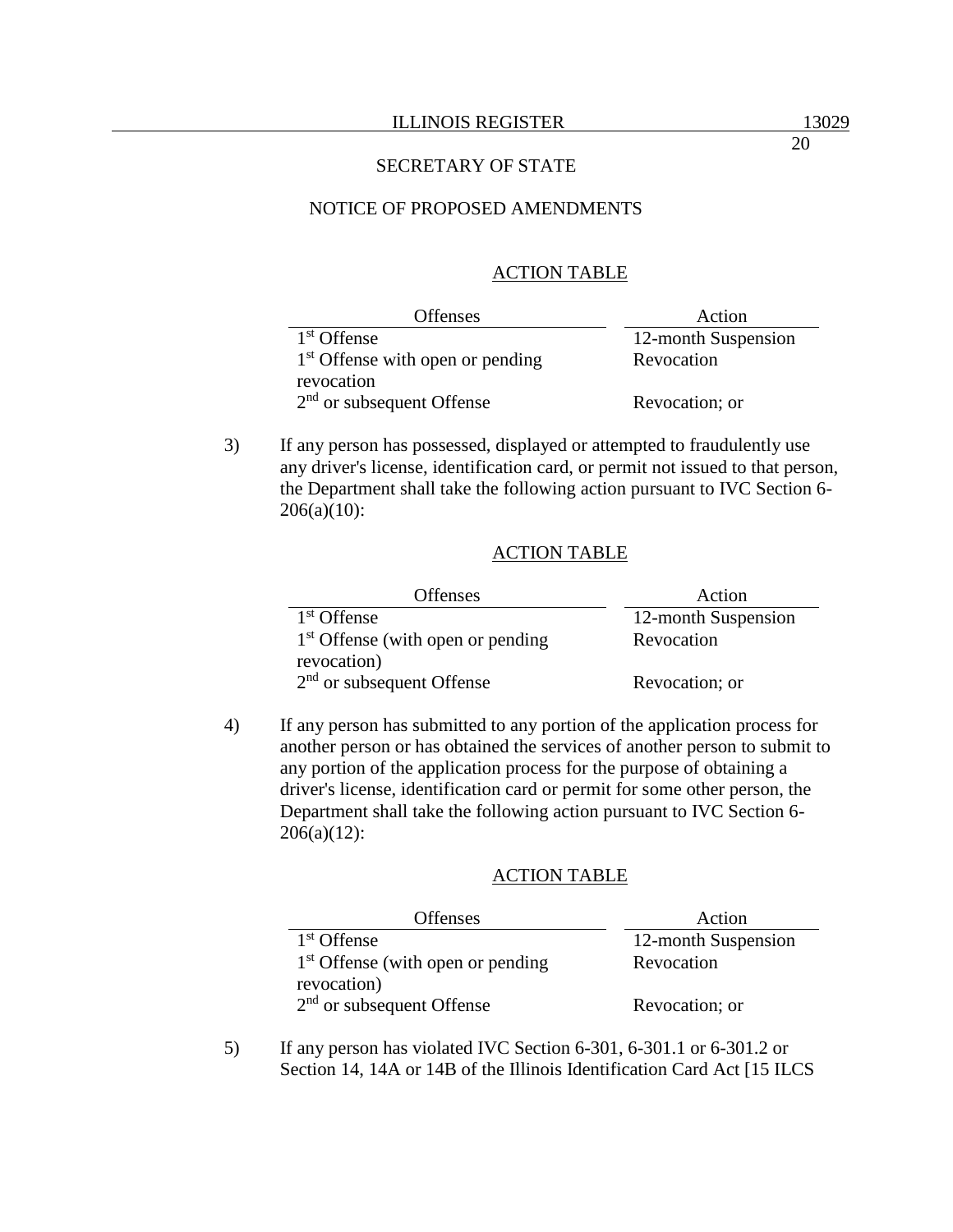### NOTICE OF PROPOSED AMENDMENTS

335/14, 14A or 14B], the Department shall take action appropriate for the violation committed pursuant to IVC Section 6-206.

A) Unlawful use of driver's license, permit or identification card: If any person has displayed or caused to be displayed or had in his possession any cancelled, revoked or suspended driver's license, permit or identification card; allowed unlawful use of driver's license, permit or identification card; lent his driver's license, permit or identification card to any other person or knowingly allowed the use thereof by another; or displayed or represented as his own any driver's license, permit or identification card issued to another, the Department shall take the following action pursuant to IVC Section 6-301or Section 14 of the Illinois Identification Card Act:

### ACTION TABLE

| <b>Offenses</b>             | Action              |
|-----------------------------|---------------------|
| 1 <sup>st</sup> Offense     | 12-month Suspension |
| $1st$ Offense (with open or | Revocation          |
| pending revocation)         |                     |
| $2nd$ or subsequent Offense | Revocation; or      |

B) Fictitious or unlawfully altered driver's license, identification card or permit: If any person has knowingly possessed or displayed any fictitious or unlawfully altered driver's license, identification card or permit; knowingly issued or assisted in the issuance of a fictitious driver's license, identification card or permit; or knowingly manufactured, possessed, transferred or provided any identification document for the purpose of obtaining a fictitious driver's license, identification card or permit, the Department shall take the following action pursuant to IVC Section 6-301.1 or Section 14 of the Illinois Identification Card Act:

#### ACTION TABLE

| <b>Offenses</b>             | Action              |
|-----------------------------|---------------------|
| 1 <sup>st</sup> Offense     | 12-month Suspension |
| $1st$ Offense (with open or | Revocation          |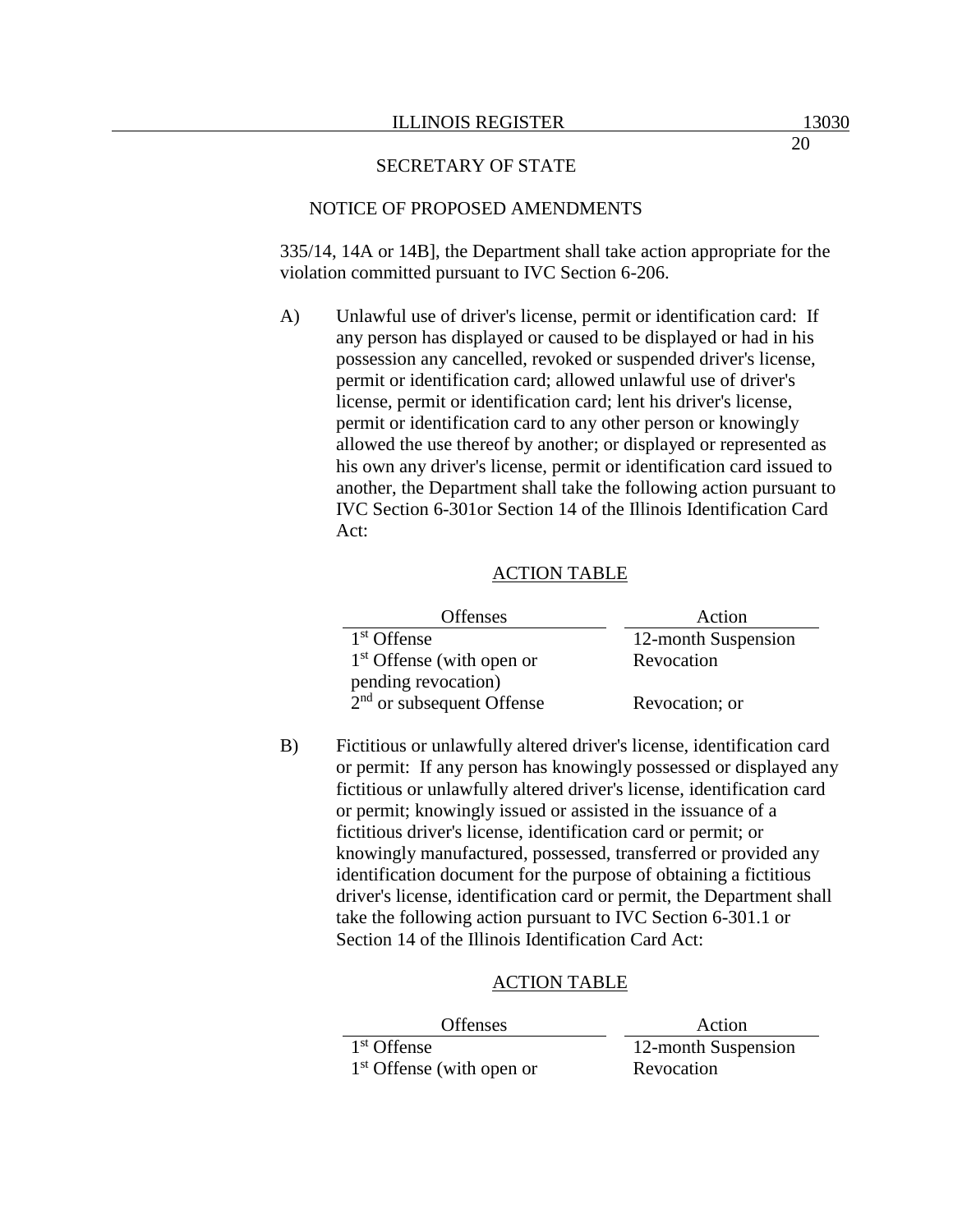### NOTICE OF PROPOSED AMENDMENTS

pending revocation) 2<sup>nd</sup> or subsequent Offense Revocation; or

C) Fraudulent driver's license or permit: If any person has committed a violation of IVC Section 6-301.2(b)(1) through (6), (11) or (12) or Section 14B(b)(1) through (6) of the Illinois Identification Card Act, the Department shall take the following action pursuant to IVC Section 6-206(a)(14):

#### ACTION TABLE

| <b>Offenses</b>             | Action              |
|-----------------------------|---------------------|
| $1st$ Offense               | 12-month Suspension |
| $1st$ Offense (with open or | Revocation          |
| pending revocation)         |                     |
| $2nd$ or subsequent Offense | Revocation; or      |

D) Fraudulent driver's license or permit: If any person has committed a violation of IVC Section 6-301.2(b)(7) through (10) or Section 14B(b)(7) through (10) of the Illinois Identification Card Act, the Department shall take the following action pursuant to IVC Section 6-206(a)(14):

#### ACTION TABLE

| <b>Offenses</b>                       | Action         |
|---------------------------------------|----------------|
| 1 <sup>st</sup> or subsequent Offense | Revocation; or |

6) If any person has permitted another person to use any form of that person's identification in the application process to obtain a driver's license, identification card, or permit, the Department shall take the following action pursuant to IVC Section 6-206(a)(25):

#### ACTION TABLE

| Offenses                            | Action              |
|-------------------------------------|---------------------|
| 1 <sup>st</sup> Offense             | 12-month Suspension |
| $1st$ Offense (with open or pending | Revocation          |
| revocation)                         |                     |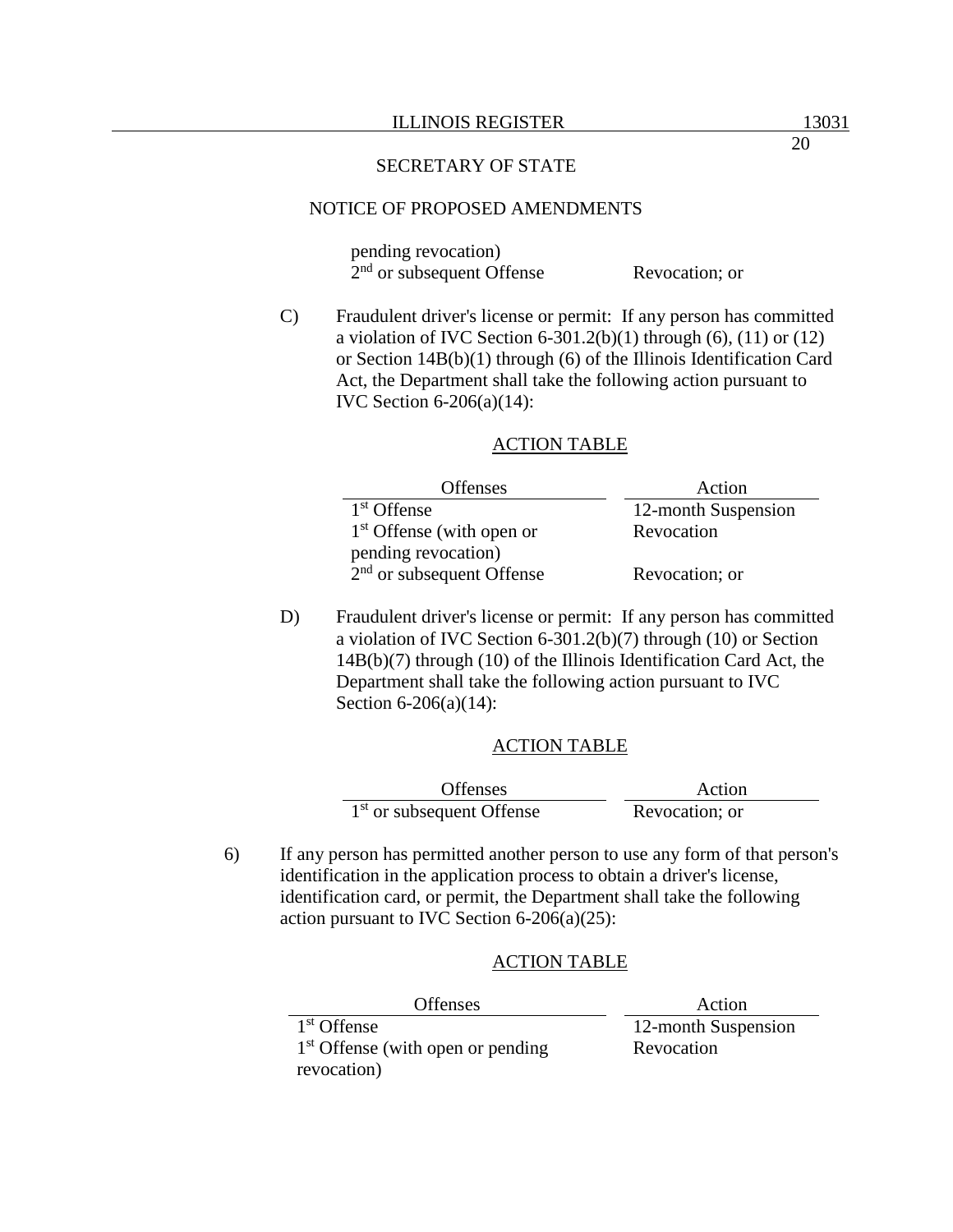#### NOTICE OF PROPOSED AMENDMENTS

2<sup>nd</sup> or subsequent Offense Revocation; or

7) If any person has unlawfully altered or attempted to alter or possessed an altered driver's license, identification card, or permit, the Department shall take the following action pursuant to IVC Section 6-206(a)(26):

#### ACTION TABLE

| <b>Offenses</b>                     | Action              |
|-------------------------------------|---------------------|
| 1 <sup>st</sup> Offense             | 12-month Suspension |
| $1st$ Offense (with open or pending | Revocation          |
| revocation)                         |                     |
| $2nd$ or subsequent Offense         | Revocation; or      |

8) BlankIf any person has violated Section 6-16 of the Liquor Control Act of 1934 [235 ILCS 5/6-16], the Department shall take the following action pursuant to IVC Section 6-206(a)(27):

#### ACTION TABLE

| <b>Offenses</b>                        | Action                     |
|----------------------------------------|----------------------------|
| <sup>4st</sup> -Offense                | <b>12-month Suspension</b> |
| $4st$ Offense (with open or pending    | <b>Revocation</b>          |
| revocation)                            |                            |
| 2 <sup>nd</sup> -or subsequent Offense | Revocation; or             |

9) If any person has been convicted of violating Section 6-20(c) of the Liquor Control Act of 1934, the Department shall take the following action pursuant to IVC Section 6-206(a)(38):

### ACTION TABLE

| Convictions                            | Action              |
|----------------------------------------|---------------------|
| $1st$ Conviction                       | 12-month Suspension |
| $1st$ Conviction (with open or pending | Revocation          |
| revocation)                            |                     |
| $2nd$ or subsequent Conviction         | Revocation.         |

b) The sources of acceptable proof of the offenses described in subsection (a) are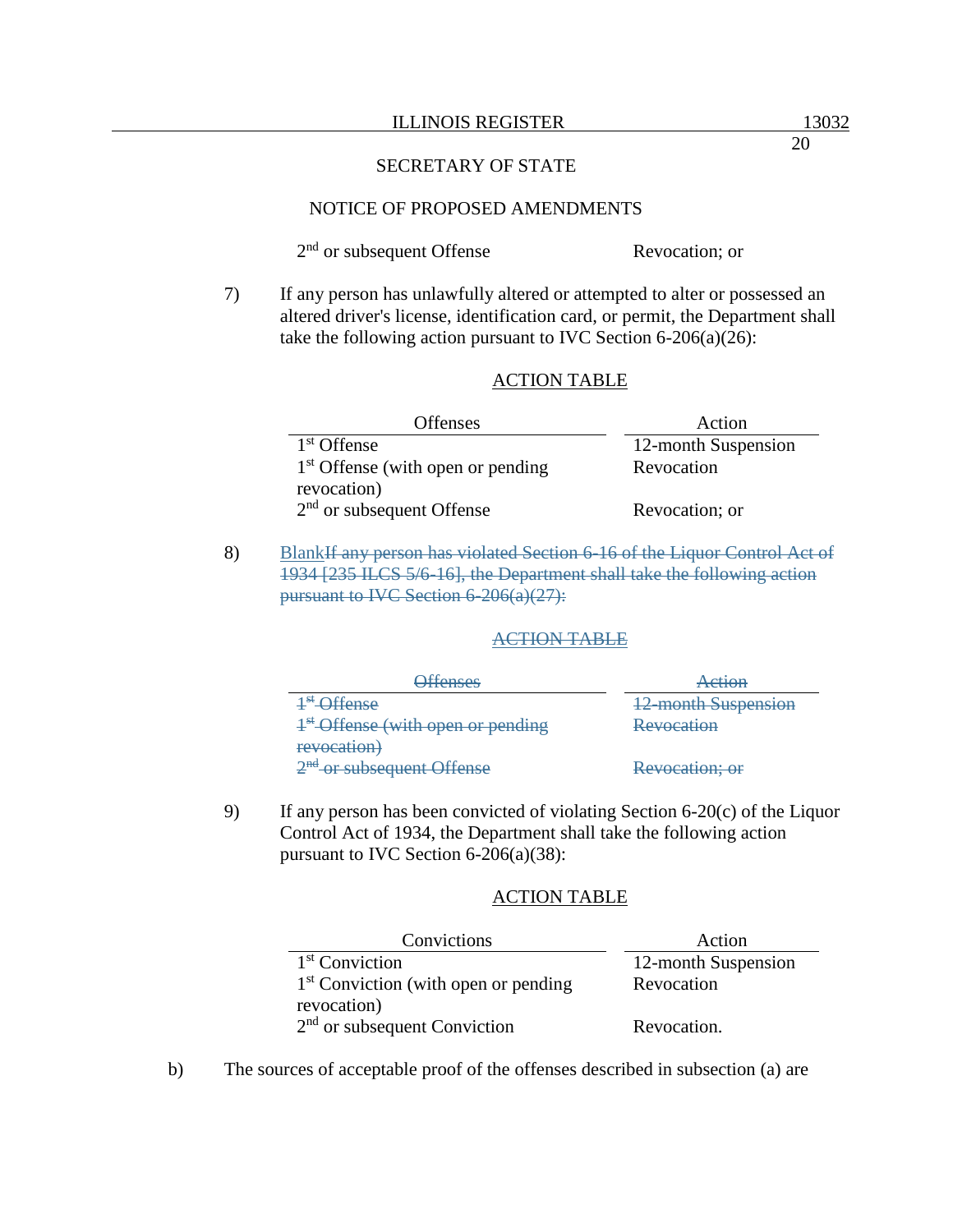## NOTICE OF PROPOSED AMENDMENTS

court documents, driver services facility applications, government entity documents, and law enforcement correspondence/reports.

- c) Persons who have applied for federal amnesty pursuant to the Immigration Reform and Control Act of 1986 (P.L. 99-603) shall not be suspended or revoked under subsection (a) if they show proof to the Department that they have applied for federal amnesty, unless they are otherwise ineligible to be licensed as drivers or granted a permit, as provided by IVC Section 6-103. Proof shall be the application documents for federal amnesty issued by the U.S. Citizenship and Immigration Services verifying that the individual has applied for federal amnesty. If an individual seeking federal amnesty has previously been found by the Department to be in violation of this Section or if the Department receives a report from individuals or agencies listed in subsection (b) that a person applying for federal amnesty has been convicted of committing a criminal act involving the use of their identification card, driver's license or permit in violation of the Criminal Code of 1961 [720 ILCS 5], his or her driving privileges shall be suspended or revoked by the Department in accordance with subsection (a).
- d) The Director of the Department shall rescind a suspension or revocation or reduce the period of a suspension for fraudulent activity if the Secretary's Office of the Inspector General provides the Director of the Department of Driver Services with sufficient evidence demonstrating the person has cooperated in the course of an official investigation regarding the sale, manufacture, issuance or receipt of a fraudulent or fictitious driver's license, permit or identification card. Sufficient evidence of cooperation will be shown by a written statement to the Director signed by the supervising official of the Office of the Inspector General. Whether the person cooperated in an investigation will be determined by the Office of the Inspector General.

(Source: Amended at 44 Ill. Reg. effective )

## **Section 1040.44 Suspension or Revocation for Violation of Possession of Medical Cannabis in a Motor Vehicle**

If any person has been convicted of violating Section 11-502.1(a), (b) or (e) of the IVC, the Department shall take the following action:;

# ACTION TABLE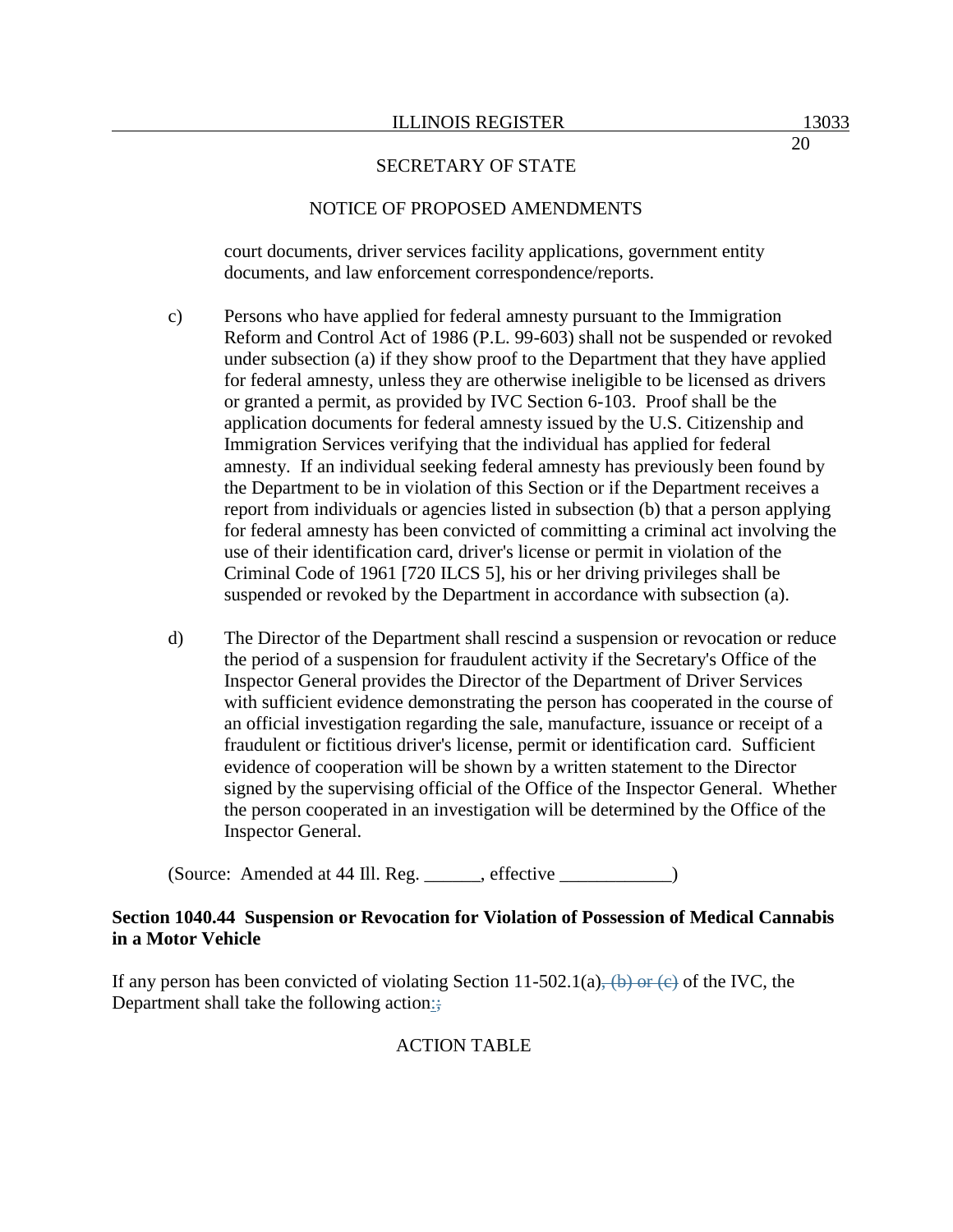#### ILLINOIS REGISTER 13034

#### SECRETARY OF STATE

## NOTICE OF PROPOSED AMENDMENTS

| <b>Convictions</b>             | Action              |
|--------------------------------|---------------------|
| $1st$ Conviction               | 6-month Suspension  |
| $2nd$ Conviction               | 12-month Suspension |
| $3rd$ or Subsequent Conviction | Revocation          |

(Source: Amended at 44 Ill. Reg. \_\_\_\_\_\_, effective \_\_\_\_\_\_\_\_\_\_\_\_)

#### **Section 1040.115 Suspension for Theft of Motor Fuel (Repealed)**

- a) A person who has been convicted of theft of motor fuel as defined in Section 16J-15 of the Criminal Code of 1961 [720 ILCS 5/16J-15] prior to August 21, 2007 or Section 16K-15 of the Criminal Code of 1961 [720 ILCS 5/16K-15] on or after August 21, 2007 or Section 16-25 on or after January 1, 2012, shall have his/her driving privileges suspended by the Department.
- b) Upon notice of conviction, the Department shall take the following action:

#### ACTION TABLE

| Action                     |
|----------------------------|
| 6-month Suspension         |
| <b>12-month Suspension</b> |
|                            |

c) A conviction for theft of motor fuel may be considered with prior convictions only if the arrest date falls within seven years after any previous conviction for theft of motor fuel.

(Source: Repealed at 44 Ill. Reg. \_\_\_\_\_\_, effective \_\_\_\_\_\_\_\_\_\_\_\_)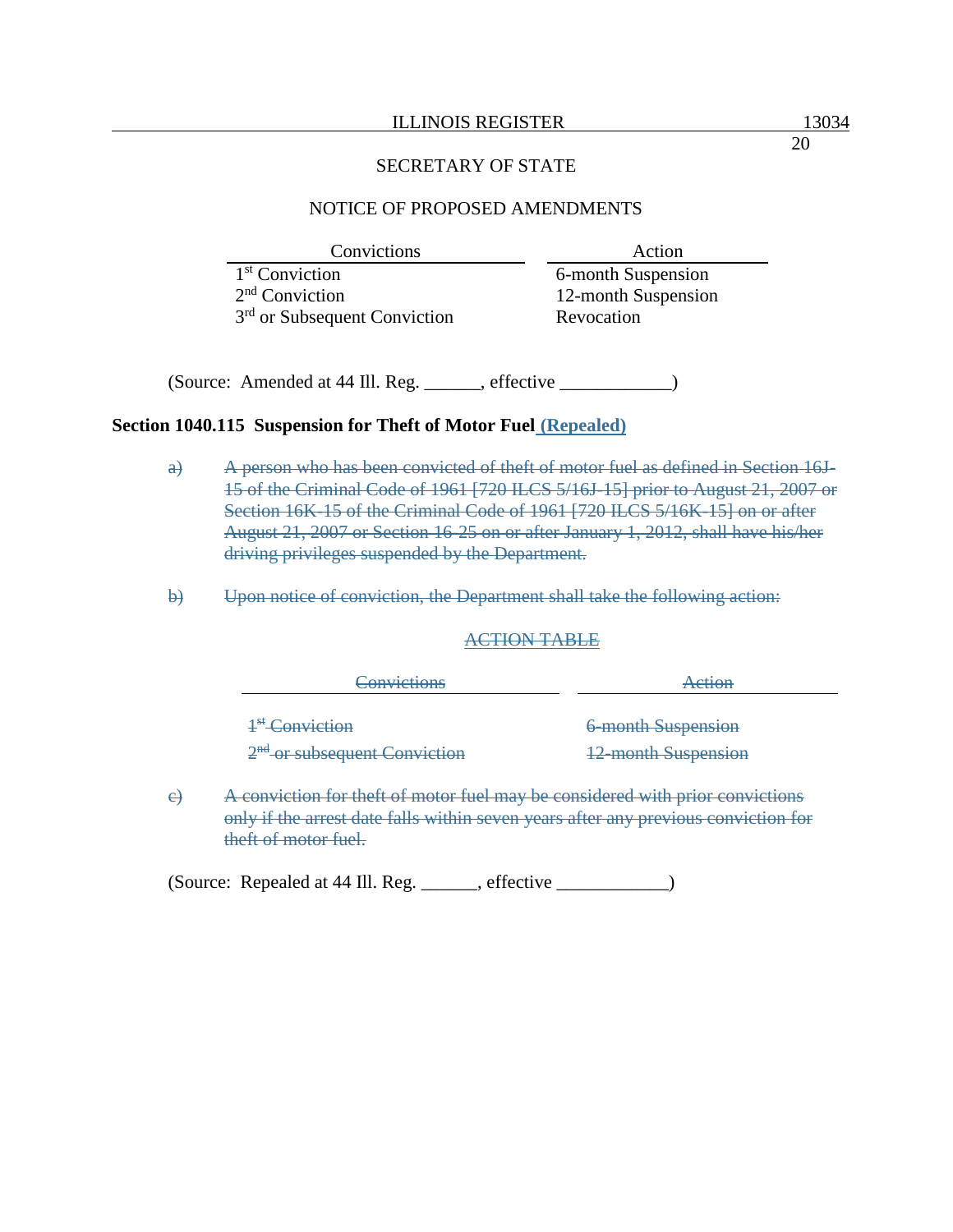- 1) Heading of the Part: General Provisions
- 2) Code Citation: 23 Ill. Adm. Code 2700
- 3) Section Numbers: Proposed Actions: 2700.20 Amendment 2700.30 Amendment 2700.40 Amendment
- 4) Statutory Authority: Implementing the Higher Education Student Assistance Act [110 ILCS 947]; Title IV of the Higher Education Act of 1965, as amended (20 USC 1070 et seq., as amended by P.L. 105-244); and authorized by Section 20(f) of the Higher Education Student Assistance Act [110 ILCS 947/20(f)].
- 5) A Complete Description of the Subjects and Issues Involved: This Part is being revised to update the name of the financial aid application used by RISE Act-eligible students and to implement statutory amendments as necessary.
- 6) Published studies or reports, and sources of underlying data, used to compose this rulemaking: None
- 7) Will this rulemaking replace an emergency rule currently in effect? No
- 8) Does this rulemaking contain an automatic repeal date? No
- 9) Does this rulemaking contain incorporations by reference? No
- 10) Are there any other rulemakings pending on this Part? No
- 11) Statement of Statewide Policy Objective: This rulemaking does not create or expand a State mandate as defined in Section 3(b) of the State Mandates Act [30 ILCS 805/3(b)] and does not necessitate a local government to establish, expand or modify its activities in such a way as to necessitate additional expenditures from local revenues.
- 12) Time, Place, and Manner in which interested persons may comment on this proposed rulemaking: Persons who wish to comment on this proposed rulemaking may submit written comments no later than 45 days after the publication of this Notice to:

Jackie Eckley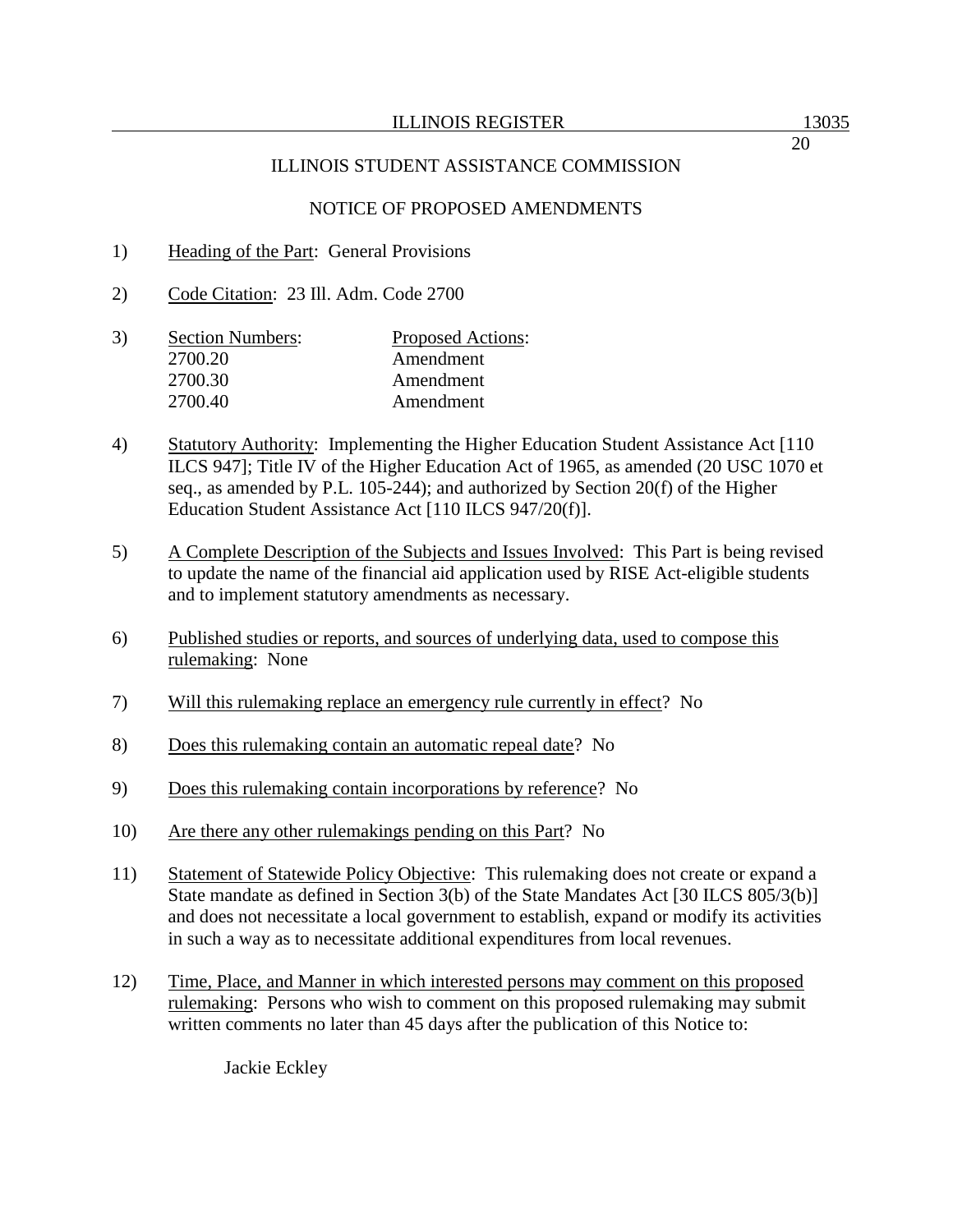Agency Rules Coordinator Illinois Student Assistance Commission 500 West Monroe, 3rd Floor Springfield IL 62704

217/782.5161 jackie.eckley@illinois.gov

- 13) Initial Regulatory Flexibility Analysis:
	- A) Types of small businesses, small municipalities and not-for-profit corporations affected: None
	- B) Reporting, bookkeeping or other procedures required for compliance: None
	- C) Types of professional skills necessary for compliance: None
- 14) Small Business Impact Analysis: None
- 15) Regulatory Agenda on which this rulemaking was summarized: July 2020

The full text of the Proposed Amendments begins on the next page: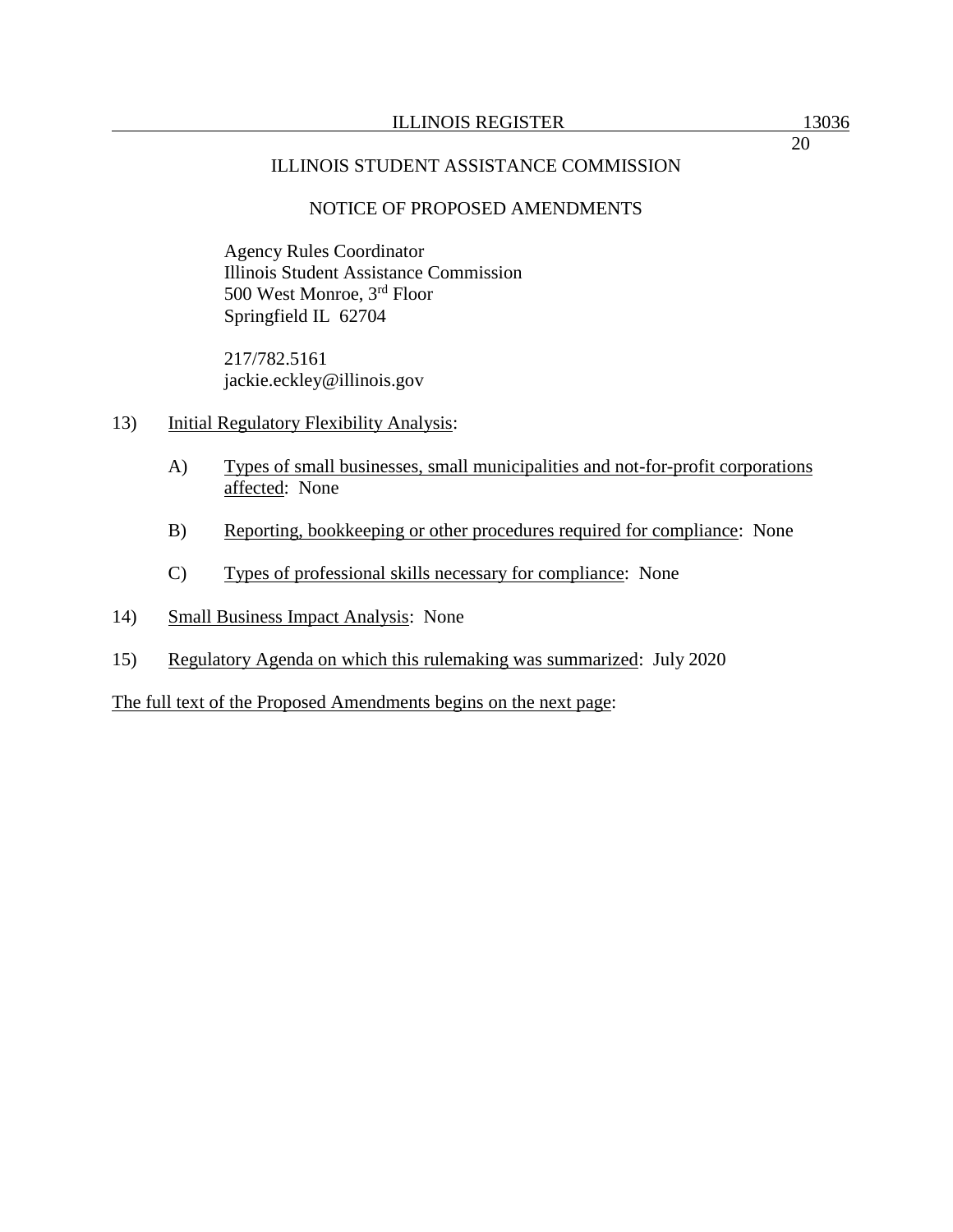# TITLE 23: EDUCATION AND CULTURAL RESOURCES SUBTITLE A: EDUCATION CHAPTER XIX: ILLINOIS STUDENT ASSISTANCE COMMISSION

# PART 2700

## GENERAL PROVISIONS

Section

- 2700.10 Summary and Purpose
- 2700.15 Incorporations by Reference
- 2700.20 Definitions
- 2700.30 General Institutional Eligibility Requirements
- 2700.40 General Applicant Eligibility Requirements
- 2700.50 Determining Applicant Eligibility
- 2700.55 Use, Security and Confidentiality of Information
- 2700.60 Audits and Investigations
- 2700.70 Appeal Procedures
- 2700.80 Contractual Agreement Requirements

AUTHORITY: Implementing the Higher Education Student Assistance Act [110 ILCS 947]; Title IV of the Higher Education Act of 1965, as amended (20 USC 1070 et seq., as amended by P.L. 105-244); and authorized by Section 20(f) of the Higher Education Student Assistance Act.

SOURCE: Adopted at 9 Ill. Reg. 20783, effective January 1, 1986; amended at 11 Ill. Reg. 3167, effective January 29, 1987; amended at 11 Ill. Reg. 14099, effective August 10, 1987; amended at 12 Ill. Reg. 11510, effective July 1, 1988; amended at 13 Ill. Reg. 8626, effective July 1, 1989; transferred from Chapter IX, 23 Ill. Adm. Code 1700 (State Scholarship Commission) to Chapter XIX, 23 Ill. Adm. Code 2700 (Illinois Student Assistance Commission) pursuant to P.A. 86-168, effective July 1, 1989, at 13 Ill. Reg. 17854; amended at 14 Ill. Reg. 10538, effective July 1, 1990; amended at 16 Ill. Reg. 11206, effective July 1, 1992; amended at 17 Ill. Reg. 10541, effective July 1, 1993; amended at 18 Ill. Reg. 10282, effective July 1, 1994; amended at 19 Ill. Reg. 8343, effective July 1, 1995; amended at 20 Ill. Reg. 9170, effective July 1, 1996; amended at 21 Ill. Reg. 11066, effective July 18, 1997; amended at 22 Ill. Reg. 11072, effective July 1, 1998; amended at 23 Ill. Reg. 7550, effective July 1, 1999; amended at 24 Ill. Reg. 9121, effective July 1, 2000; amended at 25 Ill. Reg. 8383, effective July 1, 2001; amended at 26 Ill. Reg. 9980, effective July 1, 2002; amended at 27 Ill. Reg. 10320, effective July 1, 2003; amended at 29 Ill. Reg. 9884, effective July 1, 2005; amended at 30 Ill. Reg. 11600, effective July 1, 2006; amended at 31 Ill. Reg. 9478, effective July 1, 2007; amended at 32 Ill. Reg. 10269, effective July 1, 2008; amended at 33 Ill. Reg. 9742, effective July 1, 2009; amended at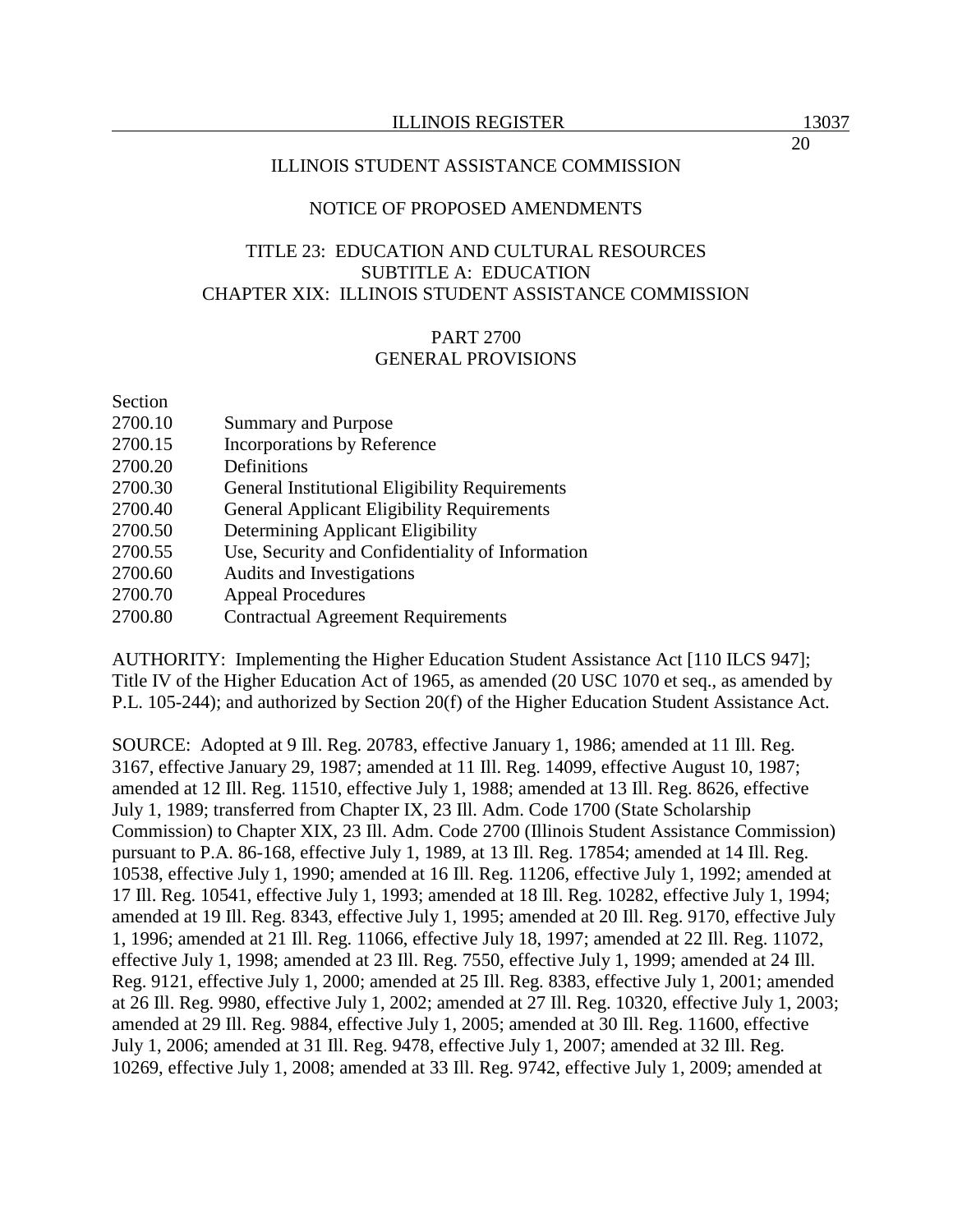34 Ill. Reg. 8543, effective July 1, 2010; amended at 37 Ill. Reg. 9497, effective July 1, 2013; amended at 38 Ill. Reg. 13356, effective July 1, 2014; amended at 39 Ill. Reg. 8390, effective July 1, 2015; amended at 40 Ill. Reg. 1963, effective January 7, 2016; amended at 43 Ill. Reg. 7269, effective July 1, 2019; amended at 43 Ill. Reg. 15003, effective January 1, 2020; amended at 44 Ill. Reg. \_\_\_\_\_\_, effective \_\_\_\_\_\_\_\_\_\_\_\_.

#### **Section 2700.20 Definitions**

"Academic Level" – The classification of a student as a freshman, sophomore, junior, senior, or graduate student.

"Academic Year" – In relation to scholarship and grant programs, a 12 month period of time, normally from August or September of any year through August or September of the ensuing year. In relation to the Federal Family Education Loan Program, academic year is defined at section 481(d)(2) of the Higher Education Act of 1965, as amended (HEA), and at 34 CFR 668.3.

Alternative Application for Illinois Financial Aid" or "Alternative Application" – The FAFSA substitute application for State student aid and benefits under the Retention of Illinois Students and Equity (RISE) Act that may be used only as an alternative to the FAFSA, when appropriate, and shall be substituted accordingly for the FAFSA when FAFSA is referenced in ISAC rules.

"Alternative Application for Illinois Financial Aid Receipt Date" – The date upon which ISAC receives an applicant's initial Alternative Application for an academic year. For a paper Alternative Application sent through the U.S. Postal Service, the receipt date will be the postmark date.

"Alternative Loan" – Any educational loan made or purchased by ISAC other than a loan made pursuant to Title IV of the Higher Education Act of 1965, as amended (20 USC 1071 et seq.), or any other federal statute providing for federal insurance of education loans to borrowers.

"Applicant" – Any individual who requests ISAC consideration for a scholarship, grant, tuition waiver, or guaranteed or alternative loan.

"Approved High School" – *Any public high school located in this State; and any high school, located in this State or elsewhere (whether designated as a high school, secondary school, academy, preparatory school, or otherwise) which in*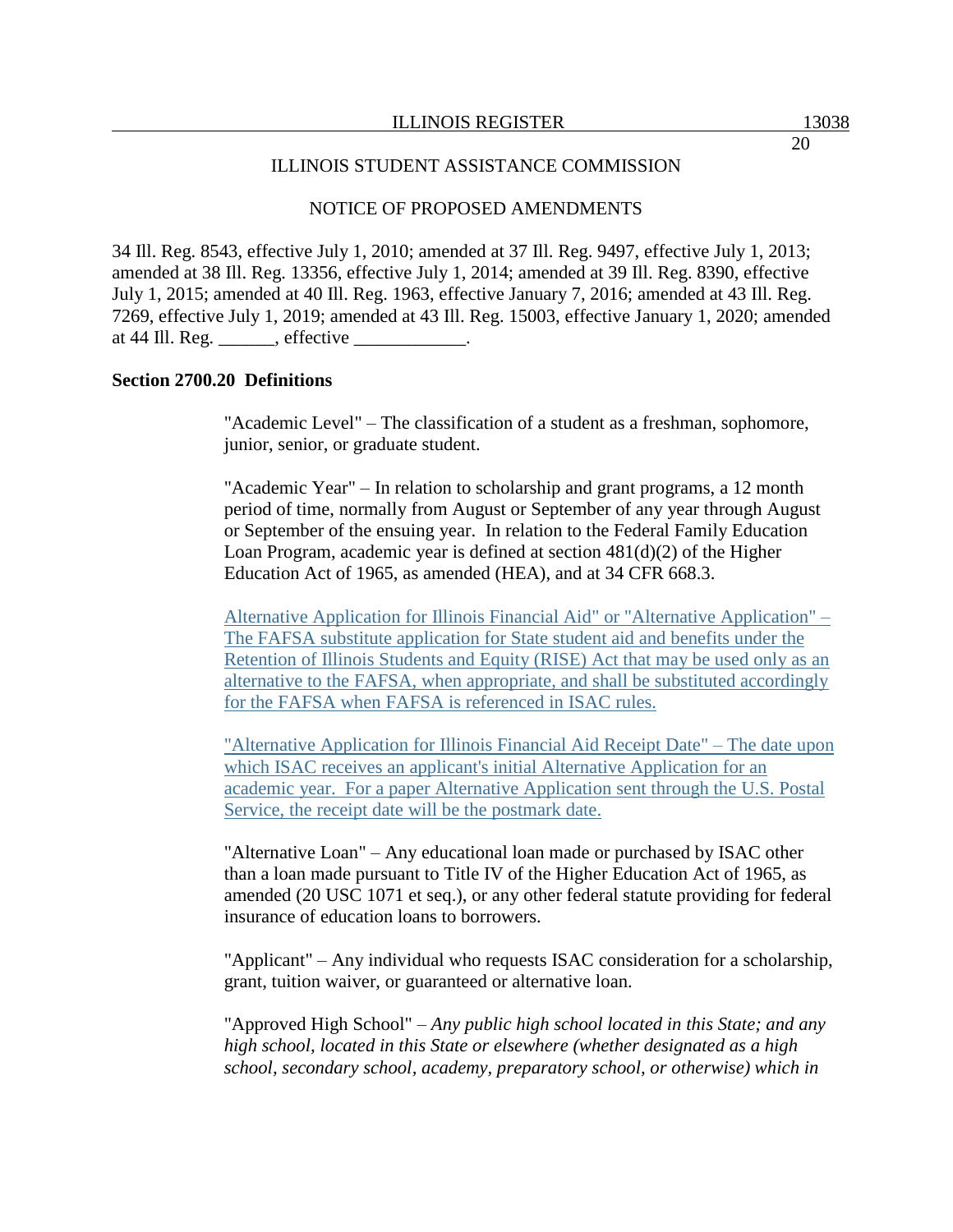#### ILLINOIS STUDENT ASSISTANCE COMMISSION

## NOTICE OF PROPOSED AMENDMENTS

*the judgment of the State Superintendent of Education provides a course of instruction at the secondary level and maintains standards of instruction substantially the equivalent of those public high schools located in this State.* (Section 10 of the Higher Education Student Assistance Act [110 ILCS 947/10])

"Armed Forces" – The United States Army, Air Force, Navy, Marines and Coast Guard.

"Blanket Certificate of Loan Guaranty" – A process that permits an eligible lender to make loans without receiving prior approval from ISAC for individual loans to eligible borrowers enrolled in eligible programs at eligible institutions, as authorized by section 428(n) of the HEA.

"Chargeback" – Payment of tuition by the community college district of a student's residence to the community college district of a student's attendance. (See 110 ILCS 805/6-2.)

"Citizen" – One who, under the Constitution and laws of the United States, is a native-born or naturalized citizen of the United States of America.

"College Savings Bond" – A State of Illinois general obligation, zero coupon bond, issued pursuant to the Baccalaureate Savings Act as a long-term education savings instrument.

"Co-maker" – One of the 2 individuals who are joint borrowers either on a Federal PLUS Loan (parent borrowers) that was certified prior to January 1, 1995 or on any Federal Consolidation loan (married borrowers) and who are equally liable for repayment of the loan. (See 34 CFR 682.200.)

"Commission" – The 10 member Illinois Student Assistance Commission created by Section 15 of the Higher Education Student Assistance Act [110 ILCS 947].

"Compound Accreted Value" – An amount equal to the original amount plus an investment return accrued to the date of determination at a semiannual compounding rate that is necessary to produce the yield at maturity indicated on the Official Statement that was issued when the college savings bonds were sold. The "Compound Accreted Value at Maturity" will be equal to \$5000 or an integral multiple thereof.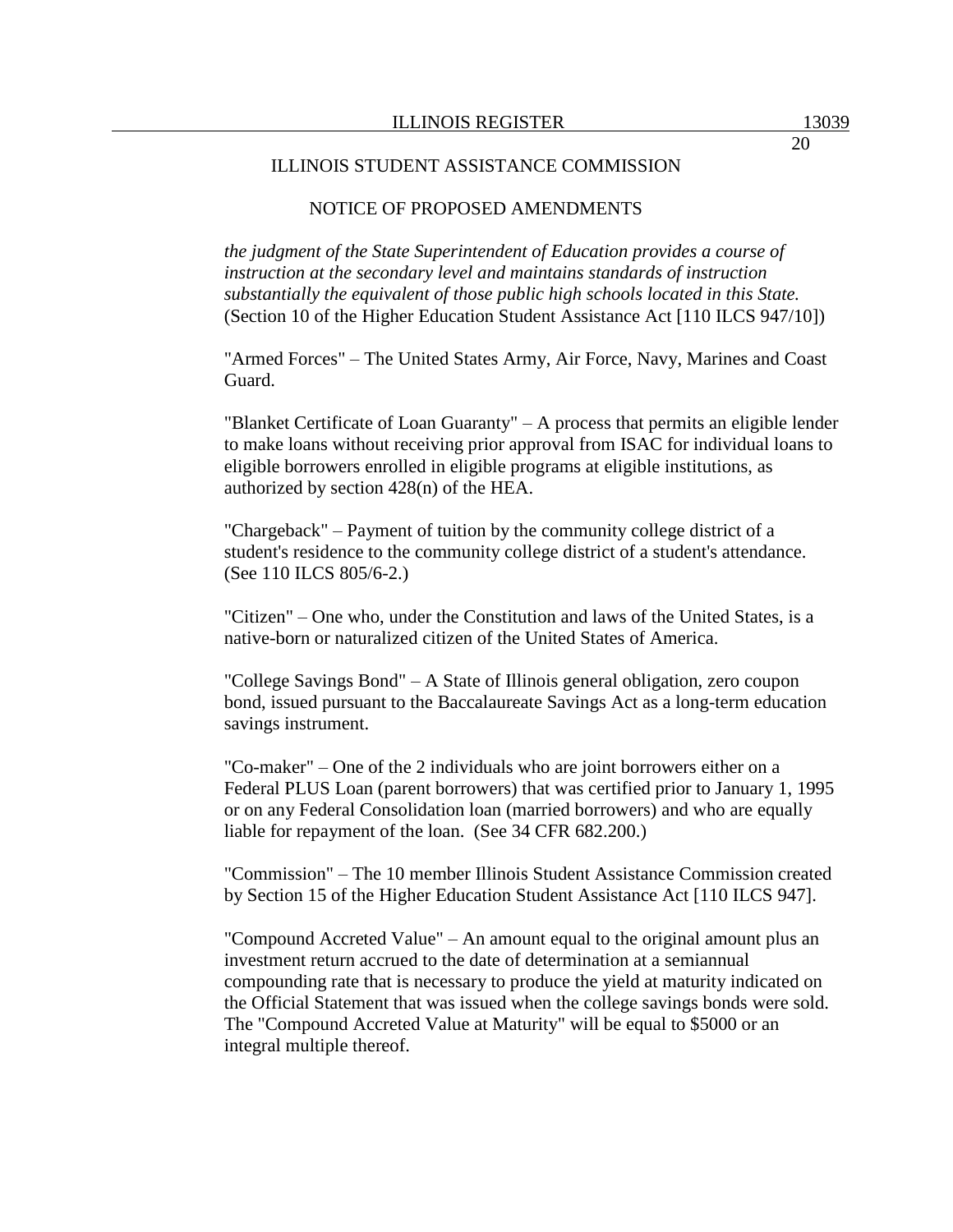"Concurrent Registration" – The simultaneous enrollment at 2 or more institutions.

"Consolidation" – A federal program under which a borrower may receive a single new loan that refinances one or more outstanding qualified education loans under new terms and conditions, as authorized by section 428C of the HEA.

"Contractual Agreement" – The written agreement between an eligible institution and a school or organization that is not eligible for participation in ISACadministered programs whereby the non-eligible institution provides part of the education program of students enrolled at the eligible institution, as codified in Section 2700.80. A contractual agreement differs from a consortium agreement, which is an agreement among 2 or more eligible institutions only.

"Correctional Officer" – An employee of the Illinois Department of Corrections (DOC) who is assigned to a security position with the Department, and who has responsibility for inmates of any correctional institution under the jurisdiction of the Department.

"Correspondence Course" – A home study course provided by an institution under which the institution provides instructional materials, including examinations on the materials, to students who are not physically attending classes at the institution, as defined at 34 CFR 600.2.

"Co-signer" – A person who is secondarily liable for the repayment of an Alternative Loan.

"Cost of Attendance" – For the purposes of ISAC's rules, this term is defined at section 472 of the HEA (20 USC 1087*ll*).

"Cumulative Grade Point Average" – The average grade earned throughout a student's applicable secondary or postsecondary educational program. The calculation shall be consistent with the institution's established policy or practice and shall be the same as that completed for admission, placement or other similar purposes.

"Default Status" – The failure of a borrower or endorser (if any) to make an installment payment when due or to meet other terms of the promissory note as defined at 34 CFR 682.200.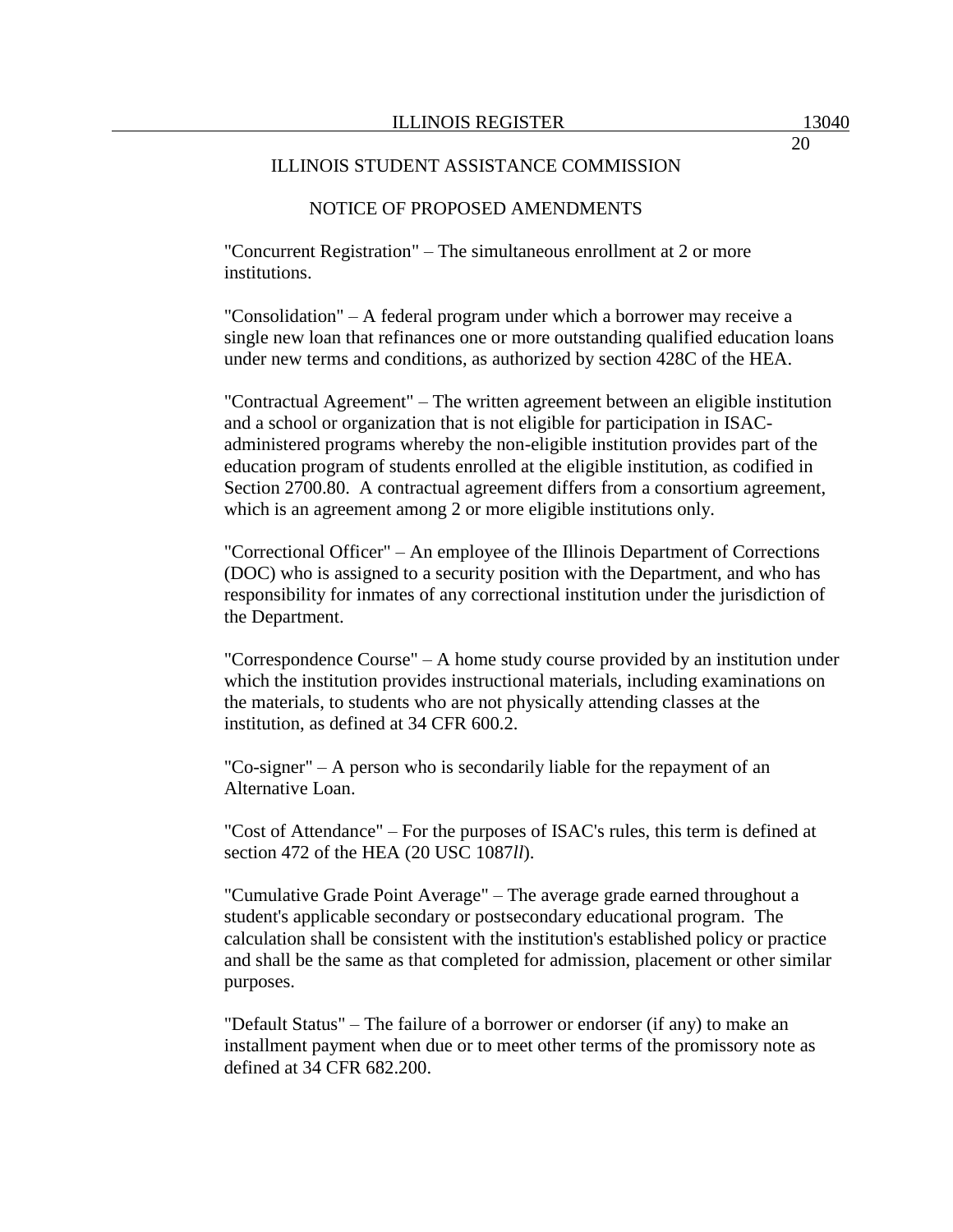"Delinquency" – For the purposes of ISAC's rules, this term is defined at 34 CFR 682.411(b).

"Dependent Student" – A scholarship, loan, tuition waiver or grant applicant or recipient who is not classified as an independent student.

"Disbursement" – In relation to scholarship and grant programs, a disbursement occurs on the payment voucher date. In relation to the Federal Family Education Loan Program, disbursement is the process of transferring loan proceeds as defined at 34 CFR 682.200.

"Distance Education" – A learning and teaching mode characterized by the separation of place or time between instructor and student, which includes programs and courses offered by correspondence and telecommunications.

"ED" – The acronym for the United States Department of Education.

"Educational Institution" – Unless otherwise qualified, any secondary or postsecondary educational organization that enrolls students who participate in ISAC programs.

"Educational Lender" – An institution that meets the lender eligibility criteria outlined in 23 Ill. Adm. Code 2720.25 for FFELP Loans and 2721.40 for alternative loans.

"EFT" – The acronym for electronic funds transfer.

"Eligible Noncitizen" – A noncitizen who is eligible for federal student assistance pursuant to section 484 of the HEA (20 USC 1091); or a noncitizen or person who is not a permanent resident of the United States, who does not meet the eligibility criteria for federal student assistance pursuant to section 484 of the HEA but who meets all of the following criteria:

the individual resided with a his or her parent or guardian while attending a public or private high school in this State;

the individual graduated from a public or private high school or received the equivalent of a high school diploma in this State;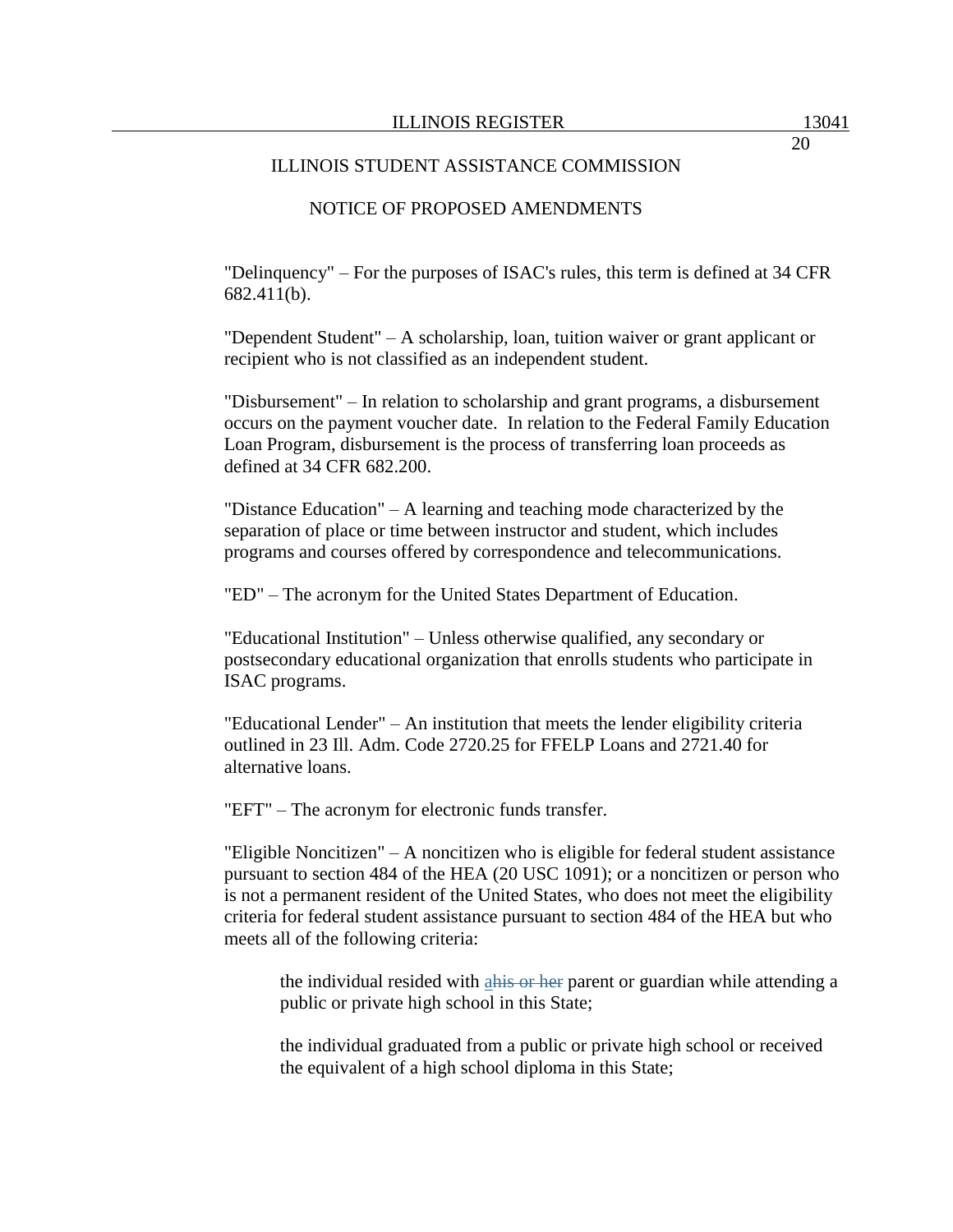### ILLINOIS STUDENT ASSISTANCE COMMISSION

## NOTICE OF PROPOSED AMENDMENTS

the individual attended school in this State for at least 3 years as of the date the individual graduated from high school or received the equivalent of a high school diploma in this State;

the individual provides an affidavit stating that the individual will file an application to become a permanent resident of the United States at the earliest opportunity the individual is eligible to do so; and

the individual has not established a residence outside of this State.

"Endorser" – A person fitting the definitions found at 34 CFR 682.200 or 34 CFR 685.102(b) who is secondarily liable for the repayment of a federal student loan.

"Enrolled" – The status of a student who has completed the institution's registration requirements and is attending classes.

"Executive Director" – The chief executive officer of ISAC.

"Expected Family Contribution" – The amount the student and the student's family may be reasonably expected to contribute toward the student's postsecondary education. Expected Family Contribution as defined at section 474 of the HEA (20 USC 1087nn) is used to determine a student's eligibility for need based programs administered by ISAC.

"FAFSA" – The acronym for the Free Application for Federal Student Aid.

"FAFSA Receipt Date" – The date reported by ED's processor as the date upon which it receives an applicant's initial FAFSA for an academic year. For paper FAFSA's sent through the U.S. Postal Service, this is the date of physical receipt at the processor, not the postmark date.

"Federal Regulations" – Refers to regulations promulgated by ED and codified at 34 CFR 600 et seq.

"FFELP" – The acronym for the Federal Family Education Loan Program, as authorized by section 421 of the HEA, including subsidized and unsubsidized Federal Stafford Loans, Federal PLUS Loans, Federal SLS Loans and Federal Consolidation Loans.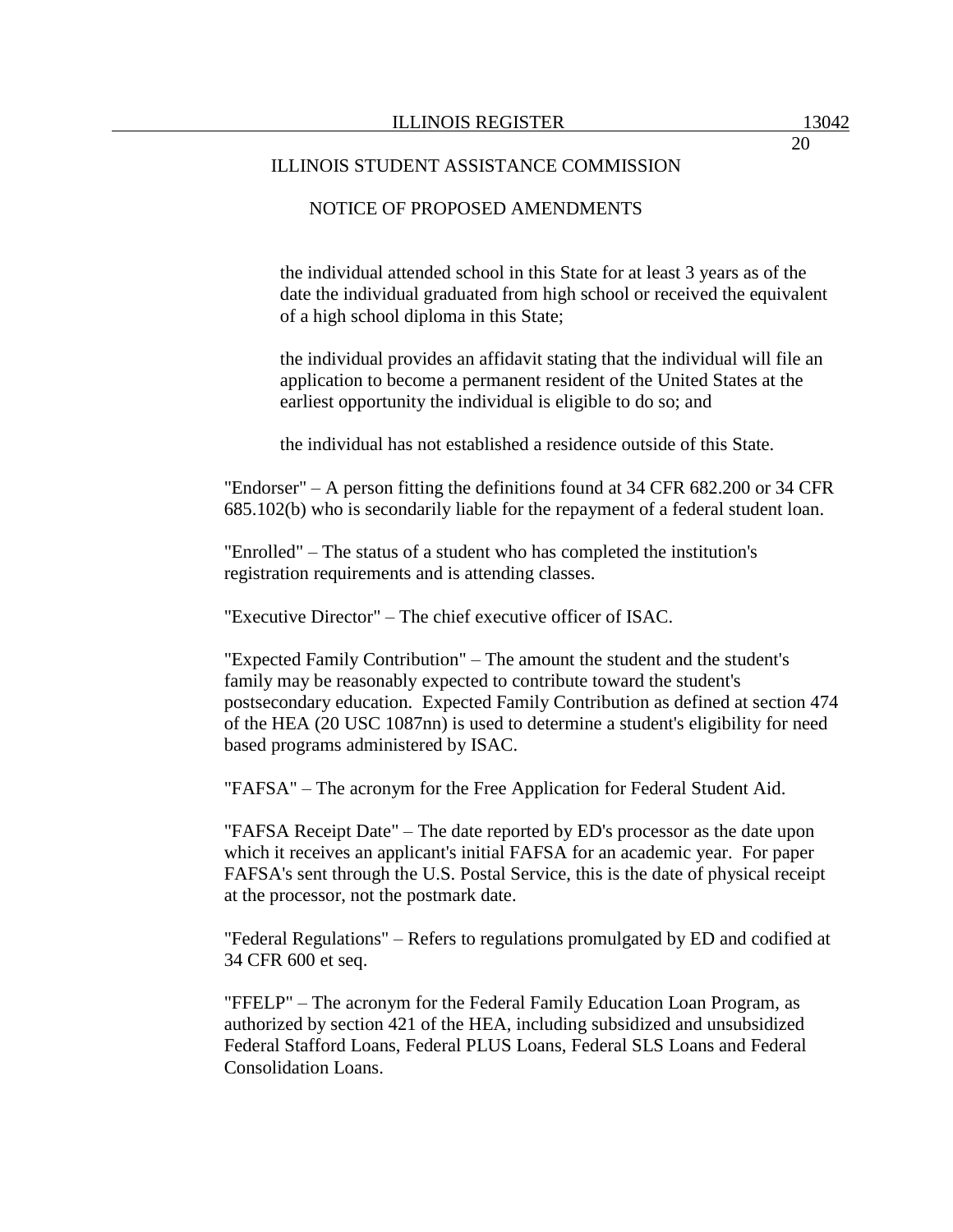"Fire Officer" – For the purposes of ISAC's rules, this term means a firefighter who is employed by, or in the voluntary service of, this State or any public entity in this State.

"Foreign Missionary" – An individual who is assigned duty outside of the United States by an organization that engages in educational, philanthropic, humanitarian or altruistic works. The missionary organization must be exempt from the payment of federal taxes and must have been engaged in placing foreign missionaries for at least 5 years. Examples of such missionary organizations include, but are not limited to, the following: Peace Corps, Evangelical Alliance Mission, etc.

"Full-time Student" – In relation to scholarship and grant programs, an individual enrolled for 12 or more credit hours, for either a semester or quarter term. In relation to the Federal Family Educational Loan Program, full-time student is defined at 34 CFR 668.2(b).

"Gift Assistance" – Student assistance funds in the form of a scholarship, grant or tuition waiver, including, but not limited to, federal, State, institutional and private aid.

"Golden Apple Scholars of Illinois" – A private, not-for-profit program under the auspices of the Golden Apple Foundation that recruits, prepares and provides financial assistance to high school graduates to pursue postsecondary education for careers as teachers for particular Illinois schools.

"Good Moral Character" – An applicant is of good moral character if the applicant will benefit from postsecondary instruction and is allowed to enroll at an approved postsecondary institution.

"Graduating Class" – The students who will complete the high school's program of instruction and graduate within an academic year.

"Guaranteed Loan" – Loan assistance through the Federal Family Education Loan Program (FFELP) that includes the subsidized and unsubsidized Federal Stafford Loan, the Federal PLUS Loan, the Federal Supplemental Loans for Students (SLS), and the Federal Consolidation Loan programs.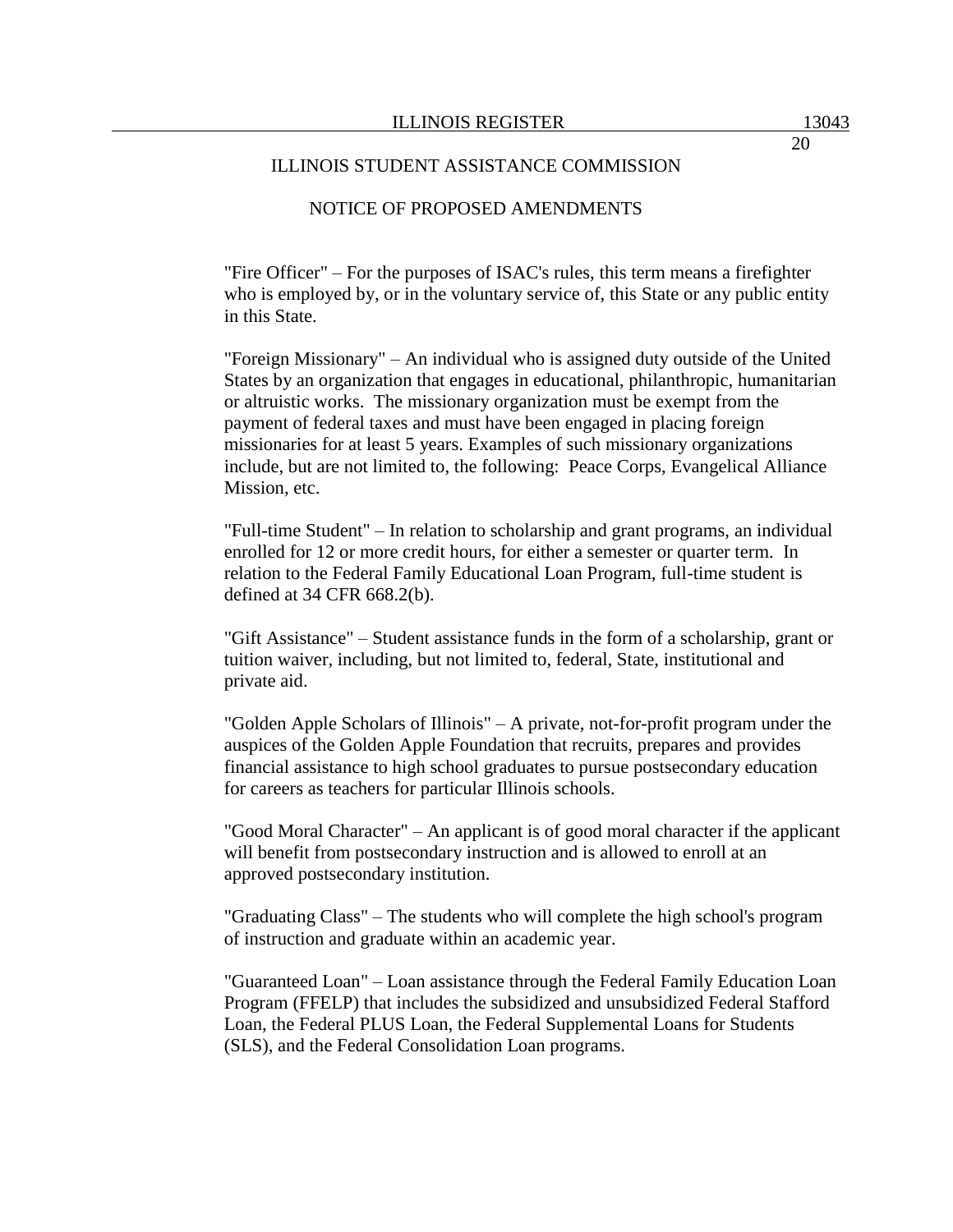"Half-time Student" – In relation to scholarship and grant programs, an individual enrolled for 6 or more credit hours (but fewer than 12 credit hours) for either a semester or quarter term. In relation to the Federal Family Education Loan Program, half-time student is defined at 34 CFR 668.2(b).

"HEA" – The acronym for the Higher Education Act of 1965, as amended (20 USC 1070 et seq.).

"High School Equivalency Certificate" – A certificate received after successfully completing a high school equivalency examination as defined in Section 3-15.12 of the School Code [105 ILCS 5].

"Holder" – An organization authorized by ED and ISAC to purchase or retain possession of guaranteed loans. These organizations operate as commercial and educational lenders or secondary markets and may purchase ISAC-guaranteed loans from approved lenders.

"IBHE" – The acronym for the Illinois Board of Higher Education, the administrative agency created by the Board of Higher Education Act [110 ILCS 947/205].

"IDAPP" – The acronym for ISAC's Illinois Designated Account Purchase Program as authorized by the Education Loan Purchase Program Law [110 ILCS 947/125 through 170].

"Independent Student" – For the purposes of ISAC's rules, this term is defined at 34 CFR 668.2(b).

"Institution" – Unless otherwise qualified, any secondary or postsecondary educational organization that enrolls students who participate in ISAC programs.

"Institution of Higher Learning" – An educational organization whose main campus is physically located in Illinois that:

provides at least a 2-year program of collegiate study in liberal arts or sciences, or associate degree or both, directly applicable toward the attainment of a baccalaureate degree, or, a program in health education directly applicable toward the attainment of a certificate, diploma, or an associate degree; and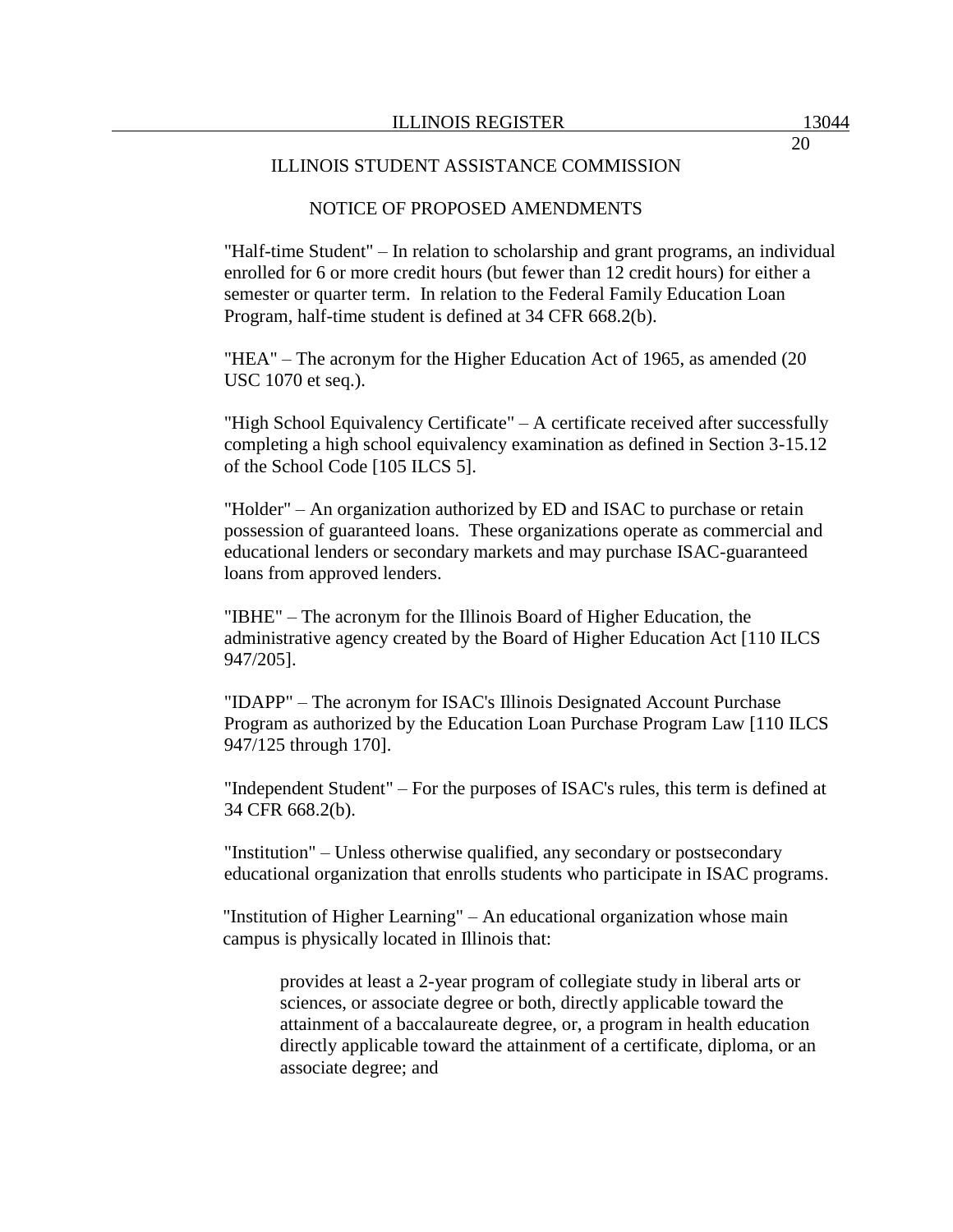20

#### ILLINOIS STUDENT ASSISTANCE COMMISSION

## NOTICE OF PROPOSED AMENDMENTS

is operated:

by the State;

publicly or privately, not for profit; or

for profit, provided it:

offers degree programs that have been approved by the IBHE for a minimum of 3 years under the Academic Degree Act;

enrolls a majority of its students in these degree programs; and

maintains accredited status with the Higher Learning Commission of the North Central Association of Colleges and Schools.

For otherwise eligible educational organizations that provide academic programs for incarcerated students, the term "institution of higher learning" shall specifically exclude academic programs for incarcerated students (Section 10 of the Higher Education Student Assistance Act). For eligible institutions with campuses in multiple states, the term "institution of higher learning" shall include only those campuses located in Illinois.

"Institution of Record" – The postsecondary institution at which a student is enrolled and seeking a degree or certificate. This institution assumes primary responsibility for certification of eligibility for ISAC-administered programs and for requesting payment from ISAC.

"ISAC" – The acronym for the Illinois Student Assistance Commission, the administrative agency created by Section 15 of the Higher Education Student Assistance Act [110 ILCS 947] to administer student assistance programs.

"ISBE" – The acronym for the Illinois State Board of Education, the administrative agency created by the School Code [105 ILCS 5].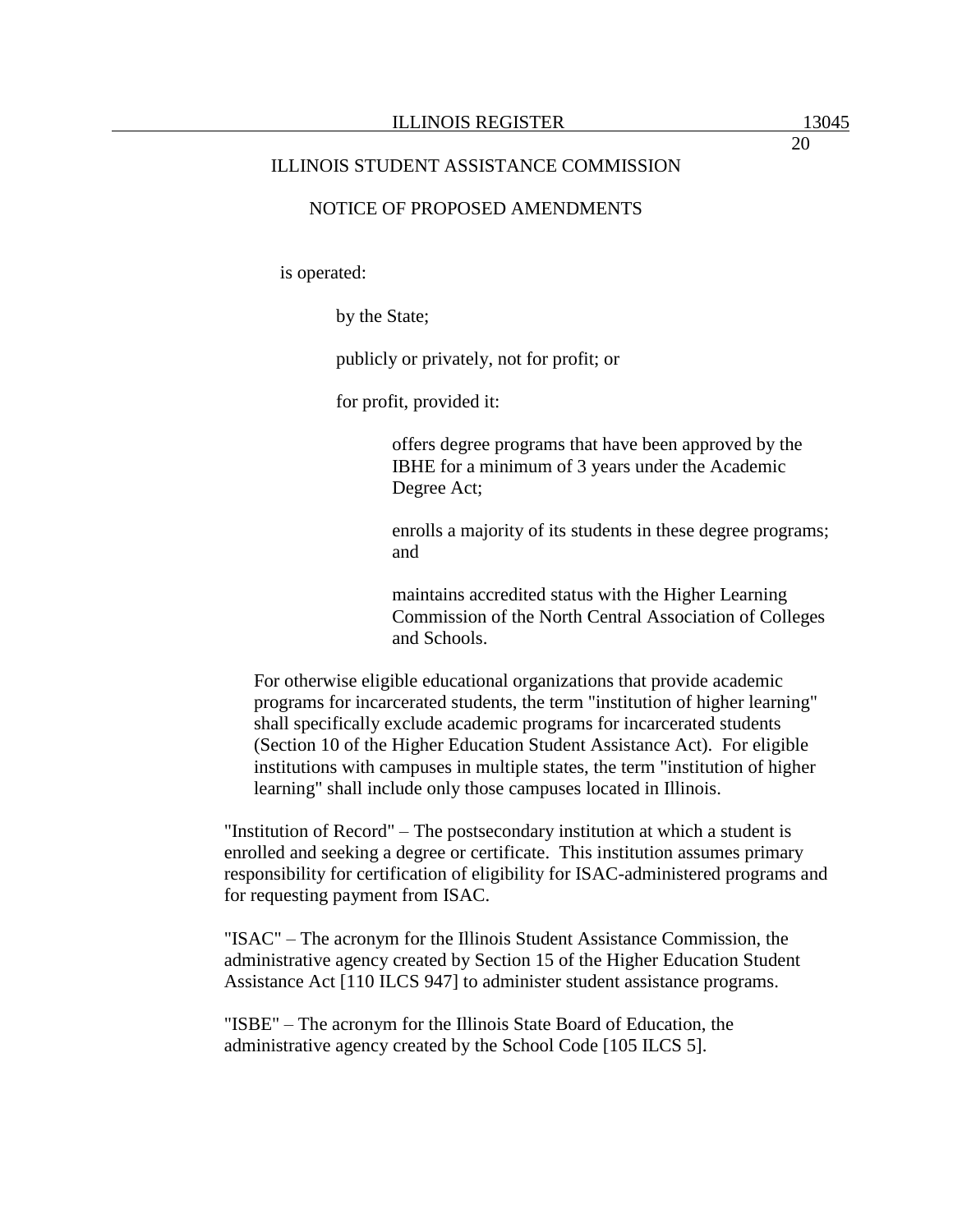"Lender" – An organization authorized by ISAC to make educational loans to students.

"Mandatory Fees" – The charges assessed by an institution to each and every fulltime student for each term. Application, graduation, laboratory, breakage, add/drop fees, and program administrative fees for out-of-state or foreign study are specifically excluded. For the purposes of ISAC's rules, tuition is not a mandatory fee.

"MAP" – The acronym for the Monetary Award Program administered by ISAC, as authorized by Section 35 of the Higher Education Student Assistance Act and codified at 23 Ill. Adm. Code 2735.

"Master Check" – A single check representing the loan proceeds for more than one borrower.

"Minority Student" – *A student who is either Black (a person having origins in any of the black racial groups in Africa); Hispanic (a person of Spanish or Portuguese culture with origins in Mexico, South or Central America, or the Caribbean Islands, regardless of race); Asian American (a person with origins in any of the original peoples of the Far East, Southeast Asia, the Indian subcontinent, including Pakistan, and the Pacific Islands, including, among others, Hawaii, Melanesia, Micronesia and Polynesia); or Native American (a person who is a member of a federally or state recognized Indian tribe, or whose parents or grandparents have such membership) and to include the native people of Alaska* (Section 50(a) of the Higher Education Student Assistance Act).

"Parent" – For the purposes of ISAC's rules, this term is defined at 34 CFR 668.2(b).

"Pell Grant" – A federal gift assistance program administered by ED in accordance with section 401 of the HEA (20 USC 1070a et seq).

"PLUS" – The federal program that provides loans to graduate students or parents of certain undergraduate students, as authorized by section 428B of the HEA (20 USC 1078-2) and Sections 80 through 175 of the Higher Education Student Assistance Act [110 ILCS 947].

"Police Officer" – For the purposes of ISAC's rules, this term means a law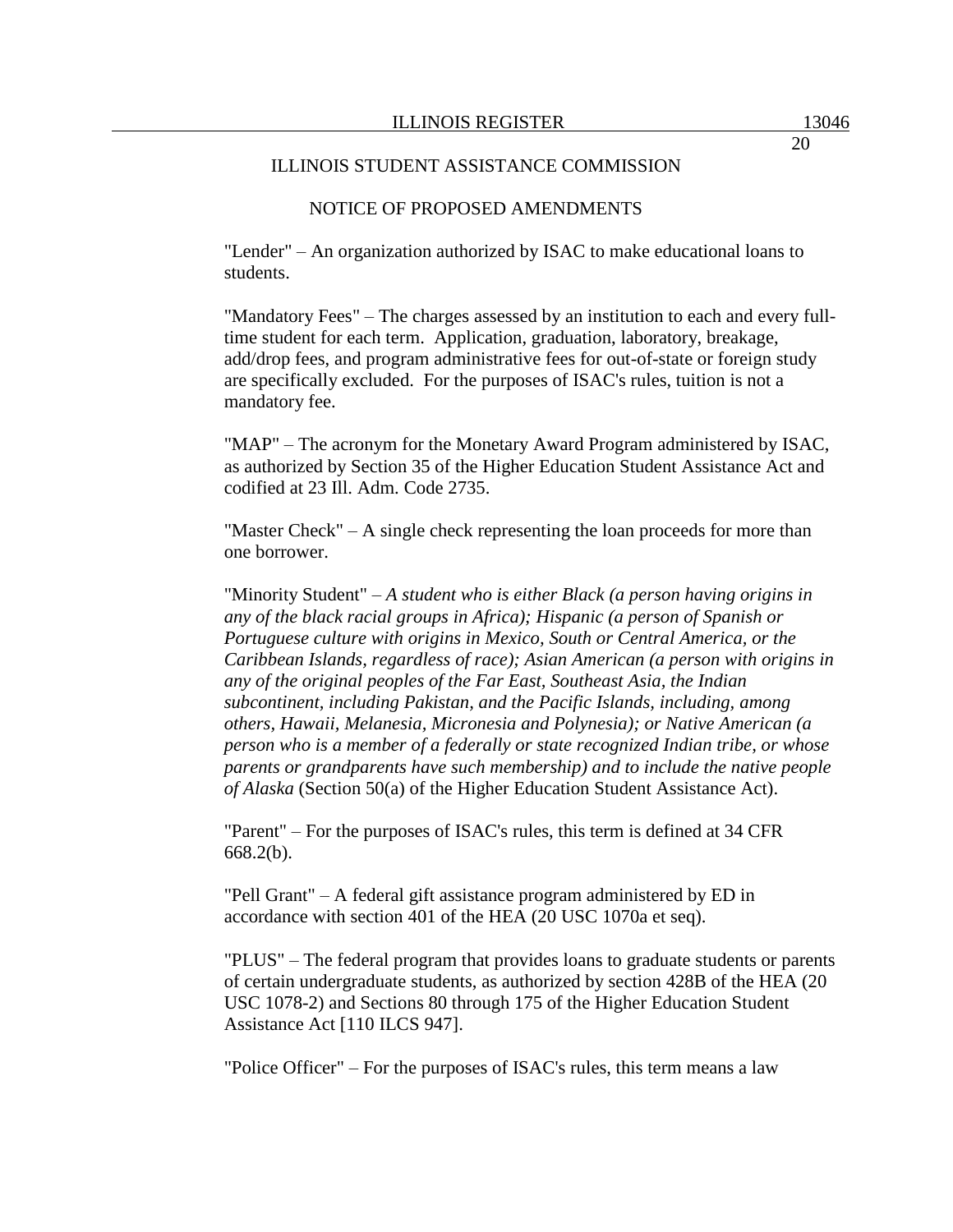enforcement officer who is employed by, or in the voluntary service of, this State or any public entity in this State.

"Qualified Applicant" – An individual who meets the eligibility requirements of the gift assistance program for which the applicantshe/he is applying.

"Regular School Year" – An 8 to 9 month period of time that includes 2 semester terms or 3 quarter terms. The regular school year excludes summer terms. Terms that begin after April 15 and end before September 16 are considered summer terms.

"Remedial Courses" – The course work that prepares a student for study at the postsecondary level and is necessary for the student to pursue the eligible postsecondary program.

"Resident of Illinois" –

A dependent student is a resident of Illinois if the parent of the dependentapplicant, who is required by the instructions to complete the FAFSA or the Alternative Application for Illinois Financial AidRISE Act application, physically resides within the State of Illinois, and Illinois is the parent'shis or her true, fixed and permanent home.

An independent student is a resident of Illinois if the applicant physically resides within the State of Illinois (at the time of application), and has so resided for a period of 12 continuous, full months immediately prior to the start of the academic year for which assistance is requested and Illinois is theirhis or her true, fixed and permanent home.

When an applicant does not qualify as a resident of Illinois under the preceding 2 paragraphs and the applicant is a member of the U.S. Armed Forces or a foreign missionary, or is the dependent or the spouse of an individual who is a member of the U.S. Armed Forces or a foreign missionary, then the applicant's residency shall be determined in accordance with the following:

> An applicant who is a member of the U.S. Armed Forces will be a resident of Illinois if the applicant physically resided in Illinois immediately prior to entering the U.S. Armed Forces, returned (or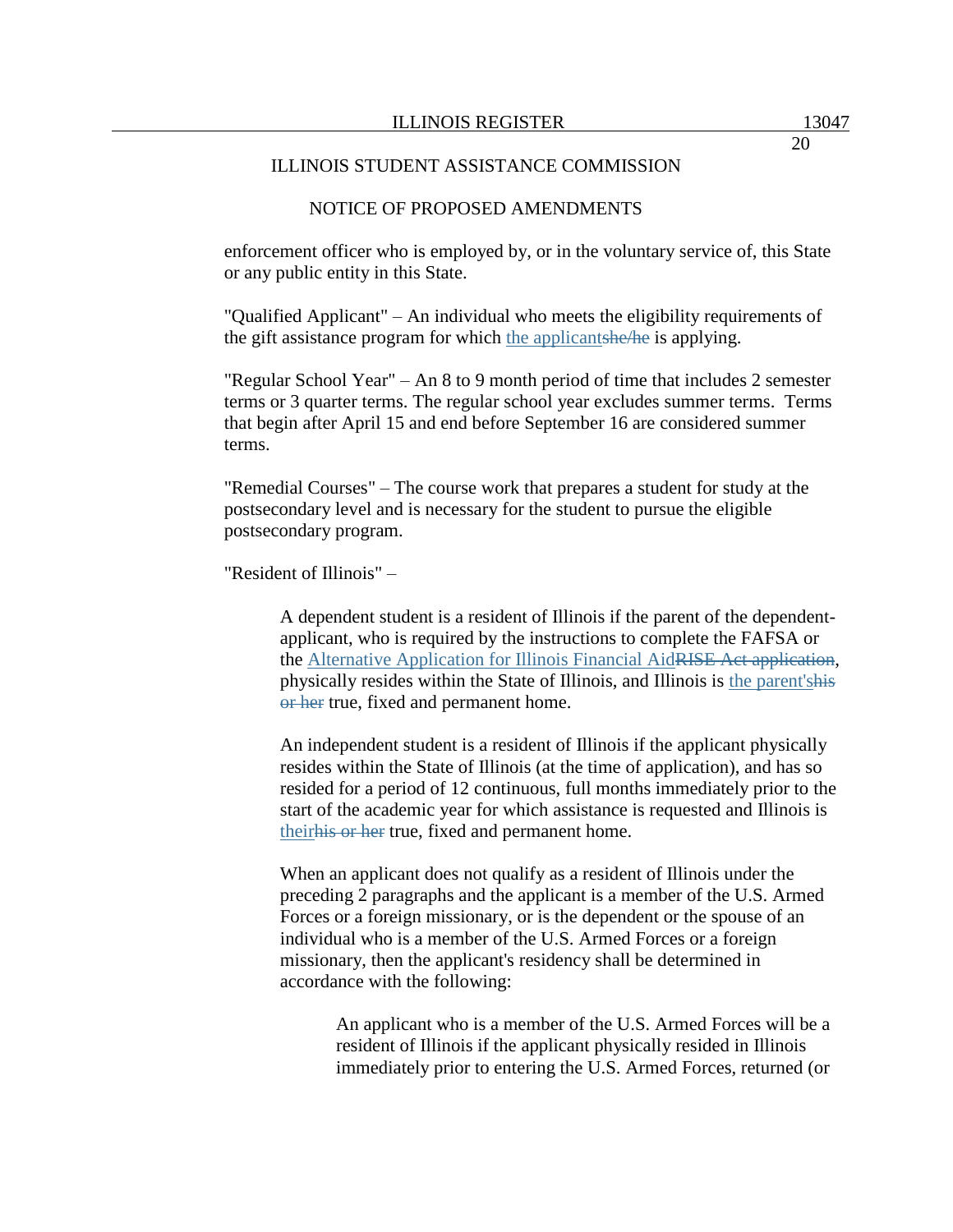#### ILLINOIS STUDENT ASSISTANCE COMMISSION

### NOTICE OF PROPOSED AMENDMENTS

plans to return) to Illinois within 6 months after and including the date of separation and can demonstrate (pursuant to Section  $2700.50(f)$  and (g)) that the applicant's his heart domicile was the State of Illinois throughout such enlistment.

An applicant who is a foreign missionary will be a resident of Illinois if the applicant physically resided in Illinois for 6 continuous months immediately prior to entering missionary service, returned (or plans to return) to Illinois within 6 months after the conclusion of missionary service, and can demonstrate (pursuant to Section 2700.50(f) and  $(g)$ ) that the applicant's his/her domicile was the State of Illinois throughout the missionary service.

The dependent-applicant shall be a resident of Illinois notwithstanding the parents' temporary physical absence from Illinois provided the parents would be a resident of Illinois under the preceding 2 paragraphs.

The spouse-applicant shall be a resident of Illinois immediately upon physically occupying a dwelling within the State of Illinois provided it can be demonstrated that the applicant's applicant can demonstrate that his/her absence from the State was the result of residing with the spouse during enlistment or missionary service outside of Illinois and that the spouse-applicant's domicile continues to be the State of Illinois.

"RISE Act Application" – The FAFSA substitute application for State student aid and benefits under the Retention of Illinois Students and Equity (RISE) Act that may be used only as an alternative to the FAFSA, when appropriate, and shall be substituted accordingly for the FAFSA when FAFSA is referenced in ISAC rules.

"RISE Act Application Receipt Date" – The date upon which ISAC receives an applicant's initial RISE Act Application for an academic year. For a paper RISE Act Application sent through the U.S. Postal Service, the postmark date.

"Rules" – The rules of ISAC codified at 23 Ill. Adm. Code: Subtitle A, Chapter XIX.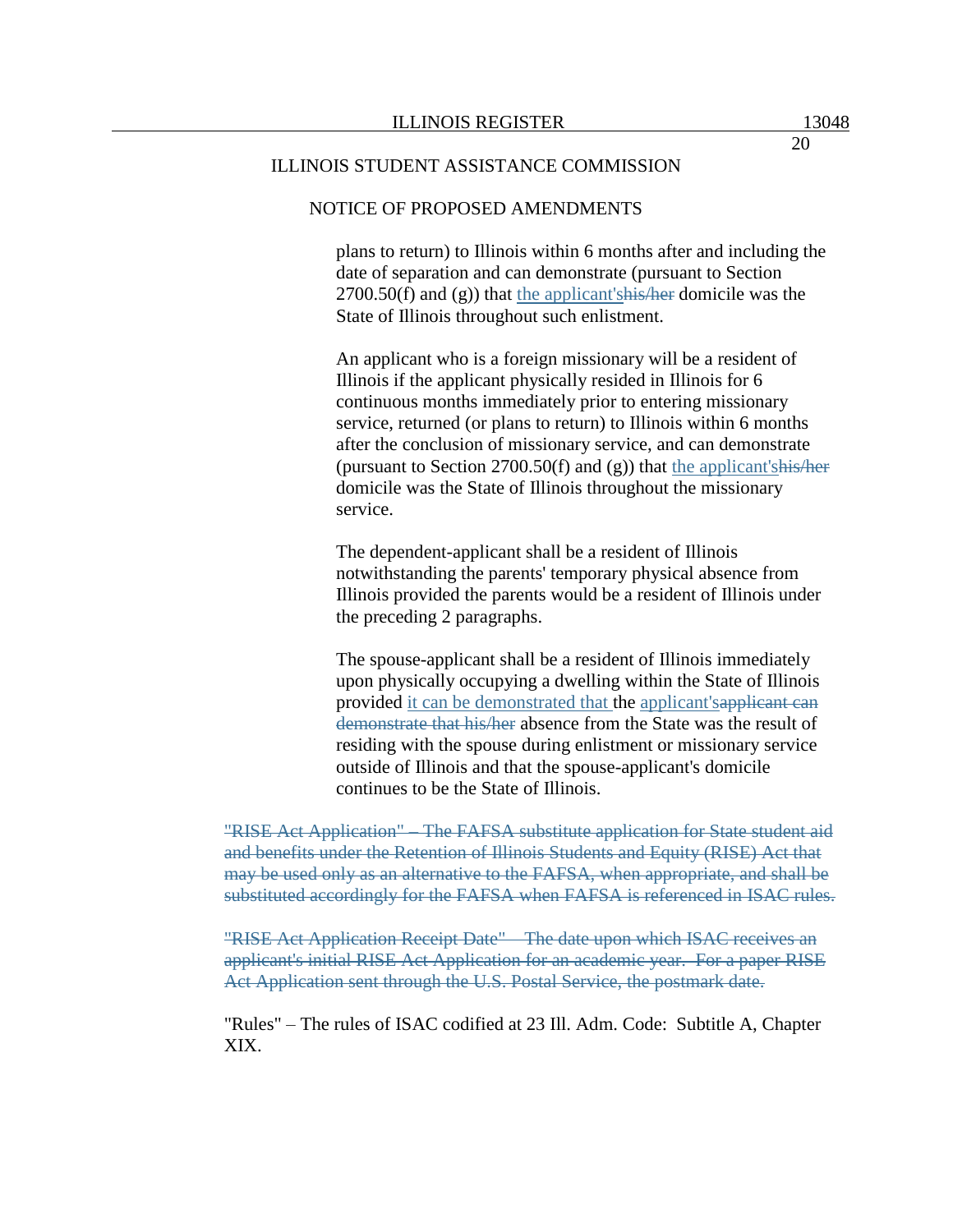"Satisfactory Academic Progress" – An institutional policy that establishes minimum standards of academic performance. For purposes of ISACadministered programs, the standards must be at least as stringent as those required by ED pursuant to section 484 of the HEA (20 USC 1091).

"Service Academy" – *The U.S. Air Force Academy, the U.S. Coast Guard Academy, the U.S. Military Academy or the U.S. Naval Academy* (Section 30(a) of the Higher Education Student Assistance Act).

"SLS" – The acronym for the federal Supplemental Loans for Students Program, as authorized by section 428A of the HEA (20 USC 1078-1). No SLS loans have been made for periods of enrollment beginning on or after July 1, 1994.

"Special Education" – A postsecondary educational program designed to teach persons how to meet the needs of all children designated as physically disabled, with specific learning disabilities, or requiring extraordinary special education services and facilities. (See 105 ILCS 5/14-1.02 and 7.20a.) These programs prepare persons for meeting the needs of children who exhibit disabilities or exceptional characteristics ranging from very mild to very severe. (See 23 Ill. Adm. Code 226, Special Education.) Such a program prepares a student to teach physically disabled children or children with learning disabilities. (See 105 ILCS 5/14-1.02 and 1.03a.)

"Stafford" – The federal subsidized and unsubsidized loan programs as authorized by sections 427, 428 and 428H of the HEA (20 USC 1078).

"Student Beneficiary" – An individual designated as the recipient of a College Savings Bond Bonus Incentive Grant.

"Teacher Education Program" – An undergraduate postsecondary course of study that, upon completion, qualifies a student to be certified as a pre-school, elementary or secondary teacher by a state board of education or its equivalent (including the Illinois State Board of Education). For a student who has completed less than 4 semesters/6 quarters of postsecondary study, this includes a postsecondary course of study that leads to a teacher education program.

"Teacher Shortage Discipline" – An academic discipline in which a shortage of teachers exists in Illinois, as designated by the Illinois State Board of Education.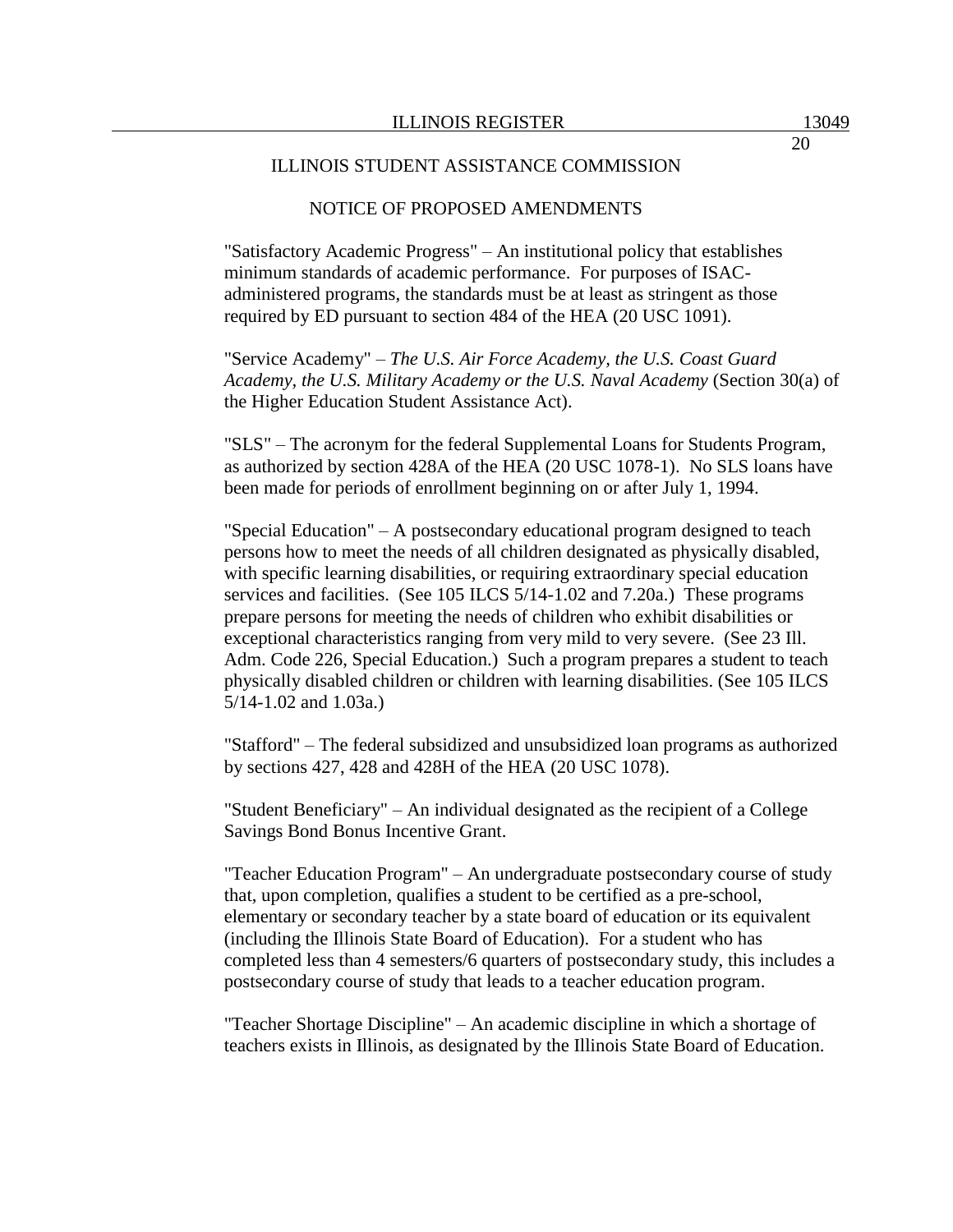"Telecommunications Course" – A course offered principally through the use of television, audio, or computer transmission, including open broadcast, closed circuit, cable microwave, satellite, audio conferencing, computer conferencing, and video cassettes or disks, as defined at 34 CFR 600.2.

"Term" – A unit of time for student attendance, including, but not limited to, a quarter or semester.

"Tuition" – The charge for instruction assessed by an institution.

"Verification" – Procedures implemented by postsecondary institutions to verify the eligibility of applicants. The procedures are established by subpart E of 34 CFR 668 and by ISAC's rules.

(Source: Amended at 44 Ill. Reg. \_\_\_\_\_\_, effective \_\_\_\_\_\_\_\_\_\_\_\_)

# **Section 2700.30 General Institutional Eligibility Requirements**

- a) ISAC Program Participation Agreement
	- 1) All institutions shall execute an ISAC Program Participation Agreement in order to participate in ISAC gift assistance programs.
	- 2) The ISAC Program Participation Agreement shall identify the ISAC programs under which the institution's students may receive benefits.
	- 3) The ISAC Program Participation Agreement shall include provisions requiring institutions to comply with statutes, federal regulations and State rules.
	- 4) The ISAC Program Participation Agreement may be modified or terminated in accordance with 23 Ill. Adm. Code 2790, Limitation, Suspension or Termination Proceedings.
- b) With respect to ISAC student assistance programs, institutions shall develop and maintain procedures to verify the consistency and accuracy of information received from their enrolled recipients.
- c) Institutions shall be subject to possible limitation, suspension or termination of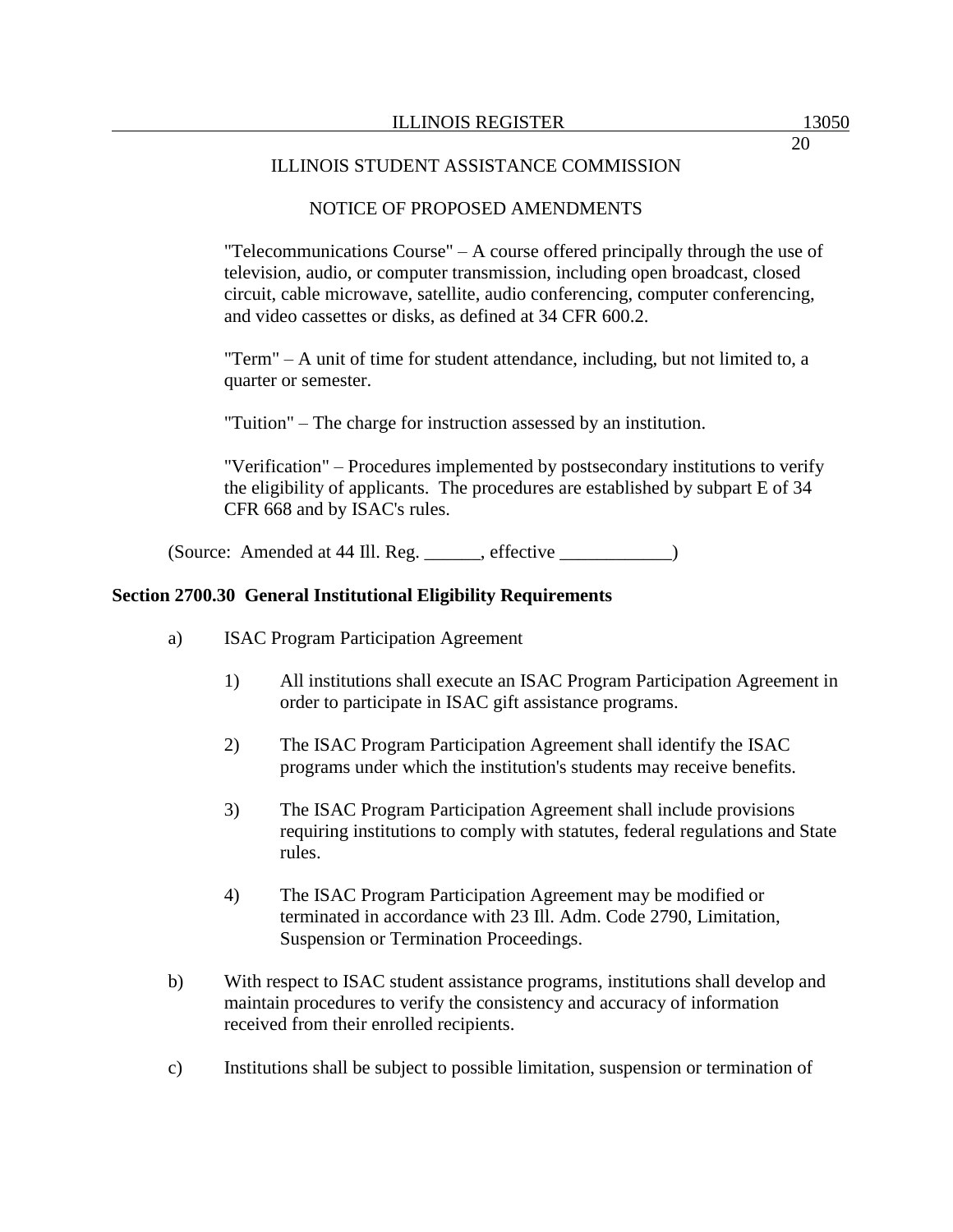eligibility for failure to comply with statutes, regulations, rules or procedures and for failure to maintain the standards required by this Section for initial participation. (See 23 Ill. Adm. Code 2790.)

- d) Postsecondary institutions that participate in gift assistance programs shall annually submit to ISAC a copy of their tuition refund policy. The submissions shall not be considered ISAC approval of the policies.
- e) Postsecondary institutions that participate in MAP are required to have in place or establish a program, determined by the institution, that is intended to improve MAP recipients' success, retention and completion in higher education at that institution. Institutions shall annually submit to ISAC retention, completion and graduation rate data as well as advising and support program information. This information is intended to enhance ISAC's ability to evaluate and improve MAP effectiveness.
- f) Postsecondary institutions that participate in gift assistance programs shall annually report their tuition and fee charges, as well as initial MAP advance payment requests, to ISAC on or before June 1 preceding each academic year.
	- 1) Failure to report any cost changes by the deadline will cause the prior year's charges to be used as part of the calculation process for gift assistance benefits. Failure to report the assessment of a fee charge by the deadline will result in that fee charge being ineligible for payment under ISAC gift assistance programs.
	- 2) The report shall match specific fee charges with the gift assistance programs that may finance the fee. These categorizations by the institution shall not be considered ISAC approval.
	- 3) The Illinois National Guard Grant and the Illinois Veteran Grant (IVG) Programs may finance only a portion of certain fee charges. (See 23 Ill. Adm. Code 2730.30(a) and 2733.30(e).)
		- A) Example: One fee finances both tuition and text book expenses. Only the portion of the fee that is attributable to tuition expenses may be financed with program benefits.
		- B) Institutions with such a fee shall certify what percentage of the fee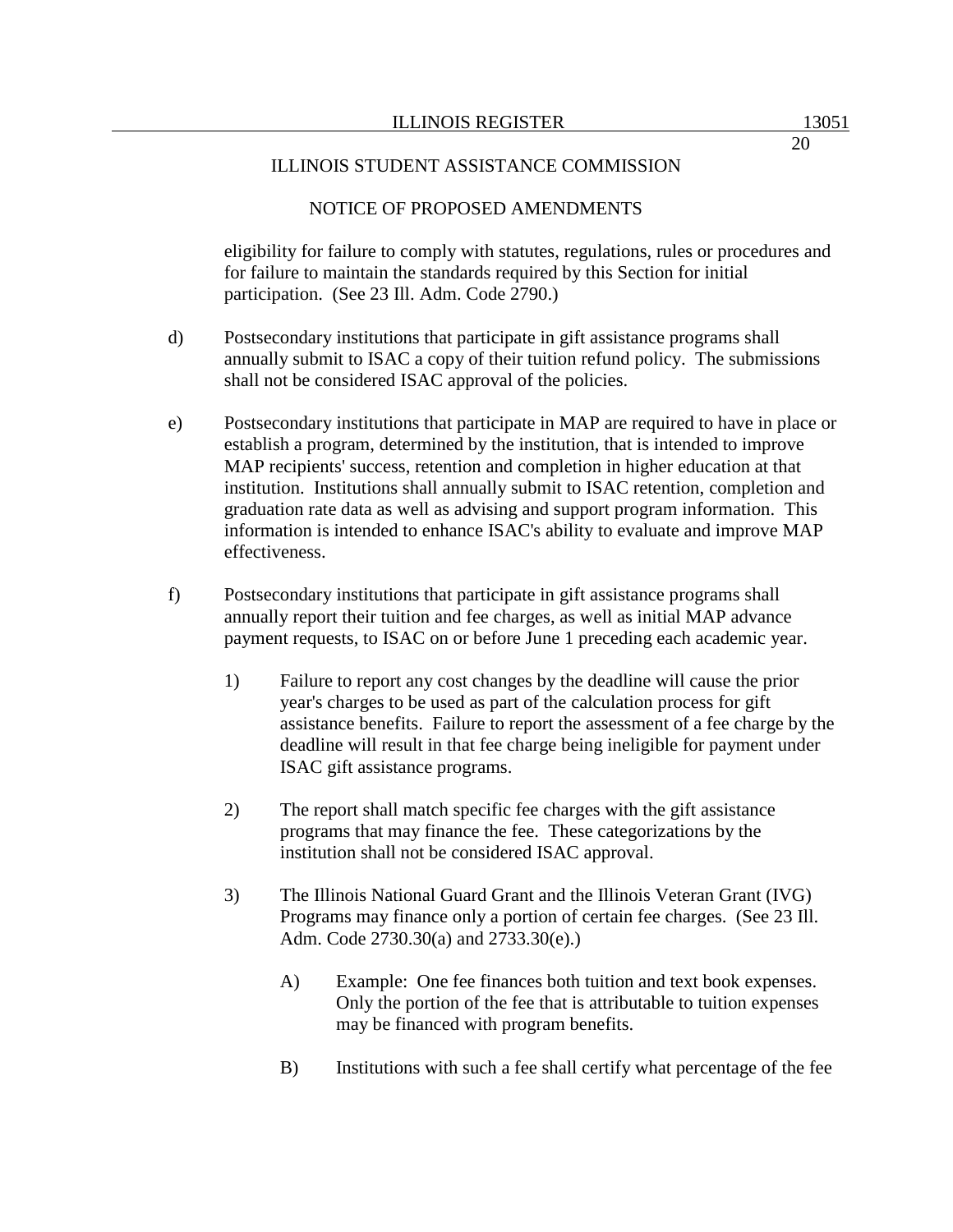20

### ILLINOIS STUDENT ASSISTANCE COMMISSION

## NOTICE OF PROPOSED AMENDMENTS

is eligible to be financed with program benefits. Certification shall be performed by the institution's chief fiscal officer.

- g) Institutions shall submit additional reports, data and information to ISAC as may be requested. These inquiries include, but are not limited to, surveys, enrollment confirmations and evaluation instruments.
- h) Annually Provided Information
	- 1) *Public universities or community colleges that enroll students who are eligible to receive financial aid, and that receive education loan information for a student enrolled in that institution, are required to annually (on a date determined by the institution) provide to the student or parent or guardian (whichever may be appropriate based on adherence to applicable privacy laws) the following information:*
		- A) *an estimate of the total amount of education loans taken out by the student or parent or guardian;*
		- B) *an estimate of the potential payoff amount of the incurred education loans or a range of the total payoff amount, and monthly repayment amounts that a similarly situated borrower may incur for the amount of loans the student or the parent or the guardian has taken out at the time the information is provided, including principal and interest amounts;*
		- C) *the percentage of the borrowing limit the student or parent or guardian has reached at the time the information is provided; and*
		- D) *any financial resources available to the student or the parent or guardian.*
	- 2) *The information provided under this subsection (h) may include a statement that the estimates and ranges are general in nature and are not meant as a guarantee or promise of the actual projected amount.*
	- 3) *In this subsection (h) education loan means any State or federal education loan or other loan that is used primarily to finance a postsecondary education and cost of attendance at a public university or community*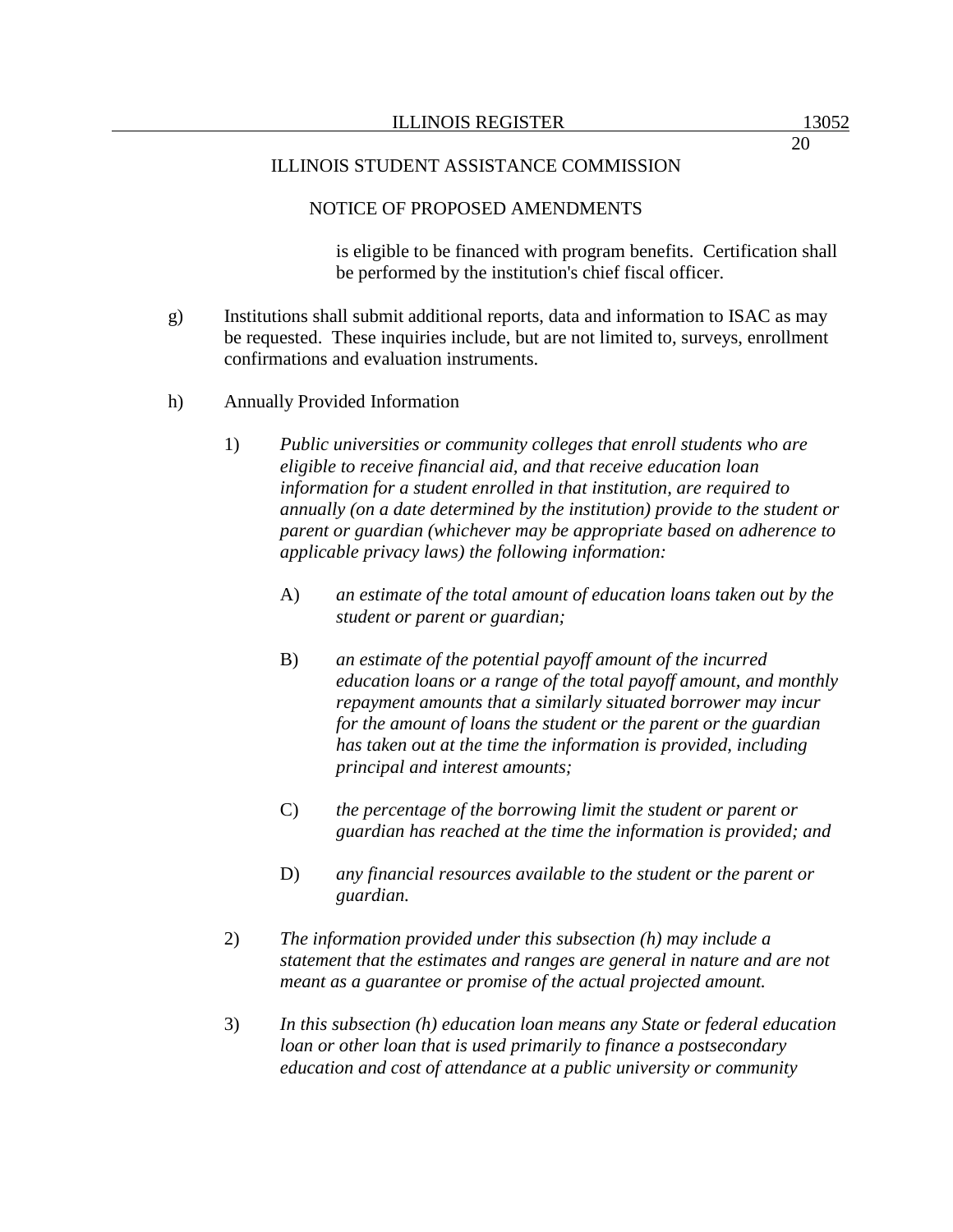*college.* [110 ILCS 947/83]

- i) Additional institutional eligibility requirements are contained in subsequent Parts of ISAC's rules.
- j) Postsecondary institutions may apply to participate in ISAC-guaranteed loan programs in accordance with 23 Ill. Adm. Code 2720.
- k) Postsecondary institutions may apply to participate in ISAC gift assistance programs in accordance with this subsection (k).
	- 1) The Commission approves participation in ISAC gift assistance programs for an institution rather than for specific academic programs within an institution.
	- 2) Prior to applying for participation in ISAC gift assistance programs, the institutional applicant must have authority to operate a postsecondary institution in Illinois. (See 23 Ill. Adm. Code 1030.)
	- 3) Institutional applicants that are fully accredited by the Higher Learning Commission of the North Central Association of Colleges and Schools and have degree-granting authority may be approved to participate in ISAC gift assistance programs provided the institution meets and maintains the requirements of subsections  $(k)(4)(C)$  and  $(D)$ .
	- 4) Public or private not for profit institutional applicants that do not meet the requirements of subsection  $(k)(3)$  may be approved to participate in ISAC gift assistance programs if the institution has:
		- A) obtained candidate status for the Higher Learning Commission of the North Central Association of Colleges and Schools accreditation.
		- B) applied for and is seeking degree-granting authority.
		- C) obtained at least 3 letters indicating the transferability of academic credit from the applicant institution to other institutions. The letters must be from institutions that are approved to participate in the Monetary Award Program (MAP) and are accredited by the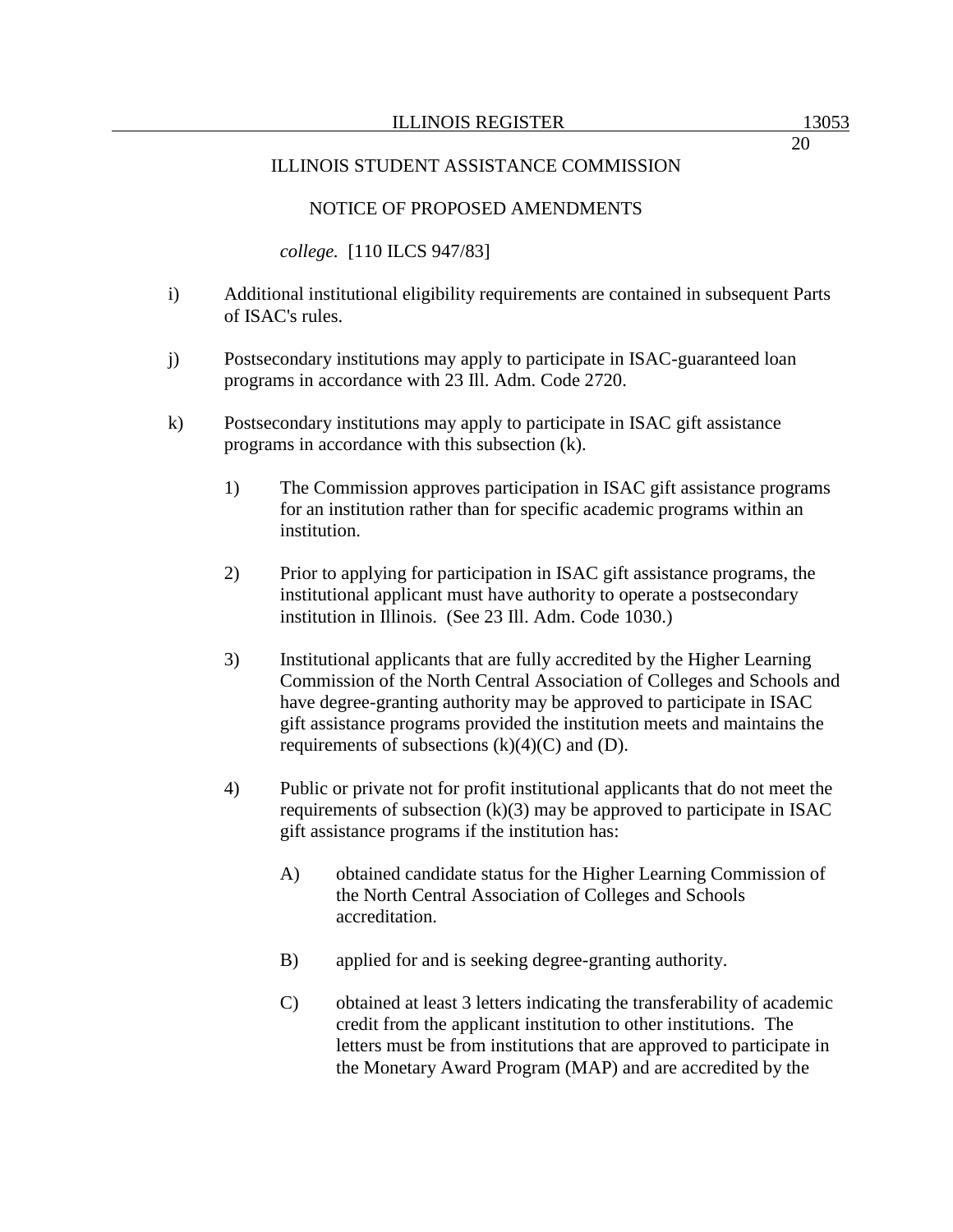## ILLINOIS STUDENT ASSISTANCE COMMISSION

## NOTICE OF PROPOSED AMENDMENTS

Higher Learning Commission of the North Central Association of Colleges and Schools.

- D) an adequate number of qualified persons to administer their responsibilities under ISAC's rules for gift assistance programs. In determining whether an institution employs an adequate number of qualified persons, the Commission considers the number of students aided, the number of programs in which the institution participates, the number of applications evaluated, the amount of funds administered, and the financial aid delivery system used by the institution.
- 5) Institutional applicants must also supply ISAC with audited financial statements, prepared by an independent third party in accordance with generally accepted accounting principles, to establish financial responsibility. (See, e.g., 34 CFR 668.15.)
- 6) Once approved to participate in ISAC gift assistance programs by the Commission, an institution shall receive provisional eligibility for a minimum of 5 academic years. An institution with provisional eligibility must petition the Commission for full eligibility. Full eligibility will be granted if the institution meets the requirements of subsection  $(k)(3)$  and if there are no outstanding audit exceptions.
- l) As a condition of eligibility for participation in ISAC student assistance programs, postsecondary institutions shall have a valid Program Participation Agreement with ED (see section 487 of the HEA (20 USC 1094)) and shall report their Office of Postsecondary Education Identification (OPE-ID) number to ISAC.
- m) In order to begin and to continue participation in ISAC-administered student assistance programs, institutions must also demonstrate administrative capability and financial responsibility, as defined by federal regulations. (See, e.g., 34 CFR 668.15 and 668.16.) An institution's failure to meet and maintain those standards can lead to limitation, suspension or termination proceedings. (See 23 Ill. Adm. Code 2790.)
- n) Institutions that have been assigned multiple main OPE-ID numbers will be considered separate entities by ISAC. Different campus codes associated with the same main OPE-ID number will not be considered separate entities.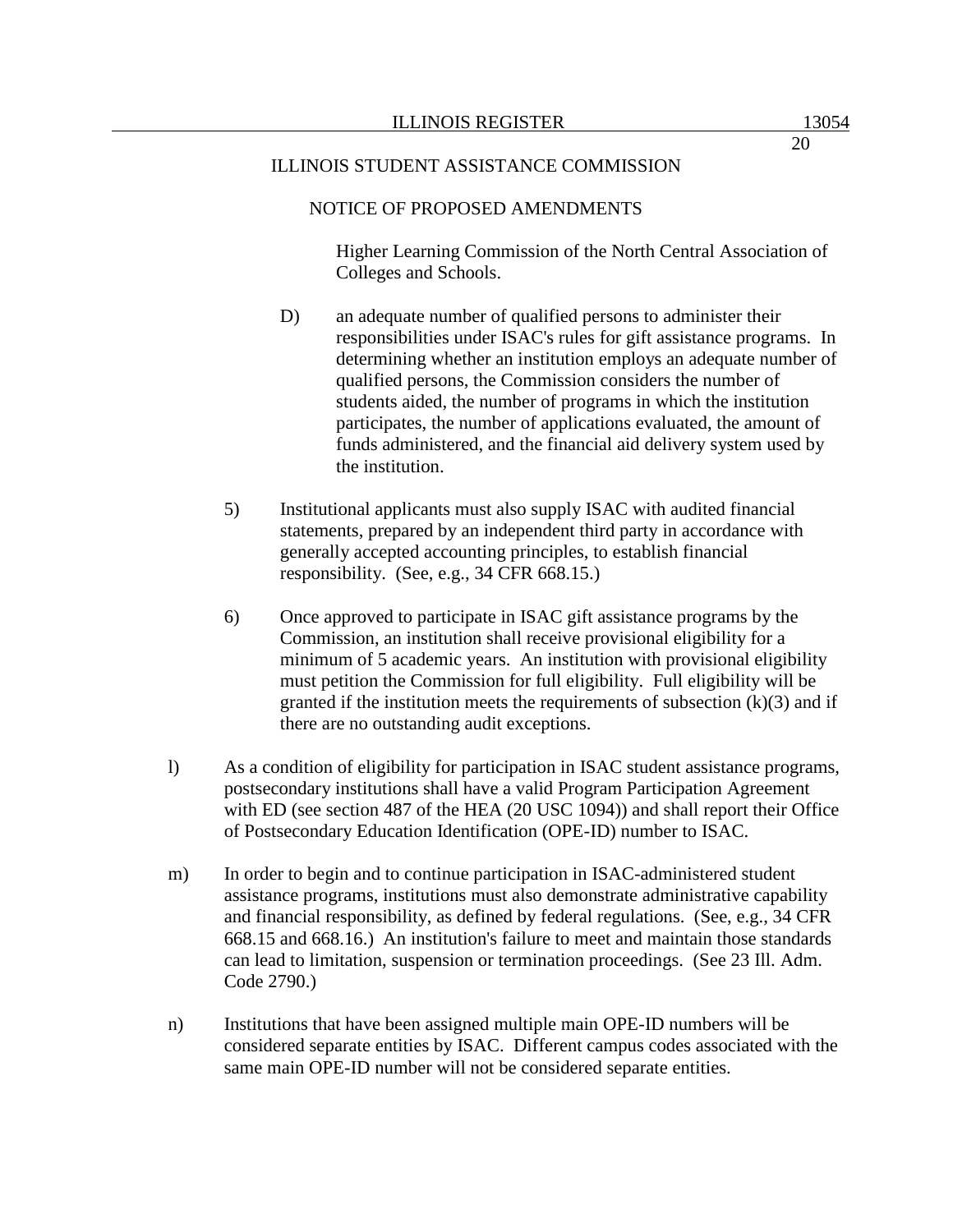- o) An institution shall notify ISAC of its Federal Employer Identification Number (FEIN) in order to receive payment pursuant to any ISAC-administered program.
- p) When an approved institution has a change of ownership resulting in a change of control, a change of location, or a change of name as defined by federal regulations, the institution's Program Participation Agreement with ED may be terminated. After an institution has undergone a change of status affecting its participation in any Title IV federal student financial aid programs, the institution may have its eligibility with ISAC reinstated by the execution of a new Program Participation Agreement with ED (see, e.g., 34 CFR 600.31 et seq.) and by the submission and Commission approval of a new application for participation with ISAC.
- q) In any program in which ISAC is required by law to participate with approved high schools and/or institutions of higher learning or educational agencies to create awareness of programs offered by any of the foregoing institutions or the State (such as the Public University Uniform Admission Pilot Program Act [110 ILCS 118]), the institution shall coordinate with ISAC. Measures that may be taken by the institution may include, but are not limited to, the following:
	- 1) providing ISAC an institutional contact to serve as the liaison with ISAC to coordinate outreach efforts;
	- 2) timely providing ISAC with the necessary program information or materials for timely communications to the applicable Illinois residents;
	- 3) developing an outreach plan prior to deployment and then reviewing the efficacy of the plan periodically thereafter to ensure that:
		- A) ISAC's coordinated outreach efforts are best used in conjunction with the institution's and are appropriately distributed regionally and demographically; and
		- B) outreach materials and programs are up-to-date and appropriate.

(Source: Amended at 44 Ill. Reg. \_\_\_\_\_\_, effective \_\_\_\_\_\_\_\_\_\_\_\_)

# **Section 2700.40 General Applicant Eligibility Requirements**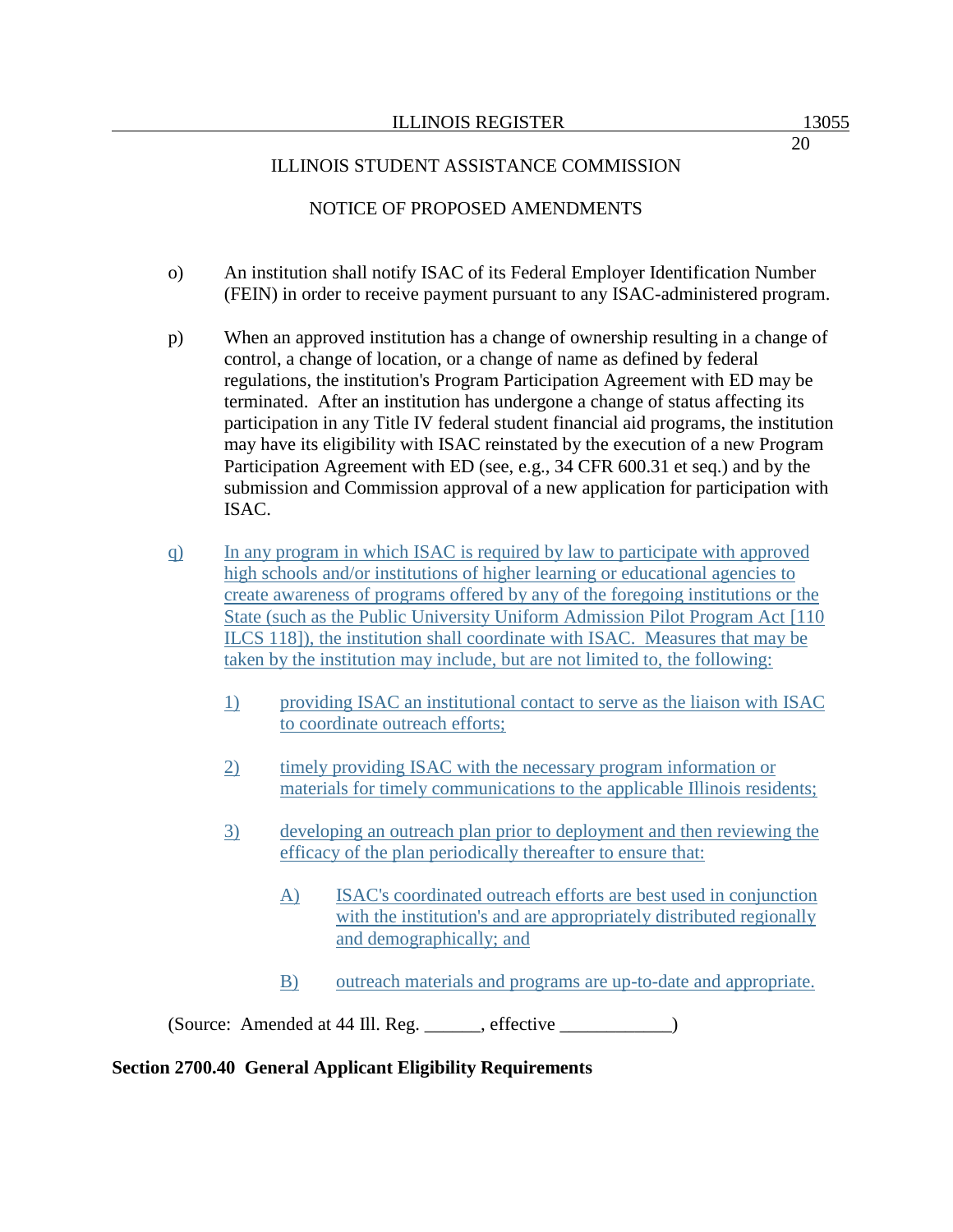20

## ILLINOIS STUDENT ASSISTANCE COMMISSION

## NOTICE OF PROPOSED AMENDMENTS

- a) Except as otherwise provided by this subsection, an applicant with a defaulted loan made pursuant to Title IV of the Higher Education Act is not eligible for benefits under ISAC-administered programs.
	- 1) Eligibility for federally-guaranteed loans may be reinstated in accordance with federal regulations and the following provisions:
		- A) Eligibility for federally-guaranteed loans will be reinstated when:
			- i) the debt has been paid in full;
			- ii) the borrower has made a "satisfactory repayment arrangement," in accordance with 34 CFR 682.200;
			- iii) the borrower's prior defaulted loan has been rehabilitated, in accordance with 34 CFR 682.405; or
			- iv) the borrower has made payments on a defaulted loan to consolidate that loan in accordance with 34 CFR 682.201.
		- B) Borrowers are eligible to use subsections  $(a)(1)(A)(ii)$  and  $(iii)$ only one time.
		- C) Eligibility for ISAC-administered gift assistance will be reinstated for current and future terms when the applicant has maintained a satisfactory repayment record for at least 6 consecutive months or has met the requirements of subsection  $(a)(1)(A)$ . Factors to be considered by ISAC in evaluating the repayment record include: the amount of the debt, the amount of the payments received by ISAC, the employment status of the applicant, and the frequency of the applicant's contact with ISAC.
	- 2) A qualified applicant for Illinois Veteran Grant (IVG) assistance (23 Ill. Adm. Code 2733) shall be permitted one term of assistance during which a satisfactory repayment record, as defined by subsection  $(a)(1)(C)$ , must be established. If such a repayment record is not established, additional assistance shall be denied until a satisfactory repayment record is established.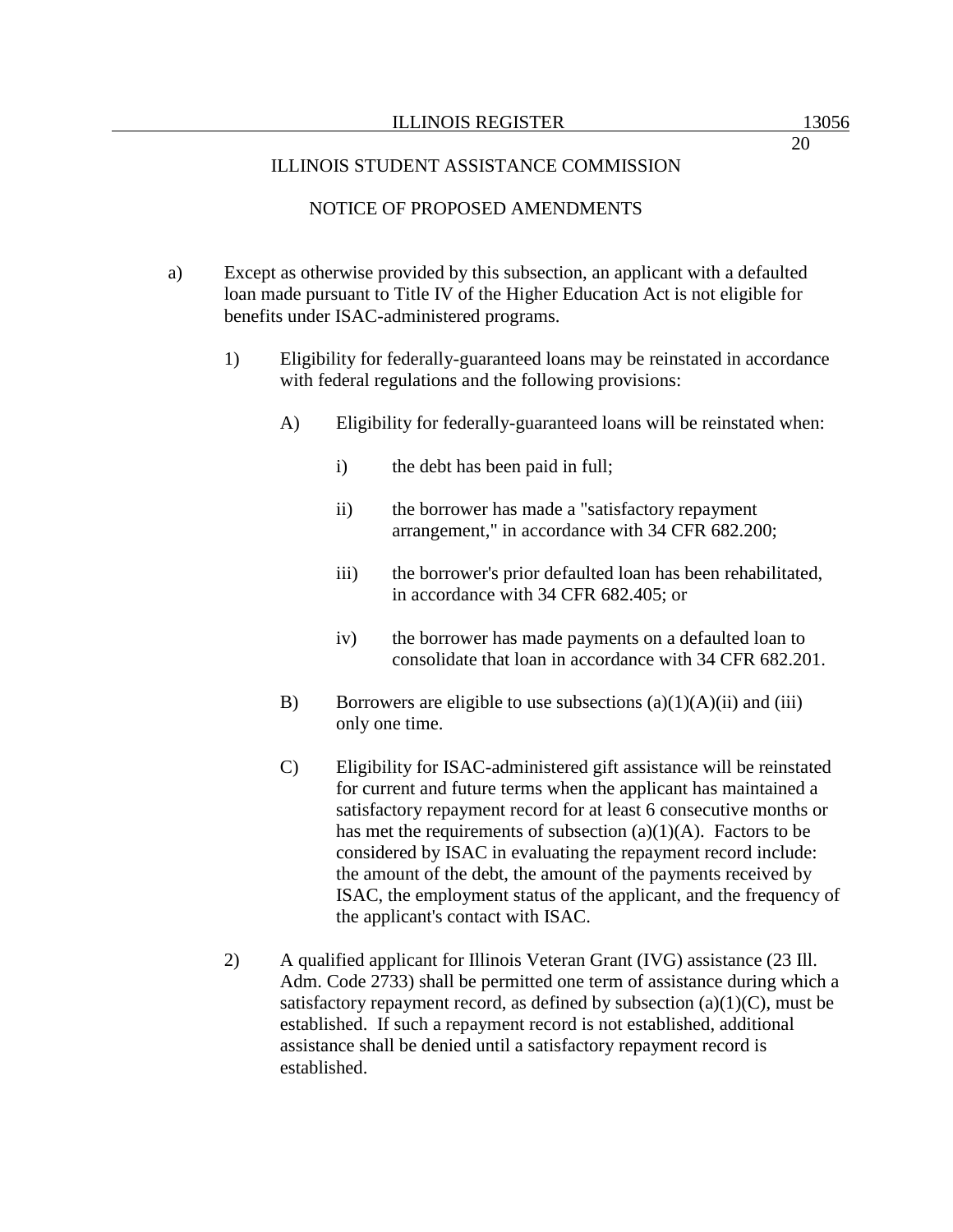- b) No applicant shall receive ISAC-administered assistance if the applicant owes a refund for any ISAC-administered gift assistance, a Federal Pell Grant, or a Federal Supplemental Educational Opportunity Grant (FSEOG) (20 USC  $1070(b)$ ).
- c) An applicant shall, upon request, provide documentation to establish and verify eligibility. (See Section 2700.50.) Failure to supply adequate documentation will result in the denial of student assistance benefits.
- d) An applicant who has received financial assistance based on fraudulent data shall be denied ISAC-administered assistance until full restitution has been made to ISAC for any fraudulently-obtained funds, and may also be subject to prosecution by the Illinois Attorney General, United States Department of Justice and/or an Illinois State's Attorney.
- e) Applicants with aEach applicant must submit his/her Social Security Number (SSN) must submit it at the time of applying.
- f) Recipients who cease to be residents of Illinois after notification of eligibility may complete the academic year with the assistance awarded.
- g) Unless otherwise provided, benefits under gift assistance programs are subject to the limits of dollars appropriated to ISAC by the Illinois General Assembly and approved by the Governor.
- h) When gift assistance eligibility is limited to a specified number of term payments, the eligibility cap is calculated in accordance with this subsection.
	- 1) For each semester term of full-time payment benefits, the recipient is assessed 6 eligibility units. For each quarter term of full-time payment benefits, the recipient is assessed 4 eligibility units.
	- 2) For each semester term of half-time payment benefits, the recipient is assessed 3 eligibility units. For each quarter term of half-time payment benefits, the recipient is assessed 2 eligibility units.
	- 3) For each semester or quarter term of less than half-time payment benefits, the recipient is assessed one eligibility unit.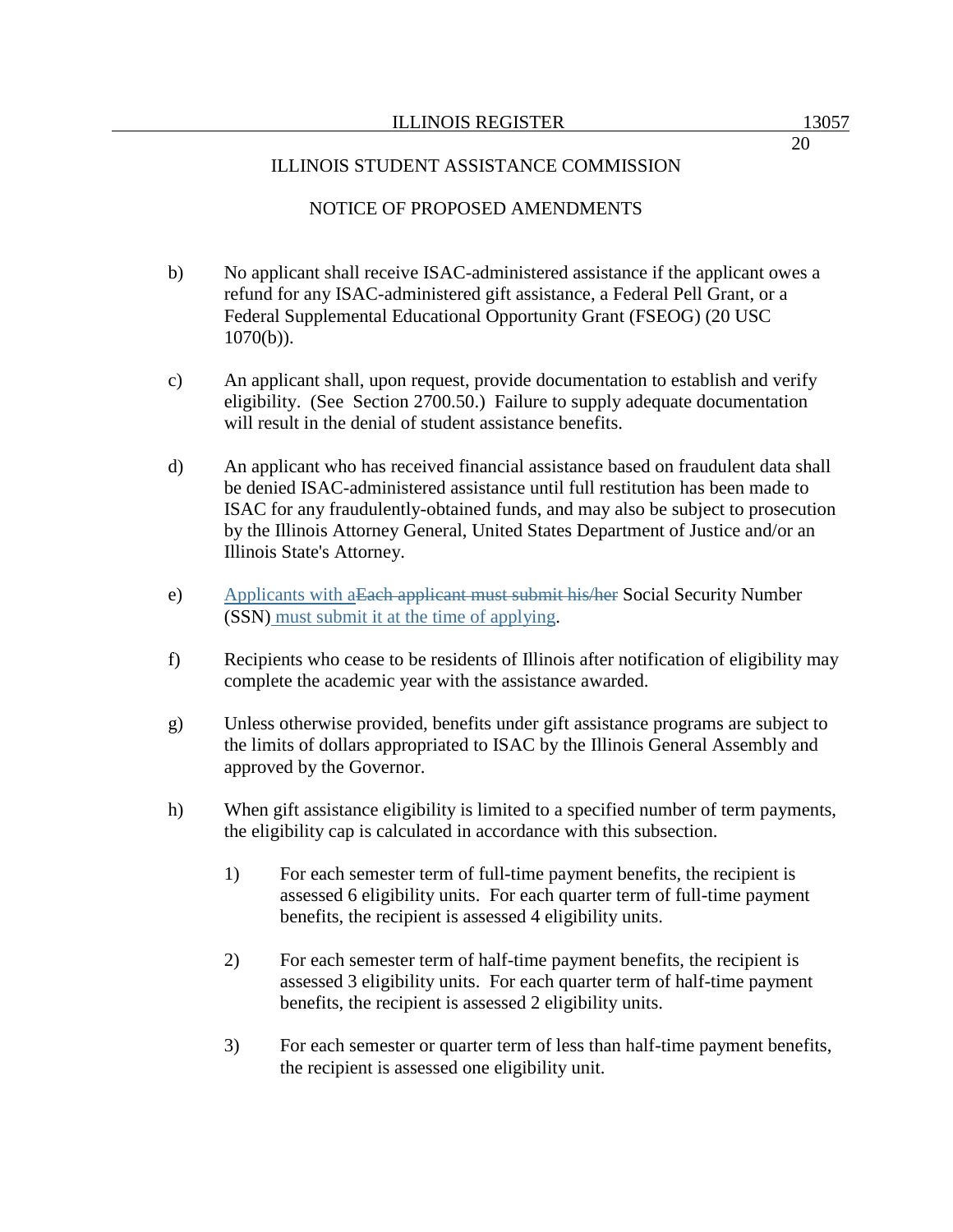- 4) Sixty eligibility units are the equivalent of payments for 10 semesters/15 quarters of full-time benefits.
- 5) Forty-eight eligibility units are the equivalent of payments for 8 semesters/12 quarters of full-time benefits.
- i) An applicant shall comply with Selective Service registration requirements (see, pursuant to 34 CFR 668.37 et seq.) unless contrary to State law (see 110 ILCS 986/15(a))(RISE Act (P.A. 101-21)).
- j) Except for grants pursuant to 23 Ill. Adm. Code 2730 (Illinois National Guard Grant Program) (ING Grant) and 23 Ill. Adm. Code 2733 (Illinois Veteran Grant Program) (IVG Grant), an applicant must be maintaining satisfactory academic progress in accordance with the institution's policy.
- k) Except for ING and IVG Grants, ISAC gift assistance benefits for courses utilizing distance education are limited to students enrolled in eligible degree or certificate programs that are defined as eligible to receive Title IV, HEA program funds. (See 34 CFR 668.38.)
- l) Except for ING and IVG Grants, students enrolled in academic programs while incarcerated are ineligible for ISAC gift assistance benefits.
- m) For the purpose of determining the timeliness of an individual's application, the postmark date of an application submitted electronically shall be the date on which ISAC receives that individual's submission of complete application data.

(Source: Amended at 44 Ill. Reg. \_\_\_\_\_\_, effective \_\_\_\_\_\_\_\_\_\_\_\_)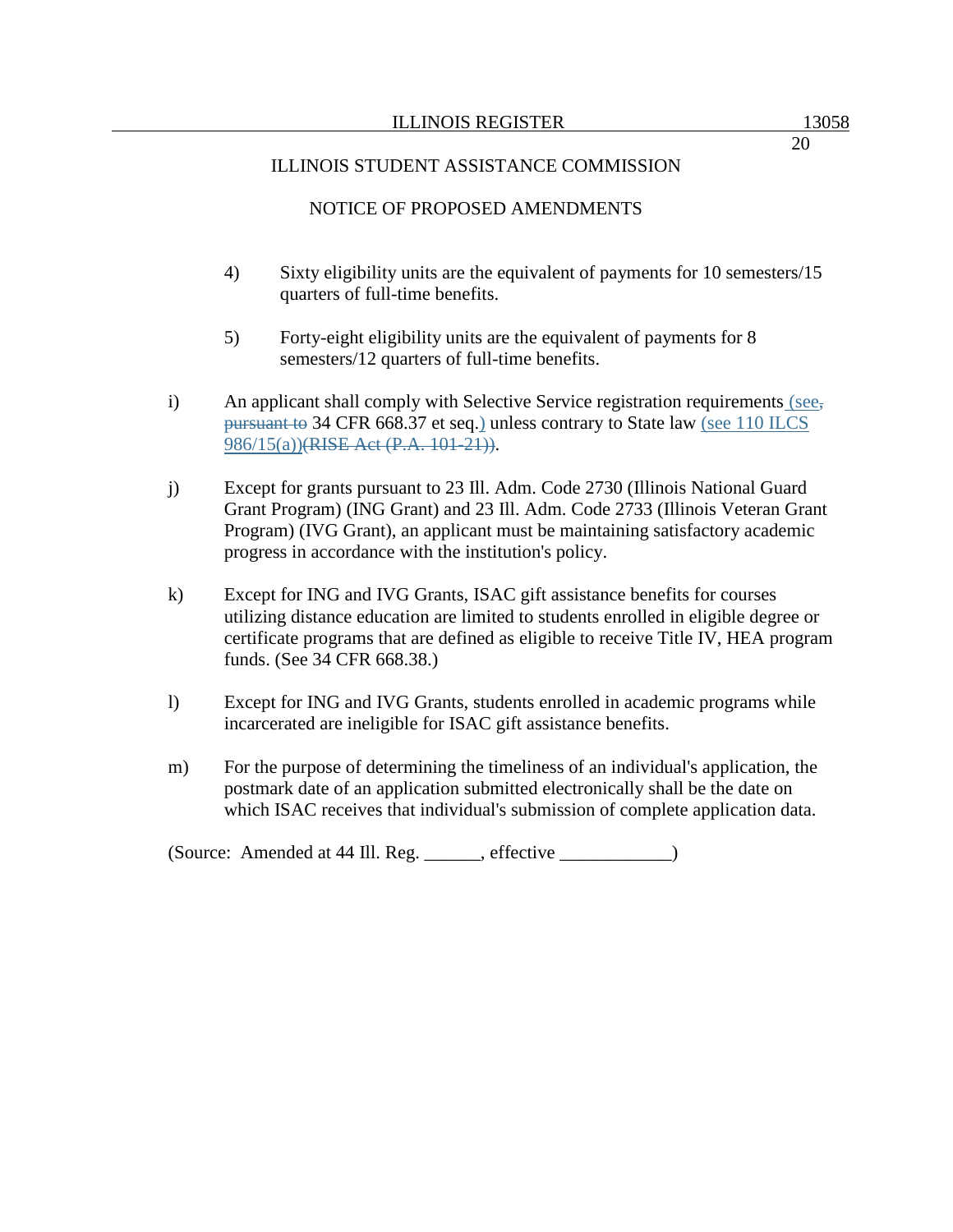- 1) Heading of the Part: AIM HIGH Grant Pilot Program
- 2) Code Citation: 23 Ill. Adm. Code 2766
- 3) Section Numbers: Proposed Actions: 2766.15 Amendment 2766.30 Amendment 2766.50 Amendment
- 4) Statutory Authority: Implementing and authorized by Section 65.100 of the Higher Education Student Assistance Act [110 ILCS 947].
- 5) A Complete Description of the Subjects and Issues Involved: This Part is being revised due to legislation (PA 101-643) stating that the program's income requirement at the time of initial application will be the income considered for each subsequent application, for the duration of the program.
- 6) Published studies or reports, and sources of underlying data, used to compose this rulemaking: None
- 7) Will this rulemaking replace an emergency rule currently in effect? No
- 8) Does this rulemaking contain an automatic repeal date? No
- 9) Does this rulemaking contain incorporations by reference? No
- 10) Are there any other rulemakings pending on this Part? No
- 11) Statement of Statewide Policy Objective: This rulemaking does not create or expand a State mandate as defined in Section 3(b) of the State Mandates Act [30 ILCS 805/3(b)] and does not necessitate a local government to establish, expand or modify its activities in such a way as to necessitate additional expenditures from local revenues.
- 12) Time, Place, and Manner in which interested persons may comment on this proposed rulemaking: Persons who wish to comment on this proposed rulemaking may submit written comments no later than 45 days after the publication of this Notice to:

Jackie Eckley Agency Rules Coordinator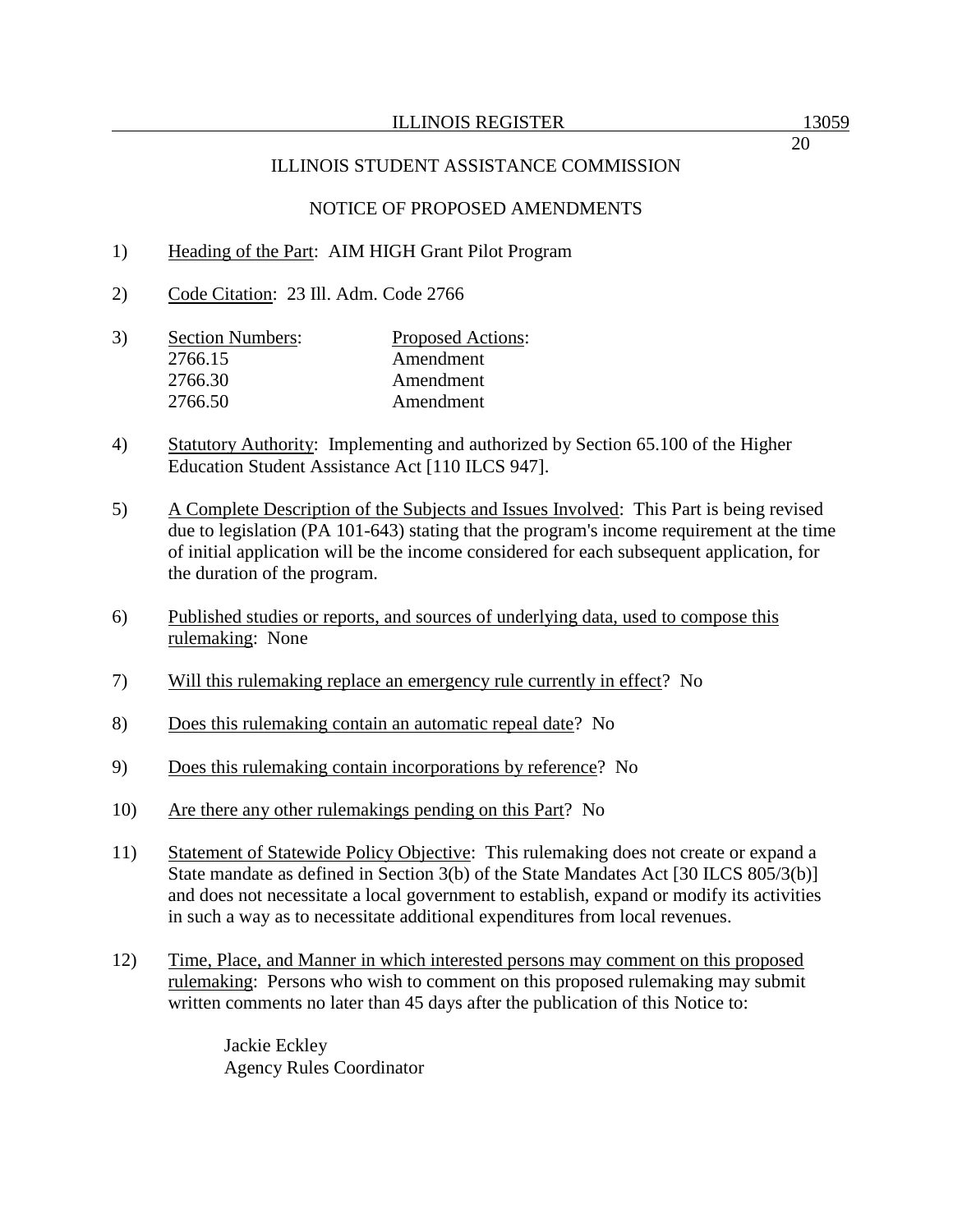# NOTICE OF PROPOSED AMENDMENTS

Illinois Student Assistance Commission 500 West Monroe, 3rd Floor Springfield IL 62704

217/782-5161 jackie.eckley@illinois.gov

- 13) Initial Regulatory Flexibility Analysis:
	- A) Types of small businesses, small municipalities and not-for-profit corporations affected: None
	- B) Reporting, bookkeeping or other procedures required for compliance: None
	- C) Types of professional skills necessary for compliance: None
- 14) Small Business Impact Analysis: None
- 15) Regulatory Agenda on which this rulemaking was summarized: July 2020

The full text of the Proposed Amendments begins on the next page: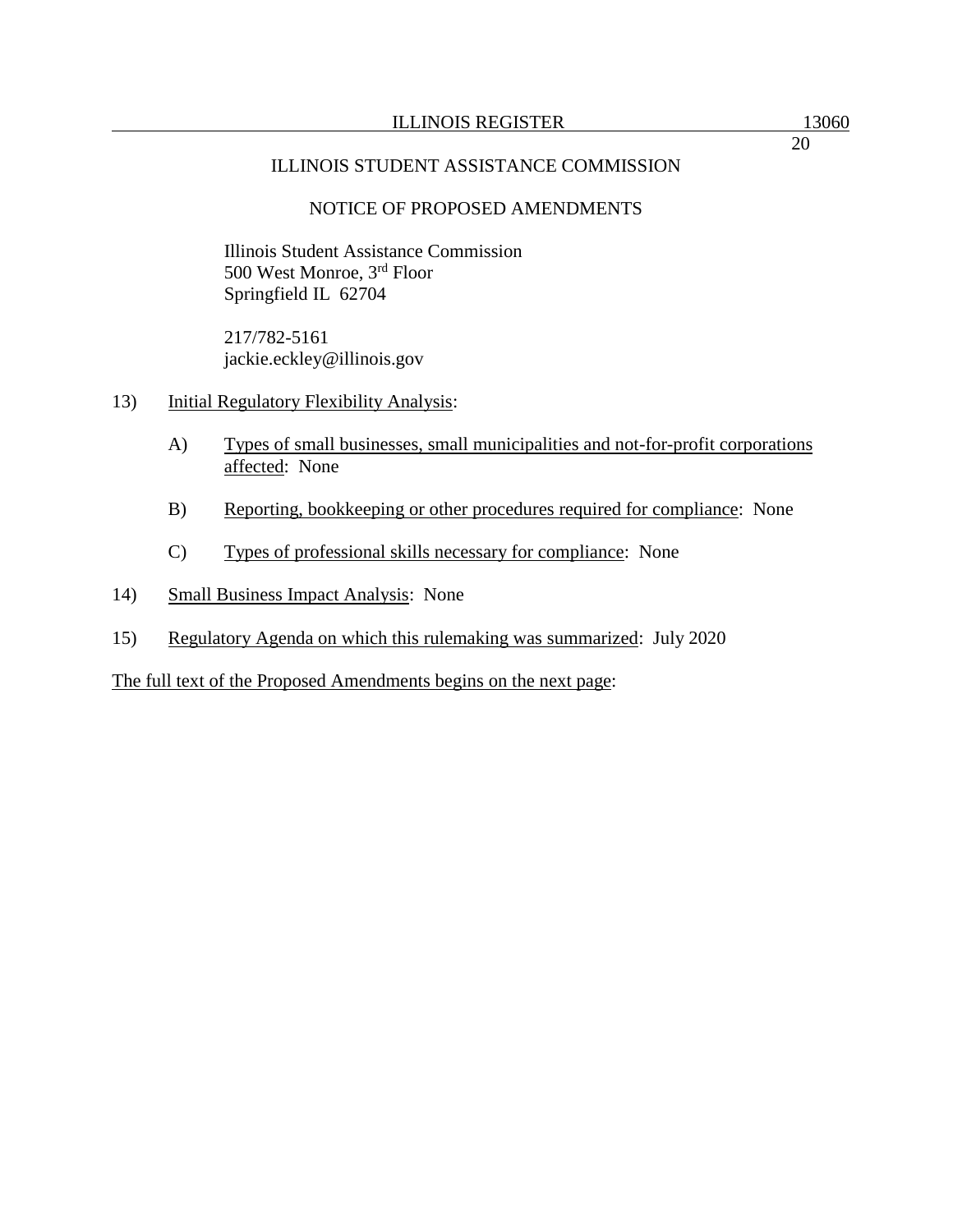### ILLINOIS STUDENT ASSISTANCE COMMISSION

### NOTICE OF PROPOSED AMENDMENTS

# TITLE 23: EDUCATION AND CULTURAL RESOURCES SUBTITLE A: EDUCATION CHAPTER XIX: ILLINOIS STUDENT ASSISTANCE COMMISSION

# PART 2766 AIM HIGH GRANT PILOT PROGRAM

Section

| 2766.10 | <b>Summary and Purpose</b>                         |
|---------|----------------------------------------------------|
| 2766.15 | Definitions                                        |
| 2766.20 | <b>Institutional Applicant Eligibility</b>         |
| 2766.30 | <b>Program Procedures</b>                          |
| 2766.40 | <b>Institutional Procedures</b>                    |
| 2766.50 | <b>Student Applicant and Recipient Eligibility</b> |

AUTHORITY: Implementing and authorized by Section 65.100 of the Higher Education Student Assistance Act [110 ILCS 947].

SOURCE: Former Part 2766 repealed at 31 Ill. Reg. 9523, effective July 1, 2007; new Part 2766 adopted by emergency rulemaking at 42 Ill. Reg. 17265, effective September 13, 2018, for a maximum of 150 days; new Part adopted at 43 Ill. Reg. 2263, effective February 1, 2019; amended at 43 Ill. Reg. 15048, effective January 1, 2020; amended at 44 Ill. Reg. 11059, effective July 1, 2020; amended at 44 Ill. Reg. \_\_\_\_\_\_, effective \_\_\_\_\_\_\_\_\_\_\_\_.

### **Section 2766.15 Definitions**

"Baseline Awards" means the total amount of qualifying non-loan financial aid the public university campus awarded to its Illinois resident undergraduate students in academic year 2017-18, not including the summer term*.*

*"Illinois High School"* − *any high school located in Illinois whether or not recognized by the State Board of Education*. [110 ILCS 947/65.100]

"Maintenance of Effort" or "MOE" − a requirement that in the academic year AIM HIGH funds are received by the public university campus, the total amount of qualifying non-loan financial aid the public university campus awards to its Illinois resident undergraduate students must be at least as much as its baseline awards and shall not include AIM HIGH funded awards or matching requirement awards made in that academic year.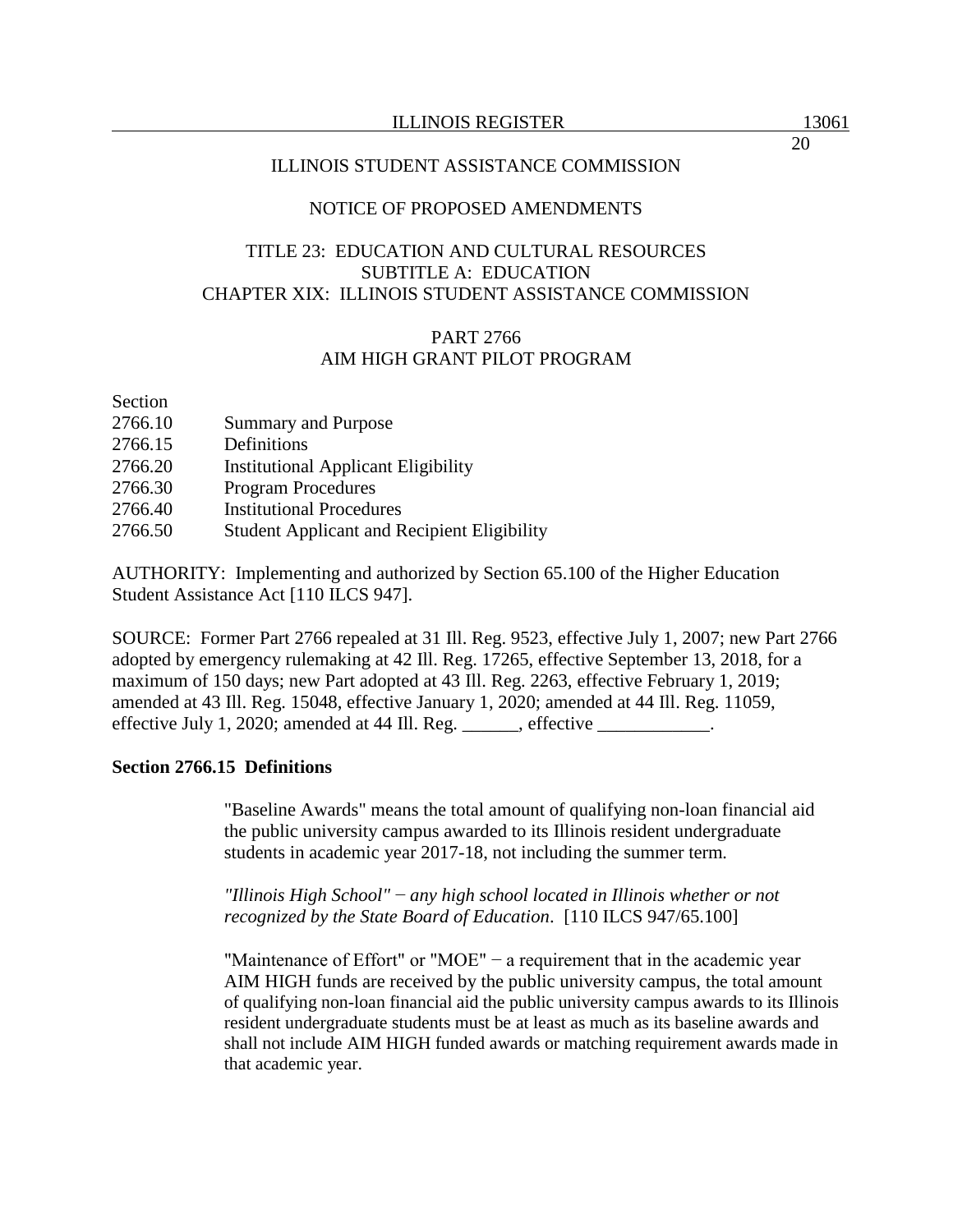### NOTICE OF PROPOSED AMENDMENTS

"Matching Requirement"  $-$  a requirement that the public university campus use its own funds in the academic year for which the AIM HIGH funds are used: to equally match those AIM HIGH funds allocated to it; andto award non-loan financial aid to its students who meet at least the qualifications described in Section 2766.50(b).

*"Public University"* − *any public 4-year university in Illinois.* [110 ILCS 947/10]

*"Public University Campus"* − *any campus under the governance or supervision of a public university*. [110 ILCS 947/10]

"Qualifying Non-loan Financial Aid" – non-loan financial aid, the awarding of which is mostly within the control of the public university campus. The data requested to demonstrate this awarding shall be determined by ISAC and shall be applied uniformly across university campuses.

"Resident of Illinois" or "Illinois Resident" − defined by the laws governing eligibility for in-state tuition at the public university campus.

 $(Source: Amented at 44 Ill. Reg. __________, effective __________)$ 

### **Section 2766.30 Program Procedures**

- a) Each year, in the month of August, ISAC will request from each public university campus the number of undergraduate students who are residents of Illinois and citizens or eligible noncitizens of the U.S. and who were enrolled at that public university campus in the previous academic year.
- b) ISAC will determine for each public university campus its proportionate allocation of appropriated funds for the upcoming academic year using enrollment data provided in subsection (a).
- c) After determining the allocation of the appropriation for each public university campus, ISAC will inform each public university campus of the amount of its available allocation for the upcoming academic year.
- d) Annually, each public university campus may opt to apply for all or part of its allocation of appropriated funds.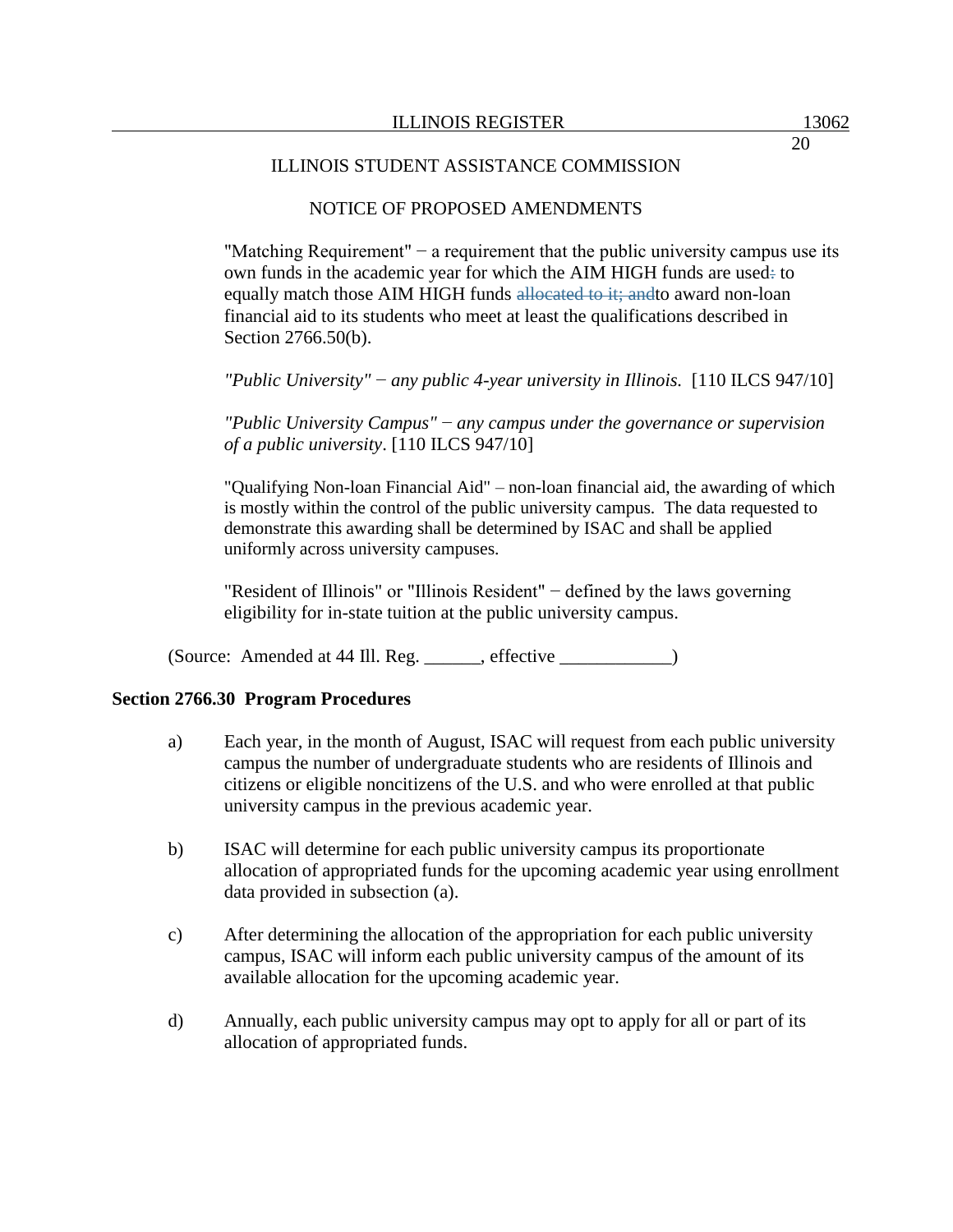### ILLINOIS STUDENT ASSISTANCE COMMISSION

### NOTICE OF PROPOSED AMENDMENTS

- e) If a public institution does not request all or part of its allocation, ISAC will reallocate those unclaimed funds, using the same methodology as the initial allocation determination, among the remaining universities that have indicated a desire to receive an additional allocation.
- f) In order to receive a disbursement of AIM HIGH funds, the university campus shall complete an application that shall be in a form provided by ISAC and shall include, at a minimum, the following information and documentation:
	- 1) the amount of the allocation the university has claimed for the upcoming academic year;
	- 2) the total university campus funds used to match funds received from ISAC in the previous academic year, if any;
	- 3) the total number of undergraduate students who are residents of Illinois from the previous academic year;
	- 4) all information and certifications that demonstrate eligibility as described in Section 2766.20; and
	- 5) any other information or certifications required by law or the Grant Agreement.
- g) If the application is incomplete, ISAC will notify the applicant, who will have an opportunity to furnish the missing information. The application will only be considered for processing as of the date the completed application is received at ISAC's Springfield office at 500 West Monroe, 3rd Floor, Springfield IL 62704.
- h) A university that does not submit a complete and timely application may not be eligible to receive its allocation. Instead, its share may be distributed by ISAC using the allocation determination methodology in subsection (a) to make the remaining funds available for other universities that filed timely applications and indicate a desire for an additional allocation.
- i) The total amount of grant funds to be distributed among eligible applicant universities in a given academic year is contingent upon available funding from the previous fiscal year and whether all eligible institutions elect to receive their full allocation.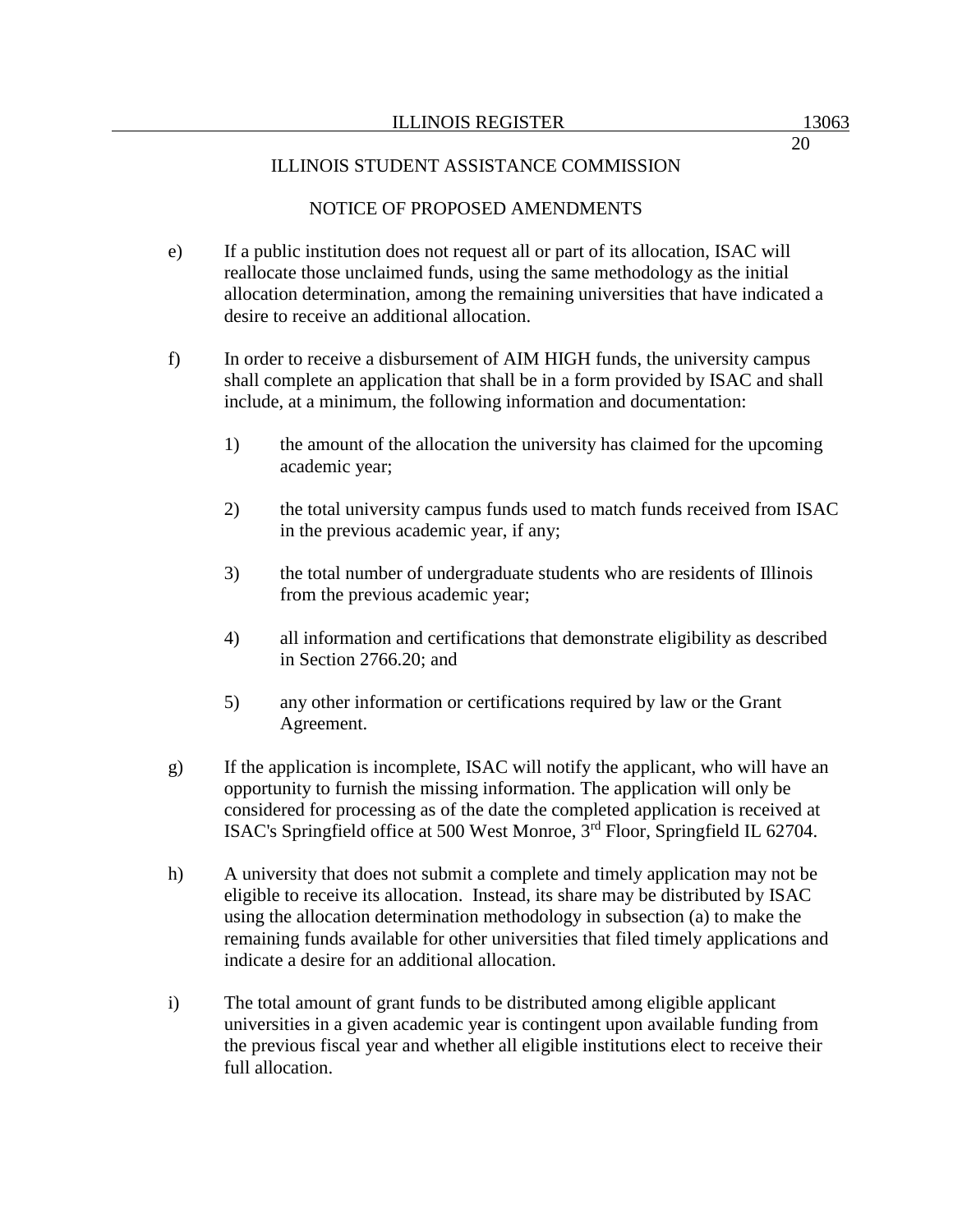20

### ILLINOIS STUDENT ASSISTANCE COMMISSION

### NOTICE OF PROPOSED AMENDMENTS

- j) No funds shall be distributed to the public university campus until all AIM HIGH funds from the previous academic year have been reconciled, including any claimed and unexpended funds that were retained by the public university campus.
- k) Depending upon the number of academic years and the degree to which the public university campus fails to make its matching requirement or MOE, the university campus may be suspended from participating in AIM HIGH in an academic year, but shall be eligible to regain eligibility in the academic year following the suspension.
- l) When making the determination to reduce an award under Section 2766.20(b)(2) and (3), or suspend a university campus from AIM HIGH for not meeting its matching requirement or MOE under subsection (k), ISAC shall take into account the circumstances that may have contributed to this failure, such as, but not limited to:
	- 1) a reduction in State appropriations to fund the public university campus in that academic year;
	- 2) the number of matching requirements or MOE qualifying awards offered by the public institution, but not accepted by students in that academic year; and
	- 3) the matching award commitments already made to students for the academic year for which the AIM HIGH funds will be used; and
	- 43) the commitment demonstrated by the public university campus to maintaining level tuition and mandatory fees for Illinois residents over multiple academic years.

(Source: Amended at 44 Ill. Reg. \_\_\_\_\_\_, effective \_\_\_\_\_\_\_\_\_\_\_\_)

### **Section 2766.50 Student Applicant and Recipient Eligibility**

- a) An eligible student applicant for funding from an AIM HIGH allocation shall:
	- 1) have attended an Illinois high school;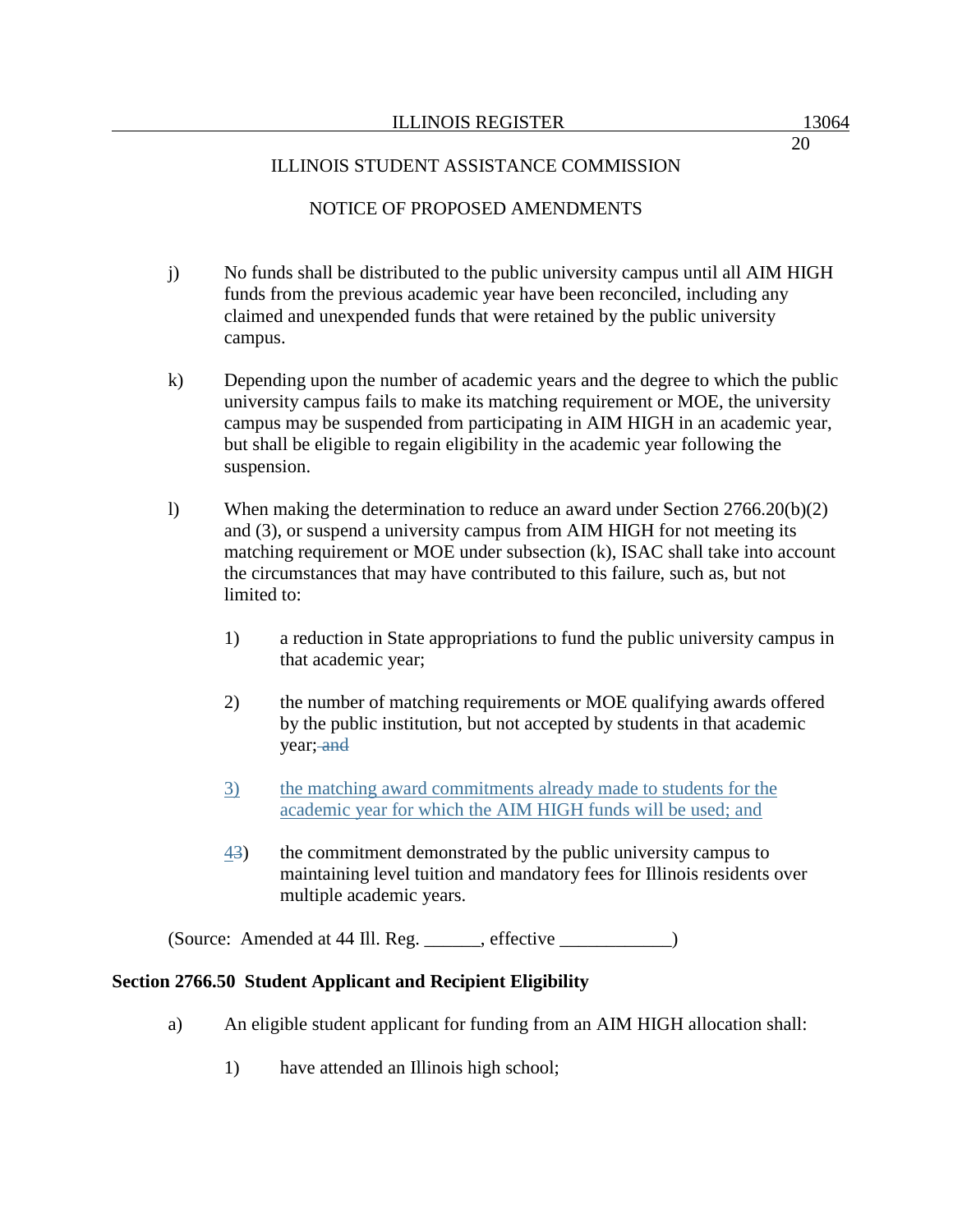### ILLINOIS STUDENT ASSISTANCE COMMISSION

## NOTICE OF PROPOSED AMENDMENTS

- 2) be engaged in a program of study (i.e., course) that in due course will be completed by the end of the school year;
- 3) complete an application for the award no later than 12 months from the last date of the school year within which the coursework was completed;
- 4) apply to be enrolled for the first time at the public university campus where the award will be used; and
- 5) meet all the student eligibility qualifications and requirements under subsection (b) before receiving an award.
- b) In order to meet the eligibility qualifications and requirements, an award recipient shall:
	- 1) *be a resident of Illinois and a citizen or eligible noncitizen of the United States;*
	- 2) *file a Free Application for Federal Student Aid (FAFSA) that demonstratesand demonstrate financial need with a household income no greater than 6 times the poverty guidelines updated periodically in the Federal Register by the U.S. Department of Health and Human Services under the authority of 42 USC 9902(2). The household income of the applicant at the time of initial application shall be deemed to be the household income of the applicant for the duration of the pilot program;*
	- 3) *meet the minimum cumulative grade point average or ACT or SAT college admissions test score, as determined by the public university campus;*
	- 4) *be enrolled in a participating public university campus as an undergraduate student on a full-time basis;*
	- 5) *have not yet received a baccalaureate degree or the equivalent of 135 semester credit hours;*
	- 6) *not be incarcerated;*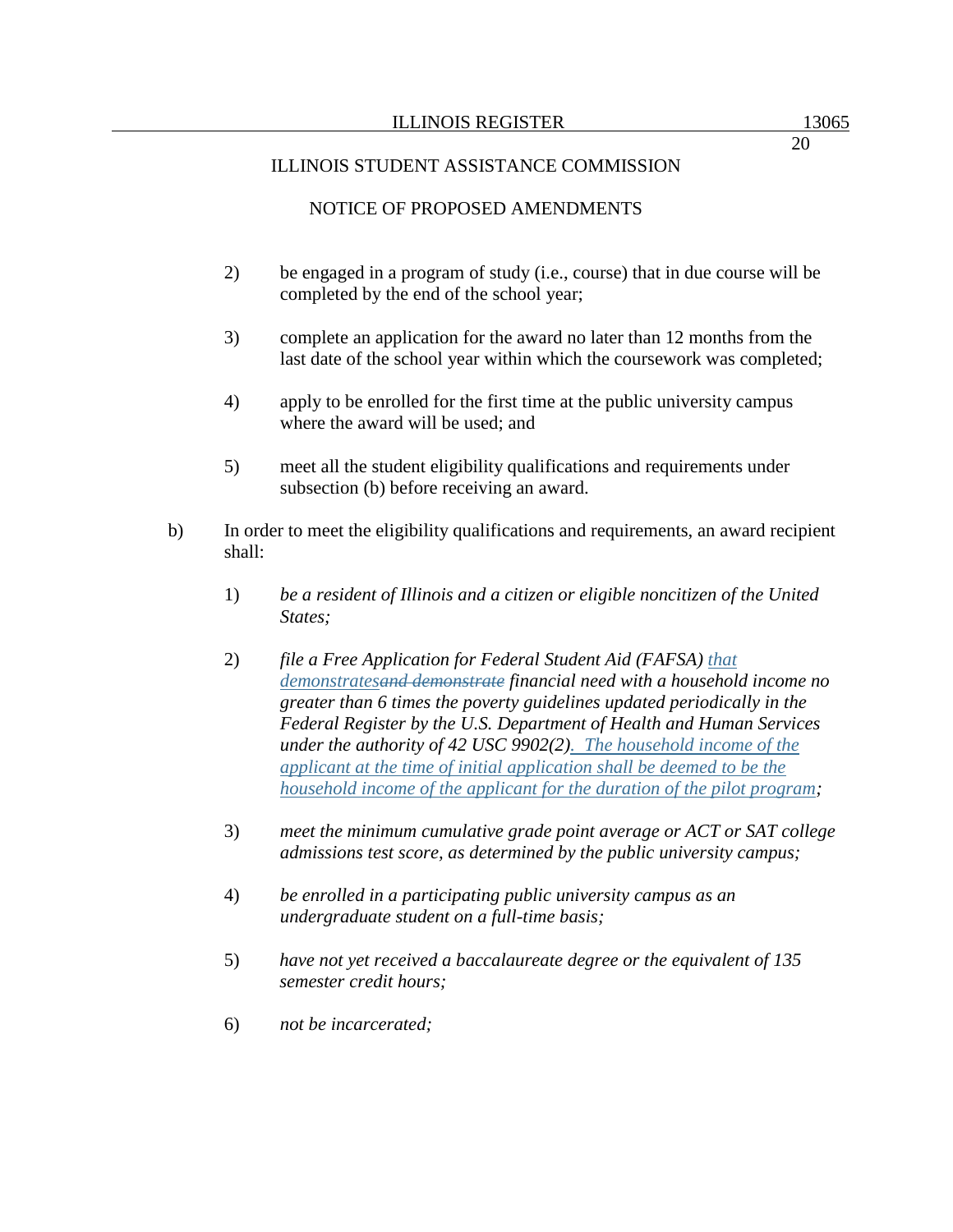### ILLINOIS STUDENT ASSISTANCE COMMISSION

### NOTICE OF PROPOSED AMENDMENTS

- 7) *not be in default on any student loan nor owe a refund or repayment on any State or federal grant or scholarship; and*
- 8) *meet any other reasonable criteria, as determined by the public university campus.* [110 ILCS 947/65.100]
- c) An AIM HIGH funded award recipient who meets the eligibility criteria for renewals shall be eligible for an AIM HIGH renewal award in subsequent academic years, the criteria for which shall be determined by the public university campus consistent with the criteria in this Section. AIM HIGH funded award renewal amounts shall be in an amount not less than the AIM HIGH funded amount from the renewal applicant's first year of attendance at the university campus, unless there is a reduction due to changes in the student's cost of attendance, including, but not limited to:
	- 1) a reduction in credit hours in which a student is enrolled, but remains a full time student; or
	- 2) switching to a course of study with a lower tuition rate.
- d) An AIM HIGH funded award recipient under subsection (a) or a renewal applicant shall be eligible for non-loan financial aid in the amount determined by the public university campus during the academic year, not including summer terms, and shall be eligible to receive other financial aid.
- e) The total amount of the AIM HIGH funds awarded to a qualified recipient in a given academic year, when added to other financial aid available to the qualified recipient for that year, shall not exceed the cost of attendance.
- f) Applicants eligible for an award using matching requirement funds must meet the criteria in subsection (b). Renewal availability and eligibility criteria shall be determined by the public university campus as required by subsection (b).

(Source: Amended at 44 Ill. Reg. \_\_\_\_\_\_, effective \_\_\_\_\_\_\_\_\_\_\_\_)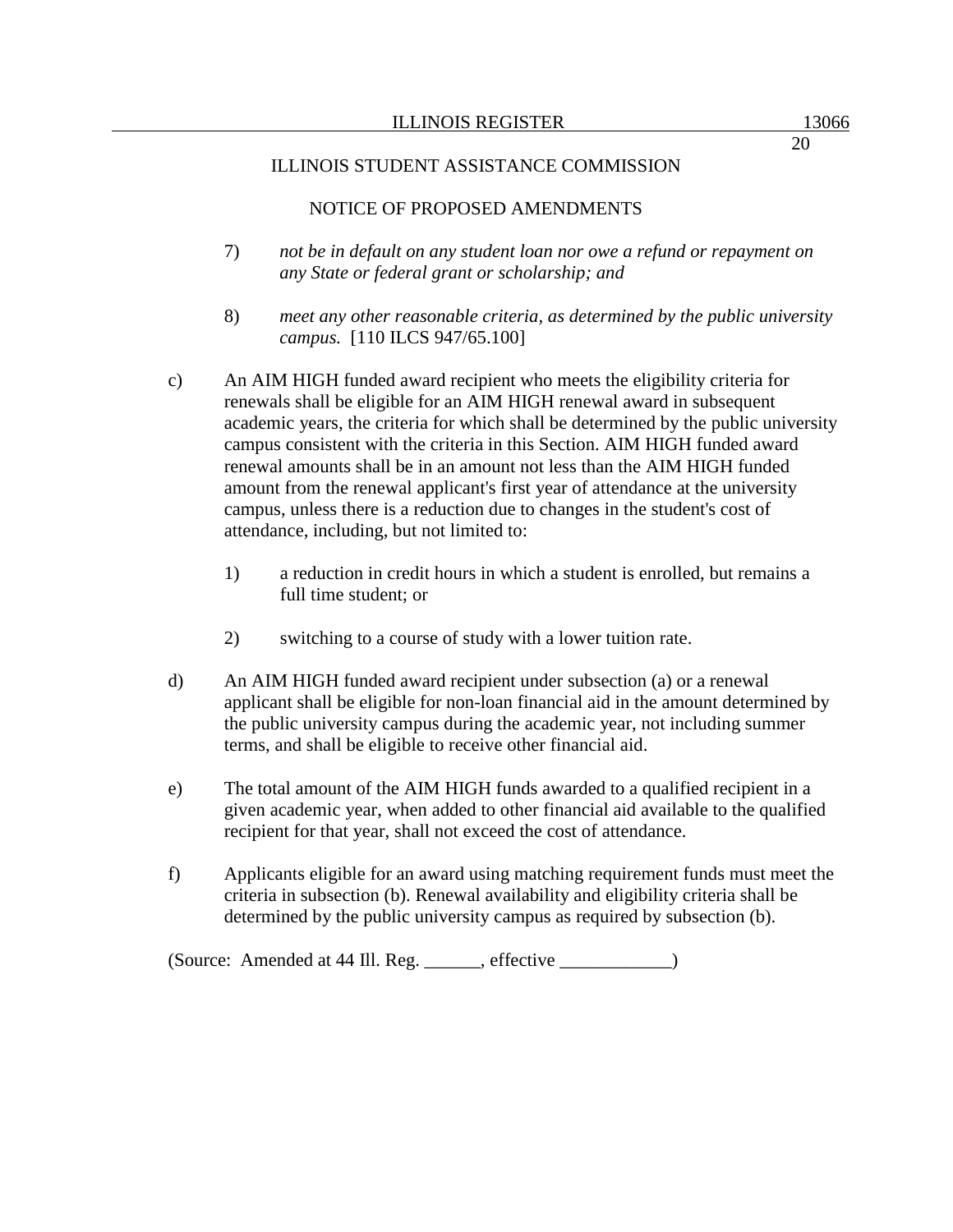#### ILLINOIS REGISTER 13067

### DEPARTMENT OF TRANSPORTATION

### NOTICE OF PROPOSED AMENDMENT

- 1) Heading of the Part: Hours of Service of Drivers
- 2) Code Citation: 92 Ill. Adm. Code 395
- 3) Section Number: Proposed Action: 395.2000 Amendment
- 4) Statutory Authority: 625 ILCS 5/18b-102 and 105
- 5) A Complete Description of the Subjects and Issues Involved:

The Federal Motor Carrier Safety Administration (FMCSA) of the United States Department of Transportation (USDOT) recently published a final rule amending 49 CFR 395, Hours of Service of Drivers. The Department, as it is required under 625 ILCS 5/18b-105(e), proposes to incorporate the FMCSA's final rule by updating its incorporation of the federal regulations. Below is a summary of the key changes made by the FMCSA's final rule. A complete copy of the final rule may be obtained by visiting www.federalregister.gov and searching for 85 FR 33396.

#### Short-haul Exception

The final rule extends the short-haul exception from 100 air-miles to 150 air-miles. In addition, the maximum duty period allowed under the short-haul exception has been increased from 12 to 14 hours.

#### Sleeper Berth Requirements

Drivers may take their required 10 hours off-duty in two periods, provided one off-duty period is at least 2 hours long and the other involves at least 7 consecutive hours spent in the sleeper berth.

#### Required Break

The 30-minute break is now only required when a driver has driven for a period of 8 hours without at least a 30-minute interruption. The break may be satisfied by any nondriving period of 30 minutes.

#### Adverse Driving Conditions

Drivers may extend the maximum driving window by up to 2 hours during adverse driving conditions.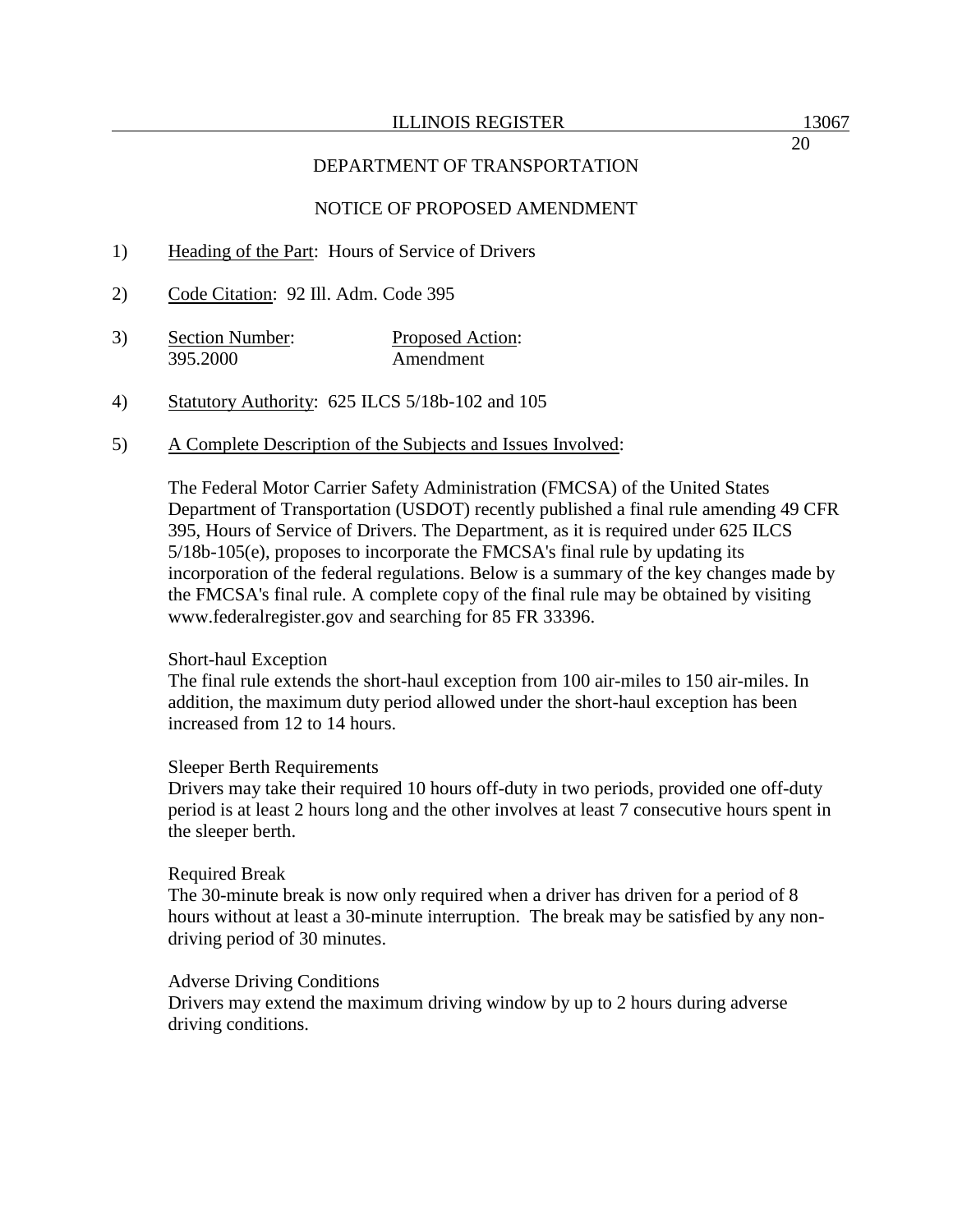# NOTICE OF PROPOSED AMENDMENT

- 6) Published studies or reports, and sources of underlying data, used to compose this rulemaking: None
- 7) Will this rulemaking replace an emergency rule currently in effect? No
- 8) Does this rulemaking contain an automatic repeal date? No
- 9) Does this rulemaking contain incorporations by reference? Yes
- 10) Are there any other rulemakings pending on this Part? No
- 11) Statement of Statewide Policy Objective: This rulemaking does not create or expand a State mandate under the State Mandates Act.
- 12) Time, Place, and Manner in which interested persons may comment on this proposed rulemaking: Any interested party may submit written comments or arguments concerning these proposed amendments. Written submissions shall be filed with:

Greg Stucka, Rules Manager Illinois Department of Transportation Office of Chief Counsel 2300 South Dirksen Parkway, Room 317 Springfield IL 62764

217/524-2638

Comments received within 45 days after the date of publication of this *Illinois Register* will be considered. Comments received after that time will be considered, time permitting.

- 13) Initial Regulatory Flexibility Analysis:
	- A) Types of small businesses, small municipalities and not-for-profit corporations affected: This rulemaking affects small businesses that operate commercial motor vehicles; however, no adverse impact is expected.
	- B) Reporting, bookkeeping, or other procedures required for compliance: None
	- C) Types of professional skills necessary for compliance: None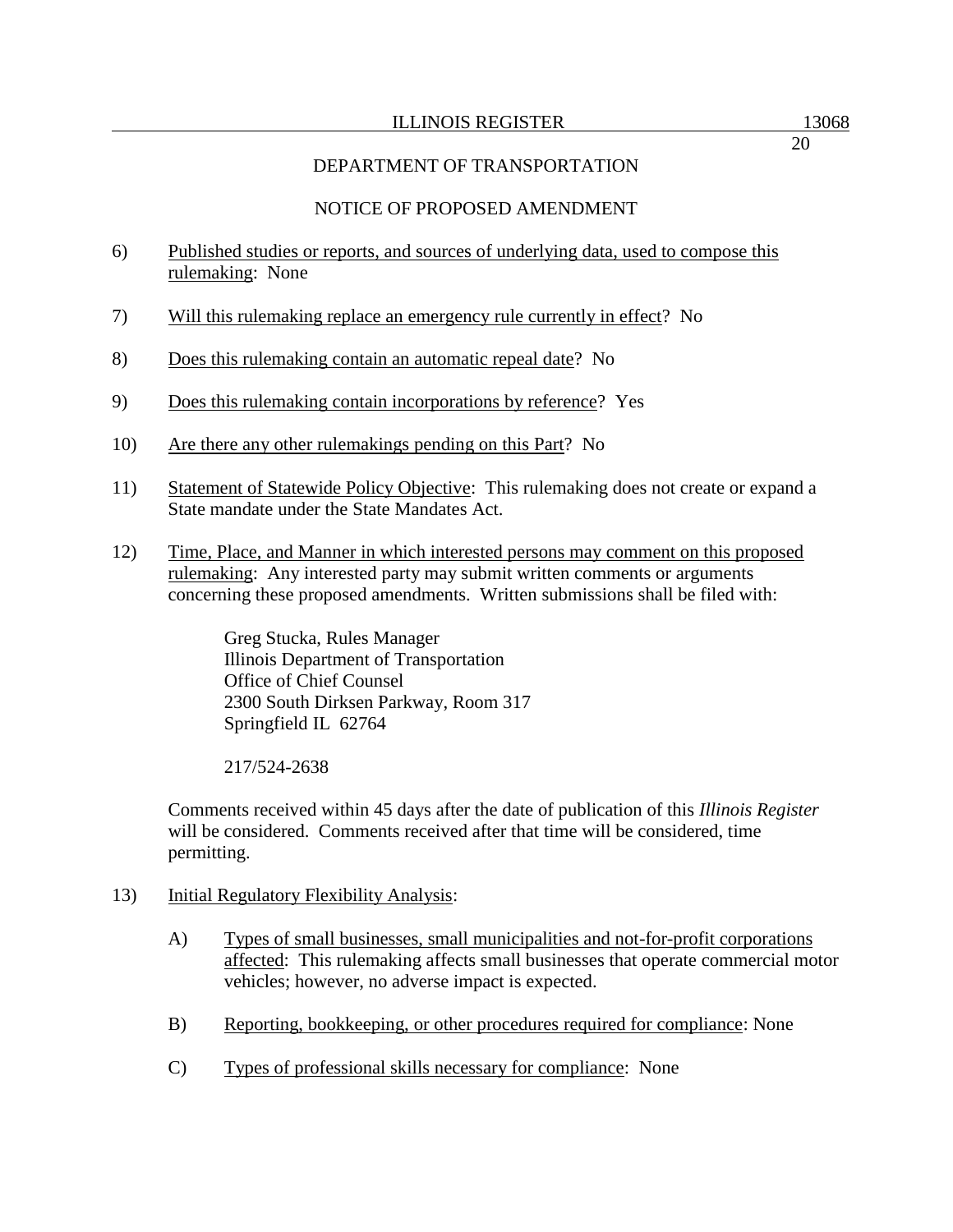#### ILLINOIS REGISTER 13069

20

## DEPARTMENT OF TRANSPORTATION

## NOTICE OF PROPOSED AMENDMENT

- 14) Small Business Impact Analysis: The Department does not anticipate this rulemaking will have an adverse impact on small businesses.
- 15) Regulatory Agenda on which this rulemaking was summarized: This rulemaking was not included on either of the two most recent agendas because the need for it was unanticipated.

The full text of this Proposed Amendment begins on the next page: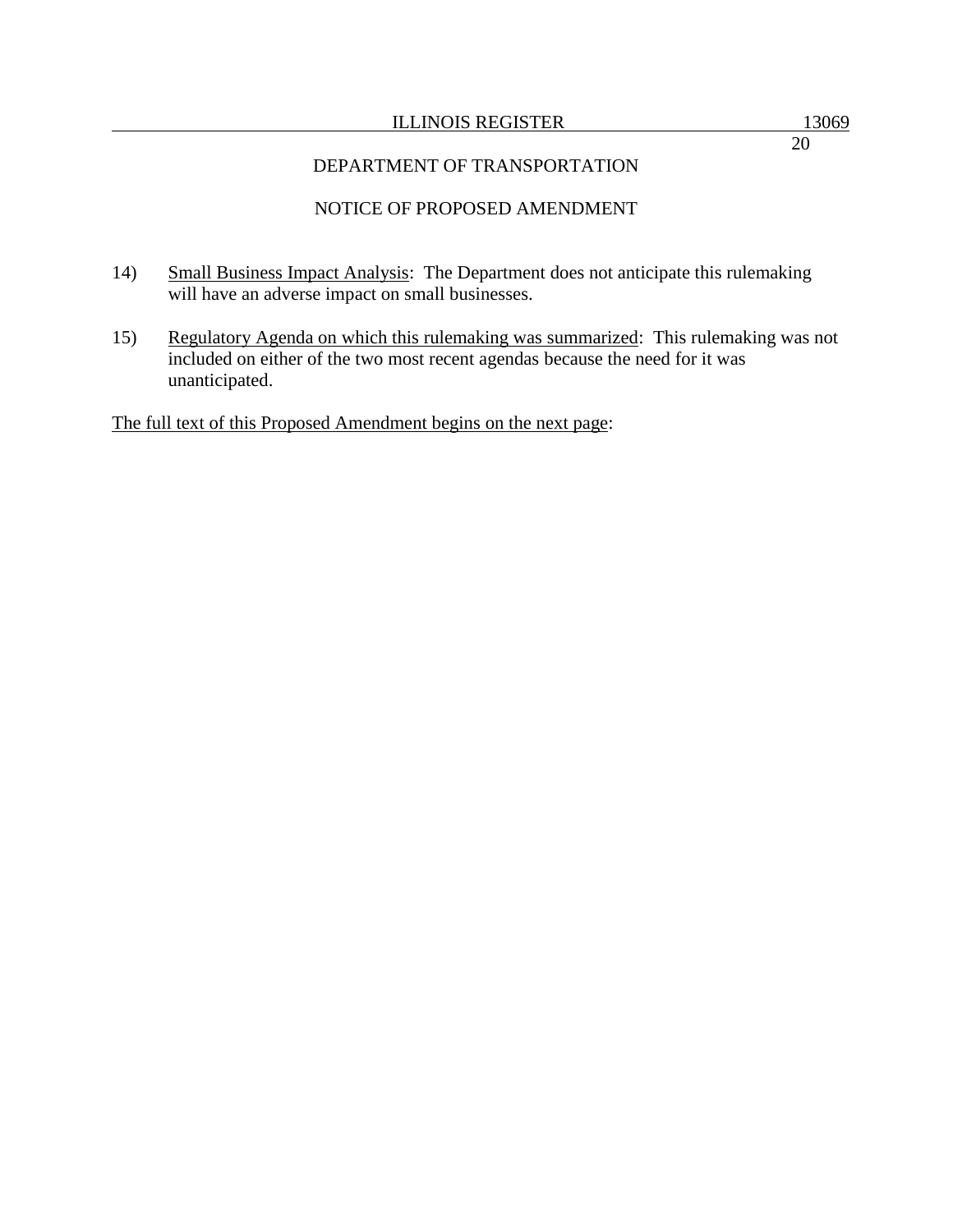### NOTICE OF PROPOSED AMENDMENT

### TITLE 92: TRANSPORTATION CHAPTER I: DEPARTMENT OF TRANSPORTATION SUBCHAPTER d: MOTOR CARRIER SAFETY REGULATIONS

### PART 395 HOURS OF SERVICE OF DRIVERS

# Section 395.1000 Purpose and Applicability 395.1500 Enforcement 395.2000 Incorporation by Reference of 49 CFR 395

AUTHORITY: Implementing, and authorized by Sections 18b-102 and 18b-105 of, the Illinois Motor Carrier Safety Law [625 ILCS 5/Ch. 18B].

SOURCE: Adopted at 14 Ill. Reg. 15507, effective September 10, 1990; amended at 15 Ill. Reg. 13161, effective August 21, 1991; amended at 16 Ill. Reg. 14425, effective September 8, 1992; amended at 18 Ill. Reg. 743, effective January 11, 1994; amended at 19 Ill. Reg. 13041, effective August 30, 1995; amended at 20 Ill. Reg. 15335, effective November 18, 1996; amended at 23 Ill. Reg. 5096, effective March 31, 1999; amended at 24 Ill. Reg. 1944, effective January 19, 2000; amended at 25 Ill. Reg. 2092, effective January 17, 2001; amended at 26 Ill. Reg. 9009, effective June 5, 2002; amended at 26 Ill. Reg. 12766, effective August 12, 2002; amended at 27 Ill. Reg. 9251, effective June 2, 2003; amended at 28 Ill. Reg. 1161, effective January 4, 2004; emergency amendment at 28 Ill. Reg. 6654, effective April 14, 2004, for a maximum of 150 days; emergency expired September 10, 2004; amended at 29 Ill. Reg. 19264, effective November 10, 2005; amended at 30 Ill. Reg. 5642, effective March 8, 2006; amended at 32 Ill. Reg. 10433, effective June 25, 2008; amended at 37 Ill. Reg. 18346, effective November 4, 2013; amended at 40 Ill. Reg. 2050, effective January 8, 2016; emergency amendment at 41 Ill. Reg. 15380, effective December 19, 2017, for a maximum of 150 days; amended at 42 Ill. Reg. 5918, effective March 14, 2018; amended at 44 Ill. Reg. effective

### **Section 395.2000 Incorporation by Reference of 49 CFR 395**

a) "Hours of Service of Drivers" (49 CFR 395) is incorporated by reference as that part of the Federal Motor Carrier Safety Regulations (FMCSR) (49 CFR Subchapter B) was in effect on October 1, 2019, as amended by 85 FR 33396 (June 1, 2020) $\Theta$ etober 1, 2017, subject only to the exceptions in subsection (c). No later amendments to or editions of 49 CFR 395 are incorporated. Copies of 49 CFR 395 are available for inspection at 2300 South Dirksen Parkway, Springfield,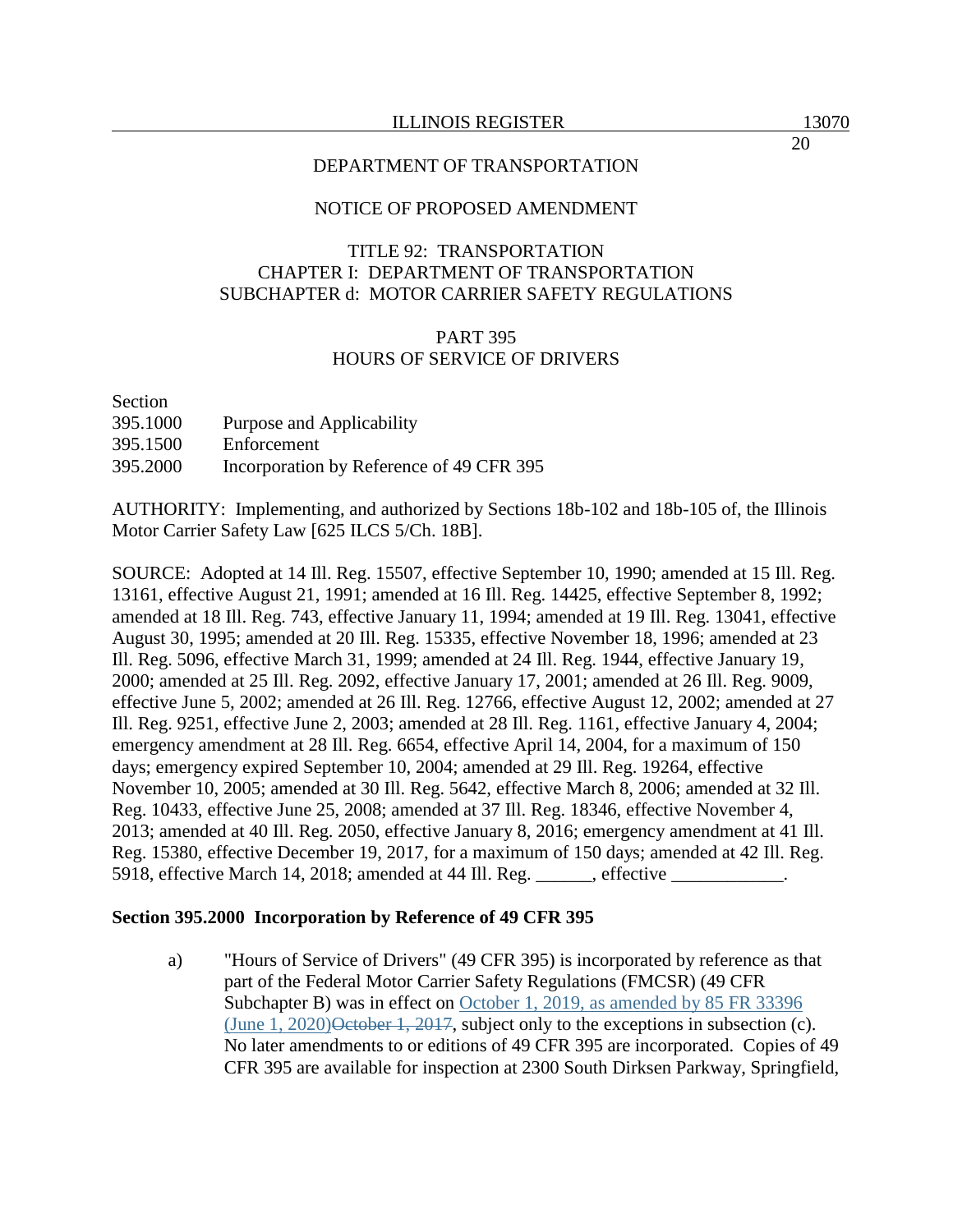20

### DEPARTMENT OF TRANSPORTATION

### NOTICE OF PROPOSED AMENDMENT

Illinois 62764 or by calling  $(217)785-1181217/785-1181$ . The incorporated CFR may also be accessed via the U.S. Government Publishing Office's website at http://www.ecfr.gov.

- b) References to subchapters, parts, subparts, sections, or paragraphs shall be read to refer to the appropriate citation in 49 CFR.
- c) 49 CFR 395.1(h) and 395.1(i) are not incorporated.The following interpretations of, additions to, and deletions from 49 CFR 395 shall apply for purposes of this Part.
	- 1) 49 CFR 395.1(h) and 395.1(i) are not incorporated.
	- 2)  $49$  CFR 395.1(e)(1) as it applies to intrastate carriers is amended to establish that *drivers shall operate within a 150 air-mile radius of the normal work reporting location to qualify for exempt status*. (Section 18b-105(d) of the Law)
- d) *A contract carrier shall limit the hours of service by a driver transporting employees in the course of their employment on a road or highway of this State in a vehicle designed to carry 15 or fewer passengers to 12 hours of vehicle operation per day, 15 hours of on-duty service per day, and 70 hours of on-duty service in 7 consecutive days. The contract carrier shall require a driver who has 12 hours of vehicle operation per day or 15 hours of on-duty service per day to have at least 8 consecutive hours off duty before operating a vehicle again.* (Section 18b-106.1 of the Law) If the driver drives over 12 hours per day or performs more than 15 hours of on-duty service per day, the driver must complete a log book for that day.

(Source: Amended at 44 Ill. Reg. effective )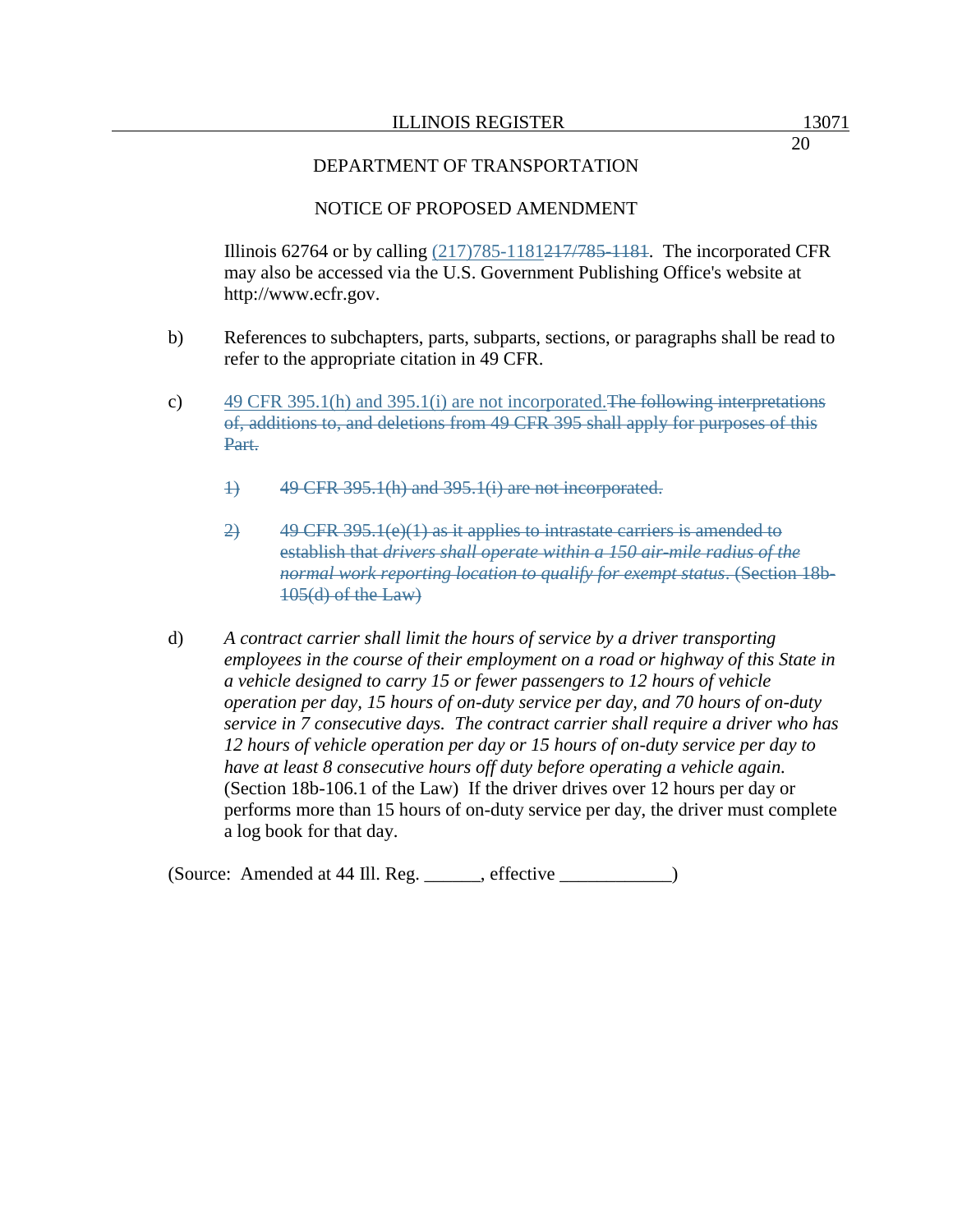### NOTICE OF ADOPTED AMENDMENTS

- 1) Heading of the Part: The Illinois Speech-Language Pathology and Audiology Practice Act
- 2) Code Citation: 68 Ill. Adm. Code 1465

| 3) | <b>Section Numbers:</b> | <b>Adopted Actions:</b> |
|----|-------------------------|-------------------------|
|    | 1465.20                 | Amendment               |
|    | 1465.35                 | Amendment               |
|    | 1465.36                 | Amendment               |
|    | 1465.40                 | Amendment               |
|    | 1465.41                 | Amendment               |
|    | 1465.50                 | Amendment               |
|    | 1465.60                 | Amendment               |
|    | 1465.70                 | Amendment               |
|    | 1465.75                 | Amendment               |
|    | 1465.80                 | Amendment               |
|    | 1465.85                 | Amendment               |
|    | 1465.95                 | Amendment               |
|    | 1465.100                | New Section             |
|    |                         |                         |

- 4) Statutory Authority: The Illinois Speech-Language Pathology and Audiology Practice Act [225 ILCS 410]
- 5) Effective Date of Rules: August 7, 2020
- 6) Does this rulemaking contain an automatic repeal date? No
- 7) Does this rulemaking contain incorporations by reference? No
- 8) A copy of the adopted rules, including any material incorporated by reference, is on file in the Agency's principal office and is available for public inspection.
- 9) Notice of Proposal published in the *Illinois Register*: 44 Ill. Reg. 55; January 3, 2020
- 10) Has JCAR issued a Statement of Objection to this rulemaking? No
- 11) Differences between Proposal and Final Version: Per public comment, the Department further clarified certain educational requirements for license applicants.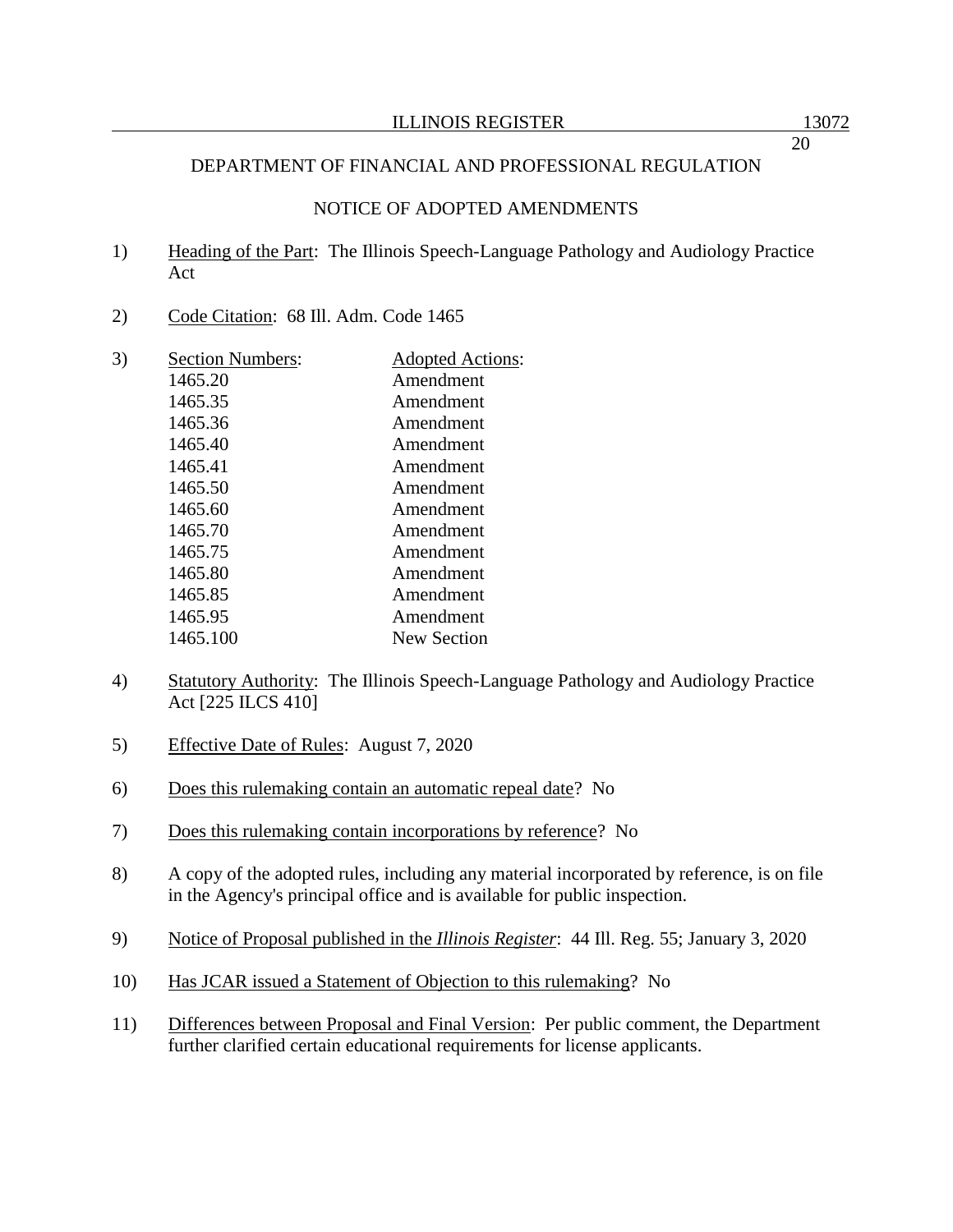## NOTICE OF ADOPTED AMENDMENTS

- 12) Have all the changes agreed upon by the Agency and JCAR been made as indicated in the agreement letter issued by JCAR? Yes
- 13) Will this rulemaking replace an emergency rule currently in effect? No
- 14) Are there any other rulemakings pending on this Part? No
- 15) Summary and Purpose of Rulemaking: This adopted rulemaking implemented the significant changes made to the Illinois Speech-Language Pathology and Audiology Practice Act [225 ILCS 410] by its sunset reauthorization. These changes included the expansion, as well as definition, of the scope of practice for audiologists and speechlanguage pathologists. The adopted changes also clarify the speech-language pathologist licensure requirements for foreign graduates and set parameters for the remote practice of audiology and speech-language pathology. Additionally, the adopted changes established a Continuing Education requirement in ethics for speech-language pathologists and audiologists.
- 16) Information and questions regarding these adopted rules shall be directed to:

Department of Financial and Professional Regulation Attention: Craig Cellini 320 West Washington, 2nd Floor Springfield IL 62786

217/785-0813 fax: 217/557-4451

The full text of the Adopted Amendments begins on the next page: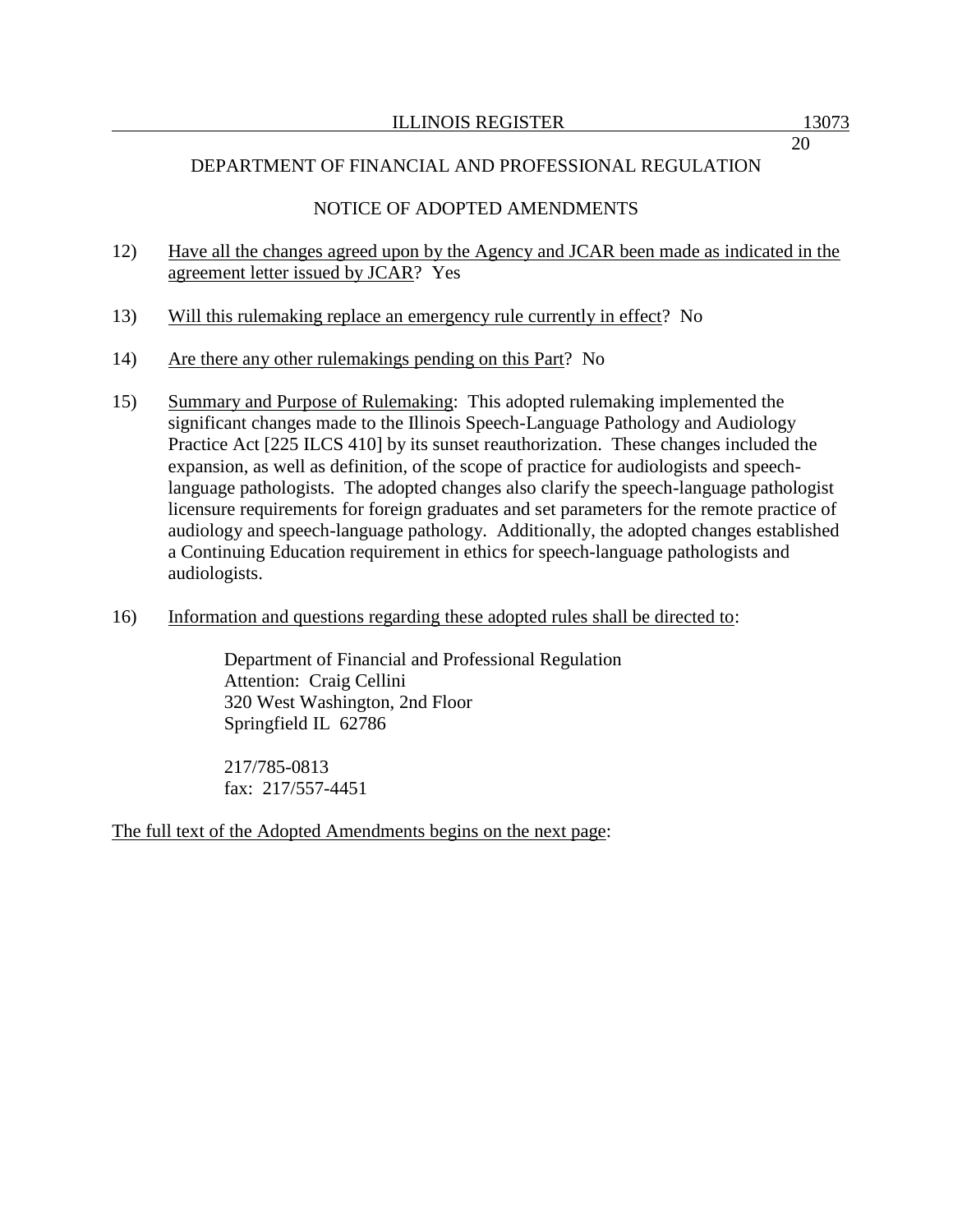### NOTICE OF ADOPTED AMENDMENTS

## TITLE 68: PROFESSIONS AND OCCUPATIONS CHAPTER VII: DEPARTMENT OF FINANCIAL AND PROFESSIONAL REGULATION SUBCHAPTER b: PROFESSIONS AND OCCUPATIONS

### PART 1465 THE ILLINOIS SPEECH-LANGUAGE PATHOLOGY AND AUDIOLOGY PRACTICE ACT

Section

- 1465.10 Application for Licensure Under Section 7 of the Act (Repealed)
- 1465.20 Approved Programs
- 1465.30 Professional Experience
- 1465.35 Supervision
- 1465.36 Evaluation and Management Related to Speech-Language Pathology and Audiology
- 1465.40 Application for Licensure
- 1465.41 Temporary License
- 1465.45 Jurisdiction
- 1465.50 Examination
- 1465.60 Endorsement
- 1465.70 Renewal
- 1465.75 Fees
- 1465.80 Restoration
- 1465.85 Continuing Education
- 1465.90 Granting Variances
- 1465.95 Professional Conduct Standards
- 1465.100 Basic Health Screenings

AUTHORITY: Implementing the Illinois Speech-Language Pathology and Audiology Practice Act [225 ILCS 110] and authorized by Section 2105-15(7) of the Civil Administrative Code of Illinois [20 ILCS 2105].

SOURCE: Emergency rules adopted at 13 Ill. Reg. 1616, effective January 20, 1989, for a maximum of 150 days; emergency expired June 19, 1989; adopted at 13 Ill. Reg. 13882, effective August 22, 1989; amended at 18 Ill. Reg. 12794, effective August 4, 1994; amended at 19 Ill. Reg. 11477, effective July 28, 1995; emergency amendment at 21 Ill. Reg. 11785, effective August 7, 1997, for a maximum of 150 days; emergency expired January 3, 1998; amended at 22 Ill. Reg. 3879, effective February 5, 1998; amended at 22 Ill. Reg. 21978, effective December 1, 1998; amended at 27 Ill. Reg. 15530, effective September 19, 2003;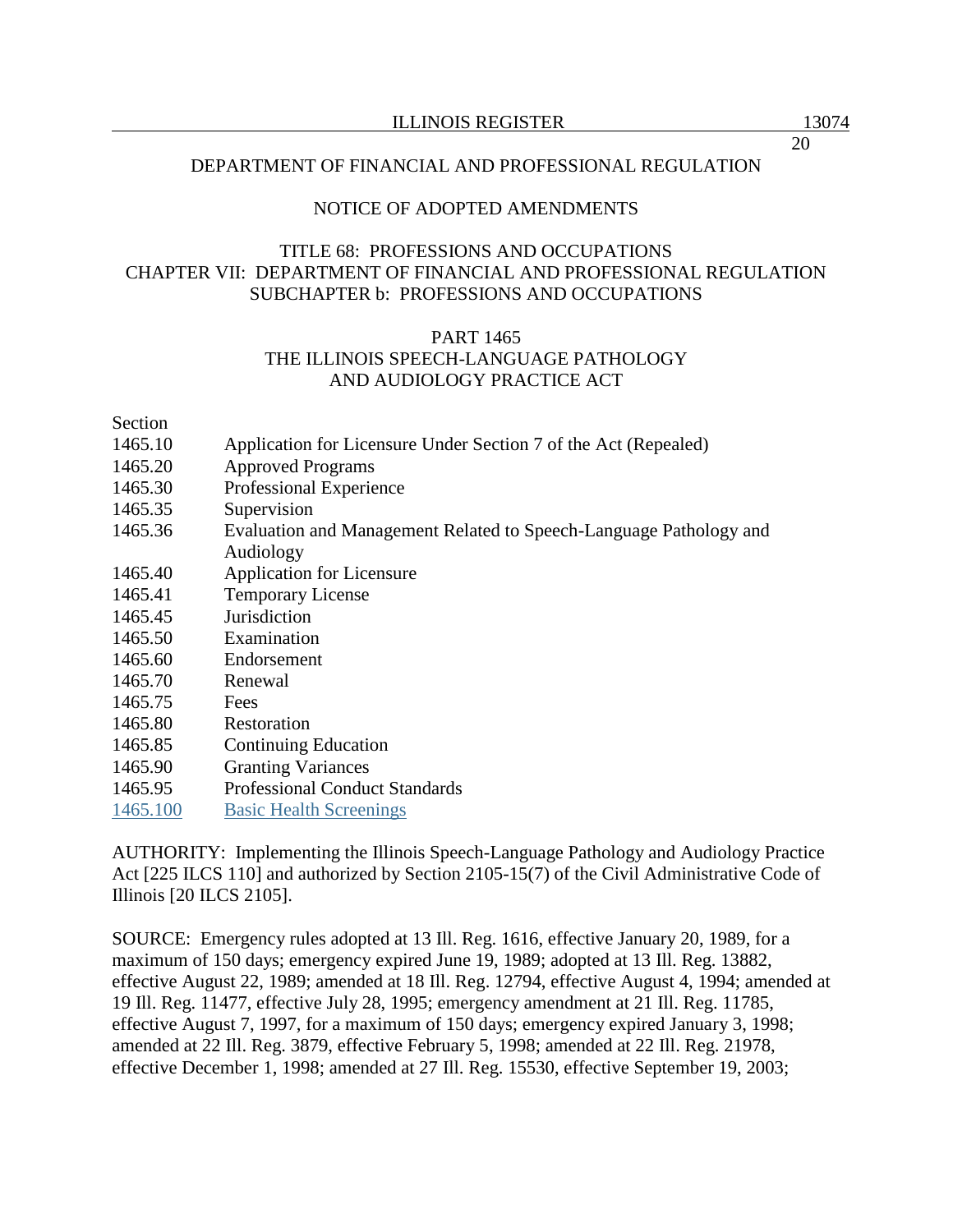# NOTICE OF ADOPTED AMENDMENTS

amended at 28 Ill. Reg. 14437, effective October 20, 2004; amended at 35 Ill. Reg. 2002, effective January 20, 2011; amended at 44 Ill. Reg. 13072, effective August 7, 2020.

### **Section 1465.20 Approved Programs**

- a) The Department of Financial and Professional Regulation-Division of Professional Regulation (Division) shall approve a speech-language pathology or audiology program if it meets the following minimum criteria:
	- 1) The institution is legally recognized and authorized by the jurisdiction in which it is located to confer the appropriate degree.
	- 2) The institution has a faculty that consists of a sufficient number of fulltime instructors to ensure educational obligations to the student are fulfilled. The faculty must have demonstrated competence as evidenced by appropriate degrees in their areas of teaching from professional colleges or institutions.
	- 3) The program director must be trained and hold a master's or doctoral degree in speech-language pathology, in audiology or in speech and hearing science.
	- 4) The institution has an integrated curriculum plan that includes at least the following subject areas in professional education (60 semester hours required):
		- A) Basic Communication Processes
			- i) Anatomic and physiological bases
			- ii) Physical bases and processes of the production and perception of speech, language and hearing
			- iii) Linguistic and psycholinguistic variables related to normal development and use of speech, language and hearing
		- B) Speech-Language Pathology/Audiology
			- i) Speech and language disorders, which must include, at a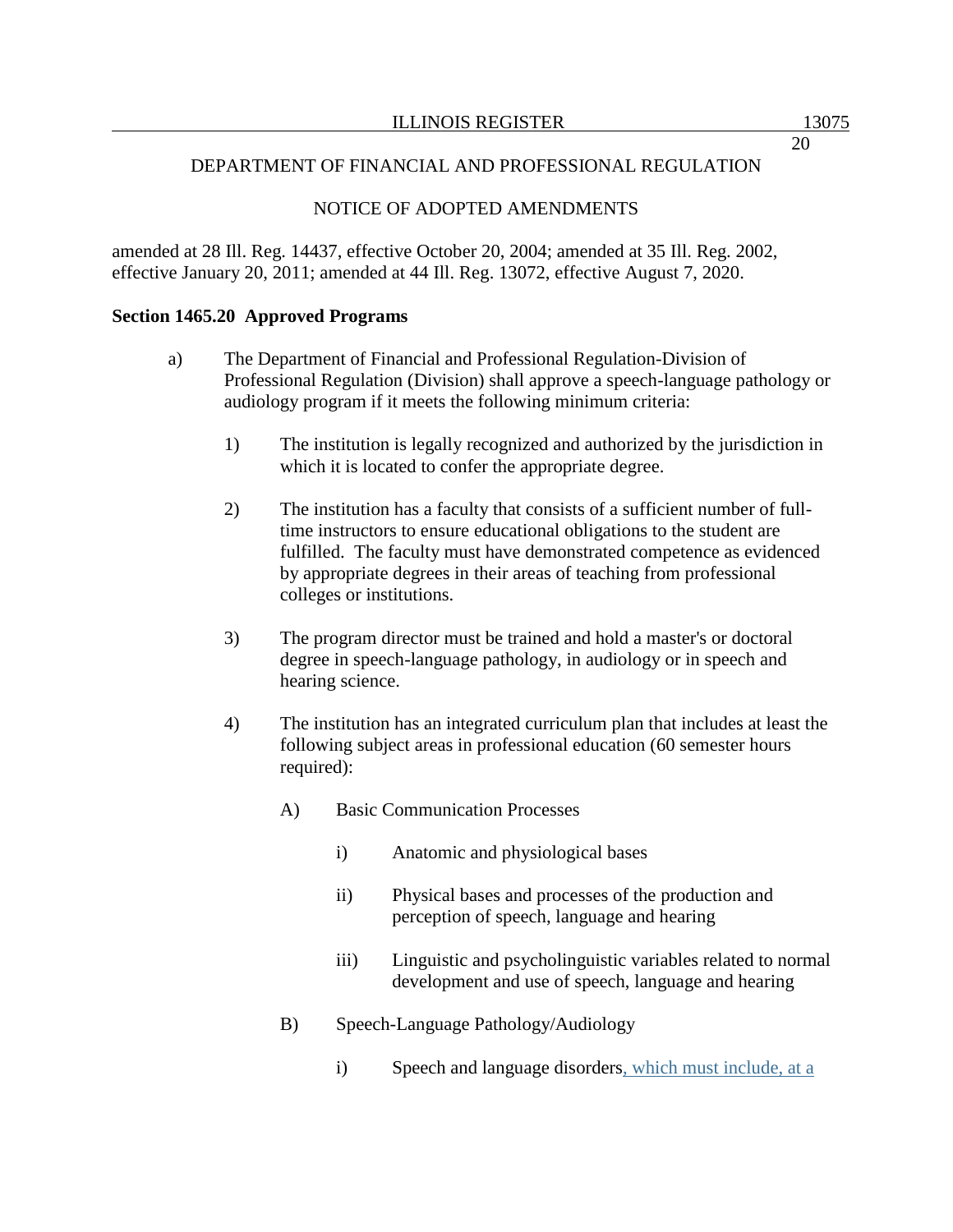### NOTICE OF ADOPTED AMENDMENTS

minimum, didactic training in the following subject areas:

- articulation and fluency;
- voice and resonance;
- receptive and expressive language in speaking;
- listening, reading and writing;
- hearing;
- swallowing (oral, pharyngeal, esophageal and related functions (including oral function for feeding and orofacial myology));
- cognitive aspects of communication;
- social aspects of communication; and
- augmentative and alternative communication modalities
- ii) Audiology
- iii) Auditory and vestibular pathology
- iv) Auditory and vestibular habilitation/rehabilitation
- 5) The institution has a clinical practicum that provides speech-language pathology students with 375 hours of clinical experience supervised in the subject areas in subsection(a)(4)(B)(i) that is by a licensed speechlanguage pathologist or a minimum of 1500 hours clinical practicum supervised by a licensedan audiologist or a person who is ASHA certified or certified in audiology by the American Board of Audiology. The experience shall take place in at least 2 clinical settings (i.e., academic program, school setting, medical facility, community clinics).
- b) The Division shall approve a speech-language pathology assistant program if it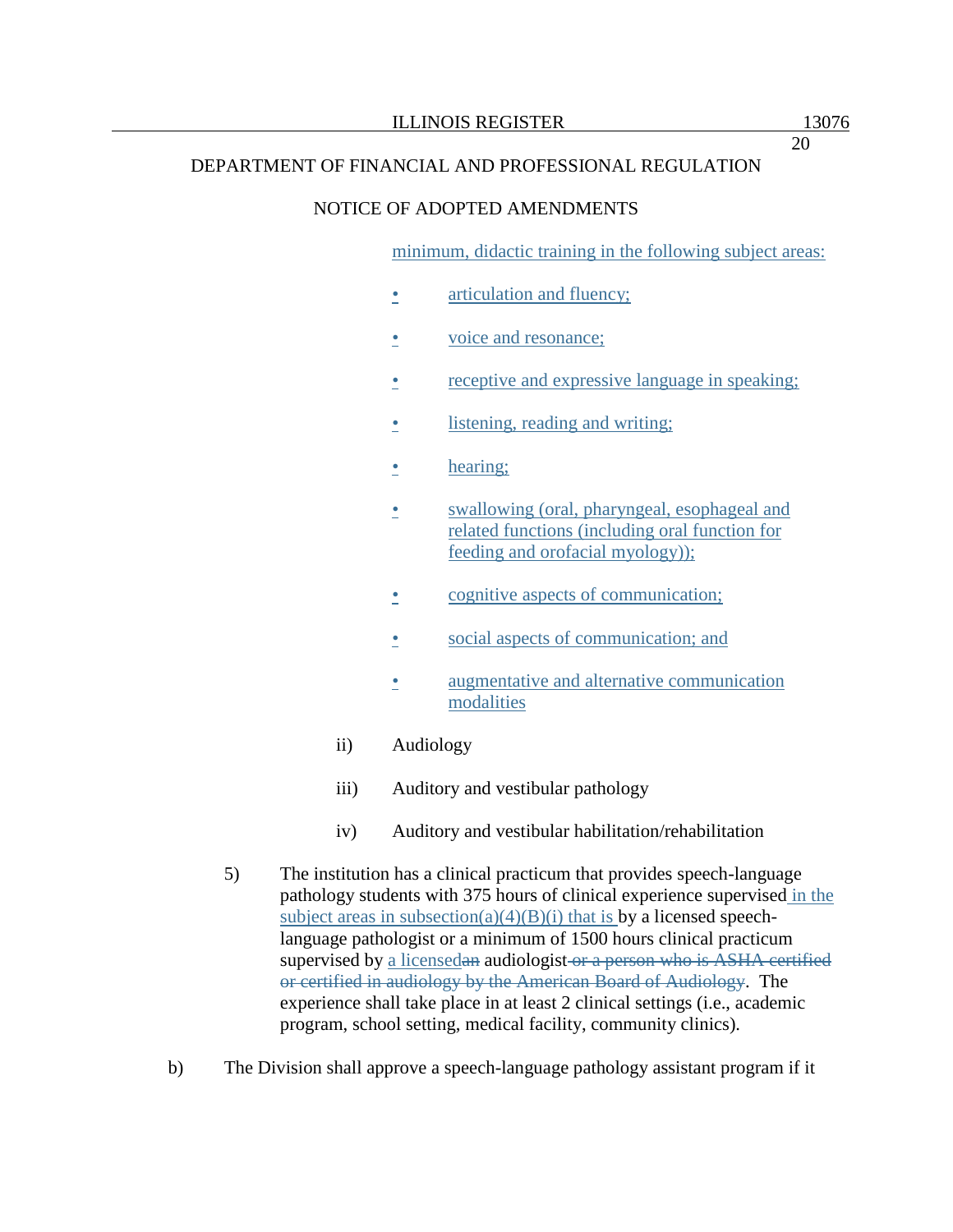### NOTICE OF ADOPTED AMENDMENTS

meets the following minimum criteria:

- 1) The institution is legally recognized and authorized by the jurisdiction in which it is located to confer the appropriate degree.
- 2) The institution has a faculty that consists of a sufficient number of full-time instructors to ensure educational obligations to the student are fulfilled. The faculty must have demonstrated competence as evidenced by appropriate degrees in their areas of teaching from professional colleges or institutions.
- 3) The program director must be trained and hold a master's or doctoral degree in speech-language pathology, in audiology or in speech and hearing science.
- 4) The institution has an integrated curriculum plan that includes at least the following:
	- A) 24 semester credit hours or its equivalent in general education;
	- B) 36 semester credit hours or its equivalent in the following technical content areas:
		- i) an overview of normal processes of communication as relates to hearing, speech and language;
		- ii) an overview of communication disorders as relates to hearing, speech and language;
		- iii) instruction in speech-language pathology assistant-level service delivery practices, including basic audiometric screening;
		- iv) instruction in workplace behaviors to minimally include ethics, standards of employee conduct and speech-language pathology assistant duty restrictions;
		- v) cultural and linguistic factors in communication;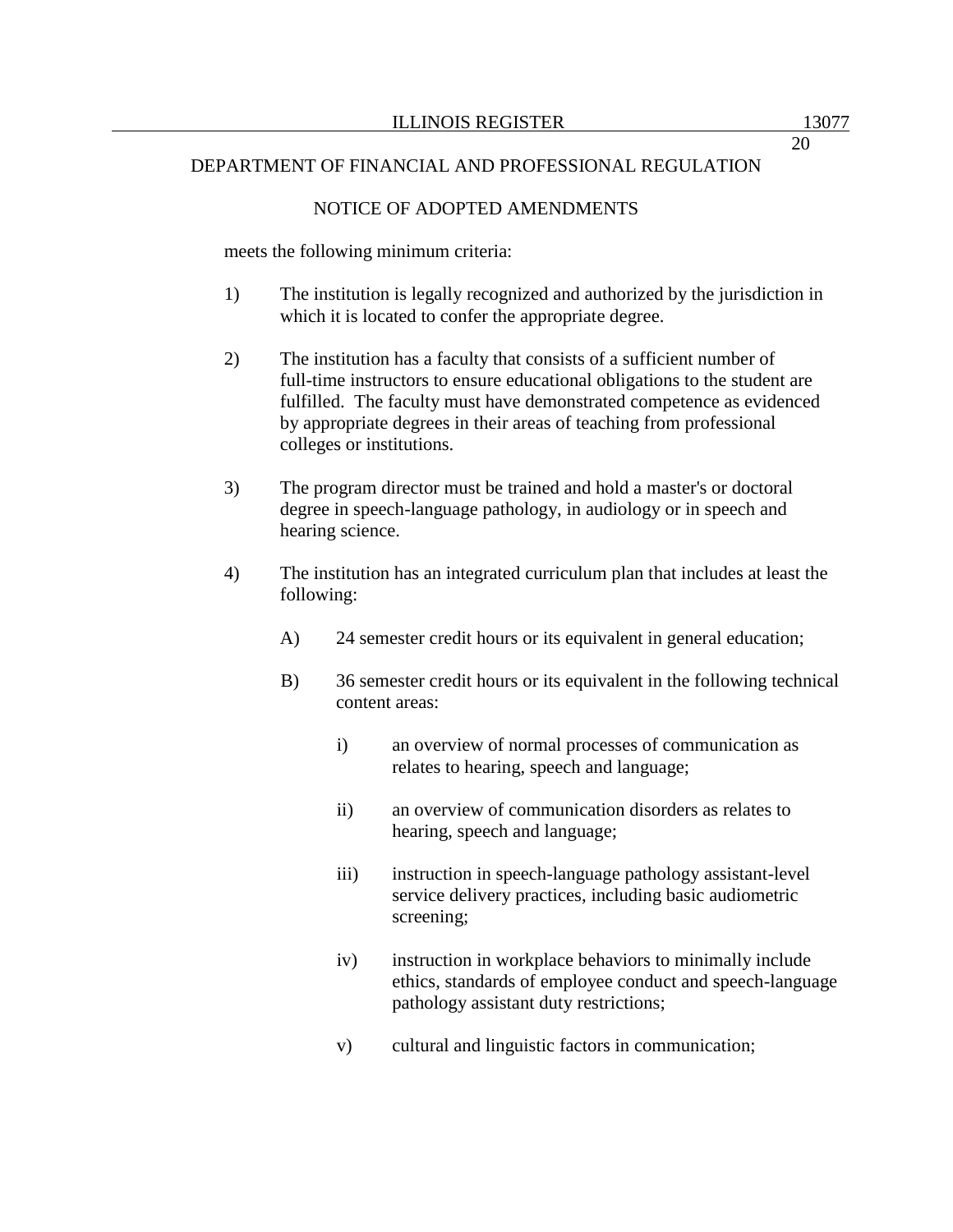### NOTICE OF ADOPTED AMENDMENTS

- vi) observation; and
- C) 100 hours of supervised field work experience supervised by a licensed speech-language pathologist at least 50% of the time when the student is engaged in contact with the patient or client.
- c) The Division has determined that all speech-language pathology and audiology master's and doctoral degree programs accredited or approved by the Council on Academic Accreditation in Audiology and Speech-Language Pathology as of January 1, 2008 meet the minimum criteria set forth in this Section and are, therefore, approved.
- d) The Division has determined that all audiology doctoral degree programs accredited or approved by the Accreditation Commission for Audiology Education meet the minimum criteria set forth in this Section and are, therefore, approved.
- e) The Division has determined that foreign applicants can meet the speech-language pathology master's program requirement if an applicant provides a verifiable letter from the American Speech-Language-Hearing Association which states the applicant has met the academic and clinical experience requirements for the Certificate of Clinical Competence.

(Source: Amended at 44 Ill. Reg. 13072, effective August 7, 2020)

### **Section 1465.35 Supervision**

- a) Pursuant to Section 3.5(a) of the Act, supervision of students in speech-language pathology and audiology programs means that the supervisor is on-site (but not necessarily in the same room as the student) whenever the student is performing practices normally done by a licensed speech-language pathologist or audiologist. Supervision of students requires that direct supervision must be done no less than 25% of the time for treatment and 25% of the time for diagnostics. The supervisor is directly responsible to the client for all actions of that student. For purposes of this Part, direct supervision means on site, in view of the supervisor. This Part does not apply to students in speech-language pathology assistant programs.
- b) If a person has completed the academic and practicum work for a master's or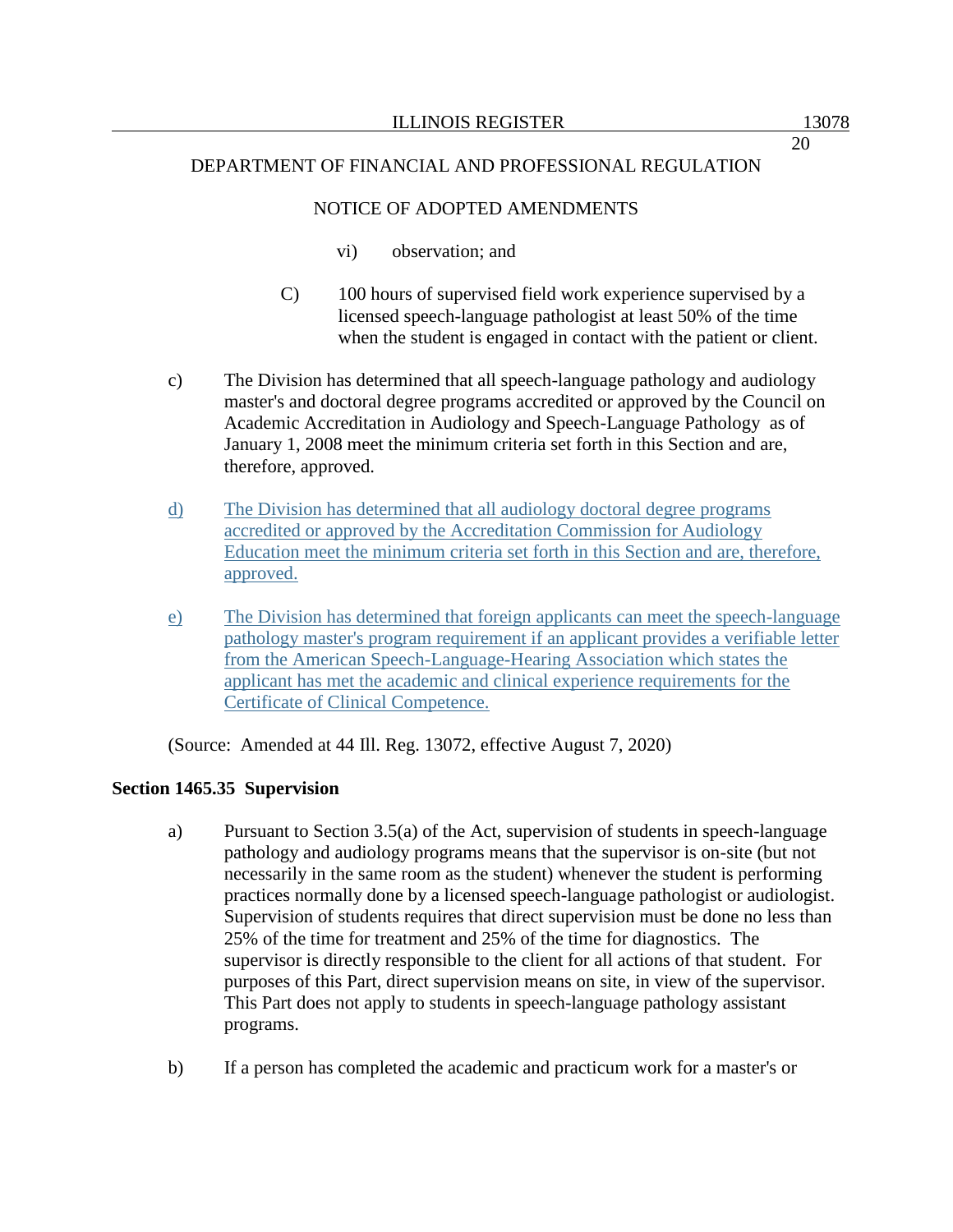#### NOTICE OF ADOPTED AMENDMENTS

doctoral degree in speech-language pathology and the individual is in the process of completing the equivalent of 9 months of supervised professional experience for his/her initial license, or the individual has finished that experience and is waiting for his/her application for licensure to be processed, supervision shall meet the requirements set forth in Section 1465.30.

- c) Pursuant to Section 8.8 of the Act, a speech-language pathology assistant shall:
	- 1) Practice only under the supervision of a licensed speech-language pathologist who has at least 2 years' experience in addition to the supervised professional experience required under Section 8(f) of the Act. A speech-language pathologist who supervises a speech-language pathology assistant must have completed at least 610 clock hours of training in the supervision related toof speech-language pathology and must complete at least 2 clock hours of continuing education in supervision related to speech-language pathology in each new licensing cycle after completion of the initial training required under Section 8(f) of the Actassistants.
		- A) The supervision training requirement shall be satisfied by completion of 10 hours of continuing education as defined in Section 1465.85(b).
		- B) Documentation of prior supervisory experience may be submitted to the Board of Speech-Language Pathology and Audiology (Board) with a request for its acceptance in lieu of the supervision training requirement. The Board retains the discretion to approve or deny the request.
	- 2) Be under the direct supervision of a licensed speech-language pathologist at least 30% of the speech-language pathology assistant's actual patient or client contact time per patient or client on a weekly basis during the first 90 days of initial employment as a speech-language pathology assistant. Thereafter, a speech-language pathology assistant must be under the direct supervision of a licensed speech-language pathologist at least 20% of the speech-language pathology assistant's actual patient or client contact time per patient or client on a weekly basis. Supervision of a speech-language pathology assistant beyond the minimum requirements of this subsection (c)(2) may be imposed at the discretion of the supervising speech-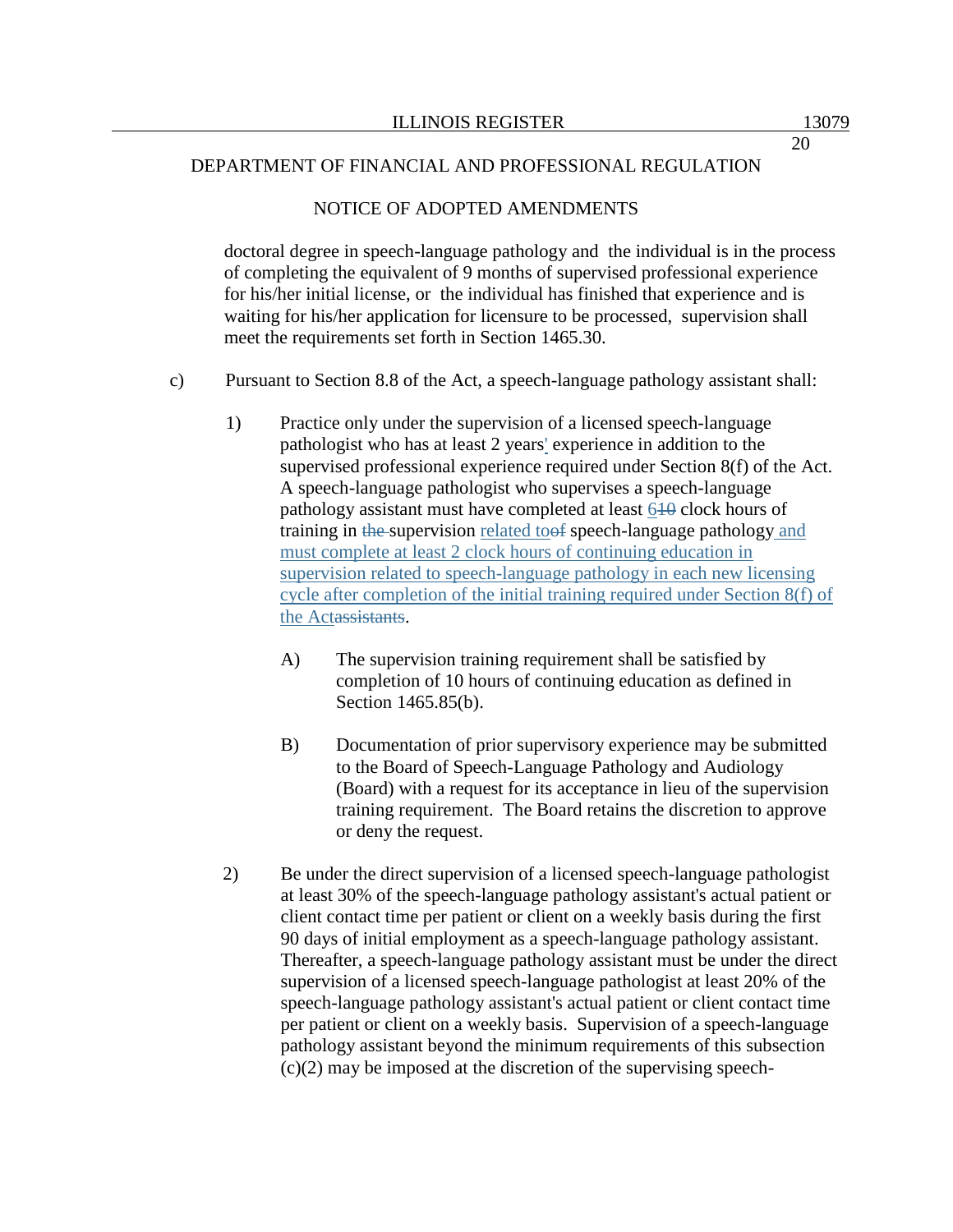# NOTICE OF ADOPTED AMENDMENTS

language pathologist. A supervising speech-language pathologist must be available to communicate with a speech-language pathology assistant whenever the assistant is in contact with a patient or client.

- A) A speech-language pathologist who supervises a speech-language pathology assistant must document direct supervision activities. At a minimum, supervision documentation must provide:
	- i) information regarding the quality of the speech-language pathology assistant's performance of assigned duties; and
	- ii) verification that clinical activity is limited to duties specified in Section 8.7 of the Act.
- B) A full-time speech-language pathologist may supervise no more than 2 speech-language pathology assistants. A speech-language pathologist who does not work full-time may supervise no more than one speech-language pathology assistant.
- 3) For purposes of this subsection (c), "direct supervision" means on-site, inview observation and guidance by a speech-language pathologist while an assigned activity is performed by the speech-language pathology assistant.

(Source: Amended at 44 Ill. Reg. 13072, effective August 7, 2020)

# **Section 1465.36 Evaluation and Management Related to Speech-Language Pathology and Audiology**

For purposes of this Part, evaluation and management related to the practice of speech-language pathology and audiology shall be defined as follows:

- a) Speech-Language Pathology
	- 1) Evaluation under speech-language pathology means the application of nonmedical methods and procedures for the identification, measurement, testing and appraisal of communication development, disorders or disabilities of speech, language, voice, swallowing and other speech, language and voice related disorders.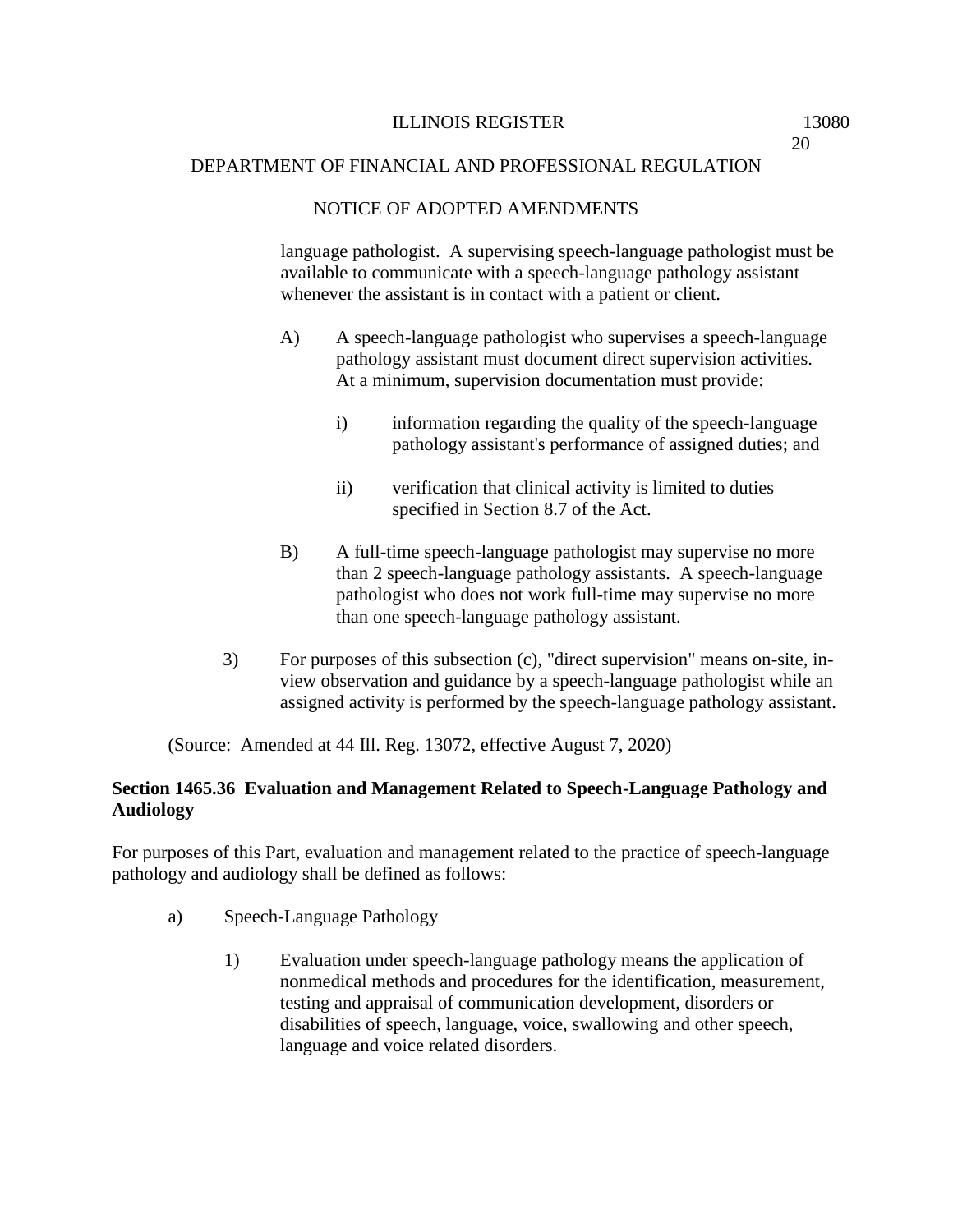## NOTICE OF ADOPTED AMENDMENTS

2) Management under speech-language pathology means habilitation, rehabilitation, counseling, consulting, directing or conducting programs that are designed to modify disorders related to communication development, and disorders or disabilities of speech, language, voice or swallowing. This may also include training in the use of augmentative communication systems, communication variation, cognitive rehabilitation, nonspoken language production, and comprehension, performance of hearing screening test consistent with speech-language pathology training, and basic health screenings in accordance with Section 8.3 of the Act.

## b) Audiology

- 1) Evaluation under audiology means the application of nonmedical methods and procedures for the identification, measurement, testing and appraisal of hearing or vestibular function.
- 2) Management under audiology means the application of nonsurgical methods and procedures for the screening, identification, measurement, monitoring, testing, appraisal, prediction, interpretation, habilitation, rehabilitation, or instruction related to audiologic or vestibular disorders, including hearing, tinnitus and disorders of hearing and balance.habilitation, rehabilitation, counseling, consulting, directing or conducting of programs that are designed to modify disorders related to hearing loss or vestibular malfunction. This includes training in the use of amplification, including dispensing of hearing aids. This also includes intraoperative neurophysiological monitoring of the seventh and eighth cranial nerves, as well as basic speech and language screening tests consistent with audiology training and basic health screenings in accordance with Section 8.3 of the Actremoval of cerumen for the purpose of performing evaluation or management procedures.

(Source: Amended at 44 Ill. Reg. 13072, effective August 7, 2020)

### **Section 1465.40 Application for Licensure**

a) Each applicant for a speech-language pathology or audiology license shall file an application with the Department of Financial and Professional Regulation-Division of Professional Regulation (Division), on forms provided by the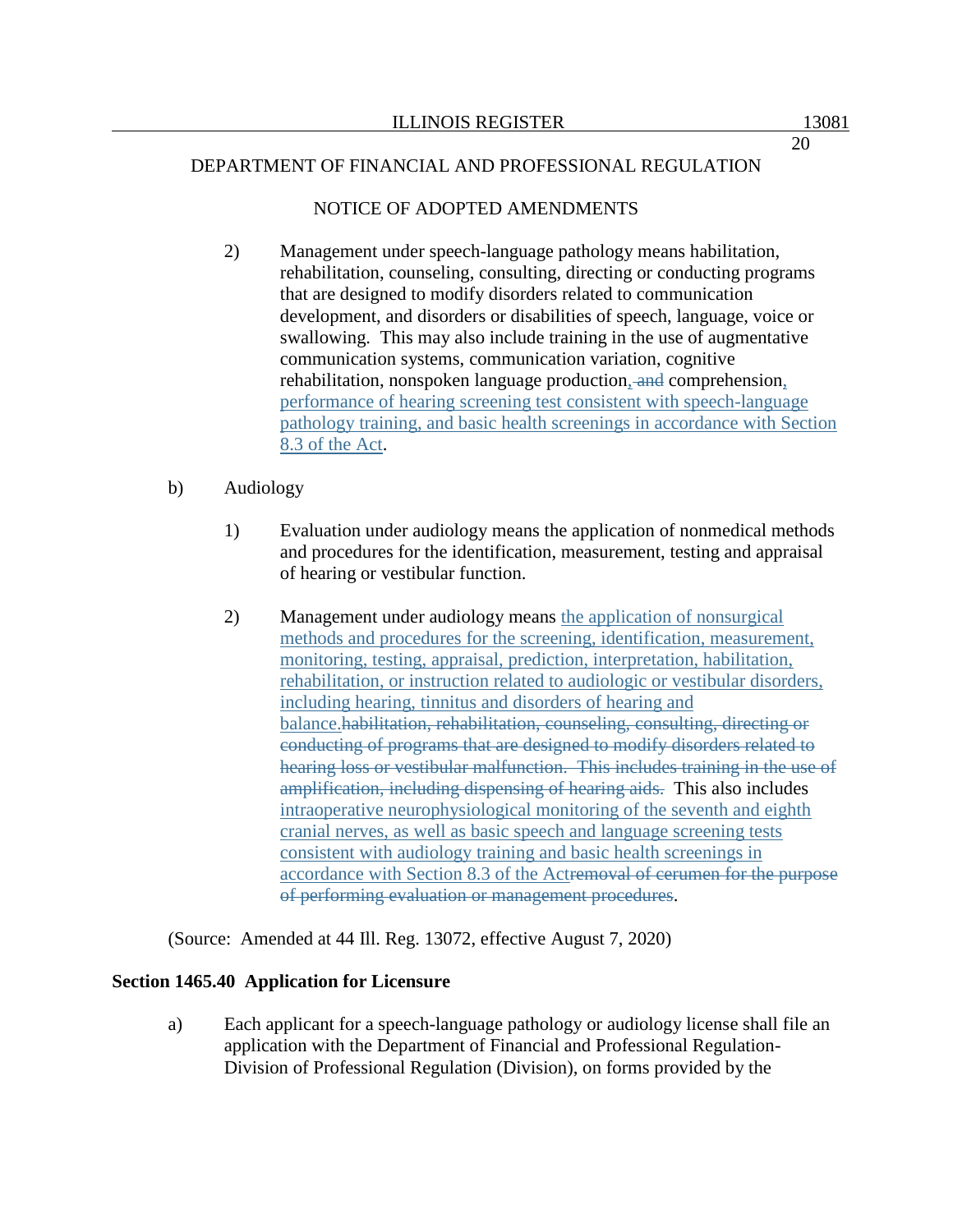### NOTICE OF ADOPTED AMENDMENTS

Division. The application shall include:

- 1) Certification, on forms provided by the Division, of a master's or doctoral degree from a program approved by the Division in accordance with Section 1465.20(a). An applicant for licensure as a speech-language pathologist who received education and training at a speech-language pathology program located *outside of the United States* must meet the requirements of Section 8 of the Act, including, but not limited to, *substantially complying with the minimum requirements of an approved program* as set forth in Section 1465.20(a)(4)(B)(i); [225 ILCS 110/8]
- 2) Passage of the PRAXIS examination or a national examination recognized by the Department set forth in Section 1465.50 or certification from the American Speech-Language-Hearing Association or from the American Board of Audiology pursuant to Section 8(e) of the Act. Exam scores shall be submitted directly to the Division from the testing service;
- 3) Certification, on forms provided by the Division, of completion of the equivalent of 9 months of full-time supervised professional experience as set forth in Section 1465.30-of this Part;
- 4) The required fee as set forth in Section 1465.75 of this Part.
- b) The Division, upon recommendation of the Board, will accept a Certificate of Clinical Competence in Speech-Language Pathology or Audiology awarded by the American Speech-Language-Hearing Association's Clinical Certification Board or certification in audiology from the American Board of Audiology, in lieu of the documents required in subsections (a)(2) and (3).
- c) Each applicant for a speech-language pathology assistant license shall file an application with the Division on forms provided by the Division. The application shall include:
	- 1) Certification, on forms provided by the Division, of completion of either an associate's degree from a speech-language pathology assistant program approved by the Division or a bachelor's degree with proof that the applicant has completed course work from an accredited college or university that meets the minimum requirements in accordance with Section 1465.20(b);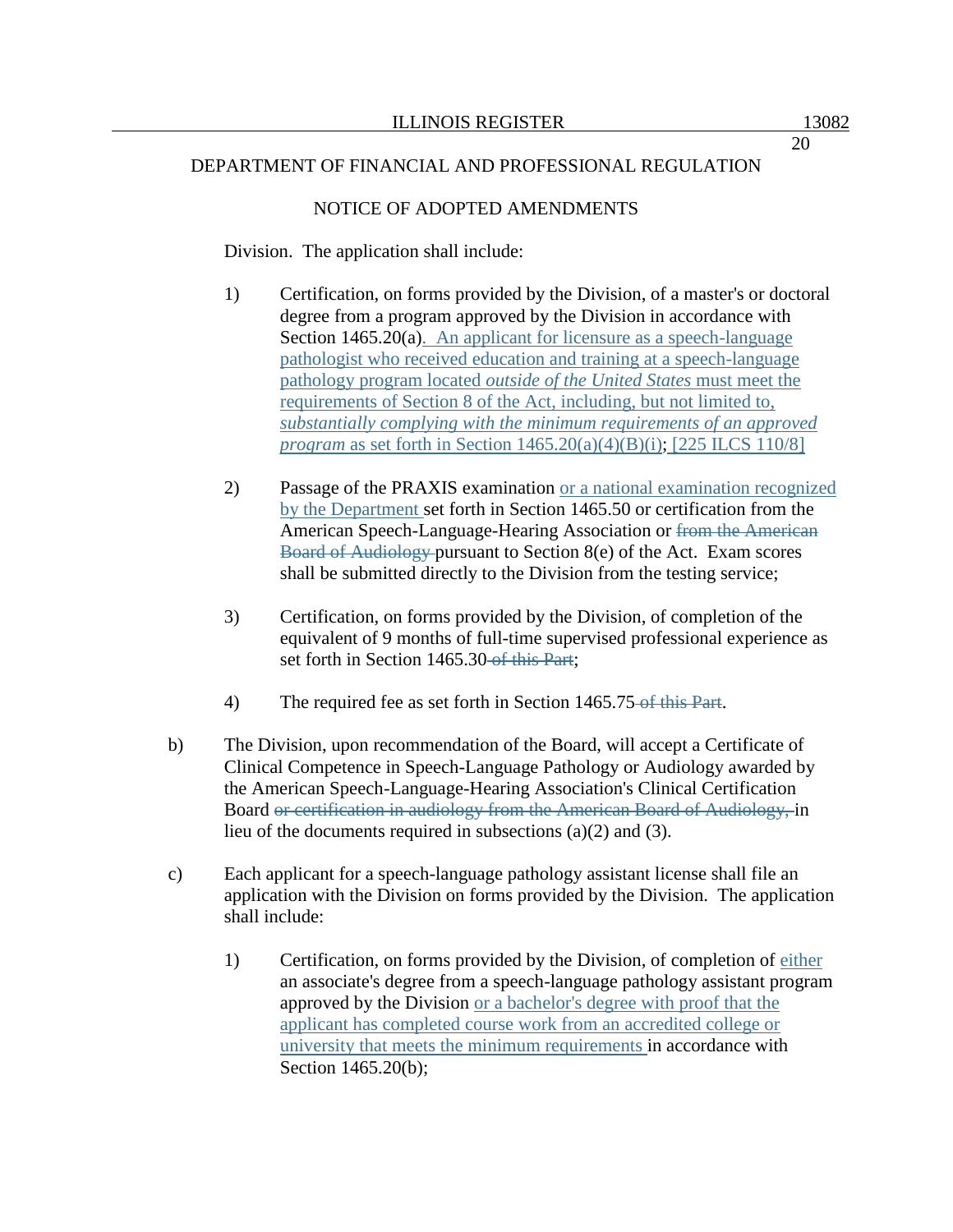# NOTICE OF ADOPTED AMENDMENTS

2) The required fee as set forth in Section 1465.75 of this Part.

### (Source: Amended at 44 Ill. Reg. 13072, effective August 7, 2020)

### **Section 1465.41 Temporary License**

On or after July 1, 2005, an applicant pursuing licensure as a speech language pathologist shall obtain a temporary license prior to beginning the supervised professional experience as specified in Section 1465.30.

- a) The application shall include:
	- $\perp$ a) Certification, on forms provided by the Division, of a master's or doctoral degree from a program approved by the Division in accordance with Section 1465.20(a);
	- $2b$  Passage of the PRAXIS or a national examination recognized by the Department as set forth in Section 1465.50 or certification from the American Speech-Language-Hearing Association pursuant to Section 8(e) of the Act. Exam scores shall be submitted directly to the Division from the testing service;
	- $3e$  Certification on forms provided by the Division demonstrating that a licensed speech-language pathologist has agreed to supervise the professional experience of the applicant; and
	- 4d) The required fee set forth in Section 1465.75 of this Part.
- be) The temporary license may be renewed one time only for a 12-month period in the following situations:
	- 1) Serving full-time in the Armed Forces;
	- 2) An incapacitating illness documented by a currently licensed physician; or
	- 3) Any other similar extenuating circumstances.

(Source: Amended at 44 Ill. Reg. 13072, effective August 7, 2020)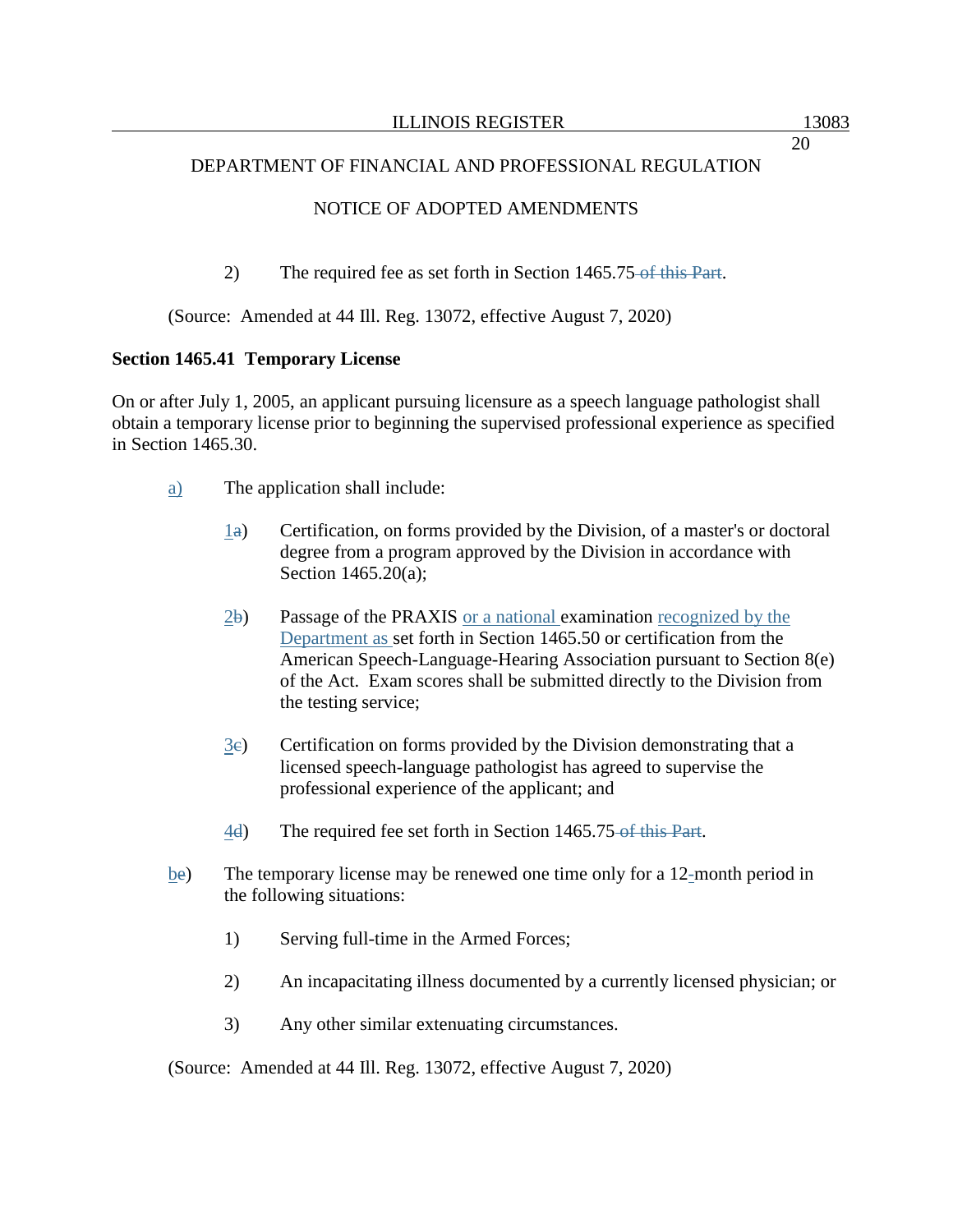20

## DEPARTMENT OF FINANCIAL AND PROFESSIONAL REGULATION

# NOTICE OF ADOPTED AMENDMENTS

#### **Section 1465.50 Examination**

- a) The examination for licensure as a licensed speech-language pathologist and/or licensed audiologist is the PRAXIS examination or a national examination recognized by the Department that tests the theory and practice of the profession.
- b) Candidates for the examination shall make application and pay the examination fee directly to the designated testing service.
- c) Application to the testing services for purposes of the examination shall not constitute application to the Division for licensure.

(Source: Amended at 44 Ill. Reg. 13072, effective August 7, 2020)

#### **Section 1465.60 Endorsement**

- a) An applicant for a license as a speech-language pathologist or audiologist who is licensed under the laws of another state or territory of the United States shall file an application with the Division, on forms provided by the Division, that includes:
	- 1) Certification, on forms provided by the Division, of a master's or doctoral degree from a program approved by the Division in accordance with Section 1465.20;
	- 2) Certification, on forms provided by the Division, of completion of the equivalent of 9 months of full-time supervised professional experience as set forth in Section 1465.30 of this Part;
	- 3) Proof of successful completion of the examination set forth in Section 1465.50 of this Part;
	- 4) The Division, upon recommendation of the Board, will accept a Certificate of Clinical Competence in Speech-Language Pathology or Audiology awarded by the American Speech-Language-Hearing Association's Clinical Certification Board or certification in audiology from the American Board of Audiology, in lieu of the documents required in subsections (a)(2) and (3);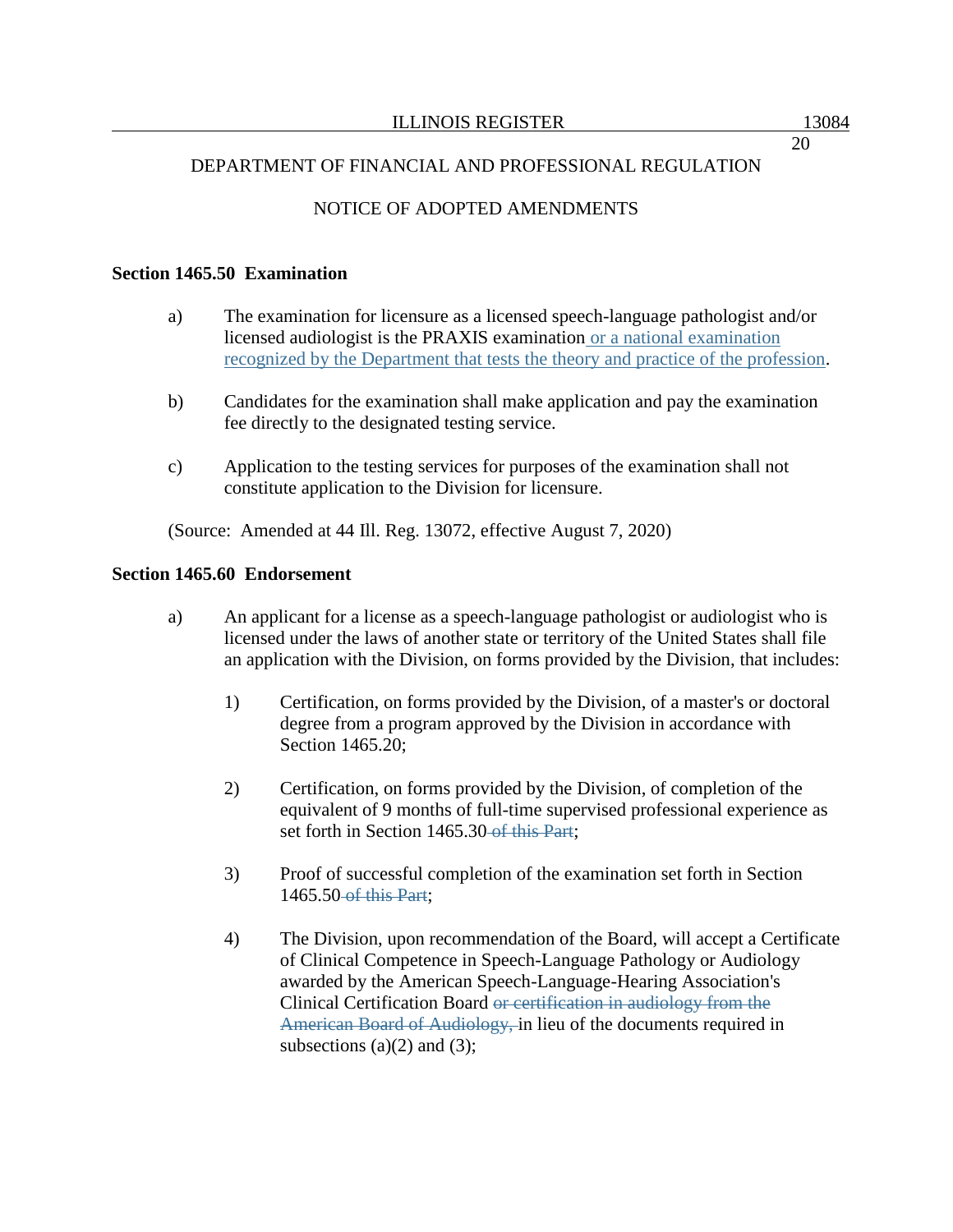#### NOTICE OF ADOPTED AMENDMENTS

- 5) Certification, on forms provided by the Division, from the state or territory of the United States in which the applicant was originally licensed and any state in which the applicant is currently licensed, stating:
	- A) The time during which the applicant was licensed; and
	- B) Whether the file of the applicant contains any record of any disciplinary actions taken or pending;
- 6) The required fee set forth in Section 1465.75 of this Part.
- b) The Division may require additional information to determine if the requirements in the state or territory of original licensure were substantially equivalent to the requirements then in effect in Illinois at the time of original licensure or to determine whether the requirements of another state or territory together with education and professional experience qualifications of the applicant are substantially equivalent to the requirements in Illinois at the time of application. The Division, upon recommendation of the Board, shall determine substantial equivalency based on, but not limited to, certification in speech-language pathology or audiology from the American Speech-Language-Hearing Association or certification in audiology from the American Board of Audiology; education, training, and experience, including, but not limited to, whether he/she has achieved special honors or awards, has had articles published in professional journals, has written textbooks relating to speech-language-hearing; and any other attribute the Director of the Department of Financial and Professional Regulation-Division of Professional Regulation with the authority delegated by the Secretary (Director) accepts as evidence that the applicant has outstanding and proven ability in speech-language-hearing. The Division shall either issue a license by endorsement to the applicant or notify him/her of the reasons for the denial of the application.
- c) A person licensed as a speech-language pathologist or audiologist under the laws of another state, who has made application to the Division for a license to practice, may practice speech-language pathology or audiology without a license for 90 days from the date of application or until disposition of the license application by the Division, whichever is sooner. The person must hold a Certificate of Clinical Competence from the American Speech-Language-Hearing Association in speech-language pathology or audiology or, in the case of an audiologist, a certificate from the American Board of Audiology. In order to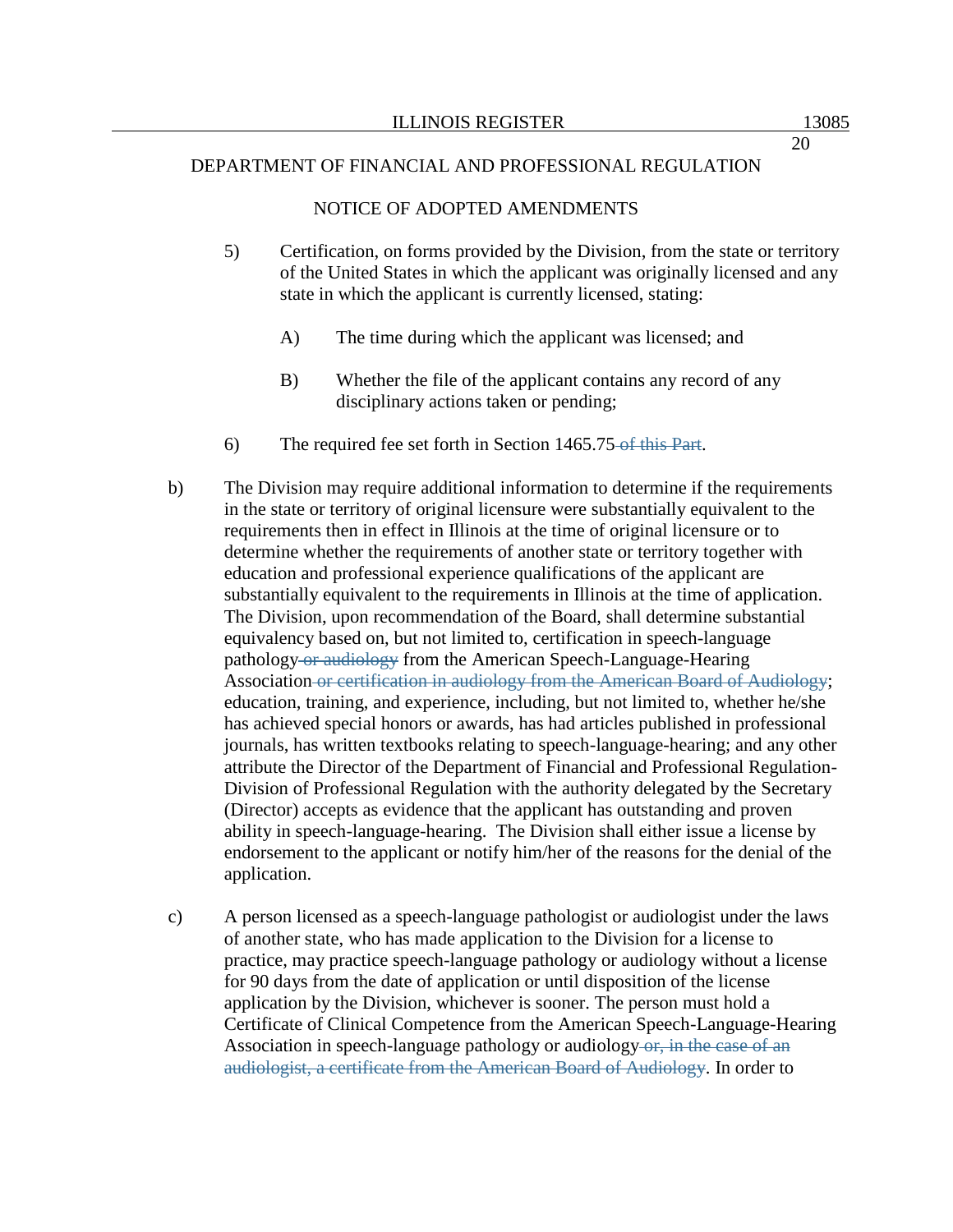### NOTICE OF ADOPTED AMENDMENTS

qualify under this subsection, there shall be no discipline or pending discipline against the applicant from the state or territory of the United States in which the applicant was originally licensed or any state in which the applicant is currently licensed.

- d) Application
	- 1) An applicant for a license as a speech-language pathology assistant who is licensed under the laws of another state or territory of the United States shall file an application with the Division, on forms provided by the Division, that includes:
		- A) Certification, on forms provided by the Division, of completion of either an associate's degree from a speech-language pathology assistant program approved by the Division or a bachelor's degree with proof that the applicant has completed course work from an accredited college or university that meets the minimum requirements in accordance with Section 1465.20(b);
		- B) The required fee set forth in Section 1465.75 of this Part; and
		- C) Certification, on forms provided by the Division, from the state or territory of the United States in which the applicant was originally licensed and any state in which the applicant is currently licensed, stating:
			- i) The time during which the applicant was licensed; and
			- ii) Whether the file of the applicant contains any record of any disciplinary actions taken or pending.
	- 2) The Division may require additional information to determine if the requirements in the state or territory of original licensure were substantially equivalent to the requirements then in effect in Illinois at the time of original licensure or to determine whether the requirements of another state or territory, together with education and professional experience qualifications of the applicant, are substantially equivalent to the requirements in Illinois at the time of application. The Division shall either issue a license by endorsement to the applicant or notify him/her of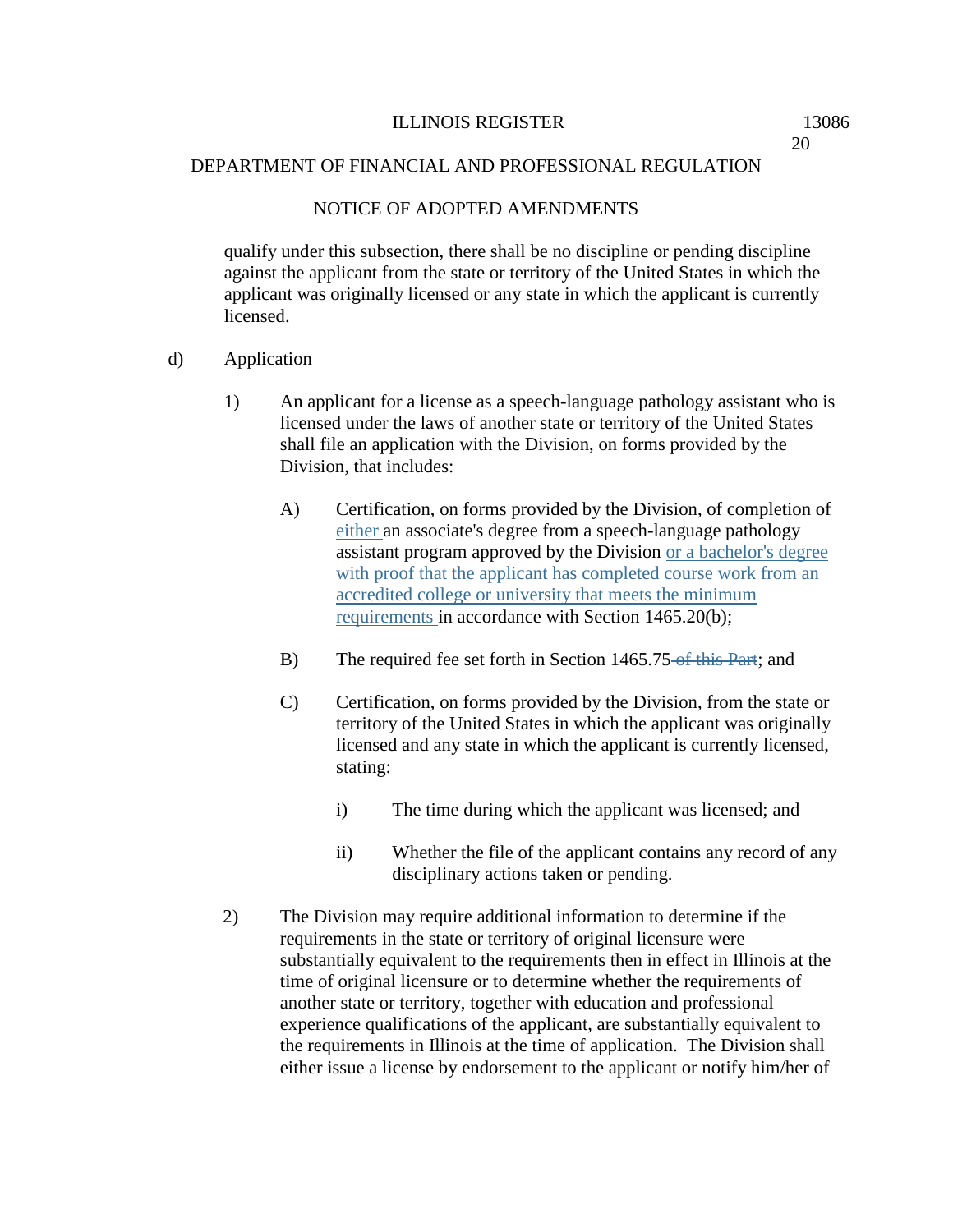### NOTICE OF ADOPTED AMENDMENTS

the reasons for the denial of the application.

(Source: Amended at 44 Ill. Reg. 13072, effective August 7, 2020)

#### **Section 1465.70 Renewal**

- a) Every license issued under the Act shall expire on October 31 of odd numbered years. The holder of a license may renew the license during the month preceding the expiration date by paying the required fee. In order to renew a license, a speech-language pathology or audiology licensee will be required to complete 20 hours of continuing education in accordance with Section 1465.85. Beginning with the October 31, 2007 renewal, in order to renew a speech-language pathology assistant license, a licensee will be required to complete 10 hours of continuing education in accordance with Section1465.85.
- b) It is the responsibility of each licensee to notify the Division of any change of address or email address. Failure to receive a renewal form from the Division shall not constitute an excuse for failure to pay the renewal fee or to renew one's license.

(Source: Amended at 44 Ill. Reg. 13072, effective August 7, 2020)

#### **Section 1465.75 Fees**

The following fees shall be paid to the Division and are not refundable:

- a) Application Fees
	- 1) The fee for application for initial speech-language pathologist or audiologist license by examination is \$90.
	- 2) The fee for application as a speech-language pathology assistant is \$45.
	- 3) The fee for application for a person licensed as a speech-language pathologist or audiologist under the laws of another state or territory of the United States or of a foreign country or province is \$100.
	- 4) The fee for a temporary license as a speech-language pathologist is \$75.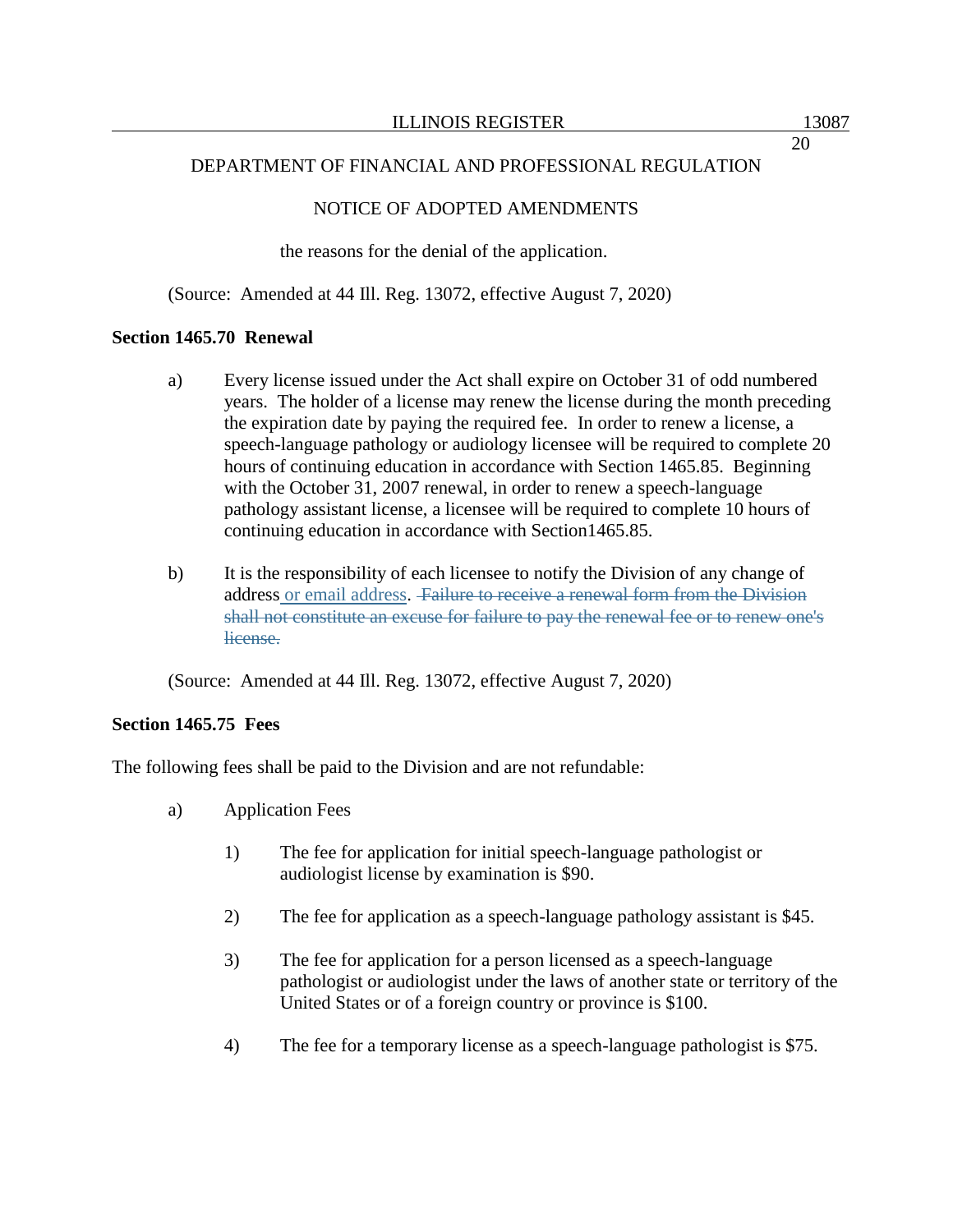### NOTICE OF ADOPTED AMENDMENTS

### b) Renewal Fees

- 1) The fee for the renewal of a speech-language pathologist or audiologist license shall be calculated at the rate of \$50 per year. In addition to the renewal fee, an audiologist shall, at renewal, pay a Hearing Instrument Consumer Protection Fee of \$45 as provided in Section 14(b-5) of the Act.
- 2) The fee for the renewal of a speech-language pathology assistant license shall be calculated at the rate of \$25 per year.
- 3) The fee for the renewal of a temporary license as a speech-language pathologist shall be \$50.
- c) General Fees
	- 1) The fee for the restoration of a license other than from inactive status is \$50 plus payment of all lapsed renewal fees.
	- 2) The fee for the issuance of a duplicate license, for the issuance of a replacement license, for a license that has been lost or destroyed or for the issuance of a license with a change of name or address other than during the renewal period is \$20. No fee is required for name and address changes on Division records when no duplicate license is issued.
	- 3) The fee for a certification of a licensee's record for any purpose is \$20.
	- 4) The fee for a wall certificate showing licensure shall be the actual cost of producing the certificate.
	- 5) The fee for a roster of persons licensed as speech-language pathologists or audiologists in this State shall be the actual cost of producing the roster.

(Source: Amended at 44 Ill. Reg. 13072, effective August 7, 2020)

#### **Section 1465.80 Restoration**

a) A person seeking restoration of a license that has expired for 5 years or less shall have the license restored upon payment of the fees pursuant to Section 1465.75 of this Part. In order to restore a speech-language pathology or audiology license, a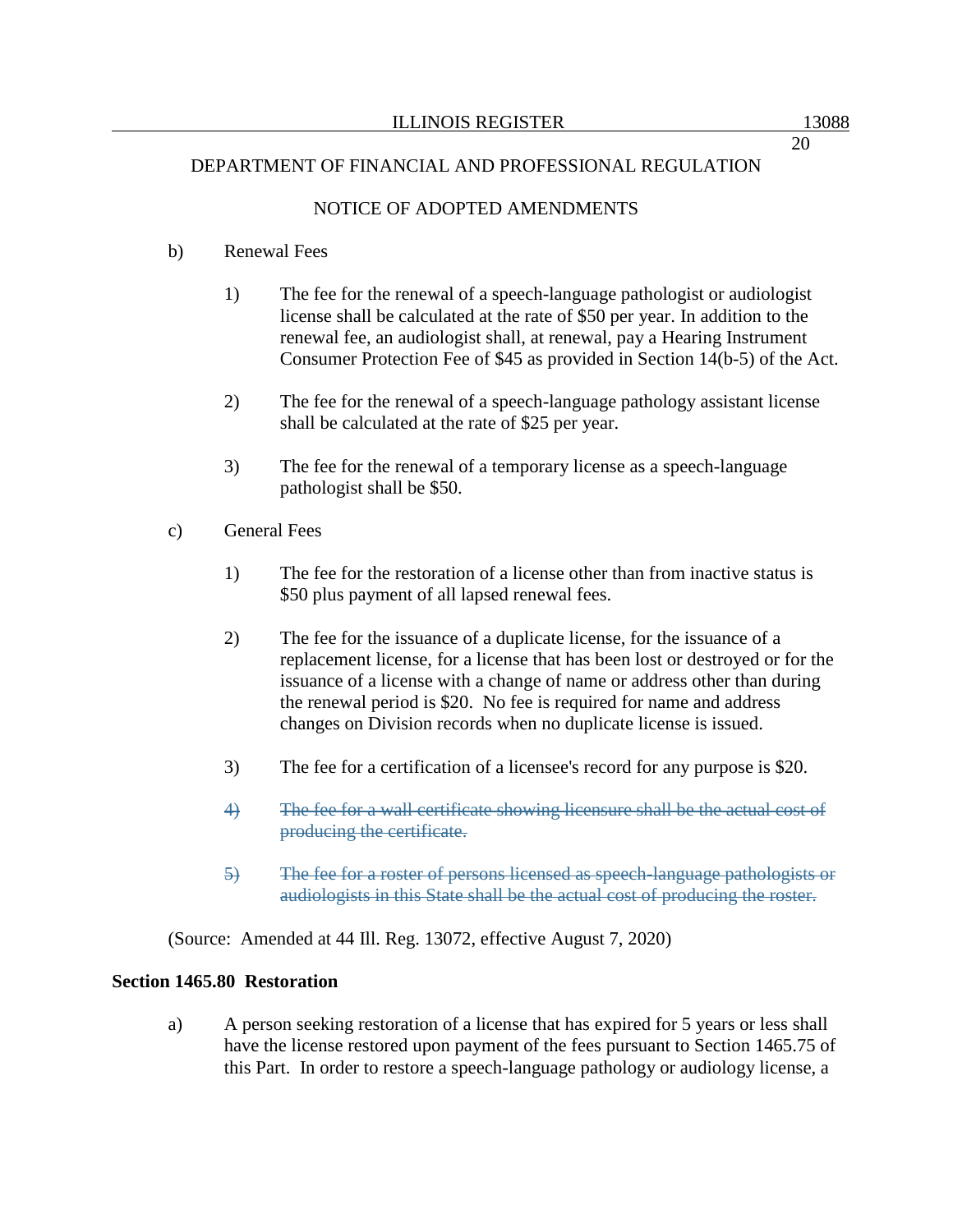#### NOTICE OF ADOPTED AMENDMENTS

licensee will be required to complete 20 hours of continuing education in accordance with Section 1465.85. In order to restore a speech-language pathology assistant license, a licensee will be required to complete 10 hours of continuing education in accordance with Section 1465.85.

- b) A person seeking restoration of a license that has been placed on inactive status for 5 years or less shall have the license restored upon payment of the fee pursuant to Section 1465.75 of this Part. In order to restore a speech-language pathology or audiology license, a licensee will be required to complete 20 hours of continuing education in accordance with Section 1465.85. In order to restore a speech-language pathology assistant license, a licensee will be required to complete 10 hours of continuing education in accordance with Section 1465.85.
- c) A person seeking restoration of a speech-language pathology or audiology license after it has expired or been placed on inactive status for more than 5 years shall file an application, on forms supplied by the Division, together with the fee required by Section 1465.75 of this Part and be scheduled for an interview before the Board. In order to restore a license, a licensee will be required to complete 20 hours of continuing education in accordance with Section 1465.85. The person shall also submit either:
	- 1) Sworn evidence of active practice in another United States jurisdiction. The evidence shall include a statement from the appropriate board or licensing authority in the other jurisdiction that the registrant was authorized to practice during the term of said active practice; or
	- 2) An affidavit attesting to military service as provided in Section 11(f) of the Act; or
	- 3) Proof of successful completion of the PRAXIS examination or a national examination recognized by the Department in accordance with Section 1465.50 of this Part within one year prior to application for restoration of a speech-language pathology or audiology license.
- d) A person seeking restoration of a speech-language pathology assistant license after it has expired or been placed on inactive status for more than 5 years shall file an application, on forms supplied by the Division, together with the fee required by Section 1465.75 of this Part and be scheduled for an interview before the Board. In order to restore a license, a licensee will be required to complete 10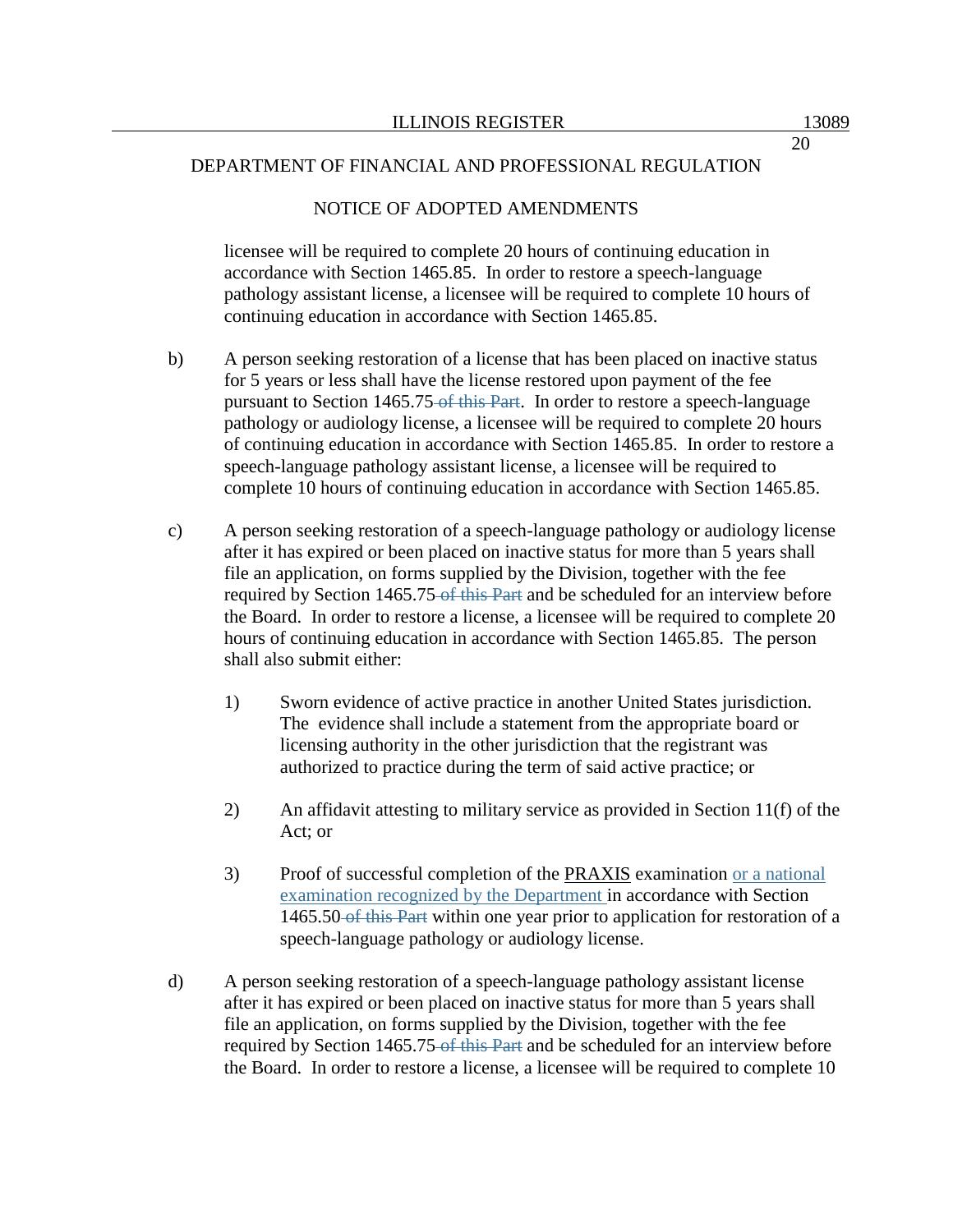## NOTICE OF ADOPTED AMENDMENTS

hours of continuing education in accordance with Section 1465.85. The person shall also submit either:

- 1) Sworn evidence of active employment as a speech-language pathology assistant in another United States jurisdiction. The evidence shall include a statement from the appropriate board or licensing authority in the other jurisdiction that the registrant was authorized to be employed during the term of active employment as a speech-language pathology assistant; or
- 2) An affidavit attesting to military service as provided in Section 11(f) of the Act.
- e) When the accuracy of any submitted documentation or the relevance or sufficiency of the course work or experience is questioned by the Division because of lack of information, discrepancies or conflicts in information given or a need for clarification, the person seeking restoration of a license shall be required to:
	- 1) Provide information as may be necessary; and/or
	- 2) Appear for an interview before the Board to explain such relevance or sufficiency, clarify information or clear up any discrepancies or conflicts in information. Upon recommendation of the Board and approval by the Division, an applicant shall have the license restored.

(Source: Amended at 44 Ill. Reg. 13072, effective August 7, 2020)

### **Section 1465.85 Continuing Education**

- a) Continuing Education (CE) Hours Requirements
	- 1) In order to renew a speech-language pathology or audiology license, a licensee will be required to complete 20 hours of CEcontinuing education in accordance with this Section. In order to renew a speech-language pathology assistant license, a licensee will be required to complete 10 hours of CE continuing education in accordance with this Section.
	- 2) A prerenewal period is the 24 months preceding October 31 of each oddnumbered year.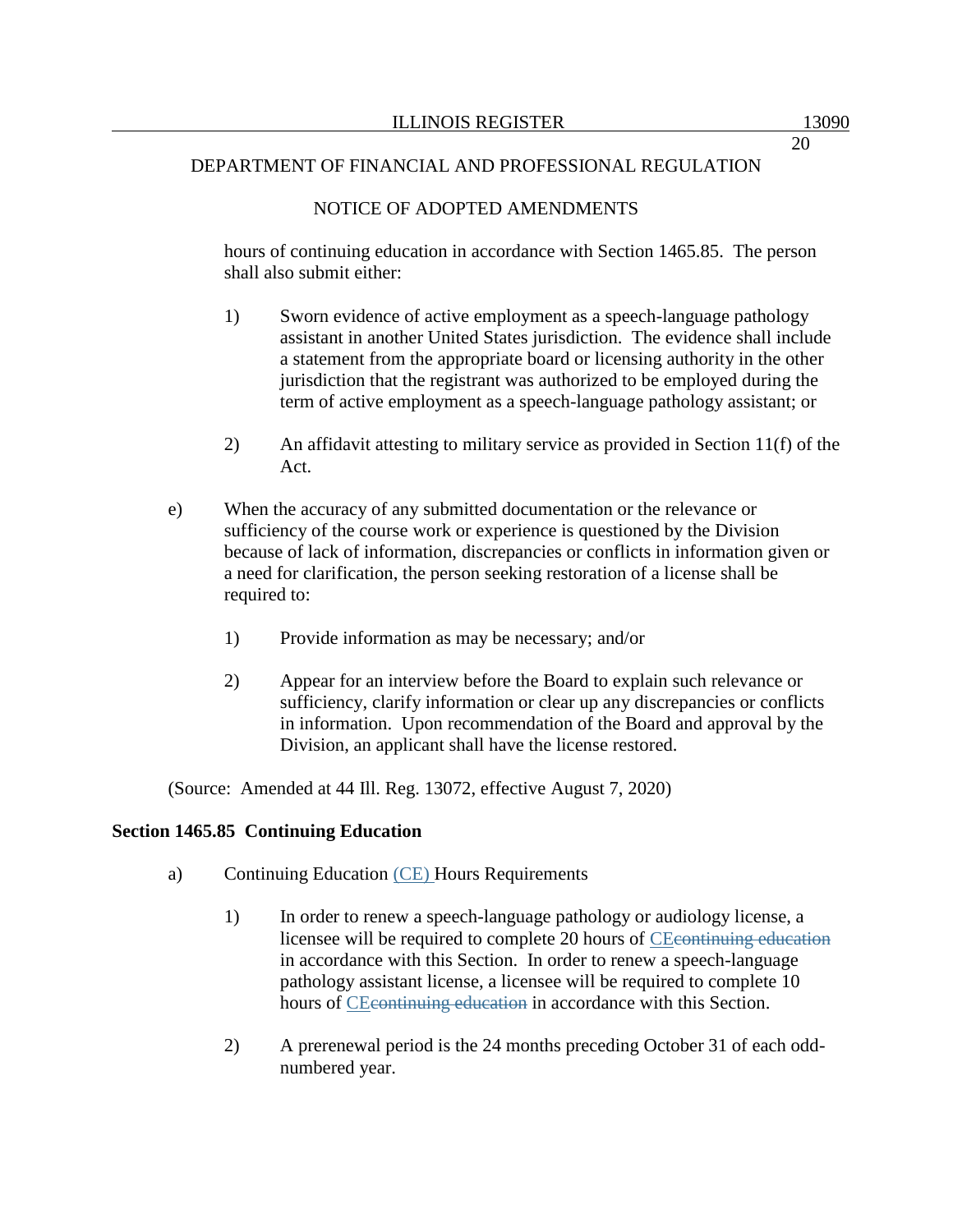# NOTICE OF ADOPTED AMENDMENTS

- 3) Except as otherwise provided, CE requirements shall be the same for licensed speech-language pathologists and licensed audiologists. Individuals who hold a license as a speech pathologist and as an audiologist will be required to complete 20 hours of CEcontinuing education for each license held.
- 4) An audiologist may not obtain more than 10 clock hours of CE during the 2-year licensing cycle through programs sponsored by hearing instrument or auditory prosthetic manufacturers.
- 5) An audiologist must provide proof that at least 2 clock hours of training in ethics or legal requirements pertaining to the practice of audiology was completed during the 2-year licensing cycle for which he or she is currently licensed.
- 6) A speech-language pathologist must provide proof that at least one clock hour of ethics training was completed during the 2-year licensing cycle for which he or she is currently licensed.
- 74) One CE hour shall equal one clock hour of attendance. CreditAfter completion of the initial CE hour, credit may be given in one-half hour increments.
- 85) A renewal applicant shall not be required to comply with CE requirements for the first renewal of an Illinois license.
- 96) Speech-language pathologists and audiologists licensed in Illinois but residing and practicing in other states shall comply with the CE requirements set forth in this Section.
- b) Approved Continuing Education  $(EE)$ 
	- 1) CE hours shall be earned by verified attendance (e.g., certificate of attendance or certificate of completion) at, or participation in, a program or course (program) that is offered or sponsored by an approved CEcontinuing education sponsor who meets the requirements set forth in subsection (c), except for those activities provided in subsections (b)(2), (3) and (4).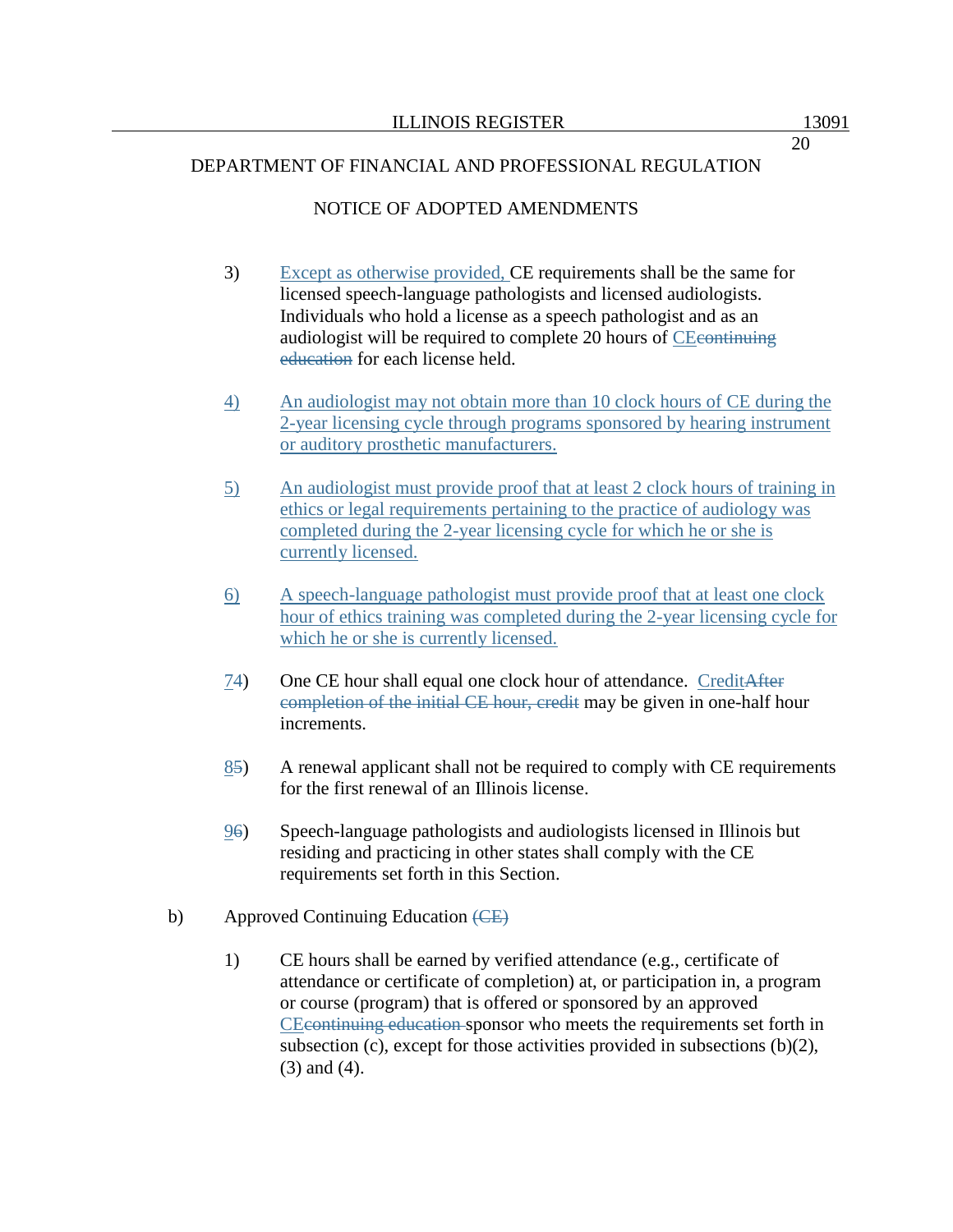### NOTICE OF ADOPTED AMENDMENTS

- 2) CE credits may be earned for completion of a distance learning course that is offered by an approved sponsor who meets the requirements set forth in subsection (c). Each distance learning course shall include an examination.
- 3) CE credit may be earned through postgraduate training programs in speech-language pathology or audiology (e.g., extern, residency or fellowship programs) or completion of speech-language pathology or audiology related courses that are a part of the curriculum of a college, university or graduate school. Courses that are part of the curriculum of a university, college or other educational institution shall be allotted CE credit at the rate of 15 CE hours for each semester hour or 10 CE hours for each quarter hour of school credit awarded.
- 4) CE credit may be earned for authoring papers, publications, dissertations or books and for preparing presentations and exhibits in the field of speech-language pathology and audiology. The preparation of each published paper, book chapter or professional presentation dealing with speech-language pathology or audiology may be claimed for a maximum of 5 hours of CE credit. A presentation must be before an audience of speech-language pathologists, audiologists or related professionals. Five credit hours may be claimed for only the first time the information is published or presented.
- c) Approved CE Sponsors and Programs
	- 1) Sponsor, as used in this Section, shall mean:
		- A) American Speech-Language-Hearing Association and its affiliates;
		- B) American Academy of Audiology and its affiliates;
		- C) Illinois Speech-Language-Hearing Association and its affiliates.
		- D) Illinois Academy of Audiology and its affiliates;
		- E) Any other accredited college or university, State agency, or any other person, firm, or association that has been approved and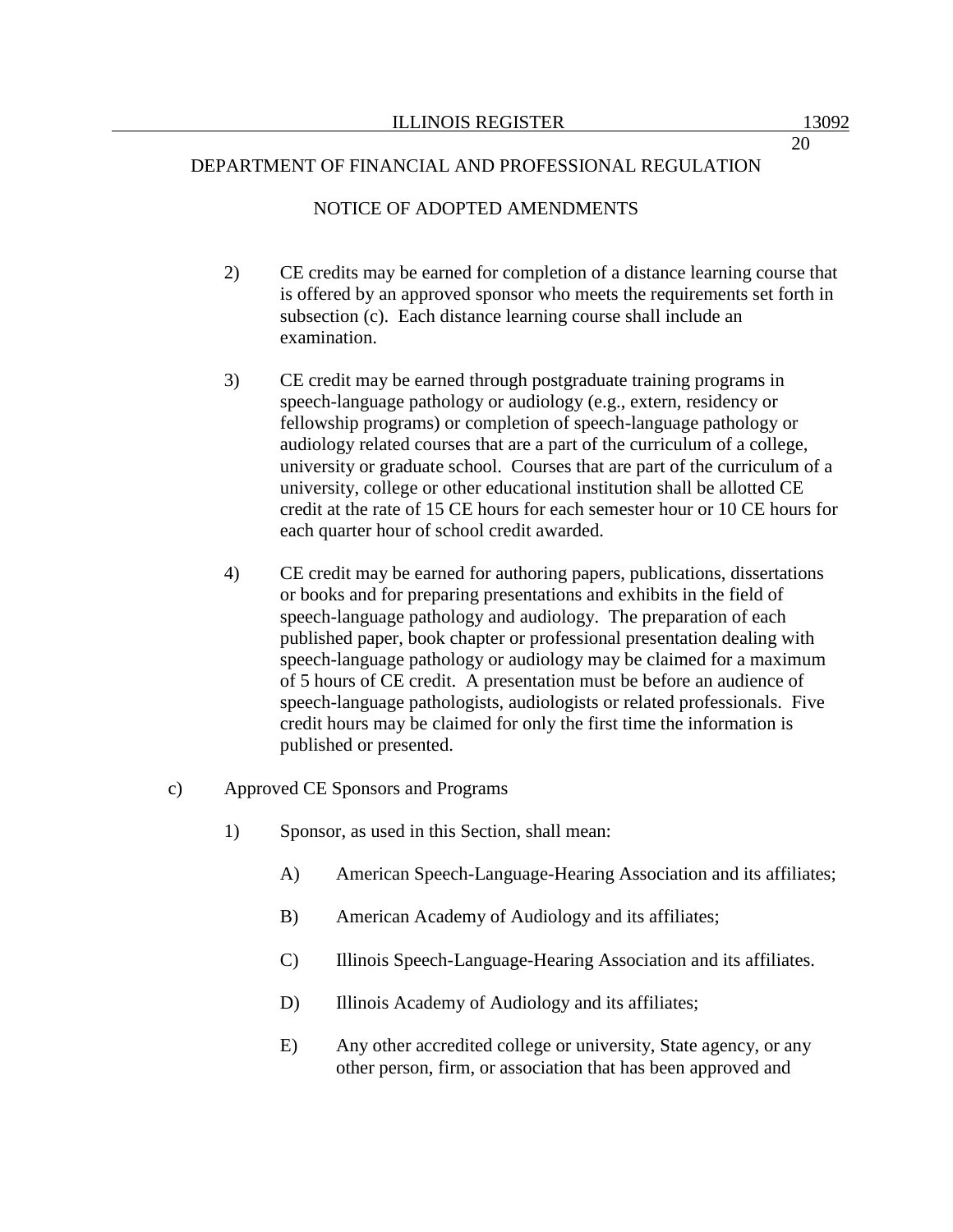### NOTICE OF ADOPTED AMENDMENTS

authorized by the Division in accordance with subsection  $(c)(2)$  to coordinate and present CEcontinuing education courses and programs in conjunction with this Section.

- 2) An entity, not listed in subsection (c)(1), seeking approval as a CE sponsor shall submit an application, on forms supplied by the Division, along with a \$500 application fee. (State agencies, State colleges and State universities in Illinois shall be exempt from paying this fee.) The application shall include:
	- A) Certification:
		- i) That all programs offered by the sponsor for CE credit shall comply with the criteria in subsection  $(c)(3)$  and all other criteria in this Section;
		- ii) That the sponsor shall be responsible for verifying full-time continuous attendance at each program and shall provide a certificate of attendance as set forth in subsection (c)(9);
		- iii) That, upon request by the Division, the sponsor shall submit evidence (e.g., certificate of attendance or course material) as is necessary to establish compliance with this Section. Evidence shall be required when the Division has reason to believe that there is not full compliance with the statute and this Part and that this information is necessary to ensure compliance;
		- iv) That each sponsor shall submit to the Division written notice of program offerings, including program offerings of subcontractors, 30 days prior to course dates. Notice shall include the description, location, date and time of the program to be offered;
	- B) A copy of a sample program with faculty, course materials and syllabi.
- 3) All programs shall: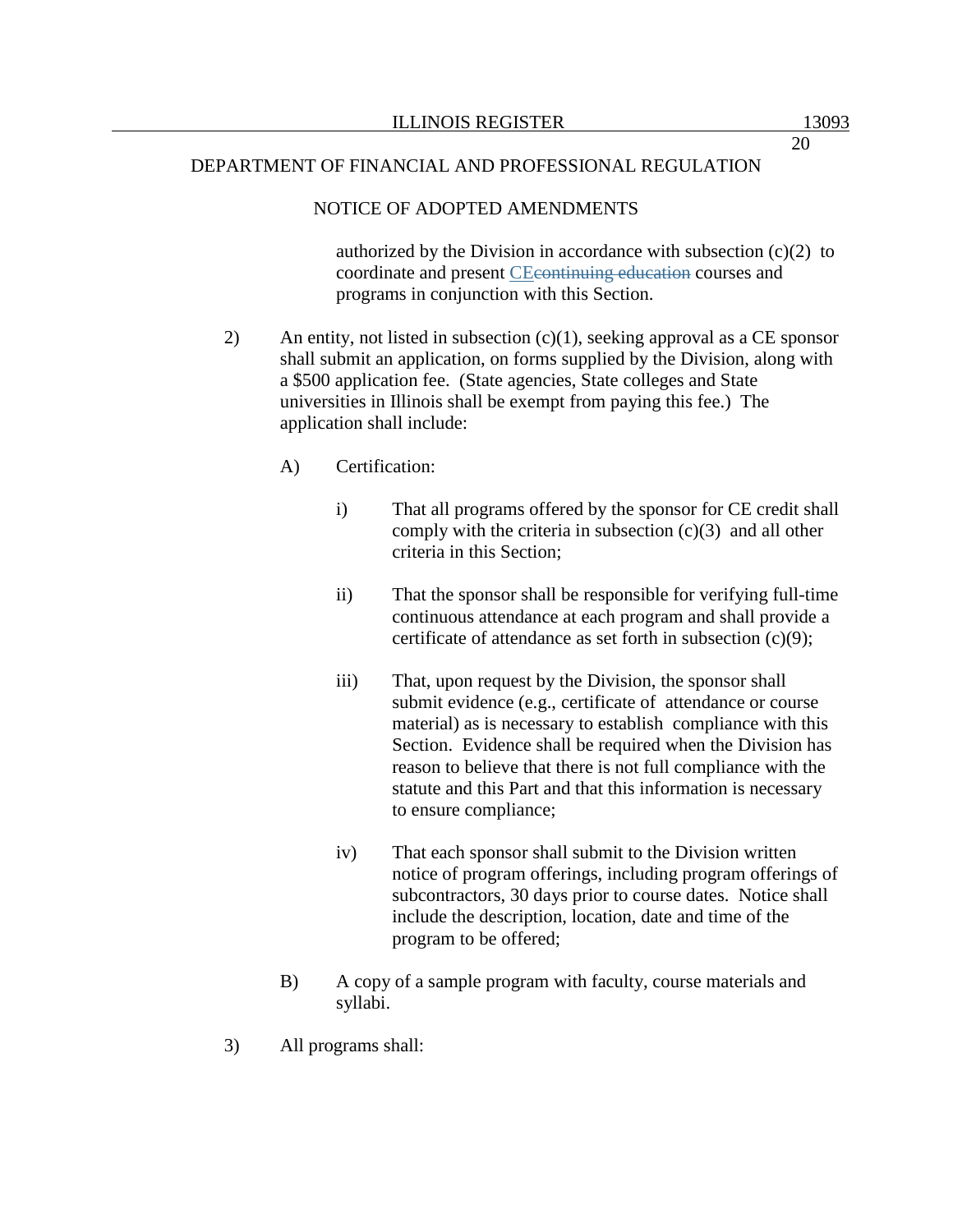#### NOTICE OF ADOPTED AMENDMENTS

- A) Contribute to the advancement, extension and enhancement of the professional skills and scientific knowledge of the licensee in the practice of speech-language pathology or audiology;
- B) Foster the enhancement of general or specialized speech-language pathology or audiology practice and values;
- C) Be developed and presented by persons with education and/or experience in the subject matter of the program;
- D) Specify the course objectives, course content and teaching methods to be used; and
- E) Specify the number of CE hours that may be applied to fulfilling the Illinois CE requirements for license renewal.
- 4) Each CE program shall provide a mechanism for evaluation of the program and instructor by the participants. The evaluation may be completed on-site immediately following the program presentation or an evaluation questionnaire may be distributed to participants to be completed and returned by mail. The sponsor and the instructor, together, shall review the evaluation outcome and revise subsequent programs accordingly.
- 5) An approved sponsor may subcontract with individuals and organizations to provide approved programs. All advertising, promotional materials, and certificates of attendance must identify the approved sponsor. The presenter of the program may also be identified, but should be identified as a presenter. When an approved sponsor subcontracts with a presenter, the approved sponsor retains all responsibility for monitoring attendance, providing certificates of attendance and ensuring the program meets all  $\theta$ the criteria established by the Act and this Part, including the maintenance of records.
- 6) All programs given by approved sponsors shall be open to all licensed speech-language pathologists, licensed audiologists and licensed speechlanguage pathology assistants and not be limited to members of a single organization or group.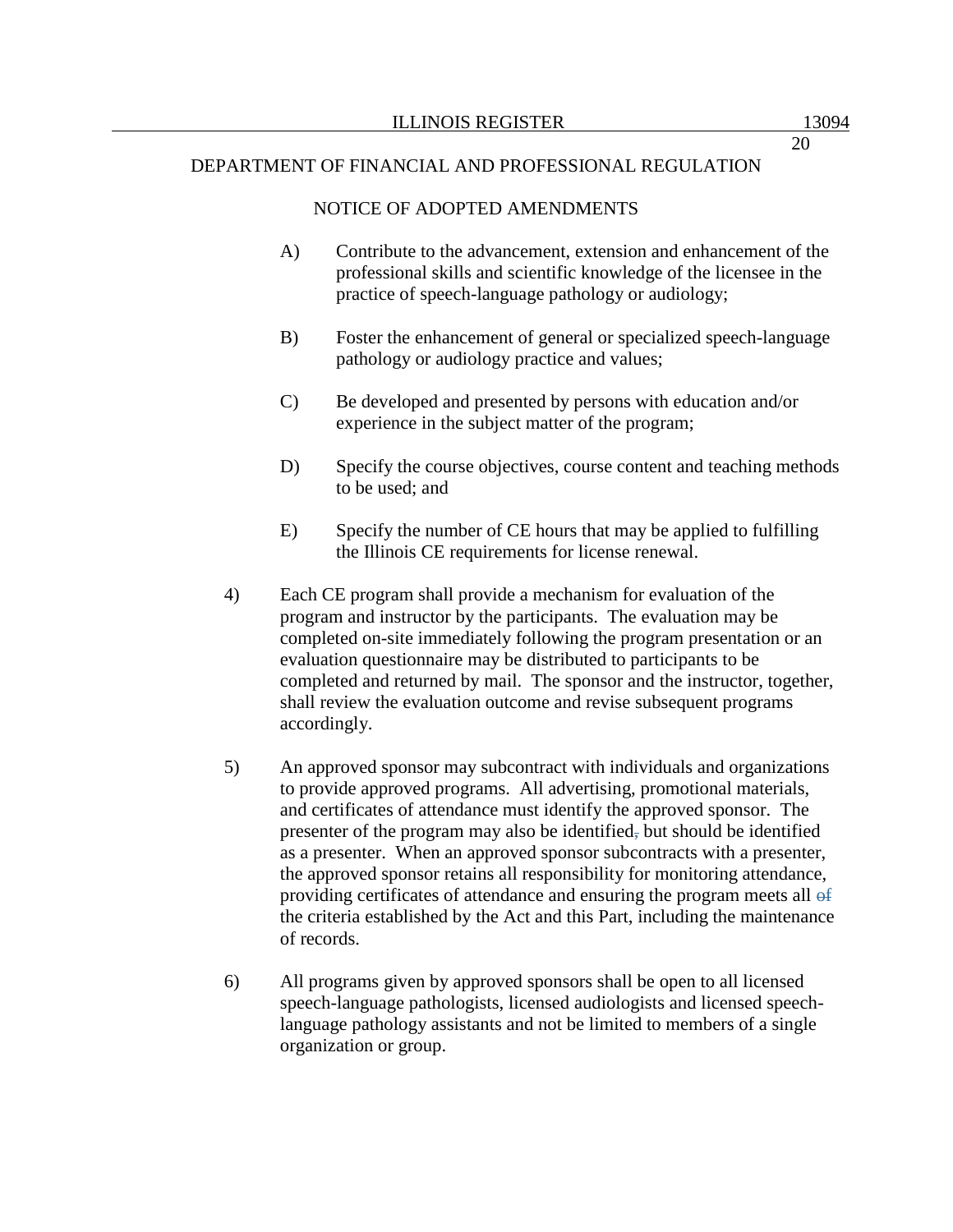### NOTICE OF ADOPTED AMENDMENTS

- 7) To maintain approval as a sponsor, each shall submit to the Division by October 31 of each odd-numbered year a renewal application, a \$250 fee and a list of courses and programs offered within the last 24 months. The list shall include a brief description, location, date and time of each course given by the sponsor and by any subcontractor.
- 8) Certification of Attendance. It shall be the responsibility of a sponsor to provide each participant in a program with a certificate of attendance or participation. The sponsor's certificate of attendance shall contain:
	- A) The name, address and license number, if applicable, of the sponsor;
	- B) The name and address of the participant;
	- C) A brief statement of the subject matter;
	- D) The number of hours attended in each program;
	- E) The date and place of the program; and
	- F) The signature of the sponsor.
- 9) The sponsor shall maintain attendance records for not less than 5 years.
- 10) The sponsor shall be responsible for assuring that no renewal applicant shall receive CE credit for time not actually spent attending the program.
- 11) Upon the failure of a sponsor to comply with any of the foregoing requirements, the Division, after notice to the sponsor and hearing before and recommendation by the Board (see 68 Ill. Adm. Code 1110), shall thereafter refuse to accept for CE credit attendance at or participation in any of that sponsor's CE programs until such time as the Division receives assurances of compliance with this Section.
- 12) Notwithstanding any other provision of this Section, the Division or Board may evaluate any sponsor of any approved CE program at any time to ensure compliance with requirements of this Section.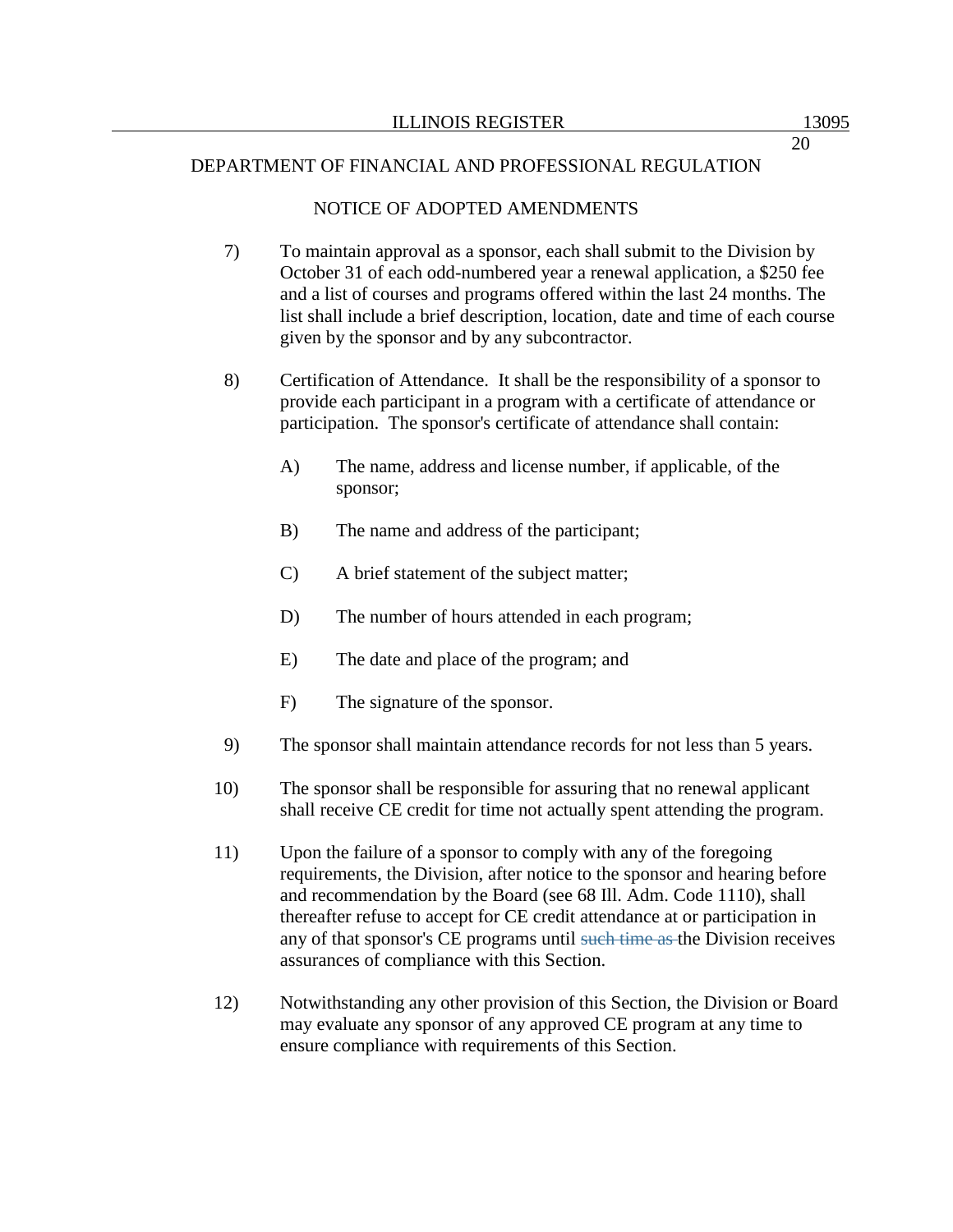### NOTICE OF ADOPTED AMENDMENTS

### d) Certification of Compliance with CE Requirements

- 1) Each renewal applicant shall certify, on the renewal application, full compliance with the CE requirements set forth in subsections (a) and (b).
- 2) The Division may require additional evidence demonstrating compliance with the CE requirements (e.g., certificate of attendance). This additional evidence shall be required in the context of the Division's random audit. It is the responsibility of each renewal applicant to retain or otherwise produce evidence of compliance.
- 3) When there appears to be a lack of compliance with CE requirements, an applicant shall be notified in writing and may request an interview with the Board. At that time the Board may recommend that steps be taken to begin formal disciplinary proceedings as required by Section 10-65 of the Illinois Administrative Procedure Act [5 ILCS 100/10-65].
- e) CEContinuing Education Earned in Other Jurisdictions
	- 1) If a licensee has earned CE hours offered in another jurisdiction not given by an approved sponsor for which the licensee will be claiming credit toward full compliance in Illinois, the applicant shall submit an individual program approval request form, along with a \$25 processing fee, prior to participation in the program or 90 days prior to expiration of the license. The Board shall review and recommend approval or disapproval of the program using the criteria set forth in subsection  $(c)(3)$  of this Section.
	- 2) If a licensee fails to submit an out of state CE approval form within the required time frame, late approval may be obtained by submitting the approval request form with the \$25 processing fee plus a \$10 per hour late fee not to exceed \$150. The Board shall review and recommend approval and disapproval of the program using the criteria set forth in subsection  $(c)(3)$  of this Section.
- f) Waiver of CE Requirements
	- 1) Any renewal applicant seeking renewal of a license without having fully complied with these CE requirements shall file with the Division a renewal application along with the required fee set forth in Section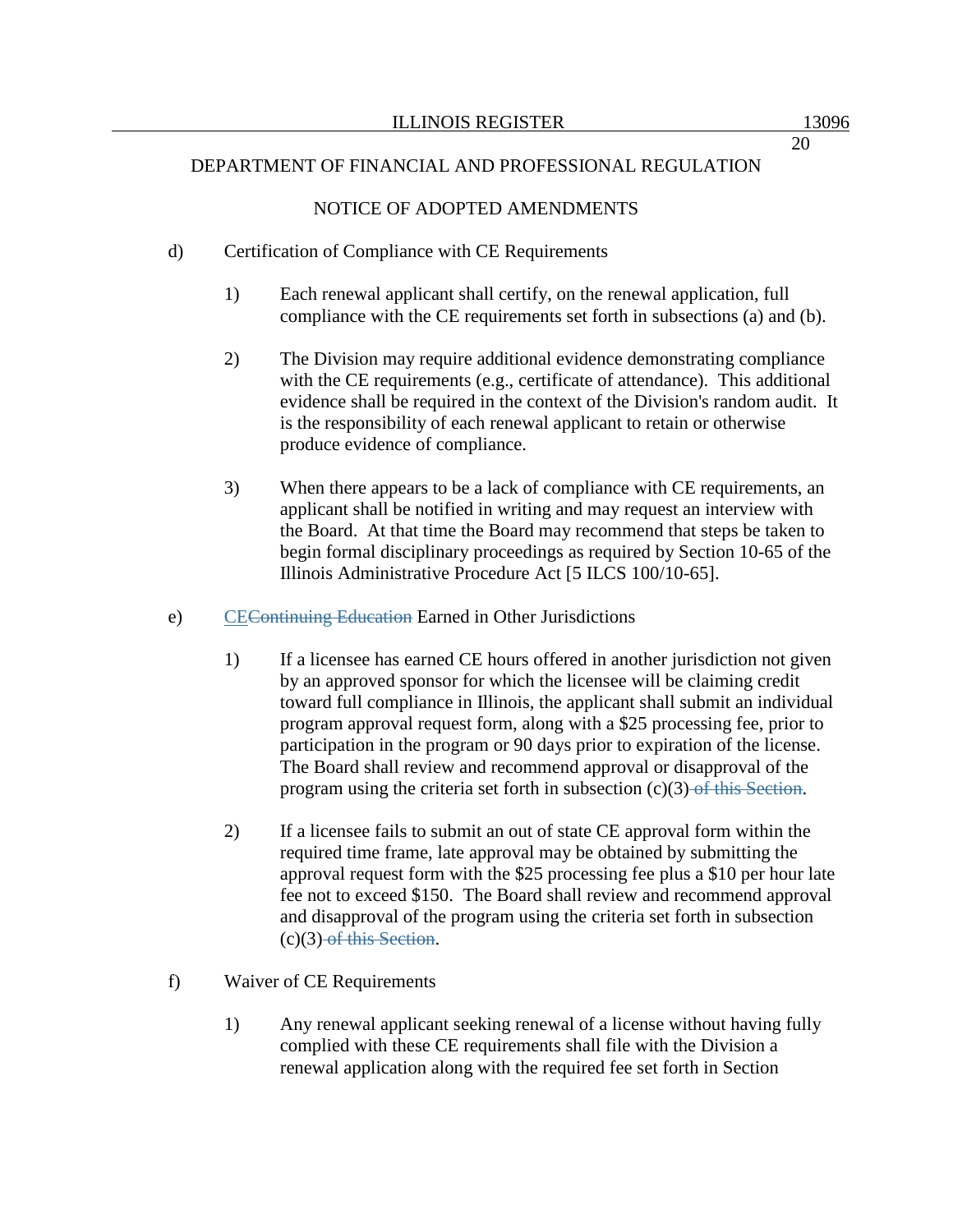### NOTICE OF ADOPTED AMENDMENTS

1465.75 of this Part, a statement setting forth the facts concerning noncompliance and request for waiver of the CE requirements on the basis of these facts. A request for waiver shall be made prior to the renewal date. If the Division, upon the written recommendation of the Board, finds from the affidavit or any other evidence submitted that extreme hardship has been shown for granting a waiver, the Division shall waive enforcement of CE requirements for the renewal period for which the applicant has applied.

- 2) Extreme hardship shall be determined on an individual basis by the Board and be defined as an inability to devote sufficient hours to fulfilling the CE requirements during the applicable prerenewal period because of:
	- A) Full-time service in the armed forces of the United States of America during a substantial part of the prerenewal period;
	- B) An incapacitating illness documented by a statement from a currently licensed physician;
	- C) Any other similar extenuating circumstances.
- 3) Any renewal applicant who, prior to the expiration date of the license, submits a request for a waiver, in whole or in part, pursuant to the provisions of this Section, shall be deemed to be in good standing until the final decision on the application is made by the Division.

(Source: Amended at 44 Ill. Reg. 13072, effective August 7, 2020)

### **Section 1465.95 Professional Conduct Standards**

The Division may suspend or revoke a license, refuse to issue or renew a license or take other disciplinary action based upon its finding of "unethical, unauthorized, or unprofessional conduct" within the meaning of Section 16 of the Act, which is interpreted to include, but is not limited to, the following acts or practices:

a) Practicing, condoning, facilitating, or otherwise being involved in, any form of discrimination. The licensee should act to prevent and eliminate discrimination against any person or group on the basis of race, color, sex, sexual orientation, age, religion, national origin, marital status, political belief, mental or physical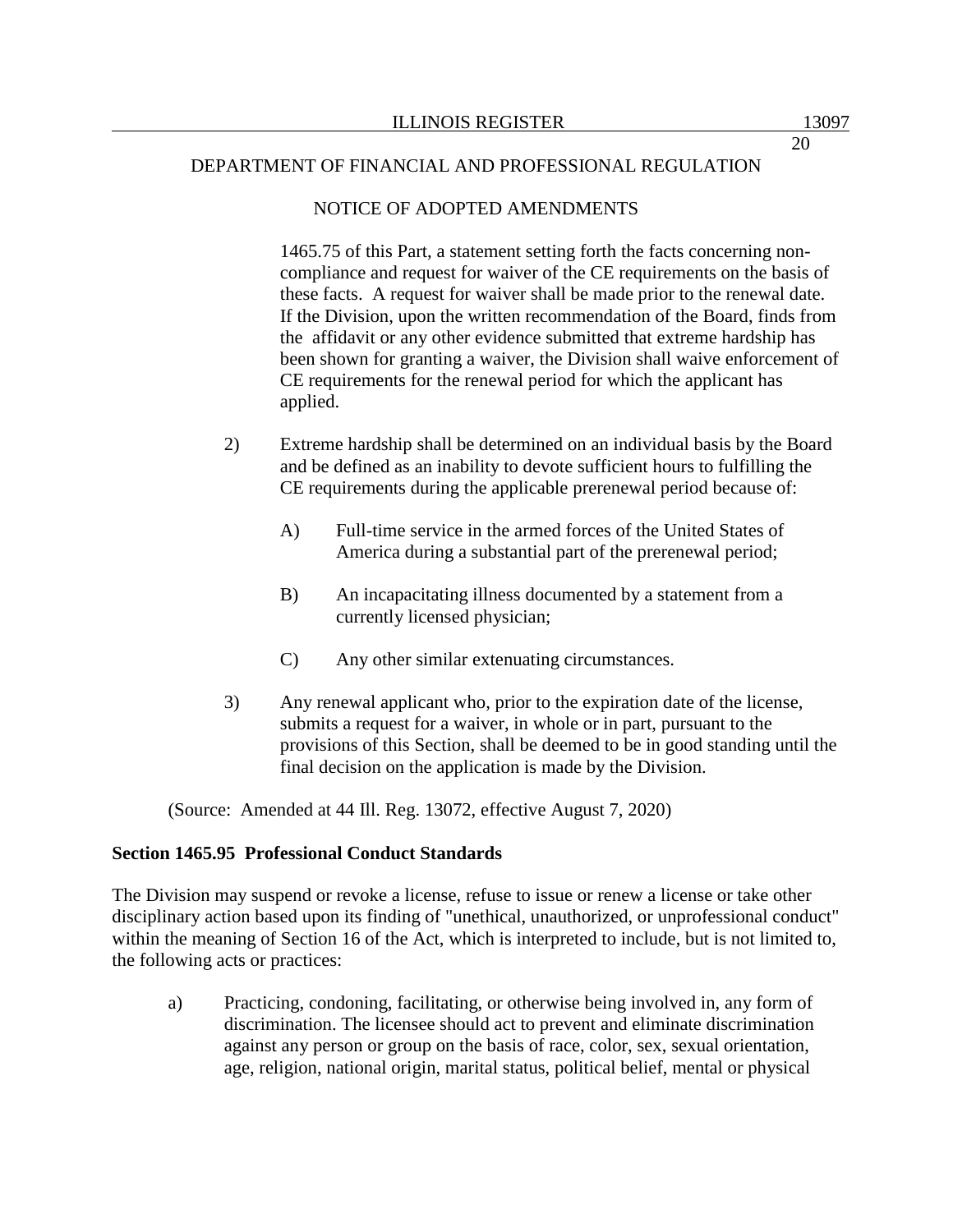### NOTICE OF ADOPTED AMENDMENTS

handicap, or any other preference or personal characteristic, condition or status;

- b) Engaging in any action that violates or diminishes the civil or legal rights of clients;
- c) Engaging in the sexual exploitation of clients, students or supervisees;
- d) Engaging in or condoning sexual harassment, which is defined as unwelcome deliberate or repeated comments, gestures or physical contacts of a sexual nature;
- e) Failing to offer all pertinent facts regarding services rendered to the client prior to administration of professional services. The purpose of informed consent is to insure a client's complete access to information pertaining to professional services. Examples include, but are not limited to, fees for services, length of treatment and utilization of consultants. The client's signature indicating receipt of pertinent information is strongly encouraged;
- f) Failing to take appropriate steps to protect the privacy of a client and avoid unnecessary disclosures of confidential information;
- g) Performing, or pretending to be able to perform, professional services beyond one's scope of practice and one's competency;
- h) Failing to inform clients of the use of all experimental methods of treatment; safety precautions shall be adhered to by the licensee;
- i) Failing to establish and maintain client records;
- j) Deceptive, misleading or false representation. Licensees must assert and imply only credentials possessed and are responsible for correcting any misrepresentations of their credentials by others. Credentials include highest relevant degrees, accreditation of graduate programs, national voluntary certifications, government-issued certifications or licenses, professional membership, or any other credential that might indicate to the public specialized knowledge or expertise in speech-language pathology or audiology;
- k) Submission of fraudulent claims for services to any person or entity including, but not limited to, health insurance companies or health service plans or third party payors;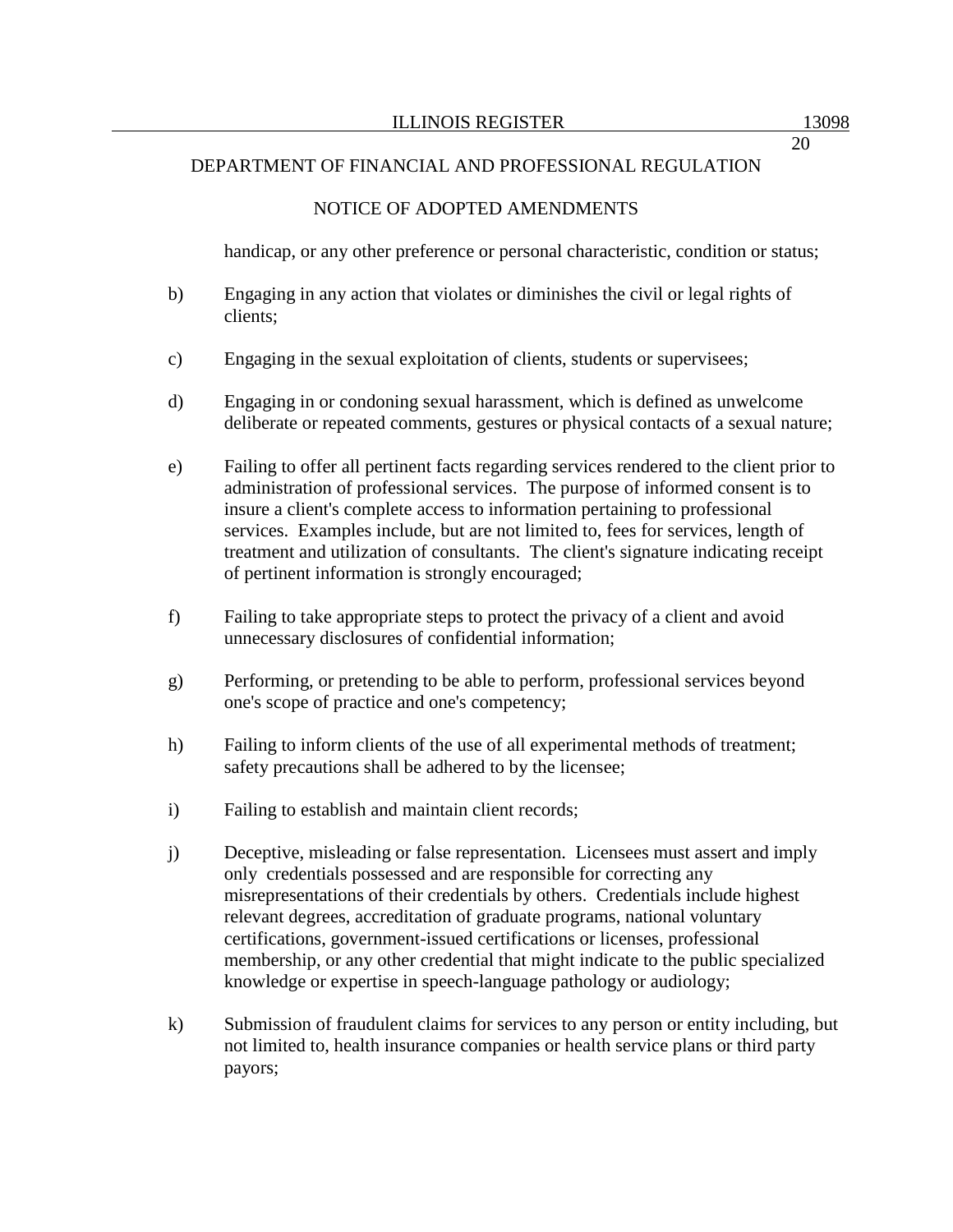# NOTICE OF ADOPTED AMENDMENTS

- l) Knowingly providing services to a client when the licensee's ability to practice is impaired. Causes of impairment may include, but are not limited to, the abuse of mood altering chemicals and physical or mental problems;
- m) Permitting a student or supervisee under his/her supervision or control to perform, or permitting the student or supervisee to hold himself or herself out as competent to perform, services beyond the trainee's, intern's, or assistant's level of education, training and/or experience;
- n) Allowing the student or supervisee to violate the rights of clients, permitting a trainee to violate confidentiality standards or failing to ensure that the client is informed that he/she is being treated by a student or supervisee;
- o) Failing to inform prospective research subjects or their authorized representative fully of potential serious after effects of the research or failing to remove the after effects as soon as the design of the research permits;
- p) The Division hereby incorporates by reference the "Code of Ethics" of the American Speech-Language-Hearing Association (2016<del>2010</del>), 2200 Research Boulevard, Rockville, MDMaryland 20850, and the "Code of Ethics" of the American Academy of Audiology (20182009), 11730 Plaza American Dr., Suite 300, Reston, VAVirginia 20190, with no later amendments or editions.

(Source: Amended at 44 Ill. Reg. 13072, effective August 7, 2020)

### **Section 1465.100 Basic Health Screenings**

- a) A speech-language pathologist or audiologist may perform basic health screenings as authorized in Section 8.3 of the Act.
- b) The speech-language pathologist or audiologist must receive training appropriate to the screenings he or she performs from one of the following:
	- 1) as part of the curriculum of an approved program;
	- 2) through worksite training; or
	- 3) through CE.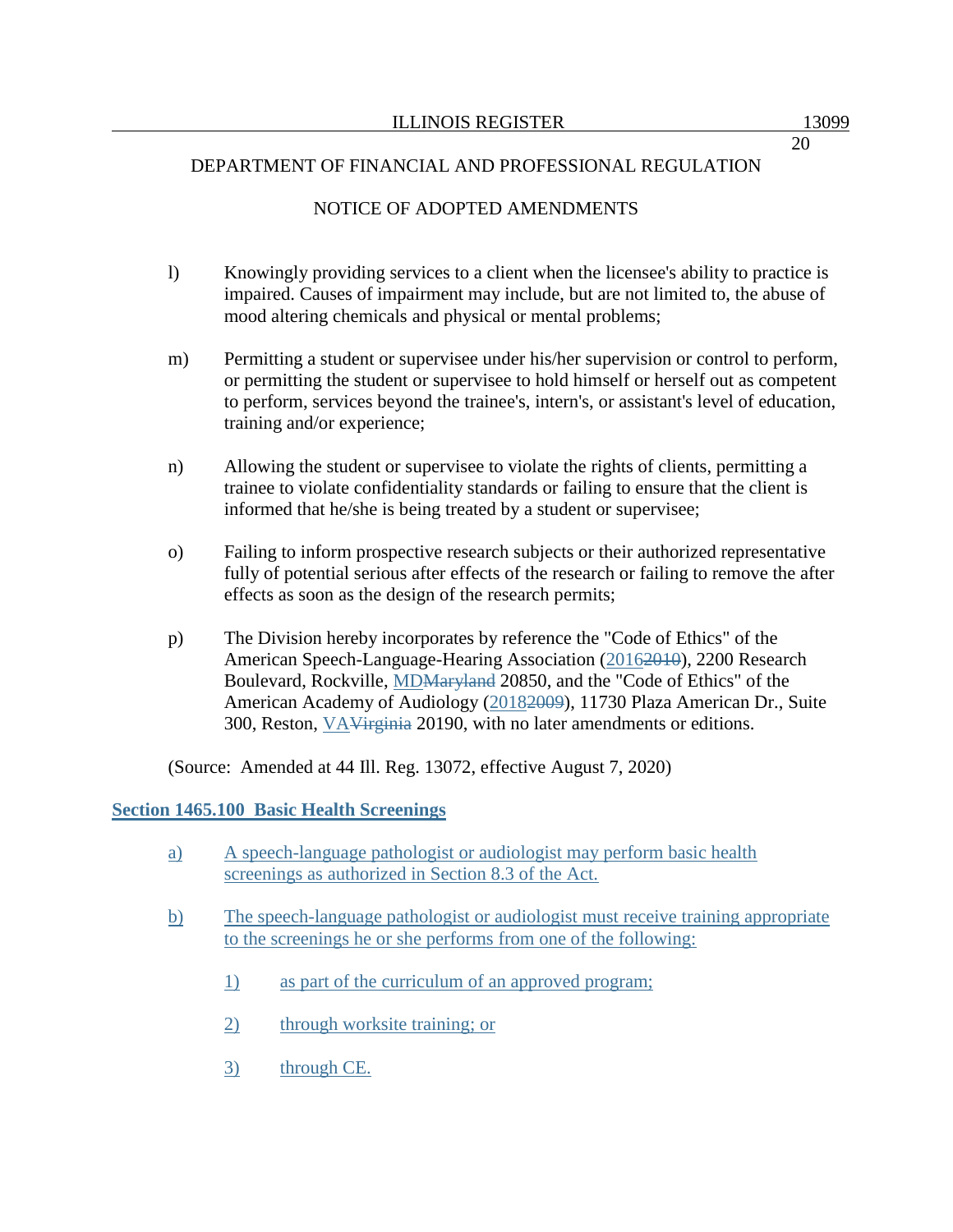# NOTICE OF ADOPTED AMENDMENTS

(Source: Added at 44 Ill. Reg. 13072, effective August 7, 2020)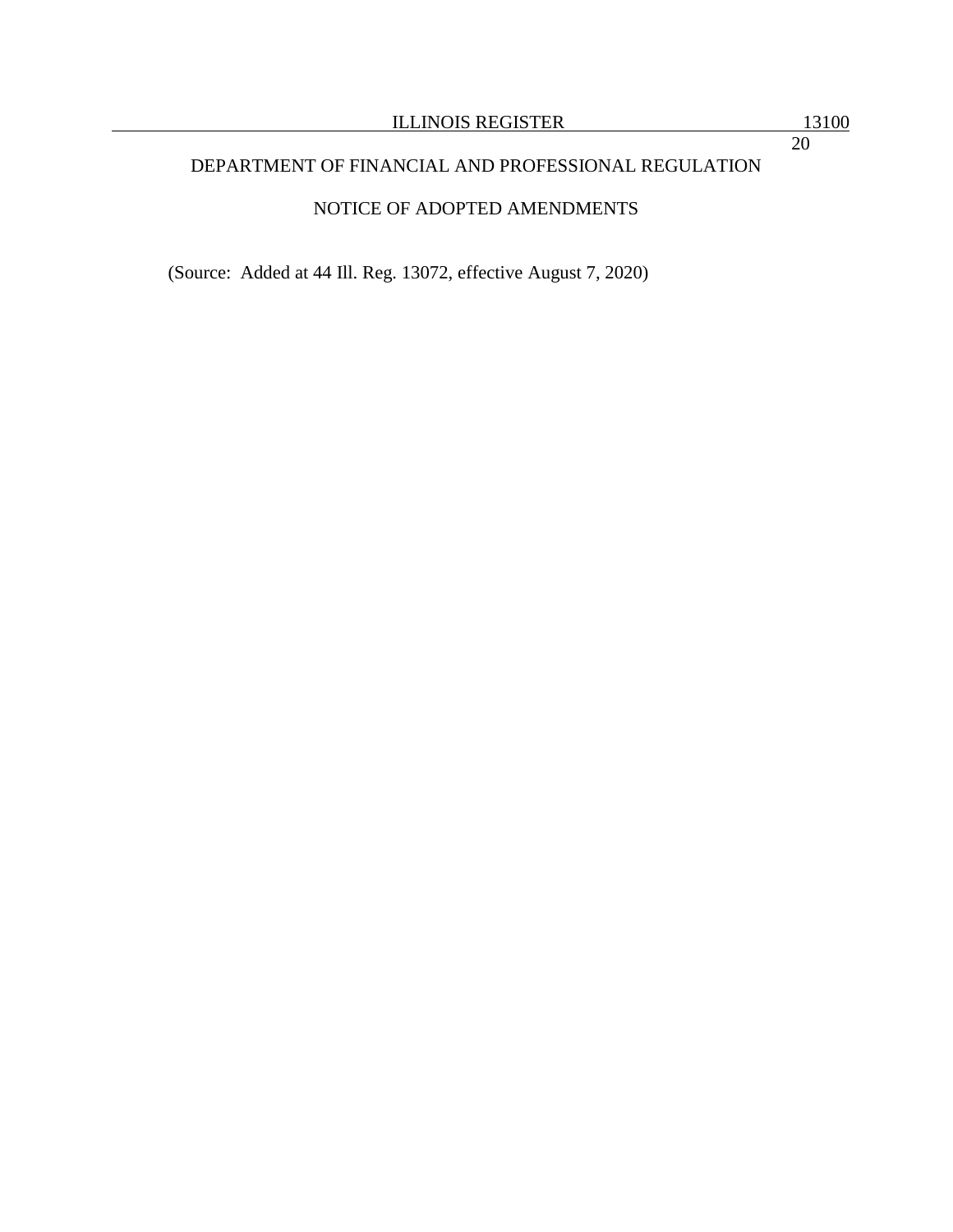### NOTICE OF ADOPTED RULES

- 1) Heading of the Part: Americans with Disabilities Act Grievance Procedure
- 2) Code Citation: 4 Ill. Adm. Code 1660
- 3) Section Numbers: Adopted Actions: 1660.10 New Section 1660.20 New Section 1660.30 New Section 1660.40 New Section 1660.50 New Section 1660.60 New Section 1660.70 New Section 1660.EXHIBIT A New Section
- 4) Statutory Authority: Implementing Title II, Subtitle A of the Americans With Disabilities Act of 1990 (42 USC 12131-12134), as specified in Title II regulations (28 CFR 35.107), and authorized by Section 1-50 of the Department of Innovation and Technology Act [20 ILCS 1370].
- 5) Effective Date of Rules: August 1, 2020
- 6) Does this rulemaking contain an automatic repeal date? No
- 7) Does this rulemaking contain incorporations by reference? No
- 8) A copy of the adopted rules, including any material incorporated by reference, is on file in the Agency's principal office and is available for public inspection.
- 9) Notice of Proposal published in the *Illinois Register*: 44 Ill. Reg. 3327; March 6, 2020
- 10) Has JCAR issued a Statement of Objection to this rulemaking? No
- 11) Differences between Proposal and Final Version: None
- 12) Have all the changes agreed upon by the Agency and JCAR been made as indicated in the agreement letter issued by JCAR? No changes were required.
- 13) Does this rulemaking replace an emergency rule currently in effect? No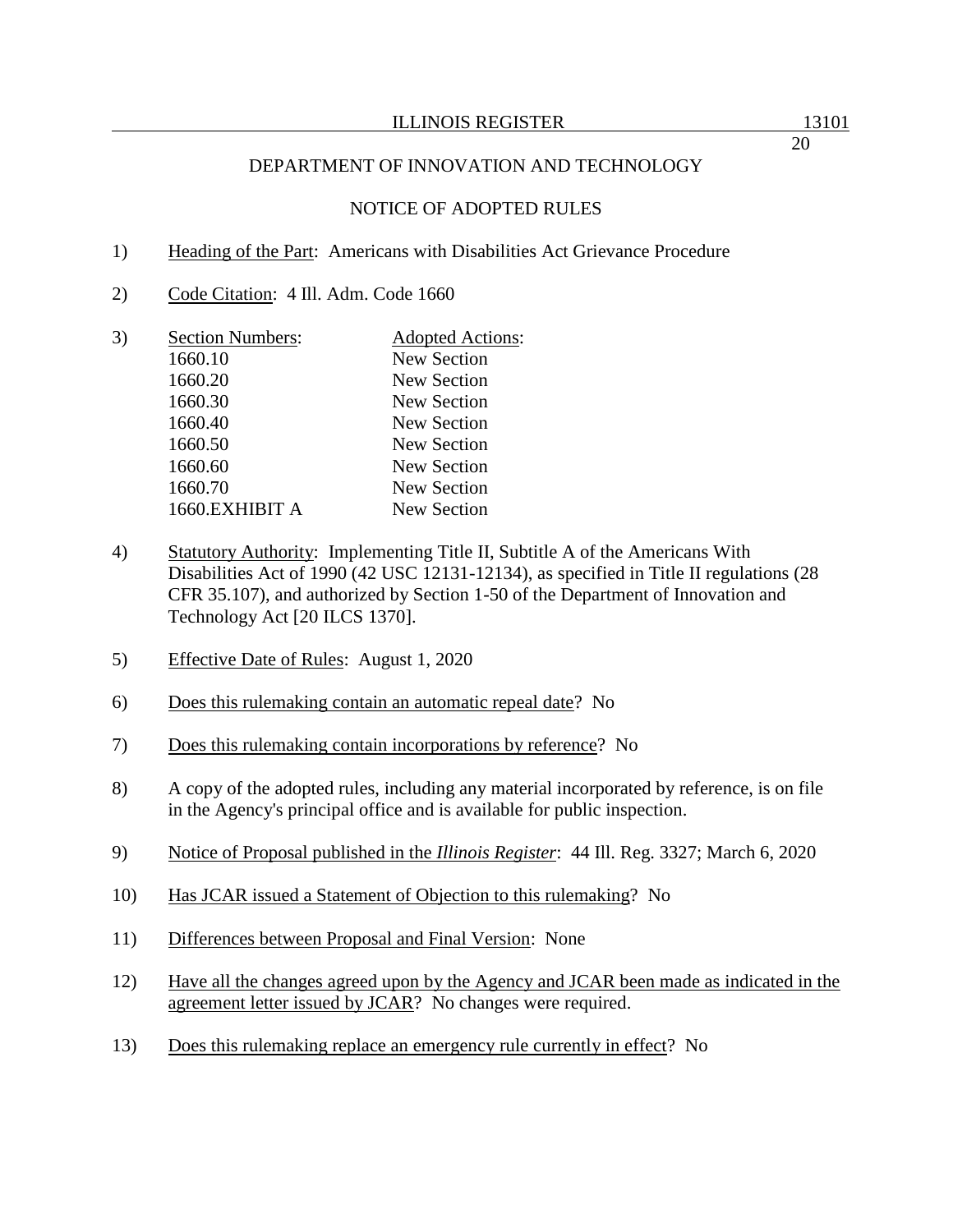# NOTICE OF ADOPTED RULES

- 14) Are there any rulemakings pending on this Part? No
- 15) Summary and Purpose of Rulemaking: This Americans With Disabilities Act Grievance Procedure is established pursuant to the Americans With Disabilities Act of 1990 (42 USC 12101 et seq.) and specifically Section 35.107 of the Title II regulations (28 CFR 35) requiring that a grievance procedure be established to resolve grievances asserted by qualified individuals with disabilities.
- 16) Information and questions regarding these adopted rules shall be directed to:

Illinois Department of Innovation and Technology Attn: Josué Barba 120 W. Jefferson St. Springfield IL 62702

217/524-1294 fax: 217/524-0755 josue.barba@illinois.gov

The full text of the Adopted Rules begins on the next page: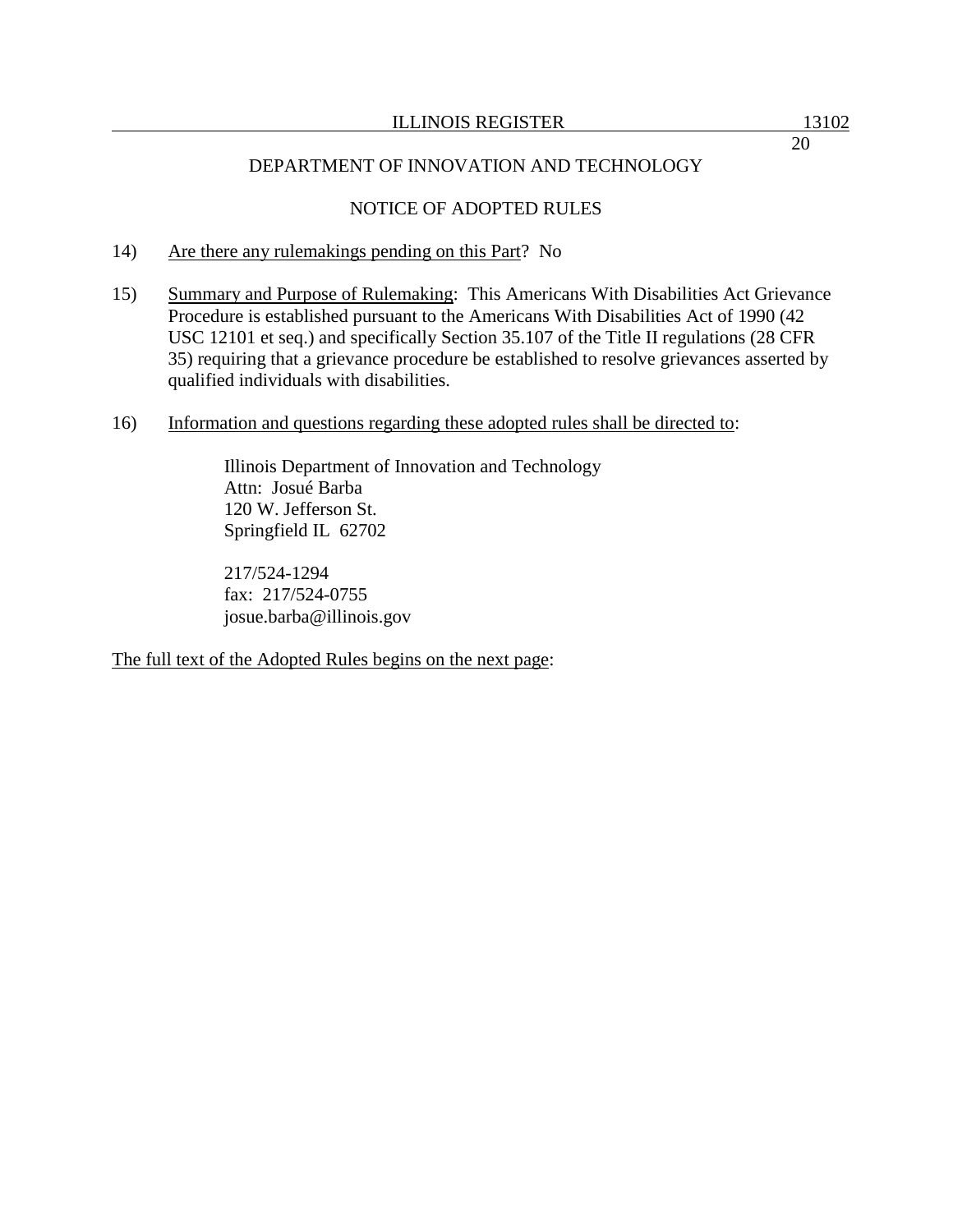### NOTICE OF ADOPTED RULES

### TITLE 4: DISCRIMINATION PROCEDURES CHAPTER LII: DEPARTMENT OF INNOVATION AND TECHNOLOGY

### PART 1660 AMERICANS WITH DISABILITIES ACT GRIEVANCE PROCEDURE

Section

- 1660.10 Purpose
- 1660.20 Definitions
- 1660.30 Procedure
- 1660.40 ADA Coordinator Level
- 1660.50 Final Level
- 1660.60 Accessibility
- 1660.70 Case-by-Case Resolution

1660.EXHIBIT A Grievance Form

AUTHORITY: Implementing Title II, Subtitle A of the Americans With Disabilities Act of 1990 (42 USC 12131-12134), as specified in Title II regulations (28 CFR 35.107), and authorized by Section 1-50 of the Department of Innovation and Technology Act [20 ILCS 1370].

SOURCE: Adopted at 44 Ill. Reg. 13101, effective August 1, 2020.

### **Section 1660.10 Purpose**

- a) This Americans With Disabilities Act Grievance Procedure is established pursuant to the Americans With Disabilities Act of 1990 (42 USC 12101 et seq.) and specifically Section 35.107 of the Title II regulations (28 CFR 35) requiring that a grievance procedure be established to resolve grievances asserted by qualified individuals with disabilities. Should any individual desire to review the Act or its regulations to understand the rights, privileges and remedies afforded by it, they should contact the ADA Coordinator of the Department of Innovation and Technology.
- b) In general, the Act requires that each program, service and activity offered by the Department, when viewed in its entirety, be readily accessible to and usable by qualified individuals with disabilities.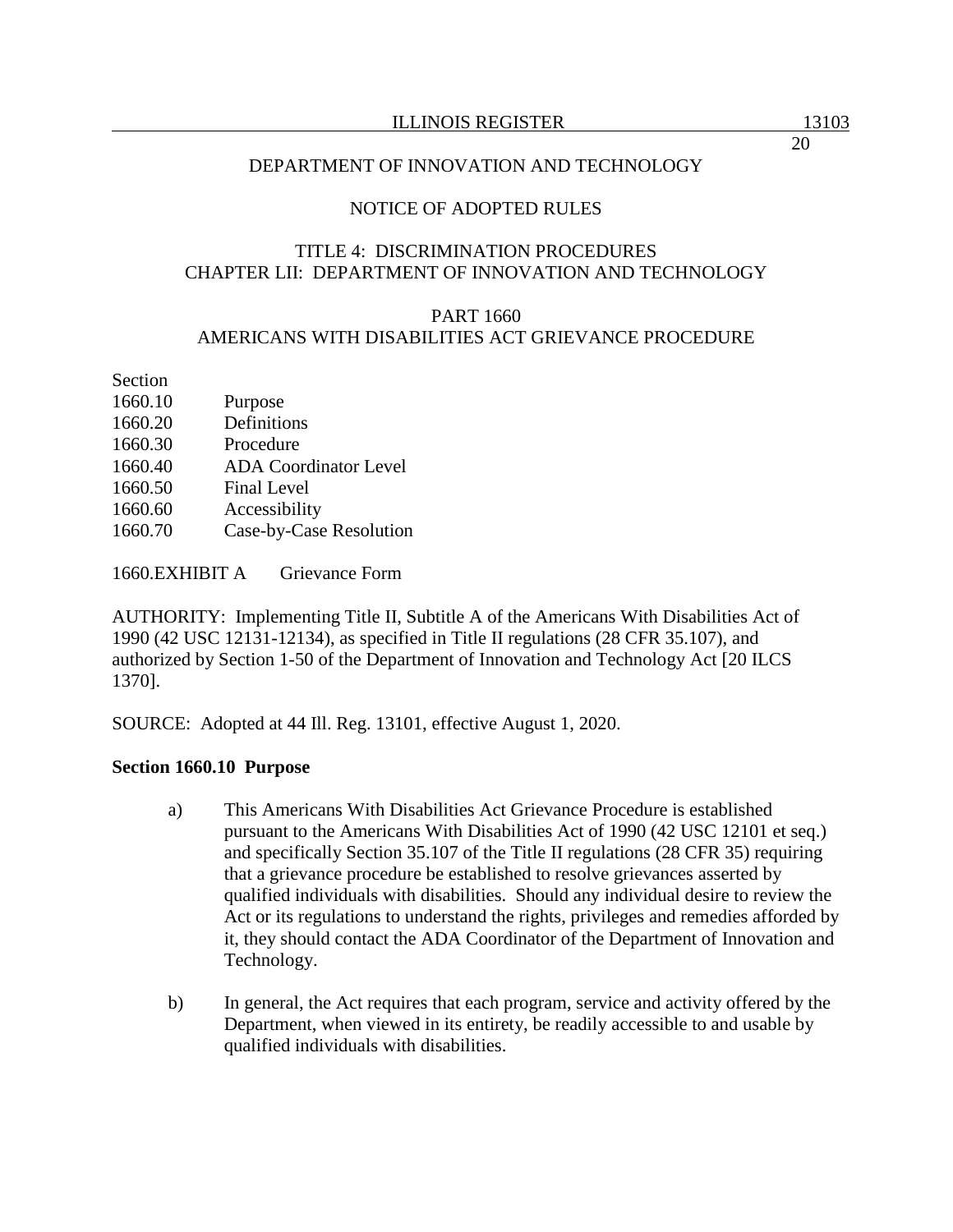# NOTICE OF ADOPTED RULES

c) It is the Department's intention to foster open communication with all individuals requesting readily accessible programs, services and activities. The Department encourages supervisors of programs, services and activities to respond to requests for reasonable accommodations before they become grievances.

### **Section 1660.20 Definitions**

"Act" means the Americans With Disabilities Act of 1990 (42 USC 12101 et seq.).

"ADA Coordinator" means the person appointed by the Secretary who is responsible for the coordination of efforts of the Department to comply with and carry out its responsibilities under Title II of the Act, including investigation of grievances filed by complainants.

"Complainant" means an individual with a disability who files a grievance with the Department pursuant to the provisions of this Part.

"Department" means the Illinois Department of Innovation and Technology.

"Grievance" means any complaint under the Act by an individual with a disability who:

meets the essential eligibility requirements for participation in or receipt of the benefits of a program, activity or service offered by the Department; and

believes he or she has:

been excluded from participation in, or denied the benefits of, any program, service or activity of the Department; or

been subject to discrimination by the Department.

"Grievance Form" means a Department created form (attached as Exhibit A) that, when completed by a complainant, includes, but is not limited to, the name, address and telephone number of the complainant; date of incident; a short factual statement of the grievance; and the relief requested, if applicable.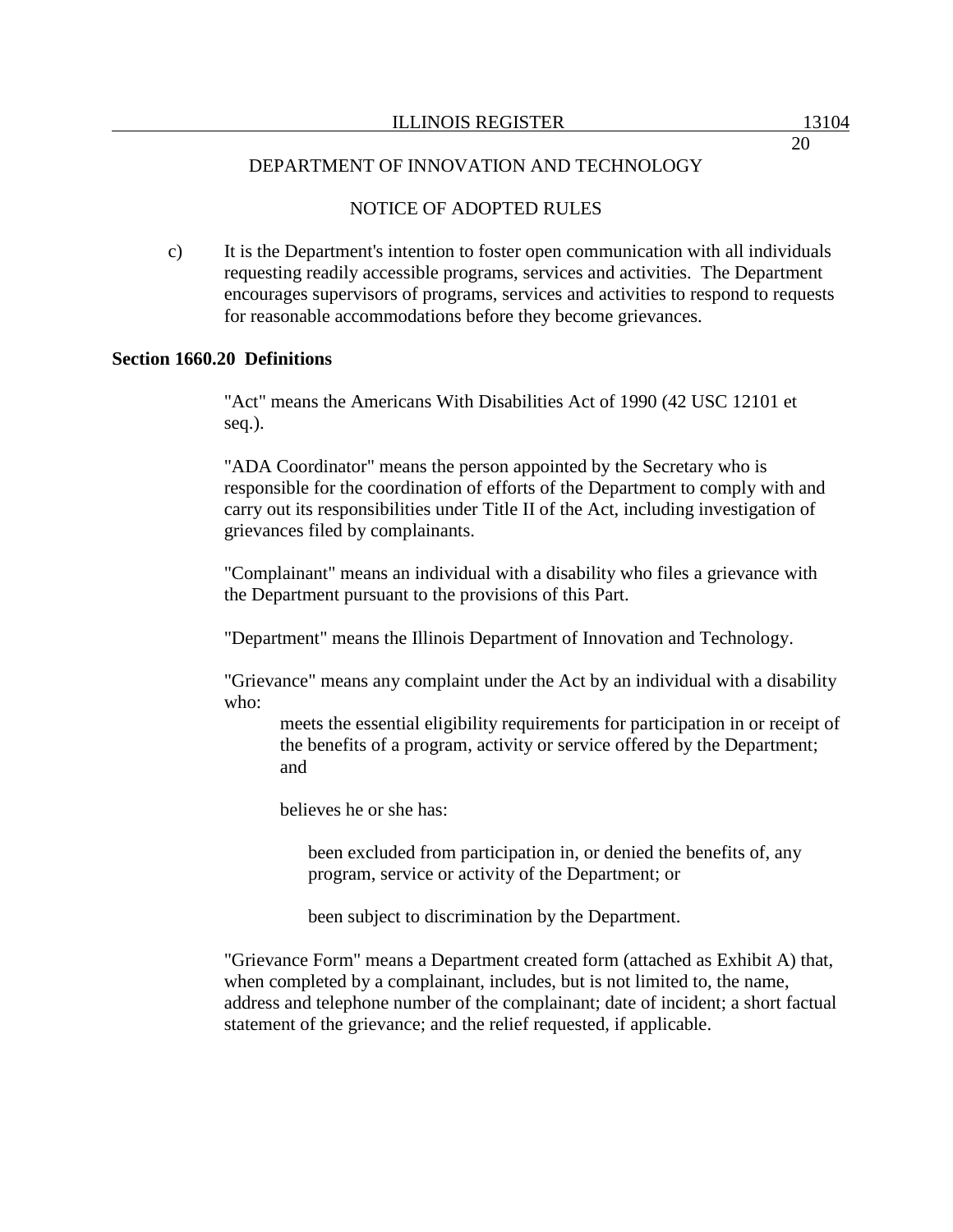### NOTICE OF ADOPTED RULES

"Procedure" means the Americans With Disabilities Act Grievance Procedure set forth in this Part.

"Secretary" means the Secretary of the Illinois Department of Innovation and Technology or anyone to whom the Secretary's responsibilities and authority are lawfully delegated.

#### **Section 1660.30 Procedure**

- a) Grievances must be submitted in accordance with and follow the procedures set forth in Section 1660.40 and Section 1660.50. It is mutually desirable and beneficial that grievances be satisfactorily resolved in a prompt manner. Time limits established in this procedure are in calendar days, unless otherwise stated, and may be extended by mutual agreement in writing by the complainant and the reviewer at the ADA Coordinator and Final Levels.
- b) A complainant's failure to submit a grievance, or to submit or appeal it to the next level of procedure within the specified time limits, shall mean that the complainant has withdrawn the grievance or has accepted the last response given in the grievance procedure as the Department's last response.
- c) The Department shall, upon being informed of the complainant's desire to file a formal grievance:
	- 1) instruct the individual how to receive a copy of this procedure; and
	- 2) provide a Grievance Form.

### **Section 1660.40 ADA Coordinator Level**

- a) If an individual desires to file a formal written grievance, the individual shall promptly, but no later than 180 days after the alleged discrimination, submit the grievance to the ADA Coordinator in writing on the Grievance Form prescribed for that purpose. The Grievance Form must be completed in full in order to receive proper consideration by the ADA Coordinator.
- b) Upon request, assistance shall be provided by the Department to complete the Grievance Form.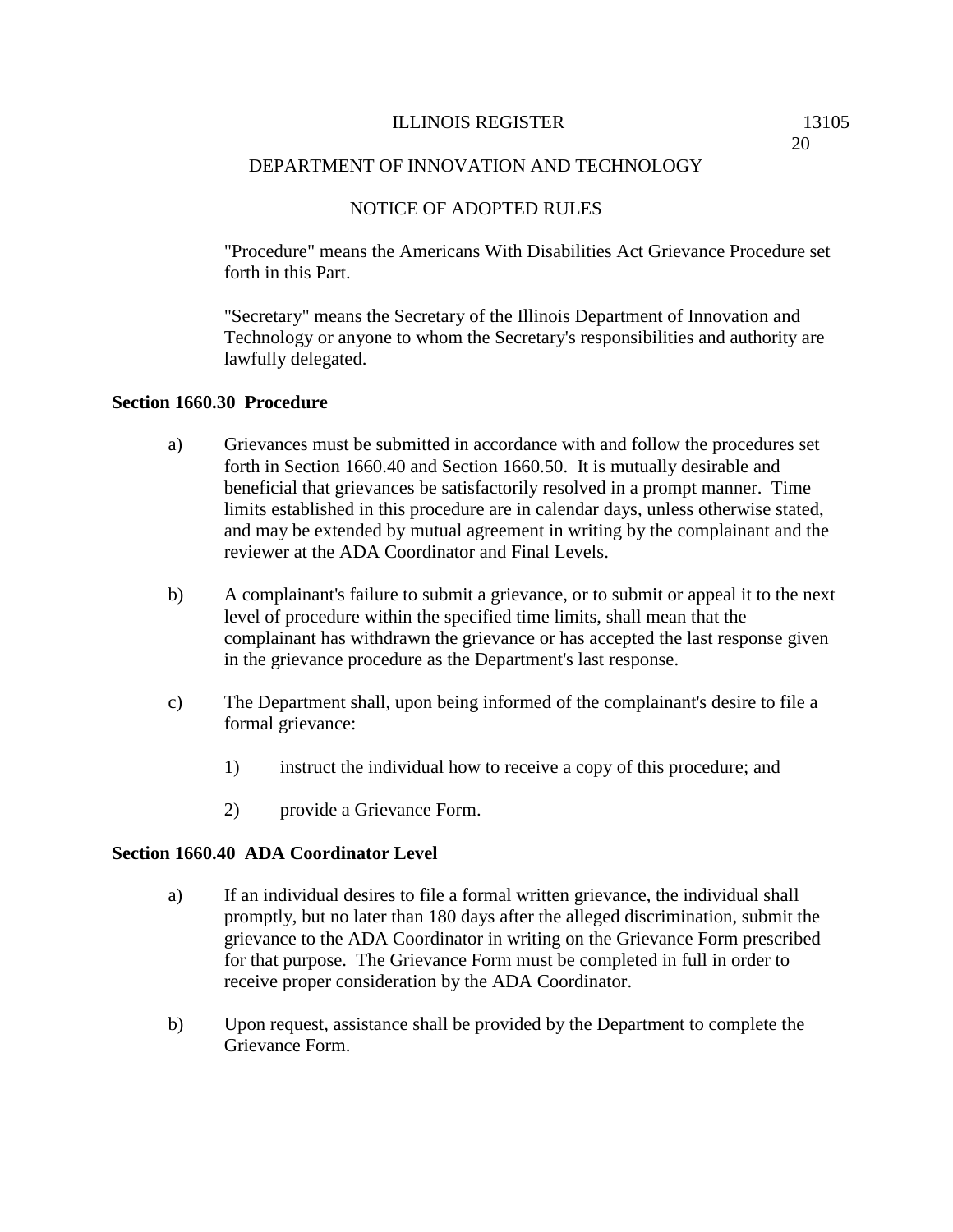# NOTICE OF ADOPTED RULES

c) The ADA Coordinator, or his or her representative, shall investigate the grievance and shall make reasonable efforts to resolve it. The ADA Coordinator shall provide a written response to the complainant and the Secretary within 15 business days after receipt of the Grievance Form.

### **Section 1660.50 Final Level**

- a) If the grievance has not been resolved at the ADA Coordinator Level to the satisfaction of the complainant, the complainant may submit a copy of the Grievance Form and ADA Coordinator's response to the Secretary for final review. The complainant shall submit these documents to the Secretary, together with a short written statement explaining the reason for dissatisfaction with the ADA Coordinator's written response, within 15 business days after receipt by the complainant of the ADA Coordinator's response.
- b) The complainant shall be afforded an opportunity to appear before the Secretary or the Secretary's designee. The complainant shall have a right to appoint a representative to appear on behalf of the complainant. The Secretary or the Secretary's designee shall review the ADA Coordinator's written response and may conduct interviews and seek advice as the Secretary or the Secretary's designee deems appropriate.
- c) If the Secretary appoints a designee for the procedure under subsection (b), the designee shall present both his/her findings and the written response of the ADA Coordinator to the Secretary.
- d) Upon receipt of recommendations from the Secretary's designee, the Secretary shall approve, disapprove or modify the Secretary's designee's recommendations, shall render a decision in writing, shall state the basis for the decision, and shall cause a copy of the decision to be served on the parties. The Secretary's decision shall be final. If the Secretary disapproves or modifies the Secretary's designee's recommendations, the Secretary shall include written reasons for disapproval or modification.
- e) The Grievance Form, the ADA Coordinator's response, the statement of reasons for dissatisfaction, the recommendations of the Secretary's designee, and the decision of the Secretary shall be maintained in accordance with the State Records Act [5 ILCS 160] or as otherwise required by law.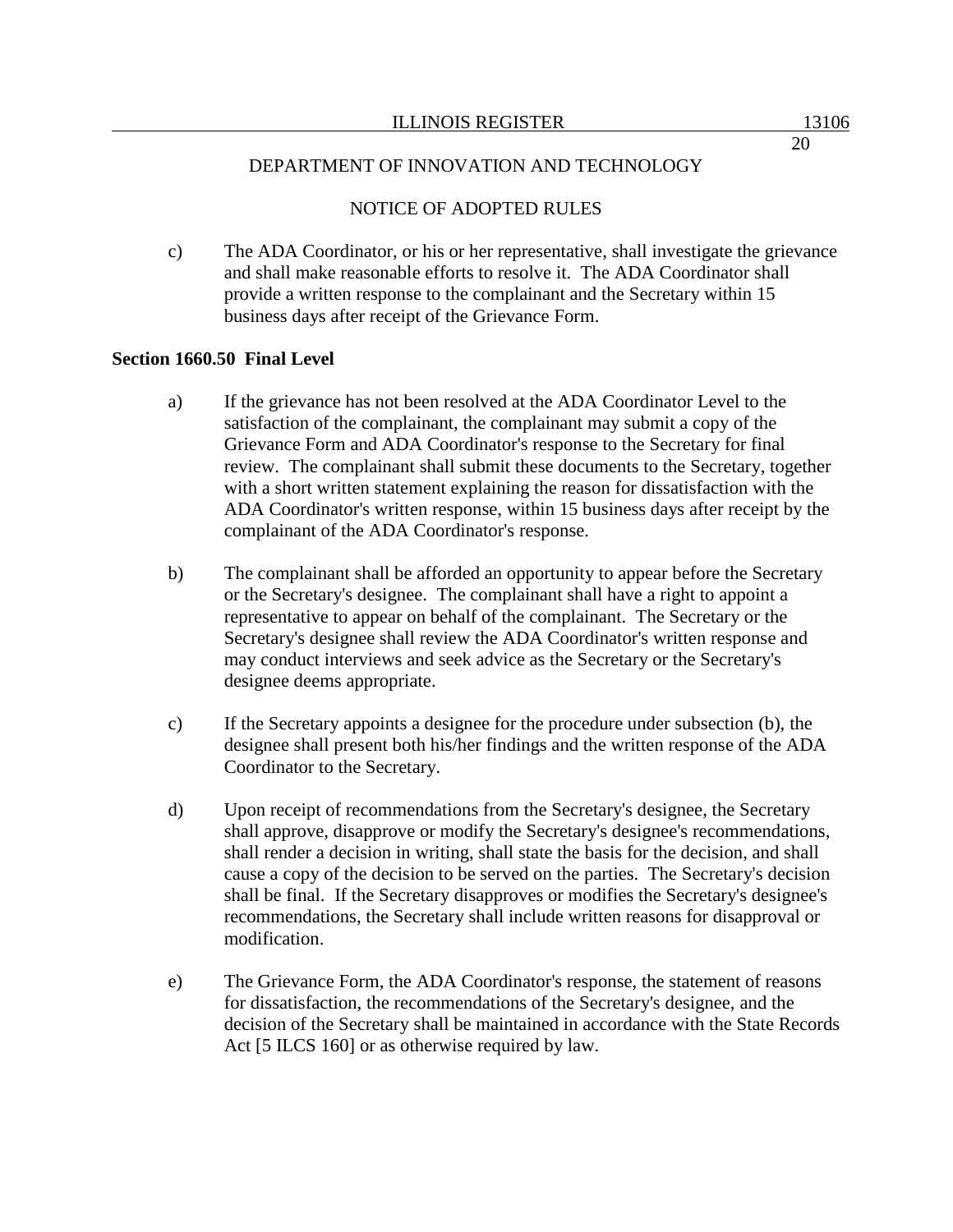### NOTICE OF ADOPTED RULES

#### **Section 1660.60 Accessibility**

The Department shall ensure that all stages of the procedure are readily accessible to and usable by individuals with disabilities.

#### **Section 1660.70 Case-by-Case Resolution**

Each grievance involves a unique set of factors that includes, but is not limited to: the specific nature of the disability; the essential eligibility requirements, the benefits to be derived, and the nature of the service, program or activity at issue; the health and safety of others; and whether an accommodation would constitute a fundamental alteration to the program, service or activity or undue hardship on the Department. Accordingly, termination of a grievance at any level, whether through the granting of relief or otherwise, shall not constitute a precedent on which any other complainants should rely.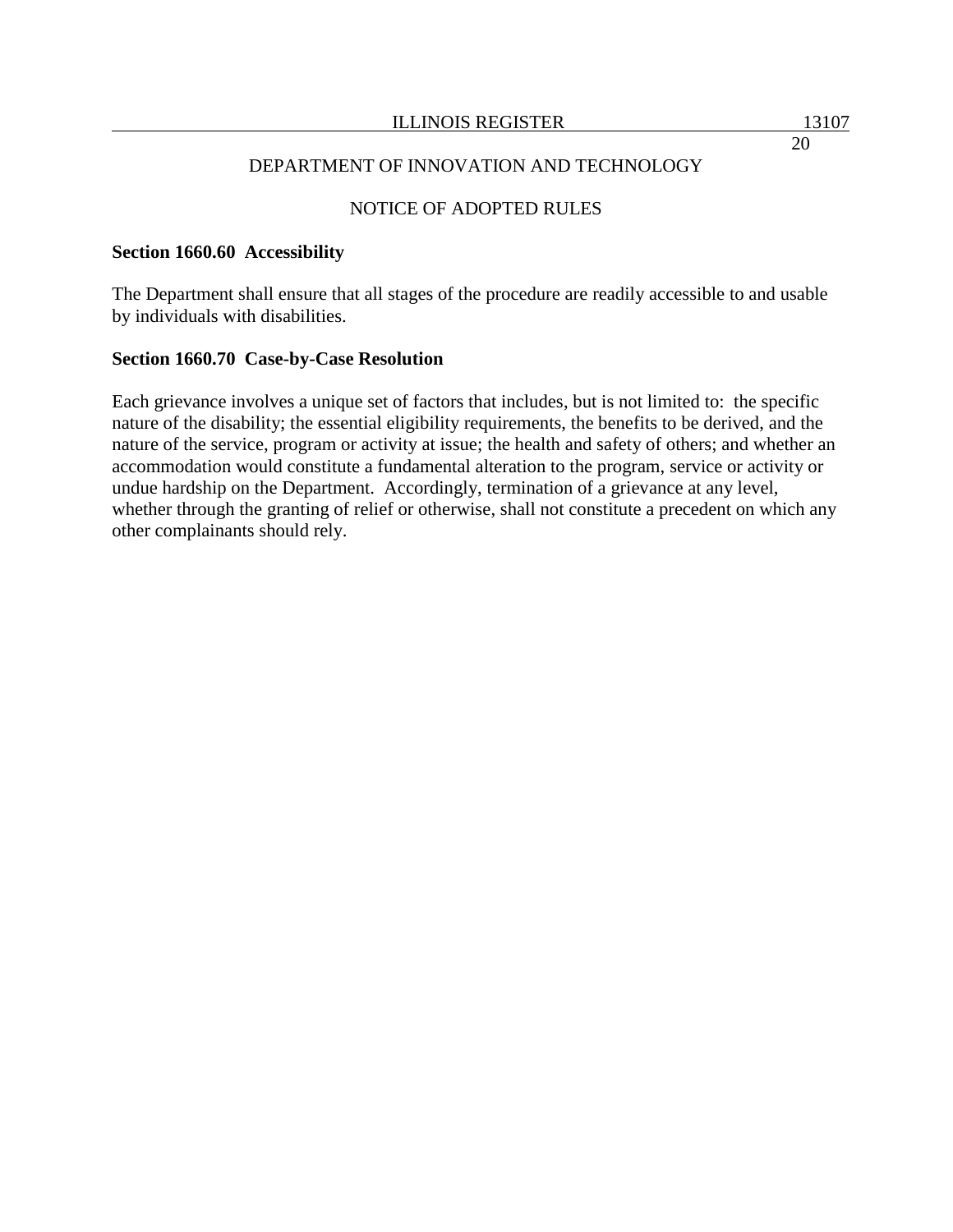#### ILLINOIS REGISTER 13108

### DEPARTMENT OF INNOVATION AND TECHNOLOGY

# NOTICE OF ADOPTED RULES

#### **Section 1660.EXHIBIT A Grievance Form**

### **Grievance Discrimination Based on Disability**

It is the policy of the Illinois Department of Innovation and Technology to provide assistance in filling out this form. If assistance is needed, please ask:

ADA Coordinator – Department of Innovation and Technology 120 West Jefferson Street Springfield IL 62702

| Name:                                                                                                                                                                               |  |  |  |  |
|-------------------------------------------------------------------------------------------------------------------------------------------------------------------------------------|--|--|--|--|
| Address:<br><u> 1989 - Johann Stoff, deutscher Stoffen und der Stoffen und der Stoffen und der Stoffen und der Stoffen und de</u>                                                   |  |  |  |  |
| City, State and Zip Code:                                                                                                                                                           |  |  |  |  |
| Telephone No.:                                                                                                                                                                      |  |  |  |  |
| The Best Means and Time for Contacting:                                                                                                                                             |  |  |  |  |
| Program, Service or Activity to which Access was Denied or in which Alleged Discrimination<br>Occurred:<br><u> 1989 - Johann Stein, fransk politik (f. 1989)</u>                    |  |  |  |  |
| Date of Alleged Discrimination:                                                                                                                                                     |  |  |  |  |
| Nature of Alleged Discrimination:                                                                                                                                                   |  |  |  |  |
| (Attach additional sheets, if necessary. If the grievance is based on a denial of requested<br>reasonable modification, please fill out the back of this form.)                     |  |  |  |  |
| I certify that I am qualified or otherwise eligible to participate in the program, service or activity<br>and the above statements are true to the best of my knowledge and belief. |  |  |  |  |
| Signature<br>Date<br>Complainant/Authorized Agent                                                                                                                                   |  |  |  |  |

Please give to the ADA Coordinator at the address listed above.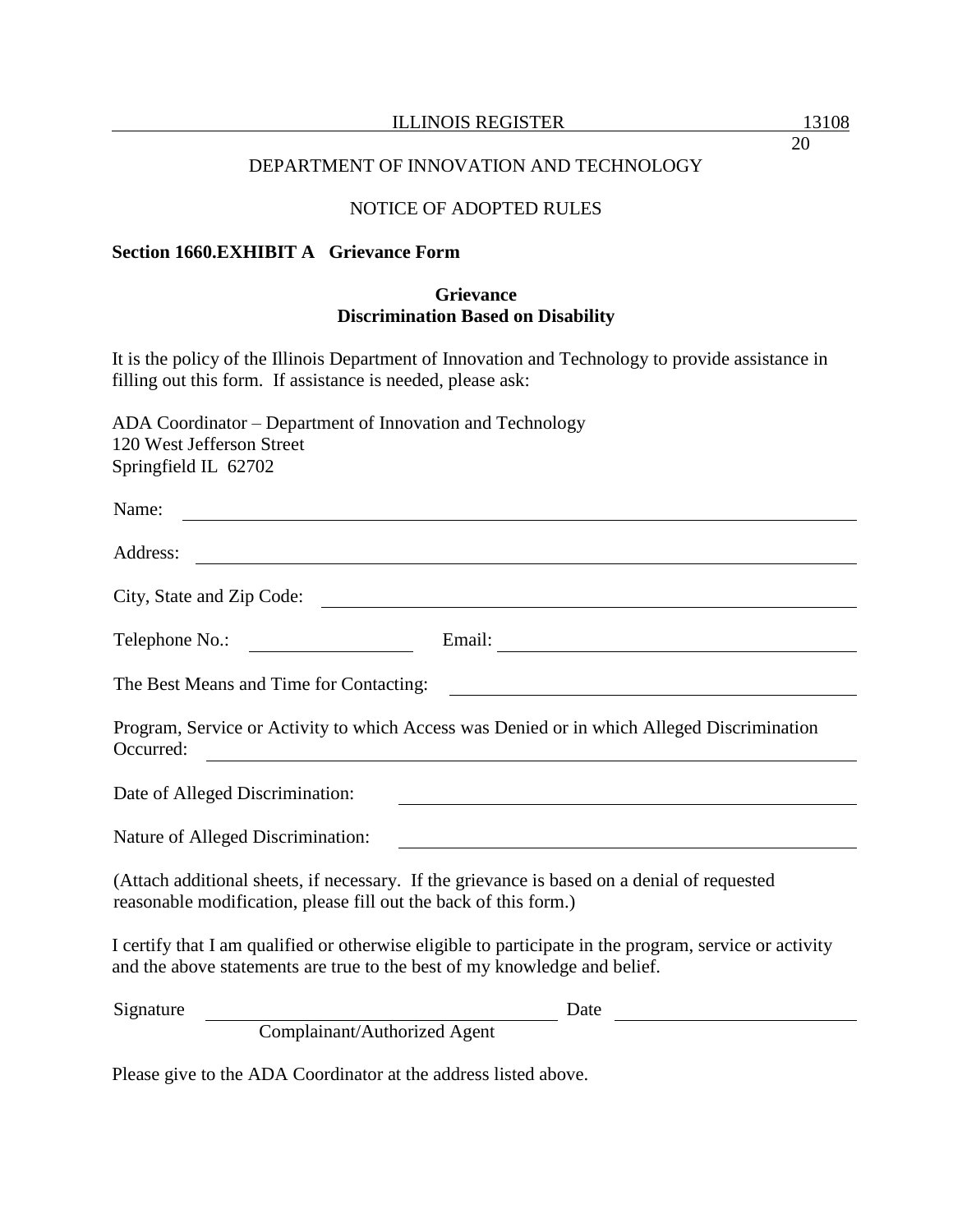# NOTICE OF ADOPTED RULES

For Office Use Only

Date Received: By: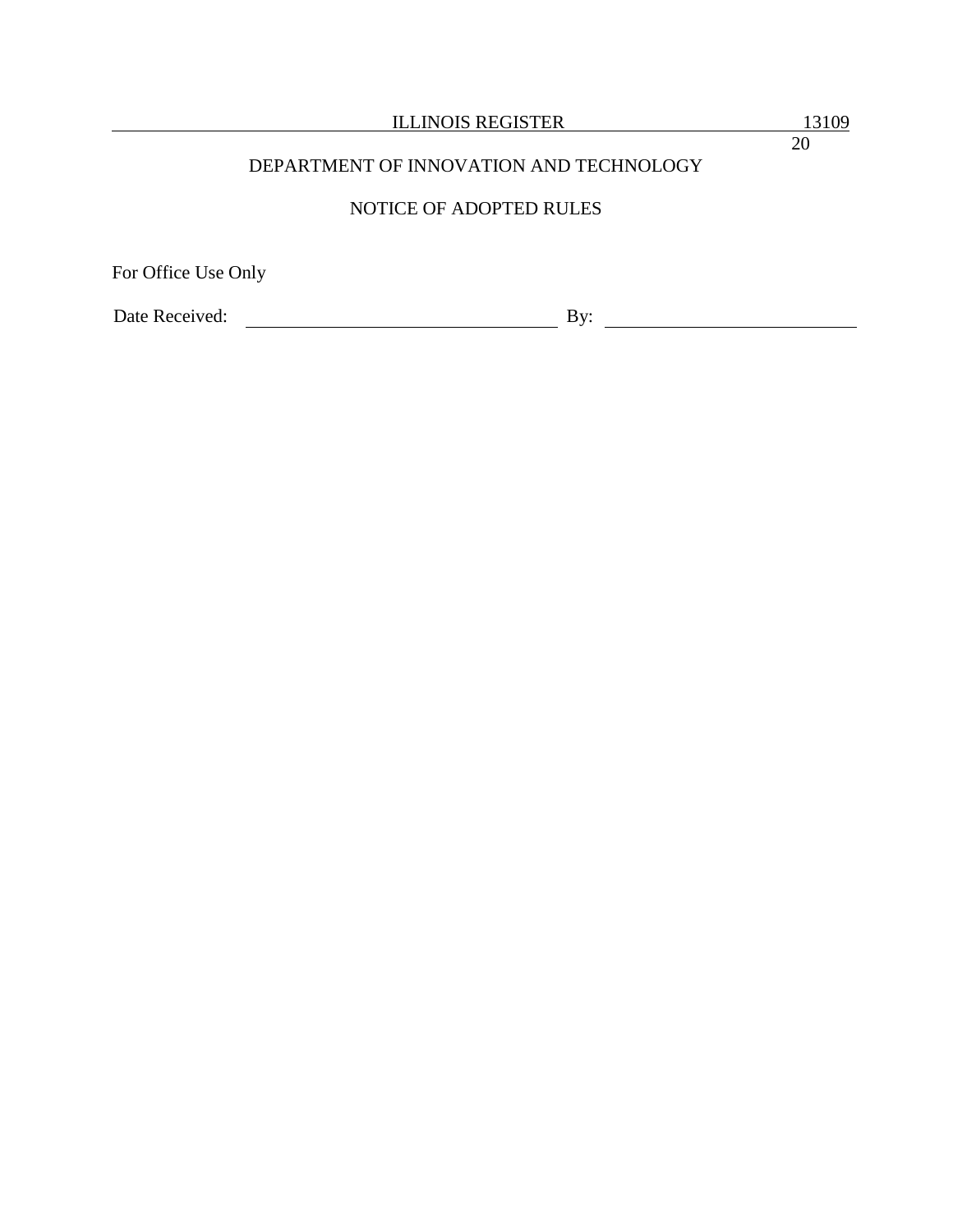### NOTICE OF ADOPTED RULES

#### (BACK OF FORM)

Please fill out this part of the form if this grievance is based upon the denial of a requested reasonable modification. A reasonable modification will be made to make programs, services and activities accessible. Reasonable accommodations could include such things as providing auxiliary aides and devices and changing some policies and requirements to allow an individual with a disability to participate. This portion of the form should be filled in to the extent you know the answers. The form may be submitted even if this portion is incomplete.

Reasonable modification requested:

The date the reasonable modification was requested:

The person to whom the request was made:

The reason for denial:

Estimated cost of modification (if an assistive device, such as a TTY or optical reader, or commodity or service to which a cost is readily known):

Why is the requested modification necessary to use or participate in the program, service or activity?

Alternative accommodations that may provide accessibility:

Any other information you believe will aid in a fair resolution of this grievance: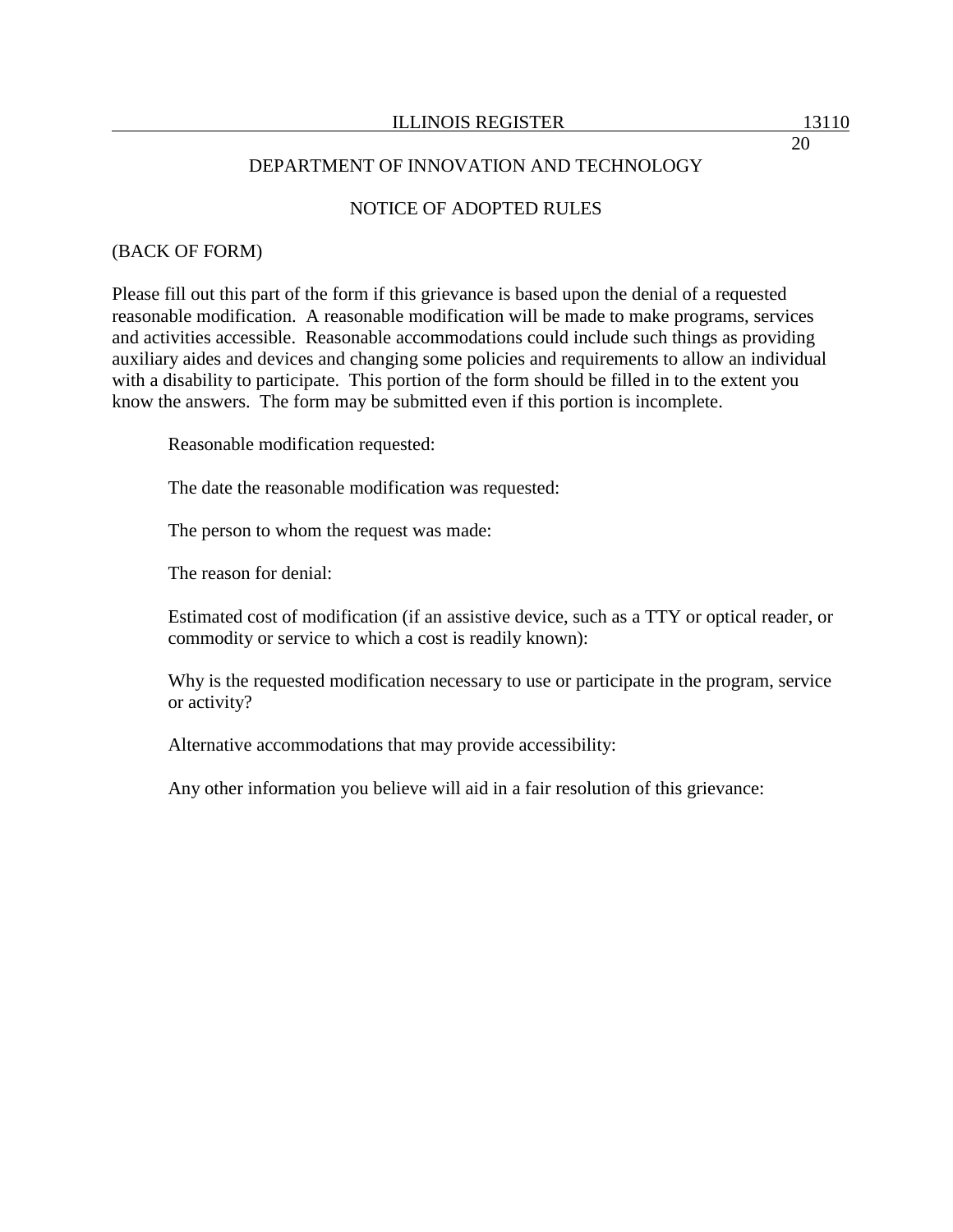### NOTICE OF EMERGENCY RULES

#### 1) Heading of the Part: Business Interruption Grant Program

2) Code Citation: 14 Ill. Adm. Code 690

| 3) | <b>Section Numbers:</b> | <u>Emergency Actions:</u> |
|----|-------------------------|---------------------------|
|    | 690.10                  | New Section               |
|    | 690.20                  | New Section               |
|    | 690.30                  | <b>New Section</b>        |
|    | 690.40                  | New Section               |
|    | 690.50                  | <b>New Section</b>        |
|    | 690.60                  | <b>New Section</b>        |
|    | 690.70                  | New Section               |
|    | 690.80                  | <b>New Section</b>        |
|    | 690.90                  | New Section               |
|    | 690.100                 | New Section               |
|    | 690.110                 | New Section               |
|    | 690.120                 | <b>New Section</b>        |
|    | 690.130                 | New Section               |
|    | 690.140                 | New Section               |
|    | 690.150                 | New Section               |
|    | 690.160                 | <b>New Section</b>        |
|    | 690.170                 | New Section               |
|    | 690.180                 | New Section               |
|    |                         |                           |

- 4) Statutory Authority: Implementing Section 75-5 of Article 75 of PA 101-636 and Article 30 of PA 101-637 and authorized by 20 ILCS 605/605-95 and 20 ILCS 605-605-55.
- 5) Effective Date of Rules: July 21, 2020
- 6) If these emergency rules are to expire before the end of the 150-day period, please specify the date on which they are to expire: The Department has not specified an expiration date.
- 7) Date Filed with the Index Department: July 21, 2020
- 8) A copy of the adopted rules, including any material incorporated by reference, is on file in the Agency's principal office and is available for public inspection: The Department maintains a copy of the adopted rules including any reference materials in its principal office in Springfield, Illinois and is available for public inspection.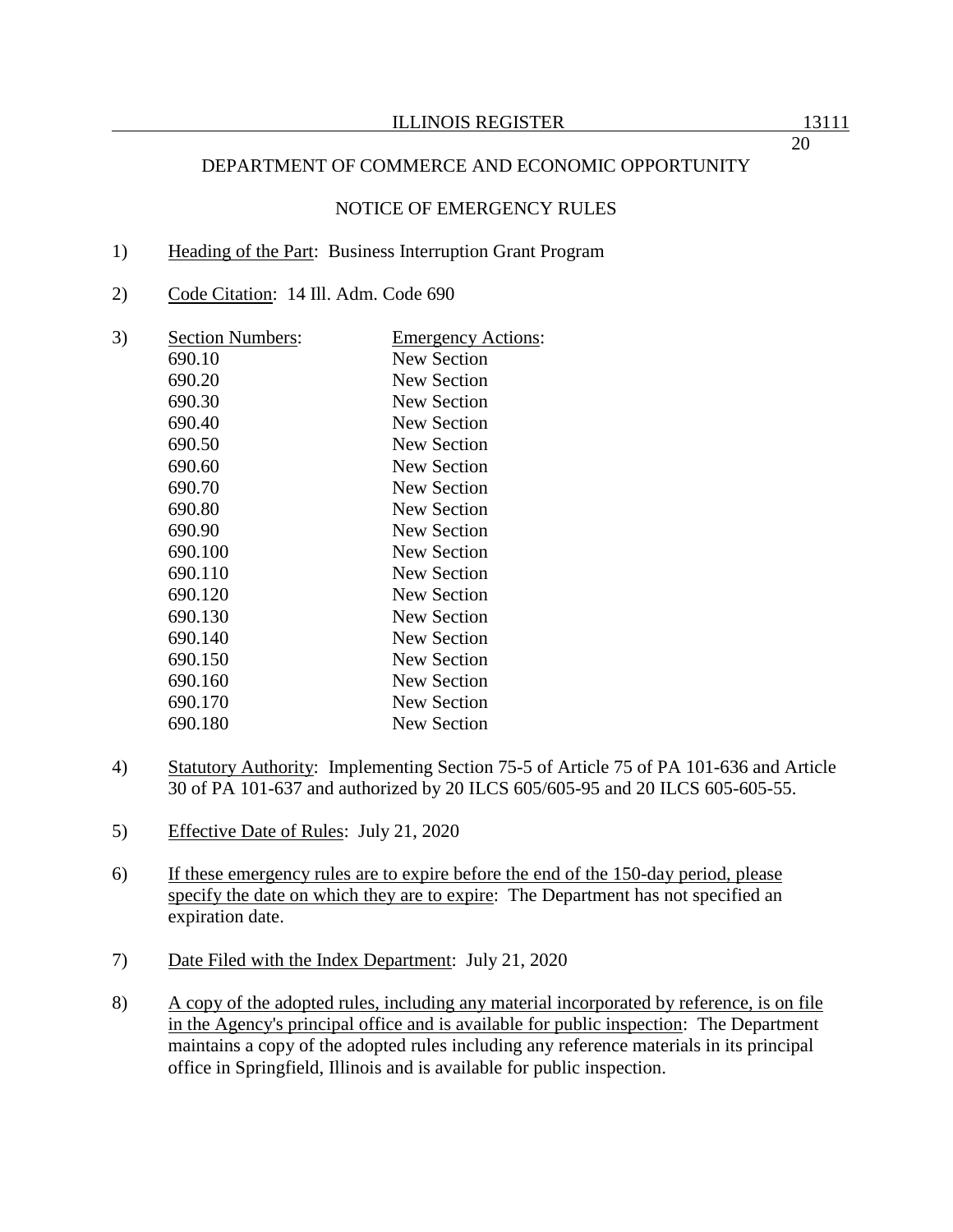# NOTICE OF EMERGENCY RULES

- 9) Reason for Emergency: Emergency rulemaking authorized by 5 ILCS 100/5-45.3; reason for emergency is to provide timely economic assistance to businesses affected by the COVID-19 public health emergency.
- 10) A Complete Description of the Subjects and Issues Involved: The proposed rules implement the Business Interruption Grant Program authorized by PA 101-636, Article 30 [20 ILCS 605/605-1050]. The proposed rules provide the administrative framework required for the Department to administer this program, which provides financial support to businesses that have incurred expenditures or suffered losses because of the COVID-19 public health emergency. Also provides for technical assistance grants to help businesses in underserved areas to apply for financial assistance.
- 11) Are there any other rulemakings pending on this Part pending? No
- 12) Statement of Statewide Policy Objective: This rulemaking does not create or expand a State mandate as defined in Section 3(b) of the State Mandates Act. [30 ILCS 805].
- 13) Information and questions regarding these emergency rules shall be directed in writing to:

Jolene Clarke Rules Administrator Department of Commerce and Economic Opportunity 500 E. Monroe Springfield IL 62701

217/557-1820 fax: 217/524-3701 jolene.clarke@illinois.gov

The full text of the Emergency Rules begins on the next page: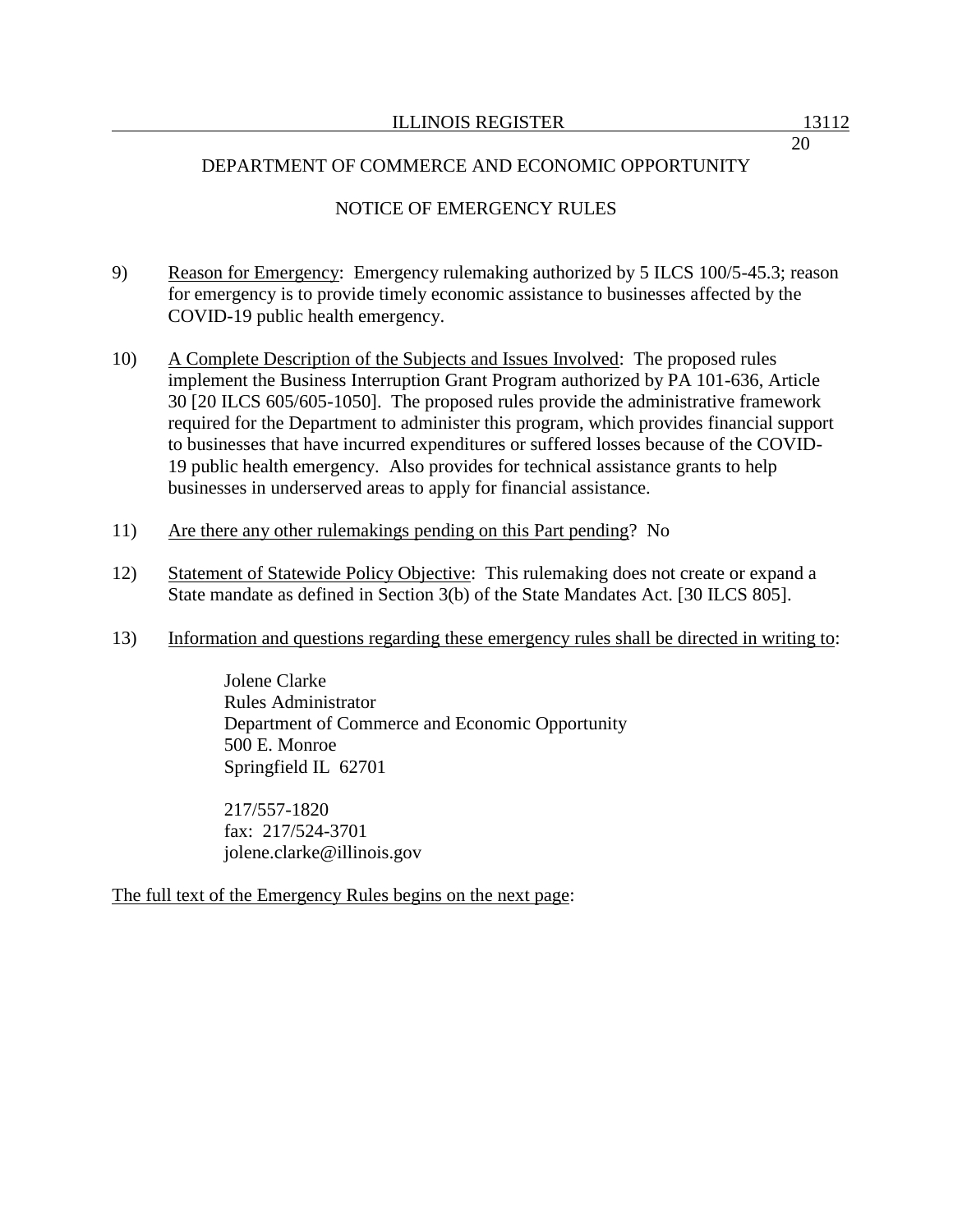### NOTICE OF EMERGENCY RULES

### TITLE 14: COMMERCE SUBTITLE C: ECONOMIC DEVELOPMENT CHAPTER I: DEPARTMENT OF COMMERCE AND ECONOMIC OPPORTUNITY

### PART 690 BUSINESS INTERRUPTION GRANT PROGRAM

### SUBPART A: GENERAL PROVISIONS

Section 690.10 Purpose **EMERGENCY** 690.20 Definitions **EMERGENCY** 690.30 GATA Requirements **EMERGENCY** 690 .40 Qualified Partners **EMERGENCY** 690 .50 Identifying Disproportionately Impacted Areas **EMERGENCY** 690.60 Form of Financial Assistance **EMERGENCY** 690.70 Financial Assistance Application Process **EMERGENCY** 690.80 Selection Process **EMERGENCY** 690.90 Eligibility Requirements and Allowable Expenditures **EMERGENCY** 690.100 Reporting, Cooperation, and Record Retention **EMERGENCY** 690.110 Noncompliance **EMERGENCY** 

### SUBPART B: FINANCIAL ASSISTANCE TO SEVERELY IMPACTED AREAS, BUSINESSES, AND INDUSTRIES

690.120 Prioritizing Severely Impacted Businesses and Industries **EMERGENCY** 690.130 Applicant Affiliations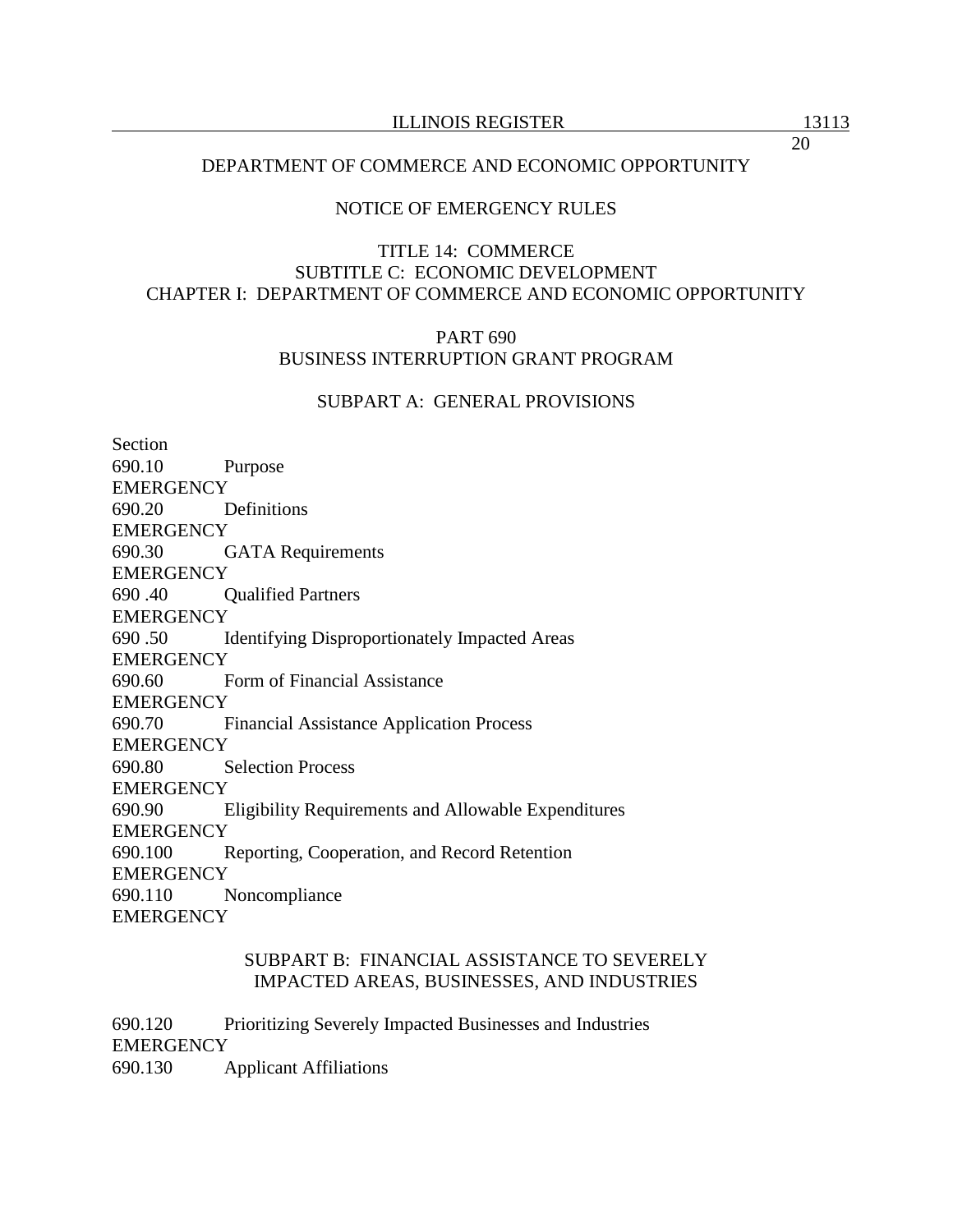### NOTICE OF EMERGENCY RULES

### **EMERGENCY**

### SUBPART C: FINANCIAL ASSISTANCE TO CHILD CARE PROGRAMS THROUGH THE CHILD CARE RESTORATION GRANTS PROGRAM

690.140 Requirements for Child Care Restoration Grants **EMERGENCY** 690.150 Calculation of Child Care Restoration Grant Award Amounts **EMERGENCY** 690.160 Eligible Expenses **EMERGENCY** 690.170 Reporting Requirements **EMERGENCY** 690.180 Monitoring **EMERGENCY** 

AUTHORITY: Implementing Section 605-1050, and authorized by Sections 605-95 and 605-55, of the Department of Commerce and Economic Opportunity Law [20 ILCS 605].

SOURCE: Emergency rules adopted at 44 Ill. Reg. 13111, effective July 21, 2020, for a maximum of 150 days.

### SUBPART A: GENERAL PROVISIONS

#### **Section 690.10 Purpose EMERGENCY**

The purpose of the Business Interruption Grant Program (Program) is *to provide financial support to businesses that have experienced interruption of business or other adverse conditions attributable to the COVID-19 public health emergency* [20 ILCS 605/605-1050]. Financial assistance provided through the Program established in this Part shall be consistent with the requirements of section 5001 of the federal Coronavirus Aid, Relief, and Economic Security Act (P.L. 116-136) and any rules or guidance issued by the U.S. Department of the Treasury or other responsible federal agency. The provision of support to for-profit and not-for-profit businesses that have experienced adversity attributable to the COVID-19 epidemic is necessary response to the public health emergency. Financial assistance shall be prioritized for communities most in need of assistance, as determined by numbers or rates of infection and economic measures identified in this Part. The Program will be implemented in multiple phases of funding.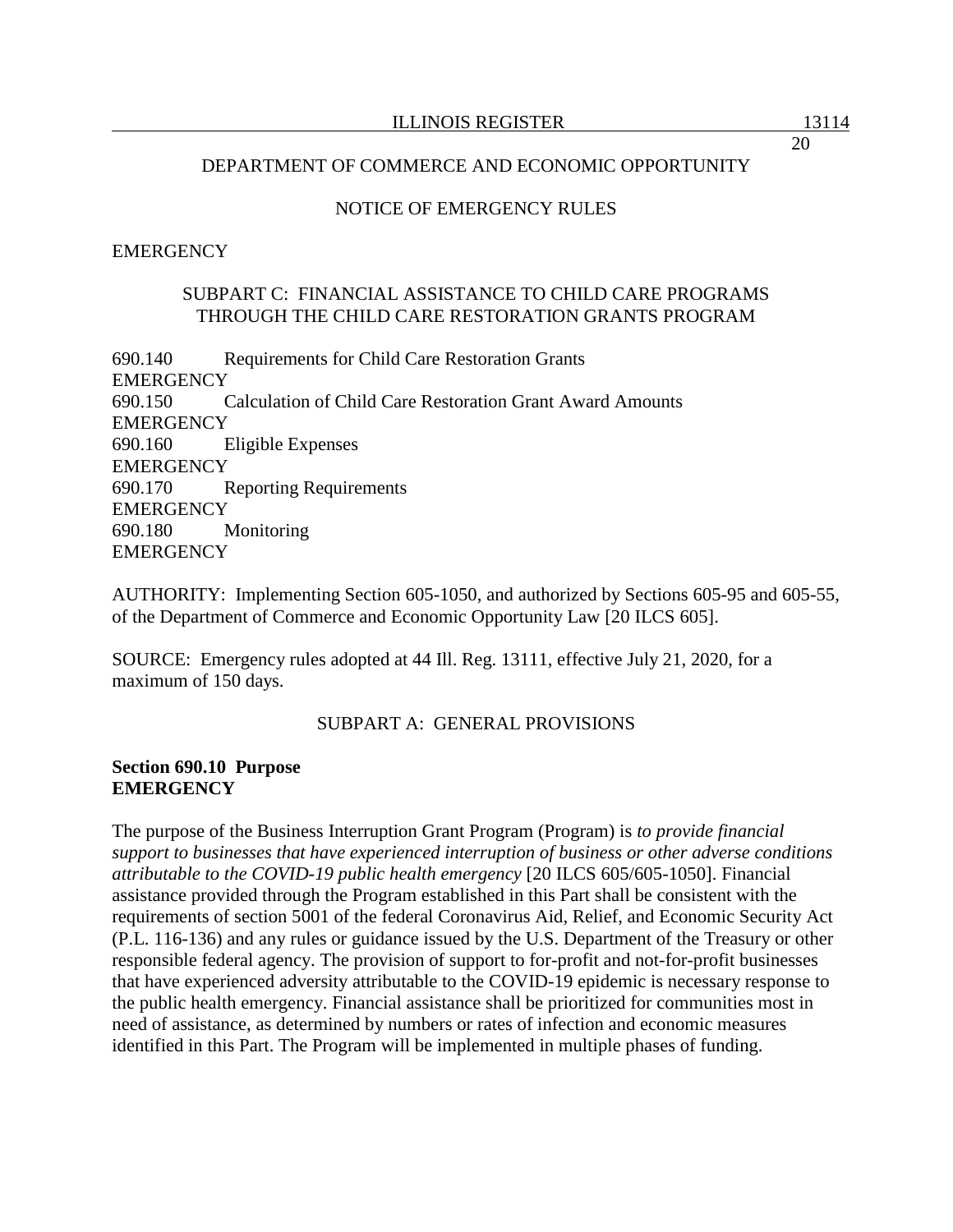### NOTICE OF EMERGENCY RULES

### **Section 690.20 Definitions EMERGENCY**

"Affiliate" means a business that is at least 50% or more owned or controlled by another person with at least 50% ownership or control. Control is not required to be exercised to establish an affiliate relationship; it is sufficient for one person to possess the authority to control the other person to establish an affiliate relationship.

"Allotment Tier" means the classification of a county as either having received a direct allotment from the CRF or not having received a direct allotment from the CRF.

"Allowable Expenditure" means a necessary expenditure that the Department has authorized for reimbursement under the Program in accordance with Section 90 of this Part.

"Applicant" means a qualifying business that applies for funding under the Program.

"Barbershops and Salons" means an entity possessing an active license under Article IIID of the Barber, Cosmetology, Esthetics, Hair Braiding, and Nail Technology Act of 1985 [225 ILCS 410], or a person possessing an active barber, cosmetologist, esthetician, nail technician, or hair braider license under that Act who is self-employed and has no employees or contractors.

"Business" means a for-profit enterprise or non-profit organization lawfully conducting business in Illinois. This term does not include any business that is prohibited from receiving funds under section 5001(b) of the CARES Act.

"CARES Act" means the federal Coronavirus Aid, Relief, and Economic Security Act (P.L. 116-136).

"Cost of Business Interruption" means:

decreases in revenue caused by closing or limiting access to the business establishment to comply with COVID-19 prevention directives or to otherwise prevent the spread of COVID-19 within the business establishment;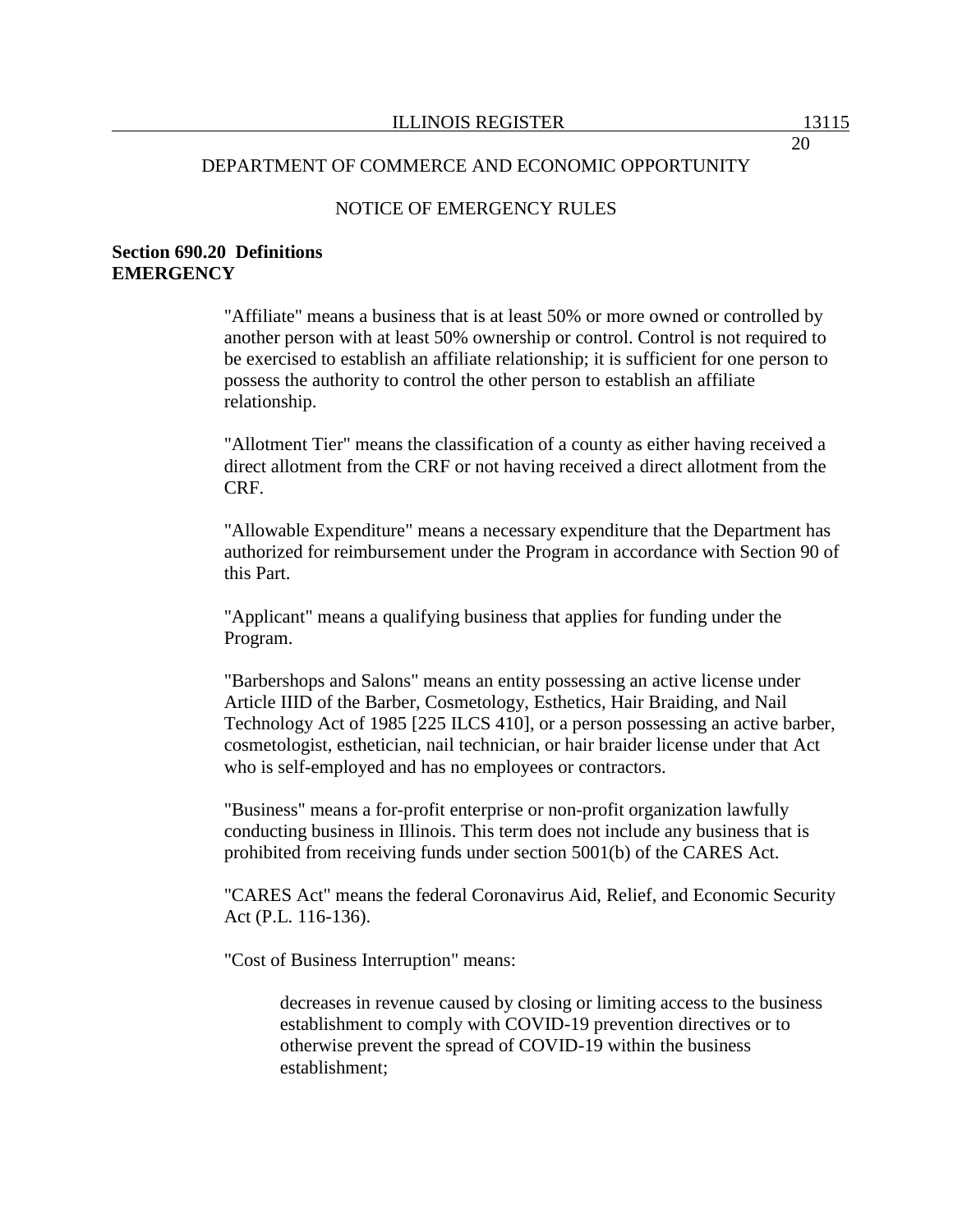### NOTICE OF EMERGENCY RULES

decreases in revenue caused by decreased customer demand as a result of the COVID-19 emergency; or

other revenue reductions approved for reimbursement from the CRF by the U.S. Department of the Treasury.

"COVID-19" means *the novel coronavirus disease deemed COVID-19 by the World Health Organization on February 11, 2020*. [20 ILCS 605/605-1050(g)(1)]

"COVID-19 Emergency" means the national public health emergency declared March 13, 2020.

"COVID-19 Prevention Directives" means all laws, orders, regulations, and guidance relevant to and in effect during the COVID-19 emergency that pertain to preventing the spread of COVID-19, including Executive Orders and preventative guidelines issued by the Illinois Governor, the Illinois Emergency Management Agency, the Department, or the Illinois Department of Public Health.

"CRF" means the Coronavirus Relief Fund established by the CARES Act.

"DCFS" means the Illinois Department of Children and Family Services.

"Department" means the Illinois Department of Commerce and Economic Opportunity.

"DHS" means the Illinois Department of Human Services.

"Disproportionately Impacted Area" means those ZIP Codes most severely affected by the COVID-19 emergency, to be determined based on positive COVID-19 case per capita rates, and high rates in at least one of the following poverty-related categories relative to other ZIP Codes within their region:

share of population consisting of children age 6 to 17 in households with income less than 125% of the federal poverty level;

share of population consisting of adults over age 64 in households with income less than 200% of the federal poverty level;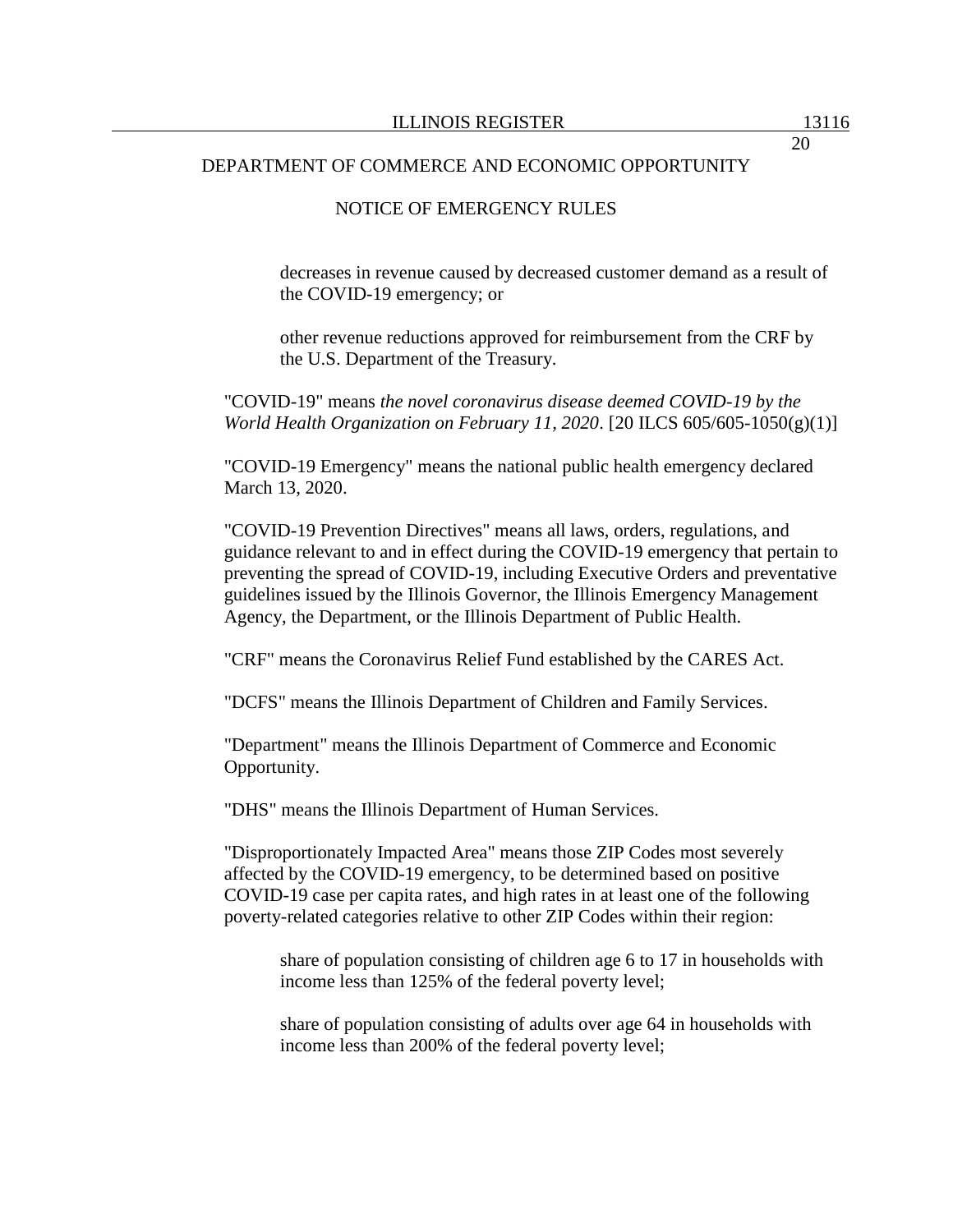### NOTICE OF EMERGENCY RULES

share of population in household with income less than 150% of the federal poverty level; and

share of population consisting of children ages 5 and under in households with income less than 185% of the federal poverty level.

The Department, using these criteria, may determine different eligibility thresholds when allocating funding for the Allotment Tiers.

"DOA" means the Illinois Department of Agriculture.

"Eligible Loan" means *a loan of up to \$50,000 that was deemed eligible for funding under the Department's Emergency Loan Fund Program and for which repayment will be eligible for reimbursement from CRF monies pursuant to section 5001 of the CARES Act and any related federal guidance.* [20 ILCS  $605/605-1050(g)(3)$ ]

"Emergency Loan Fund Program" means a program implemented *by the Department by which the State Small Business Credit Initiative Fund is utilized to guarantee loans released by a financial intermediary or qualified partner.* [20 ILCS  $605/605-1050(g)(4)$ ]

"Financial Assistance" means financial support to an Illinois business in the form of a grant, expense reimbursement, or subsidy.

"Fitness Center" means a business consisting of at least one fixed establishment that is open to members or the general public to participate in activities related to physical fitness at that location, with those activities including:

instruction, training, or assistance in physical culture, bodybuilding, exercising, weight loss, figure development, judo, karate, self-defense training, or any similar activity;

access to the business' facilities for self-directed exercise; or

membership in any group formed by a physical fitness center for any of the above purposes.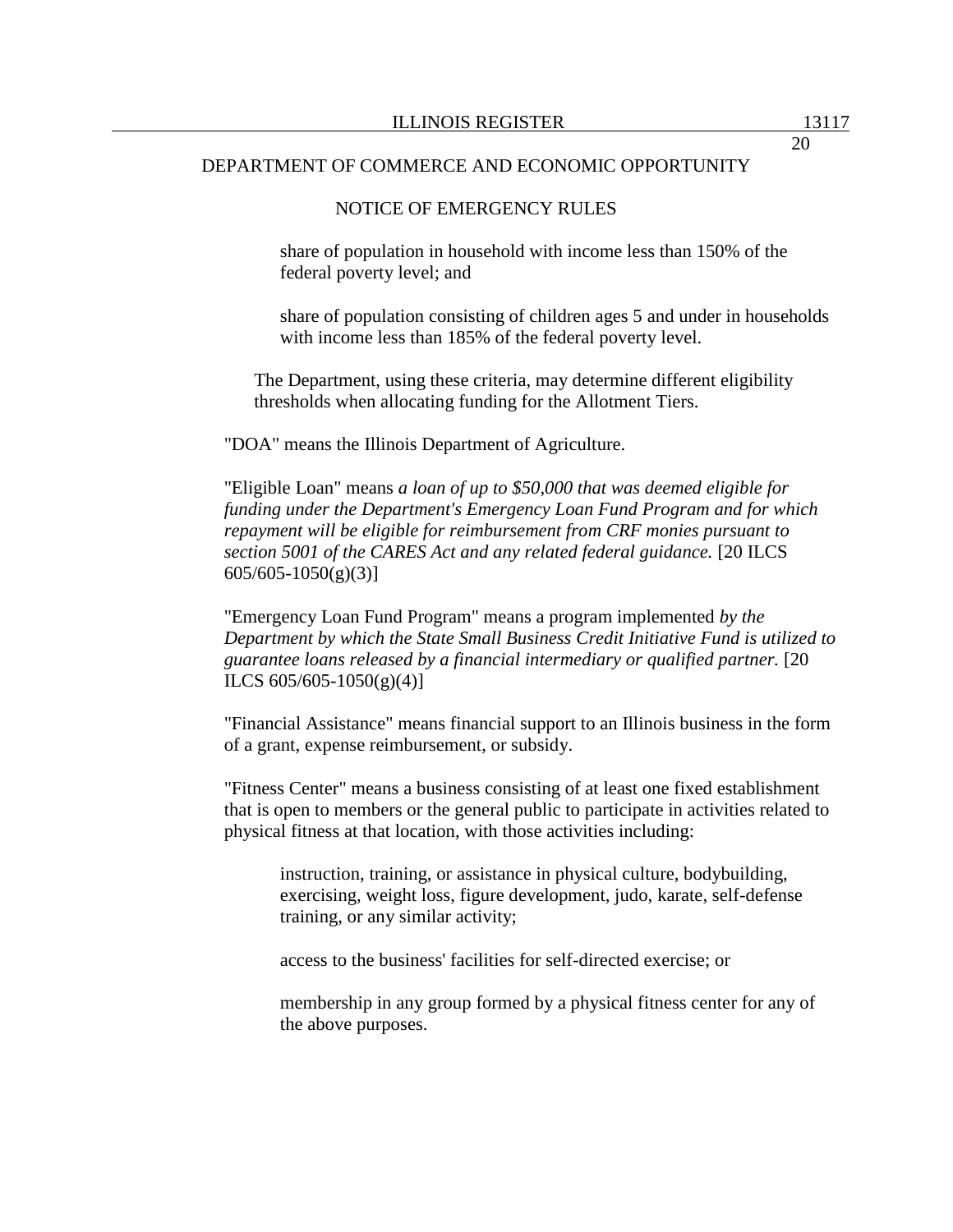### NOTICE OF EMERGENCY RULES

"Food and Beverage Establishment" means a restaurant or bar business enterprise consisting of at least one establishment that is licensed or otherwise permitted to sell food or beverages for on-site consumption, and does not include event spaces or banquet halls, grocery or convenience stores, night clubs or strip clubs, or a business that derives less than 80% of its gross revenue from food and beverage sales.

"GATA" means the Illinois Grant Accountability and Transparency Act [30 ILCS 708].

"GATA Rule" means 44 Ill. Adm. Code 7000.

"Necessary Expenditure" means an expenditure of funds that is eligible for reimbursement from the CRF and necessary to:

respond to the COVID-19 emergency; or

reimburse the cost of business interruption.

"Non-Profit Organization" means an organization that is registered as a non-profit corporation with the Illinois Secretary of State.

"Program" means the financial assistance program funding opportunities administered by the Department and implemented in this Part. The Department may implement financial assistance programs in cooperation with DHS and DOA to more effectively target specific industries.

"Program Participant" means the business that receives financial assistance under the Program.

"Qualifying Business" means *a business or organization that* experienced or *is experiencing business interruption due to the COVID-19 public health emergency and* for which provision of financial assistance under the Program *is eligible for reimbursement as prescribed by section 601(a) of the Social Security Act (42* USC) *as added by section 5001 of the CARES Act, or other federal legislation addressing the COVID-19 emergency. A qualifying business includes selfemployed individuals and independent contractors.* [20 ILCS 605/605-  $1050(g)(2)$ ]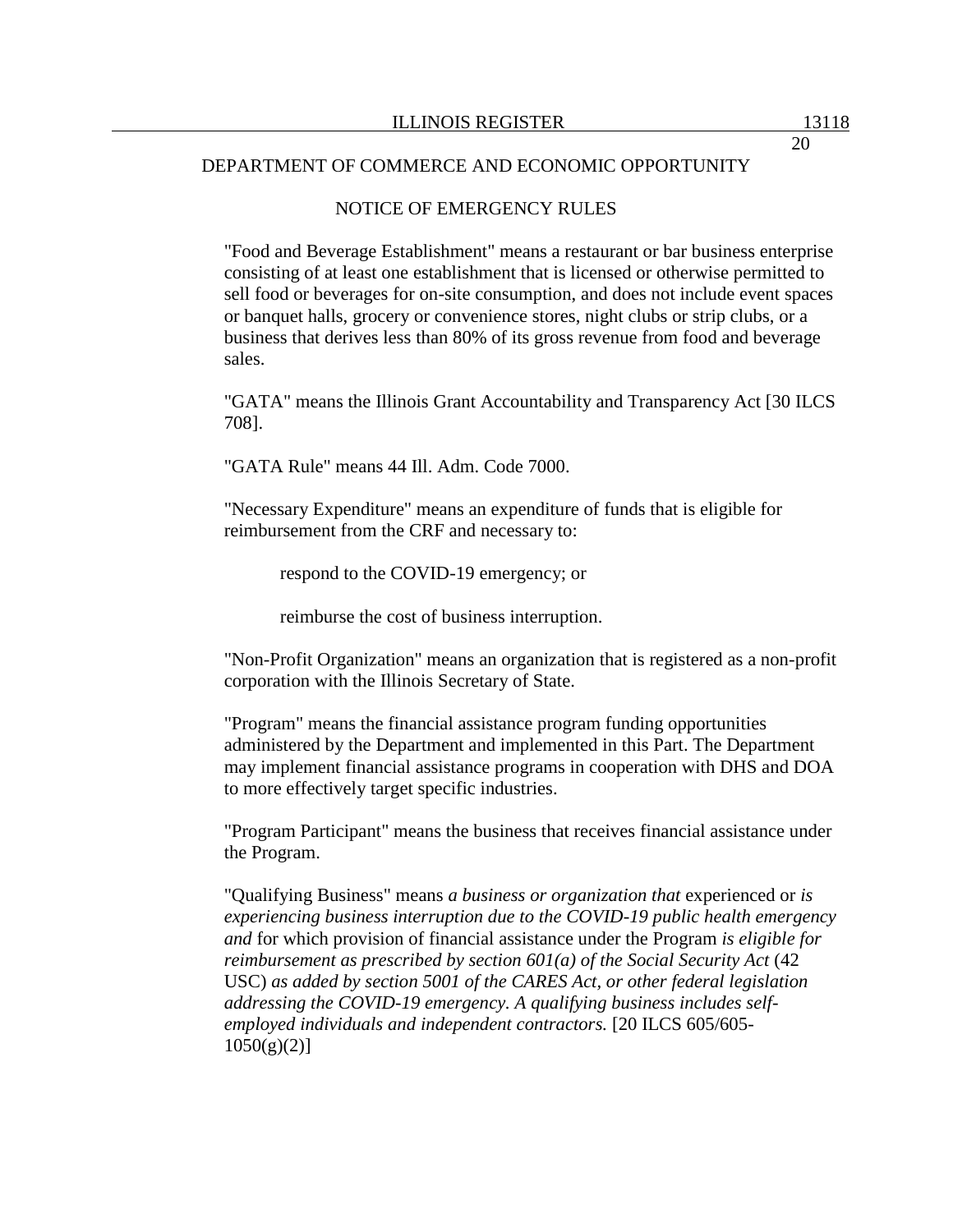### NOTICE OF EMERGENCY RULES

"Qualified Partner" means *a financial institution or nonprofit with which the Department,* or another State agency pursuant to an intergovernmental agreement with the Department, *has entered into an agreement or contract to provide or incentivize assistance to qualifying businesses.* [20 ILCS 605/605-1050(g)(5)]

"Qualifying Small Business" means a small business that is a qualifying business, as those terms are defined in this Section.

"Restore Illinois Plan" means the framework announced by the Governor of the State of Illinois to safely reopen Illinois in five phases, with any modifications to that plan.

"Severely Disproportionately Impacted Area" means a disproportionately impacted area that has experienced heightened adverse economic conditions since March 13, 2020, which may include high rates of business closures or losses, unemployment, poverty rates, or other economic factors.

"Small Business" means a business enterprise that:

is physically operating in Illinois;

generated 51% or more of its revenue in Illinois in 2019; and

has fewer than 250 full-time employees prior to March 13, 2020 or is not dominant in its field within Illinois, as determined by the Department.

"Uniform Guidance" means the Uniform Administrative Requirements, Cost Principles, and Audit Requirements for Federal Awards, codified at 2 CFR 200, as amended.

#### **Section 690.30 GATA Requirements EMERGENCY**

- a) The Program established in this Part is subject to the Grant Accountability and Transparency Act [30 ILCS 708], with any exceptions granted.
- b) To the extent the Program is implemented using Grant Agreements, at minimum the following provisions of the Uniform Guidance apply to grant recipients: 2 CFR 200.303 and 330 through 332.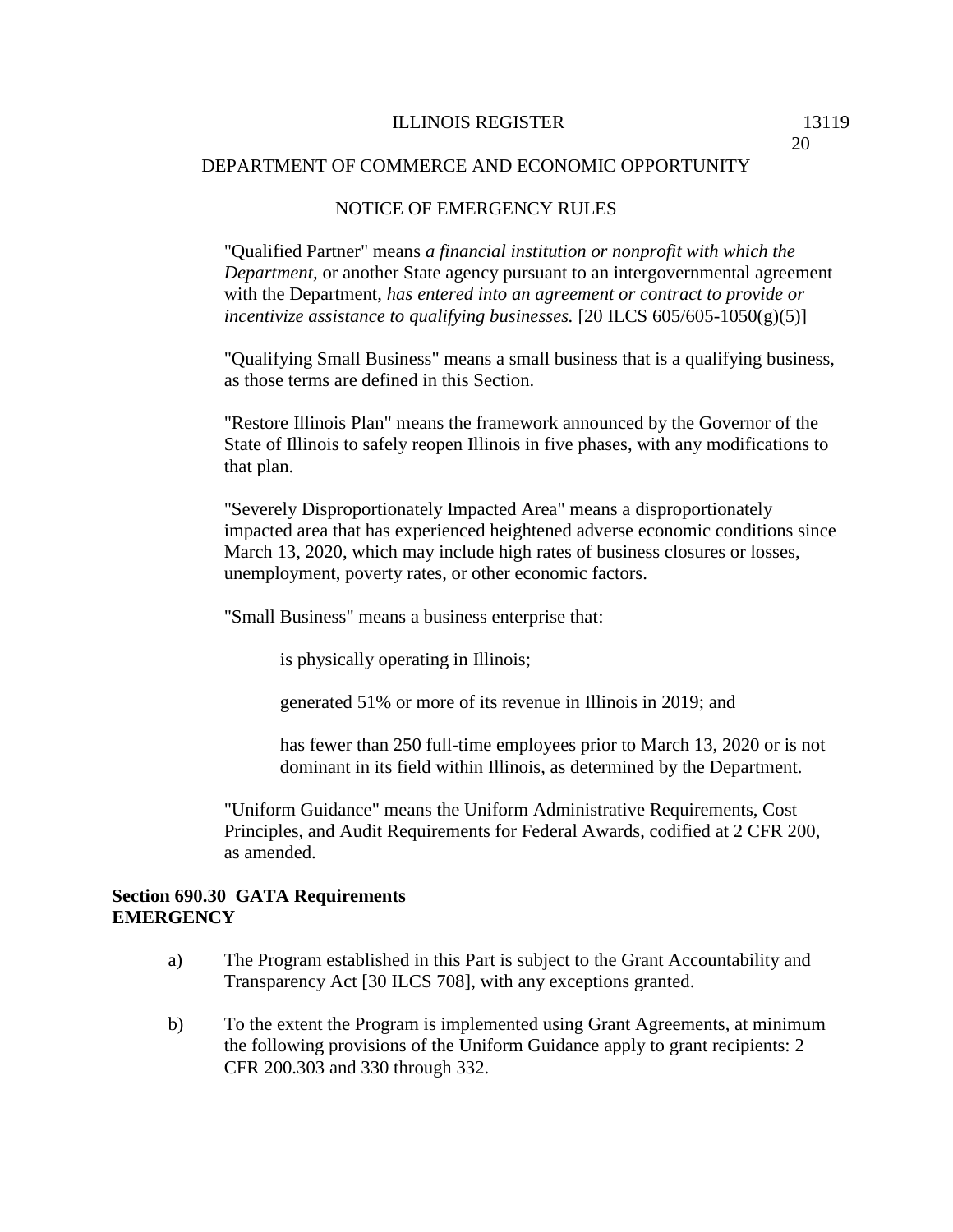### NOTICE OF EMERGENCY RULES

### **Section 690.40 Qualified Partners EMERGENCY**

- a) The Department may enter into Grant Agreements, contracts, or intermediary agreements with qualified partners to implement the Program. The nature of the services provided by the qualified partner shall determine whether the arrangement is a grant, procurement, or other relationship. The Department may award grants to qualified partners to provide financial assistance to qualifying businesses or contract with qualified partners to secure services to implement the Program.
- b) A qualified partner shall include a non-profit agency or organization registered to conduct business in the State of Illinois or a financial institution that has demonstrated experience providing financing or services to businesses or residents located in disproportionately impacted areas.
- c) An agreement with a qualified partner shall specify the qualified partner's responsibility, if any, for determining eligibility for financial assistance and monitoring program participants for compliance with Program requirements.
- d) Nothing in this Part shall restrict the Department from securing services from entities other than qualified partners to assist in implementing the Program.

### **Section 690.50 Identifying Disproportionately Impacted Areas EMERGENCY**

- a) The Department will allocate funding within the Program such that no less than 30% will be provided to qualifying businesses located in disproportionately impacted areas. The Department will determine which ZIP Codes constitute disproportionately impacted areas based on available COVID-19 case information and economic data at the time it announces funding opportunities under the Program, and areas may be added or removed from prioritization based on changes in relative COVID-19 rates and economic distress.
- b) Within each Allotment Tier, the Department will rank each ZIP Code by COVID-19 cases per capita and by each of the poverty-related criteria. ZIP Codes with moderate, high, and very high COVID-19 cases per capita will be considered to be disproportionately impacted areas if they also have moderate to high rates of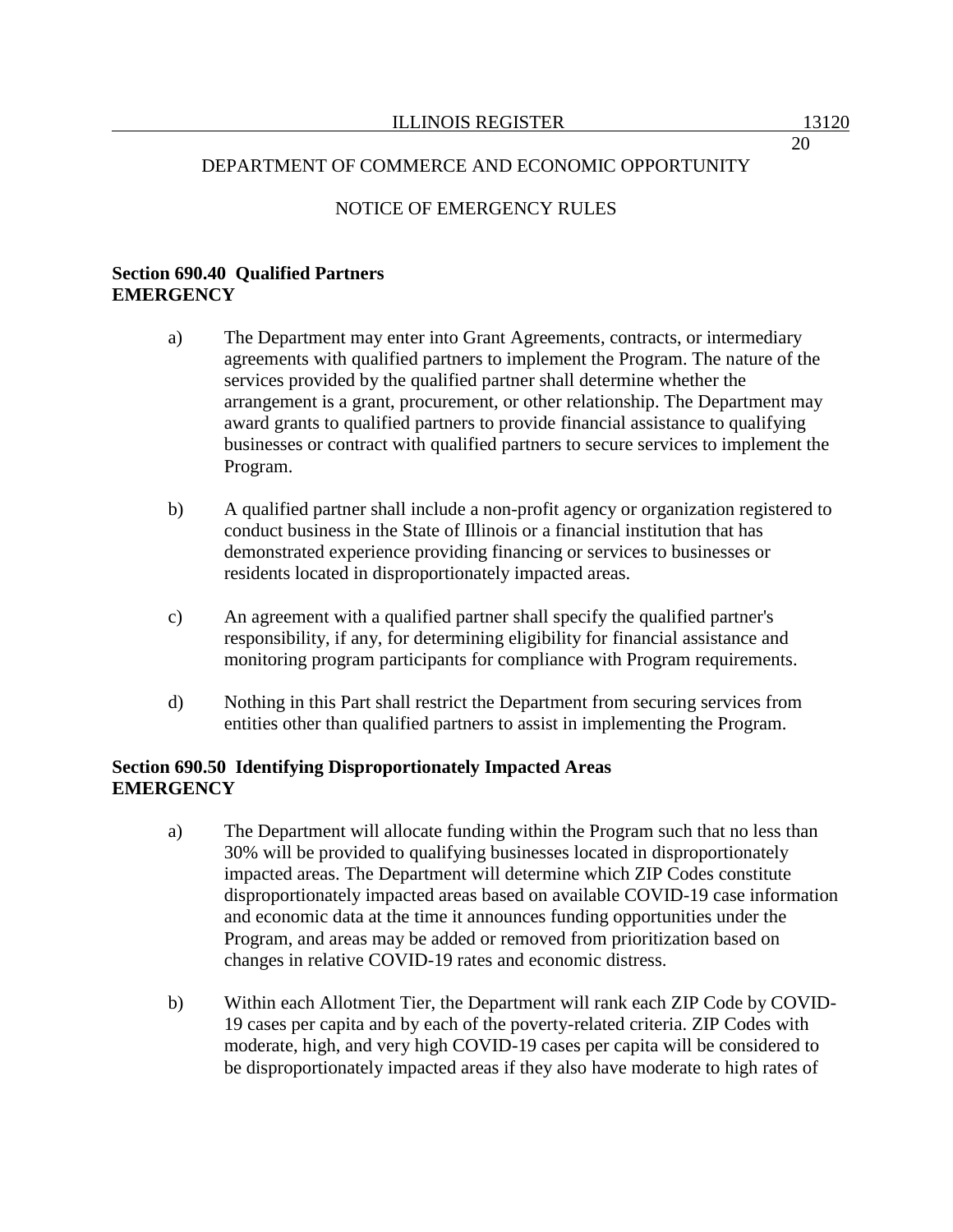# NOTICE OF EMERGENCY RULES

economic distress, as demonstrated by high rates within at least one of the poverty-related criteria (see Section 690.20 (Disproportionately Impacted Area)). The Department will include areas with significantly higher rates of COVID-19 cases per capita and lower levels of the poverty-related criteria, as well as areas with significantly higher levels of the poverty-related criteria and lower relative COVID-19 cases per capita.

c) The Department will reserve funding opportunities for qualifying businesses located in or predominantly serving severely disproportionately impacted areas.

# **Section 690.60 Form of Financial Assistance EMERGENCY**

Financial assistance under the Program may be in the form of a grant, subsidy, or expense reimbursement. Regardless of the form of assistance, a program participant shall be obligated to comply with requirements set forth in this Part and in any agreement or certification executed as part of applying for financial assistance.

# **Section 690.70 Financial Assistance Application Process EMERGENCY**

- a) The Department will announce funding availability and application procedures on its website as funding opportunities are made available. The Department may direct prospective applicants to apply via qualified partners or another State agency that has agreed to implement a financial assistance program for a particular industry.
- b) As part of applying for financial assistance, applicants may be required to complete an application form and sign a certification that attests to eligibility for the Program and conditions funding on compliance with programmatic requirements.
- c) Applicants will be required to demonstrate eligibility for the funding. Supporting documents required for the application may include, but are not limited to:
	- 1) applicant's 2018 (for applications prior to August 15, 2020) or 2019 income tax return;
	- 2) completed W-9 form;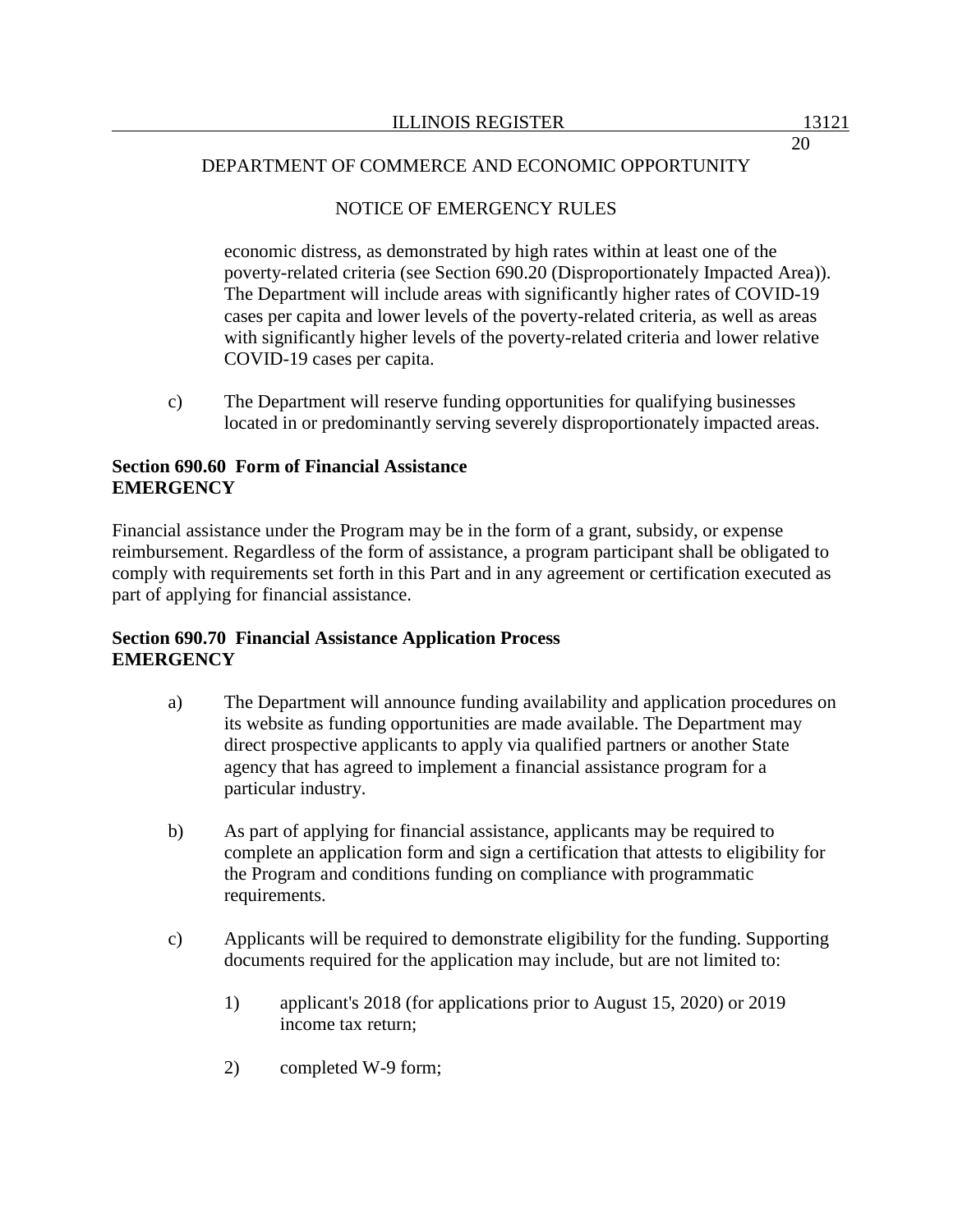# NOTICE OF EMERGENCY RULES

- 3) proof of eligible necessary expenditures;
- 4) information or records identifying the applicant and its owners;
- 5) proof of licensure, if applicable;
- 6) DUNS number or other unique identifier requested by the Department;
- 7) any other information or proof necessary to confirm the existence of the applicant and its eligibility to participate in the Program.
- d) Completed application materials must be signed by the applicant's authorized representative and received by the Department, or the entity processing the application, by the announced deadline for the submission of applications.

# **Section 690.80 Selection Process EMERGENCY**

The Department, its qualified partners, or other State agencies administering parts of the Program will select recipients of financial assistance using competitive scoring, first-come firstserved basis, lotteries, or discretionary selection procedures set forth in a financial assistance opportunity notice. The method of selection may vary based on industry and population served to maximize the effectiveness of the amount of financial assistance available and the equitable distribution of financial assistance among disproportionately impacted areas and other impacted areas, industries, and businesses.

### **Section 690.90 Eligibility Requirements and Allowable Expenditures EMERGENCY**

- a) The following business types are excluded from the Program:
	- 1) a private club or business that limits membership for reasons other than capacity;
	- 2) a government-owned business entity (except for businesses owned or controlled by a Native American tribe);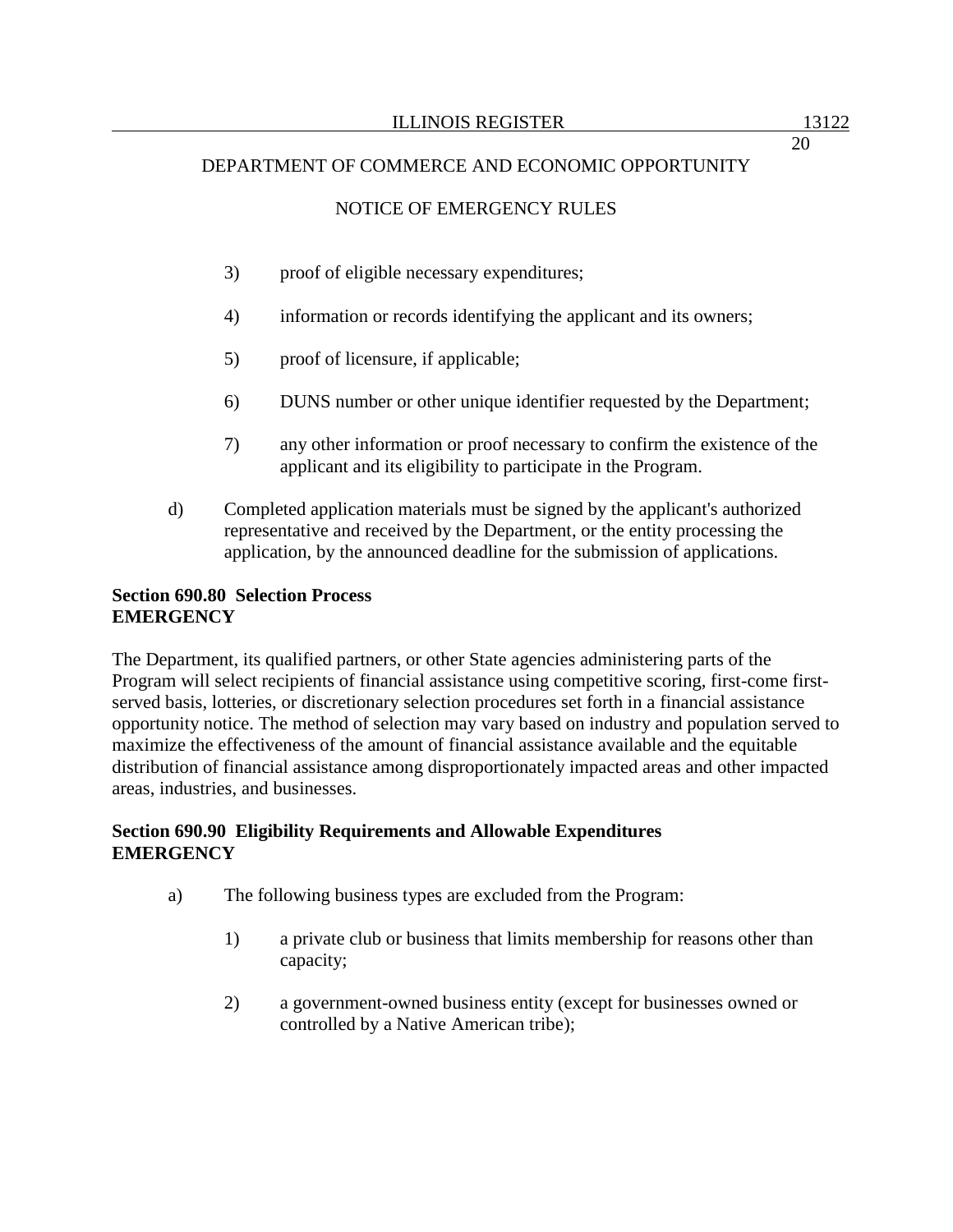# NOTICE OF EMERGENCY RULES

- 3) a business that derives at least 33% of its gross annual revenue from legal gambling activities, unless, subject to the Department's approval, the business is a restaurant with gaming terminals;
- 4) a business engaged in pyramid sales, in which a participant's primary incentive is based on the sales made by an ever-increasing number of participants; or
- 5) payday lenders.
- b) A business shall be ineligible to participate in the Program if it:
	- 1) did not comply with COVID-19 prevention directives;
	- 2) is delinquent on payment of any State of Illinois tax obligation;
	- 3) is on the Illinois Stop Payment List or in default of any contractual obligation to the Department, DHS, or DOA;
	- 4) is engaged in a business that is unlawful under Illinois or federal law;
	- 5) has already received assistance under the Program, unless the Department allocates funding specifically for severely impacted businesses that have already received assistance;
	- 6) is on the federal System for Award Management excluded parties list; or
	- 7) does not meet any other eligibility criteria established in a financial assistance application.
- c) Allowable expenditures must be incurred on or after March 1, 2020 and by the deadline identified in any announcement or certification applicable to any financial assistance opportunity.
- d) Ineligible expenditures include:
	- 1) expenses that have been or will be reimbursed under any State, local, or federal program, such as expense or losses that were reimbursed by a loan forgiven under the CARES Act's Payroll Protection Program;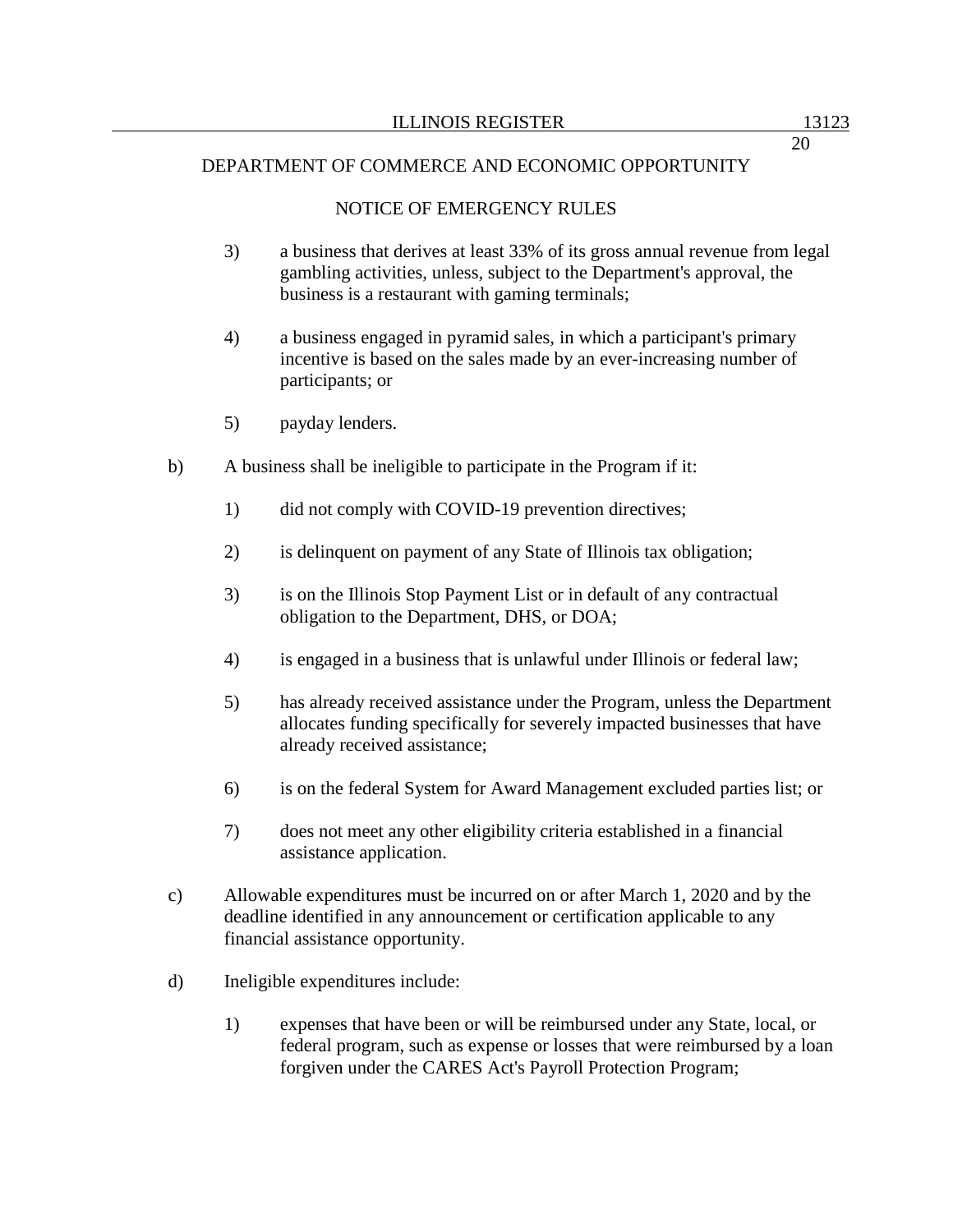# NOTICE OF EMERGENCY RULES

- 2) damages covered by insurance;
- 3) expenditures prohibited by section 5001(b) of the CARES Act;.
- 4) reimbursement to donors for donated items or services;
- 5) workforce bonuses other than hazard pay or overtime;
- 6) severance pay;
- 7) legal settlements; or
- 8) any other expense not reasonably incurred due to the COVID-19 emergency.
- e) Expenses shall be submitted to the State agency or qualified partners for review, either as part of the application process or following selection for financial assistance. Expenses shall be reviewed for eligibility and funding will be provided to program participants after verifying allowable expenditures.

### **Section 690.100 Reporting, Cooperation, and Record Retention EMERGENCY**

- a) Program participants shall not deviate from the budget, project scope, or objectives stated in the financial assistance agreement or certification, except with prior approval of the Department and any qualified partner or other State agency administering the Program.
- b) On or before March 31, 2021, Program participants shall submit a report to the Department on the use of financial assistance, in relation to the project and initial budget, and any information about the impact of the Program requested by the Department.
- c) Program participants shall:
	- 1) permit access to their premises, and inspection of records relating to the Program, to any lawful governmental authority, including, but not limited to, the Department, DHS, DOA, the Illinois Attorney General, the Illinois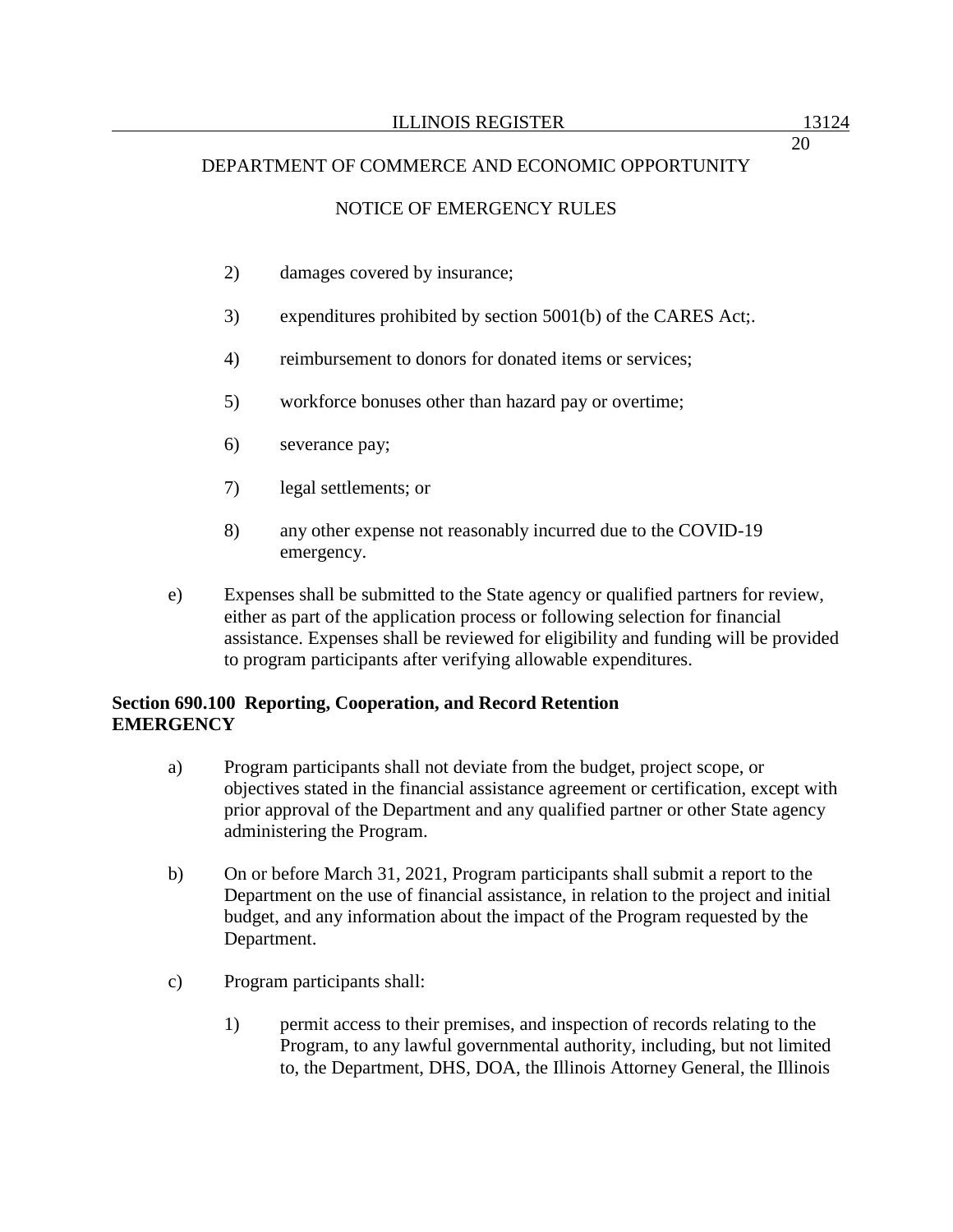# NOTICE OF EMERGENCY RULES

Auditor General, the Illinois Office of the Executive Inspector General, the Office of Inspector General of the U.S. Department of the Treasury; and

- 2) cooperate in any audit, monitoring, or investigation relating to the Program.
- d) Program participants shall retain records relating to the Program until at least December 31, 2026, unless another retention period is set forth in the financial assistance agreement or certification or until after the conclusion of all litigation, claims, or audit exceptions involving the records have been resolved and final action taken.
- e) Participation in the Program requires a business to have complied with, and remain in compliance with, all laws, orders, and regulations that are relevant to operation of the business, including the COVID-19 Prevention Directives.

### **Section 690.110 Noncompliance EMERGENCY**

A Program participant shall return all funds provided under the Program if it makes any material misrepresentation in applying for, or reporting on, the use of financial assistance or if it does not comply with any requirements in this Part or breaches any material term of the financial assistance agreement or certification. A material term is any term that relates to eligibility for Program participation, reimbursement under the CRF, or compliance with State and federal law, including COVID-19 Prevention Directives. Recovery of funds in the event of noncompliance may be effectuated by any means authorized under Illinois law, including the Grant Funds Recovery Act [30 ILCS 705] for any financial assistance in the form of a grant.

### SUBPART B: FINANCIAL ASSISTANCE TO SEVERELY IMPACTED AREAS, BUSINESSES, AND INDUSTRIES

# **Section 690.120 Prioritizing Severely Impacted Businesses and Industries EMERGENCY**

a) The Department will provide targeted funding opportunities for industries and businesses most impacted by the COVID-19 emergency. In determining which industries and businesses to prioritize, the Department will consider the impact of compliance with the COVID-19 Prevention Directives on business operations or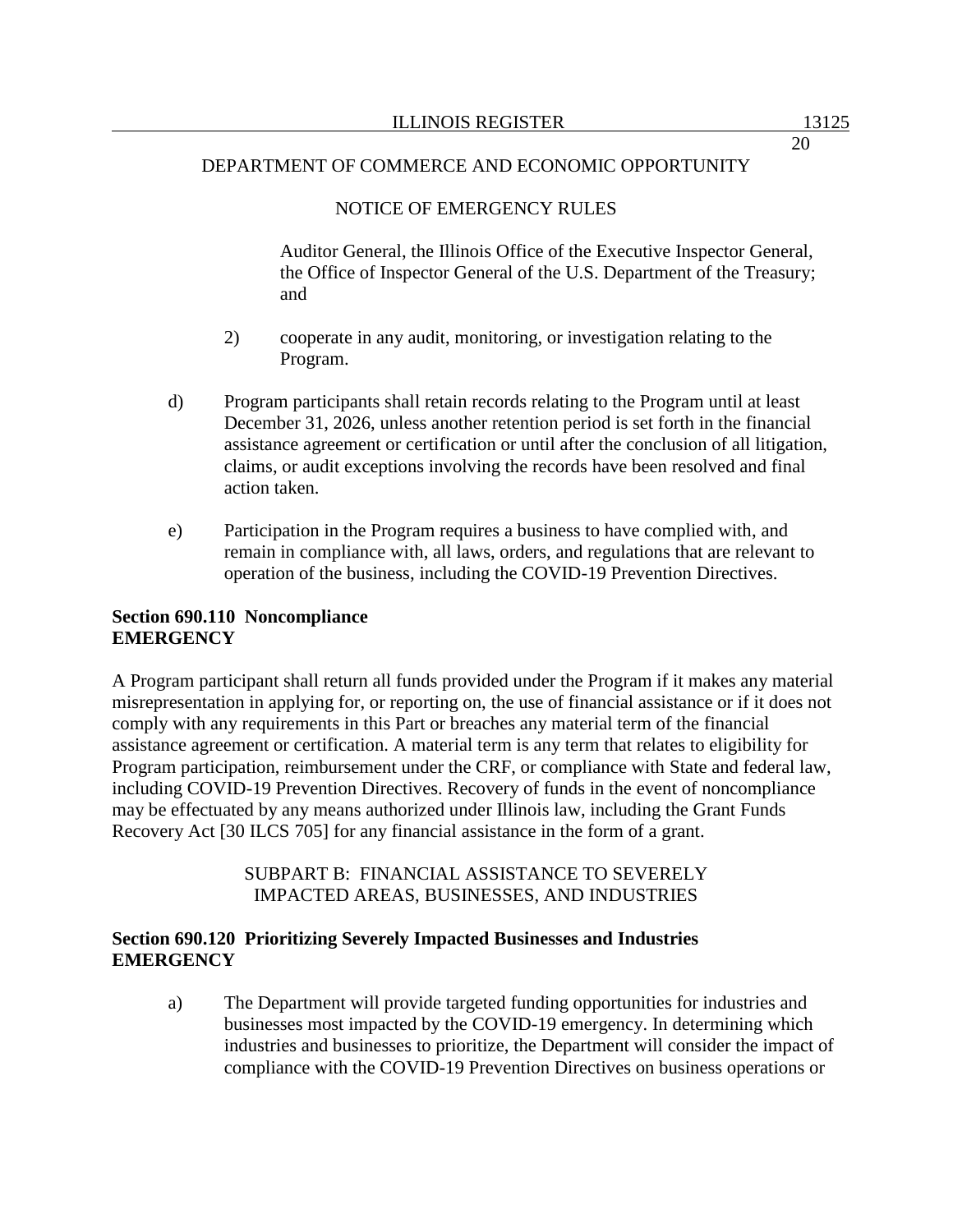### NOTICE OF EMERGENCY RULES

impact of the COVID-19 emergency on the workforce. The Department will also prioritize funding to qualifying small businesses. The targeted funding opportunities will be announced on the Department's website.

- b) Targeted funding opportunities to qualifying businesses will include financial assistance to:
	- 1) Bars and restaurants that: earned between \$80,000 and \$3 million in revenue in 2019, or a pro-rated amount of revenue if the establishment was in business for less than the entire year; operated for at least the three months prior to March 2020; did not provide outdoor food and beverage service during phase 3 of the Restore Illinois Plan; and incurred necessary expenditures of at least \$10,000 since March 21, 2020.
	- 2) Businesses in severely disproportionately impacted areas that: earned between \$80,000 and \$2 million in revenue in 2019, or a pro-rated amount of revenue if the establishment was in business for less than the entire year; operated for at least the three months prior to March 2020; and incurred necessary expenditures of at least \$10,000 since March 21, 2020.
	- 3) Barbershops and salons that: earned between \$80,000 and \$500,000 in revenue in 2019, or a pro-rated amount of revenue if the establishment was in business for less than the entire year; operated for at least the three months prior to March 2020; and incurred necessary expenditures of at least \$10,000 since March 21, 2020.
	- 4) Fitness centers that: earned between \$80,000 and \$2 million in revenue in 2019, or a pro-rated amount of revenue if the establishment was in business for less than the entire year; operated for at least the three months prior to March 2020; incurred necessary expenditures of at least \$10,000 since March 21, 2020; and operated out of a single permanent location.
	- 5) Qualifying small business having experienced severe impacts during the COVID-19 emergency, in particular those whose return to normal activity is limited by phases of the Restore Illinois Plan or COVID-19 Prevention Directives.

**Section 690.130 Applicant Affiliations EMERGENCY**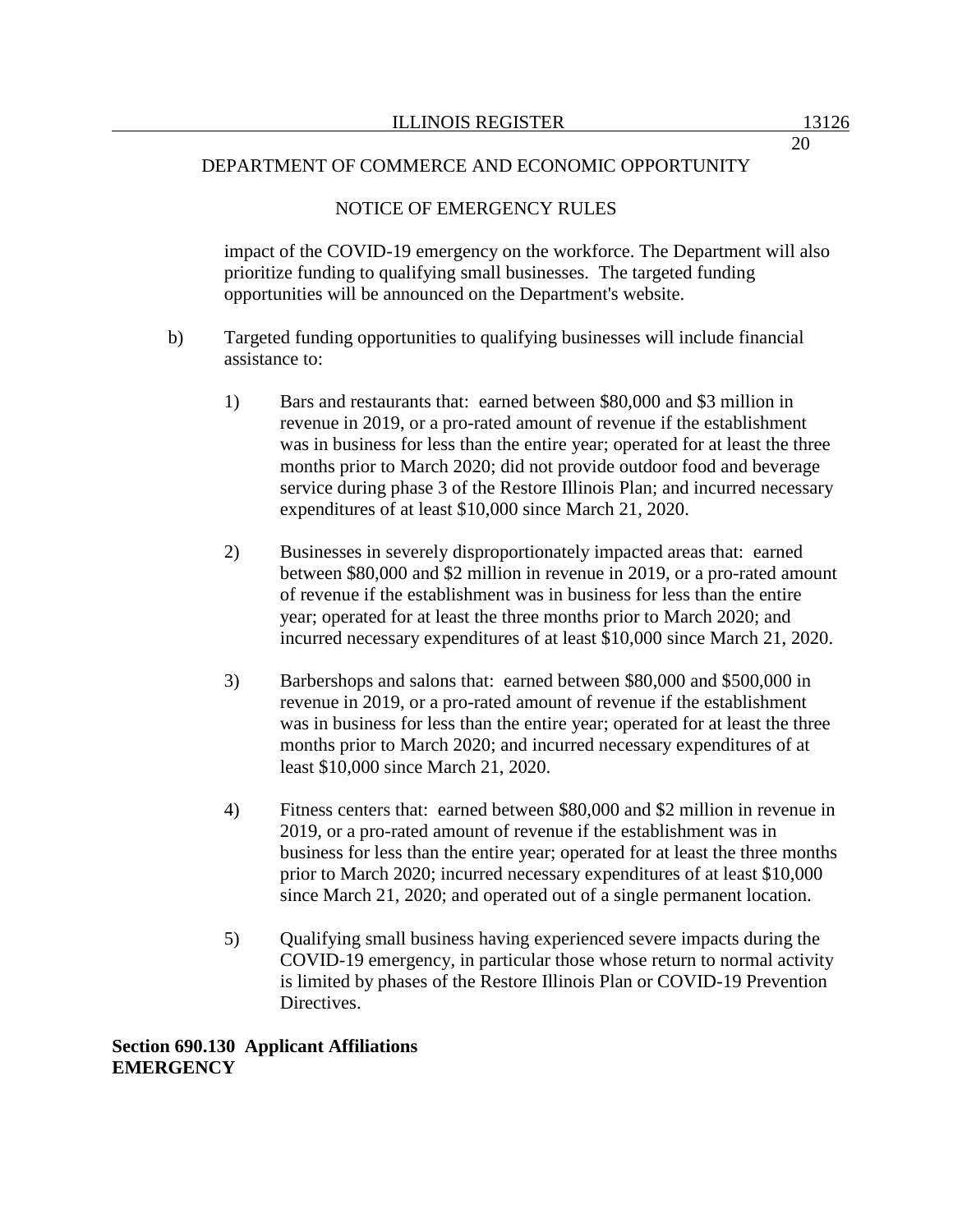# NOTICE OF EMERGENCY RULES

In a financial assistance opportunity that may be applied for on or after July 21, 2020, a business' revenue and headcount shall include that of any parent company, affiliate, and subsidiary for the purposes of any revenue or employee headcount eligibility criteria set forth in this Subpart.

### SUBPART C: FINANCIAL ASSISTANCE TO CHILD CARE PROGRAMS THROUGH THE CHILD CARE RESTORATION GRANTS PROGRAM

### **Section 690.140 Requirements for Child Care Restoration Grants EMERGENCY**

In order to qualify for a Child Care Restoration Grant, the applicant must:

- a) be a licensed child care provider holding a valid day care license from DCFS (see 89 Ill. Adm. Code 406, 407 or 408).
- b) regularly provide full-day, year-round child care services.
- c) typically rely on private-pay tuition receipts and/or payments through the Child Care Assistance Program (CCAP) for at least 25% of its revenues.
- d) be open and receiving children at the time of application.
- e) comply with all COVID-19 requirements outlined in DCFS rules for child care providers.
- f) certify that their operating capacity has been reduced due to the group size and restrictions imposed by DCFS emergency rules.

### **Section 690.150 Calculation of Child Care Restoration Grant Award Amounts EMERGENCY**

- a) Grant amounts will be determined based on four factors:
	- 1) The licensed capacity of the applicant, as indicated on its day care license as of March 1, 2020. If the applicant received its license after March 1, 2020, then its grant award amount will be determined based on its licensed capacity as of the date of its application.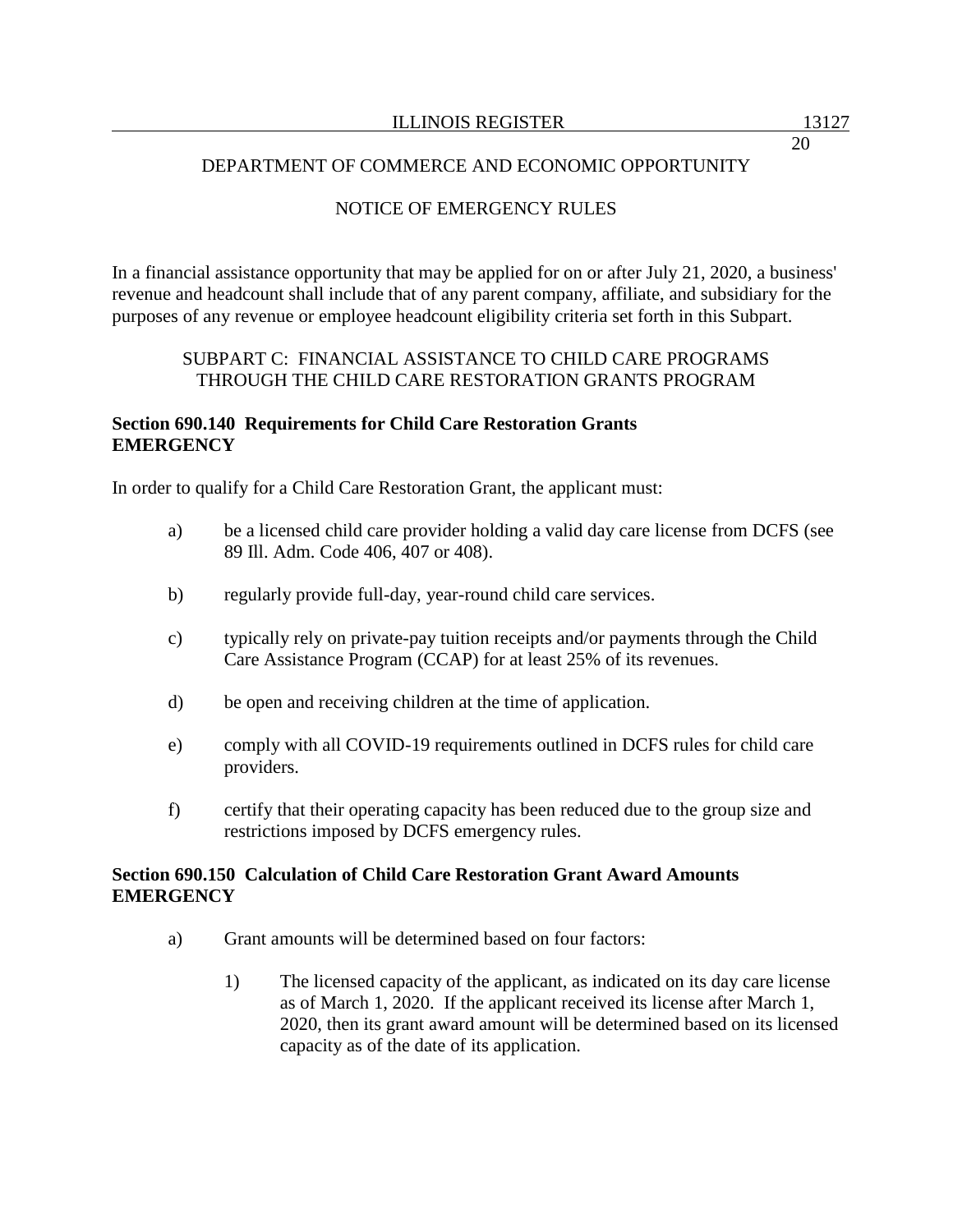# NOTICE OF EMERGENCY RULES

- 2) The applicant's current Circle of Quality in the ExceleRate Illinois Quality Rating and Improvement System (see 23 Ill. Adm. Code 235.65).
- 3) The CCAP county grouping in which the applicant is located.
- 4) Whether the applicant is in a disproportionately impacted area.
- b) If an applicant is located in a disproportionately impacted area, its grant amount will be increased by 10%.
- c) The first round of grants will be issued between July 1, 2020 and September 30, 2020. If funds allow, a second round of grants will be made in September 2020 to cover the period of October 1, 2020 through November 30, 2020. The amount of the grants will be determined using the same criteria as the first round (see Section 690.140).

### **Section 690.160 Eligible Expenses EMERGENCY**

- a) Grant awards may be used to cover any operational cost that is not otherwise covered by a grant or refundable loan from any source (e.g., Paycheck Protection Program, Economic Disaster Injury Loan, other disaster relief, Head Start or Early Head Start, Early Childhood Block Grant, philanthropic grants) and is eligible for reimbursement through the CRF.
- b) Examples of eligible operational costs include, but are not limited to, staff wages and benefits, occupancy costs, materials and supplies, and professional services.

# **Section 690.170 Reporting Requirements EMERGENCY**

- a) Program participants shall provide monthly expenditure reports documenting how grant funds were used. Reporting will be in a format determined by DHS. Expenditure reports will be due the  $15<sup>th</sup>$  of the month following the month of expenditure. Documented expenses will be reconciled with grant funds received on a quarterly basis.
- b) Program participants shall provide a final expenditure report of all grant funds by December 15, 2020.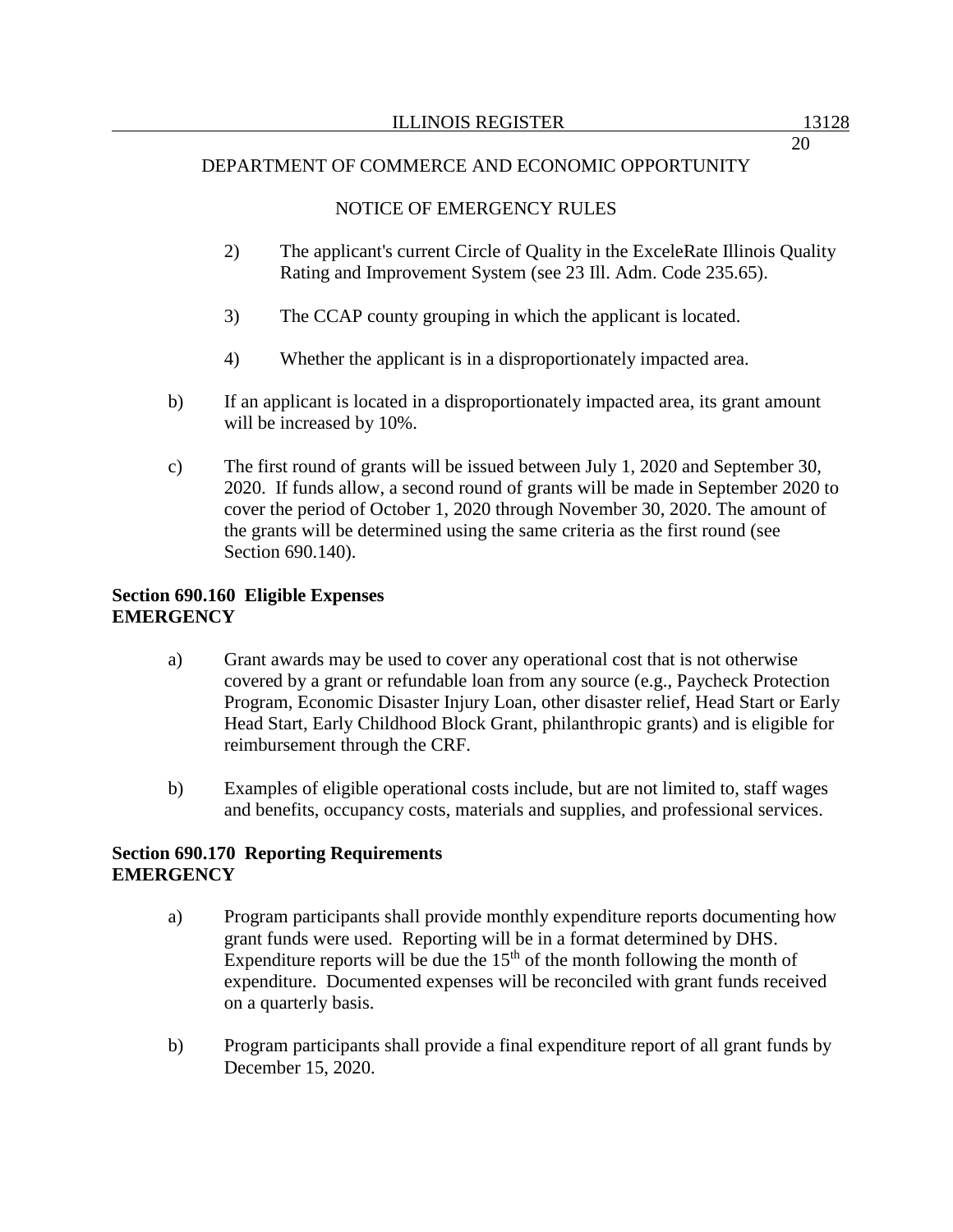# NOTICE OF EMERGENCY RULES

### **Section 690.180 Monitoring EMERGENCY**

Program participants will be monitored for compliance with contractual obligations, applicable administrative rules, and legislation, ensuring that Child Care Restoration Grant funds are spent appropriately as specified in the financial assistance agreement/certification. Monitoring may include desk reviews and on-site reviews of the Program participant.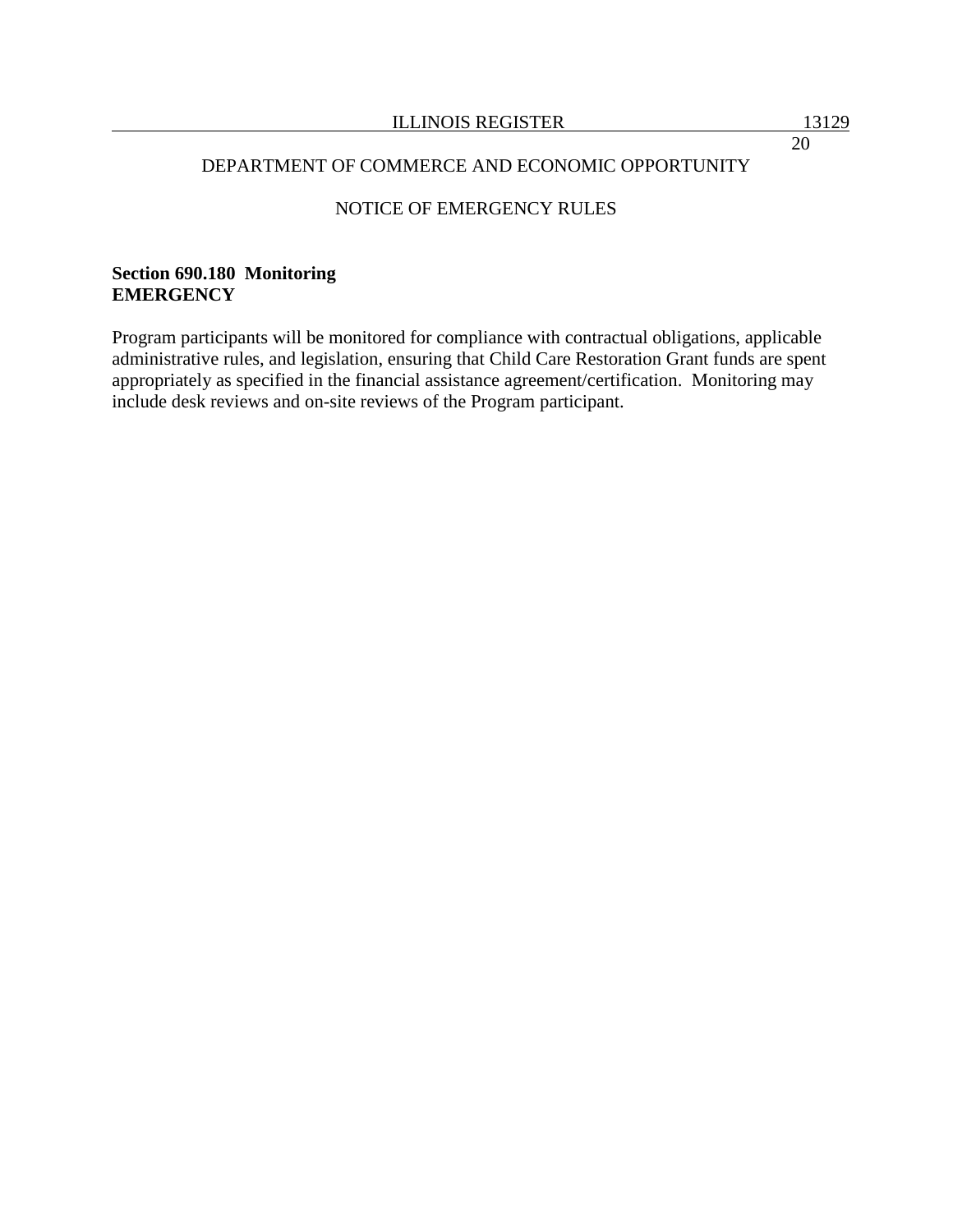### JOINT COMMITTEE ON ADMINISTRATIVE RULES

# SECOND NOTICES RECEIVED

The following second notices were received during the period of July 21, 2020 through July 27, 2020. These rulemakings are scheduled for the August 11, 2020 meeting. Other items not contained in this published list may also be considered. Members of the public wishing to express their views with respect to a rulemaking should submit written comments to the Committee at the following address: Joint Committee on Administrative Rules, 700 Stratton Bldg., Springfield IL 62706.

| Second<br>Notice<br>Expires | Agency and Rule                                                                                                                                 | <b>Start</b><br>of First<br>Notice | <b>JCAR</b><br>Meeting |
|-----------------------------|-------------------------------------------------------------------------------------------------------------------------------------------------|------------------------------------|------------------------|
| 9/3/20                      | Department of Insurance, Construction and<br>Filing of Accident and Health Insurance<br>Policy Forms (50 Ill. Adm. Code 2001)                   | 4/24/20<br>44 Ill. Reg.<br>6218    | 8/11/20                |
| 9/3/20                      | Department of Insurance, Temporary<br>Health Coverage Requirements During an<br>Epidemic or Public Health Emergency (50<br>Ill. Adm. Code 2040) | 5/1/20<br>44 Ill. Reg.<br>6693     | 8/11/20                |
| 9/4/20                      | Department of Human Services, Aid to the<br>Aged, Blind or Disabled (89 Ill. Adm. Code<br>113)                                                  | 3/13/20<br>44 Ill. Reg.<br>3825    | 8/11/20                |
| 9/4/20                      | Department of Children and Family<br>Services, Licensing Standards for Day Care<br>Homes (89 Ill. Adm. Code 406)                                | 9/27/19<br>43 Ill. Reg.<br>10613   | 8/11/20                |
| 9/4/20                      | Department of Children and Family<br>Services, Licensing Standards for Day Care<br>Centers (89 Ill. Adm. Code 407)                              | 9/27/19<br>43 Ill. Reg.<br>10634   | 8/11/20                |
| 9/4/20                      | Department of Children and Family<br>Services, Licensing Standards for Group<br>Day Care Homes (89 Ill. Adm. Code 408)                          | 9/27/19<br>43 Ill. Reg.<br>10661   | 8/11/20                |
| 9/5/20                      | Department of Human Services, Temporary<br>Assistance for Needy Families (89 Ill.<br>Adm. Code 112)                                             | 3/13/20<br>44 Ill. Reg.<br>3807    | 8/11/20                |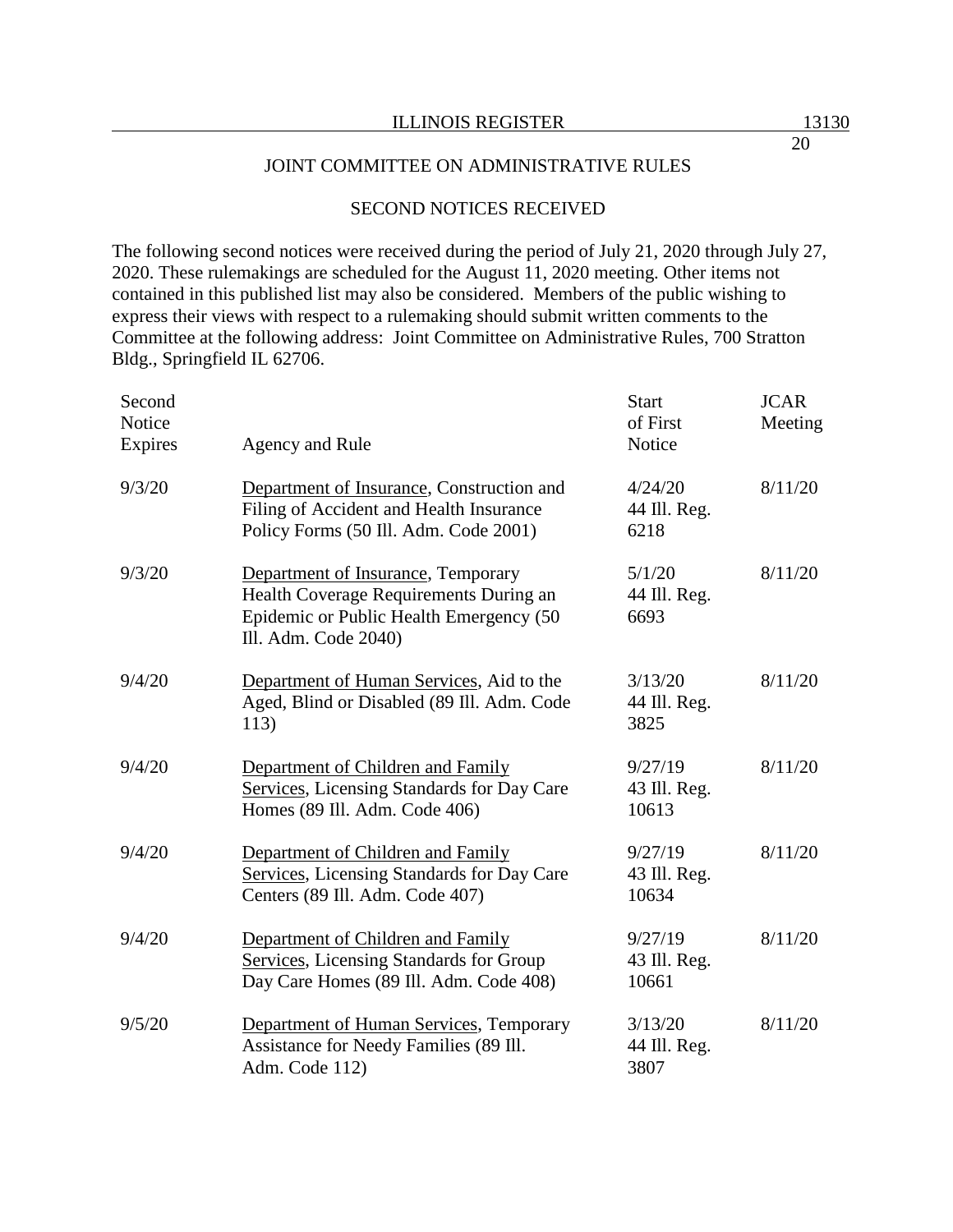# SECOND NOTICES RECEIVED

| 9/5/20 | Department of Employment Security,<br>Claims, Adjudication, Appeals and<br>Hearings (56 Ill. Adm. Code 2720)                                                                                               | 5/29/20<br>44 Ill. Reg.<br>8601 | 8/11/20 |
|--------|------------------------------------------------------------------------------------------------------------------------------------------------------------------------------------------------------------|---------------------------------|---------|
| 9/5/20 | Department of Employment Security,<br>Employment (56 Ill. Adm. Code 2732)                                                                                                                                  | 5/29/20<br>44 Ill. Reg.<br>8604 | 8/11/20 |
| 9/5/20 | Department of Employment Security,<br>Recovery of Benefits (56 Ill. Adm. Code<br>2835)                                                                                                                     | 5/29/20<br>44 Ill. Reg.<br>8607 | 8/11/20 |
| 9/5/20 | <b>State Board of Education, Agriculture</b><br>Education Program (23 Ill. Adm. Code 75)                                                                                                                   | 4/3/20<br>44 Ill. Reg.<br>5545  | 8/11/20 |
| 9/9/20 | Secretary of State, Uniform Partnership Act<br>(1997) (14 Ill. Adm. Code 166)                                                                                                                              | 4/3/20<br>44 Ill. Reg.<br>5714  | 8/11/20 |
| 9/9/20 | <b>State Board of Education, Pupil</b><br>Transportation Reimbursement (23 Ill.<br>Adm. Code 120)                                                                                                          | 5/8/20<br>44 Ill. Reg.<br>7874  | 8/11/20 |
| 9/9/20 | <b>State Board of Education, Special</b><br>Education (23 Ill. Adm. Code 226)                                                                                                                              | 5/8/20<br>44 Ill. Reg.<br>7881  | 8/11/20 |
| 9/9/20 | Department of Public Health, Emergency<br>Medical Services, Trauma Center,<br>Comprehensive Stroke Center, Primary<br><b>Stroke Center and Acute Stroke Ready</b><br>Hospital Code (77 Ill. Adm. Code 515) | 3/27/20<br>44 Ill. Reg.<br>5185 | 8/11/20 |
| 9/9/20 | Pollution Control Board, Design, Operation<br>and Maintenance Criteria (35 Ill. Adm.<br>Code 604)                                                                                                          | 6/5/20<br>44 Ill. Reg.<br>9352  | 8/11/20 |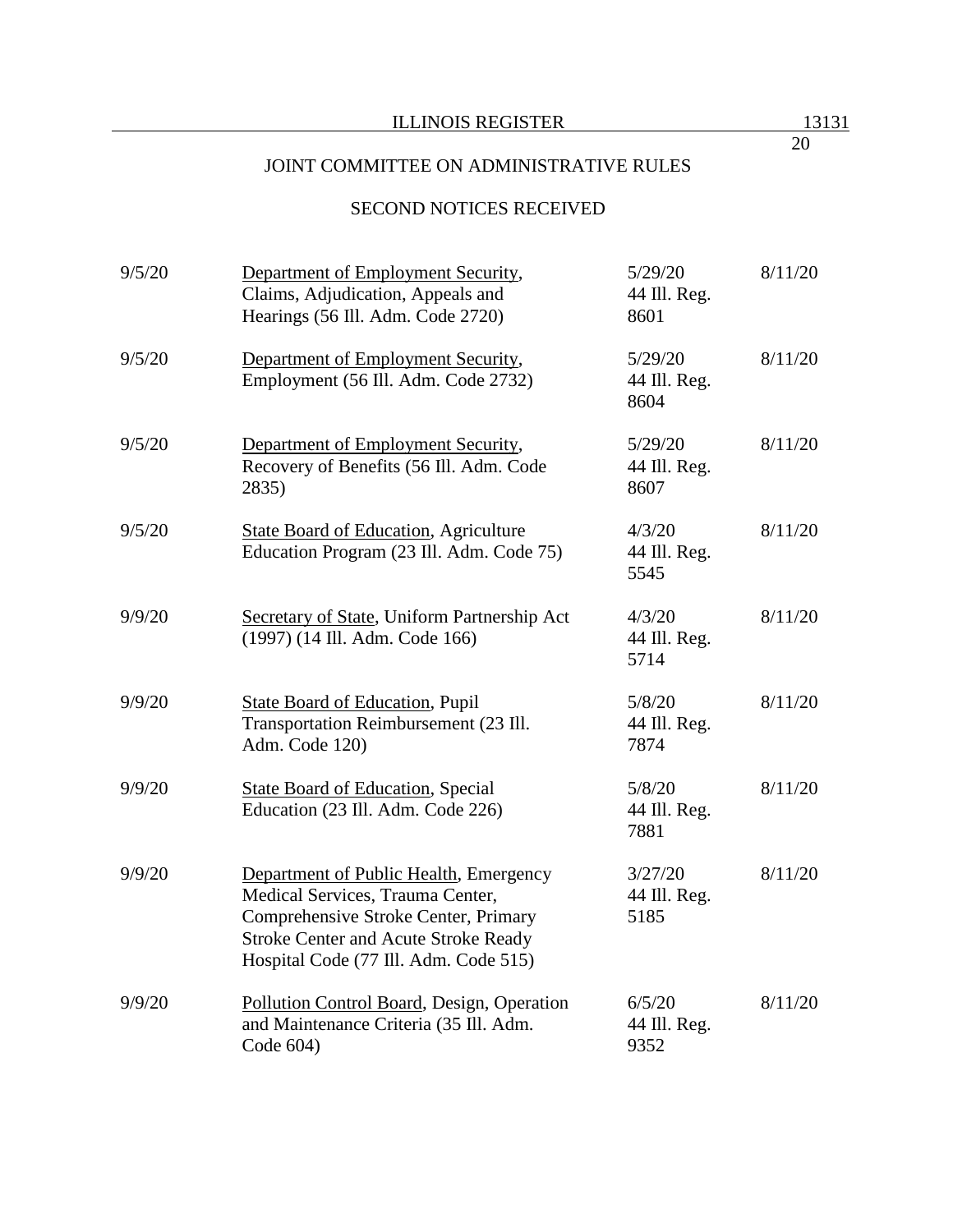## **2020-47 EXECUTIVE ORDER 2020-47 (COVID-19 EXECUTIVE ORDER NO. 44)**

**WHEREAS**, Coronavirus 2019 (COVID-19), a novel severe acute respiratory illness, has rapidly spread throughout Illinois in a short period of time, necessitating stringent guidance from federal, state, and local public health officials and significant measures to respond to the increasing public health disaster; and,

**WHEREAS**, COVID-19 can spread among people through respiratory transmissions, asymptomatic people can transmit the virus, and there is currently no effective treatment or vaccine; and,

**WHEREAS**, on March 9, 2020, I, JB Pritzker, Governor of Illinois, declared all counties in the State of Illinois as a disaster area in response to the outbreak of COVID-19; and,

**WHEREAS**, on April 1, 2020, I declared all counties in the State of Illinois as a disaster area due to the exponential spread of COVID-19; and,

**WHEREAS**, on April 30, 2020, due to the expected continuing spread of COVID-19, the resulting health impacts across the State, and the need to address the potential shortages of hospital beds, ICU beds, ventilators, personal protective equipment and materials for testing for the virus, I declared all counties in the State of Illinois as a disaster area; and,

**WHEREAS**, on May 29, 2020, due to the thousands of lives lost to COVID-19 in Illinois, the continued increase of cases, the continued threat of shortages of hospital beds, ER beds, and ventilators, the improved but still insufficient testing capacity, and the economic devastation caused by the virus, I again declared all counties in the State of Illinois as a disaster area; and,

**WHEREAS**, on June 26, 2020, due to the ongoing burden on hospital resources, the expected continuing spread of COVID-19, and the ongoing health and economic impacts caused by COVID-19, I again declared all counties in the State of Illinois as a disaster area; and,

**WHEREAS**, on July 24, 2020, considering the expected continuing spread of COVID-19 and the ongoing health and economic impacts that that will be felt over the coming month by people across the State, I again declared all counties in the State of Illinois as a disaster area (together with the previous proclamations identified in this Executive Order, the Gubernatorial Disaster Proclamations); and,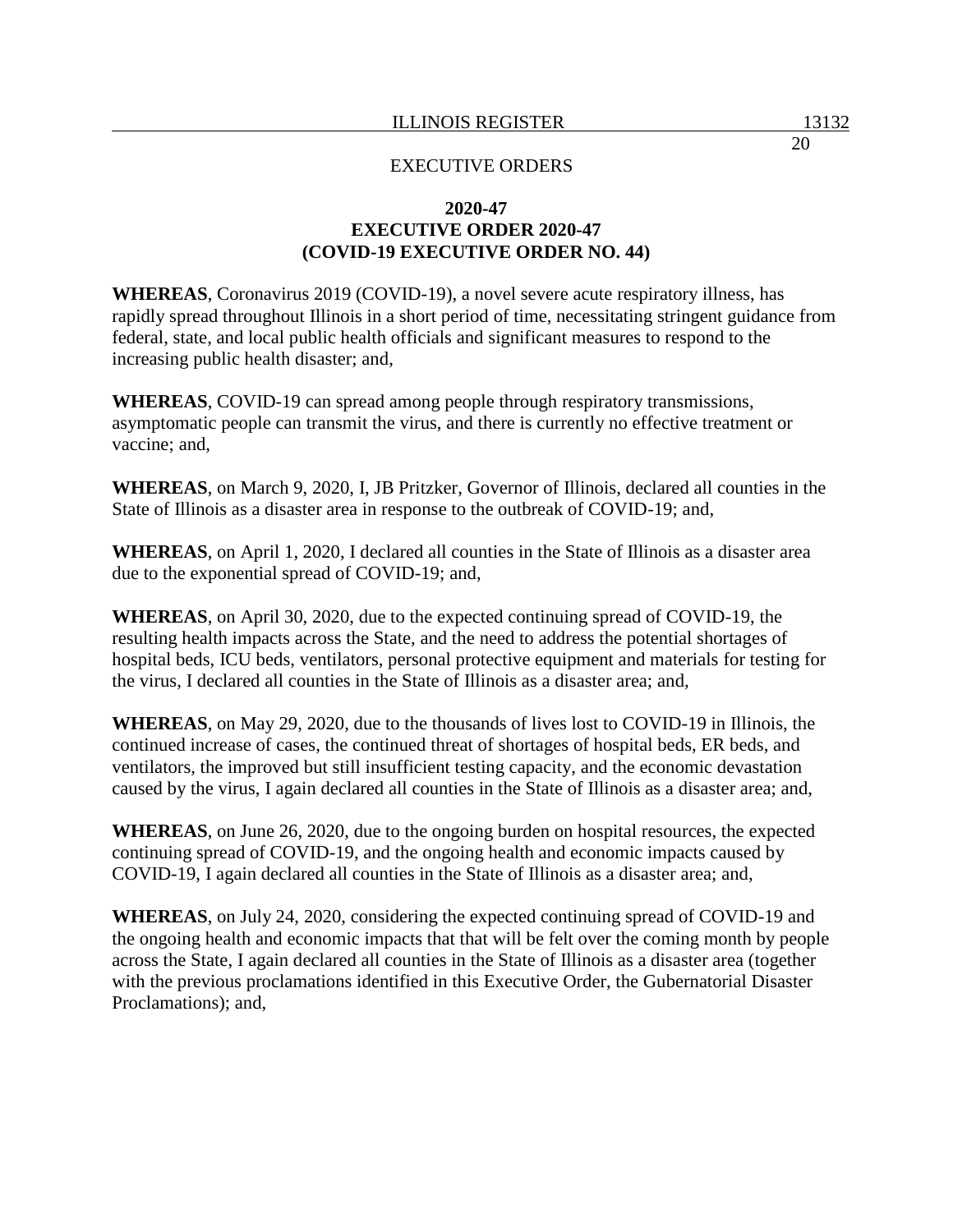## EXECUTIVE ORDERS

**WHEREAS**, it is necessary and appropriate for the State of Illinois to continue to take immediate and significant measures to prevent or slow the spread of COVID-19 and protect public health during the COVID-19 outbreak; and,

**WHEREAS**, Restore Illinois is a five-phased plan to reopen Illinois, guided by health metrics and involving the cautious resumption of distinct business, education, and recreation activities in each phase; and,

**WHEREAS**, the Restore Illinois plan establishes four health regions in Illinois, each with the ability to independently move through the phased approach; and,

**WHEREAS**, as of July 24, 2020, all four health regions are in Phase 4 of the Restore Illinois plan; and,

**WHEREAS**, Phase 4 allows for schools to reopen and provide in-person instruction, in accordance with Illinois Department of Public Health (IDPH) guidance; and,

**WHEREAS**, on June 4, 2020, I issued Executive Order 2020-40 allowing all public and nonpublic schools in Illinois to reopen for limited in-person instruction during Phase 3 and requiring schools to adhere to IDPH guidance to ensure the safety of students, staff, and visitors; and,

**WHEREAS**, on June 26, 2020 I issued Executive Order 2020-44, which amended Executive Order 2020-40 to accommodate the transition to Phase 4, under which gatherings of up to fifty people are permitted; and,

**WHEREAS**, at my request and under my authority, the Illinois State Board of Education and IDPH issued the Transition Joint Guidance with requirements and recommendations to make the reopening of schools for in-person instruction during the 2020-2021 school year as safe as possible; and,

**WHEREAS**, on July 15, 2020, I issued an updated mitigation plan as part of Restore Illinois which further divides the State into eleven health regions but has no effect on the applicability of the Transition Joint Guidance to preK-12 schools;

**THEREFORE**, by the powers vested in me as the Governor of the State of Illinois, pursuant to the Illinois Constitution and Sections 7(1), 7(2), 7(8), and 7(12) of the Illinois Emergency Management Agency Act, 20 ILCS 3305, and consistent with the powers in public health laws, I hereby order the following, effective July 24, 2020: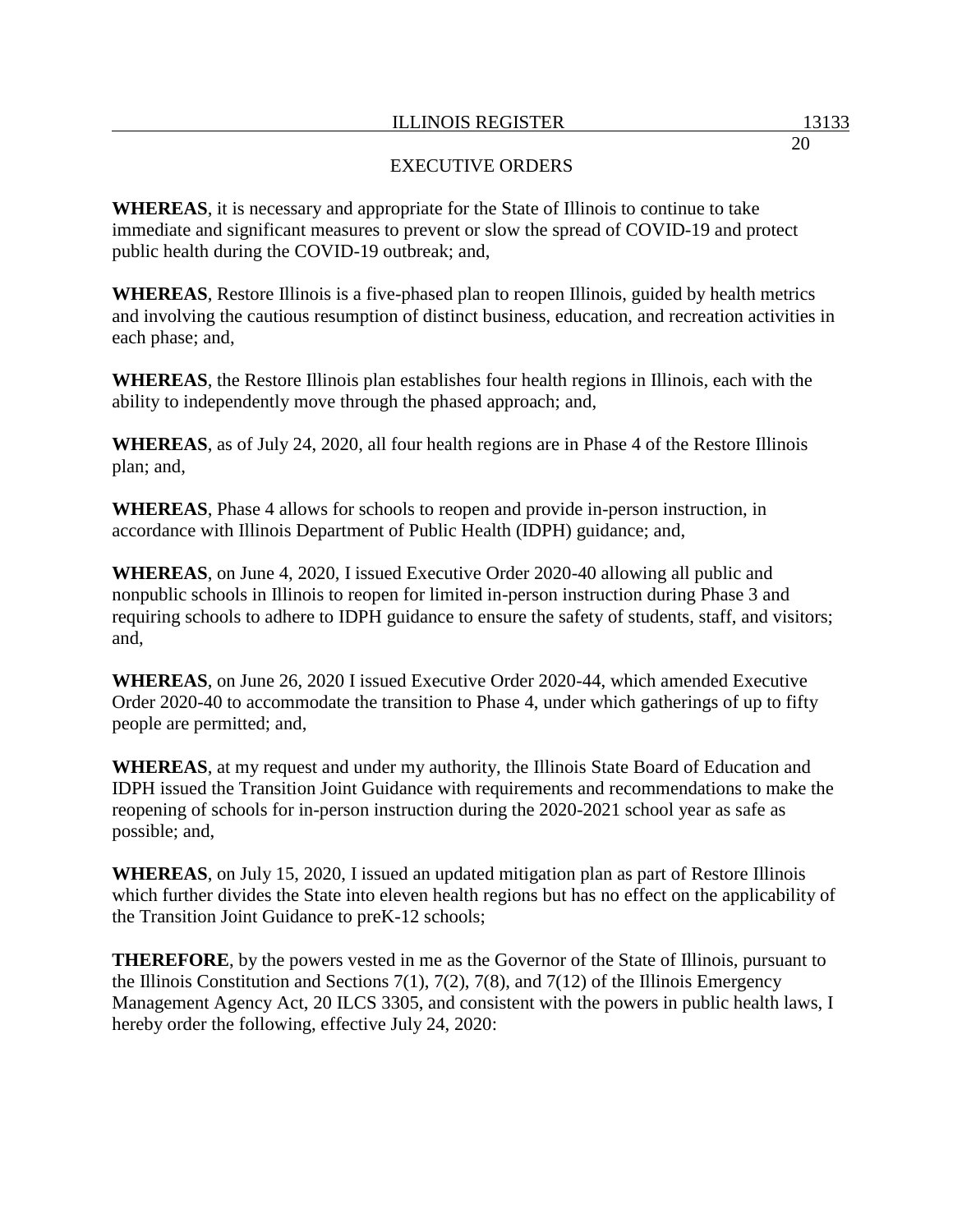**Section 1**. All public and nonpublic schools in Illinois serving pre-kindergarten through 12th grade students may open for in-person educational purposes following the completion of the regular 2019-2020 school term. All public and nonpublic schools must follow IDPH and ISBE guidance during Phase 4 and take proactive measures to ensure the safety of students, staff, and visitors, including, but not limited to the following public health guidelines:

- a. Limiting the number of people in one space to fifty or fewer.
- b. Ensuring compliance with social distancing requirements to the greatest extent possible. For purposes of this Executive Order, social distancing includes maintaining at least six-foot distance from other individuals and discouraging physical contact between individuals.
- c. Requiring symptom screenings and temperature checks or requiring individuals to self-certify that they are free of COVID-19 symptoms before entering school buildings.
- d. Ensuring appropriate hygienic practices, including washing hands with soap and water for at least twenty seconds as frequently as possible or using hand sanitizer, covering coughs or sneezes (into the sleeve or elbow, not hands), discouraging the sharing of personal items, and regularly cleaning and disinfecting high-touch surfaces.
- e. Requiring the use of appropriate personal protective equipment by students, staff, and visitors, including the use of face coverings by individuals who are over age two and able to medically tolerate a face covering. Schools must provide face coverings to all employees who are not able to maintain a minimum six-foot social distance at all times and, to the extent possible, make face coverings available for all students.

**Section 2**. This Executive Order supersedes any contrary provision of any other prior Executive Order. Any provisions that are not contrary to those in this Executive Order shall remain in full force and effect.

**Section 3**. If any provision of this Executive Order or its application to any person or circumstance is held invalid by any court of competent jurisdiction, this invalidity does not affect any other provision or application of this Executive Order, which can be given effect without the invalid provision or application. To achieve this purpose, the provisions of this Executive Order are declared to be severable.

Issued by the Governor: July 24, 2020 Filed by the Secretary of State: July 24, 2020

**2020-48**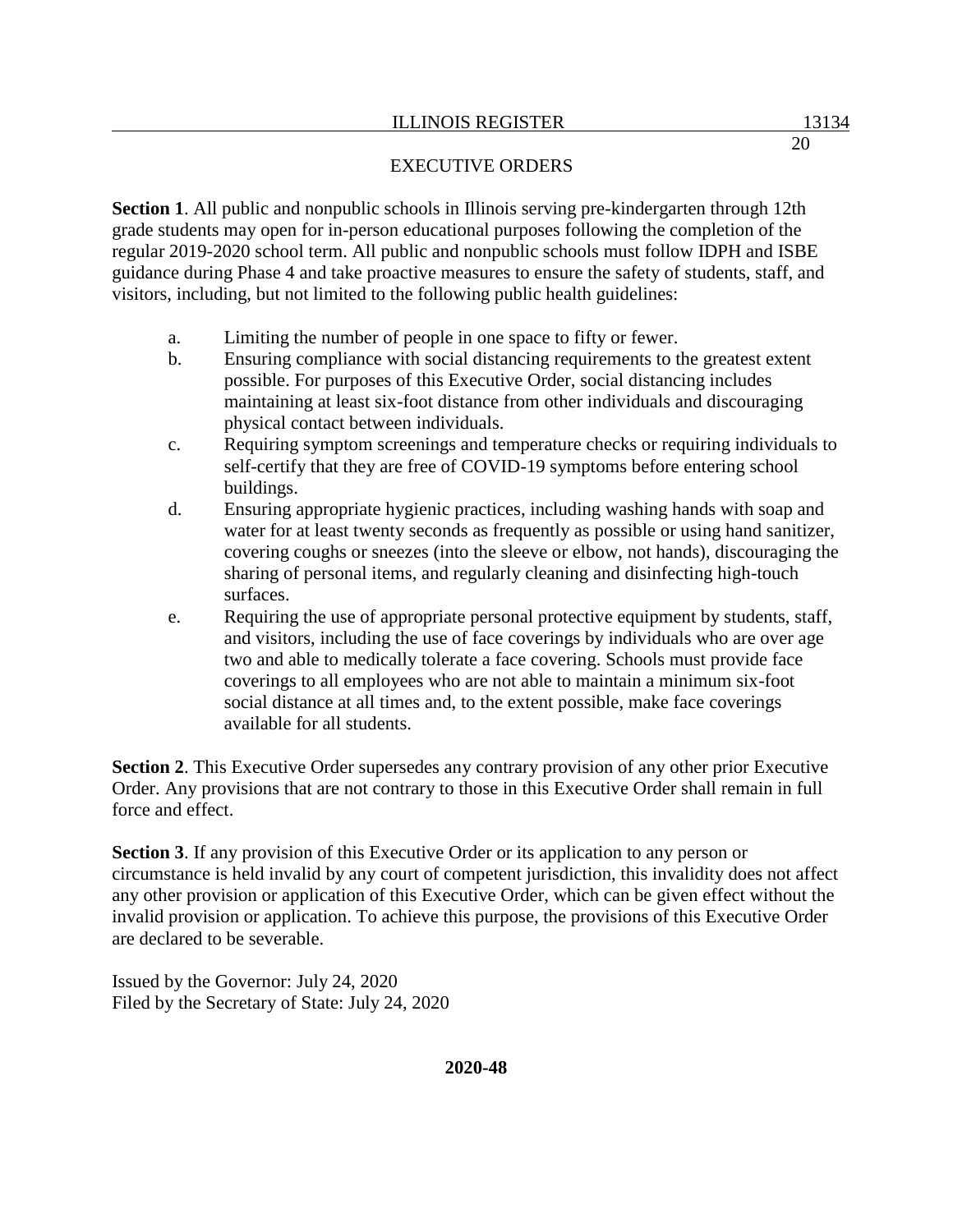# **EXECUTIVE ORDER 2020-48 (COVID-19 EXECUTIVE ORDER NO. 45)**

**WHEREAS**, since early March 2020, Illinois has faced a pandemic that has caused extraordinary sickness and loss of life, infecting over 140,000 and growing, and taking the lives of thousands of residents; and,

**WHEREAS**, at all times but especially during a public health crisis, protecting the health and safety of Illinoisans is among the most important functions of State government; and,

**WHEREAS**, as Illinois adapts and responds to the public health disaster caused by Coronavirus Disease 2019 (COVID-19), a novel severe acute respiratory illness that spreads rapidly through respiratory transmissions and that continues to be without an effective treatment or vaccine, the burden on residents, healthcare providers, first responders, and governments throughout the State is unprecedented; and,

**WHEREAS**, as COVID-19 has spread in Illinois over the course of the Gubernatorial Disaster Proclamations, the circumstances causing a disaster throughout the State have changed and continue to change, making definitive predictions of the course the virus will take over the coming months extremely difficult; and,

**WHEREAS**, in addition to causing the tragic loss of more than 7,300 Illinoisans and wreaking havoc on the physical health of tens of thousands more, COVID-19 has caused extensive economic loss and continues to threaten the financial welfare of a significant number of individuals and businesses across the nation and the State; and,

**WHEREAS**, on July 24, 2020, considering the expected continuing spread of COVID-19 and the ongoing health and economic impacts that that will be felt over the coming month by people across the State, I declared all counties in the State of Illinois as a disaster area; and,

**WHEREAS**, in response to the epidemic emergency and public health emergency described above, I find it necessary to re-issue Executive Orders 2020-03, 2020-04, 2020-07, 2020-08, 2020-09, 2020-11, 2020-12, 2020-13, 2020-15, 2020-16, 2020-17, 2020-20, 2020-21, 2020-22, 2020-23, 2020-24, 2020-25, 2020-26, 2020-27, 2020-28, 2020-29, 2020-30, 2020-31, 2020-34, 2020-35, 2020-36, 2020-42, 2020-43, and 2020-45 and hereby incorporate the WHEREAS clauses of those Executive Orders;

**THEREFORE**, by the powers vested in me as the Governor of the State of Illinois, pursuant to the Illinois Constitution and Sections 7(1), 7(2), 7(3), 7(8), 7(9), and 7(12) of the Illinois Emergency Management Agency Act, 20 ILCS 3305, and consistent with the powers in public health laws, I hereby order the following, effective July 24, 2020: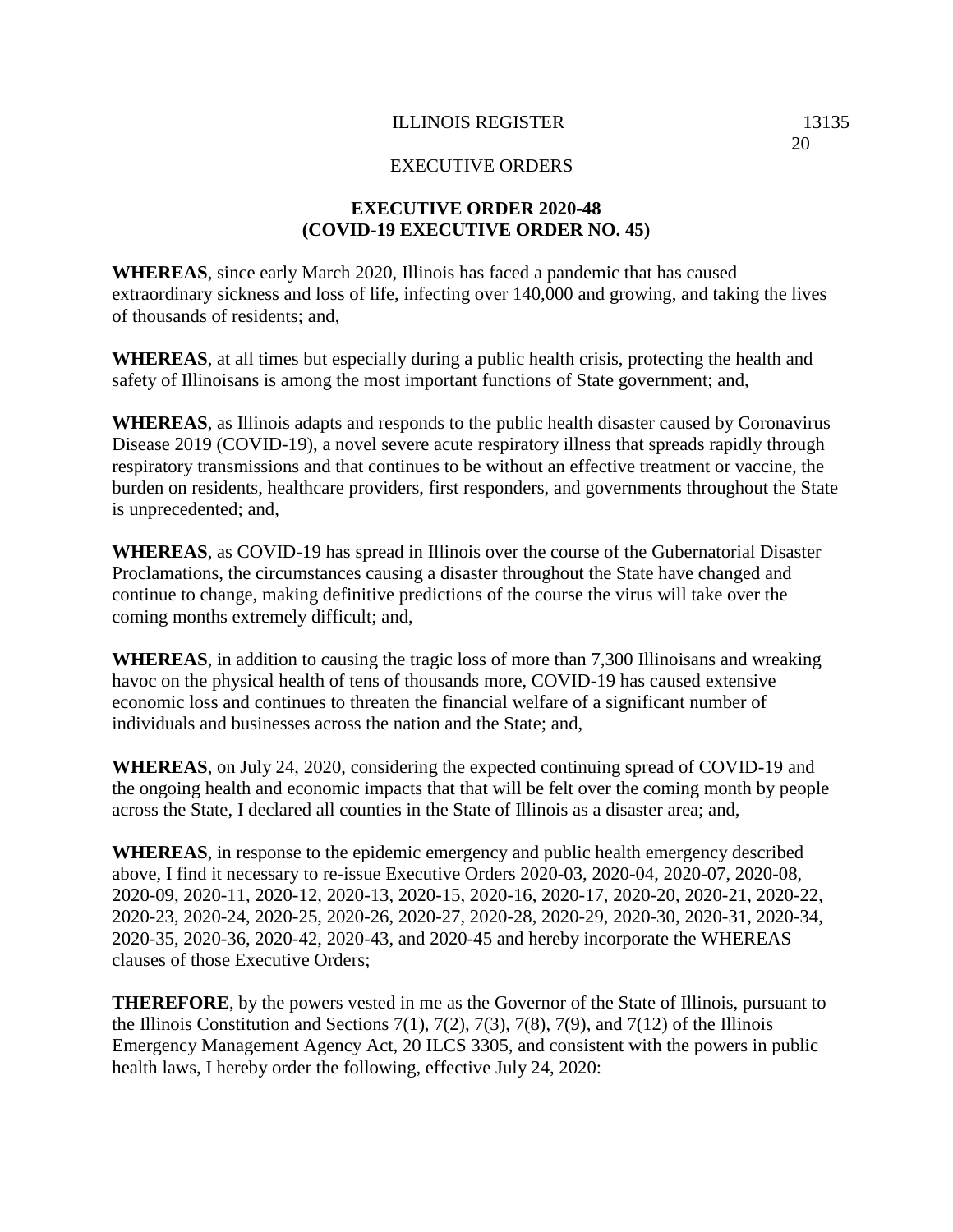## **Part 1: Re-Issue of Executive Orders**.

Executive Orders 2020-03, 2020-04, 2020-07, 2020-08, 2020-09, 2020-11, 2020-12, 2020-13, 2020-15, 2020-16, 2020-17, 2020-20, 2020-21, 2020-22, 2020-23, 2020-24, 2020-25, 2020-26, 2020-27, 2020-28, 2020-29, 2020-30, 2020-31, 2020-34, 2020-35, 2020-36, 2020-42, 2020-43, and 2020-45 hereby are re-issued by this Executive Order 2020-48 as follows:

## **Executive Order 2020-04 (Closure of James R. Thompson Center; waiver of sick leave requirement for State employees)**:

Sections 2 and 3 of Executive Order 2020-04 are re-issued and extended through **August 22, 2020**. Nothing in Section 2 precludes the Department of Central Management Services from designating specific points of ingress and egress and controlling traffic flow in the James R. Thompson Center for State employees, members of the public attending to State business, and members of the public patronizing the businesses and food court.

## **Executive Order 2020-07 (In-person meeting requirements)**:

Section 6 of Executive Order 2020-07, as amended by Executive Order 2020-33 and Executive Order 2020-44, is re-issued and extended through **August 22, 2020**.

### **Executive Order 2020-08 (Secretary of State operations)**:

Sections 2, 3, 4, and 5 of Executive Order 2020-08, as amended by Executive Order 2020-39 and Executive Order 2020-44, are re-issued and extended through **August 22, 2020**.

### **Executive Order 2020-09 (Telehealth)**:

Executive Order 2020-09 is re-issued in its entirety and extended through **August 22, 2020**.

### **Executive Order 2020-11 (Revisions to prior Executive Orders; Department of Corrections notification period)**:

Section 4 of Executive Order 2020-11 is re-issued and extended through **August 22, 2020**.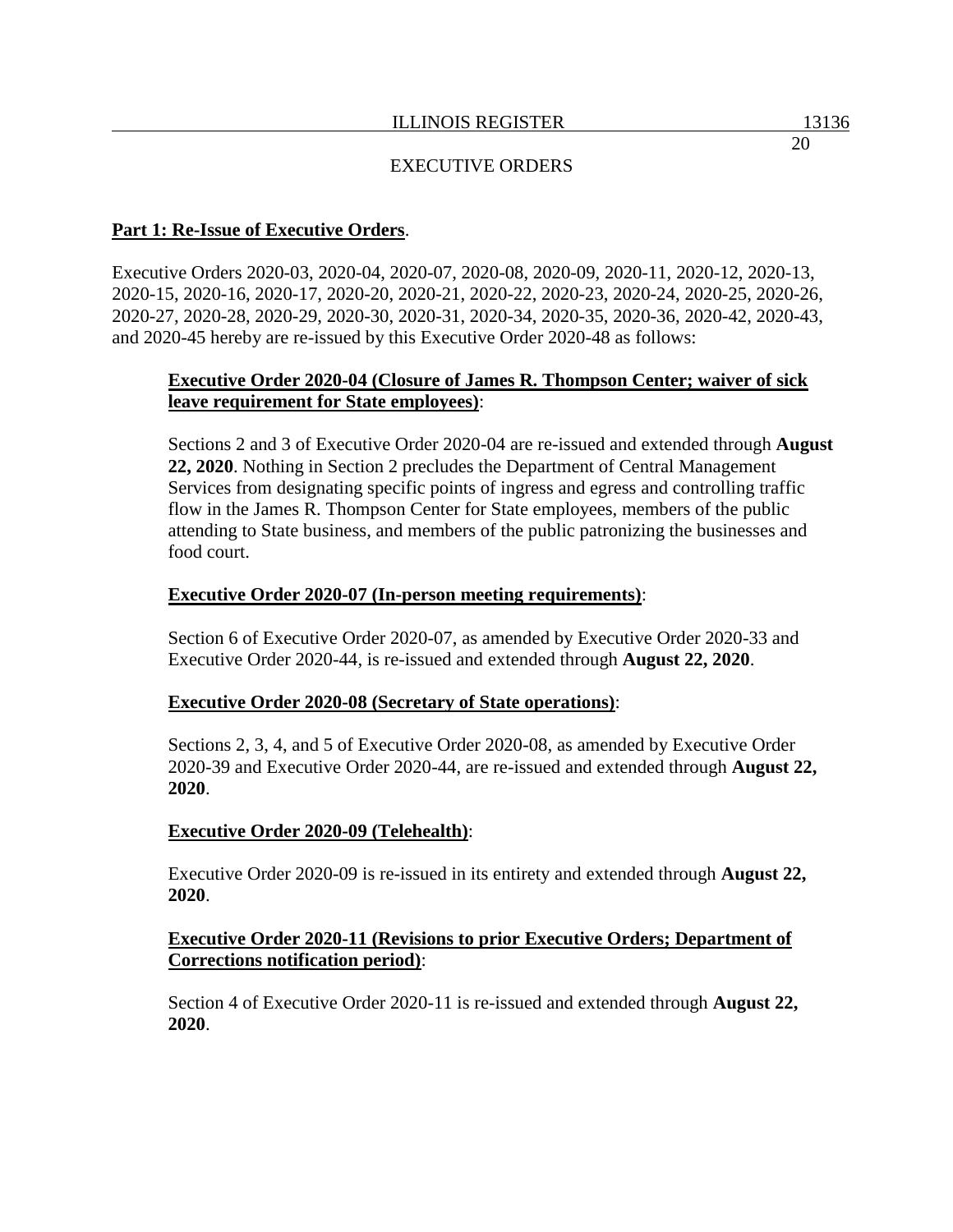## EXECUTIVE ORDERS

# **Executive Order 2020-12 (Health care worker background checks; Department of Juvenile Justice notification period)**:

Sections 1, 2, and 3 of Executive Order 2020-12 are re-issued and extended through **August 22, 2020**, whereafter Section 2 shall be rescinded.

### **Executive Order 2020-13 (Suspending Illinois Department of Corrections admissions from county jails)**:

Executive Order 2020-13 is re-issued in its entirety and extended through **August 22, 2020**.

### **Executive Order 2020-15 (Suspending provisions of the Illinois School Code)**:

Sections 5, 6, 7, 8, and 9 of Executive Order 2020-15 are re-issued and extended through **August 22, 2020**.

## **Executive Order 2020-16 (Repossession of vehicles; suspension of classroom training requirement for security services)**:

Executive Order 2020-16 is re-issued in its entirety and extended through **August 22, 2020**, whereafter Section 1 shall be rescinded.

### **Executive Orders 2020-03 and 2020-17 (Cannabis deadlines and applications)**:

Executive Orders 2020-03 and 2020-17, as modified by Executive Order 2020-18, are reissued and shall remain in effect as specified by Executive Order 2020-18.

#### **Executive Order 2020-20 (Public assistance requirements)**:

Executive Order 2020-20 is re-issued in its entirety and extended through **August 22, 2020**.

### **Executive Order 2020-21 (Furlough of Illinois Department of Corrections inmates)**:

Executive Order 2020-21 is re-issued in its entirety and extended through **August 22, 2020**.

**Executive Order 2020-22 (Township meetings; Funeral Directors and Embalmers Licensing Code; placements under the Child Care Act of 1969; fingerprint submissions under Health Care Worker Background Check Act)**: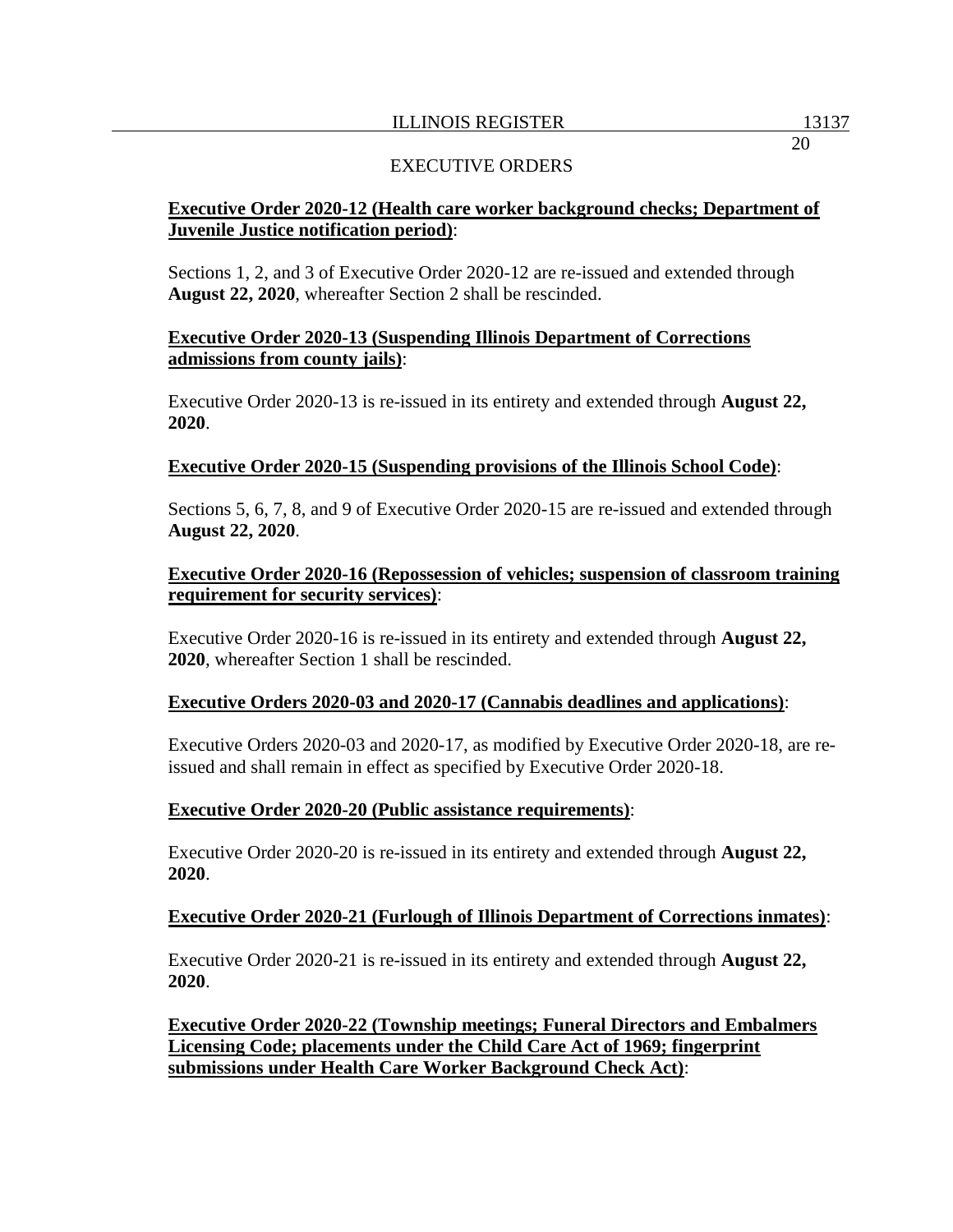Sections 4, 5, and the Savings Clause of Executive Order 2020-22 are re-issued and extended through **August 22, 2020**.

## **Executive Order 2020-23 (Actions by the Illinois Department of Financial and Professional Regulation for licensed professionals engaged in disaster response)**:

Executive Order 2020-23 is re-issued in its entirety and extended through **August 22, 2020**.

# **Executive Order 2020-24 (Illinois Department of Human Services Forensic Treatment Program; investigations of Illinois Department of Human Services employees)**:

Executive Order 2020-24 is re-issued in its entirety and extended through **August 22, 2020**.

### **Executive Order 2020-25 (Garnishment and wage deductions)**:

Executive Order 2020-25 is re-issued in its entirety and extended through **August 22, 2020**.

#### **Executive Order 2020-26 (Hospital capacity)**:

Executive Order 2020-26 is re-issued in its entirety and extended through **August 22, 2020**, whereafter Sections 2(a)-(d) and (f)-(h), 3, 4, and 5 shall be rescinded.

### **Executive Order 2020-27 (Cadavers testing positive for COVID-19)**:

Executive Order 2020-27 is re-issued in its entirety and extended through **August 22, 2020**.

#### **Executive Order 2020-28 (Industrial radiography certifications)**:

Executive Order 2020-28 is re-issued in its entirety and extended through **August 22, 2020**.

### **Executive Order 2020-29 (In-person education or exams for professional insurance licenses)**: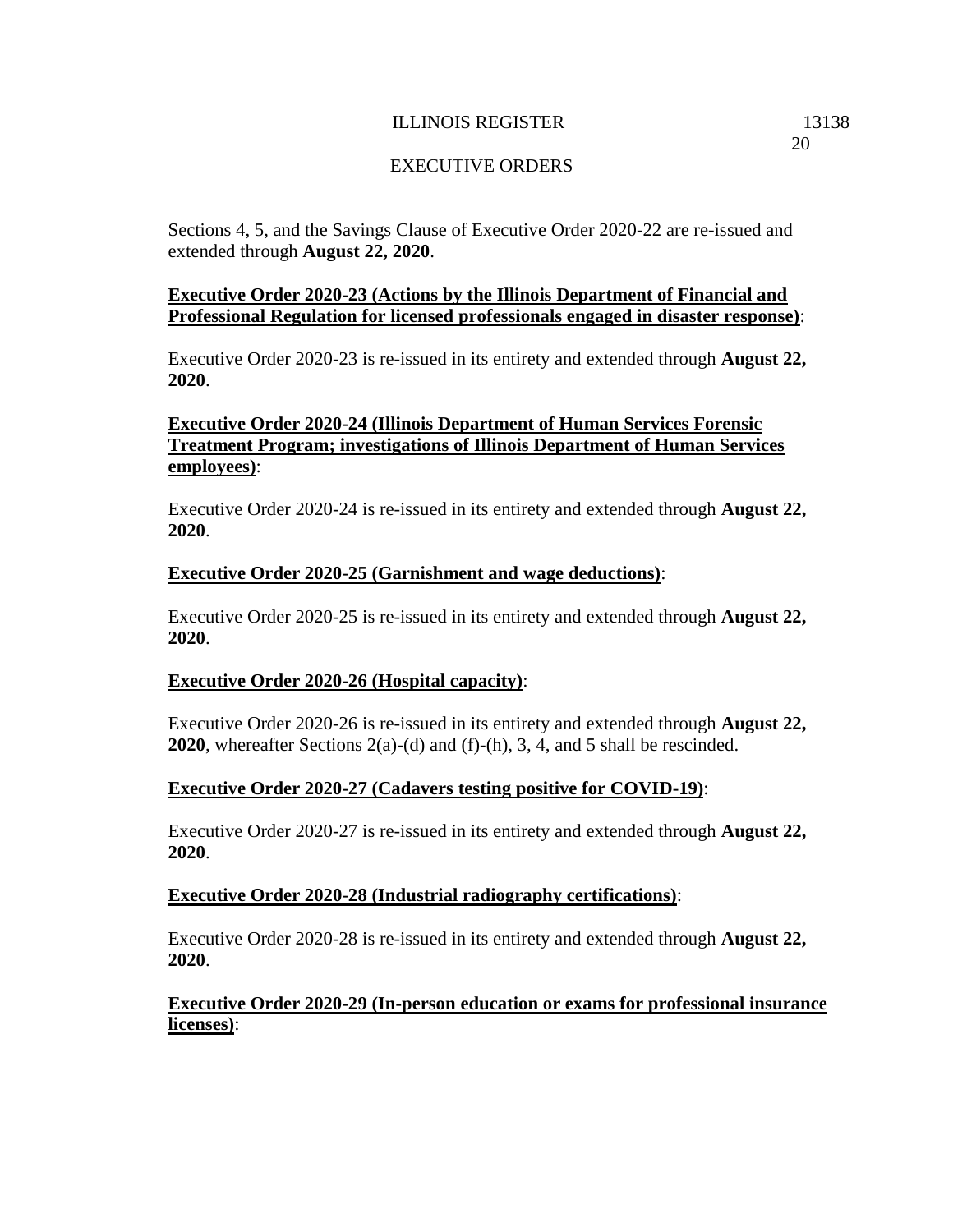Executive Order 2020-29 is re-issued in its entirety and extended through **August 22, 2020**.

## **Executive Order 2020-30 (Filing of residential eviction actions; enforcement of nonresidential eviction orders; expired consular identification documents; electronic filings for the Illinois Human Rights Commission)**:

Executive Order 2020-30, as amended by Executive Order 2020-33 and as further amended and revised below, is re-issued in its entirety and extended through **August 22, 2020**, whereafter the prohibition on enforcement of orders of eviction for non-residential premises shall be rescinded.

Section 7. The provisions of Section 2 and 3 of Executive Order 2020-30, as amended by Executive Order 2020-33, prohibiting the commencement of residential eviction actions and the enforcement of orders of eviction for residential properties, shall remain in effect to allow the Illinois Housing Development Authority to distribute monetary assistance under the Emergency Rental Assistance and Emergency Mortgage Assistance programs directly to landlords or property owners on behalf of eligible tenants or, for eligible homeowners, directly to the mortgagor's loan servicer.

# **Executive Order 2020-31 (Educator licensure and student graduation requirements)**:

Executive Order 2020-31 is re-issued in its entirety and extended through **August 22, 2020**.

# **Executive Order 2020-34 (Cannabis requirements)**:

Executive Order 2020-34 is re-issued in its entirety and extended through **August 22, 2020**, whereafter Section 2 shall be rescinded.

# **Executive Order 2020-35 (IDPH regulatory activities)**:

Sections 1 and 3-17 of Executive Order 2020-35 are re-issued and extended through **August 22, 2020**, whereafter Sections 1 and 3-13 shall be rescinded.

# **Executive Order 2020-36 (Marriage licenses)**:

Executive Order 2020-36 is re-issued in its entirety and extended through **August 22, 2020**.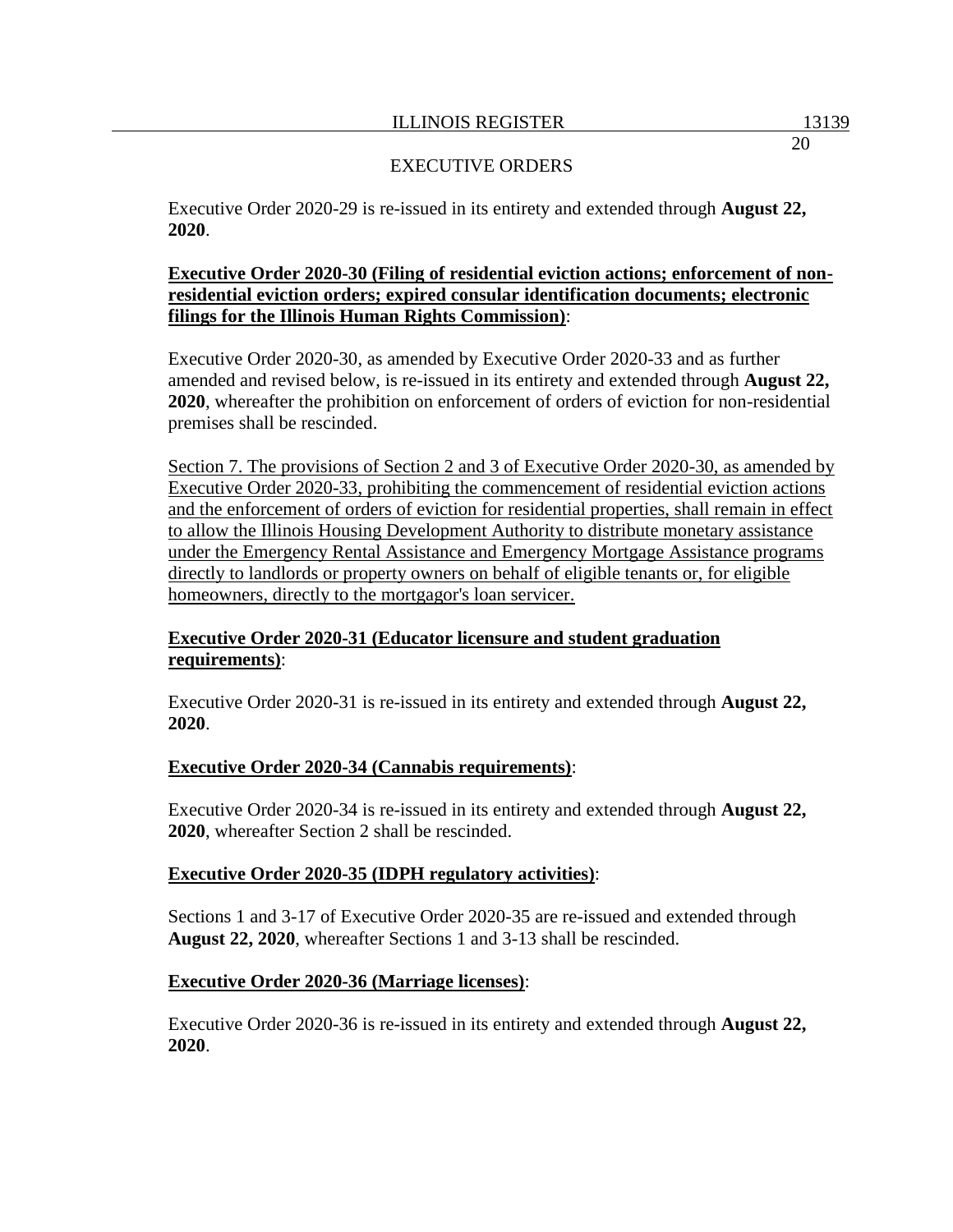## EXECUTIVE ORDERS

## **Executive Order 2020-42 (State Fairs)**:

Executive Order 2020-42 is re-issued in its entirety and extended through **August 22, 2020**.

## **Executive Order 2020-43 (Phase 4 Community Revitalization Order)**:

Executive Order 2020-43 is re-issued in its entirety and extended through **August 22, 2020**.

## **Executive Order 2020-45 (Cannabis licenses)**:

Executive Order 2020-45 is re-issued in its entirety and extended through **August 22, 2020**.

**Part 2: Savings Clause**. If any provision of this Executive Order or its application to any person or circumstance is held invalid by any court of competent jurisdiction, this invalidity does not affect any other provision or application of this Executive Order, which can be given effect without the invalid provision or application. To achieve this purpose, the provisions of this Executive Order are declared to be severable.

Issued by the Governor: July 24, 2020 Filed by the Secretary of State: July 24, 2020

# **2020-49**

# **EXECUTIVE ORDER 2020-49 ESTABLISHING THE STATE'S JOINT ANALYSIS CENTER AND ITS COMMITMENT TO PROTECTING CRITICAL INFRASTRUCTURE AND KEY RESOURCES**

**WHEREAS**, the timely exchange of critical information among local, state, federal agencies and private partners remains one of the most serious challenges affecting homeland security; and,

**WHEREAS**, cyber threats pose personal, professional, and financial risks to the citizens of Illinois and threaten the security and economy of the state; and,

**WHEREAS**, critical infrastructure and key resource sectors rely heavily on information technology to manage complex systems including public utility lifelines, healthcare, telecommunications, transportation, financial services, manufacturing, education, research and public safely; and,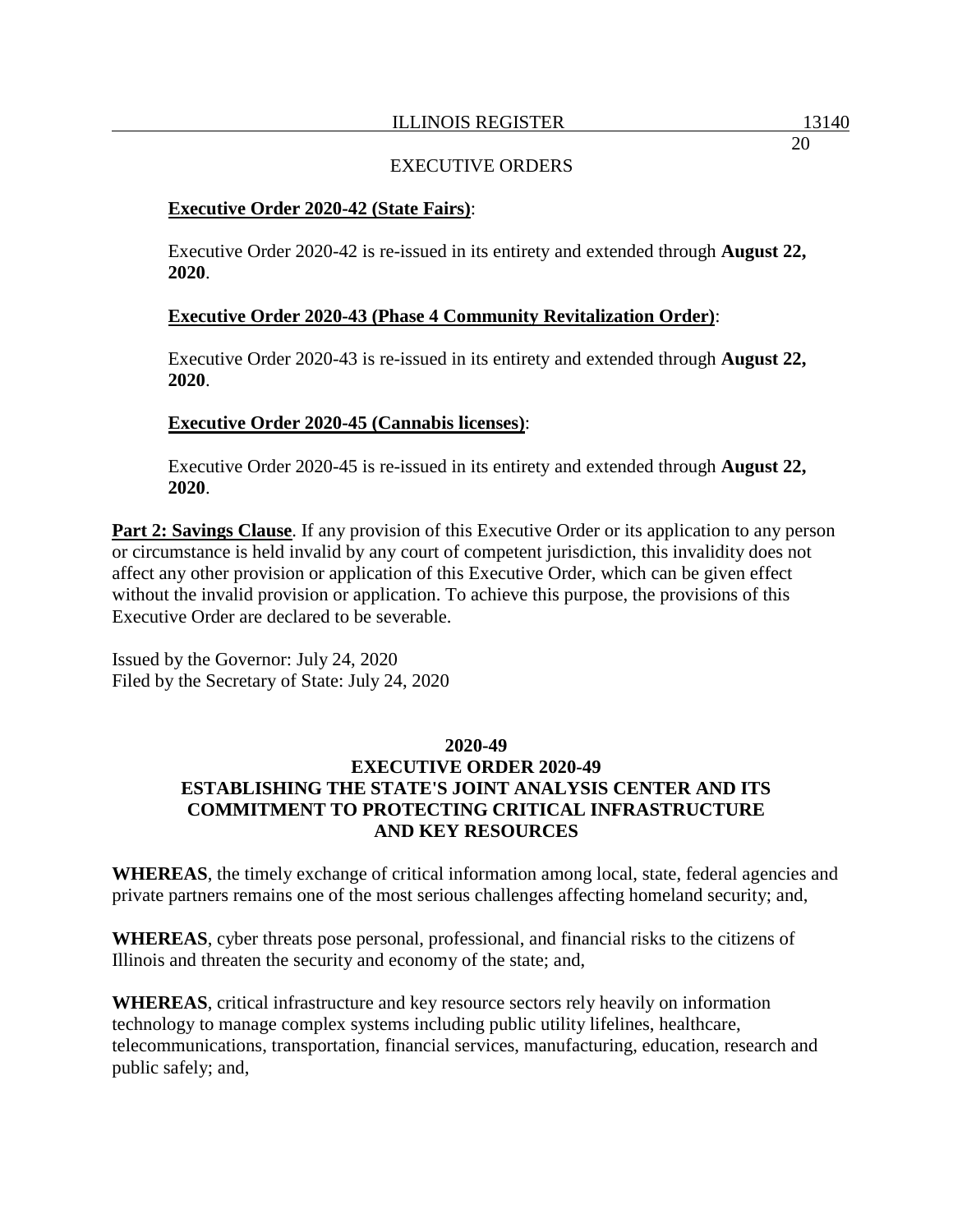**WHEREAS**, the protection of critical infrastructure and key resources is beyond the reach of any single entity and requires a proactive approach; and,

**WHEREAS**, the diverse authorities, roles and responsibilities of critical infrastructure and key resources stakeholders require a collaborative public-private partnership that encourages a unity of effort; and,

**WHEREAS**, in the Intelligence Reform and Terrorism Prevention Act of 2004, the President and the Congress of the United States directed that an Information Sharing Environment be established within the federal government, and between federal, state, local, and private-sector entities, to allow for the seamless exchange of homeland security information, terrorism information, and law enforcement information related to terrorism; and,

**WHEREAS**, on November 16, 2006, the President of the United States, through the Office of the Director of National Intelligence, submitted to the Congress an implementation plan for creating an Information Sharing Environment, which in part calls for the establishment of an integrated network of state and major urban area fusion centers; and,

**WHEREAS**, the Illinois Department of Military Affairs, sponsored by the Department of Homeland Security and supported by the National Guard Bureau, may operate as a mechanism for which State stakeholders can advance their partnerships, facilitate coordinated information sharing and enable planning and preparedness for interdependent infrastructure protection whose efforts would be integrated into the overarching federal homeland security response strategy; and,

**WHEREAS**, it is the policy of the State of Illinois to prepare for and, if possible, prevent disasters including but not limited to those arising from technological causes, in order to preserve the lives and property of the people of the State of Illinois; and,

**WHEREAS**, in order to protect the security and economy of the State; it is appropriate and necessary for state government to establish a joint effort involving government, private-sector, military, research and academic stakeholders to enhance Illinois cybersecurity;

**THEREFORE**, I, JB Pritzker, Governor of Illinois, by virtue of the executive authority vested in me by Article V of the Constitution of the State of Illinois, hereby order as follows:

# **I. The Establishment of the Illinois Joint Analysis Center**

An Illinois Joint Analysis Center (IL-JAC) shall be established. The IL-JAC shall be constituted and operated as provided by state and federal law. Under the authority granted by the Federal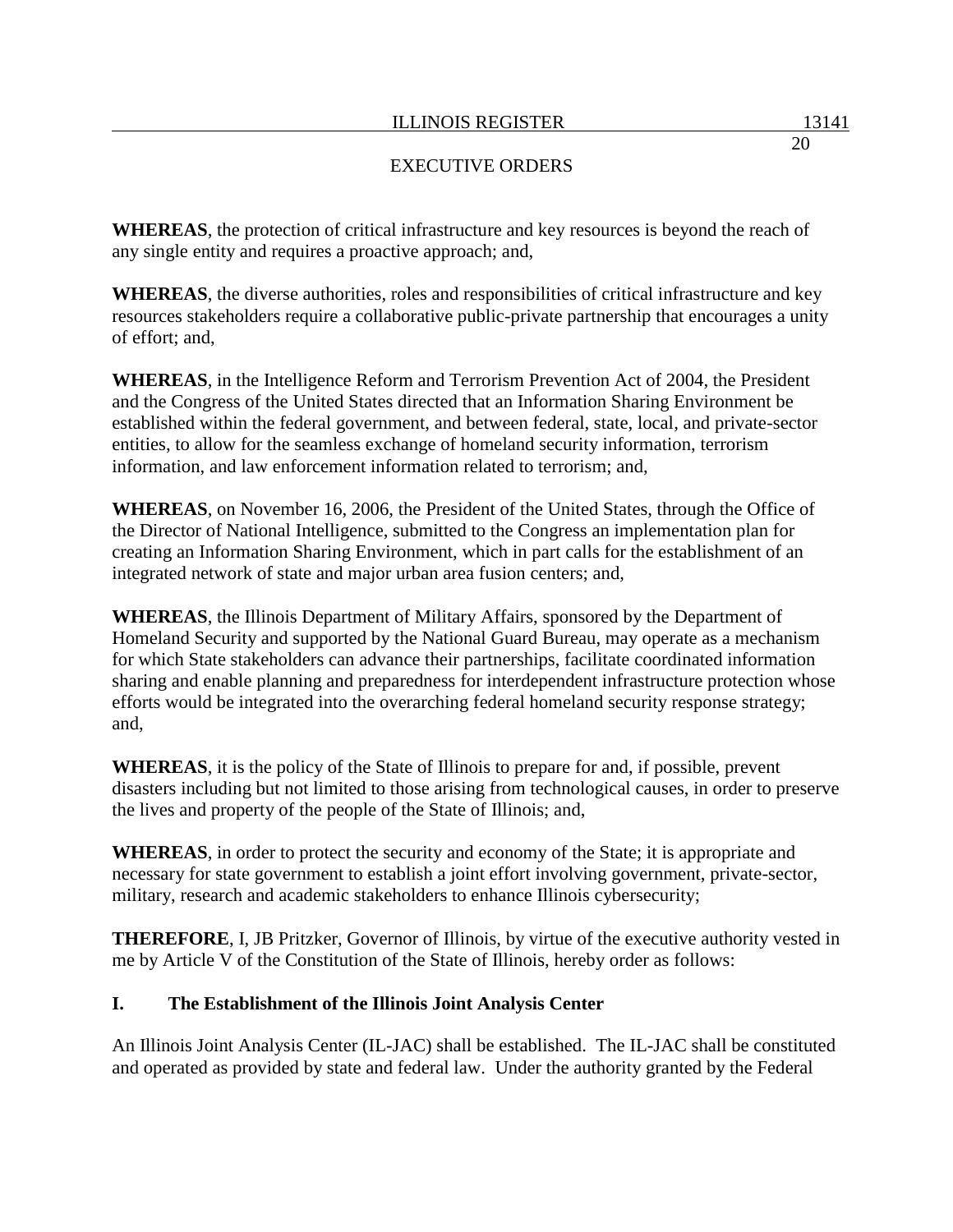government in 32 CFR Subpart A, the IL-JAC shall be housed within a sensitive compartmentalized information facility (SCIF), thereby allowing the IL-JAC to access classified threat information pertaining to the State of Illinois and to obtain the best information available to predict, prevent, and respond to threats facing its citizens.

# **A. The Mission of the Illinois Joint Analysis Center**

The mission of the Illinois Joint Analysis Center is to protect the people and property of Illinois by providing a multi-disciplinary, information sharing network designed to gather, analyze, and disseminate cyber analysis and information to public and private stakeholders in a timely manner and consistent with the privacy rights of our citizens.

# **B. Governance of the Illinois Joint Analysis Center by the Oversight Board**

The IL-JAC is governed by the IL-JAC Oversight Board ("the Board"). The Board is comprised of the State of Illinois Homeland Security Advisor, The Adjutant General (TAG) of Illinois, and the Director of the Illinois State Police. The Homeland Security Advisor will act as the Chair of the Board, and each member, including the Chair, has an equal vote on all matters before the Board. The Board will adopt policies, procedures, rules, and regulations concerning operation of the IL-JAC.

# **II. Savings Clause**

Nothing in this Executive Order shall be construed to contravene any federal or State law or regulation. Nothing in this Executive Order shall affect or alter the existing statutory powers of any State agency or be construed as a reassignment or reorganization of any State agency.

# **III. Prior Executive Orders**

This Executive Order supersedes any contrary provision of any other prior Executive Order.

### **IV. Severability Clause**

If any part of this Executive Order is found to be invalid by a court of competent jurisdiction, the remaining provisions shall remain in full force and effect. The provisions of this Executive Order are severable.

# **V. Effective Date**

This Executive Order shall take effect immediately upon its filing with the Secretary of State.

Issued by the Governor: July 24, 2020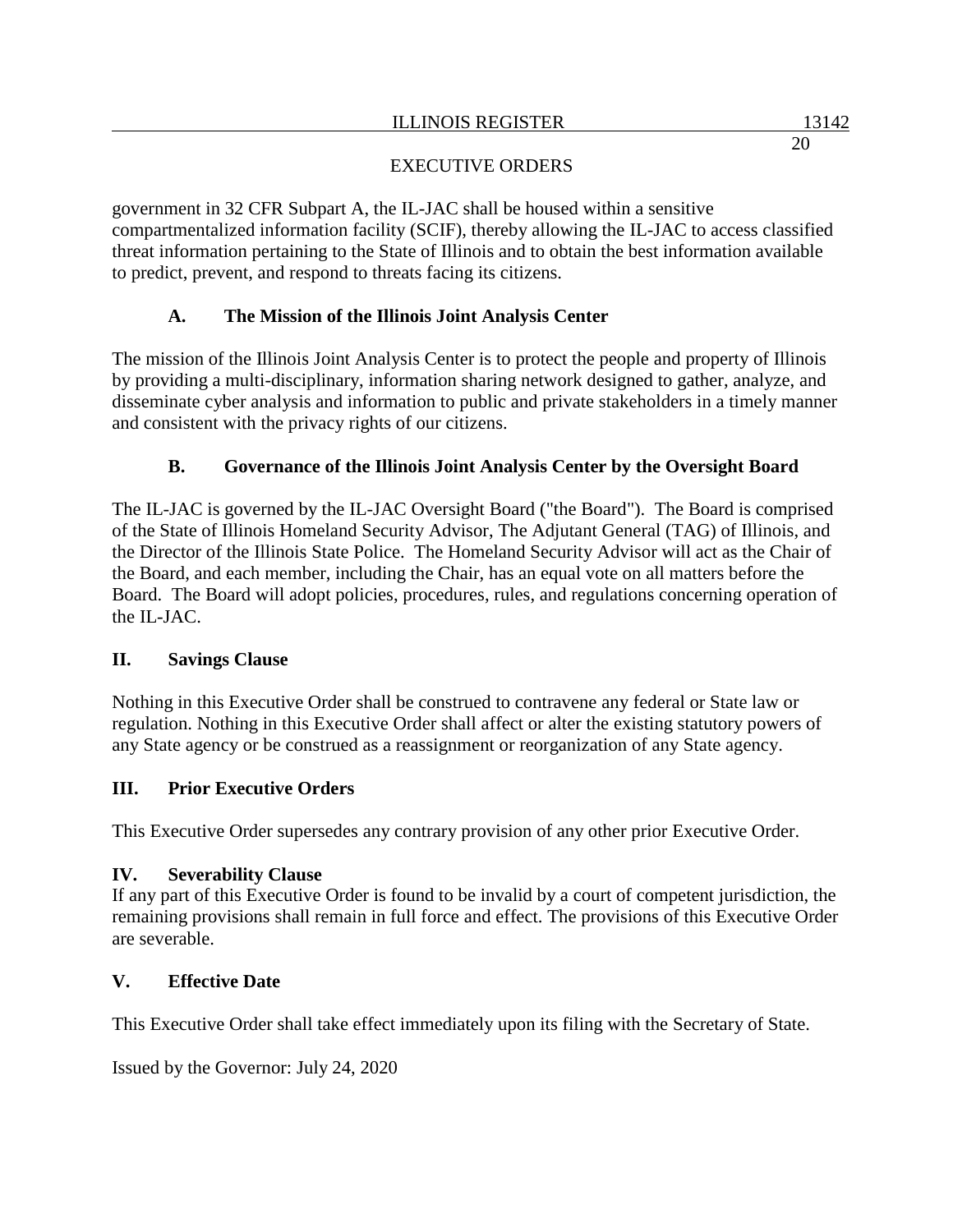Filed with the Secretary of State: July 24, 2020

## **2020-50 EXECUTIVE ORDER IN RESPONSE TO COVID-19 (COVID-19 EXECUTIVE ORDER NO. 46)**

**WHEREAS**, Coronavirus Disease 2019 (COVID-19), a novel severe acute respiratory illness, has rapidly spread throughout Illinois in a short period of time, necessitating stringent guidance from federal, state, and local public health officials and significant measures to respond to the increasing public health disaster; and,

**WHEREAS**, COVID-19 can spread among people through respiratory transmissions, asymptomatic people can transmit the virus, and there is currently no effective treatment or vaccine; and,

**WHEREAS**, I, JB Pritzker, Governor of Illinois, declared all counties in the State of Illinois as a disaster area on March 9, 2020 ("Gubernatorial Disaster Proclamation") in response to the outbreak of Coronavirus Disease 2019 ("COVID-19"); and,

**WHEREAS**, in a short period of time, COVID-19 has rapidly spread throughout Illinois, necessitating updated and more stringent guidance from federal, state, and local public health officials; and,

**WHEREAS**, for the preservation of public health and safety throughout the entire State of Illinois, and to ensure that our healthcare delivery system is capable of serving those who are sick, I have found it necessary to take additional measures consistent with public health guidance to slow and stop the spread of COVID-19; and,

**WHEREAS**, on April 1, 2020, I declared all counties in the State of Illinois as a disaster area due to the exponential spread of COVID-19; and,

**WHEREAS**, on April 30, 2020, due to the continuing spread of COVID-19, the resulting health impacts across the State, and the need to address the potential shortages of hospital beds, ICU beds, ventilators, personal protective equipment and materials for testing for the virus, I declared all counties in the State of Illinois as a disaster area; and,

**WHEREAS**, on May 29, 2020, due to the thousands of lives lost to COVID-19 in Illinois, the continued increase of cases, the continued threat of shortages of hospital beds, ER beds, and ventilators, the improved but still insufficient testing capacity, and the economic devastation caused by the virus, I again declared all counties in the State of Illinois as a disaster area; and,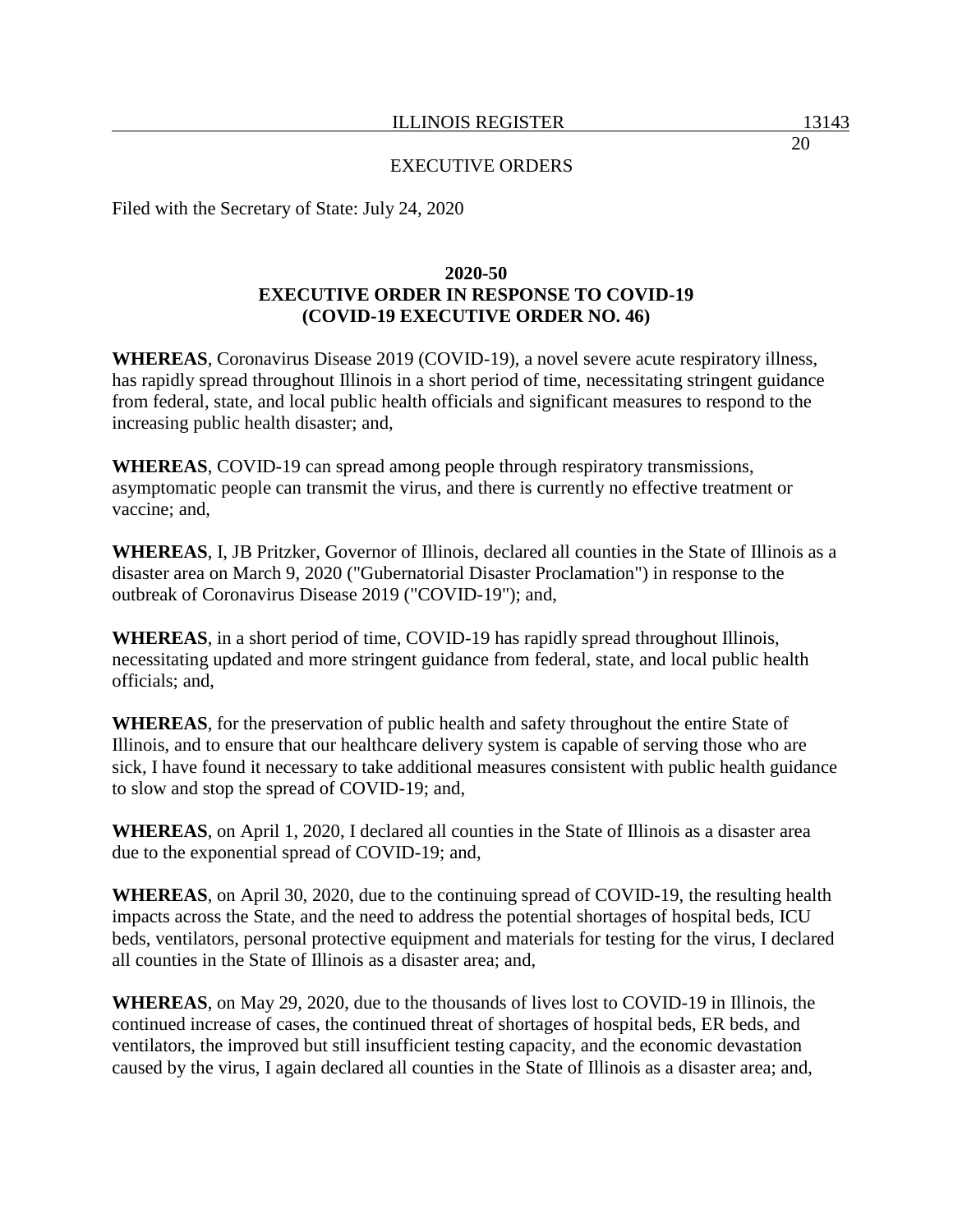**WHEREAS**, on June 26, 2020, due to the ongoing burden on hospital resources, the expected continuing spread of COVID-19, and the ongoing health and economic impacts caused by COVID-19, I again declared all counties in the State of Illinois as a disaster area; and,

**WHEREAS**, on July 24, 2020, considering the expected continuing spread of COVID-19 and the ongoing health and economic impacts that that will be felt over the coming month by people across the State, I again declared all counties in the State of Illinois as a disaster area (together with the previous proclamations identified in this Executive Order, the Gubernatorial Disaster Proclamations); and,

**WHEREAS**, numerous counties all around the State (Gallatin, Union, St. Clair, Cass, Hardin, Saline, Jackson, Randolph, Jo Daviess, Adams, Coles, Madison, Alexander, Lawrence, Kankakee, Rock Island, Logan, Scott, Champaign, White, Johnson, Peoria, Perry, Monroe, Whiteside, Washington, Mercer, Iroquois, DuPage, McHenry, Sangamon, Clinton and LaSalle) have reported more than 75 cases per 100,000 people over the past 10 days; and,

**WHEREAS**, social distancing, which consists of maintaining at least a six-foot distance between people, is the paramount strategy for minimizing the spread of COVID-19 in our communities; and,

**WHEREAS**, certain populations are at a higher risk of experiencing more severe illness as a result of COVID-19, including older adults and people who have serious chronic health conditions such as heart disease, diabetes, lung disease or other mental or physical conditions; and,

**WHEREAS**, the Illinois Department of Corrections (IDOC) currently has a population of more than 31,000 male and female individuals in 28 facilities, the vast majority of whom, because of their close proximity and contact with each other in housing units and dining halls, are especially vulnerable to contracting and spreading COVID-19; and,

**WHEREAS**, the Centers for Disease Control (CDC) have issued recommendations specific to correctional and detention settings in order to control the spread of COVID-19 in those uniquely situated environments, available at https://www.cdc.gov/coronavirus/2019-ncov/community/ correction-detention/testing.html; and,

**WHEREAS**, the CDC recommends that in order to effectively isolate COVID-positive individuals and quarantine those who have come into contact with COVID-positive individuals, correctional facilities must consider a number of operational factors; and,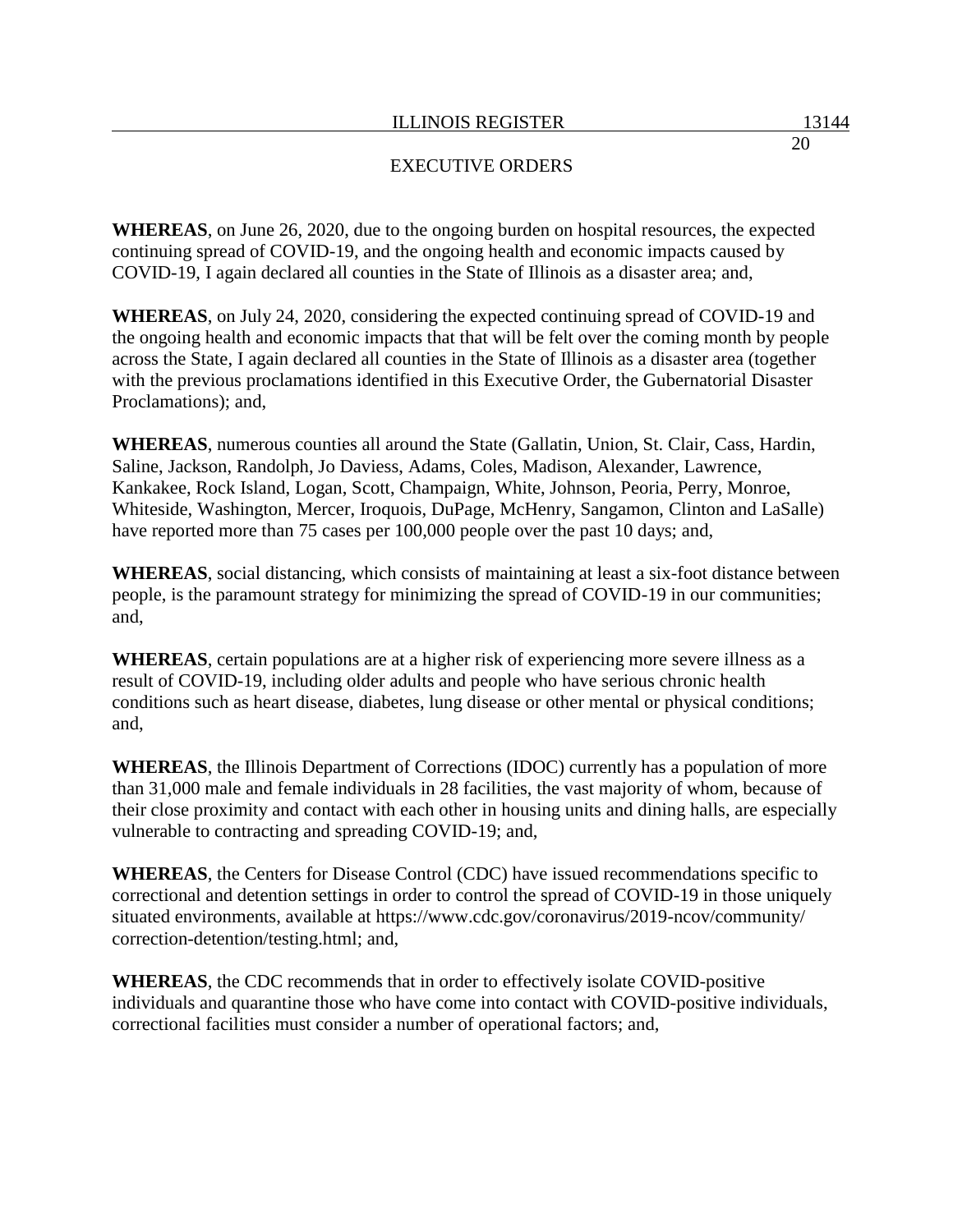**WHEREAS**, although it has taken significant steps throughout the COVID-19 pandemic to reduce the number of individuals in each facility, IDOC continues to have limited housing capacity to isolate and quarantine individuals who present as symptomatic of, or test positive for, COVID-19; and,

**WHEREAS**, individuals in county jails awaiting transfer to IDOC facilities, because of their close proximity to and contact with each other, may have been infected with COVID-19; and,

**WHEREAS**, IDOC historically receives daily transfers of individuals from county jails who have been convicted of criminal offenses and sentenced by Illinois courts to the custody and control of IDOC; and,

**WHEREAS**, it remains critical that the Director of IDOC take all necessary steps, consistent with public health guidance, to prevent the spread of COVID-19 in the IDOC facilities and provide necessary healthcare to those impacted by COVID-19; and,

**WHEREAS**, on March 26, 2020, I issued Executive Order 2020-13, which suspended all admissions to the Illinois Department of Corrections from all Illinois county jails, with exceptions at the Director's discretion; and,

**WHEREAS**, in Executive Order 2020-48, I re-issued Executive Order 2020-13 and extended it through August 22, 2020;

**THEREFORE**, by the powers vested in me as the Governor of the State of Illinois, and pursuant to Sections 7(1), 7(2), 7(8), and 7(12) of the Illinois Emergency Management Agency Act, 20 ILCS 3305, and consistent with the powers set forth in the State's public health laws, I hereby order the following, effective July 27, 2020 at 5:00 pm and for the remainder of the duration of the Gubernatorial Disaster Proclamation, which currently extends through August 22, 2020:

Section 1. The Illinois Department of Corrections (IDOC) will resume accepting the transfer of individuals from Illinois county jails. The scheduling of the arrival of individuals from county jails and the intake process to ensure the health and safety of the transferring individuals, as well as all individuals and staff at IDOC, shall be within the sole discretion of the Director of IDOC. In determining the timing of the arrival of individuals from county jails and the specific process for transfers to IDOC, the Director shall take into account several health and safety factors including (a) the capacity and safety of IDOC reception centers, and (b) whether the individuals to be transferred have been quarantined for 14 days and, following that quarantine period, have tested negative for COVID-19 before their transfer to IDOC. All approved transfers to IDOC shall follow the protocol established by IDOC in conjunction with the Illinois Department of Public Health (IDPH), available at https://www2.illinois.gov/idoc/facilities/Pages/Covid19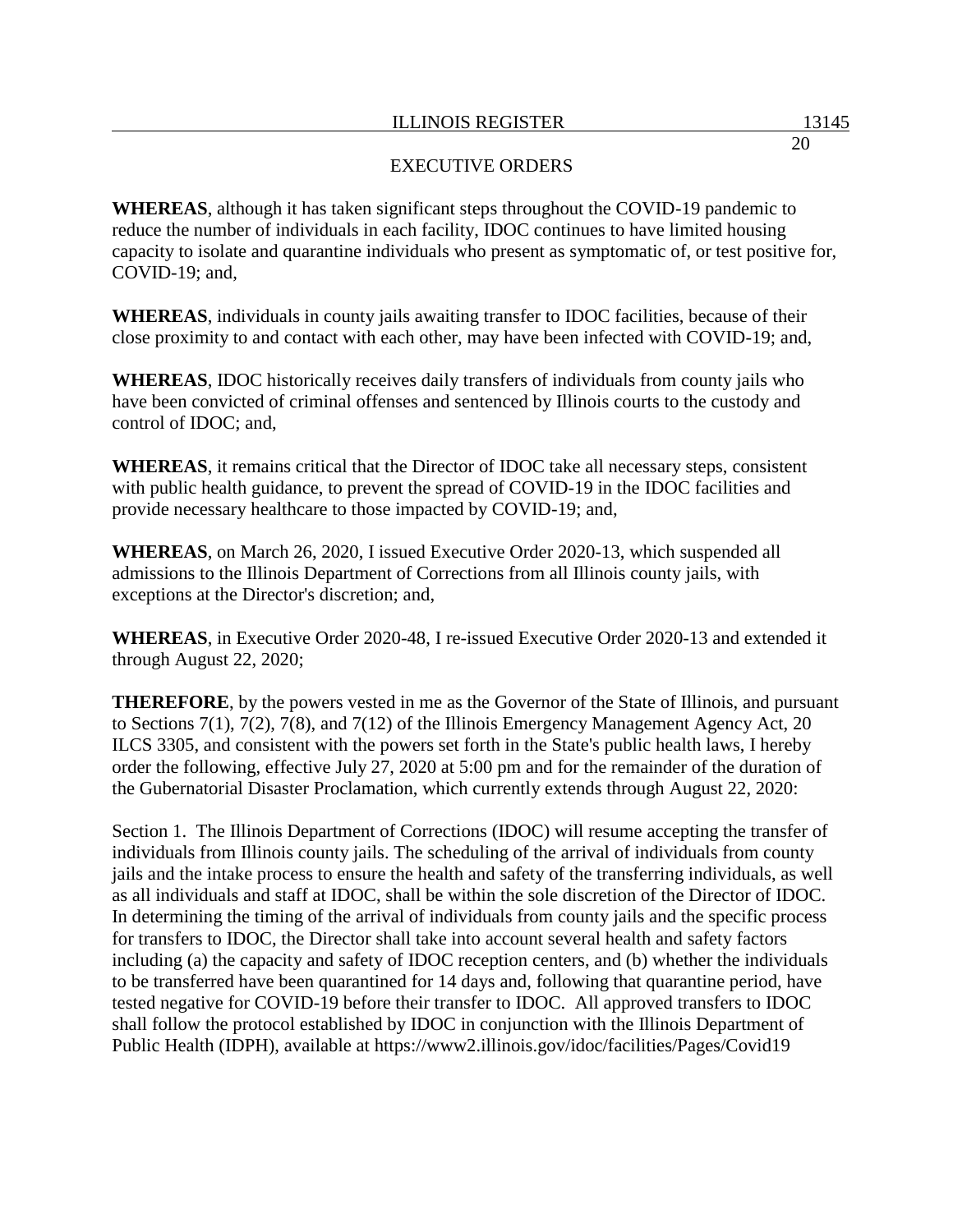## EXECUTIVE ORDERS

Response.aspx. The Director of IDOC will work closely with county sheriffs and other partners in the criminal justice system to determine whether transfer from specific county jails is feasible and to ensure that the guidelines will be implemented.

Section 2. Executive Order 2020-13 is hereby rescinded.

Section 3. If any provision of this Executive Order or its application to any person or circumstance is held invalid by any court of competent jurisdiction, this invalidity does not affect any other provision or application of this Executive Order, which can be given effect without the invalid provision or application. To achieve this purpose, the provisions of this Executive Order are declared to be severable.

Issued by the Governor July 27, 2020 Filed by the Secretary of State July 27, 2020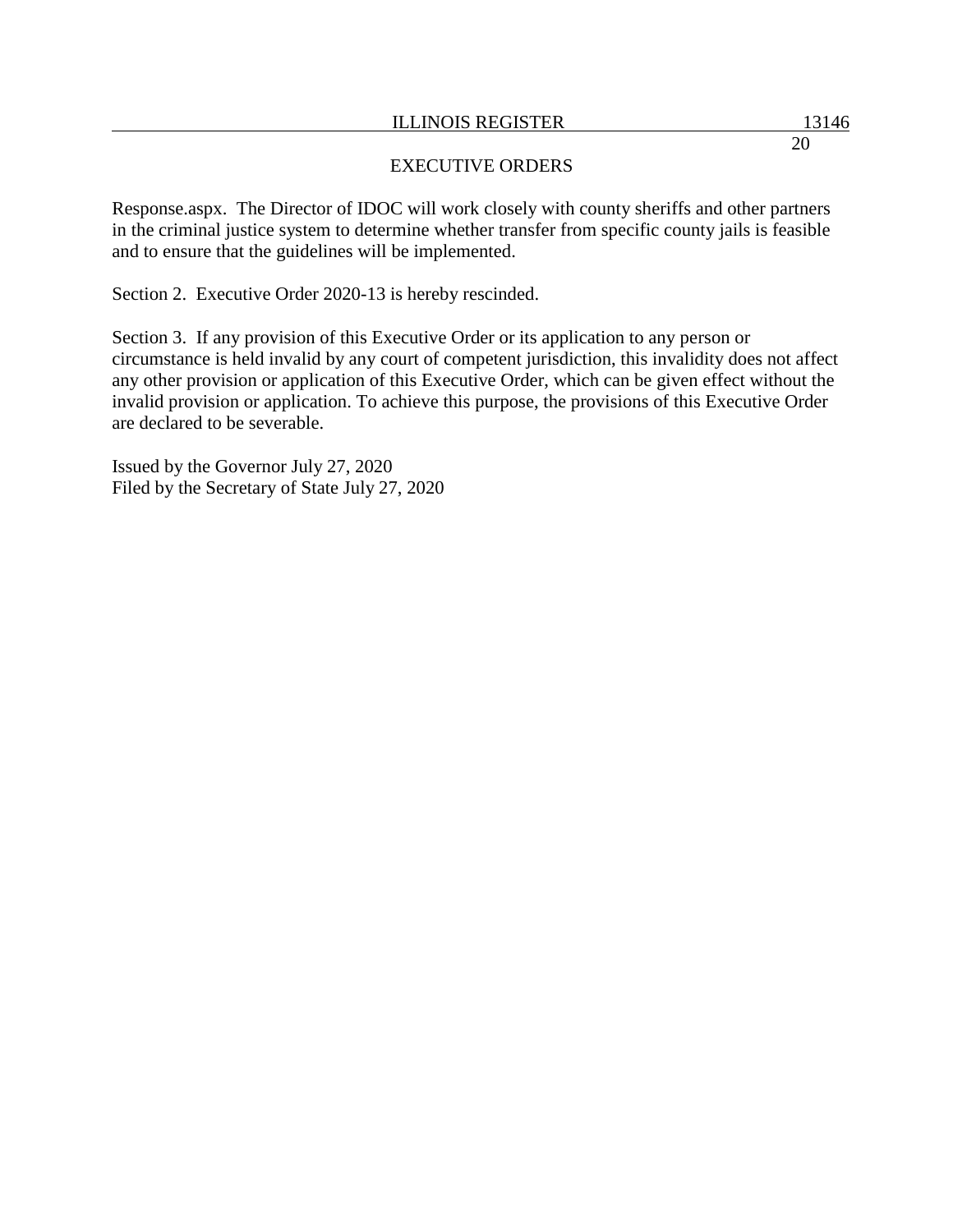## **2020-57 Gubernatorial Disaster Proclamation**

**WHEREAS**, since early March 2020, Illinois has faced a pandemic that has caused extraordinary sickness and loss of life, infecting over 168,000 and growing, and taking the lives of thousands of residents; and,

**WHEREAS**, at all times but especially during a public health crisis, protecting the health and safety of Illinoisans is among the most important functions of State government; and,

**WHEREAS**, it is critical that Illinoisans who become sick are able to be treated by medical professionals, including when a hospital bed, emergency room bed, or ventilator is needed; and,

**WHEREAS**, it is also critical that the State's health care and first responder workforce has adequate personal protective equipment (PPE) to safely treat patients, respond to public health disasters, and prevent the spread of communicable diseases; and,

**WHEREAS**, as Illinois adapts and responds to the public health disaster caused by Coronavirus Disease 2019 (COVID-19), a novel severe acute respiratory illness that spreads rapidly through respiratory transmissions and that continues to be without an effective treatment or vaccine, the burden on residents, healthcare providers, first responders, and governments throughout the State is unprecedented; and,

**WHEREAS**, the World Health Organization declared COVID-19 a Public Health Emergency of International Concern on January 30, 2020, and the United States Secretary of Health and Human Services declared that COVID-19 presents a public health emergency on January 27, 2020; and,

**WHEREAS**, on March 11, 2020, the World Health Organization characterized the COVID-19 outbreak as a pandemic, and has now reported more than 15 million confirmed cases of COVID-19 and 625,000 deaths attributable to COVID-19 globally; and,

**WHEREAS**, despite efforts to contain COVID-19, the World Health Organization and the federal Centers for Disease Control and Prevention (CDC) indicated that the virus was expected to continue spreading and it has, in fact, continued to spread rapidly, resulting in the need for federal and State governments to take significant steps; and,

**WHEREAS**, on March 9, 2020, I, JB Pritzker, Governor of Illinois, declared all counties in the State of Illinois as a disaster area in response to the outbreak of COVID-19; and,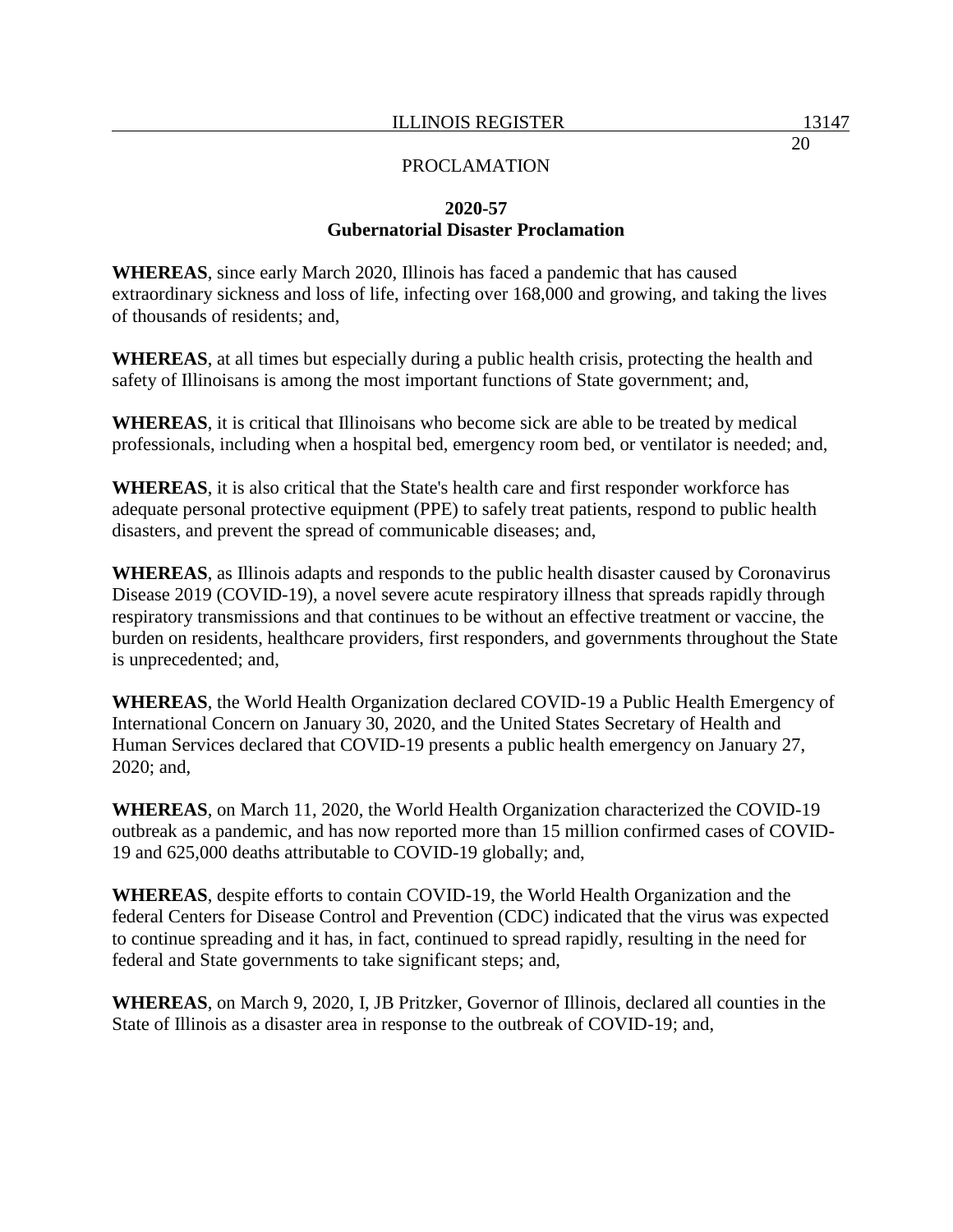## PROCLAMATION

**WHEREAS**, on March 13, 2020, the President declared a nationwide emergency pursuant to Section 501(b) of the Robert T. Stafford Disaster Relief and Emergency Assistance Act, 42 U.S.C. 5121-5207 (the "Stafford Act"), covering all states and territories, including Illinois; and,

**WHEREAS**, on March 26, 2020, the President declared a major disaster in Illinois pursuant to Section 401 of the Stafford Act; and,

**WHEREAS**, on April 1, 2020, due to the exponential spread of COVID-19 in Illinois, I declared all counties in the State of Illinois as a disaster area; and,

**WHEREAS**, on April 30, 2020, due to the continued spread of COVID-19 in Illinois, the threatened shortages of hospital beds, ER beds, and ventilators, and the inadequate testing capacity, I declared all counties in the State of Illinois as a disaster area; and,

**WHEREAS**, on May 29, 2020, due to the continued spread of COVID-19 in Illinois, and the resulting health and economic impacts of the virus, and the need to increase testing capacity, I declared all counties in the State of Illinois as a disaster area; and,

**WHEREAS**, on June 26, 2020, due to the further spread of COVID-19 in Illinois, the continuing health and economic impacts of the virus, and the need to continue to increase testing capacity and preserve our progress against the disease, I declared all counties in the State of Illinois as a disaster area; and,

**WHEREAS**, as circumstances surrounding COVID-19 rapidly evolve and new evidence emerges, there have been frequent changes in information and public health guidance; and,

**WHEREAS**, the unprecedented nature of COVID-19, including the health consequences it has on not just the respiratory system but the heart, brain, kidneys, and the body's immune response, has made the virus's effects and its path difficult to predict; and,

**WHEREAS**, from the outset, data suggested that older adults and those with serious underlying health conditions are more likely to experience severe and sometimes fatal complications from COVID-19; and,

**WHEREAS**, emerging evidence has shown that young people, including infants and toddlers, are also at risk of such complications; and,

**WHEREAS**, young and middle-aged people have comprised a significant proportion of hospitalized COVID-19 patients, and there is evidence that COVID-19 causes blood clots and strokes, and has caused deadly strokes in young and middle-aged people who exhibited few symptoms; and,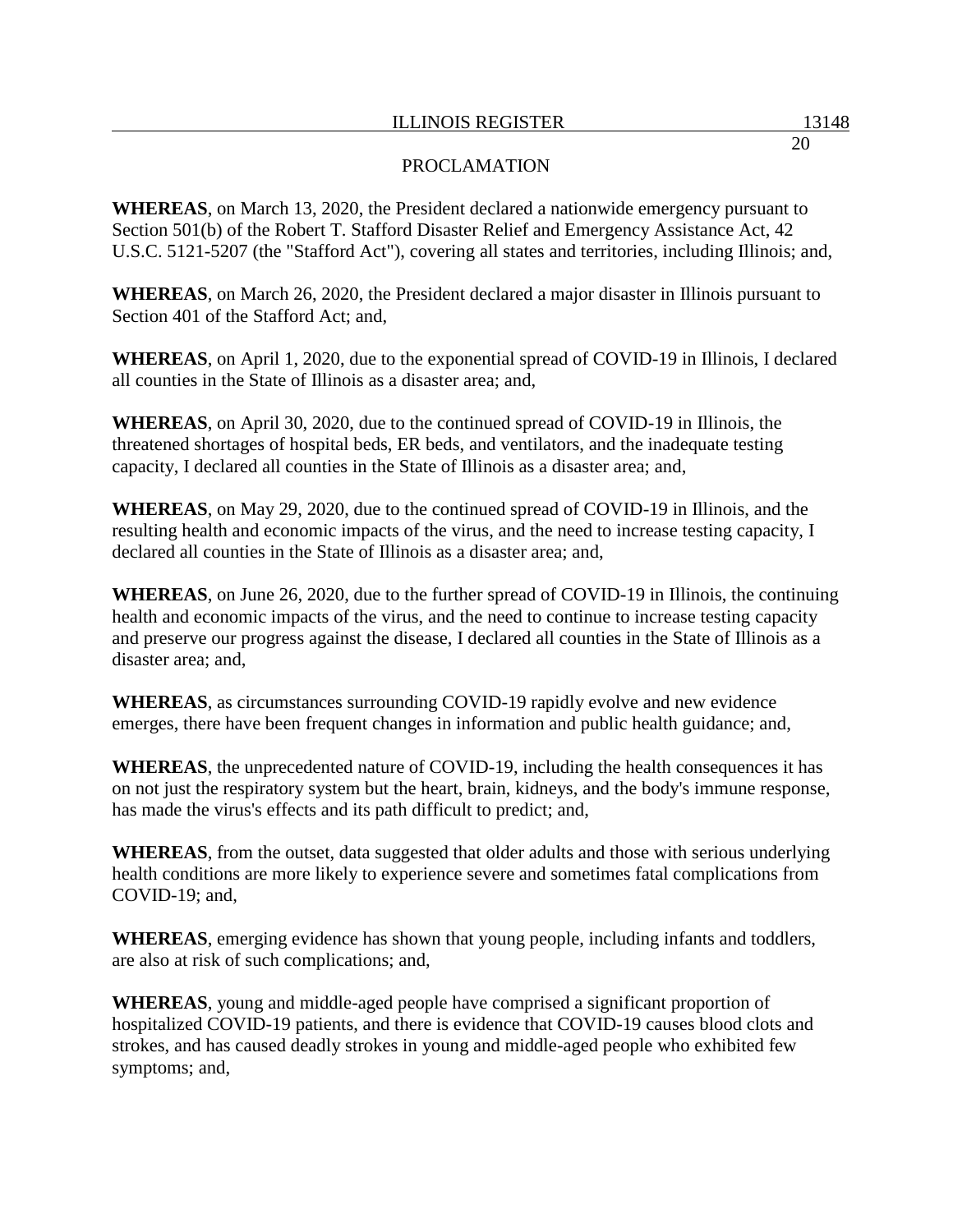**WHEREAS**, the understanding of spread from infected individuals who have not shown symptoms has changed and, on April 12, 2020, the CDC changed the period of exposure risk from "onset of symptoms" to "48 hours before symptom onset"; and,

**WHEREAS**, some people infected by the virus remain asymptomatic but nonetheless may spread it to others; and,

**WHEREAS**, although the CDC initially recommended against wearing cloth face coverings or masks as protection, as a result of research on asymptomatic and pre-symptomatic transmission, the CDC revised its conclusions and recommends wearing cloth face coverings in public settings where social distancing measures are difficult to maintain; and,

**WHEREAS**, public health research and guidance increasingly supports wearing cloth face coverings in public settings where social distancing measures are difficult to maintain, and indicates that the risk of transmission outdoors is less than the risk of transmission indoors; and,

**WHEREAS**, as COVID-19 has spread in Illinois over the course of the Gubernatorial Disaster Proclamations, the circumstances causing a disaster throughout the State have changed and continue to change, making definitive predictions of the course the virus will take over the coming months extremely difficult; and,

**WHEREAS**, at the time I issued the first Gubernatorial Disaster Proclamation, there were 11 confirmed cases of COVID-19 in one Illinois county; and,

**WHEREAS**, as of today, July 24, 2020, there have been over 168,000 confirmed cases of COVID-19 in all 102 Illinois counties; and,

**WHEREAS**, the first death attributed to COVID-19 in Illinois was announced on March 17, 2020; and,

**WHEREAS**, as of today, July 24, 2020, more than 7,300 residents of Illinois have died due to COVID-19; and,

**WHEREAS**, from the outset, studies have suggested that for every confirmed case there are many more unknown cases, some of which are asymptomatic individuals who can pass the virus to others without knowing; and,

**WHEREAS**, the CDC now estimates that total cases of COVID-19 may be up to 13 times higher than currently reported for certain regions; and,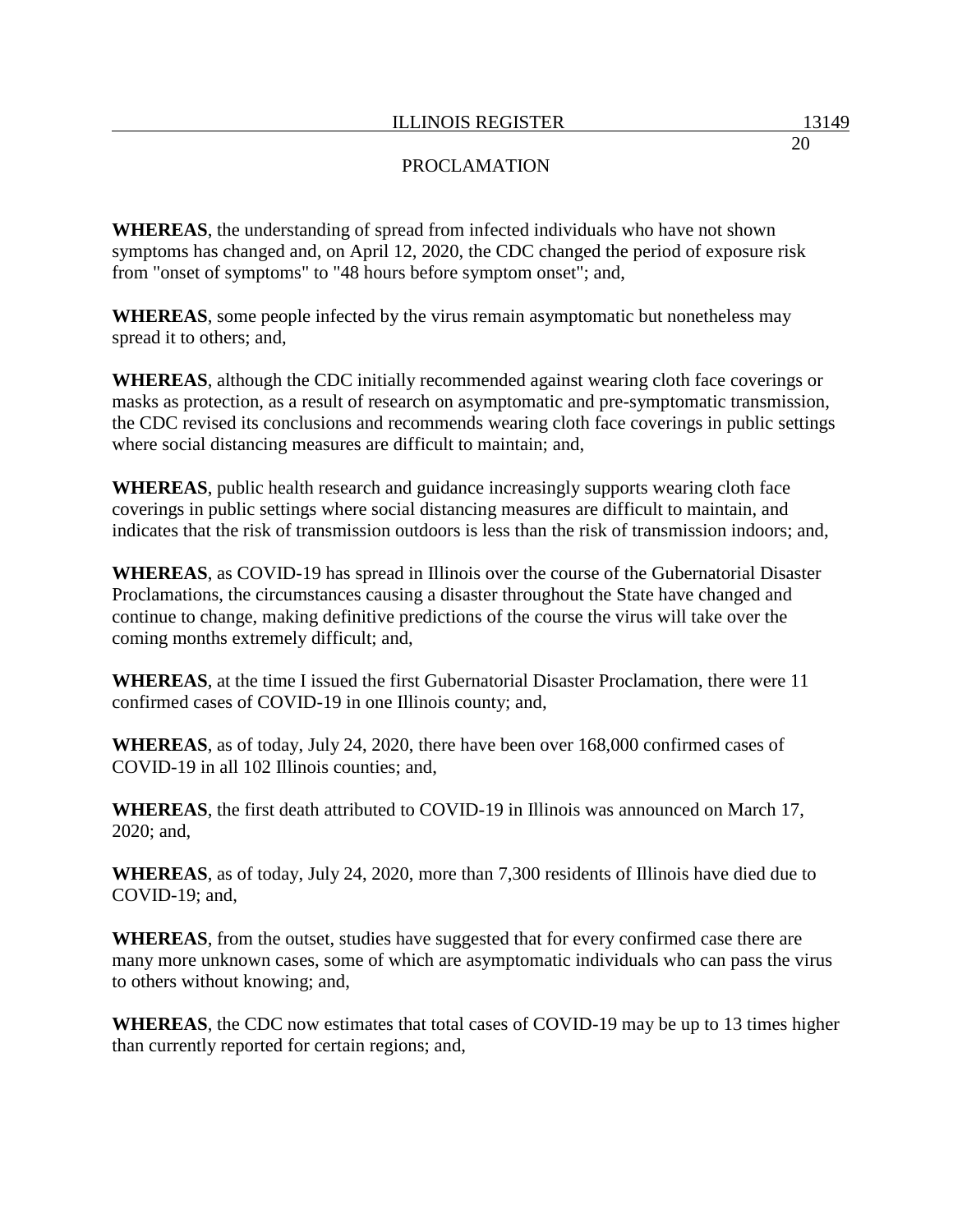**WHEREAS**, although the number of new COVID-19 cases has decreased in recent weeks, followed by an uptick, the virus continues to infect thousands of individuals and claim the lives of too many Illinoisans each day; and,

**WHEREAS**, the COVID-19 pandemic is not limited to the most populous counties, and as of today the four counties that the Illinois Department of Public Health has identified as exhibiting warning signs of increased COVID-19 risk (Adams, LaSalle, Peoria, and Randolph) are located in all parts of the State; and,

**WHEREAS**, without precautions COVID-19 can spread exponentially, even in less populous areas; for example, in Jasper County, a single infected first responder visited a nursing home and instigated series of infections that resulted in one of highest infection rates in the State; and similarly, in Randolph County, a single infected person attended an event in mid-March that caused that county likewise to suffer one of the State's highest infection rates; and,

**WHEREAS**, numerous counties all around the State (Gallatin, Union, St. Clair, Cass, Hardin, Saline, Jackson, Douglas, Randolph, Jo Daviess, Adams, Coles, Madison, Alexander, Lawrence, Kankakee, Rock Island, Logan, Scott, Champaign, White, Johnson, Peoria, Perry, Monroe, Whiteside, Washington, Mercer, Iroquois, DuPage, McHenry, Sangamon, Clinton and LaSalle) have reported more than 75 cases per 100,000 people over the past 7 days; and,

**WHEREAS**, while the precautions taken by Illinoisans led to a decline in the number of COVID-19 cases and deaths in the State, other states that have resisted taking public health precautions or that lifted those precautions earlier are now experiencing exponential growth and record high numbers of cases; and,

**WHEREAS**, although the number of COVID-19 cases and deaths in the State remain well below the earlier peak, they have begun to increase again; and,

**WHEREAS**, on July 23, 2020, the U.S. reported approximately 70,000 new COVID-19 cases, and the U.S. has surpassed 4 million total cases and 144,000 deaths; and,

**WHEREAS**, public health experts have warned of a "second wave" of COVID-19 cases; and,

**WHEREAS**, COVID-19 has claimed the lives of and continues to impact the health of Black and Hispanic Illinoisans at a disproportionately high rate – magnifying significant health disparities and inequities; and,

**WHEREAS**, the Illinois Department of Public Health activated its Illinois Emergency Operations Plan and its Emergency Support Function 8 Plan to coordinate emergency response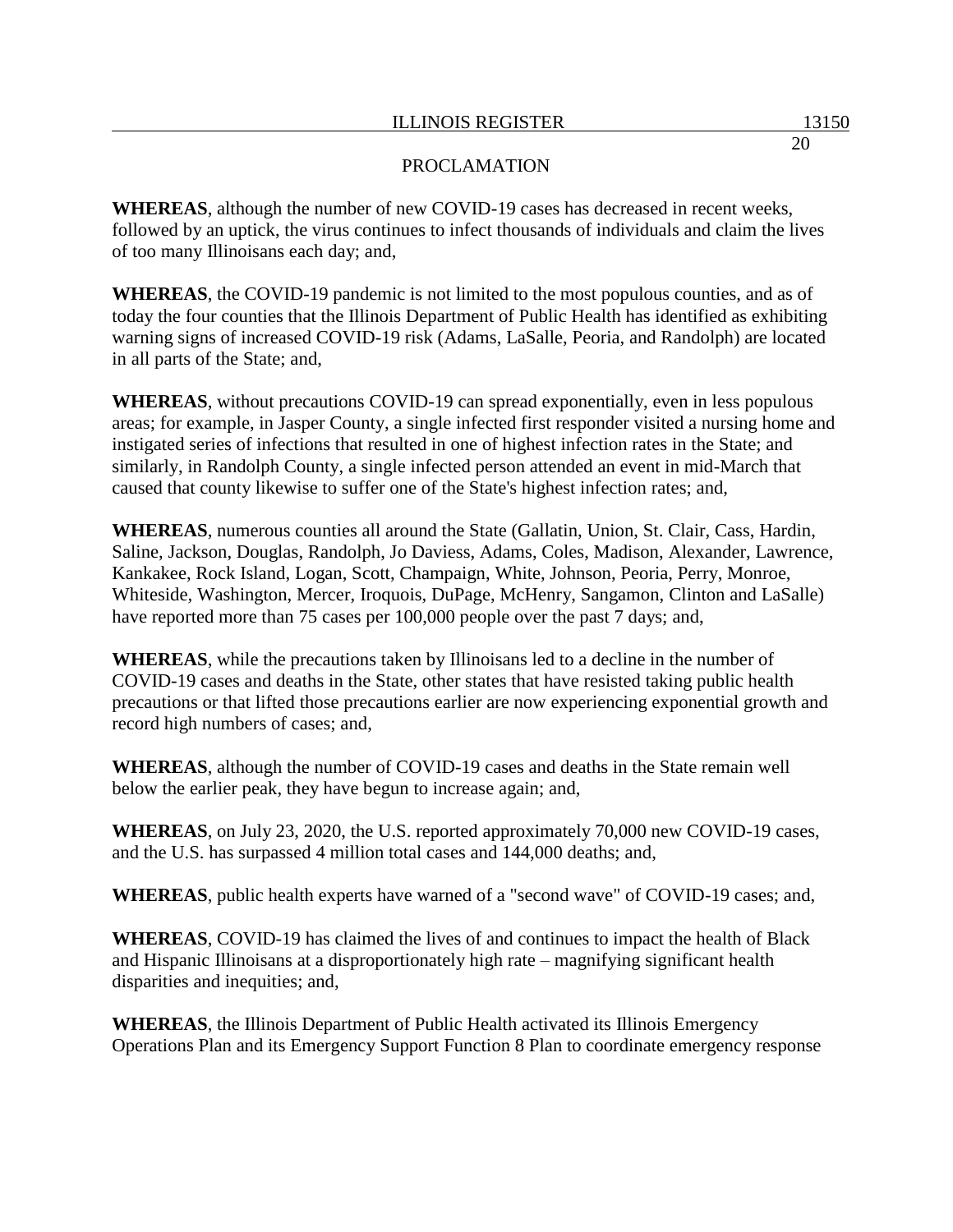### PROCLAMATION

efforts by hospitals, local health departments, and emergency management systems in order to avoid a surge in the use of hospital resources and capacity; and,

**WHEREAS**, as the virus has progressed through Illinois, the crisis facing the State continues to develop and requires an evolving response to ensure hospitals, health care professionals and first responders are able to meet the health care needs of all Illinoisans and in a manner consistent with CDC guidance that continues to be updated; and,

**WHEREAS**, in order to ensure that health care professionals, first responders, hospitals and other facilities are able to meet the health care needs of all residents of Illinois, the State must have critical supplies, including PPE, such as masks, face shields, gowns, and gloves; and,

**WHEREAS**, the State of Illinois maintains a stockpile that supports the existing PPE supply chains and stocks at various healthcare facilities; and,

**WHEREAS**, while the State continues to make every effort to procure PPE, if those procurement efforts are disrupted or Illinois experiences a surge in COVID-19 cases, the State faces a life-threatening shortage of respirators, masks, protective eyewear, face shields, gloves, gowns, and other protective equipment for health care workers and first responders; and,

**WHEREAS**, while hospitalizations have declined, Illinois is using a significant percentage of hospital beds and ICU beds, and, if COVID-19 cases were to surge, the State could face a shortage of critical health care resources; and,

**WHEREAS**, over the course of the COVID-19 crisis, the State has been constrained in the number of COVID-19 tests that can be taken and processed due to a limited number of testing sites and labs, as well as a shortage of necessary supplies, including the swabs needed to take samples; and,

**WHEREAS**, at the time I issued the first Gubernatorial Disaster Proclamation, Illinois had capacity to test no more than a few hundred people per day for COVID-19 at a small number of testing sites; and,

**WHEREAS**, the State has developed testing sites throughout Illinois and now often exceeds 40,000 tests per day, and the State continues to focus efforts on increasing testing capacity; and,

**WHEREAS**, Illinois now has tested nearly 2.5 million total specimens for COVID-19; and,

**WHEREAS**, national projections adjusted for Illinois' population suggest the State must continue to increase the number of tests processed per day as part of an effective effort to permanently slow and reduce the spread of COVID-19; and,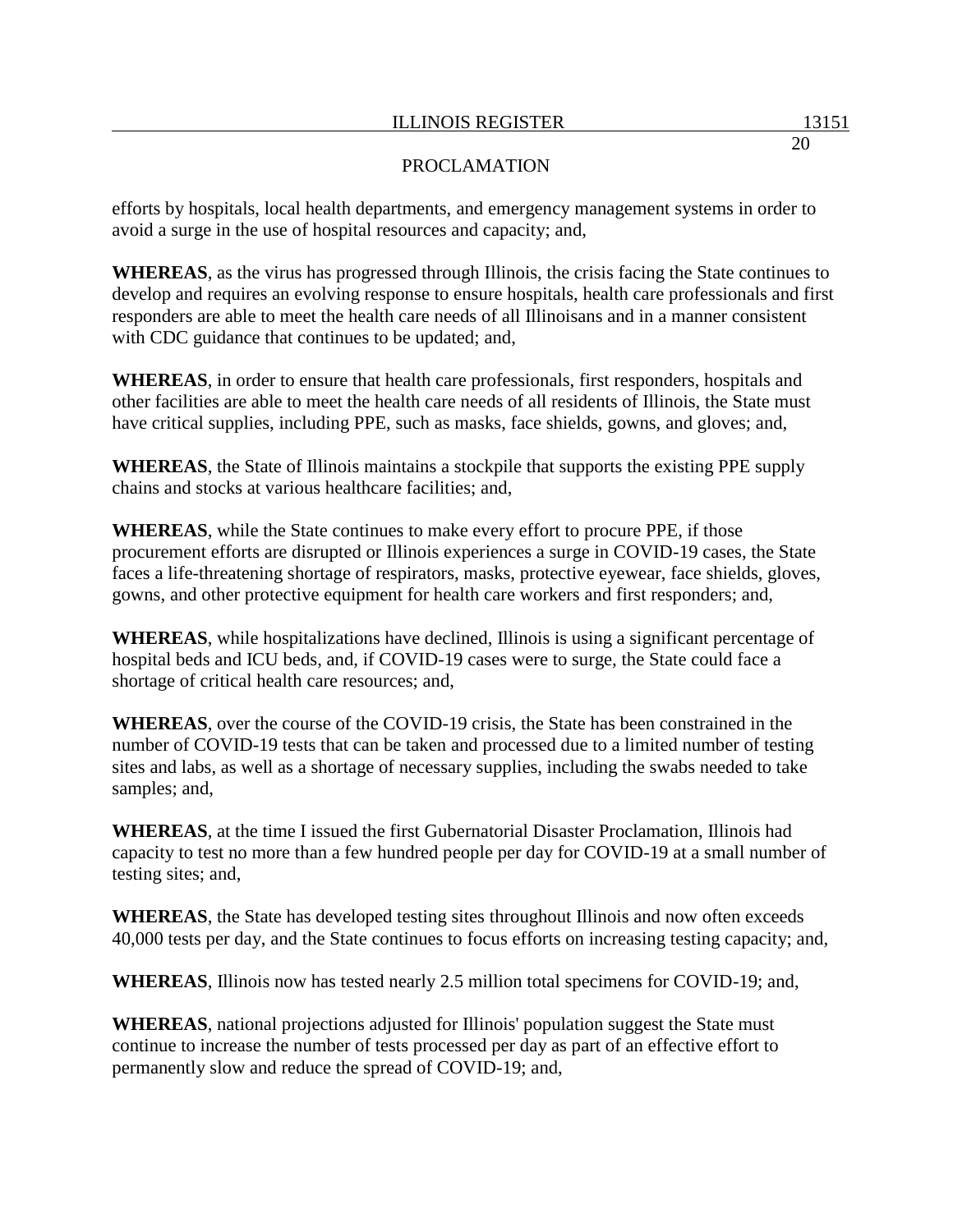**WHEREAS**, in addition to causing the tragic loss of more than 7,300 Illinoisans and wreaking havoc on the physical health of tens of thousands more, COVID-19 has caused extensive economic loss and continues to threaten the financial welfare of a significant number of individuals and businesses across the nation and the State; and,

**WHEREAS**, nationwide, more than 50 million people have filed unemployment claims since the start of the pandemic – representing more than one in four U.S. workers; and,

**WHEREAS**, the Illinois Department of Employment Security announced that the State's unemployment rate continues to be extremely high at 14.6% in July; and,

**WHEREAS**, the Illinois Department of Employment Security is responding to the economic crisis in a number of ways, including through the Pandemic Unemployment Assistance program; and,

**WHEREAS**, the Department of Commerce and Economic Opportunity is working to address the economic crisis, including through assistance programs such as the Business Interruption Grants Program for businesses that experienced a limited ability to operate due to COVID-19 related closures; and,

**WHEREAS**, the economic loss and insecurity caused by COVID-19 threatens the viability of business and the access to housing, medical care, food, and other critical resources that directly impact the health and safety of residents; and,

**WHEREAS**, COVID-19 also has been extraordinarily disruptive to schools, and it is among the highest priorities of the State to ensure as the new school year approaches that students are able to obtain a quality education and that schools are able to provide an environment that is safe for students, teachers, and the community; and,

**WHEREAS**, based on the foregoing facts, and considering the expected continuing spread of COVID-19 and the ongoing health and economic impacts that will be felt over the coming month by people across the State, the current circumstances in Illinois surrounding the spread of COVID-19 constitute an epidemic emergency and a public health emergency under Section 4 of the Illinois Emergency Management Agency Act; and,

**WHEREAS**, based on the foregoing, the continuing burden on hospital resources, the potential shortages of these resources in the event of a surge in infections, and the critical need to increase the purchase and distribution of PPE as well as to expand COVID-19 testing capacity constitute a public health emergency under Section 4 of the Illinois Emergency Management Agency Act; and,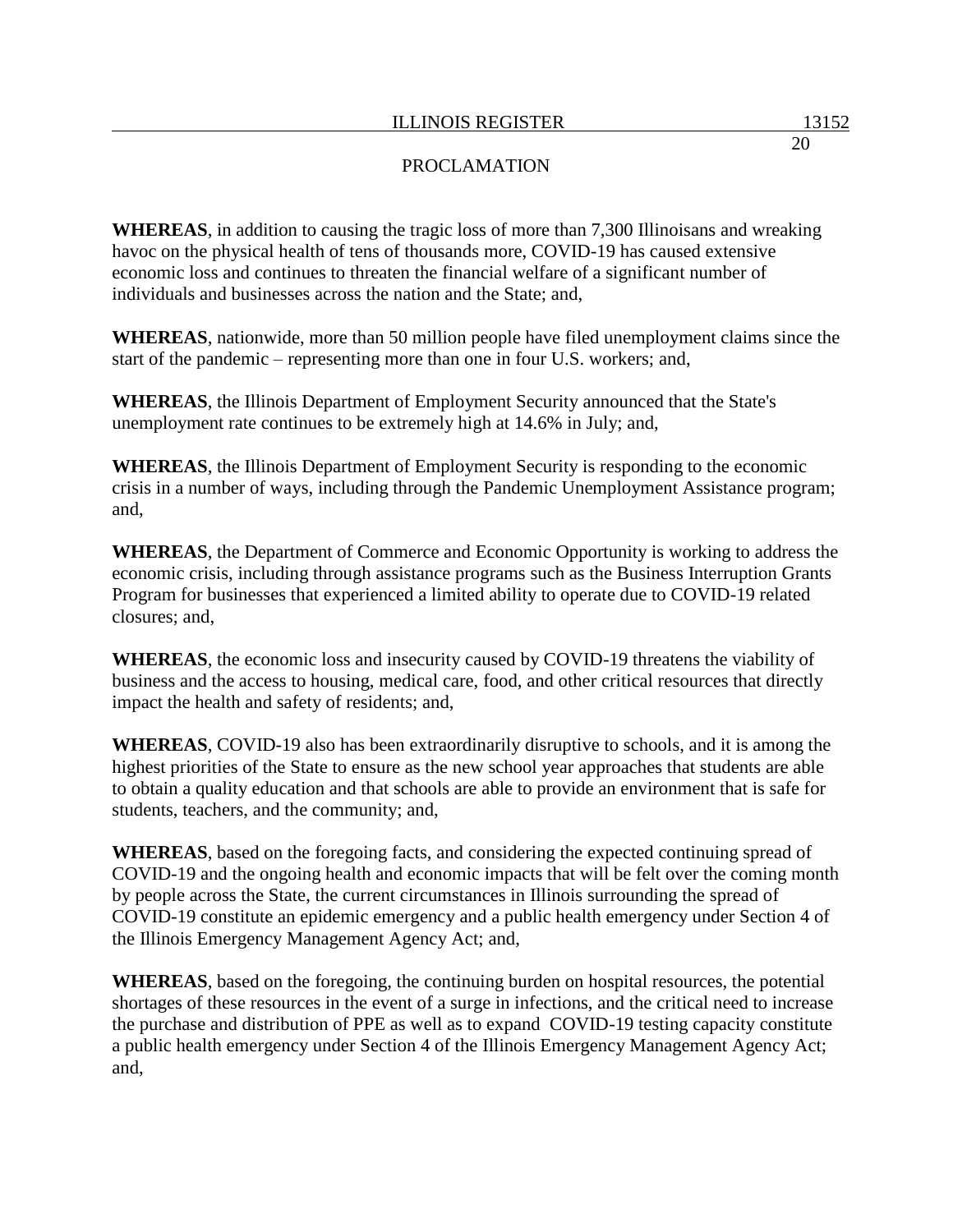**WHEREAS**, it is the policy of the State of Illinois to be prepared to address any disasters and, therefore, it is necessary and appropriate to make additional State resources available to ensure that that our healthcare delivery system is capable of serving those who are sick and that Illinoisans remain safe and secure and able to obtain medical care; and,

**WHEREAS**, this proclamation will assist the State in facilitating economic recovery for individuals and businesses in an effort to prevent further devastating consequences from the economic instability COVID-19 has caused; and,

**WHEREAS**, this proclamation will assist Illinois agencies in coordinating State and Federal resources, including materials needed to test for COVID-19, personal protective equipment, and medicines, in an effort to support the State responses as well as the responses of local governments to the present public health emergency; and,

**WHEREAS**, these conditions provide legal justification under Section 7 of the Illinois Emergency Management Agency Act for the new issuance of a proclamation of disaster; and,

**WHEREAS**, the Illinois Constitution, in Article V, Section 8, provides that "the Governor shall have the supreme executive power, and shall be responsible for the faithful execution of the laws," and states, in the Preamble, that a central purpose of the Illinois Constitution is "provide for the health, safety, and welfare of the people";

**NOW, THEREFORE**, in the interest of aiding the people of Illinois and the local governments responsible for ensuring public health and safety, I, JB Pritzker, Governor of the State of Illinois, hereby proclaim as follows:

**Section 1**. Pursuant to the provisions of Section 7 of the Illinois Emergency Management Agency Act, 20 ILCS 3305/7, I find that a disaster exists within the State of Illinois and specifically declare all counties in the State of Illinois as a disaster area. The proclamation authorizes the exercise of all of the emergency powers provided in Section 7 of the Illinois Emergency Management Agency Act, 20 ILCS 3305/7, including but not limited to those specific emergency powers set forth below.

**Section 2**. The Illinois Department of Public Health and the Illinois Emergency Management Agency are directed to coordinate with each other with respect to planning for and responding to the present public health emergency.

**Section 3**. The Illinois Department of Public Health is further directed to cooperate with the Governor, other State agencies and local authorities, including local public health authorities, in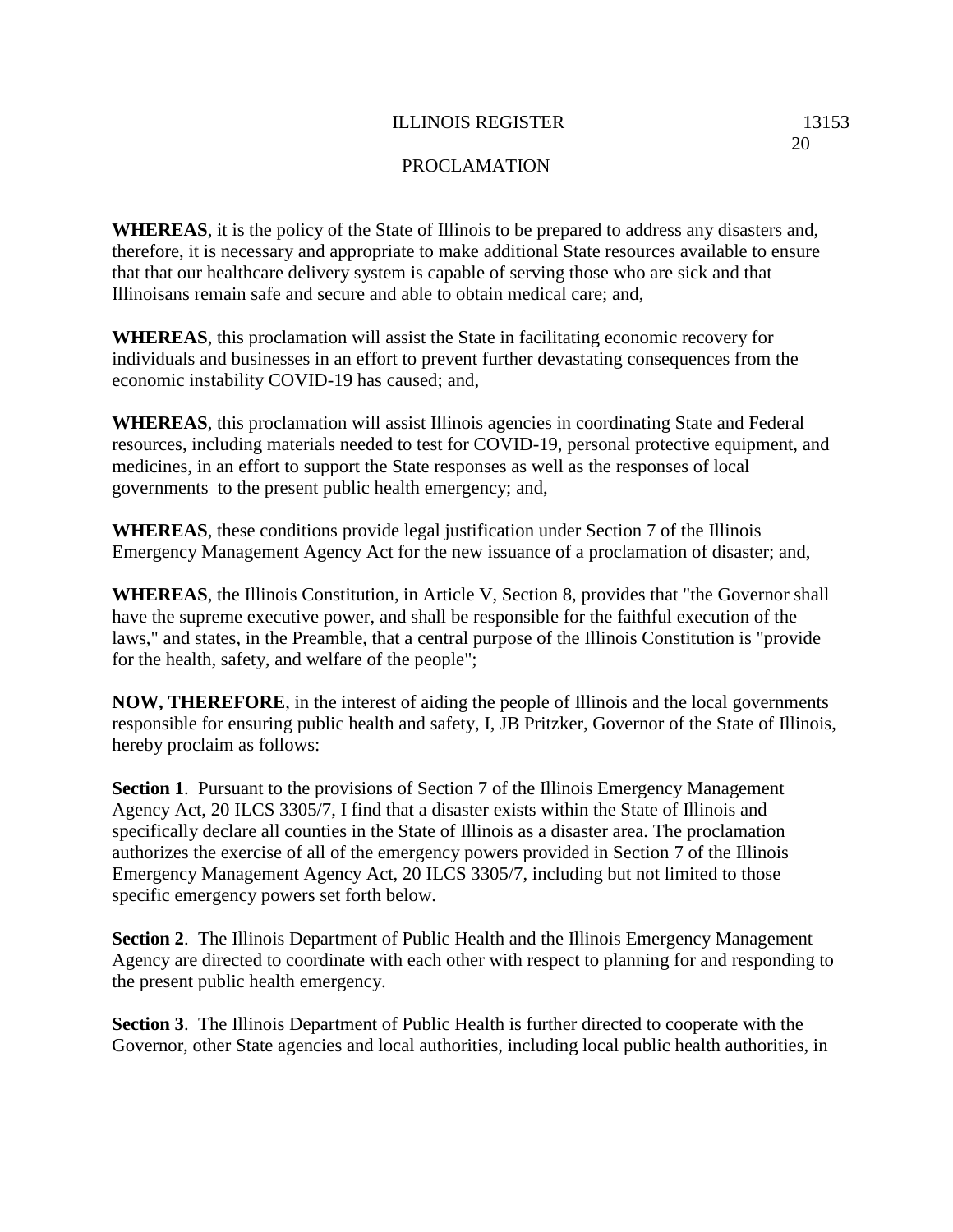the development and implementation of strategies and plans to protect the public health in connection with the present public health emergency.

**Section 4**. The Illinois Emergency Management Agency is directed to implement the State Emergency Operations Plan to coordinate State resources to support local governments in disaster response and recovery operations.

**Section 5**. To aid with emergency purchases necessary for response and other emergency powers as authorized by the Illinois Emergency Management Agency Act, the provisions of the Illinois Procurement Code that would in any way prevent, hinder or delay necessary action in coping with the disaster are suspended to the extent they are not required by federal law. If necessary, and in accordance with Section 7(1) of the Illinois Emergency Management Agency Act, 20 ILCS 3305/7(1), the Governor may take appropriate executive action to suspend additional statutes, orders, rules, and regulations.

**Section 6.** Pursuant to Section 7(3) of the Illinois Emergency Management Agency Act, 20 ILCS 3305/7(3), this proclamation activates the Governor's authority, as necessary, to transfer the direction, personnel or functions of State departments and agencies or units thereof for the purpose of performing or facilitating emergency response programs.

**Section 7**. The Illinois Department of Public Health, Illinois Department of Insurance and the Illinois Department of Healthcare and Family Services are directed to recommend, and, as appropriate, take necessary actions to ensure expanded access to testing for COVID-19 and that consumers do not face financial barriers in accessing diagnostic testing and treatment services for COVID-19.

**Section 8**. The Illinois State Board of Education is directed to recommend, and, as appropriate, take necessary actions to address any impact to learning associated with the present public health emergency and to alleviate any barriers to the use of remote learning during the effect of this proclamation that exist in the Illinois School Code, 105 ILCS 5/1-1 et. seq.

**Section 9.** All State agencies are directed to cooperate with the Governor, other State agencies and local authorities in the development and implementation of strategies and plans to cope with and recover from the economic impact of the present public health emergency.

**Section 10.** Pursuant to Section 7(14) of the Illinois Emergency Management Agency Act, 20 ILCS 3305/7(14), increases in the selling price of goods or services, including medical supplies, protective equipment, medications and other commodities intended to assist in the prevention of or treatment and recovery of COVID-19, shall be prohibited in the State of Illinois while this proclamation is in effect.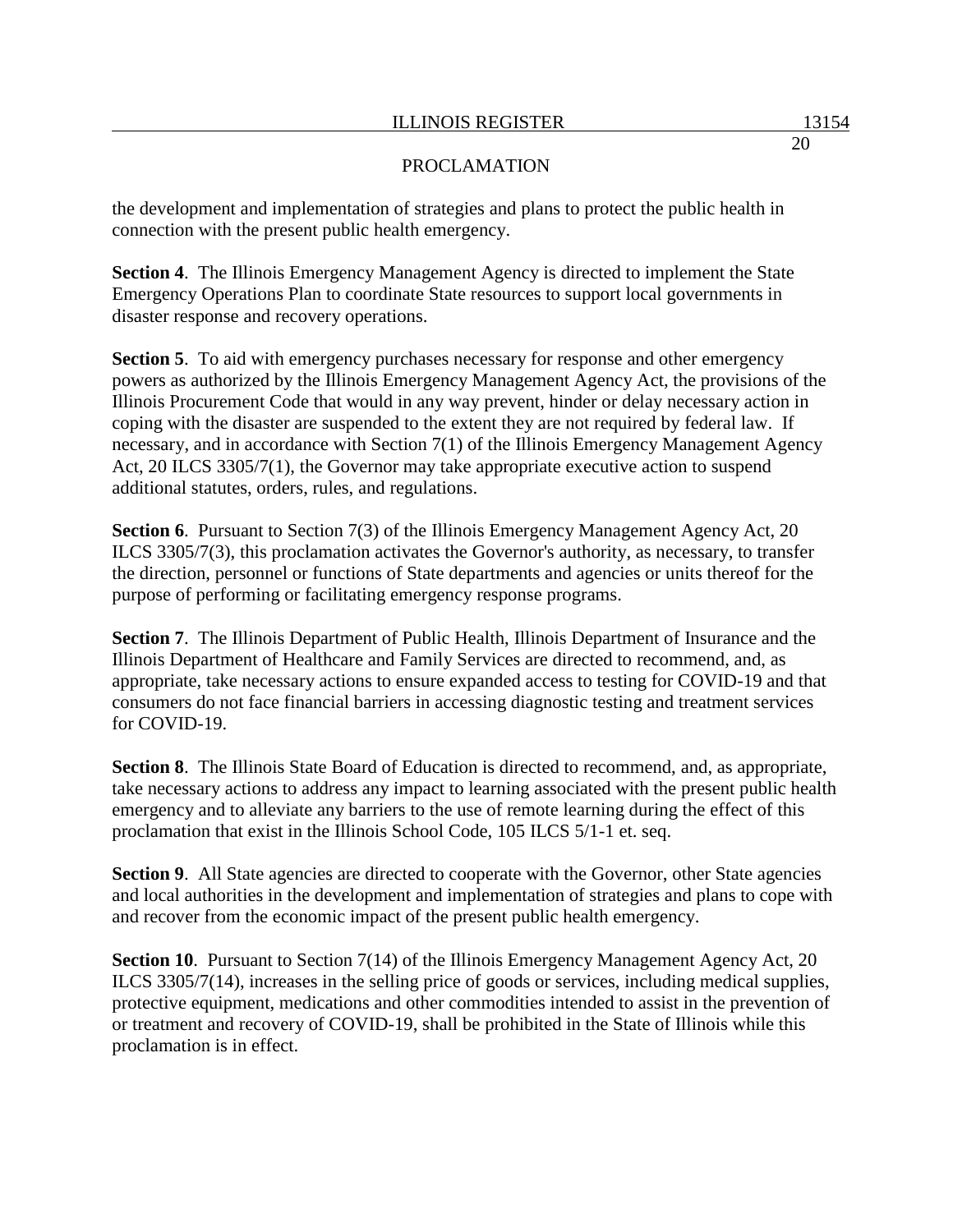**Section 11.** This proclamation can facilitate requests for federal emergency and/or disaster assistance if a complete and comprehensive assessment of damage indicates that effective recovery is beyond the capabilities of the State and affected local governments.

**Section 12**. For purposes of Senate Bill 2135 (101st General Assembly), Article 15, section 15- 5, amending the Open Meetings Act, new section 5 ILCS 120/7(e)(4), I find that the public health concerns at issue in this proclamation render in-person attendance of more than fifty people at the regular meeting location not feasible.

**Section 13**. This proclamation shall be effective immediately and remain in effect for 30 days.

Issued by the Governor July 24, 2020 Filed by the Secretary of State July 24, 2020